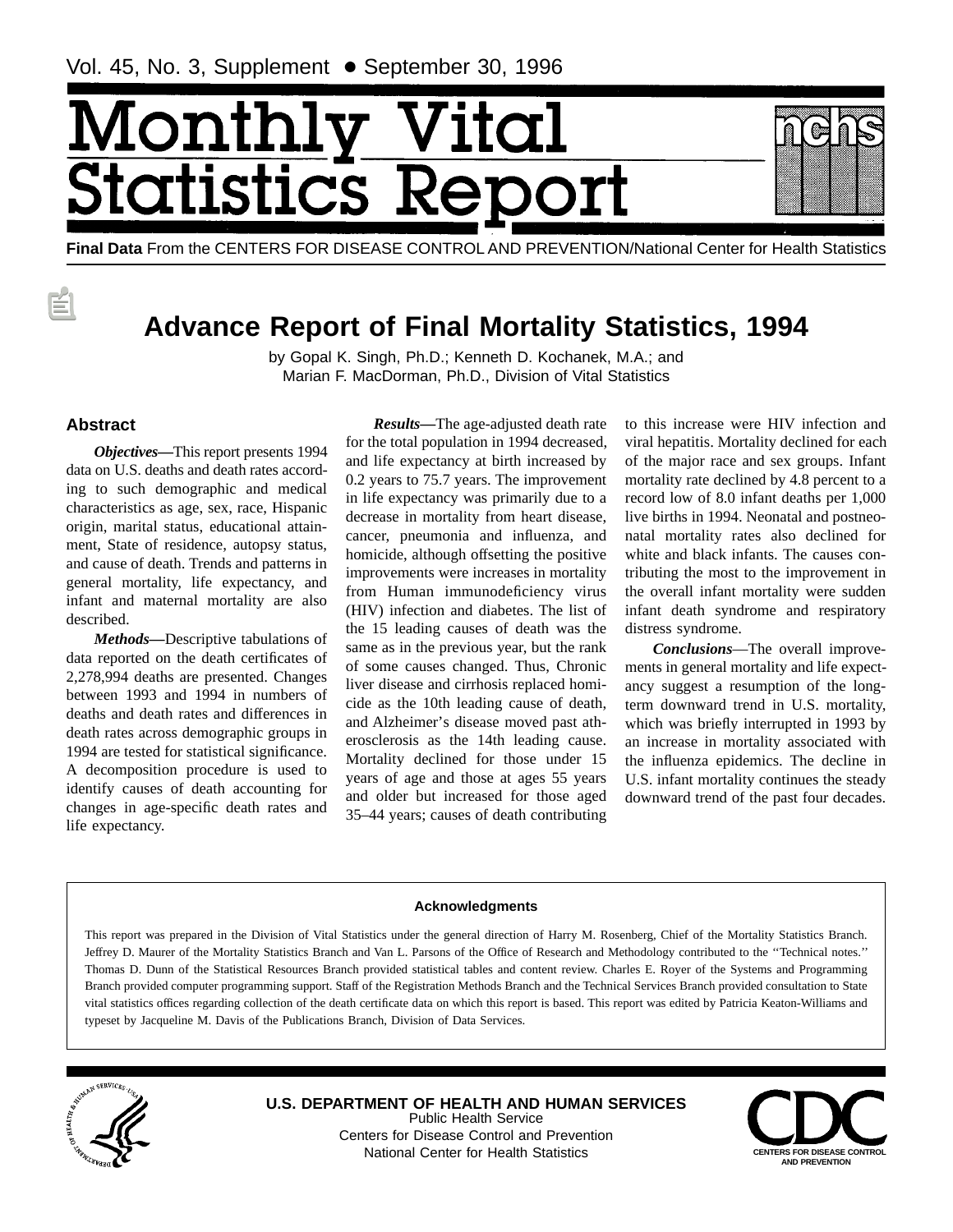# **Highlights**

In 1994 a record 2,278,994 deaths were registered in the United States, 10,441 more than the previous high of 2,268,553 deaths recorded in 1993. The **crude death rate** for 1994 was 875.4 deaths per 100,000 population, slightly lower than the 1993 rate of 880.0. The **age-adjusted death rate**, which eliminates the distorting effects of the aging of the population, was 507.4 per 100,000 U.S. standard million population, 1.1 percent lower than the 1993 rate of 513.3, and 0.6 percent higher than the record low of 504.5 in 1992.

The overall decline in mortality between 1993 and 1994 represents a **resumption of the long-term downward mortality trend**, which was interrupted by a substantial increase in mortality associated with the influenza epidemics of 1992–93. The age-adjusted rate decreased between 1993 and 1994 for all four major race and sex groups: White males, white females, black males, and black females.

**By age** death rates decreased substantially for those under 15 years of age and those at ages 55 years and older. The death rate increased by 1.4 percent between 1993 and 1994 for those aged 35–44 years. The causes of death contributing most to the increase in the death rate for those aged 35–44 years were **HIV infection** and **viral hepatitis**.

In 1994 **life expectancy** at birth was 75.7 years, an increase of 0.2 years compared with life expectancy in 1993, but slightly lower than the record high of 75.8 years in 1992. Women currently are expected to outlive men by an average of 6.6 years, and white persons are expected to outlive black persons by an average of 7.0 years. Among the four major race-sex groups, white females continue to have the highest life expectancy at birth (79.6 years), followed by black females (73.9 years), white males (73.3 years), and black males (64.9 years). The gain in life expectancy of 0.2 years for the total population can be explained primarily by decreasing death rates for **heart disease, cancer, pneumonia and influenza**, and **homicide**, despite increases in death rates for **HIV infection and diabetes**.

The ranking of the **leading causes** of death for the total population in 1994

changed as follows: **Chronic liver disease and cirrhosis**, the 11th leading cause of death in 1993, replaced **homicide** as the 10th leading cause of death in 1994. **Alzheimer's disease** replaced **atherosclerosis** as the 14th leading cause of death in 1994. However, the first nine leading causes of death in 1994—**heart disease, cancer, stroke, Chronic obstructive pulmonary diseases and allied conditions (COPD), accidents, pneumonia and influenza, diabetes, HIV infection, and suicide**—remained the same leading causes as those in 1993 with identical rankings. These nine causes accounted for 80 percent of all deaths in 1994.

**Age-adjusted death rates** for eight of the leading causes of death for the total population **declined** between 1993 and 1994, with largest percentage declines occurring for **nephritis, atherosclerosis, pneumonia and influenza, homicide, and heart disease**. Mortality for **all other accidents**, a component of the overall accidents category, declined by 1.4 percent between 1993 and 1994. In addition, mortality from **cancer**, the second leading cause of death, showed a small but significant decrease.

**Age-adjusted death rates increased** between 1993 and 1994 for three leading causes of death: **HIV infection, diabetes, and Alzheimer's disease**. The ageadjusted death rate for HIV infection increased by 11.6 percent between 1993 and 1994, higher than the rate of increase in the previous year. The age-adjusted death rate also increased by 8.7 percent for Alzheimer's disease and by 4 percent for diabetes. The increase in Alzheimer's disease mortality likely reflects improvements in reporting and diagnosis of the disease rather than increases in prevalence.

Mortality from **drug-induced** and **alcohol-induced causes** increased significantly between 1993 and 1994. However, the age-adjusted death rate for **firearm injuries** decreased by 3 percent between 1993 and 1994.

In terms of mortality **sex differentials**, the age-adjusted death rate for **males** was 70 percent higher than that for **females** for all causes of death combined. For each of the 15 leading causes of death, except Alzheimer's disease, male mortality was higher than female mortality. The greatest sex differential was for HIV infection, where the age-adjusted

rate for males was 5.5 times that for females. The smallest sex differential was for Alzheimer's disease, with a male-tofemale ratio of about 1.0.

In 1994 **mortality levels varied by race**. Overall, age-adjusted death rates for the **black** population exceeded those of the **white** population by about 61 percent. Rates for the black population were also higher for most of the leading causes of death. The largest race differential continued to be for **homicide**, for which the age-adjusted rate for the black population was 6.6 times that of the white population. The three leading causes that had lower mortality rates for the black population were **COPD, suicide, and Alzheimer's disease**.

**Leading causes of death differed by age**. Overall, accidents were the leading cause of death for age groups 1–4, 5–14, and 15–24 years. HIV infection was the leading cause of death for those aged 25–44 years. Cancer was the leading cause of death for those aged 45–64 years, while heart disease was the leading cause for those aged 65 years and older. The leading cause of death was the same for the white and black populations for all age groups except 15–24 years and 25–44 years. For the white population, accidents were the leading cause for these two age groups. For the black population, homicide was the leading cause for those aged 15–24 years, while HIV infection was the leading cause for those aged 25–44 years.

The **infant mortality rate** (8.0 infant deaths per 1,000 live births) reached a record low in 1994, continuing the longterm downward trend in infant mortality.

Among the **leading causes of infant death**, the causes contributing the most to the improvement in the 1994 rate were sudden infant death syndrome and respiratory distress syndrome. Sudden infant death syndrome decreased from the second to the third leading cause of infant death between 1993 and 1994. Increased infant mortality from perinatal infections, pneumonia and influenza, and neonatal hemorrhage prevented the infant mortality rate from decreasing even further. Infant, neonatal, and postneonatal mortality rates declined for white and black infants between 1993 and 1994. In 1994 the infant mortality rate for black infants remained at more than twice that for white infants.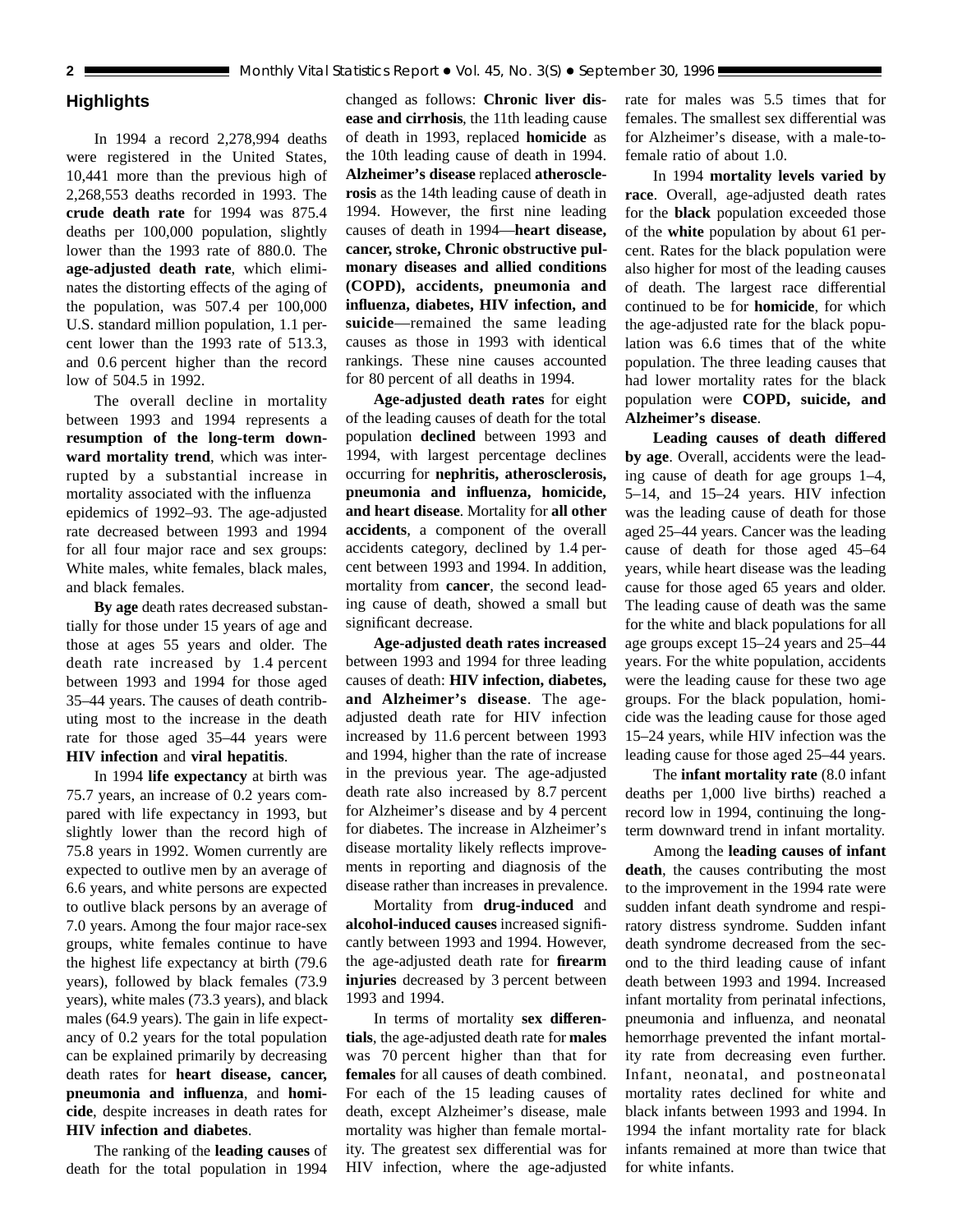# **Introduction**

This report, the release of national mortality statistics for 1994, presents detailed data on deaths and death rates according to a number of social, demographic, and medical characteristics. These data provide important information on mortality patterns among Americans by such variables as age, sex, race, Hispanic origin, marital status, educational attainment, State of residence, autopsy status, and cause of death. Information on these mortality patterns is critical in understanding shifts in the health and social status of the U.S. population (1).

The mortality data in this report can be used to monitor and evaluate the current status and long-term trends in mortality and in the health of the Nation and to identify segments of the U.S. population at greatest risk for death from specific diseases and injuries. Differences in death rates among demographic groups, including racial/ethnic groups, may reflect group differences in factors such as socioeconomic status, access to medical care, and the prevalence of specific risks.

# **Methods**

Data shown in this report are based on information from all death certificates filed in the 50 States and the District of Columbia. It is believed that more than 99 percent of deaths occurring in this country are registered (2). Tables showing data by State also provide information for Puerto Rico, the Virgin Islands, and Guam. Cause-of-death statistics presented in this report are classified in accordance with the *Ninth Revision of the International Classification of Diseases (ICD–9)*. A detailed discussion of causeof-death classification is provided in the '['Technical notes.'](#page-71-0)'

Mortality data on specific demographic and medical characteristics, except educational attainment and Hispanic origin, cover all 50 States and the District of Columbia. For educational attainment, data are provided for 45 States and the District of Columbia. For Hispanic origin, data reported exclude Oklahoma because it does not include the Hispanic origin item on its death certificates. Details on reporting areas for educational

attainment and marital status are provided in the [''Technical notes.](#page-71-0)''

In this report the number of deaths, crude death rate, age-specific and ageadjusted death rates; infant, neonatal, postneonatal, and maternal mortality rates; life expectancy; and rate ratios are used as measures of mortality. Changes between 1993 and 1994 in numbers of deaths and death rates and differences in death rates across demographic groups in 1994 are tested for statistical significance. A decomposition procedure is used to identify causes of death accounting for changes in age-specific death rates and life expectancy (3,4). Additional information on these statistical methods; random variation and relative standard error; the computation of derived statistics and rates; population denominators; and the definition of terms is presented in the '['Techni](#page-71-0)[cal notes.''](#page-71-0)

# **Results and discussion**

## **Deaths and death rates**

In 1994 a total of 2,278,994 deaths occurred in the United States, 10,441 more than in 1993 and 103,381 more than in 1992. Before 1994 the 1993 total of 2,268,553 deaths was the largest final number ever recorded. Although the number of deaths increased between 1993 and 1994, the crude death rate for 1994, 875.4 per 100,000 population, was 0.5 percent lower than the rate of 880.0 in 1993. In 1992 the death rate was 852.9.

Age-adjusted death rates are constructs that show what the level of mortality would be if no changes occurred in the age composition of the population from year to year. (For a discussion of age-adjusted death rates, see [''Technical](#page-71-0) [notes.'](#page-71-0)') Thus, they are better indicators than unadjusted death rates for showing changes in the risk of death over a period of time when the age distribution of the population is changing. Also, they are better indicators of relative risk when comparisons of mortality are being made for sex or race subgroups of the population that have different age compositions. The age-adjusted death rate in 1994 was 507.4 deaths per 100,000 U.S. standard million population, 1.1 percent lower than the rate of 513.3 in 1993 and 12.1 percent lower than the rate of 577.0 in 1979 [\(figure 1\)](#page-3-0). The 1994 rate was, however, slightly higher than the record low rate of 504.5 in 1992. Since 1979, the ageadjusted death rate has decreased every year except 1985, 1988, and 1993, years when major influenza outbreaks increased mortality in the United States (5–9).

*Death rates by age, sex, and race*—Between 1993 and 1994, death rates for both sexes combined declined for these age groups: Under 1 year, 1–4 years, 5–14 years, 55–64 years, 65–74 years, 75–84 years, and 85 years and over [\(table A](#page-3-0)). The largest decrease (4.2 percent) occurred for the age group 1–4 years. The death rate increased for the age group 35–44 years (1.4 percent). Changes in death rates between the two years for the age groups 15–24 years, 25–34 years, and 45–54 years were not statistically significant.

The death rate for males declined between 1993 and 1994 for these age groups: Under 1 year, 1–4 years, 55–64 years, 65–74 years, 75–84 years, and 85 years and over [\(table A\)](#page-3-0). The largest decreases for males were for those aged under 1 year (4.9 percent) and 1–4 years (4.4 percent). The only statistically significant increase in the male death rate was for those aged 35–44 years (1.3 percent). The increase in death rates between 1993 and 1994 for males aged 35–44 years continued the increase begun between 1983 and 1984, a reversal of the downward trend for this age group since the late 1960's [\(figure 2](#page-4-0) and [table A\).](#page-3-0)

For females age-specific rates have generally been decreasing since 1950. Between 1993 and 1994, death rates declined for these age groups: Under 1 year, 5–14 years, 55–64 years, 75–84 years, and 85 years and over. The largest decrease in death rates between 1993 and 1994 occurred for females 5–14 years (6.3 percent). The only significant increase was for the age groups 35–44 years (1.7 percent). Changes in female death rates between the two years for the other age groups were not statistically significant.

The pattern of changes in agespecific death rates between 1993 and 1994 was similar for the four major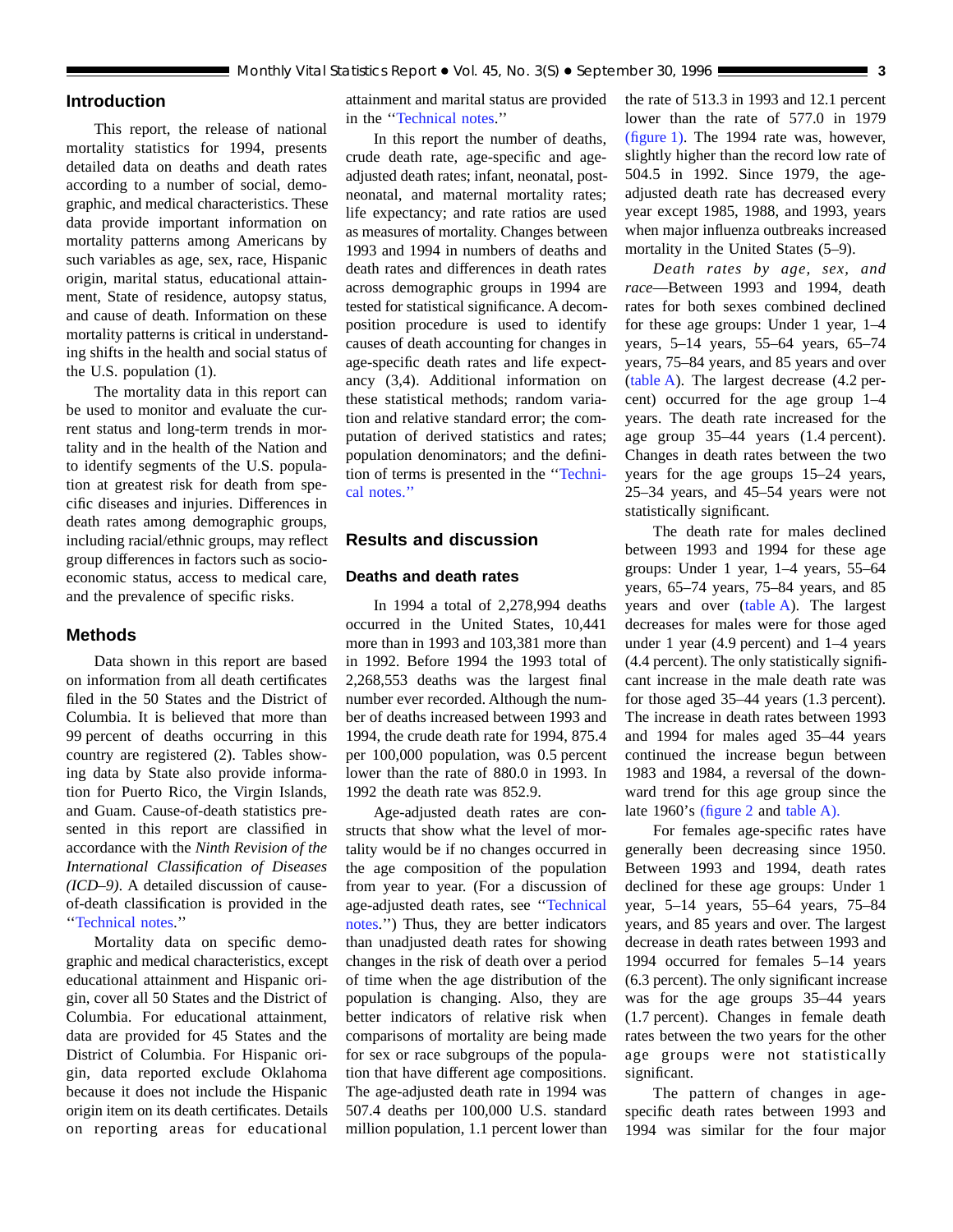**Figure 1. Crude and age-adjusted death rates: United States, 1930–94**

race-sex groups: Death rates generally decreased for the age groups under 1 and 1–4 years and for those aged 55 years and older. For black males aged 5–14 years, however, the death rate increased by 4.2 percent. In addition, for white males and black females aged 35–44 years, the death rate increased by 1.5 and 3.2 percent, respectively.

Between 1993 and 1994, ageadjusted death rates decreased by 1.5 percent for white males and 2.1 percent

for black males. The age-adjusted death rate decreased by 0.8 percent for white females and 1.2 percent for black females [\(table 1\)](#page-14-0). Age-adjusted death rates decreased almost every year between 1980 and 1992 for white males and females but increased between 1992 and 1993. The 1994 age-adjusted rate of 617.9 was the lowest ever recorded for white males. For black males, rates decreased between 1980 and 1982, increased between 1984 and 1988, decreased between 1988 and 1992,

and increased again between 1992 and 1993. Rates for black females fluctuated between 1980 and 1987, decreased each year between 1988 and 1992, and increased between 1992 and 1993.

In 1994 the age-adjusted death rate for males of all races was 1.7 times that for females. In 1950 the male-to-female ratio was 1.5. The 1970 ratio (1.7) increased to 1.8 during the late 1970's until 1987 when the ratio again declined to 1.7. For 1994 the ratio between male and female age-adjusted death rates was 1.7 for the white population and 1.8 for the black population.

In 1994 the age-adjusted death rate for the black population was 1.6 times that for the white population, the same ratio that has prevailed since 1987. For 1960–86 the race ratio was 1.5.

# **Expectation of life at birth and at specified ages**

In 1994 the average expectation of life at birth was 75.7 years, an increase of 0.2 years compared with life expectancy in 1993, but slightly lower than the record high of 75.8 years in 1992. The increase between 1993 and 1994 represents a resumption of a generally upward trend in U.S. life expectancy that has been observed throughout this century but, most recently, was interrupted by a 0.3-year decline between 1992 and 1993.

The expectation of life at birth for 1994 represents the average number of years that a group of infants would live if



|                                           |                      | All races <sup>1</sup> |        |                      | White          |        |                      | <b>Black</b> |        |
|-------------------------------------------|----------------------|------------------------|--------|----------------------|----------------|--------|----------------------|--------------|--------|
| Age                                       | <b>Both</b><br>sexes | Male                   | Female | <b>Both</b><br>sexes | Male           | Female | <b>Both</b><br>sexes | Male         | Female |
|                                           |                      |                        |        |                      | Percent change |        |                      |              |        |
|                                           | $-0.5$               | $-0.9$                 | $-0.1$ | $-0.3$               | $-0.8$         | 0.1    | $-1.4$               | $-1.8$       | $-0.9$ |
| Under 1 year <sup>2</sup>                 | $-4.1$               | $-4.9$                 | $-3.0$ | $-3.3$               | $-4.3$         | $-2.1$ | $-6.2$               | $-6.5$       | $-5.9$ |
|                                           | $-4.2$               | $-4.4$                 | $-4.3$ | $-4.7$               | $-5.6$         | $-3.9$ | $-2.4$               | $-2.3$       | $-2.5$ |
| 5-14 years                                | $-3.8$               | $-1.8$                 | $-6.3$ | $-5.1$               | $-4.0$         | $-6.4$ | $-0.6$               | 4.2          | $-8.1$ |
| 15-24 years $\ldots \ldots \ldots \ldots$ | $-0.5$               | $-0.3$                 | $-0.8$ | 0.7                  | 1.0            | $-0.5$ | $-3.6$               | $-4.1$       | $-1.6$ |
| 25-34 years                               | 0.6                  | 0.1                    | 2.1    | 0.1                  | $-0.5$         | 1.6    | 1.3                  | 1.0          | 2.1    |
| 35-44 years                               | 1.4                  | 1.3                    | 1.7    | 1.4                  | 1.5            | 0.9    | 1.3                  | 0.3          | 3.2    |
| 45-54 years                               | 0.3                  | 0.6                    | 0.0    | 0.3                  | 0.4            | 0.1    | $-0.1$               | 0.1          | $-0.6$ |
| 55-64 years                               | $-2.3$               | $-2.4$                 | $-2.2$ | $-2.2$               | $-2.2$         | $-2.3$ | $-3.0$               | $-3.8$       | $-1.6$ |
| 65-74 years                               | $-1.2$               | $-1.8$                 | $-0.6$ | $-1.1$               | $-1.8$         | $-0.4$ | $-2.2$               | $-2.9$       | $-1.5$ |
| 75-84 years                               | $-1.5$               | $-2.8$                 | $-0.6$ | $-1.5$               | $-2.8$         | $-0.5$ | $-1.9$               | $-2.0$       | $-1.8$ |
| 85 years and over                         | $-1.2$               | $-1.6$                 | $-1.1$ | $-1.1$               | $-1.3$         | $-1.0$ | $-2.5$               | $-4.5$       | $-1.4$ |

0.0 Quantity more than zero but less than 0.05.

<sup>1</sup>Includes races other than white and black

<sup>2</sup>Death rates for "Under 1 year" (based on population estimates) differ from infant mortality rates (based on live births); see [tables C](#page-10-0) and 24-29 for 1994 infant mortality rates and "Technical notes for further discussion of the difference.

<span id="page-3-0"></span>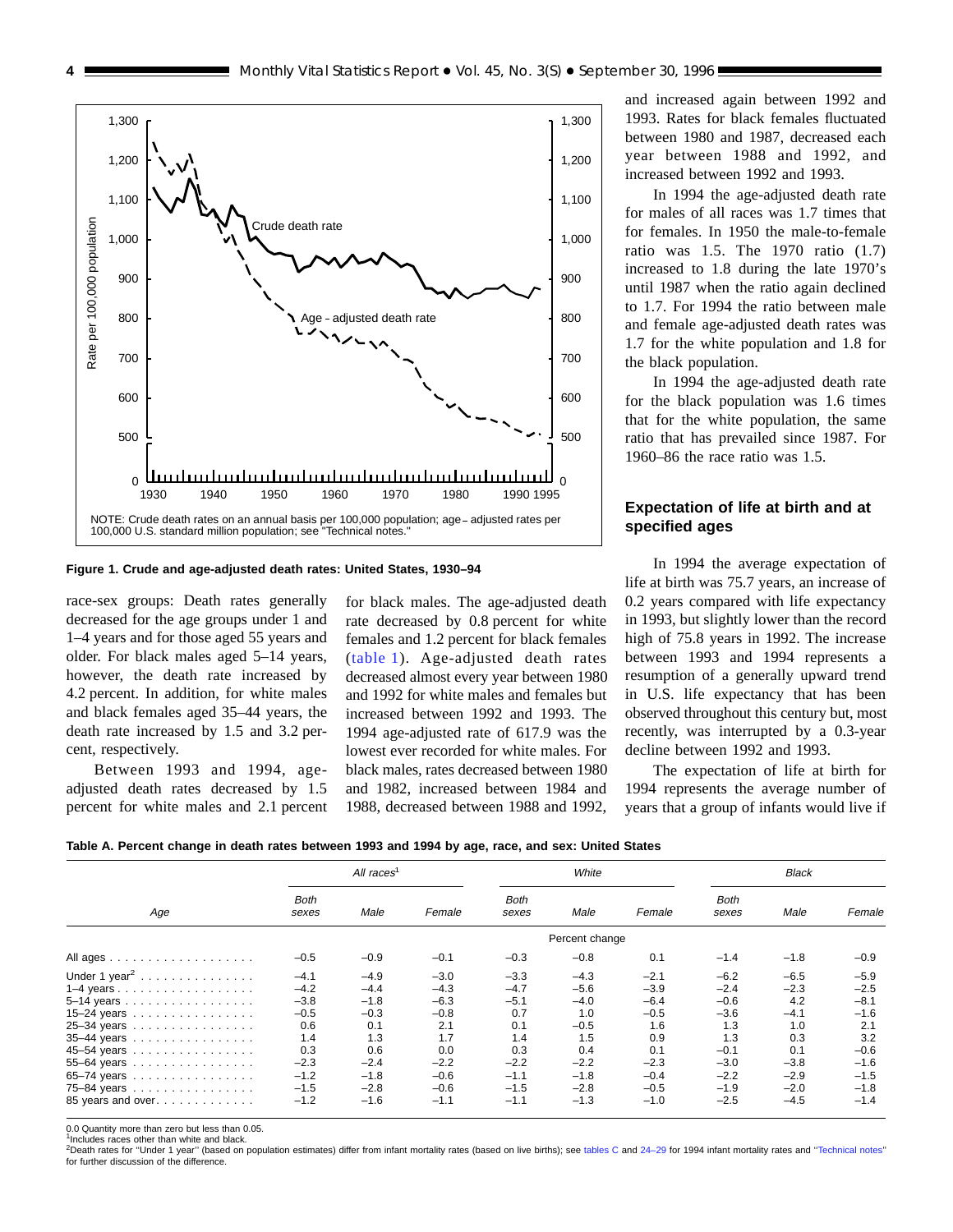<span id="page-4-0"></span>

**Figure 2. Death rates by age and sex: United States, 1950–94**

the infants were to experience throughout life the age-specific death rates prevailing in 1994. In 1994 life expectancy for females was 79.0 years compared with 72.4 years for males; both figures represent increases over 1993. The difference in life expectancy between the sexes was 6.6 years in 1994, the same difference as in 1993. In contrast to the widening gap from 1900 to 1972 (2.0 years in 1900, 5.5 years in 1950, and 6.5 years in 1960), the difference in life expectancy between the sexes narrowed between 1979 and 1988 (7.7 and 7.8 years throughout the period from 1972 through 1979, 7.1 years in 1984, and 6.9 years in 1988) and between 1990 and 1993.

Between 1993 and 1994, life expectancy for the white population increased from 76.3 years to 76.5 years, equaling the record high reached in 1992. Life expectancy for the black population also increased from 69.2 years in 1993 to 69.5 years in 1994; in 1992 it was 69.6 years.

The difference in life expectancy between the white and black populations was 7.0 years in 1994, slightly lower than the difference of 7.1 years in 1993. Although the white-black difference in life expectancy narrowed from 7.6 years in 1970 to 5.7 years in 1982, it increased to 7.1 years in 1989 before declining to 7.0 years in 1990 and 1991, and 6.9 years in 1992.

Among the four race-sex groups [\(fig](#page-5-0)[ure 3](#page-5-0)), white females continued to have the highest life expectancy at birth (79.6 years), followed by black females (73.9 years), white males (73.3 years), and black males (64.9 years). Between 1993 and 1994, life expectancy increased for black males (from 64.6 years in 1993 to 64.9 years in 1994) and for black females (from 73.7 in 1993 to 73.9 in 1994). Black males experienced an unprecedented decline in life expectancy every year for 1984–89 (3), but an annual increase in 1990, 1991, 1992, and 1994.

However, life expectancy for black males was still 0.4 years shorter than the peak life expectancy of 65.3 years attained in 1984. Before 1988 life expectancy for black females fluctuated but increased from 1988 to 1992. Overall, the largest gain in life expectancy between 1980 and 1994 was for white males (2.6 years), followed by white females (1.5 years), black females (1.4 years), and black males (1.1 years).

The 1994 life table may be used to compare life expectancies at any age from birth onward. For example, a person who has reached age 65 years may look forward to living to an older age, on the average, than one who has reached 50 years. On the basis of mortality experienced in 1994, a person aged 50 years could expect to live an average of 29.3 more years for a total of 79.3 years, and a person aged 65 years could expect to live an average of 17.4 more years for a total of 82.4 years [\(table 4\)](#page-17-0).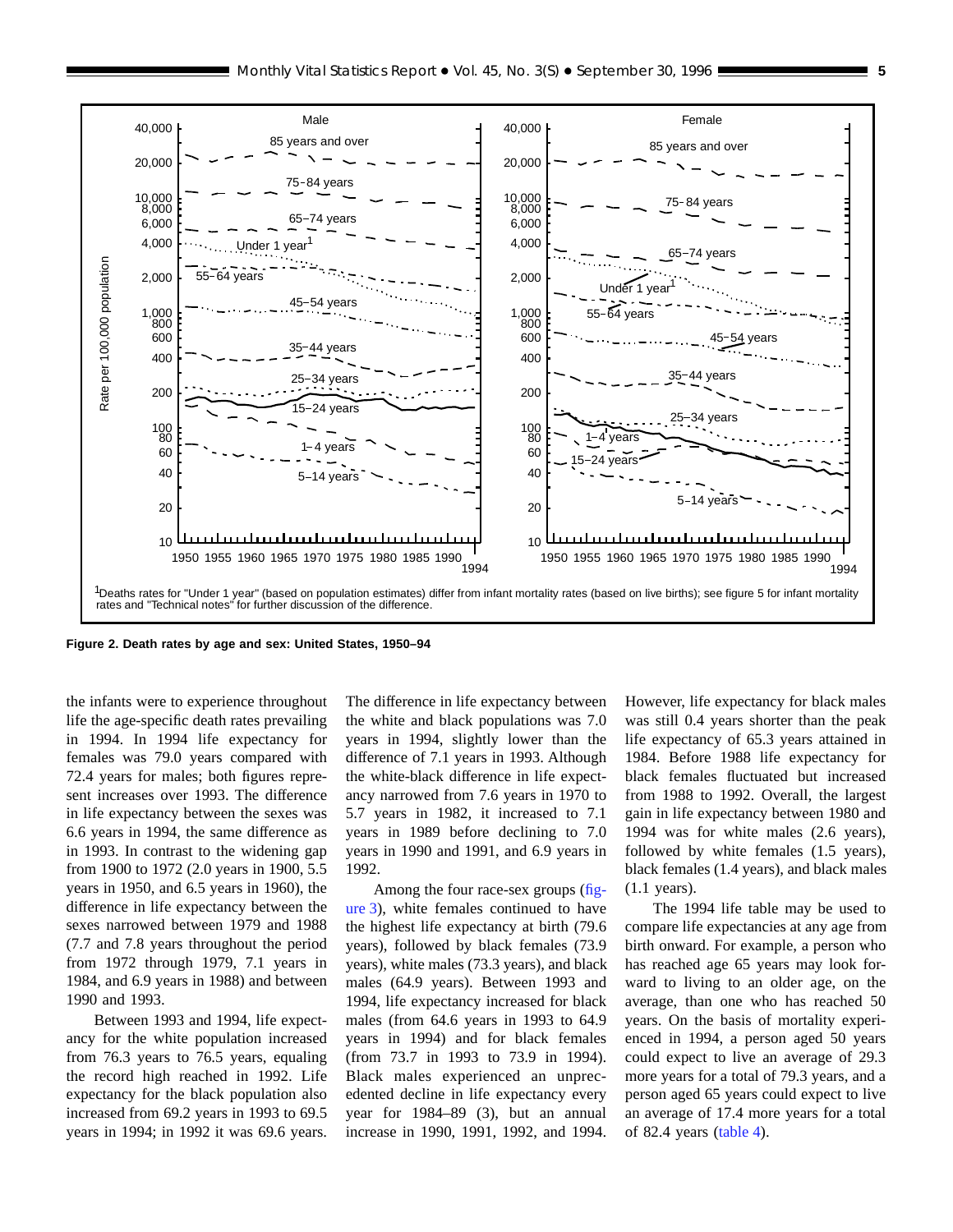<span id="page-5-0"></span>

**Figure 3. Life expectancy by sex: United States, 1970–94**

#### **Leading causes of death**

The 15 leading causes of death in 1994 accounted for 86 percent of all deaths in the United States [\(table B](#page-6-0)). (For ranking procedures, see '['Technical](#page-71-0) [notes.'](#page-71-0)') For the first time, beginning with this report, Alzheimer's disease is being treated as a rankable cause of death (see '['Technical notes](#page-71-0)''). The leading causes of death for 1984–94 have generally been the same, but the order has often varied. For 1994 the 1st nine and the 12th and 13th leading causes of death were the same causes and in the same order as for 1993. The only changes in the ranking were as follows: Chronic liver disease and cirrhosis, the 11th leading cause of death in 1993, became the 10th leading cause of death in 1994; Homicide and legal intervention (homicide), the 10th leading cause of death in 1993, became the 11th leading cause of death in 1994. Alzheimer's disease became the 14th leading cause of death in 1994; Atherosclerosis, the 14th leading cause of death in 1993, became the 15th leading cause of death in 1994.

For most leading causes, ageadjusted death rates are better indicators than crude death rates for showing changes in mortality risk over time. Therefore, age-adjusted rates are used to depict trends for all 15 leading causes of death [\(fig](#page-7-0)[ure 4\)](#page-7-0). Among these causes, age-adjusted death rates were lower in 1994 than in 1993 for eight leading causes—Diseases of heart (heart disease); Malignant neoplasms, including neoplasms of lymphatic and hematopoietic tissues (cancer); Chronic obstructive pulmonary diseases and allied conditions (COPD); Pneumonia and influenza; homicide; Nephritis, nephrotic syndrome, and nephrosis (nephritis); Septicemia; and atherosclerosis [\(table B\)](#page-6-0). The largest declines in mortality were for nephritis (4.4 percent), atherosclerosis (4.2 percent), pneumonia and influenza (3.7 percent), homicide (3.7 percent), and heart disease (3.4 percent). Mortality from all other accidents and adverse effects, a component of accidents and adverse effects (accidents), declined by 1.4 percent between 1993 and 1994. The declines in mortality from heart disease, stroke, and atherosclerosis were consistent with the generally downward trends observed since 1950. Cancer mortality has shown a gradual but consistently downward trend since 1990. The age-adjusted death rate for homicide decreased by 3.7 percent between 1993 and 1994, reversing the increase during 1992 through 1993, and resuming the downward trend observed during 1991–92. For 1987–91 homicide mortality had risen at an average rate of more than 6 percent per year. Although the age-adjusted death rate for pneumonia and influenza decreased significantly in 1994 from that in 1993 (a year with excess influenza mortality), the rate for 1994 remained at a relatively high level—2.4 percent higher than the rate for 1992.

The age-adjusted death rate was higher in 1994 than in 1993 for three of the leading causes of death: Diabetes mellitus (diabetes), Human immunodeficiency virus (HIV) infection, and Alzheimer's disease. The age-adjusted rate for HIV infection has increased consistently since 1987, the year in which HIV infection was added to the list of rankable causes (see '' [Technical notes''](#page-71-0)). Between 1993 and 1994, the rate for HIV infection increased by 11.6 percent, larger than the rate of increase of 9.5 percent between 1992 and 1993. Diabetes mortality has been increasing consistently since 1986. The increase of 4.0 percent in the ageadjusted death rate for diabetes between 1993 and 1994 was similar to that for 1992–93, and larger than the rate of increase during 1990 through 1992. It was considerably smaller than the anomalous 14-percent increase during 1988–89, which has been attributed in part to the 1989 revision of the death certificate (7).

Between 1993 and 1994, the ageadjusted death rate for Alzheimer's dis-ease increased by 8.7 percent [\(figure 4\)](#page-7-0). Reporting of Alzheimer's disease deaths has increased since the classification of this disease was introduced in 1979 (see [''Technical notes''](#page-71-0)). The increase in Alzheimer's disease mortality likely reflects improvements in reporting and diagnosis of the disease rather than increases in prevalence (10). For three leading causes of death, including Cerebrovascular diseases (stroke), Chronic liver disease and cirrhosis, and accidents, age-adjusted death rates did not change between 1993 and 1994.

In 1994 the leading causes of death differed substantially by age [\(table 7](#page-22-0)). For the younger age groups—1–4, 5–14, and 15–24 years—accidents were the leading cause of death. HIV infection was the leading cause of death for the age group 25–44 years. In the older age groups, chronic diseases were the leading causes: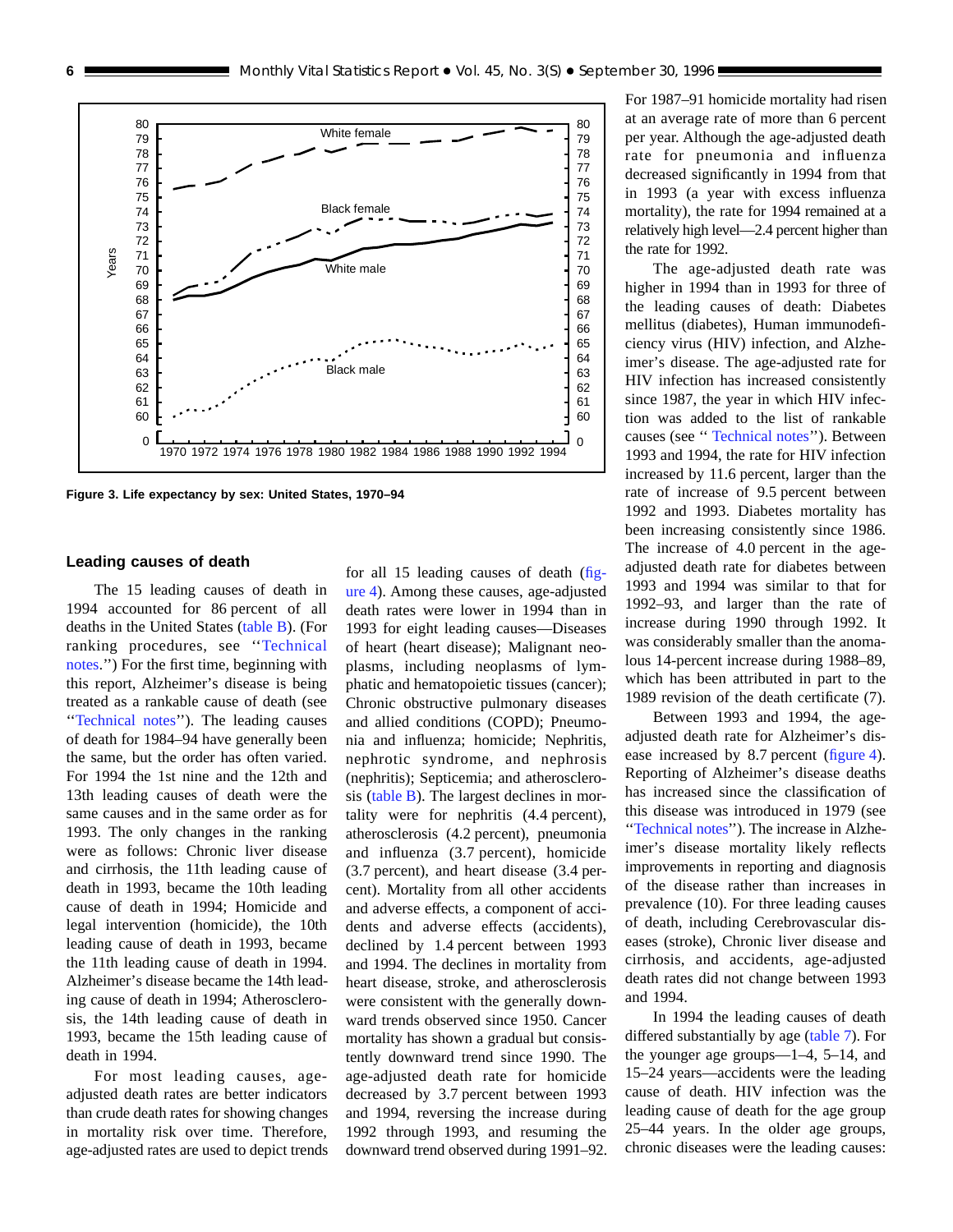<span id="page-6-0"></span>**Table B. Percent of total deaths, death rates, age-adjusted death rates for 1994, percent change in age-adjusted death rates from 1993 to 1994 and 1979 to 1994, and ratio of age-adjusted death rates by race and sex for the 15 leading causes of death for the total population in 1994: United States**

[Crude death rates on an annual basis per 100,000 population; age-adjusted rates per 100,000 U.S. standard million population; see [''Technical notes](#page-71-0).'' For explanation of asterisks preceding cause-of-death categories, see [''Technical notes](#page-71-0)'']

|                      |                                                                                                 |                               |               |                                         |                          | Percent<br>change from-                                                                        | Ratio of-            |                             |
|----------------------|-------------------------------------------------------------------------------------------------|-------------------------------|---------------|-----------------------------------------|--------------------------|------------------------------------------------------------------------------------------------|----------------------|-----------------------------|
| Rank <sup>1</sup>    | Cause of death (Based on the Ninth Revision,<br>International Classification of Diseases, 1975) | Percent<br>of total<br>deaths | Death<br>rate | Age-adjusted<br>death rates<br>for 1994 | 1993<br>to<br>1994       | 1979<br>to<br>1994                                                                             | Male<br>to<br>Female | <b>Black</b><br>to<br>White |
| $\sim$ $\sim$ $\sim$ |                                                                                                 | 100.0                         | 875.4         | 507.4                                   | $-1.1$                   | $-12.1$                                                                                        | 1.7                  | 1.6                         |
|                      |                                                                                                 | 32.1                          | 281.3         | 140.4                                   | $-3.4$                   | $-29.6$                                                                                        | 1.9                  | 1.5                         |
| 2                    | Malignant neoplasms, including neoplasms of                                                     |                               |               |                                         |                          |                                                                                                |                      |                             |
|                      |                                                                                                 | 23.4                          | 205.2         | 131.5                                   | $-0.8$                   | 0.5                                                                                            | 1.4                  | 1.4                         |
| 3                    |                                                                                                 | 6.7                           | 58.9          | 26.5                                    |                          | $-36.3$                                                                                        | 1.2                  | 1.9                         |
| 4                    | Chronic obstructive pulmonary diseases                                                          |                               |               |                                         |                          |                                                                                                |                      |                             |
|                      |                                                                                                 | 4.5                           | 39.0          | 21.0                                    | $-1.9$                   | 43.8                                                                                           | 1.6                  | 0.8                         |
| 5                    |                                                                                                 | 4.0                           | 35.1          | 30.3                                    |                          | $-29.4$                                                                                        | 2.6                  | 1.3                         |
| $\sim$ $\sim$ $\sim$ |                                                                                                 | 1.9                           | 16.3          | 16.1                                    | 0.6                      | $-30.6$                                                                                        | 2.3                  | 1.0                         |
| $\cdots$             |                                                                                                 | 2.1                           | 18.8          | 14.2                                    | $-1.4$                   | $-27.6$                                                                                        | 2.9                  | 1.6                         |
| 6                    |                                                                                                 | 3.6                           | 31.3          | 13.0                                    | $-3.7$                   | 16.1                                                                                           | 1.6                  | 1.4                         |
|                      | Diabetes mellitus                                                                               | 2.5                           | 21.8          | 12.9                                    | 4.0                      | 31.6                                                                                           | 1.1                  | 2.4                         |
| 8                    |                                                                                                 | 1.8                           | 16.2          | 15.4                                    | 11.6                     | $\frac{1}{2} \left( \frac{1}{2} \right) \left( \frac{1}{2} \right) \left( \frac{1}{2} \right)$ | 5.5                  | 4.4                         |
| 9                    |                                                                                                 | 1.4                           | 12.0          | 11.2                                    | $-0.9$                   | $-4.3$                                                                                         | 4.5                  | 0.6                         |
| 10                   |                                                                                                 | 1.1                           | 9.8           | 7.9                                     | $\overline{\phantom{0}}$ | $-34.2$                                                                                        | 2.4                  | 1.4                         |
| 11                   |                                                                                                 | 1.1                           | 9.6           | 10.3                                    | $-3.7$                   | 1.0                                                                                            | 4.1                  | 6.6                         |
| 12                   |                                                                                                 | 1.0                           | 8.8           | 4.3                                     | $-4.4$                   |                                                                                                | 1.4                  | 2.7                         |
| 13                   |                                                                                                 | 0.9                           | 7.8           | 4.0                                     | $-2.4$                   | 73.9                                                                                           | 1.3                  | 2.6                         |
| 14                   |                                                                                                 | 0.8                           | 7.1           | 2.5                                     | 8.7                      | 1.150.0                                                                                        | 1.0                  | 0.7                         |
| 15                   |                                                                                                 | 0.8                           | 6.6           | 2.3                                     | $-4.2$                   | $-59.6$                                                                                        | 1.3                  | 1.1                         |
| $\sim$ $\sim$ $\sim$ |                                                                                                 | 14.3                          | 124.9         | $\cdots$                                | $\sim$ $\sim$ $\sim$     | $\sim$ $\sim$ $\sim$                                                                           | $\cdots$             | $\sim$ $\sim$ $\sim$        |

. Category not applicable.

– Quantity zero. – – – Data not available.

<sup>1</sup>Rank based on number of deaths; see "Technical notes."

Cancer, for those aged 45–64 years, and heart disease, for those aged 65 years and over. At ages below 25 years, homicide ranked between the second and fourth leading cause of death, while for the age groups 5–14, 15–24, and 25–44 years, suicide ranked between the third and sixth leading cause of death.

In 1994 the patterns in leading causes of death varied by sex [\(table 7\)](#page-22-0). For the total male and female populations, 7 of the 10 leading causes of death were the same but differed by rank. While accidents was the third leading cause of death for males, it was the seventh leading cause for females. Similarly, while diabetes was the ninth leading cause of death for males, it was the sixth leading cause for females. Moreover, while HIV infection, suicide, and homicide were respectively the 7th, 8th, and 10th leading causes of death for males, they did not rank among the ten leading causes of death for females. The sex patterns in leading causes of death also differed according to age. Not only did the relative rankings of the leading causes of death vary by sex for a given age group, but the causes of death

representing the list of top 10 causes also differed. For example, for the age group 25–44 years, HIV infection was the leading cause of death for males but was the fourth leading cause of death for females. Furthermore, while stroke was the 10th leading cause of death for males aged 15–24 years, it was not among the 10 leading causes of death for females aged 15–24 years.

In 1994 the patterns in leading causes of death also varied according to race [\(table 7](#page-22-0)). Within broad age groups for the white and black populations, the leading cause was the same except for the age groups 15–24 and 25–44 years. For the age group 15–24 years, the leading cause for the white population was accidents, while the leading cause for the black population was homicide. For the age group 25–44 years, the leading cause for the white population again was accidents, while the leading cause for the black population was HIV infection. For the age groups 15–24 through 65 years and over, accidents ranked higher for the white population than for the black population; while homicide and HIV infection

consistently ranked higher for the black population than for the white population for all age groups under 65 years.

Age-adjusted death rates for males were higher than the rates for females for all causes of death combined and for 14 of the 15 leading causes of death (table B). Eight of the leading causes of death showed differentials in which ageadjusted death rates for males were at least 1.5 times those for females. The largest differential was for HIV infection, for which the death rate for males was 5.5 times that for females. Other large differentials were for suicide (4.5); homicide (4.1); accidents (2.6); chronic liver disease and cirrhosis (2.4); heart disease (1.9); COPD (1.6); pneumonia and influenza (1.6); nephritis (1.4); and cancer (1.4). The smallest sex difference in mortality was for Alzheimer's disease, with a male-to-female ratio of 1.04.

Mortality was higher for the black population than for the white population for most of the leading causes of death for the total population  $(table B)$ . The largest differential was for homicide, for which the age-adjusted death rate for the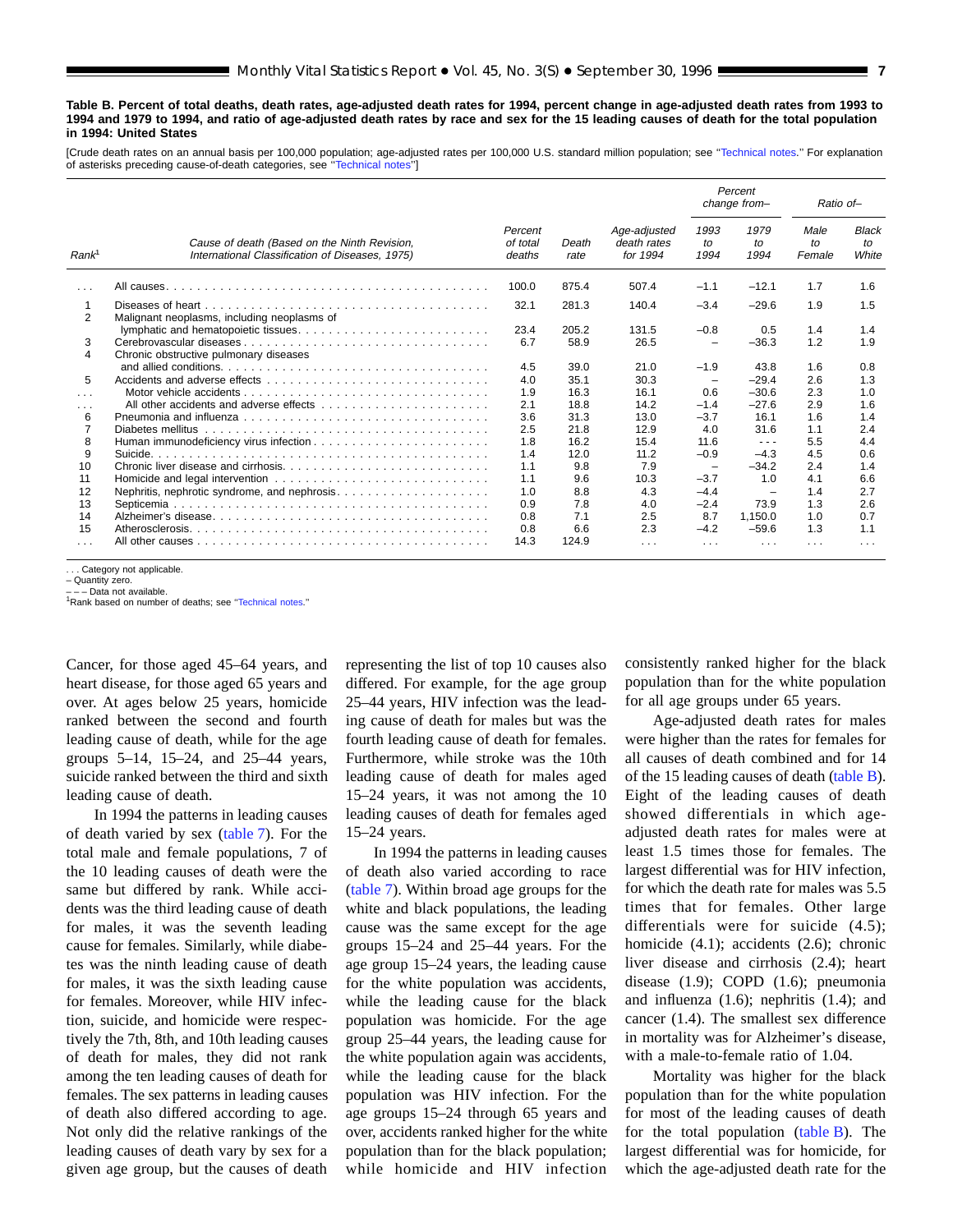<span id="page-7-0"></span>

**Figure 4. Age-adjusted death rates for the 15 leading causes of death: United States, 1950–94**

black population was 6.6 times that of the white population. Other causes for which the differential was large include HIV infection (4.4); nephritis (2.7); septicemia (2.6); diabetes (2.4); stroke (1.9); heart disease (1.5); cancer (1.4); and chronic liver disease and cirrhosis (1.4). Ageadjusted rates were lower for the black population than rates for the white population for three leading causes of death—COPD (18 percent), suicide (40 percent), and Alzheimer's disease (31 percent).

Causes of death can be identified that account for changes in age-specific death rates between 1993 and 1994. Thus, the 4.2-percent decrease in the death rate for those aged 1–4 years was due primarily to declines in mortality from congenital anomalies and accidents. The 3.8-percent decrease in the death rate for those aged 5–14 years was due mainly to declines in mortality from homicide, pneumonia and influenza, and COPD. Increases in

mortality from HIV infection and viral hepatitis were largely responsible for a 1.4-percent increase in the death rate for those aged 35–44 years. Decreases in death rates for those in the age groups 55–64, 65–74, 75–84, and 85 years and over were due primarily to decreases in mortality from heart disease.

The increase in the death rate for white males aged 35–44 years between 1993 and 1994 was due largely to an increased mortality from HIV infection and viral hepatitis. The 4.1-percent decrease in the death rate for black males aged 15–24 years was due primarily to decreases in mortality from homicide and accidents. Increases in mortality from HIV infection and stroke were largely responsible for the 3.2-percent increase in the death rate for black females aged 35–44 years.

The overall life expectancy improved from 75.5 years in 1993 to 75.7 years in 1994, despite increases in mortality from HIV infection, diabetes, and Alzheimer's disease, primarily because of decreases in mortality from heart disease, cancer, pneumonia and influenza, homicide, and perinatal conditions. (For discussion of contribution to change in life expectancy, see [''Technical notes.'](#page-71-0)') Among white males, life expectancy improved by 0.2 year between 1993 and 1994 because of decreases in mortality from heart disease, cancer, COPD, pneumonia, and congenital anomalies although mortality from diabetes, viral hepatitis, suicide, and Alzheimer's disease increased. For white females, the improvement in life expectancy also reflected decreases in mortality from heart disease, pneumonia, and homicide, but was limited to a gain of 0.1 year because of increases in mortality from HIV infection, diabetes, Alzheimer's disease, accidents, and COPD. For black males, decreases in mortality from heart disease, homicide, cancer, and accidents contributed to the 0.3-year gain in life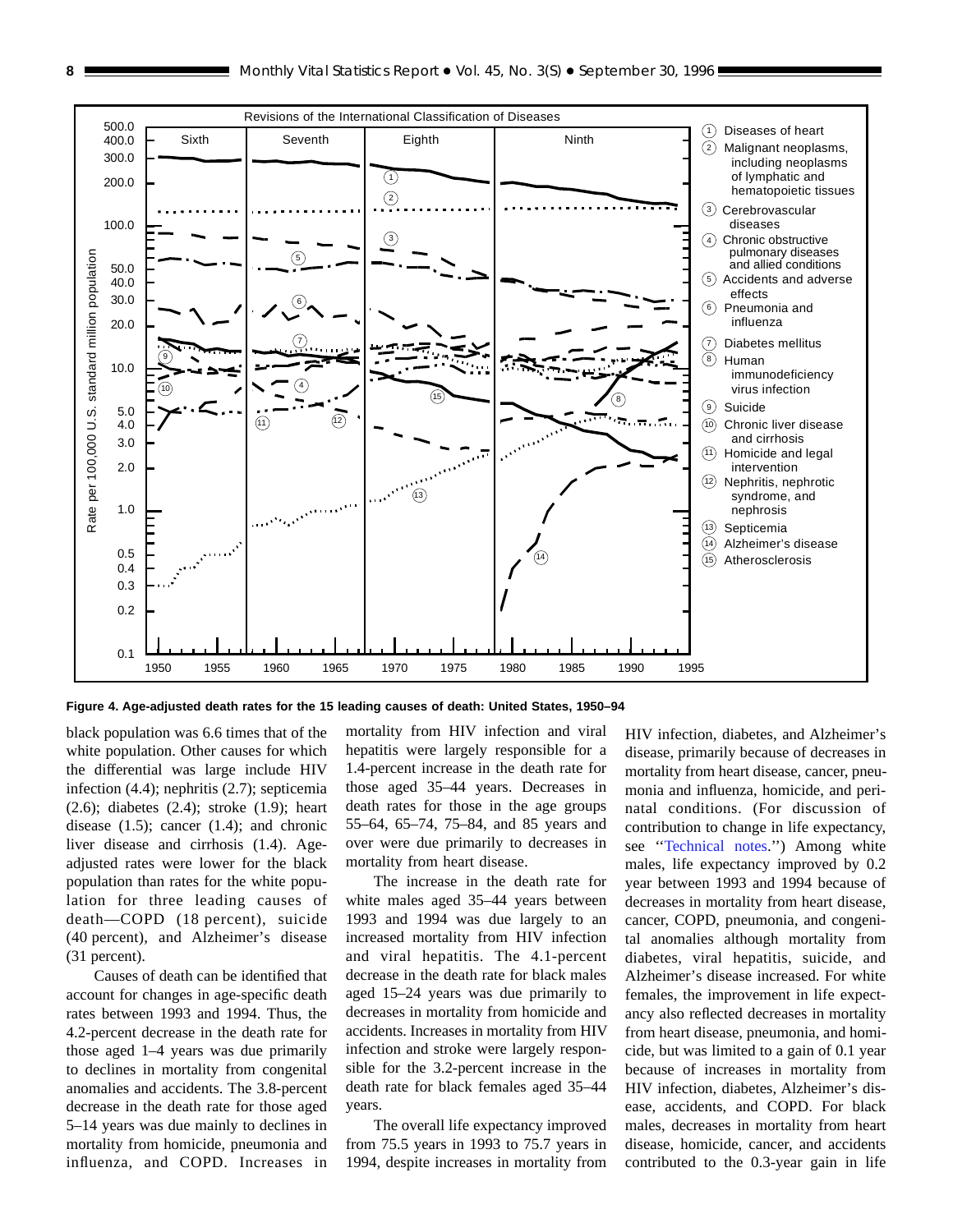expectancy. This gain occurred despite offsetting increases in mortality from HIV infection, diabetes, stroke, hypertension, and viral hepatitis. The life expectancy for black females improved by 0.2 year, in part, because of declines in mortality from heart disease, cancer, and homicide.

Life expectancy for white males was 8.4 years higher than that for black males in 1994. Specific causes of death with much lower mortality for white males influenced this difference. The causes of death contributing the most to this difference were homicide, HIV infection, heart disease, cancer, and perinatal conditions. The life expectancy for white females was 5.7 years higher than that for black females in 1994. The causes of death contributing the most to this difference were heart disease, cancer, HIV infection, stroke, and diabetes.

#### **Hispanic mortality**

Hispanic mortality data for 1994 are based on deaths to residents of 49 States and the District of Columbia. Data shown in [tables 14](#page-49-0) and [15](#page-51-0) exclude Oklahoma because it does not include the Hispanic origin item on its death certificates. (For details on reporting area, see '['Technical](#page-71-0) [notes'](#page-71-0)'.) The crude, age-specific, and ageadjusted death rates for the Hispanic population can be compared with those for the non-Hispanic white population [\(table 14\)](#page-49-0). The crude death rate for the Hispanic population was 64 percent lower than that for the non-Hispanic white population. This difference reflects the lower agespecific mortality for the older age groups and the younger age composition of the Hispanic population compared with that of the non-Hispanic white population. The age-adjusted death rate, which controls for age-compositional differences, was 20 percent lower for the Hispanic population than for the non-Hispanic white population. The ratio of the age-adjusted death rate for the Hispanic population to that for non-Hispanic white population was 0.84 for males and 0.73 for females. Mortality of Hispanics may be somewhat understated because of net underreporting of Hispanic origin on the death certificate (see [''Technical notes'](#page-71-0)').

Within the Hispanic population, the age-adjusted death rate for males was 1.9 times that for females. The male-tofemale ratio differed substantially by age, with Hispanic males experiencing three to four times higher death rates than Hispanic females for ages 15–44 years. The sex ratio in Hispanic mortality ranged between 1.2 and 1.6 for ages below 15 years and between 1.4 and 2.2 for ages 45 years and older.

Among specified subgroups of the Hispanic population, the age-adjusted death rate was substantially lower for Cuban Americans (358.1 deaths per 100,000 U.S. standard million population), Mexican Americans (370.4), and Central and South Americans and other and unknown Hispanics (354.0) than the age-adjusted death rate for Puerto Ricans (565.8). Among Hispanic males, Mexicans had the lowest age-adjusted death rate, while Puerto Ricans had the highest rate. Among Hispanic females, Cubans had the lowest age-adjusted death rate, while Puerto Ricans had the highest rate.

Leading causes of death for all age groups combined for the Hispanic population differed by rank and cause from those for the non-Hispanic white population in the Hispanic reporting area [\(table 15\)](#page-51-0). Although the two leading causes of death—heart disease and cancer—were the same for both groups, they accounted for 57 percent of all deaths in 1994 for the non-Hispanic white population but for only 42 percent of the deaths for the Hispanic population.

These were the major differences in leading causes of death between the two groups: Of the 10 leading causes of death for the Hispanic population, homicide (sixth leading cause) was not among the 10 leading causes for the non-Hispanic white population. Conversely, suicide, the eighth leading cause of death for the non-Hispanic white population, was not among the 10 leading causes for the Hispanic population [\(table 15\)](#page-51-0).

Differences in the ranking of the leading causes of death between the two population groups largely reflect differences in age composition between the two groups; that is, the Hispanic population has a greater proportion of young persons, and, accordingly, a larger proportion of deaths due to causes that are more prevalent at younger ages. Within broad age groups, leading causes were more similar between the two population groups. However, even within age categories some differences exist. Homicide and HIV infection consistently ranked higher for the Hispanic population than for the non-Hispanic white population for all age groups between 1–4 years and 45–64 years. Chronic liver disease and cirrhosis also ranked higher for the Hispanic population than for the non-Hispanic white population for those aged 45–64 years and 65 years and over.

#### **Firearm mortality**

In 1994 a total of 38,505 persons died from firearm injuries in the United States. This number was 2.8 percent lower than the 39,595 deaths in 1993. Firearm suicide and homicide, the two major component causes, accounted for 49 and 46 percent, respectively, of all firearm injury deaths in 1994.

Of the 38,505 firearm injury deaths in 1994, 58.2 percent were for white males, 25.7 percent for black males, 10.4 percent for white females, and 3.5 percent for black females. The largest numbers of firearm deaths for males and females were for the age groups 15–24 and 25–34 years. Although the numbers of deaths were highest for white males, the age-adjusted and age-specific death rates for firearm injuries were generally highest for black males, followed by white males, black females, and white females.

In 1994 the age-adjusted death rate for firearm injuries was 15.1 deaths per 100,000 U.S. standard million population, 3 percent lower than the rate of 15.6 in 1993. The rate decreased by 14.2 percent between 1980 and 1985, increased every year between 1987 and 1991, but decreased again by 2 percent between 1991 and 1992. The 1993 age-adjusted death rate for firearm injuries was, however, 5 percent higher than the 1992 rate.

Between 1993 and 1994 the ageadjusted death rate for firearm injuries decreased by 5 percent for black males, 9 percent for black females, and 8 percent for white females; the rate did not decrease significantly for white males. In 1994 the rate for males was 6.2 times that for females, and the rate for the black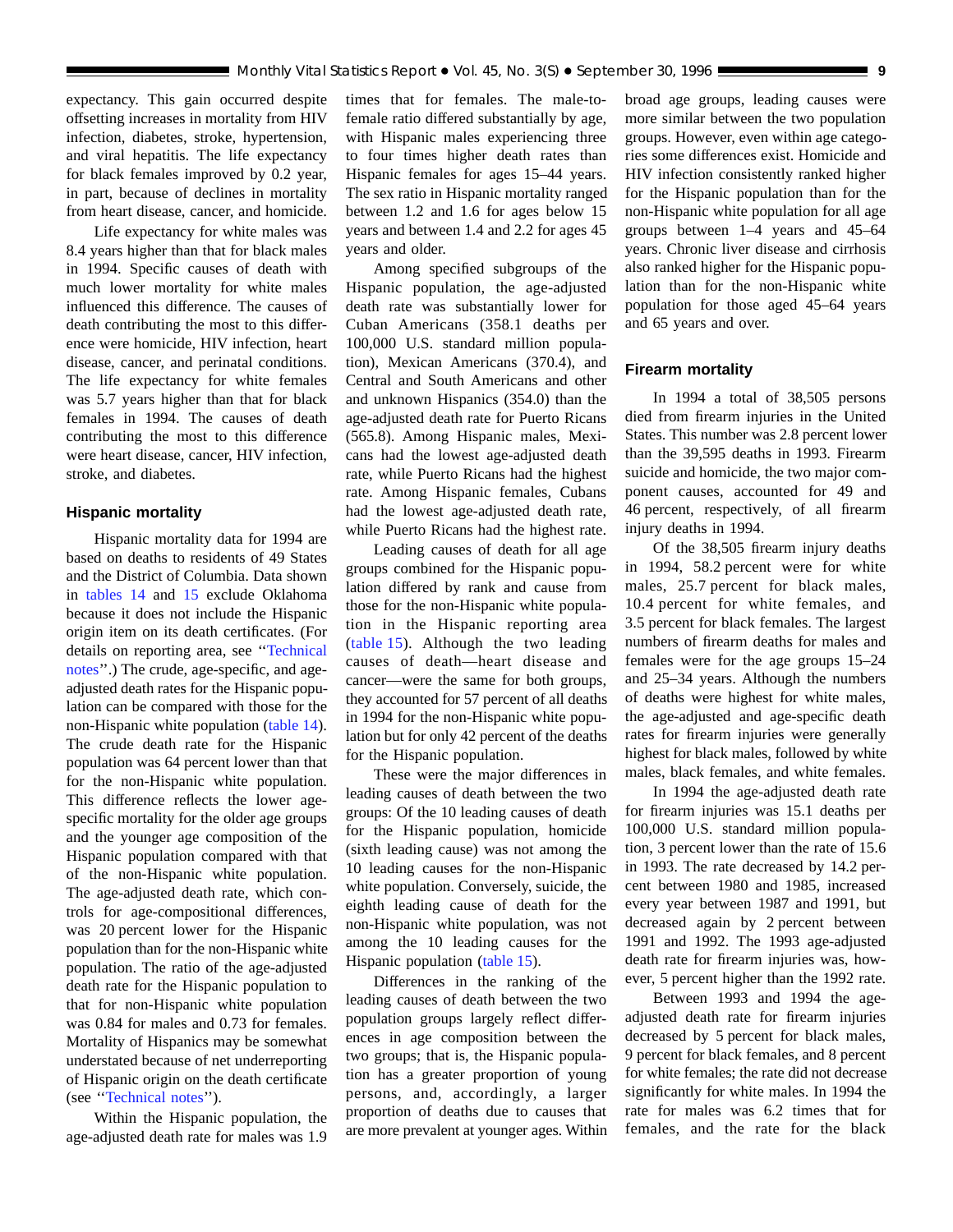population was 3.0 times that of the white population.

Between 1993 and 1994 the ageadjusted death rate decreased by 4 percent for firearm homicide and 14 percent for firearm accidents. The rate did not decrease significantly for firearm suicide between the two years, however. In 1994 the age-specific death rates for firearm homicide were highest for the age groups 15–24 and 25–34 years, while the rates for firearm suicide peaked for those aged 75–84 years and 85 years and older.

### **Drug-induced mortality**

In 1994 a total of 13,923 persons died of drug-induced causes in the United States [\(table 19\)](#page-57-0). The category druginduced causes includes not only deaths from dependent and nondependent use of drugs (legal and illegal use), but also poisoning from medically prescribed and other drugs. It excludes accidents, homicides, and other causes indirectly related to drug use (for drug-induced causes, see '['Technical notes](#page-71-0)''). The age-adjusted death rate for drug-induced causes in 1994 was 5.0 deaths per 100,000 U.S. standard million population, 4 percent higher than the rate of 4.8 in 1993. The rate increased by 35 percent from 1983 to 1988, then declined 14 percent between 1988 and 1990, and increased by 39 percent between 1990 and 1994. In 1994 the age-adjusted death rate for drug-induced causes for males was 2.3 times the rate for females, and the rate for the black population was 1.8 times that for the white population.

#### **Alcohol-induced mortality**

In 1994 a total of 20,163 persons died of alcohol-induced causes in the United States [\(table 20](#page-58-0)). The category alcohol-induced causes includes not only deaths from dependent and nondependent use of alcohol, but also accidental poisoning by alcohol. It excludes accidents, homicides, and other causes indirectly related to alcohol use. (For alcoholinduced causes, see [''Technical notes.](#page-71-0)'') The age-adjusted death rate for alcoholinduced causes in 1994 was 6.8 deaths per 100,000 U.S. standard million population, 1.5 percent higher than the rate of 6.7 in 1993. The rate decreased by 20 percent from 1980 to 1986, increased by

9 percent from 1986 to 1989, and then decreased by 7 percent from 1989 to 1991; since 1991 it has shown very little change. In 1994 the age-adjusted death rate for alcohol-induced causes for males was 3.5 times the rate for females, and the rate for the black population was 2.0 times the rate for the white population.

### **Marital status**

Eighty-nine percent of the persons 15 years of age and over who died in 1994 had been married [\(table 21\)](#page-59-0). The proportion was larger for females (92 percent) than for males (86 percent) and for the white population (90 percent) than for the black population (79 percent). The proportion who were widowed at the time of death was considerably greater for women (58 percent) than for men (18 percent) but fairly similar for both major race groups—38 percent of the white population and 33 percent of the black population. Some of the differences between groups can be accounted for by differences in age composition.

#### **Educational attainment**

In an area comprised of 45 States and the District of Columbia, about 63 percent of the persons who died in 1994 had completed high school [\(table 22\)](#page-60-0) (see '['Technical notes'](#page-71-0)'). In 1994 the percent was about the same for males (63 percent) and females (62 percent), but somewhat different for the white population (64 percent) compared with the black population (52 percent). About the same proportion of white females and white males (65 percent) who died in 1994 had completed high school. The proportion who had completed 4 years of college was smaller for white females (9.6 percent) than for white males (14.2 percent). A similar proportion of black females and black males had completed high school (about 52 percent). Slightly more black females (6.6 percent) than black males (5.8 percent) had completed 4 years of college at the time of death.

#### **Infant mortality**

In 1994, 31,710 infant deaths were reported [\(table C\),](#page-10-0) 5.2 percent fewer infant deaths than the 1993 total of 33,466. The infant mortality rate of 8.0 infant deaths

per 1,000 live births is the lowest final rate ever recorded for the United States [\(figure 5](#page-10-0)). It represents a decline of 4.8 percent from the rate of 8.4 for the previous year [\(table 24](#page-63-0)). The mortality rate for white infants declined 2.9 percent (6.8 in 1993 compared with 6.6 in 1994); and the rate for black infants declined 4.2 percent (16.5 in 1993 compared with 15.8 in 1994).

In 1994 the infant mortality rate for black infants (15.8) was 2.4 times the rate for white infants (6.6), the same ratio as in the previous year. Historically, the black-white ratio has been increasing (11,12).

Between 1993 and 1994 the neonatal mortality rate declined by 3.8 percent, from 5.3 to 5.1 deaths for infants under 28 days per 1,000 live births. For white infants, the rate was 4.2, compared with the 1993 rate of 4.3; the change in the neonatal mortality rate between the two years was not statistically significant. For black infants the neonatal mortality rate declined by 4.7 percent, from 10.7 in 1993 to 10.2 in 1994. Neonatal mortality rates historically have declined for both races although the declines have been more rapid for the white population  $(11,12)$ .

The postneonatal mortality rate deaths to infants 28 days–11 months per 1,000 live births—declined by 6.5 percent, from 3.1 in 1993 to 2.9 in 1994. For white infants the postneonatal mortality rate declined from 2.5 to 2.4 deaths per 1,000 live births. For black infants the rate was 5.6 in 1994, compared with 5.8 in 1993; the change in the postneonatal mortality rate between the two years was not statistically significant. The historical trend for postneonatal mortality was of more rapid declines in postneonatal mortality for black than for white infants  $(11,12)$ .

Among the 10 leading causes of infant death, the first 4—Congenital anomalies, Disorders relating to short gestation and unspecified low birthweight, and Respiratory distress syndrome—accounted for just over half (53 percent) of all infant deaths in 1994; and the remaining 6 causes accounted for only 16 percent of all infant deaths [\(table 26\)](#page-65-0). The list of 10 leading causes of infant death was unchanged between 1993 and 1994, but the rankings of two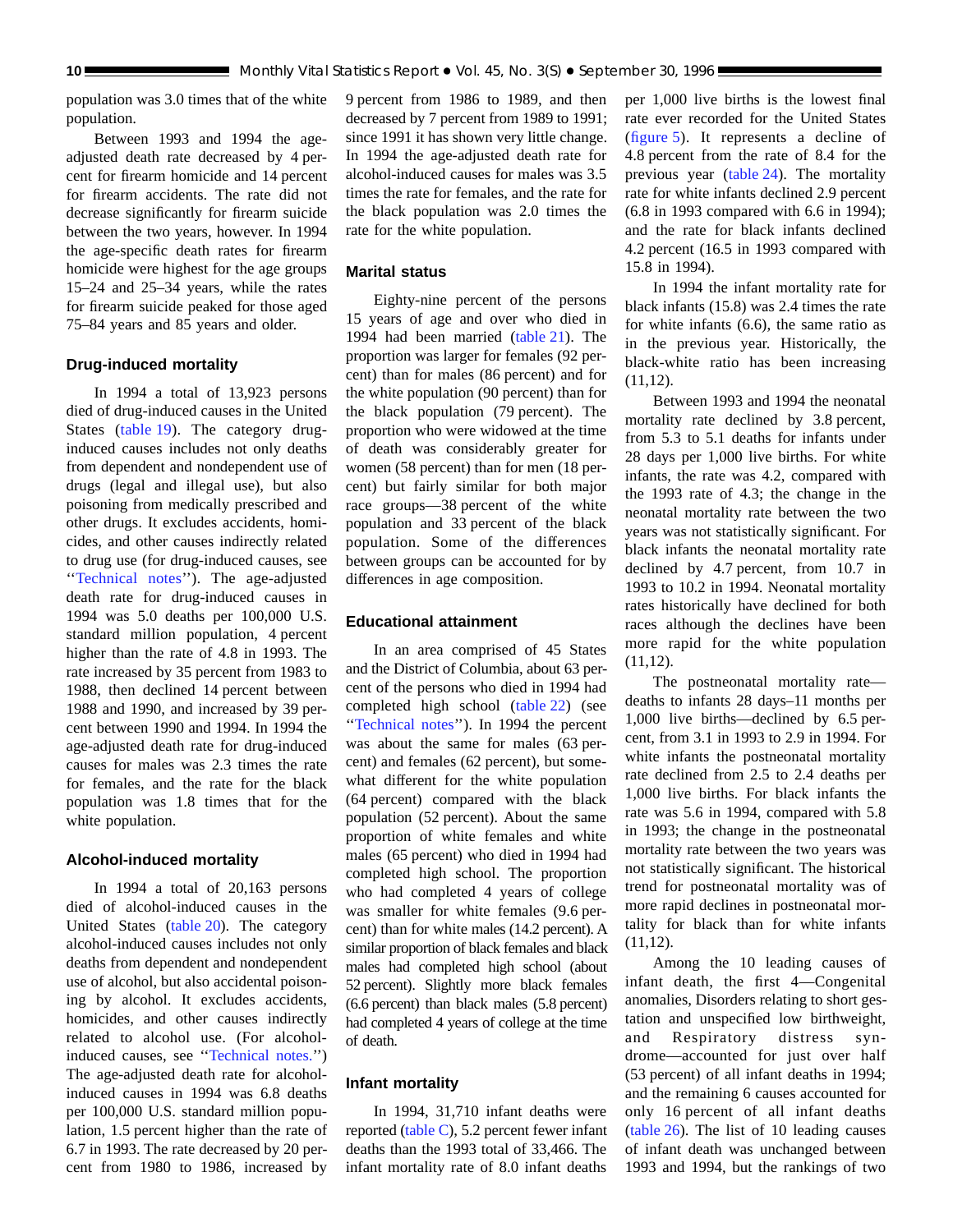|                        | Infant |         |        | Neonatal | Postneonatal |       |
|------------------------|--------|---------|--------|----------|--------------|-------|
| Race and sex           | Number | Rate    | Number | Rate     | Number       | Rate  |
| All races <sup>1</sup> | 31.710 | 802.2   | 20.250 | 512.3    | 11.460       | 289.9 |
| Male                   | 17.814 | 880.8   | 11.294 | 558.4    | 6.520        | 322.4 |
| Female                 | 13.896 | 719.9   | 8,956  | 464.0    | 4.940        | 255.9 |
|                        | 20.504 | 657.0   | 13.100 | 419.74   | 7.404        | 237.2 |
| Male                   | 11.544 | 721.7   | 7.273  | 454.68   | 4.271        | 267.0 |
| Female                 | 8.960  | 588.9   | 5,827  | 383.00   | 3.133        | 205.9 |
|                        | 10.072 | 1.582.7 | 6.499  | 1.021.23 | 3.573        | 561.4 |
| Male                   | 5.642  | 1.749.2 | 3.652  | 1.132.21 | .990         | 617.0 |
| Female                 | 4,430  | 1,411.6 | 2,847  | 907.2    | .583         | 504.4 |

<span id="page-10-0"></span>**Table C. Number of infant, neonatal, and postneonatal deaths and mortality rates, by race and sex: United States, 1994**

[Rates are infant (under 1 year), neonatal (under 28 days), and postneonatal (28 days–11 months) deaths per 100,000 live births and specified group]

1Includes races other than white and black.

of the leading causes of infant death changed slightly. Sudden infant death syndrome, the second leading cause in 1993, and Disorders relating to short gestation and unspecified low birthweight, the third leading cause, switched rankings in 1994.

Between 1993 and 1994 the infant mortality rate decreased for three leading causes of infant death: Respiratory distress syndrome (12.8 percent), Sudden infant death syndrome (11.7 percent), and Disorders relating to short gestation and unspecified low birthweight (0.1 percent). Infant mortality from Respiratory distress syndrome showed a rapid downward trend between 1972 and 1994. Mortality from Sudden infant death syndrome has

declined since 1988 (11,12). Infant mortality from Respiratory distress syndrome showed a rapid downward trend between 1972 and 1994. Mortality from Sudden infant death syndrome has declined 26.5 percent since 1988, from a rate of 140.1 to 103.0 in 1994, and between 1993 and 1994 dropped from the second leading cause of infant death to the third (11,12). For other leading causes of infant death, the infant mortality rate did not change significantly between 1993 and 1994. The causes contributing the most to the improvement in the overall infant mortality rate were Respiratory distress syndrome and Sudden infant death syndrome. The increasing rate for Infections



**Figure 5. Infant mortality rates by race: United States, 1950–94**

specific to the perinatal period (perinatal infections) was the principal cause preventing the infant mortality rate from decreasing more than it did.

Differences between infant mortality rates for white and black infants by cause are reflected in differences in ranking of the leading causes of infant death as well as in differences in cause-specific infant mortality rates. Congenital anomalies was the leading cause of death for white infants, followed by Sudden infant death syndrome, Disorders relating to short gestation and unspecified low birthweight, and Respiratory distress syndrome. Combined these four causes accounted for 54.4 percent of white infant deaths. In contrast, for black infants the leading cause of death was Disorders relating to short gestation and unspecified low birthweight, followed by Sudden infant death syndrome, Congenital anomalies, and Respiratory distress syndrome. These four causes accounted for 50 percent of all black infant deaths [\(table 27](#page-66-0)).

Although the difference between black and white infant mortality rates varied by cause, the risk was higher for black than for white infants for all the leading causes. Expressed as the ratio of the infant mortality rate for black infants to that for white infants, beginning with the highest ratio, the leading causes ranked are Disorders relating to short gestation and unspecified low birthweight (4.5); Pneumonia and influenza and Newborn affected by maternal complications of pregnancy (maternal complications) (2.7 each); Respiratory distress syndrome (2.6); perinatal infections (2.5); Sudden infant death syndrome and Newborn affected by complications of placenta, cord, and membranes (2.3 each); accidents and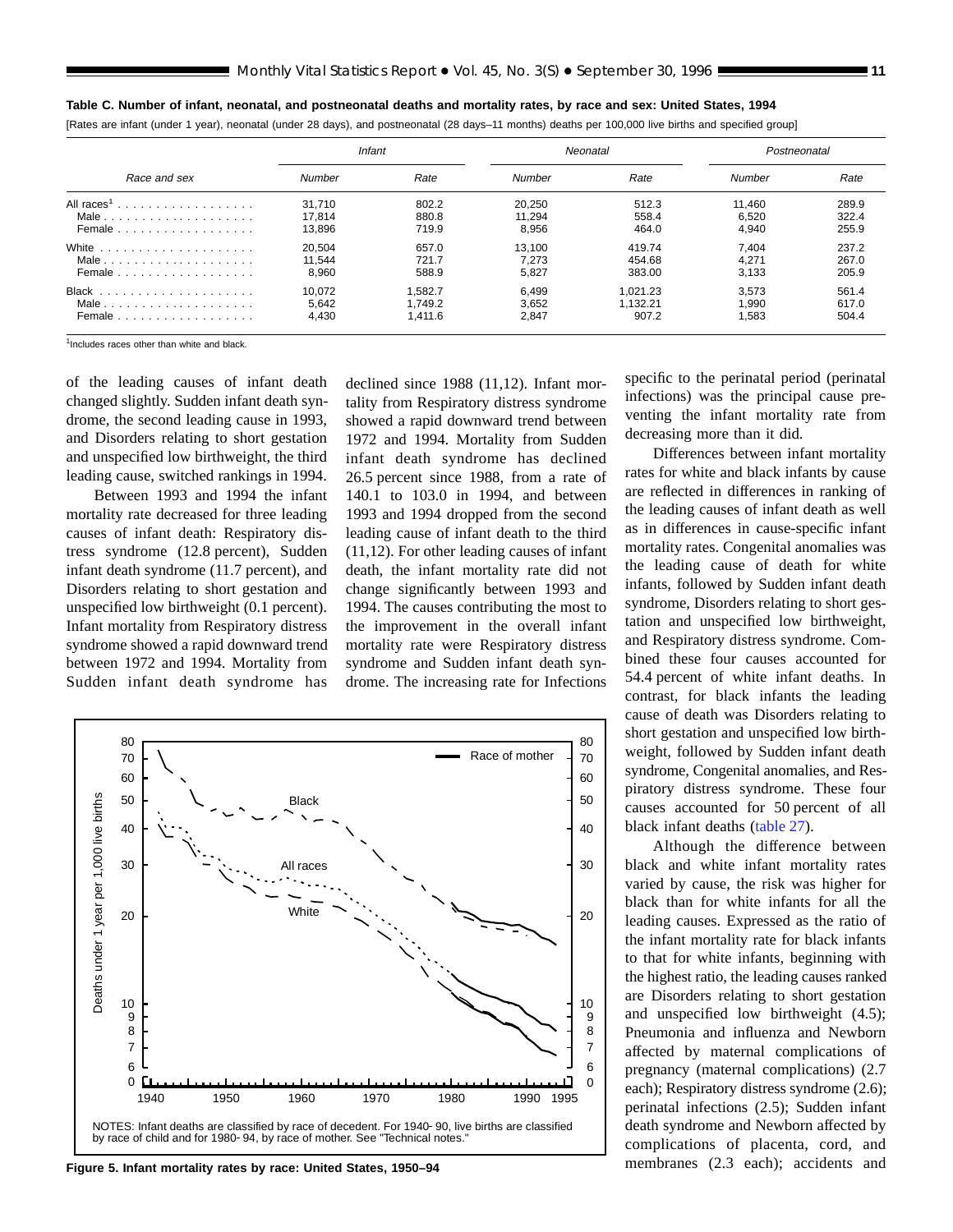Intrauterine hypoxia and birth asphyxia (2.2 each); and Congenital anomalies (1.8).

Between 1993 and 1994 decreases in mortality from Sudden infant death syndrome, congenital anomalies, Respiratory distress syndrome, Other respiratory conditions of newborn, and maternal complications made the largest contributions to the 3.7-percent decrease in the white infant mortality rate. However, the white infant mortality rate would have decreased even further had it not been for increases in mortality from perinatal infections, Neonatal hemorrhage, and Pneumonia and influenza. Decreases in mortality from Sudden infant death syndrome, Respiratory distress syndrome, and Congenital anomalies made the largest contributions to the 4.2-percent decrease in the black infant mortality rate; further decrease was, however, offset by increases in mortality from short gestation and low birthweight, accidents, and Pneumonia and influenza.

*Hispanic infant mortality*—The infant mortality rate was 6.5 deaths to Hispanic infants under 1 year of age per 1,000 live births in an area comprised of 49 States and the District of Columbia. This was the same as the rate for non-Hispanic white infants. Among specified subgroups of the Hispanic population, the mortality rate for Mexican infants was 6.6 infant deaths per 1,000 live births, 8.7 for Puerto Rican infants, and 4.5 for Cuban infants. Infant mortality rates by specified Hispanic origin and race for non-Hispanic origin may be somewhat understated. (For description of Hispanic reporting area, see '['Technical notes'](#page-71-0)').

#### **Maternal mortality**

In 1994, 328 women were reported to have died of maternal causes [\(table 30\)](#page-70-0), compared with 302 in 1993. As in previous years, the number does not include all deaths occurring to pregnant women, but only to those deaths assigned to Complications of pregnancy, childbirth, and the puerperium (ICD–9 Nos. 630–676). The maternal mortality rate for 1994 was 8.3 deaths per 100,000 live births, compared with a rate of 7.5 in 1993. The difference in the rates between the two years was not statistically significant.

Black women have a higher risk of maternal death than white women. In

1994 the maternal mortality rate for black women was 18.5, three times the rate of 6.2 for white women. The race ratio in maternal mortality rate was 3.0 for Direct obstetric causes.

#### **Report of autopsy**

For 1994 all States requested information on the death certificate as to whether autopsies were performed. They were reported as performed on 213,879 decedents, or 9.4 percent of the deaths that occurred in 1994 [\(table 31\)](#page-70-0), a reduction from the 9.7 percent reported for the previous year. This continues the downward trend in the percent of deaths autopsied. The percent autopsied for all causes of death combined was heavily influenced by the low rates for the three leading causes of death—heart disease (6.6 percent), cancer (2.3 percent), and stroke (2.9 percent). Among the 15 leading causes of death, the highest percents reported were for traumatic causes—homicide (97.2 percent), suicide (55.1 percent), and accidents (48.4 percent). The highest percents for nontraumatic causes were for chronic liver disease and cirrhosis (13.4 percent) and Alzheimer's disease (7.1 percent).

## **References**

- 1. Hoyert DL, Singh GK, Rosenberg HM. Sources of data on socioeconomic differential mortality in the United States. Journal of Official Statistics. 11(3): 233–60. 1995.
- 2. National Center for Health Statistics. Technical appendix. Vital statistics of the United States, 1992, vol II, mortality, part A. Washington: Public Health Service. 1996.
- 3. Kochanek KD, Maurer JD, Rosenberg HM. Causes of death contributing to changes in life expectancy: United States, 1984–89. National Center for Health Statistics. Vital and Health Stat 20 (23). 1994.
- 4. Arriaga EE. Changing trends in mortality decline during the last decades. In: Ruzicka L, Wunsch G, Kane P, eds. Differential mortality: Methodological issues and biosocial factors. Oxford: Clarendon Press. 1989.
- 5. Singh GK, Mathews TJ, Clarke SC, et al. Annual summary of births, marriages, divorces, and deaths: United States, 1994. Monthly vital statistics report; vol 43 no 13. Hyattsville, Maryland: Public Health Service. 1995.
- 6. Gardner P, Hudson BL. Advance report of final mortality statistics, 1993. Monthly vital statistics report; vol 44 no 7, supp. Hyattsville, Maryland: National Center for Health Statistics. 1996.
- 7. Kochanek KD, Hudson BL. Advance report of final mortality statistics, 1992. Monthly vital statistics report; vol 43 no 6, supp. Hyattsville, Maryland: National Center for Health Statistics. 1995.
- 8. Centers for Disease Control and Prevention. Morbidity and mortality weekly report. vol 43 no 10. Washington: Public Health Service. 1994.
- 9. Centers for Disease Control and Prevention. Morbidity and mortality weekly report. vol 44 no 28. Washington: Public Health Service. 1994.
- 10. Hoyert DL. Mortality trends for Alzheimer's disease, 1979–91. National Center for Health Statistics. Vital and Health Stat 20 (28). 1996.
- 11. MacDorman MF, Rosenberg HM. Trends in infant mortality by cause of death and other characteristics, 1960–88. National Center for Health Statistics. Vital and Health Stat 20 (20). 1993.
- 12. Singh GK, Yu SM. Infant mortality in the United States: Trends, differentials, and projections, 1950 through 2010. Am J Public Health. 85(7):957–64. 1995.
- 13. Tolson GC, Barnes JM, Gay GA, Kowaleski JL. The 1989 revision of the U.S. standard certificates and reports. National Center for Health Statistics. Vital Health Stat 4(28). 1991.
- 14. National Center for Health Statistics. Technical appendix. Vital statistics of the United States, 1989, vol II, mortality, part A. Washington: Public Health Service. 1993.
- 15. Hambright TZ. Comparability of marital status, race, nativity, and country of origin on the death certificate and matching census record: United States, May–Aug 1960. National Center for Health Statistics. Vital Health Stat 2(32). 1969.
- 16. Sorlie PD, Rogot E, Johnson NJ. Validity of demographic characteristics on the death certificate. Epidemiology 3(2):181–4. 1992.
- 17. Poe GS, Powell-Griner E, McLaughlin JK, et al. Comparability of the death certificate and the 1986 national mortality followback survey. National Center for Health Statistics. Vital Health Stat 2(118). 1993.
- 18. National Center for Health Statistics. Technical appendix. Vital statistics of the United States, 1989, vol I, natality. Washington: Public Health Service. 1992.
- 19. Hoyert DL. Effect on mortality rates of the 1989 changes in tabulating race.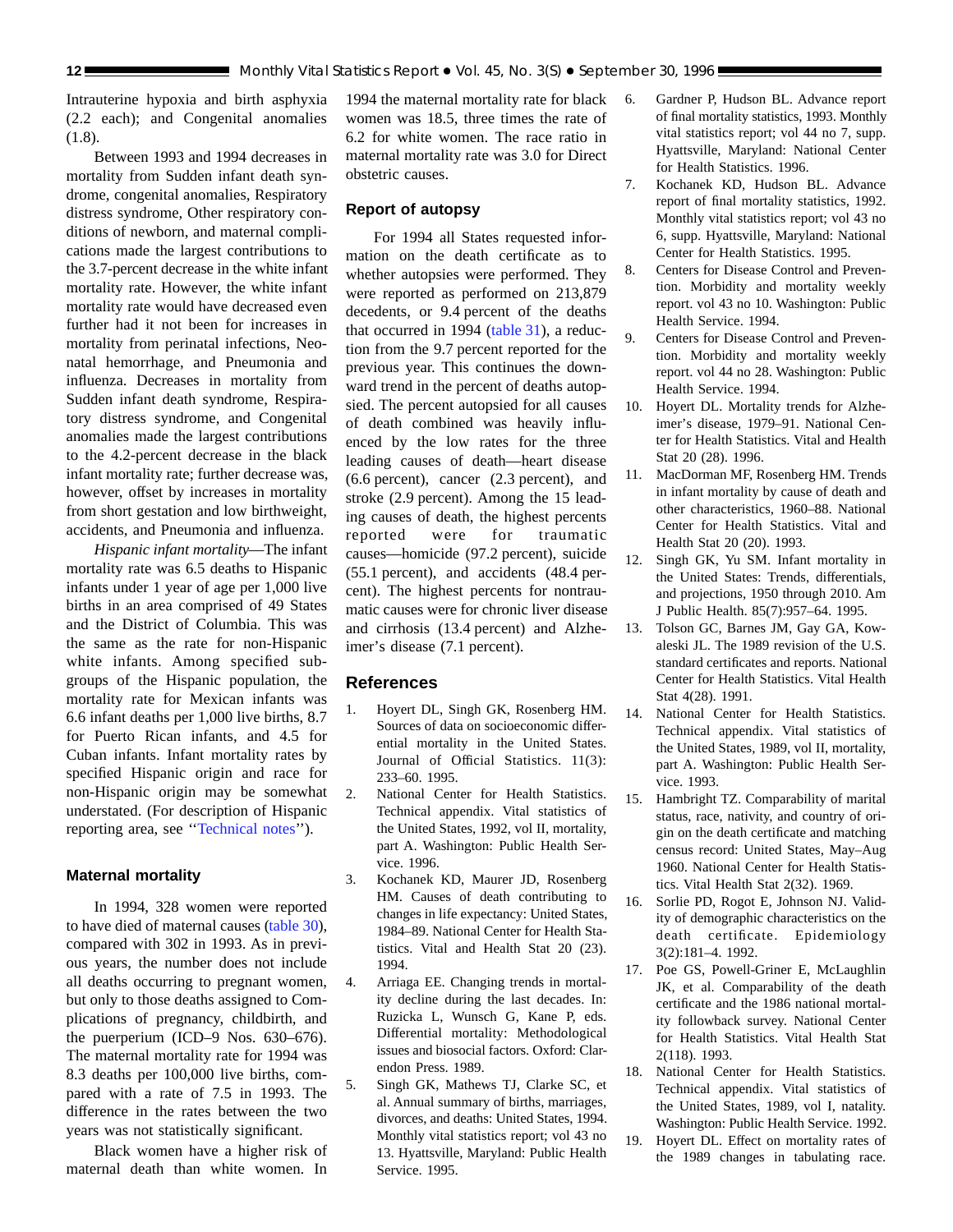National Center for Health Statistics. Vital Health Stat 20(25). 1994.

- 20. World Health Organization. Manual of the International Statistical Classification of Diseases, Injuries, and Causes of Death, based on the recommendations of the Ninth Revision Conference, 1975. Geneva: World Health Organization. 1977.
- 21. Klebba AJ, Scott JH. Estimates of selected comparability ratios based on dual coding of 1976 death certificates by the Eighth and Ninth Revisions of the International Classification of Diseases. Monthly vital statistics report; vol 28 no 11, supp. Hyattsville, Maryland: Public Health Service. 1980.
- 22. Klebba AJ, Dolman AB. Comparability of mortality statistics for the Seventh and Eighth Revisions of the International Classification of Diseases, United States. National Center for Health Statistics. Vital Health Stat 2(66). 1975.
- 23. National Center for Health Statistics. Comparability of mortality statistics for the Sixth and Seventh Revisions, United States, 1958. Vital Statistics–Special reports; vol 51 no 4. Washington: Public Health Service. 1965.
- 24. National Center for Health Statistics. Vital statistics, instructions for classifying the underlying cause of death. NCHS instruction manual; part 2a. Hyattsville, Maryland: Public Health Service. Published annually.
- 25. National Center for Health Statistics. Vital statistics, instructions for classifying multiple causes of death. NCHS instruction manual; part 2b. Hyattsville, Maryland: Public Health Service. Published annually.
- 26. National Center for Health Statistics. Vital statistics, nonindexed terms, standard abbreviations, and State geographic codes used in mortality data classification. NCHS instruction manual; part 2e. Hyattsville, Maryland: Public Health Service. Published annually.
- 27. National Center for Health Statistics. Vital statistics, ICD–9 ACME decision tables for classifying underlying causes of death. NCHS instruction manual; part 2c. Hyattsville, Maryland: Public Health Service. Published annually.
- 28. National Center for Health Statistics. Vital statistics, data entry instructions for the mortality medical indexing, classification, and retrieval system (MICAR). NCHS instruction manual; part 2g. Hyattsville, Maryland: Public Health Service. Published annually.
- 29. National Center for Health Statistics. Vital statistics, dictionary of valid terms for the mortality medical indexing, classification, and retrieval system (MICAR). NCHS instruction manual; part 2h. Hyattsville, Maryland: Public Health Service. Published annually.
- 30. Lampe TH. The nature of Alzheimer's disease. Alzheimer's caregiver: Strategies for support. Seattle: University of Washington Press. 1987.
- 31. Macera CA, Sun RK, Yeager KK, Brandes DA. Sensitivity and specificity of death certificate diagnoses for dementing illnesses, 1988–90. J Am Geriatr Soc. 40:479–81. 1992.
- 32. Newen AJ, Forster DP, Kay DWK. Death certification after a diagnosis of presenile dementia. J Epidemiol Community Health. 47:293–7. 1993.
- 33. U.S. Bureau of the Census. Unpublished data from the 1990 census for persons of Spanish origin by State.
- 34. U.S. Bureau of the Census. U.S. population estimates by age, sex, race, and Hispanic origin: 1993. Census file RESD0794. 1995.
- 35. U.S. Bureau of the Census. Resident population of States, 1990–1994 by single year of age and sex. Census file E94SASUS. 1995.
- 36. National Center for Health Statistics. Technical appendix. Vital statistics of the United States, 1990, vol II, mortality, part A. Washington: Public Health Service. 1994.
- 37. U.S. Bureau of the Census. Population estimates based on unpublished tabulations prepared by the Housing and Household Economic Statistics Division. 1996.
- 38. Sirken MG. Comparison of two methods of constructing abridged life tables by reference to a ''standard'' table. National Center for Health Statistics. Vital Health Stat 2(4). 1966.
- 39. U.S. Bureau of the Census. Money income of households, families, and persons in the United States: 1992. Current population reports, consumer income. Series P60–184. 1993.
- 40. Feinleib M, Zarate AO, eds. Reconsidering age adjustment procedures: Workshop proceedings. National Center for Health Statistics. Vital Health Stat 4(29). 1992.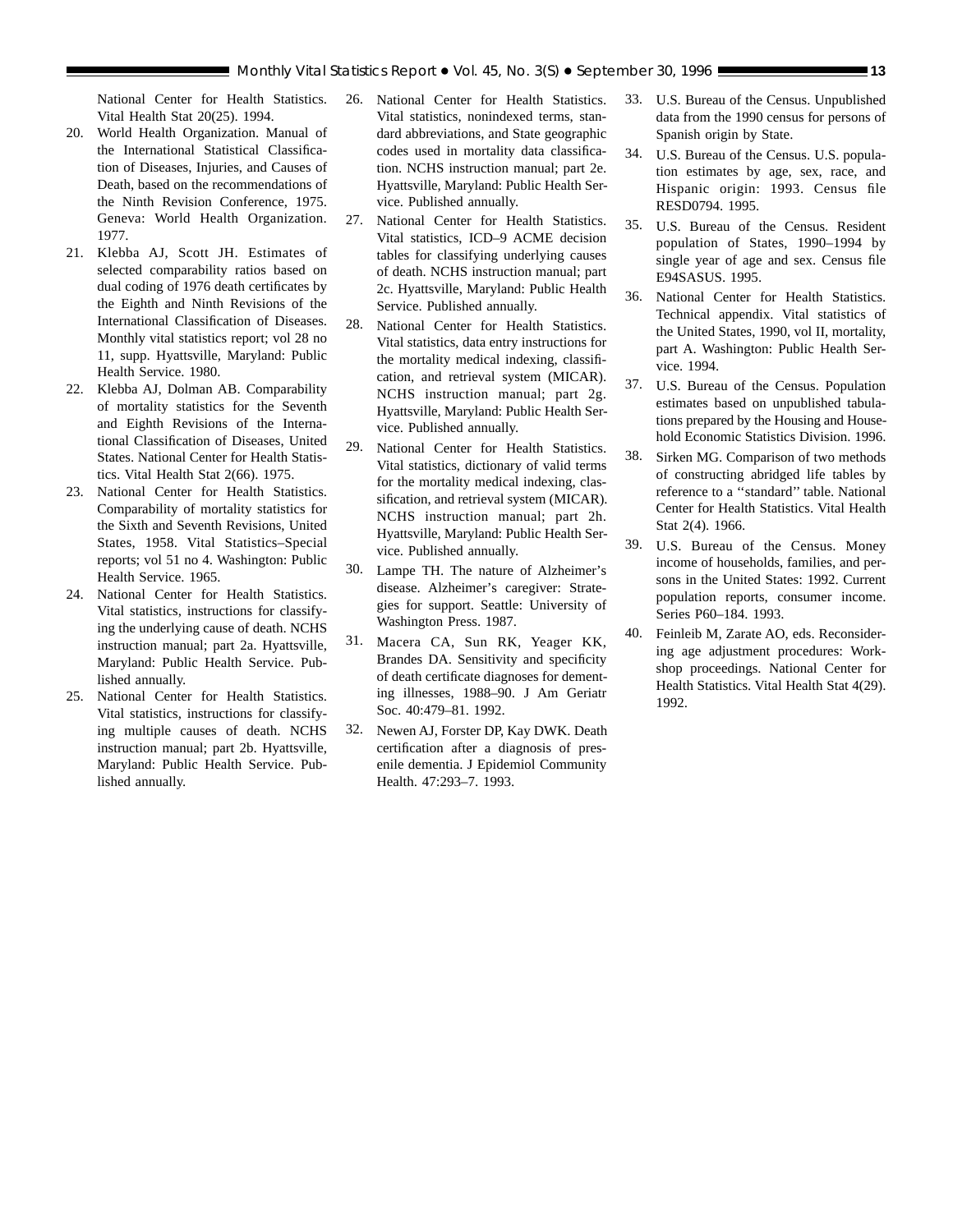# **List of detailed tables**

- [1. Number of deaths, death rates, and](#page-14-0) age-adjusted death rates, by race and sex: United States, 1940, 1950, 1960, 1970, and 1975–94....... 15
- [2. Number of deaths and death rates,](#page-16-0) by age, race, and sex: United States, 1994 . . . . . . . . . . . . . . . . . . . . . . 17
- [3. Abridged life table for the total](#page-17-0) population, 1994 . . . . . . . . . . . . . 18
- [4. Life expectancy at selected ages by](#page-17-0) race and sex: United States, 1994 . 18
- [5. Life expectancy at birth by race](#page-18-0) and sex: United States, 1940, 1950, 1960, and 1970–94. . . . . . . . . . . . . 19
- [6. Age-specific and age-adjusted death](#page-19-0) rates for the 15 leading causes of death for the total population in 1994 and selected components: United States, 1979, 1993, and 1994 . . . . . . . . . . . . . . . . . . . . . . 20
- 7. Number of deaths and death rates for the 10 leading causes of death in specified age groups, by race [and sex: United States, 1994. . . . . 23](#page-22-0)
- [8. Number of deaths from 72 selected](#page-33-0) causes, Human immunodeficiency virus infection, and Alzheimer's disease by age: United States, 1994. . 34
- [9. Death rates for 72 selected causes,](#page-36-0) Human immunodeficiency virus infection, and Alzheimer's disease by age: United States, 1994 . . . . . 37
- [10. Number of deaths from 72 selected](#page-39-0) causes, Human immunodeficiency virus infection, and Alzheimer's disease by race and sex: United States, 1994 . . . . . . . . . . . . . . . . . . . . . . 40
- [11. Death rates for 72 selected causes,](#page-42-0) Human immunodeficiency virus infection, and Alzheimer's disease by race and sex: United States, 1994 . . . . . . . . . . . . . . . . . . . . . . 43
- [12. Age-adjusted death rates for 72](#page-45-0) selected causes, Human immunodeficiency virus infection, and Alzheimer's disease by race and sex: United States, 1994 . . . . . . . . . . . 46

# **List of figures**

- [1. Crude and age-adjusted death rates:](#page-3-0) United States, 1930–94......... 4
- [2. Death rates by age and sex: United](#page-4-0) States, 1950–94 .............. 5
- [13. Number of deaths and death rates](#page-48-0) from 16 selected subcategories of Malignant neoplasms, including neoplasms of lymphatic and hematopoietic tissues, by race and sex: United States, 1994 ........ 49
- [14. Number of deaths and death rates,](#page-49-0) by age, and age-adjusted death rates according to specified Hispanic origin, race for non-Hispanic origin, and sex: Total of 49 States and the District of Columbia, 1994 ...... 50
- [15. Number of deaths and death rates](#page-51-0) for the 10 leading causes of death for Hispanic and white non-Hispanic origins, for specified age groups: Total of 49 reporting States and the District of Columbia, 1994 ...................... 52
- [16. Number of deaths from injury by](#page-54-0) firearms by age, race, and sex: United States, 1994 ........... 55
- [17. Age-specific and age-adjusted death](#page-55-0) rates for injury by firearms by age, race, and sex: United States, 1994 . . 56
- [18. Number of deaths, death rates, and](#page-56-0) age-adjusted death rates for injury by firearms, by race and sex: United States, 1979–94 .............. 57
- [19. Number of deaths, death rates, and](#page-57-0) age-adjusted death rates for druginduced causes, by race and sex: United States, 1979–94. . . . . . . . . . 58
- [20. Number of deaths, death rates, and](#page-58-0) age-adjusted death rates for alcoholinduced causes, by race and sex: United States, 1979–94......... 59
- [21. Number of deaths and percent dis](#page-59-0)tribution of deaths for ages 15 years and over, by marital status, race and sex: United States, 1994 ...................... 60
- [22. Number of deaths and percent dis](#page-60-0)tribution of deaths for ages 15 years and over, by educational attainment, race, and sex: Total of 45
- [3. Life expectancy by sex: United](#page-5-0) States, 1970–94 . . . . . . . . . . . . . . . . . . 6
- [4. Age-adjusted death rates for the 15](#page-7-0) leading causes of death: United States, 1950–94 . . . . . . . . . . . . . . . 8

[reporting States and the District of](#page-60-0)

- Columbia, 1994 . . . . . . . . . . . . . . 61 [23. Number of deaths and death rates](#page-61-0) for major causes of death for the United States, each division, each State, Puerto Rico, Virgin Islands, and Guam; and by race and sex for the United States, 1994 . . . . . . . . 62
- [24. Infant, neonatal, and postneonatal](#page-63-0) mortality rates by race and sex: United States, 1940, 1950, 1960, 1970, and 1975–94. . . . . . . . . . . . . . 64
- [25. Number of infant, neonatal, and](#page-65-0) postneonatal deaths and mortality rates, by specified Hispanic origin and race for non-Hispanic origin: Total of 49 States and the District of Columbia, 1994 . . . . . . . . . . . 66
- [26. Percent of total deaths and infant](#page-65-0) mortality rates for 1994, percent change in infant mortality rates from 1993 to 1994 and 1979 to 1994 for the 10 leading causes of infant death in 1994: United States . . . . . . . . . . . . . . . . . . . . . 66
- [27. Number of deaths under 1 year and](#page-66-0) infant mortality rates for the 10 leading causes of infant death by race: United States, 1994 . . . . . . . . 67
- [28. Number of deaths under 1 year and](#page-67-0) infant mortality rates for 61 selected causes and Human immunodeficiency virus infection, by race: United States, 1994 . . . . . . . . . . . . . 68
- [29. Number of infant and neonatal](#page-69-0) deaths and mortality rates, by race for the United States, each division, each State, Puerto Rico, Virgin Islands, and Guam, and sex for the United States, 1994 . . . . . . . . 70
- [30. Number of maternal deaths and mater](#page-70-0)nal mortality rates for selected causes, by race: United States, 1994 . . . . . . 71
- [31. Number of autopsies and percent](#page-70-0) of deaths for which autopsies were reported for the 15 leading causes of death: United States, 1994 . . . . 71
- [5. Infant mortality rates by race: United](#page-10-0) States, 1950–94 . . . . . . . . . . . . . . . . 11
-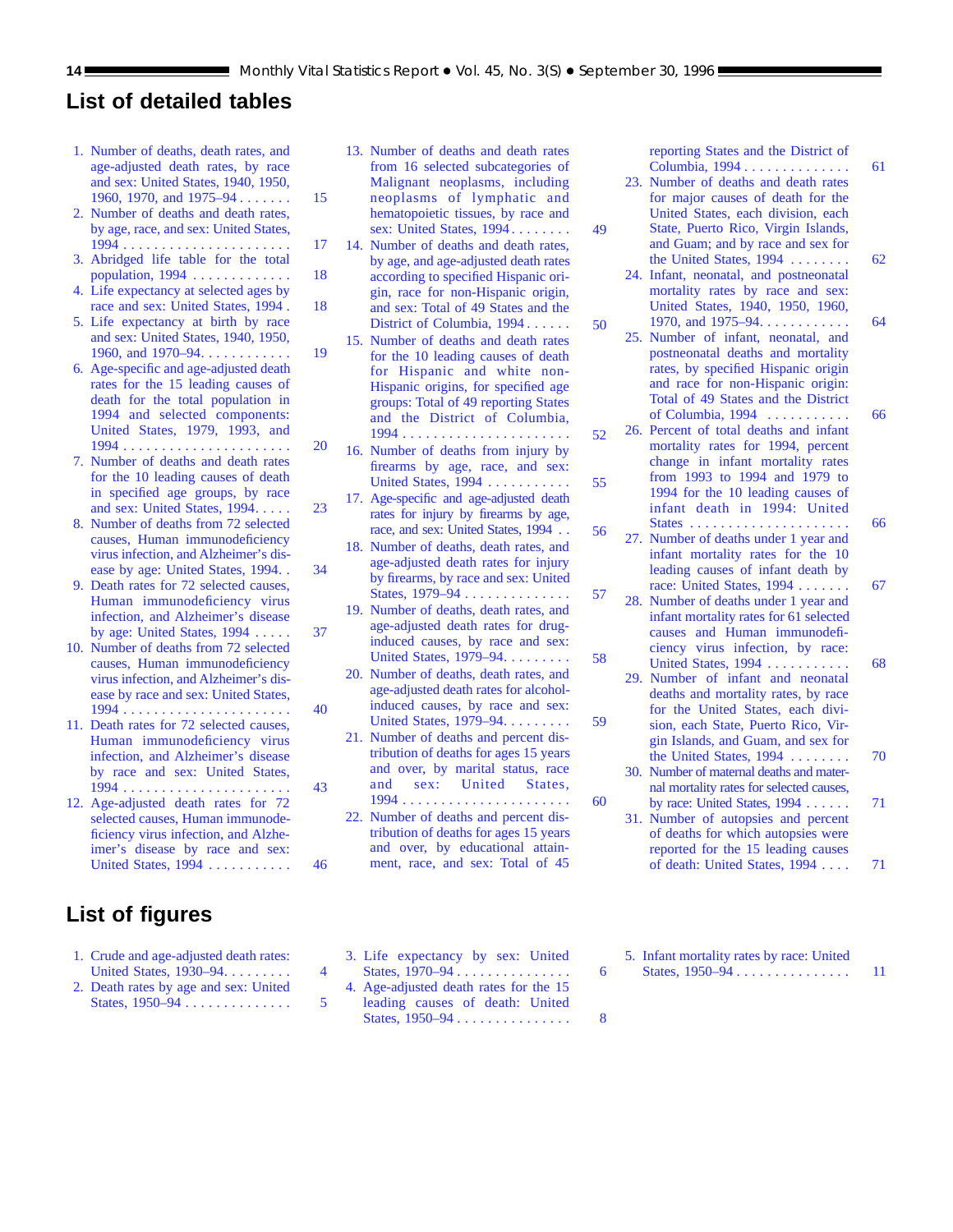#### <span id="page-14-0"></span>Table 1. Number of deaths, death rates, and age-adjusted death rates, by race and sex: United States, 1940, 1950, 1960, 1970, and 1975-94

[Crude rates on an annual basis per 100,000 population in specified group; age-adjusted rates per 100,000 U.S. standard million population; see "Technical notes." Rates are based on populations enumerated as of<br>April 1 for with caution because of inconsistencies in reporting race on the death certificate; see "Technical notes"]

|                |                        | All races <sup>1</sup> | White              |                        |                    |                    | Black                |                      |                      | American Indian <sup>2</sup>                 |                                              |                               | Asian or Pacific Islander <sup>3</sup>                                                                                                                                                                                                                                                                                                                                                       |                                                                                 |                                                                                                |
|----------------|------------------------|------------------------|--------------------|------------------------|--------------------|--------------------|----------------------|----------------------|----------------------|----------------------------------------------|----------------------------------------------|-------------------------------|----------------------------------------------------------------------------------------------------------------------------------------------------------------------------------------------------------------------------------------------------------------------------------------------------------------------------------------------------------------------------------------------|---------------------------------------------------------------------------------|------------------------------------------------------------------------------------------------|
| Year           | Both<br>sexes          | Male                   | Female             | Both<br>sexes          | Male               | Female             | Both<br>sexes        | Male                 | Female               | Both<br>sexes                                | Male                                         | Female                        | Both<br>sexes                                                                                                                                                                                                                                                                                                                                                                                | Male                                                                            | Female                                                                                         |
|                |                        |                        |                    |                        |                    |                    | Number               |                      |                      |                                              |                                              |                               |                                                                                                                                                                                                                                                                                                                                                                                              |                                                                                 |                                                                                                |
| $1994$         | 2,278,994              | 1,162,747              | 1,116,247          | 1,959,875              | 988,823            | 971,052            | 282,379              | 153,019              | 129,360              | 9,637                                        | 5,497                                        | 4,140                         | 27,103                                                                                                                                                                                                                                                                                                                                                                                       | 15,408                                                                          | 11,695                                                                                         |
| 1993           | 2,268,553              | 1,161,797              | 1,106,756          | 1,951,437              | 988,329            | 963,108            | 282,151              | 153,502              | 128,649              | 9,579                                        | 5,434                                        | 4,145                         | 25,386                                                                                                                                                                                                                                                                                                                                                                                       | 14,532                                                                          | 10,854                                                                                         |
| 1992           | 2,175,613              | 1,122,336              | 1,053,277          | 1,873,781              | 956,957            | 916,824            | 269,219              | 146,630              | 122,589              | 8,953                                        | 5,181                                        | 3,772                         | 23,660                                                                                                                                                                                                                                                                                                                                                                                       | 13,568                                                                          | 10,092                                                                                         |
| $1991$         | 2,169,518              | 1,121,665              | 1,047,853          | 1,868,904              | 956,497            | 912,407            | 269,525              | 147,331              | 122,194              | 8,621                                        | 4,948                                        | 3,673                         | 22,173                                                                                                                                                                                                                                                                                                                                                                                       | 12,727                                                                          | 9,446                                                                                          |
| 1990           | 2,148,463              | 1,113,417              | 1,035,046          | 1,853,254              | 950,812            | 902,442            | 265,498              | 145,359              | 120,139              | 8,316                                        | 4,877                                        | 3,439                         | 21,127                                                                                                                                                                                                                                                                                                                                                                                       | 12,211                                                                          | 8,916                                                                                          |
| 1989           | 2,150,466              | 1,114,190              | 1,036,276          | 1,853,841              | 950,852            | 902,989            | 267,642              | 146,393              | 121,249              | 8,614                                        | 5,066                                        | 3,548                         | 20,042                                                                                                                                                                                                                                                                                                                                                                                       | 11,688                                                                          | 8,354                                                                                          |
| 1988           | 2,167,999              | 1,125,540              | 1,042,459          | 1,876,906              | 965,419            | 911,487            | 264,019              | 144,228              | 119,791              | 7,917                                        | 4,617                                        | 3,300                         | 18,963                                                                                                                                                                                                                                                                                                                                                                                       | 11,155                                                                          | 7,808                                                                                          |
| 1987           | 2,123,323              | 1,107,958              | 1,015,365          | 1,843,067              | 953,382            | 889,685            | 254,814              | 139,551              | 115,263              | 7,602                                        | 4,432                                        | 3,170                         | 17,689                                                                                                                                                                                                                                                                                                                                                                                       | 10,496                                                                          | 7,193                                                                                          |
| $1986$         | 2,105,361              | 1,104,005              | 1,001,356          | 1,831,083              | 952,554            | 878,529            | 250,326              | 137,214              | 113,112              | 7,301                                        | 4,365                                        | 2,936                         | 16,514                                                                                                                                                                                                                                                                                                                                                                                       | 9,795                                                                           | 6,719                                                                                          |
| 1985           | 2,086,440              | 1,097,758              | 988,682            | 1,819,054              | 950,455            | 868,599            | 244,207              | 133,610              | 110,597              | 7,154                                        | 4,181                                        | 2,973                         | 15,887                                                                                                                                                                                                                                                                                                                                                                                       | 9,441                                                                           | 6,446                                                                                          |
| $1984$<br>1983 | 2,039,369<br>2,019,201 | 1,076,514<br>1,071,923 | 962,855<br>947,278 | 1,781,897<br>1,765,582 | 934,529<br>931,779 | 847,368<br>833,803 | 235,884<br>233,124   | 129,147<br>127,911   | 106,737<br>105,213   | 6,949<br>6,839                               | 4,117<br>4,064                               | 2,832<br>2,775                | 14,483<br>13,554                                                                                                                                                                                                                                                                                                                                                                             | 8,627<br>8,126                                                                  | 5,856<br>5,428                                                                                 |
| 1982           | 1,974,797              | 1,056,440              | 918,357            | 1,729,085              | 919,239            | 809,846            | 226,513              | 125,610              | 100,903              | 6,679                                        | 3,974                                        | 2,705                         | 12,430                                                                                                                                                                                                                                                                                                                                                                                       | 7,564                                                                           | 4,866                                                                                          |
| $1981$         | 1,977,981              | 1,063,772              | 914,209            | 1,731,233              | 925,490            | 805,743            | 228,560              | 127,296              | 101,264              | 6,608                                        | 4,016                                        | 2,592                         | 11,475                                                                                                                                                                                                                                                                                                                                                                                       | 6,908                                                                           | 4,567                                                                                          |
| 1980           | 1,989,841              | 1,075,078              | 914,763            | 1,738,607              | 933,878            | 804,729            | 233,135              | 130,138              | 102,997              | 6,923                                        | 4,193                                        | 2,730                         | 11,071                                                                                                                                                                                                                                                                                                                                                                                       | 6,809                                                                           | 4,262                                                                                          |
| 1979           | 1,913,841              | 1,044,959              | 868,882            | 1,676,145              | 910,137            | 766,008            | 220,818              | 124,433              | 96,385               | 6,728                                        | 4,171                                        | 2,557                         | $\sim$ $\sim$ $\sim$                                                                                                                                                                                                                                                                                                                                                                         | $\sim$ $\sim$ $\sim$                                                            | $- - -$                                                                                        |
| 1978           | 1,927,788              | 1,055,290              | 872,498            | 1,689,722              | 920,123            | 769,599            | 221,340              | 124,663              | 96,677               | 6,959                                        | 4,343                                        | 2,616                         | $  -$                                                                                                                                                                                                                                                                                                                                                                                        | $\frac{1}{2} \left( \frac{1}{2} \right) \frac{1}{2} \left( \frac{1}{2} \right)$ | $  -$                                                                                          |
| 1977           | 1,899,597              | 1,046,243              | 853,354            | 1,664,100              | 912,670            | 751,430            | 220,076              | 123,894              | 96,182               | 6,454                                        | 4,019                                        | 2,435                         | $\frac{1}{2} \frac{1}{2} \frac{1}{2} \frac{1}{2} \frac{1}{2} \frac{1}{2} \frac{1}{2} \frac{1}{2} \frac{1}{2} \frac{1}{2} \frac{1}{2} \frac{1}{2} \frac{1}{2} \frac{1}{2} \frac{1}{2} \frac{1}{2} \frac{1}{2} \frac{1}{2} \frac{1}{2} \frac{1}{2} \frac{1}{2} \frac{1}{2} \frac{1}{2} \frac{1}{2} \frac{1}{2} \frac{1}{2} \frac{1}{2} \frac{1}{2} \frac{1}{2} \frac{1}{2} \frac{1}{2} \frac{$ | $\sim$ $\sim$ $\sim$                                                            | $- - -$                                                                                        |
| $1976$         | 1,909,440              | 1,051,983              | 857,457            | 1,674,989              | 918,589            | 756,400            | 219,442              | 123,977              | 95,465               | 6,300                                        | 3,883                                        | 2,417                         | .                                                                                                                                                                                                                                                                                                                                                                                            | $\cdots$                                                                        | - - -                                                                                          |
| 1975           | 1,892,879              | 1,050,819              | 842,060            | 1,660,366              | 917,804            | 742,562            | 217,932              | 123,770              | 94,162               | 6,166                                        | 3,838                                        | 2,328                         | $\sim$ $\sim$ $\sim$                                                                                                                                                                                                                                                                                                                                                                         | $\sim$ $\sim$ $\sim$                                                            | $\sim$ $\sim$ $\sim$                                                                           |
| 1970           | 1,921,031              | 1,078,478              | 842,553            | 1,682,096              | 942,437            | 739,659            | 225,647              | 127,540              | 98,107               | 5,675                                        | 3,391                                        | 2,284                         | $  -$                                                                                                                                                                                                                                                                                                                                                                                        | $\sim$ $\sim$ $\sim$                                                            | $\sim$ $\sim$ $\sim$                                                                           |
| 1960           | 1,711,982              | 975,648                | 736,334            | 1,505,335              | 860,857            | 644,478            | 196,010              | 107,701              | 88,309               | 4,528                                        | 2,658                                        | 1,870                         | $\sim$ $\sim$ $\sim$                                                                                                                                                                                                                                                                                                                                                                         | $\sim$ $\sim$ $\sim$                                                            | $\frac{1}{2} \left( \frac{1}{2} \right) \frac{1}{2} \left( \frac{1}{2} \right)$                |
| 1950           | 1,452,454              | 827,749                | 624,705            | 1,276,085              | 731,366            | 544,719            | 169,606              | 92,004               | 77,602               | 4,440                                        | 2,497                                        | 1,943                         | - - -                                                                                                                                                                                                                                                                                                                                                                                        | $\sim$ $\sim$ $\sim$                                                            | $  -$                                                                                          |
| 1940           | 1,417,269              | 791,003                | 626,266            | 1,231,223              | 690,901            | 540,322            | 178,743              | 95,517               | 83,226               | 4,791                                        | 2,527                                        | 2,264                         | $- - -$                                                                                                                                                                                                                                                                                                                                                                                      | $\sim$ $\sim$ $\sim$                                                            | $\sim$ $\sim$ $\sim$                                                                           |
|                |                        |                        |                    |                        |                    |                    | Death rate           |                      |                      |                                              |                                              |                               |                                                                                                                                                                                                                                                                                                                                                                                              |                                                                                 |                                                                                                |
| $1994$         | 875.4                  | 915.0                  | 837.6              | 905.4                  | 931.6              | 880.1              | 864.3                | 987.8                | 752.9                | 436.1                                        | 502.6                                        | 371.0                         | 301.5                                                                                                                                                                                                                                                                                                                                                                                        | 354.0                                                                           | 252.2                                                                                          |
| 1993           | 880.0                  | 923.5                  | 838.6              | 908.5                  | 938.8              | 879.4              | 876.8                | 1,006.3              | 760.1                | 440.0                                        | 503.9                                        | 377.3                         | 293.9                                                                                                                                                                                                                                                                                                                                                                                        | 346.6                                                                           | 244.2                                                                                          |
| 1992           | 852.9                  | 901.6                  | 806.5              | 880.0                  | 917.2              | 844.3              | 850.5                | 977.5                | 736.2                | 417.7                                        | 487.7                                        | 348.9                         | 283.1                                                                                                                                                                                                                                                                                                                                                                                        | 332.7                                                                           | 235.8                                                                                          |
| 1991           | 860.3                  | 912.1                  | 811.0              | 886.2                  | 926.2              | 847.7              | 864.9                | 998.7                | 744.5                | 407.2                                        | 471.2                                        | 343.9                         | 277.3                                                                                                                                                                                                                                                                                                                                                                                        | 325.6                                                                           | 231.1                                                                                          |
| $1990$         | 863.8                  | 918.4                  | 812.0              | 888.0                  | 930.9              | 846.9              | 871.0                | 1,008.0              | 747.9                | 402.8                                        | 476.4                                        | 330.4                         | 283.3                                                                                                                                                                                                                                                                                                                                                                                        | 334.3                                                                           | 234.3                                                                                          |
| 1989           | 871.3                  | 926.3                  | 818.9              | 893.2                  | 936.5              | 851.8              | 887.9                | 1,026.7              | 763.2                | 430.5                                        | 510.7                                        | 351.3                         | 280.9                                                                                                                                                                                                                                                                                                                                                                                        | 334.5                                                                           | 229.4                                                                                          |
| 1988           | 886.7                  | 945.1                  | 831.2              | 910.5                  | 957.9              | 865.3              | 888.3                | 1,026.1              | 764.6                | 411.7                                        | 485.0                                        | 339.9                         | 282.0                                                                                                                                                                                                                                                                                                                                                                                        | 339.0                                                                           | 227.4                                                                                          |
| 1987           | 876.4                  | 939.3                  | 816.7              | 900.1                  | 952.7              | 849.8              | 868.9                | 1,006.2              | 745.7                | 410.7                                        | 483.8                                        | 339.0                         | 278.9                                                                                                                                                                                                                                                                                                                                                                                        | 338.3                                                                           | 222.0                                                                                          |
| 1986           | 876.7                  | 944.7                  | 812.3              | 900.1                  | 958.6              | 844.3              | 864.9                | 1,002.6              | 741.5                | 409.5                                        | 494.9                                        | 325.9                         | 276.2                                                                                                                                                                                                                                                                                                                                                                                        | 335.1                                                                           | 219.9                                                                                          |
| $1985$         | 876.9                  | 948.6                  | 809.1              | 900.4                  | 963.6              | 840.1              | 854.8                | 989.3                | 734.2                | 416.4                                        | 492.5                                        | 342.5                         | 283.4                                                                                                                                                                                                                                                                                                                                                                                        | 344.6                                                                           | 224.9                                                                                          |
| $1984$         | 864.8                  | 938.8                  | 794.7              | 887.8                  | 954.1              | 824.6              | 836.1                | 968.5                | 717.4                | 419.6                                        | 502.7                                        | 338.4                         | 275.9                                                                                                                                                                                                                                                                                                                                                                                        | 336.5                                                                           | 218.1                                                                                          |
| $1983$         | 863.7                  | 943.2                  | 788.4              | 885.4                  | 957.7              | 816.4              | 836.6                | 971.2                | 715.9                | 428.5                                        | 515.1                                        | 343.9                         | 276.1                                                                                                                                                                                                                                                                                                                                                                                        | 339.1                                                                           | 216.1                                                                                          |
| 1982           | 852.4                  | 938.4                  | 771.2              | 873.1                  | 951.8              | 798.2              | 823.4                | 966.2                | 695.5                | 434.5                                        | 522.9                                        | 348.1                         | 271.3                                                                                                                                                                                                                                                                                                                                                                                        | 338.3                                                                           | 207.4                                                                                          |
| 1981           | 862.0                  | 954.0                  | 775.0              | 880.4                  | 965.2              | 799.8              | 842.4                | 992.6                | 707.7                | 445.6                                        | 547.9                                        | 345.6                         | 272.3                                                                                                                                                                                                                                                                                                                                                                                        | 336.2                                                                           | 211.5                                                                                          |
| 1980           | 878.3                  | 976.9                  | 785.3              | 892.5                  | 983.3              | 806.1              | 875.4                | 1,034.1              | 733.3                | 487.4                                        | 597.1                                        | 380.1                         | 296.9                                                                                                                                                                                                                                                                                                                                                                                        | 375.3                                                                           | 222.5                                                                                          |
| 1979           | 852.2                  | 957.5                  | 752.7              | 865.2                  | 963.3              | 771.8              | 839.3                | 999.6                | 695.3                | $\sim$ $\sim$ $\sim$<br>$\sim$ $\sim$ $\sim$ | $\sim$ $\sim$ $\sim$<br>$\sim$ $\sim$ $\sim$ | $  -$<br>$\sim$ $\sim$ $\sim$ | $  -$<br>$\sim$ $\sim$ $\sim$                                                                                                                                                                                                                                                                                                                                                                | $  -$<br>$\sim$ $\sim$ $\sim$                                                   | $  -$<br>$  -$                                                                                 |
| 1978           | 868.0<br>864.4         | 977.5<br>978.9         | 764.5<br>756.0     | 880.2<br>874.6         | 982.7<br>983.0     | 782.7<br>771.3     | 855.1<br>864.0       | 1,016.8<br>1,026.0   | 709.5<br>718.0       | $\sim$ $\sim$ $\sim$                         | $\sim$ $\sim$ $\sim$                         | $  -$                         | $  -$                                                                                                                                                                                                                                                                                                                                                                                        | $\sim$ $\sim$ $\sim$                                                            | $\sim$ $\sim$ $\sim$                                                                           |
| 1977<br>$1976$ | 877.6                  | 993.8                  | 767.6              | 887.7                  | 997.3              | 783.1              | 875.0                | 1,041.6              | 724.5                | $  -$                                        | $\cdots$                                     | $  -$                         | $\sim$ $\sim$ $\sim$                                                                                                                                                                                                                                                                                                                                                                         | $\frac{1}{2} \left( \frac{1}{2} \right) \frac{1}{2} \left( \frac{1}{2} \right)$ | $\frac{1}{2} \left( \frac{1}{2} \right) \frac{1}{2} \left( \frac{1}{2} \right)$                |
| 1975           | 878.5                  | 1,002.0                | 761.4              | 886.9                  | 1,004.1            | 775.1              | 882.5                | 1,055.4              | 726.1                | $\sim$ $\sim$ $\sim$                         | $\sim$ $\sim$ $\sim$                         | $\sim$ $\sim$ $\sim$          | .                                                                                                                                                                                                                                                                                                                                                                                            | $\sim$ $\sim$ $\sim$                                                            | $  -$                                                                                          |
| 1970           | 945.3                  | 1,090.3                | 807.8              | 946.3                  | 1,086.7            | 812.6              | 999.3                | 1,186.6              | 829.2                | $\sim$ $\sim$ $\sim$                         | $\sim$ $\sim$ $\sim$                         | $\sim$ $\sim$ $\sim$          | $\sim$ $\sim$ $\sim$                                                                                                                                                                                                                                                                                                                                                                         | $\sim$ $\sim$ $\sim$                                                            | $\sim$ $\sim$ $\sim$                                                                           |
| $1960$         | 954.7                  | 1,104.5                | 809.2              | 947.8                  | 1,098.5            | 800.9              | 1,038.6              | 1,181.7              | 905.0                | $\sim$ $\sim$ $\sim$                         | $\sim$ $\sim$ $\sim$                         | $\sim$ $\sim$ $\sim$          | $\sim$ $\sim$ $\sim$                                                                                                                                                                                                                                                                                                                                                                         | $\sim$ $\sim$ $\sim$                                                            | $\sim$ $\sim$ $\sim$                                                                           |
| $1950$         | 963.8                  | 1,106.1                | 823.5              | 945.7                  | 1,089.5            | 803.3              | $\sim$ $\sim$ $\sim$ | $\sim$ $\sim$ $\sim$ | $\sim$ $\sim$ $\sim$ | $  -$                                        | $\sim$ $\sim$ $\sim$                         | $  -$                         | $\sim$ $\sim$ $\sim$                                                                                                                                                                                                                                                                                                                                                                         | $\frac{1}{2} \left( \frac{1}{2} \right) \frac{1}{2} \left( \frac{1}{2} \right)$ | $\frac{1}{2} \left( \frac{1}{2} \right) \left( \frac{1}{2} \right) \left( \frac{1}{2} \right)$ |
| 1940           | 1.076.4                | 1,197.4                | 954.6              | 1,041.5                | 1,162.2            | 919.4              | $\sim$ $\sim$ $\sim$ | $\sim$ $\sim$ $\sim$ | $\sim$ $\sim$ $\sim$ | $\sim$ $\sim$ $\sim$                         | $\sim$ $\sim$ $\sim$                         | $\sim$ $\sim$ $\sim$          | .                                                                                                                                                                                                                                                                                                                                                                                            | $\sim$ $\sim$ $\sim$                                                            | $\sim$ $\sim$ $\sim$                                                                           |

See footnotes at end of table.

Monthly Vital

Statistics

Report •

Vol. 45, No. 3(S)

 $\bullet$ 

September

30, 1996

 $\blacksquare$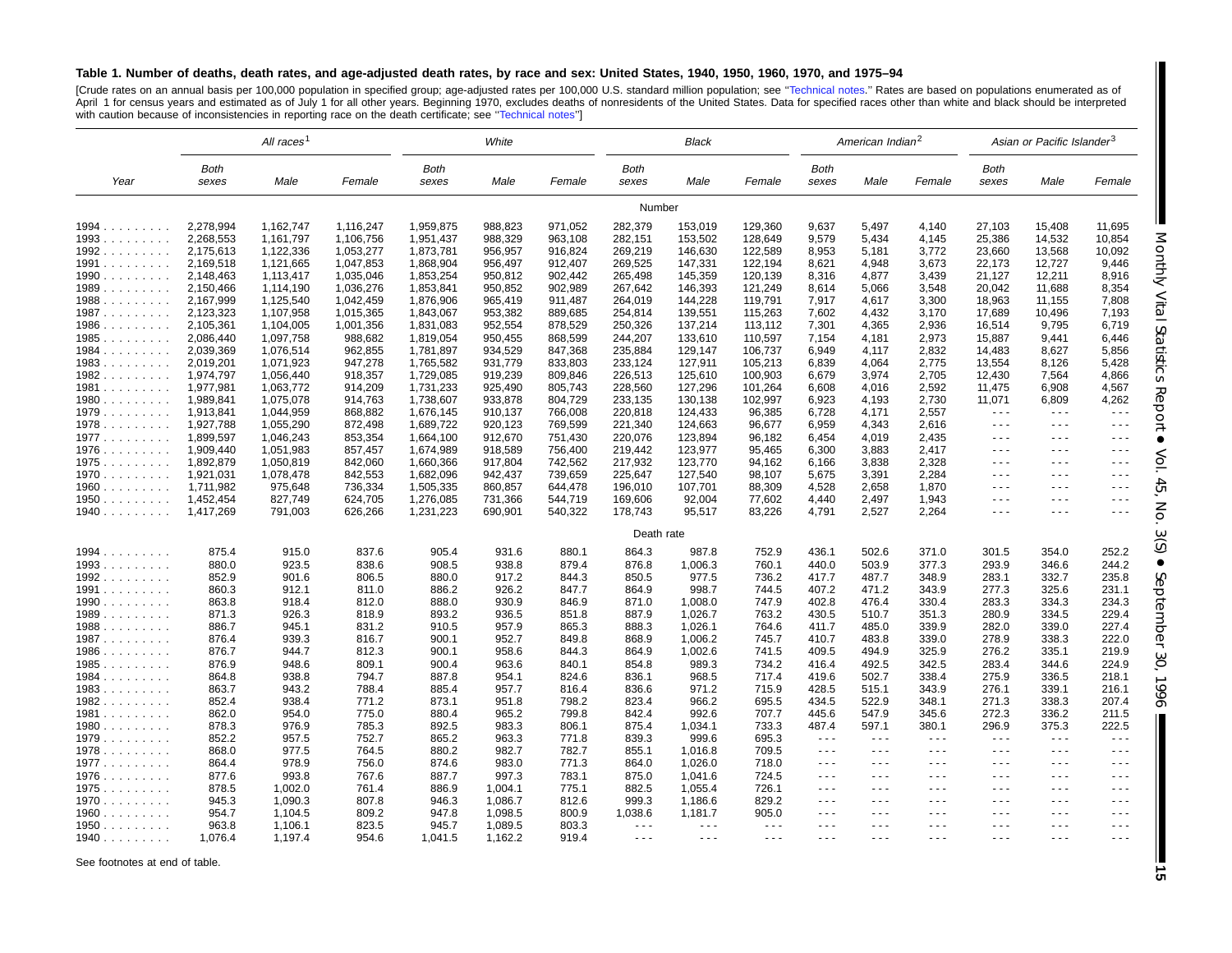#### Table 1. Number of deaths, death rates, and age-adjusted death rates, by race and sex: United States, 1940, 1950, 1960, 1970, and 1975-94-Con.

[Crude rates on an annual basis per 100,000 population in specified group; age-adjusted rates per 100,000 U.S. standard million population; see "Technical notes." Rates are based on populations enumerated as of April 1 for census years and estimated as of July 1 for all other years. Beginning 1970, excludes deaths of nonresidents of the United States. Data for specified races other than white and black should be interpreted with caution because of inconsistencies in reporting race on the death certificate; see "Technical notes"]

|                                                               | All races <sup>1</sup> |         |        | White                |         |        | <b>Black</b>         |                                      |         | American Indian <sup>2</sup> |          |                                                                                                | Asian or Pacific Islander <sup>3</sup> |          |          |
|---------------------------------------------------------------|------------------------|---------|--------|----------------------|---------|--------|----------------------|--------------------------------------|---------|------------------------------|----------|------------------------------------------------------------------------------------------------|----------------------------------------|----------|----------|
| Year                                                          | <b>Both</b><br>sexes   | Male    | Female | <b>Both</b><br>sexes | Male    | Female | <b>Both</b><br>sexes | Male                                 | Female  | <b>Both</b><br>sexes         | Male     | Female                                                                                         | Both<br>sexes                          | Male     | Female   |
|                                                               |                        |         |        |                      |         |        |                      | Age-adjusted death rate <sup>4</sup> |         |                              |          |                                                                                                |                                        |          |          |
| 1994.<br>.                                                    | 507.4                  | 654.6   | 385.2  | 479.8                | 617.9   | 364.9  | 772.1                | 1,029.9                              | 572.0   | 460.7                        | 585.9    | 350.8                                                                                          | 299.2                                  | 386.5    | 229.3    |
| 1993                                                          | 513.3                  | 664.9   | 388.3  | 485.1                | 627.5   | 367.7  | 785.2                | 1,052.2                              | 578.8   | 468.9                        | 589.6    | 364.5                                                                                          | 295.9                                  | 381.4    | 226.7    |
| 1992.<br>$\mathcal{L}$ . The set of the set of $\mathcal{L}$  | 504.5                  | 656.0   | 380.3  | 477.5                | 620.9   | 359.9  | 767.5                | 1,026.9                              | 568.4   | 453.1                        | 579.6    | 343.1                                                                                          | 285.8                                  | 364.1    | 220.5    |
| 1991                                                          | 513.7                  | 669.9   | 386.5  | 486.8                | 634.4   | 366.3  | 780.7                | 1.048.8                              | 575.1   | 441.8                        | 562.6    | 335.9                                                                                          | 283.2                                  | 360.2    | 218.3    |
| 1990                                                          | 520.2                  | 680.2   | 390.6  | 492.8                | 644.3   | 369.9  | 789.2                | 1,061.3                              | 581.6   | 445.1                        | 573.1    | 335.1                                                                                          | 297.6                                  | 377.8    | 228.9    |
| 1989                                                          | 528.0                  | 689.3   | 397.3  | 499.6                | 652.2   | 376.0  | 805.9                | 1,082.8                              | 594.3   | 475.7                        | 622.8    | 353.4                                                                                          | 295.8                                  | 378.9    | 225.2    |
| 1988                                                          | 539.9                  | 706.1   | 406.1  | 512.8                | 671.3   | 385.3  | 809.7                | 1,083.0                              | 601.0   | 456.3                        | 585.7    | 343.2                                                                                          | 300.2                                  | 385.4    | 226.5    |
| 1987.<br>and a state and                                      | 539.2                  | 706.8   | 404.6  | 513.7                | 674.2   | 384.8  | 796.4                | 1,063.6                              | 592.4   | 456.7                        | 580.8    | 351.3                                                                                          | 297.0                                  | 386.2    | 221.3    |
| $1986$                                                        | 544.8                  | 716.2   | 407.6  | 520.1                | 684.9   | 388.1  | 796.8                | 1,061.9                              | 594.1   | 451.4                        | 591.6    | 328.4                                                                                          | 296.7                                  | 385.3    | 220.3    |
| 1985                                                          | 548.9                  | 723.0   | 410.3  | 524.9                | 693.3   | 391.0  | 793.6                | 1,053.4                              | 594.8   | 468.2                        | 602.6    | 353.3                                                                                          | 305.7                                  | 396.9    | 228.5    |
| $1984$                                                        | 548.1                  | 721.6   | 410.5  | 525.2                | 693.6   | 391.7  | 783.3                | 1,035.9                              | 590.1   | 476.9                        | 614.2    | 347.3                                                                                          | 299.4                                  | 386.0    | 223.0    |
| 1983                                                          | 552.5                  | 729.4   | 412.5  | 529.4                | 701.6   | 393.3  | 787.4                | 1,037.5                              | 595.3   | 485.9                        | 634.0    | 360.1                                                                                          | 298.9                                  | 388.6    | 218.0    |
| 1982                                                          | 554.7                  | 734.2   | 411.9  | 532.3                | 706.8   | 393.6  | 782.1                | 1.035.4                              | 585.9   | 494.3                        | 634.6    | 371.6                                                                                          | 293.6                                  | 389.2    | 212.8    |
| 1981.<br>$\alpha$ , $\alpha$ , $\alpha$ , $\alpha$ , $\alpha$ | 568.6                  | 753.8   | 420.8  | 544.8                | 724.8   | 401.5  | 807.0                | 1,068.8                              | 602.7   | 514.0                        | 676.7    | 368.5                                                                                          | 293.2                                  | 382.3    | 213.9    |
| 1980                                                          | 585.8                  | 777.2   | 432.6  | 559.4                | 745.3   | 411.1  | 842.5                | 1.112.8                              | 631.1   | 564.1                        | 732.5    | 414.1                                                                                          | 315.6                                  | 416.6    | 224.6    |
| 1979                                                          | 577.0                  | 768.6   | 423.1  | 551.9                | 738.4   | 402.5  | 812.1                | 1,073.3                              | 605.0   | $\cdots$                     | $\cdots$ | $\frac{1}{2} \left( \frac{1}{2} \right) \left( \frac{1}{2} \right) \left( \frac{1}{2} \right)$ | $\cdots$                               | $\cdots$ | ---      |
| 1978.                                                         | 595.0                  | 791.4   | 437.4  | 569.5                | 761.1   | 416.4  | 831.8                | 1,093.9                              | 622.7   | $\cdots$                     | $\cdots$ | $\frac{1}{2} \left( \frac{1}{2} \right) \left( \frac{1}{2} \right) \left( \frac{1}{2} \right)$ | $\cdots$                               | $- - -$  | $\cdots$ |
| 1977                                                          | 602.1                  | 801.3   | 441.8  | 575.7                | 770.6   | 419.6  | 849.3                | 1.112.1                              | 639.6   | $\cdots$                     | $  -$    | $- - -$                                                                                        | $\cdots$                               | $  -$    | ---      |
| 1976                                                          | 618.5                  | 820.9   | 455.0  | 591.3                | 789.3   | 432.5  | 870.5                | 1,138.3                              | 654.5   | $\cdots$                     | $\cdots$ | $\frac{1}{2} \left( \frac{1}{2} \right) \left( \frac{1}{2} \right) \left( \frac{1}{2} \right)$ | $\frac{1}{2}$                          | $\cdots$ | $- - -$  |
| 1975                                                          | 630.4                  | 837.2   | 462.5  | 602.2                | 804.3   | 439.0  | 890.8                | 1.163.0                              | 670.6   | $\cdots$                     | $\cdots$ | $  -$                                                                                          | $\frac{1}{2}$                          | $- - -$  | ---      |
| 1970                                                          | 714.3                  | 931.6   | 532.5  | 679.6                | 893.4   | 501.7  | 1,044.0              | 1.318.6                              | 814.4   | $\frac{1}{2}$                | $\cdots$ | ---                                                                                            | $\cdots$                               | $\cdots$ | $  -$    |
| 1960                                                          | 760.9                  | 949.3   | 590.6  | 727.0                | 917.7   | 555.0  | 1,073.3              | 1,246.1                              | 916.9   | $- - -$                      | $\cdots$ | $\cdots$                                                                                       | $\cdots$                               | $\cdots$ | ---      |
| 1950                                                          | 841.5                  | 1,001.6 | 688.4  | 800.4                | 963.1   | 645.0  | $\cdots$             | $\cdots$                             | $- - -$ | $\frac{1}{2}$                | $\cdots$ | $\frac{1}{2}$                                                                                  | $\frac{1}{2}$                          | $\cdots$ | $\cdots$ |
| 1940                                                          | 1.076.1                | 1,213.0 | 938.9  | 1.017.2              | 1,155.1 | 879.0  | $\cdots$             | $- - -$                              | ---     | $- - -$                      | $- - -$  | ---                                                                                            | $- - -$                                | $- - -$  | ---      |

- - - Data not available.

1For 1940–91 includes deaths among races not shown separately; see [''Technical](#page-71-0) notes.''

<sup>2</sup>Includes deaths among Aleuts and Eskimos.

<sup>3</sup>Includes deaths among Chinese, Filipino, Hawaiian, Japanese, and other Asian or Pacific Islander.

4For method of computation, see [''Technical](#page-71-0) notes.''

**16**  $\blacksquare$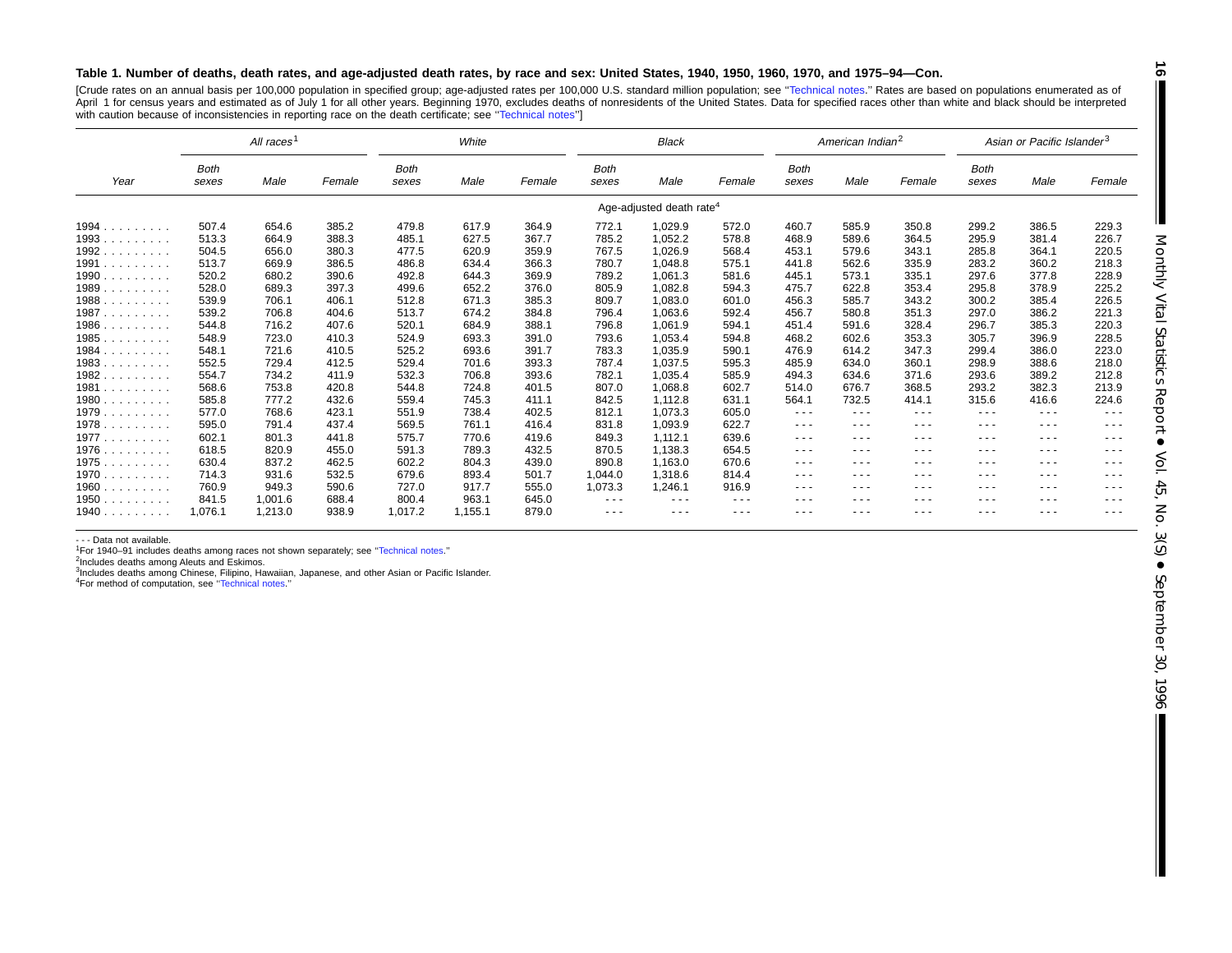#### <span id="page-16-0"></span>Table 2. Number of deaths and death rates, by age, race, and sex: United States, 1994

[Rates per 100,000 population in specified group. Data for specified races other than white and black should be interpreted with caution because of inconsistencies in reporting race on the death certificate; see '['Technical](#page-71-0) notes'']

| All races                 |                      |           | White     |                      |          | Black    |                      |            | American Indian <sup>1</sup> |                      |         | Asian or Pacific Islander <sup>2</sup> |                      |          |          |
|---------------------------|----------------------|-----------|-----------|----------------------|----------|----------|----------------------|------------|------------------------------|----------------------|---------|----------------------------------------|----------------------|----------|----------|
| Age                       | <b>Both</b><br>sexes | Male      | Female    | <b>Both</b><br>sexes | Male     | Female   | <b>Both</b><br>sexes | Male       | Female                       | <b>Both</b><br>sexes | Male    | Female                                 | <b>Both</b><br>sexes | Male     | Female   |
|                           |                      |           |           |                      |          |          |                      | Number     |                              |                      |         |                                        |                      |          |          |
| All ages                  | 2,278,994            | 1,162,747 | 1,116,247 | 1,959,875            | 988,823  | 971,052  | 282,379              | 153,019    | 129,360                      | 9.637                | 5,497   | 4,140                                  | 27,103               | 15,408   | 11,695   |
| Under 1 year              | 31,710               | 17,814    | 13,896    | 20,504               | 11,544   | 8,960    | 10,072               | 5,642      | 4,430                        | 369                  | 201     | 168                                    | 765                  | 427      | 338      |
| $1-4$ years               | 6,800                | 3,841     | 2,959     | 4,583                | 2,606    | 1,977    | 1,929                | 1,065      | 864                          | 127                  | 70      | 57                                     | 161                  | 100      | 61       |
| 5-9 years.                | 3.747                | 2.186     | 1,561     | 2,646                | 1.546    | 1.100    | 934                  | 549        | 385                          | 56                   | 30      | 26                                     | 111                  | 61       | 50       |
| 10-14 years               | 4,717                | 2,996     | 1,721     | 3,438                | 2,176    | 1,262    | 1,085                | 694        | 391                          | 71                   | 41      | 30                                     | 123                  | 85       | 38       |
| 15–19 years $\ldots$      | 15,284               | 11,444    | 3,840     | 10,773               | 7,828    | 2,945    | 3,962                | 3,209      | 753                          | 202                  | 147     | 55                                     | 347                  | 260      | 87       |
| 20-24 years               | 19,957               | 15,314    | 4,643     | 13,744               | 10.493   | 3,251    | 5,474                | 4,277      | 1,197                        | 283                  | 220     | 63                                     | 456                  | 324      | 132      |
| 25-29 years               | 23,374               | 17,130    | 6,244     | 16,175               | 11,965   | 4,210    | 6,424                | 4,611      | 1,813                        | 336                  | 246     | 90                                     | 439                  | 308      | 131      |
| $30 - 34$ years           | 35,899               | 26,050    | 9,849     | 25,265               | 18,783   | 6,482    | 9,610                | 6,580      | 3,030                        | 431                  | 296     | 135                                    | 593                  | 391      | 202      |
| 35-39 years               | 45,770               | 32,027    | 13,743    | 32,530               | 23,277   | 9,253    | 12,106               | 8,006      | 4,100                        | 465                  | 323     | 142                                    | 669                  | 421      | 248      |
| 40-44 years               | 53,733               | 36,717    | 17,016    | 38,543               | 26,723   | 11,820   | 13,904               | 9,192      | 4,712                        | 425                  | 288     | 137                                    | 861                  | 514      | 347      |
| 45-49 years               | 62,517               | 40,224    | 22,293    | 47,185               | 30,564   | 16.621   | 13.752               | 8,683      | 5,069                        | 505                  | 335     | 170                                    | 1.075                | 642      | 433      |
| 50-54 years               | 75,380               | 47,235    | 28,145    | 59,042               | 37,138   | 21,904   | 14,519               | 9,004      | 5,515                        | 550                  | 337     | 213                                    | 1,269                | 756      | 513      |
| 55-59 years               | 95,897               | 58,691    | 37,206    | 76,885               | 47,535   | 29,350   | 16,849               | 9,899      | 6,950                        | 646                  | 378     | 268                                    | 1,517                | 879      | 638      |
| 60-64 years               | 141,222              | 85,497    | 55,725    | 117,431              | 71,793   | 45,638   | 21,101               | 12,169     | 8,932                        | 749                  | 416     | 333                                    | 1,941                | 1,119    | 822      |
| 65-69 years               | 208,394              | 122,008   | 86,386    | 178,047              | 105,210  | 72,837   | 26,818               | 14,806     | 12,012                       | 888                  | 502     | 386                                    | 2.641                | 1,490    | 1,151    |
| 70–74 years               | 275,275              | 154,231   | 121,044   | 240,705              | 135,694  | 105,011  | 30.437               | 16,129     | 14,308                       | 954                  | 534     | 420                                    | 3,179                | 1,874    | 1,305    |
| 75-79 years               | 310,348              | 161,437   | 148,911   | 277,518              | 145,252  | 132,266  | 28,746               | 14,017     | 14,729                       | 796                  | 388     | 408                                    | 3,288                | 1,780    | 1,508    |
| 80-84 years               | 329,866              | 151,492   | 178,374   | 298,482              | 137,367  | 161,115  | 27,360               | 11,994     | 15,366                       | 774                  | 365     | 409                                    | 3,250                | 1,766    | 1,484    |
| 85 years and over         | 538,690              | 176,102   | 362,588   | 496,083              | 161.104  | 334,979  | 37,202               | 12,424     | 24,778                       | 1,001                | 374     | 627                                    | 4,404                | 2,200    | 2,204    |
| Not stated                | 414                  | 311       | 103       | 296                  | 225      | 71       | 95                   | 69         | 26                           | 9                    | 6       | 3                                      | 14                   | 11       | 3        |
|                           |                      |           |           |                      |          |          |                      | Death rate |                              |                      |         |                                        |                      |          |          |
| All $ages^3$              | 875.4                | 915.0     | 837.6     | 905.4                | 931.6    | 880.1    | 864.3                | 987.8      | 752.9                        | 436.1                | 502.6   | 371.0                                  | 301.5                | 354.0    | 252.2    |
| Under 1 year <sup>4</sup> | 819.3                | 899.4     | 735.5     | 674.2                | 740.1    | 604.8    | 1,627.5              | 1,797.0    | 1,452.9                      | 881.1                | 951.6   | 809.3                                  | 454.3                | 496.7    | 410.2    |
| $1-4$ years.              | 42.9                 | 47.3      | 38.2      | 36.5                 | 40.5     | 32.3     | 77.2                 | 84.1       | 70.1                         | 74.4                 | 81.0    | 67.7                                   | 25.3                 | 30.7     | 19.6     |
| $5-9$ years.              | 19.9                 | 22.6      | 17.0      | 17.6                 | 20.1     | 15.1     | 31.8                 | 36.8       | 26.6                         | 25.2                 | 26.4    | 23.8                                   | 15.9                 | 17.0     | 14.6     |
| 10-14 years               | 25.2                 | 31.2      | 18.8      | 23.0                 | 28.4     | 17.4     | 37.9                 | 47.8       | 27.7                         | 31.0                 | 35.3    | 26.5                                   | 16.6                 | 22.7     | 10.4     |
| 15–19 years               | 86.8                 | 126.6     | 44.8      | 76.8                 | 108.4    | 43.2     | 145.0                | 231.8      | 55.8                         | 104.6                | 150.4   | 57.7                                   | 53.0                 | 78.3     | 27.0     |
| 20-24 years               | 108.9                | 164.5     | 51.5      | 93.4                 | 139.4    | 45.2     | 205.2                | 325.8      | 88.3                         | 151.4                | 228.3   | 69.5                                   | 60.8                 | 86.3     | 35.3     |
| 25-29 years               | 121.9                | 178.1     | 65.3      | 103.7                | 151.6    | 54.7     | 245.3                | 368.8      | 132.4                        | 188.5                | 268.3   | 104.0                                  | 55.8                 | 80.5     | 32.4     |
| $30 - 34$ years           | 161.9                | 235.6     | 88.6      | 138.1                | 203.8    | 71.4     | 338.8                | 494.8      | 201.1                        | 230.4                | 317.2   | 143.9                                  | 68.9                 | 93.8     | 45.5     |
| 35-39 years               | 208.4                | 293.3     | 124.5     | 178.4                | 254.0    | 102.0    | 442.9                | 625.5      | 282.1                        | 267.7                | 378.6   | 160.6                                  | 82.0                 | 108.0    | 58.2     |
| 40-44 years               | 272.8                | 377.4     | 170.7     | 233.4                | 323.9    | 143.0    | 602.4                | 859.7      | 380.4                        | 281.0                | 392.5   | 176.0                                  | 119.1                | 153.2    | 89.5     |
| 45-49 years               | 374.8                | 491.7     | 262.3     | 331.2                | 432.7    | 231.3    | 790.5                | 1.094.6    | 535.6                        | 421.8                | 576.5   | 276.0                                  | 188.2                | 241.8    | 141.6    |
| 50–54 years               | 571.4                | 736.9     | 415.1     | 520.0                | 666.5    | 378.8    | 1,083.7              | 1,495.5    | 747.7                        | 606.9                | 775.8   | 451.4                                  | 312.3                | 392.8    | 239.8    |
| 55-59 years               | 876.9                | 1,119.2   | 653.7     | 814.8                | 1,039.4  | 603.6    | 1,517.4              | 2,032.0    | 1,115.2                      | 912.4                | 1,124.5 | 720.7                                  | 476.9                | 587.2    | 378.8    |
| 60-64 years               | 1,400.7              | 1.803.9   | 1.043.1   | 1,338.6              | 1.720.8  | 992.0    | 2.144.3              | 2,872.5    | 1,593.8                      | 1,316.7              | 1,570.0 | 1.095.8                                | 723.1                | 953.1    | 544.2    |
| 65-69 years               | 2,090.1              | 2,711.4   | 1,579.1   | 2,025.2              | 2,631.5  | 1,519.5  | 2,960.8              | 3,834.3    | 2,311.7                      | 1,907.8              | 2,393.8 | 1,509.3                                | 1,166.2              | 1,576.0  | 872.5    |
| 70-74 years               | 3,149.2              | 4,069.5   | 2,444.7   | 3,070.3              | 3,967.1  | 2,376.2  | 4,386.9              | 5,789.1    | 3,446.1                      | 2,626.9              | 3,373.6 | 2,050.1                                | 1,855.4              | 2,499.1  | 1,354.5  |
| 75-79 years               | 4,720.8              | 6,079.4   | 3,800.1   | 4,665.2              | 6.016.1  | 3,742.3  | 5,759.7              | 7,462.7    | 4,732.1                      | 3,266.7              | 3,922.4 | 2,818.7                                | 3,227.6              | 4,105.5  | 2,577.2  |
| 80-84 years               | 7,581.9              | 9,773.2   | 6,369.1   | 7,533.7              | 9,727.5  | 6,318.7  | 8,650.5              | 11,234.0   | 7,334.0                      | 4,902.1              | 6,070.2 | 4,183.7                                | 5,734.3              | 7,019.9  | 4,708.3  |
| 85 years and over         | 15,296.7             | 17,972.3  | 14,265.3  | 15,459.0             | 18,196.4 | 14,416.1 | 14,060.8             | 16,266.9   | 13,165.5                     | 7,250.5              | 8,325.9 | 6,731.8                                | 12,873.1             | 16,148.0 | 10,705.8 |

<sup>1</sup>Includes deaths among Aleuts and Eskimos.

2Includes deaths among Chinese, Filipino, Hawaiian, Japanese, and other Asian or Pacific Islander.

<sup>3</sup>Figures for age not stated are included in "All ages" but not distributed among age groups.<br><sup>4</sup>Death rates for "Under 1 year" (based on population estimates) differ from infant mortality rates (based on live births); se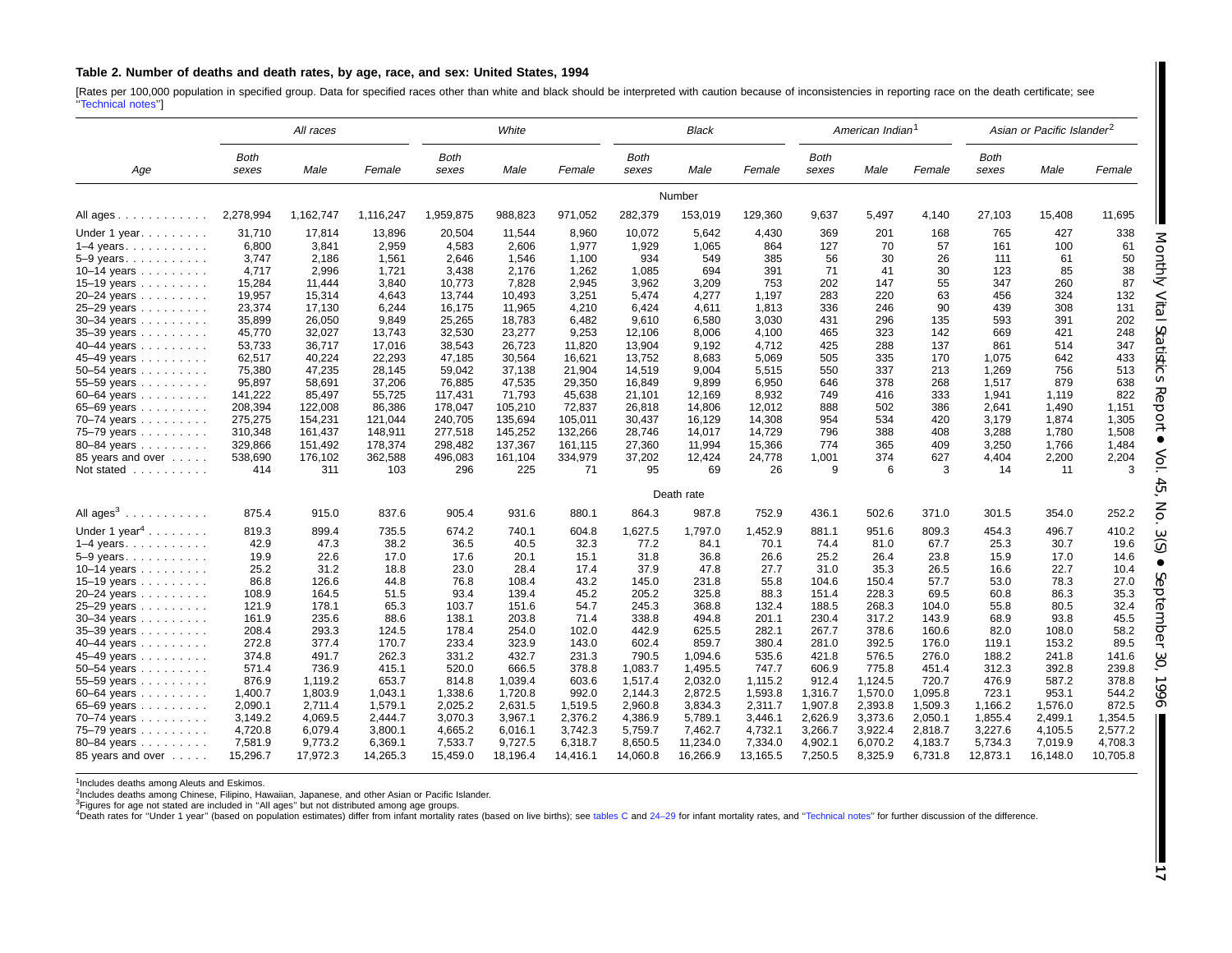# <span id="page-17-0"></span>**Table 3. Abridged life table for the total population, 1994**

[For explanation of the columns of the life table, see section 6 of Vital Statistics of the United States, 1991, Volume II]

| Age interval                                                    | Proportion<br>dying                                                                                  | Of 100,000 born alive                                   |                                               |                               | Stationary population                                 | Average<br>remaining<br>lifetime                                                          |
|-----------------------------------------------------------------|------------------------------------------------------------------------------------------------------|---------------------------------------------------------|-----------------------------------------------|-------------------------------|-------------------------------------------------------|-------------------------------------------------------------------------------------------|
| Period of life between two<br>exact ages stated in years<br>(1) | Proportion of<br>persons alive<br>at beginning of<br>age interval<br>dying during<br>interval<br>(2) | Number living<br>at beginning of<br>age interval<br>(3) | Number dying<br>during age<br>interval<br>(4) | In the age<br>interval<br>(5) | In this and all<br>subsequent age<br>intervals<br>(6) | Average number<br>of years of life<br>remaining at<br>beginning of age<br>interval<br>(7) |
| $x$ to $x + n$                                                  | nq <sub>x</sub>                                                                                      | $\frac{1}{x}$                                           | $n\alpha$                                     | $nL_X$                        | $T_{x}$                                               | 0<br>$e_{x}$                                                                              |
|                                                                 | 0.00801                                                                                              | 100,000                                                 | 801                                           | 99,314                        | 7,569,954                                             | 75.7                                                                                      |
| $1 - 5$                                                         | 0.00169                                                                                              | 99,199                                                  | 168                                           | 396,402                       | 7,470,640                                             | 75.3                                                                                      |
|                                                                 | 0.00100                                                                                              | 99.031                                                  | 99                                            | 494,885                       | 7.074.238                                             | 71.4                                                                                      |
| $10-15$                                                         | 0.00124                                                                                              | 98,932                                                  | 123                                           | 494.421                       | 6,579,353                                             | 66.5                                                                                      |
|                                                                 | 0.00431                                                                                              | 98.809                                                  | 426                                           | 493.079                       | 6.084.932                                             | 61.6                                                                                      |
|                                                                 | 0.00544                                                                                              | 98,383                                                  | 535                                           | 490,604                       | 5,591,853                                             | 56.8                                                                                      |
|                                                                 | 0.00608                                                                                              | 97.848                                                  | 595                                           | 487.751                       | 5.101.249                                             | 52.1                                                                                      |
|                                                                 | 0.00807                                                                                              | 97.253                                                  | 785                                           | 484.349                       | 4.613.498                                             | 47.4                                                                                      |
|                                                                 | 0.01046                                                                                              | 96,468                                                  | 1.009                                         | 479.960                       | 4,129,149                                             | 42.8                                                                                      |
|                                                                 | 0.01360                                                                                              | 95,459                                                  | 1,298                                         | 474,281                       | 3,649,189                                             | 38.2                                                                                      |
|                                                                 | 0.01856                                                                                              | 94,161                                                  | 1,748                                         | 466,755                       | 3,174,908                                             | 33.7                                                                                      |
| $50 - 55$                                                       | 0.02814                                                                                              | 92.413                                                  | 2.601                                         | 455.971                       | 2.708.153                                             | 29.3                                                                                      |
|                                                                 | 0.04300                                                                                              | 89.812                                                  | 3,862                                         | 439.960                       | 2.252.182                                             | 25.1                                                                                      |
| $60 - 65$                                                       | 0.06793                                                                                              | 85.950                                                  | 5,839                                         | 415.943                       | 1,812,222                                             | 21.1                                                                                      |
|                                                                 | 0.09971                                                                                              | 80,111                                                  | 7,988                                         | 381,447                       | 1,396,279                                             | 17.4                                                                                      |
| 70–75                                                           | 0.14683                                                                                              | 72,123                                                  | 10,590                                        | 335,061                       | 1,014,832                                             | 14.1                                                                                      |
|                                                                 | 0.21249                                                                                              | 61,533                                                  | 13,075                                        | 275,775                       | 679,771                                               | 11.0                                                                                      |
| 80-85                                                           | 0.32026                                                                                              | 48.458                                                  | 15,519                                        | 203.703                       | 403.996                                               | 8.3                                                                                       |
| 85 and over                                                     | 1.00000                                                                                              | 32,939                                                  | 32,939                                        | 200.293                       | 200,293                                               | 6.1                                                                                       |

#### **Table 4. Life expectancy at selected ages by race and sex: United States, 1994**

|                       |                      |           |        |                      |       |        |                      |       |        | All other            |              |        |
|-----------------------|----------------------|-----------|--------|----------------------|-------|--------|----------------------|-------|--------|----------------------|--------------|--------|
|                       |                      | All races |        |                      | White |        |                      | Total |        |                      | <b>Black</b> |        |
| Exact age<br>in years | <b>Both</b><br>sexes | Male      | Female | <b>Both</b><br>sexes | Male  | Female | <b>Both</b><br>sexes | Male  | Female | <b>Both</b><br>sexes | Male         | Female |
| 0                     | 75.7                 | 72.4      | 79.0   | 76.5                 | 73.3  | 79.6   | 71.7                 | 67.6  | 75.7   | 69.5                 | 64.9         | 73.9   |
| 1.                    | 75.3                 | 72.0      | 78.5   | 76.0                 | 72.8  | 79.1   | 71.7                 | 67.6  | 75.6   | 69.6                 | 65.1         | 73.9   |
| 5                     | 71.4                 | 68.1      | 74.6   | 72.1                 | 68.9  | 75.2   | 67.9                 | 63.8  | 71.8   | 65.8                 | 61.3         | 70.1   |
| 10                    | 66.5                 | 63.2      | 69.7   | 67.1                 | 64.0  | 70.2   | 63.0                 | 58.9  | 66.9   | 60.9                 | 56.4         | 65.2   |
| 15                    | 61.6                 | 58.3      | 64.8   | 62.2                 | 59.1  | 65.3   | 58.1                 | 54.0  | 62.0   | 56.0                 | 51.5         | 60.3   |
| 20                    | 56.8                 | 53.6      | 59.9   | 57.4                 | 54.4  | 60.4   | 53.4                 | 49.5  | 57.1   | 51.4                 | 47.1         | 55.5   |
| 25                    | 52.1                 | 49.1      | 55.1   | 52.7                 | 49.7  | 55.5   | 48.9                 | 45.2  | 52.3   | 46.9                 | 42.8         | 50.7   |
| 30                    | 47.4                 | 44.5      | 50.2   | 48.0                 | 45.1  | 50.7   | 44.4                 | 40.8  | 47.6   | 42.4                 | 38.5         | 46.0   |
| 35                    | 42.8                 | 40.0      | 45.4   | 43.3                 | 40.5  | 45.9   | 39.9                 | 36.6  | 43.0   | 38.1                 | 34.5         | 41.5   |
| 40                    | 38.2                 | 35.5      | 40.7   | 38.6                 | 36.0  | 41.1   | 35.6                 | 32.4  | 38.4   | 33.9                 | 30.5         | 37.0   |
| 45                    | 33.7                 | 31.2      | 36.0   | 34.1                 | 31.6  | 36.4   | 31.4                 | 28.5  | 34.0   | 29.9                 | 26.7         | 32.7   |
| $50$                  | 29.3                 | 26.9      | 31.5   | 29.6                 | 27.2  | 31.7   | 27.3                 | 24.6  | 29.7   | 26.0                 | 23.1         | 28.5   |
| 55                    | 25.1                 | 22.8      | 27.1   | 25.3                 | 23.0  | 27.3   | 23.5                 | 21.0  | 25.5   | 22.3                 | 19.6         | 24.5   |
| 60                    | 21.1                 | 18.9      | 22.9   | 21.2                 | 19.1  | 23.1   | 19.8                 | 17.6  | 21.6   | 18.8                 | 16.5         | 20.7   |
| 65                    | 17.4                 | 15.5      | 19.0   | 17.5                 | 15.6  | 19.1   | 16.5                 | 14.5  | 18.0   | 15.7                 | 13.6         | 17.2   |
| $70$                  | 14.1                 | 12.4      | 15.3   | 14.1                 | 12.5  | 15.4   | 13.4                 | 11.7  | 14.6   | 12.8                 | 11.0         | 14.1   |
| 75                    | 11.0                 | 9.6       | 12.0   | 11.1                 | 9.6   | 12.0   | 10.7                 | 9.3   | 11.6   | 10.3                 | 8.9          | 11.2   |
| $80$                  | 8.3                  | 7.2       | 9.0    | 8.3                  | 7.2   | 9.0    | 8.2                  | 7.1   | 8.8    | 8.0                  | 6.8          | 8.6    |
| 85                    | 6.1                  | 5.2       | 6.4    | 6.1                  | 5.2   | 6.4    | 6.1                  | 5.3   | 6.5    | 6.0                  | 5.3          | 6.3    |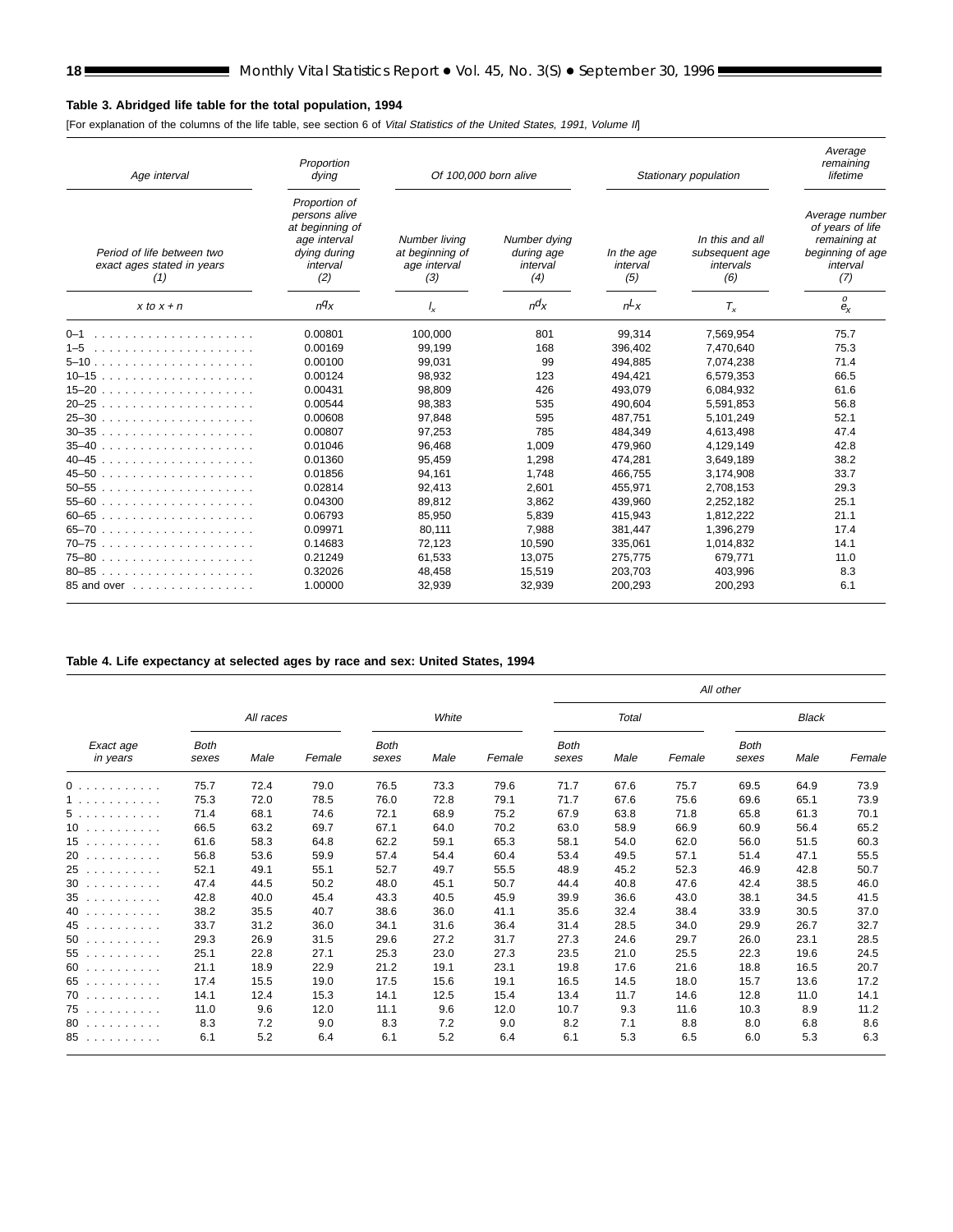<span id="page-18-0"></span>

|          |                      |           |        |                      |       |        |                      |              |        | All other            |              |        |
|----------|----------------------|-----------|--------|----------------------|-------|--------|----------------------|--------------|--------|----------------------|--------------|--------|
|          |                      | All races |        |                      | White |        |                      | <b>Total</b> |        |                      | <b>Black</b> |        |
| Year     | <b>Both</b><br>sexes | Male      | Female | <b>Both</b><br>sexes | Male  | Female | <b>Both</b><br>sexes | Male         | Female | <b>Both</b><br>sexes | Male         | Female |
| 1994     | 75.7                 | 72.4      | 79.0   | 76.5                 | 73.3  | 79.6   | 71.7                 | 67.6         | 75.7   | 69.5                 | 64.9         | 73.9   |
| $1993$   | 75.5                 | 72.2      | 78.8   | 76.3                 | 73.1  | 79.5   | 71.5                 | 67.3         | 75.5   | 69.2                 | 64.6         | 73.7   |
| 1992     | 75.8                 | 72.3      | 79.1   | 76.5                 | 73.2  | 79.8   | 71.8                 | 67.7         | 75.7   | 69.6                 | 65.0         | 73.9   |
| 1991     | 75.5                 | 72.0      | 78.9   | 76.3                 | 72.9  | 79.6   | 71.5                 | 67.3         | 75.5   | 69.3                 | 64.6         | 73.8   |
| 1990     | 75.4                 | 71.8      | 78.8   | 76.1                 | 72.7  | 79.4   | 71.2                 | 67.0         | 75.2   | 69.1                 | 64.5         | 73.6   |
| 1989     | 75.1                 | 71.7      | 78.5   | 75.9                 | 72.5  | 79.2   | 70.9                 | 66.7         | 74.9   | 68.8                 | 64.3         | 73.3   |
| 1988     | 74.9                 | 71.4      | 78.3   | 75.6                 | 72.2  | 78.9   | 70.8                 | 66.7         | 74.8   | 68.9                 | 64.4         | 73.2   |
| 1987     | 74.9                 | 71.4      | 78.3   | 75.6                 | 72.1  | 78.9   | 71.0                 | 66.9         | 75.0   | 69.1                 | 64.7         | 73.4   |
| 1986     | 74.7                 | 71.2      | 78.2   | 75.4                 | 71.9  | 78.8   | 70.9                 | 66.8         | 74.9   | 69.1                 | 64.8         | 73.4   |
| 1985     | 74.7                 | 71.1      | 78.2   | 75.3                 | 71.8  | 78.7   | 71.0                 | 67.0         | 74.8   | 69.3                 | 65.0         | 73.4   |
| 1984     | 74.7                 | 71.1      | 78.2   | 75.3                 | 71.8  | 78.7   | 71.1                 | 67.2         | 74.9   | 69.5                 | 65.3         | 73.6   |
| 1983     | 74.6                 | 71.0      | 78.1   | 75.2                 | 71.6  | 78.7   | 70.9                 | 67.0         | 74.7   | 69.4                 | 65.2         | 73.5   |
| 1982     | 74.5                 | 70.8      | 78.1   | 75.1                 | 71.5  | 78.7   | 70.9                 | 66.8         | 74.9   | 69.4                 | 65.1         | 73.6   |
| 1981     | 74.1                 | 70.4      | 77.8   | 74.8                 | 71.1  | 78.4   | 70.3                 | 66.2         | 74.4   | 68.9                 | 64.5         | 73.2   |
| 1980     | 73.7                 | 70.0      | 77.4   | 74.4                 | 70.7  | 78.1   | 69.5                 | 65.3         | 73.6   | 68.1                 | 63.8         | 72.5   |
| 1979     | 73.9                 | 70.0      | 77.8   | 74.6                 | 70.8  | 78.4   | 69.8                 | 65.4         | 74.1   | 68.5                 | 64.0         | 72.9   |
| 1978     | 73.5                 | 69.6      | 77.3   | 74.1                 | 70.4  | 78.0   | 69.3                 | 65.0         | 73.5   | 68.1                 | 63.7         | 72.4   |
| 1977     | 73.3                 | 69.5      | 77.2   | 74.0                 | 70.2  | 77.9   | 68.9                 | 64.7         | 73.2   | 67.7                 | 63.4         | 72.0   |
| 1976     | 72.9                 | 69.1      | 76.8   | 73.6                 | 69.9  | 77.5   | 68.4                 | 64.2         | 72.7   | 67.2                 | 62.9         | 71.6   |
| 1975     | 72.6                 | 68.8      | 76.6   | 73.4                 | 69.5  | 77.3   | 68.0                 | 63.7         | 72.4   | 66.8                 | 62.4         | 71.3   |
| 1974     | 72.0                 | 68.2      | 75.9   | 72.8                 | 69.0  | 76.7   | 67.1                 | 62.9         | 71.3   | 66.0                 | 61.7         | 70.3   |
| 1973     | 71.4                 | 67.6      | 75.3   | 72.2                 | 68.5  | 76.1   | 66.1                 | 62.0         | 70.3   | 65.0                 | 60.9         | 69.3   |
| $1972^1$ | 71.2                 | 67.4      | 75.1   | 72.0                 | 68.3  | 75.9   | 65.7                 | 61.5         | 70.1   | 64.7                 | 60.4         | 69.1   |
| 1971     | 71.1                 | 67.4      | 75.0   | 72.0                 | 68.3  | 75.8   | 65.6                 | 61.6         | 69.8   | 64.6                 | 60.5         | 68.9   |
| 1970     | 70.8                 | 67.1      | 74.7   | 71.7                 | 68.0  | 75.6   | 65.3                 | 61.3         | 69.4   | 64.1                 | 60.0         | 68.3   |
| 1960     | 69.7                 | 66.6      | 73.1   | 70.6                 | 67.4  | 74.1   | 63.6                 | 61.1         | 66.3   | .                    | $\cdots$     | ---    |
| 1950     | 68.2                 | 65.6      | 71.1   | 69.1                 | 66.5  | 72.2   | 60.8                 | 59.1         | 62.9   | - - -                | $\cdots$     | $  -$  |
| 1940     | 62.9                 | 60.8      | 65.2   | 64.2                 | 62.1  | 66.6   | 53.1                 | 51.5         | 54.9   | - - -                | ---          | $ -$   |

- - - Data not available. 1Deaths based on a 50-percent sample.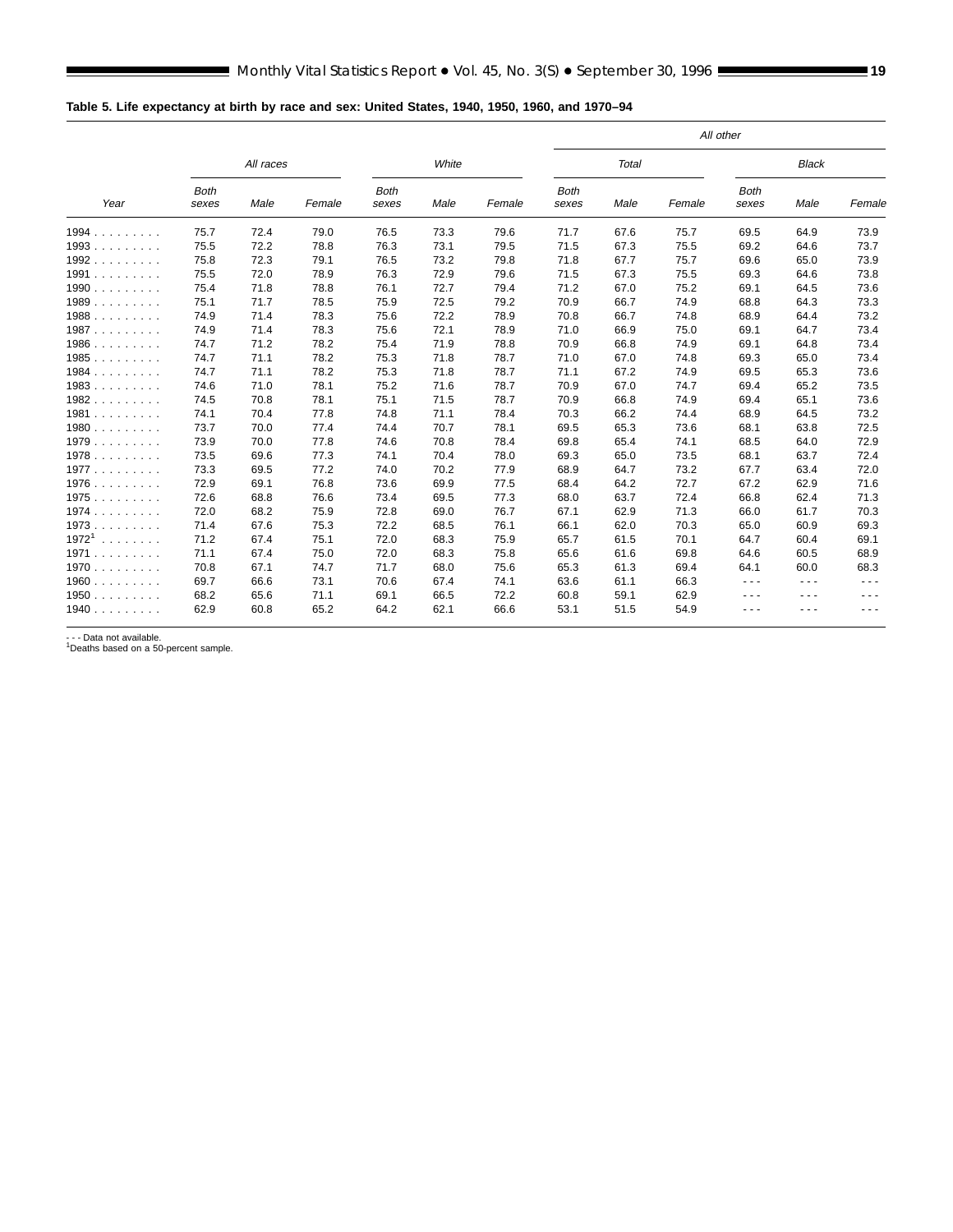#### <span id="page-19-0"></span>Table 6. Age-specific and age-adjusted death rates for the 15 leading causes of death for the total population in 1994 and selected components: United States, 1979, 1993, and **1994**

[Age-specific rates on an annual basis per 100,000 population in specified group; age-adjusted rates per 100,000 U.S. standard million population; see "Technical notes." For explanation of asterisks preceding<br>cause-of-deat

|                                                                                                 |              |                          |                              |                  |                   |                    |                    | Age                |                    |                    |                    |                    |                      |                                       |
|-------------------------------------------------------------------------------------------------|--------------|--------------------------|------------------------------|------------------|-------------------|--------------------|--------------------|--------------------|--------------------|--------------------|--------------------|--------------------|----------------------|---------------------------------------|
| Cause of death (Based on the Ninth Revision,<br>International Classification of Diseases, 1975) | Year         | All<br>ages <sup>1</sup> | Under<br>1 year <sup>2</sup> | $1 - 4$<br>years | $5 - 14$<br>years | $15 - 24$<br>years | $25 - 34$<br>years | $35 - 44$<br>years | $45 - 54$<br>years | $55 - 64$<br>years | $65 - 74$<br>years | $75 - 84$<br>years | 85 years<br>and over | Age-<br>adjusted<br>rate <sup>3</sup> |
|                                                                                                 | 1994         | 875.4                    | 819.3                        | 42.9             | 22.5              | 98.0               | 143.3              | 238.8              | 461.6              | 1,128.2            | 2,584.9            | 5,860.2            | 15,296.7             | 507.4                                 |
|                                                                                                 | 1993         | 880.0                    | 854.4                        | 44.8             | 23.4              | 98.5               | 142.4              | 235.5              | 460.0              | 1,154.7            | 2,617.1            | 5,951.6            | 15,481.7             | 513.3                                 |
|                                                                                                 | 1979         | 852.2                    | 1,332.9                      | 64.2             | 31.5              | 114.8              | 133.0              | 229.8              | 589.7              | 1,338.0            | 2,929.0            | 6,496.6            | 14,962.4             | 577.0                                 |
| Diseases of heart 390-398,402,404-429                                                           | 1994         | 281.3                    | 17.7                         | 1.8              | 0.9               | 2.8                | 8.5                | 31.8               | 112.6              | 329.9              | 817.4              | 2,093.0            | 6,494.9              | 140.4                                 |
|                                                                                                 | 1993<br>1979 | 288.4<br>326.5           | 16.9<br>20.2                 | 1.9<br>2.1       | 0.8<br>0.8        | 2.7<br>2.6         | 8.5<br>8.4         | 32.2<br>45.3       | 114.0<br>184.6     | 344.3<br>499.0     | 848.2<br>1,199.8   | 2,182.9<br>2,925.2 | 6,668.9<br>7,310.9   | 145.3<br>199.5                        |
| Rheumatic fever and rheumatic heart                                                             |              |                          |                              |                  |                   |                    |                    |                    |                    |                    |                    |                    |                      |                                       |
|                                                                                                 | 1994         | 2.1                      |                              | $\star$          | 0.1               | 0.1                | 0.2                | 0.5                | 1.2                | 3.1                | 7.7                | 15.6               | 25.6                 | 1.2                                   |
|                                                                                                 | 1993         | 2.2                      | $\star$                      | $\star$          | $\star$           | 0.1                | 0.2                | 0.5                | 1.3                | 3.3                | 8.1                | 16.8               | 29.4                 | 1.3                                   |
|                                                                                                 | 1979         | 3.5                      |                              |                  | $\star$           | 0.2                | 0.4                | 1.4                | 3.9                | 8.0                | 16.0               | 20.6               | 25.2                 | 2.6                                   |
| Hypertensive heart disease402                                                                   | 1994         | 9.2                      |                              |                  | $\star$           | 0.1                | 0.5                | 2.0                | 6.3                | 13.2               | 24.9               | 60.7               | 195.9                | 5.0                                   |
|                                                                                                 | 1993         | 8.9                      |                              |                  | $\star$           |                    | 0.4                | 1.8                | 5.9                | 13.2               | 25.5               | 61.1               | 186.6                | 4.9                                   |
|                                                                                                 | 1979         | 9.3                      |                              |                  |                   | $\star$            | 0.4                | 1.9                | 7.0                | 16.2               | 35.7               | 79.6               | 170.3                | 6.0                                   |
| Hypertensive heart and renal disease 404                                                        | 1994         | 1.0                      |                              |                  |                   | $\star$            | 0.1                | 0.1                | 0.3                | 0.9                | 2.5                | 7.8                | 23.0                 | 0.5                                   |
|                                                                                                 | 1993         | 1.0                      | $\star$                      |                  |                   |                    | 0.1                | 0.1                | 0.3                | 0.9                | 2.5                | 7.9                | 23.2                 | 0.5                                   |
|                                                                                                 | 1979         | 1.6                      | $\star$                      |                  | $\star$           | $\star$            | $\star$            | 0.2                | 0.4                | 1.4                | 5.1                | 16.8               | 50.9                 | 0.9                                   |
| $Ischemic$ heart disease $\ldots$ , $\ldots$ , $\ldots$ , $\ldots$ , 410-414                    | 1994         | 184.9                    | 0.7                          |                  | $\star$           | 0.3                | 2.5                | 16.1               | 69.0               | 216.8              | 556.8              | 1.420.5            | 4.200.9              | 91.4                                  |
|                                                                                                 | 1993         | 190.1                    | 0.7                          |                  |                   | 0.3                | 2.7                | 16.6               | 70.5               | 225.8              | 578.0              | 1,484.3            | 4,325.8              | 94.9                                  |
|                                                                                                 | 1979         | 245.5                    | 0.7                          |                  | $\star$           | 0.3                | 3.6                | 30.1               | 136.1              | 381.0              | 926.6              | 2,224.8            | 5,376.1              | 149.7                                 |
| Acute myocardial infarction 410                                                                 | 1994         | 85.4                     | $\star$                      |                  | $\star$           | 0.2                | 1.4                | 9.0                | 40.1               | 121.6              | 287.8              | 659.2              | 1,549.1              | 45.6                                  |
|                                                                                                 | 1993         | 88.2                     | $\star$                      | $\star$          | $\star$           | 0.2                | 1.4                | 9.3                | 40.8               | 127.4              | 299.1              | 694.9              | 1.593.5              | 47.5                                  |
|                                                                                                 | 1979         | 133.8                    | $\star$                      |                  | $\star$           | 0.2                | 2.4                | 21.1               | 94.6               | 258.9              | 577.2              | 1,135.2            | 1,916.3              | 88.2                                  |
| Other acute and subacute forms of                                                               |              |                          |                              |                  |                   |                    |                    |                    |                    |                    |                    |                    |                      |                                       |
| ischemic heart disease 411                                                                      | 1994         | 1.1                      | $\star$                      |                  | $\star$           | $\star$            | $\star$            | 0.3                | 0.9                | 1.9                | 3.2                | 6.6                | 21.3                 | 0.6                                   |
|                                                                                                 | 1993         | 1.2                      |                              |                  |                   | $\star$            | 0.1                | 0.3                | 0.9                | 2.0                | 3.6                | 7.4                | 19.5                 | 0.7                                   |
|                                                                                                 | 1979         | 2.1                      |                              |                  | $\star$           | $\star$            | 0.1                | 0.5                | 2.0                | 4.8                | 8.2                | 15.3               | 30.2                 | 1.5                                   |
|                                                                                                 | 1994         | 0.4                      |                              |                  |                   | $\star$            | $\star$            |                    | 0.1                | 0.4                | 0.8                | 2.7                | 9.7                  | 0.2                                   |
|                                                                                                 | 1993         | 0.4                      |                              | $\star$          | $\bullet$         | $\star$            | $\star$            | $\star$            | 0.1                | 0.3                | 0.9                | 2.9                | 11.2                 | 0.2                                   |
|                                                                                                 | 1979         | 0.2                      |                              |                  |                   |                    |                    | $\star$            | 0.1                | 0.3                | 0.9                | 2.1                | 4.6                  | 0.1                                   |
| Old myocardial infarction and other forms of                                                    |              |                          |                              |                  |                   |                    |                    |                    |                    |                    |                    |                    |                      |                                       |
| chronic ischemic heart disease. 412,414                                                         | 1994         | 98.1                     |                              |                  | $\star$           | 0.1                | 1.1                | 6.9                | 27.9               | 93.0               | 265.0              | 751.9              | 2.620.9              | 45.0                                  |
|                                                                                                 | 1993         | 100.3                    |                              |                  | $\star$           | 0.1                | 1.2                | 7.0                | 28.7               | 96.0               | 274.4              | 779.1              | 2,701.6              | 46.5                                  |
|                                                                                                 | 1979         | 109.4                    |                              |                  | $\star$           | 0.1                | 1.0                | 8.4                | 39.3               | 117.0              | 340.3              | 1,072.2            | 3,424.9              | 59.9                                  |
| Other diseases of endocardium 424                                                               | 1994         | 5.9                      | $\star$                      | $\star$          | $\star$           | 0.1                | 0.2                | 0.6                | 1.4                | 4.0                | 13.3               | 47.7               | 171.4                | 2.6                                   |
|                                                                                                 | 1993         | 5.9                      | $\star$                      | $\star$          | $\star$           | 0.1                | 0.3                | 0.7                | 1.3                | 4.1                | 12.6               | 49.8               | 169.8                | 2.6                                   |
|                                                                                                 | 1979         | 2.9                      | $\star$                      | $\star$          | $\star$           | 0.1                | 0.2                | 0.6                | 1.5                | 4.3                | 11.6               | 27.5               | 47.1                 | 1.8                                   |
| All other forms of heart                                                                        |              |                          |                              |                  |                   |                    |                    |                    |                    |                    |                    |                    |                      |                                       |
|                                                                                                 | 1994         | 78.2                     | 16.7                         | 1.7              | 0.7               | 2.2                | 4.9                | 12.4               | 34.3               | 91.9               | 212.3              | 540.7              | 1.878.0              | 39.7                                  |
|                                                                                                 | 1993         | 80.3                     | 15.7                         | 1.7              | 0.7               | 2.2                | 4.8                | 12.4               | 34.7               | 97.1               | 221.5              | 563.1              | 1,934.1              | 41.1                                  |
|                                                                                                 | 1979         | 63.7                     | 19.0                         | 2.0              | 0.7               | 1.9                | 3.7                | 11.0               | 35.7               | 88.1               | 204.8              | 555.9              | 1,641.4              | 38.4                                  |
| Malignant neoplasms, including neoplasms of                                                     |              |                          |                              |                  |                   |                    |                    |                    |                    |                    |                    |                    |                      |                                       |
| lymphatic and hematopoietic tissues. 140–208                                                    | 1994         | 205.2                    | 1.5                          | 3.3              | 2.8               | 4.8                | 12.2               | 40.4               | 145.9              | 424.6              | 875.4              | 1.367.4            | 1,789.0              | 131.5                                 |
|                                                                                                 | 1993         | 205.6                    | 2.2                          | 3.3              | 2.9               | 4.8                | 12.1               | 41.1               | 147.9              | 433.4              | 876.1              | 1,366.9            | 1,807.7              | 132.6                                 |
|                                                                                                 |              | 179.6                    | 3.4                          | 4.6              |                   | 6.1                |                    |                    |                    |                    |                    |                    |                      |                                       |
|                                                                                                 | 1979         |                          |                              |                  | 4.4               |                    | 13.3               | 48.3               | 181.4              | 429.4              | 800.0              | 1,207.6            | 1,522.9              | 130.8                                 |
| Malignant neoplasms of lip, oral cavity,                                                        |              |                          |                              |                  |                   | $\star$            |                    |                    |                    |                    |                    |                    |                      |                                       |
|                                                                                                 | 1994         | 3.0                      | $\star$                      | $\star$          | $\star$           |                    | 0.1                | 0.7                | 3.4                | 8.5                | 12.4               | 15.6               | 19.9                 | 2.1                                   |
|                                                                                                 | 1993         | 3.2                      |                              |                  |                   | 0.1                | 0.1                | 0.8                | 3.8                | 9.0                | 13.1               | 15.8               | 20.8                 | 2.3                                   |
|                                                                                                 | 1979         | 3.8                      | $\star$                      | $\bullet$        | $\star$           | 0.1                | 0.2                | 1.1                | 5.6                | 11.8               | 16.3               | 18.1               | 23.7                 | 3.0                                   |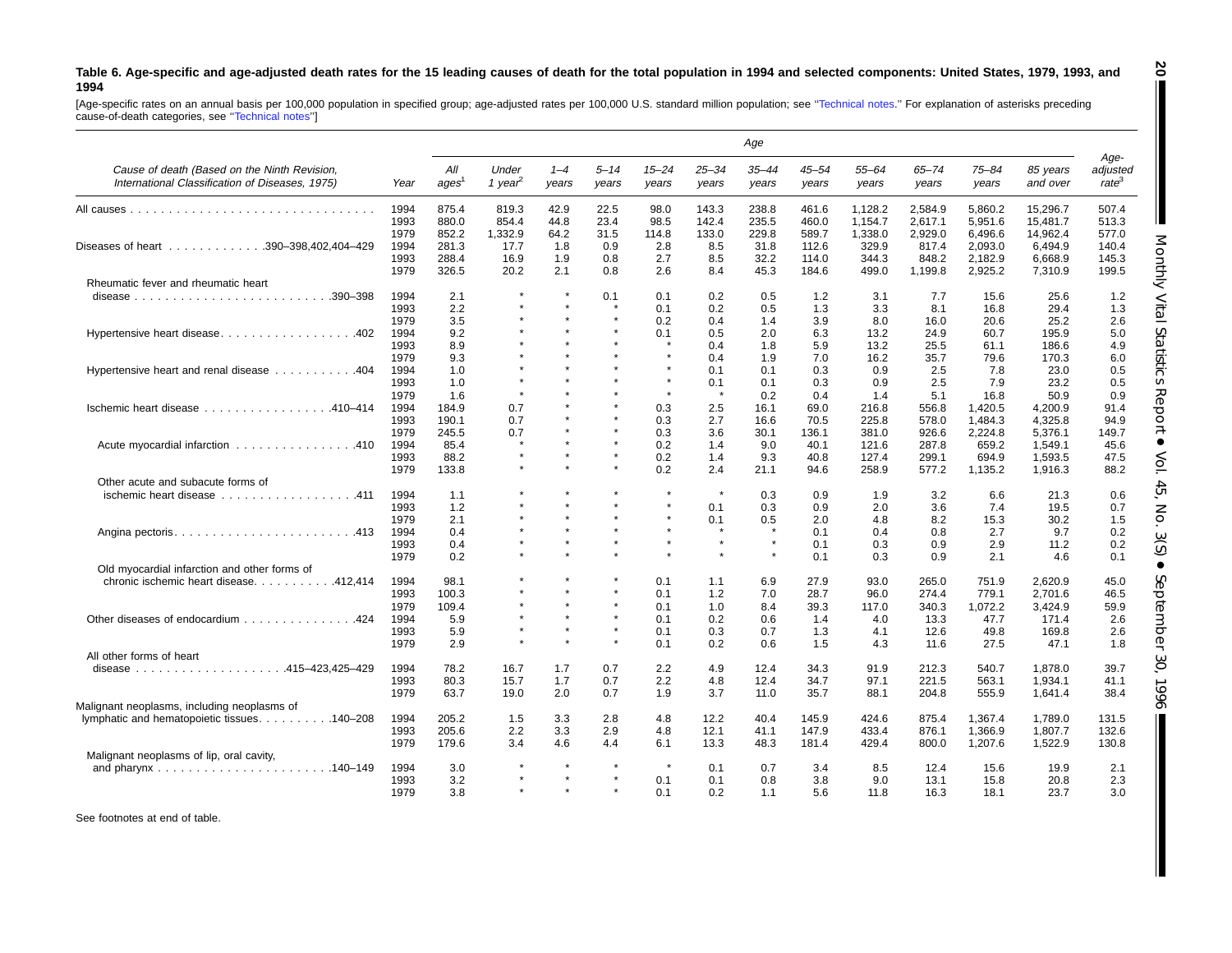#### Table 6. Age-specific and age-adjusted death rates for the 15 leading causes of death for the total population in 1994 and selected components: United States, 1979, 1993, and **1994—Con.**

[Age-specific rates on an annual basis per 100,000 population in specified group; age-adjusted rates per 100,000 U.S. standard million population; see "Technical notes." For explanation of asterisks preceding<br>cause-of-deat

|                                                                                                 |      |                          |                              |                  |                   |                    |                    | Age                |                    |                    |                    |                    |                      |                                       |
|-------------------------------------------------------------------------------------------------|------|--------------------------|------------------------------|------------------|-------------------|--------------------|--------------------|--------------------|--------------------|--------------------|--------------------|--------------------|----------------------|---------------------------------------|
| Cause of death (Based on the Ninth Revision,<br>International Classification of Diseases, 1975) | Year | All<br>ages <sup>1</sup> | Under<br>1 year <sup>2</sup> | $1 - 4$<br>years | $5 - 14$<br>years | $15 - 24$<br>years | $25 - 34$<br>years | $35 - 44$<br>years | $45 - 54$<br>years | $55 - 64$<br>years | $65 - 74$<br>years | $75 - 84$<br>years | 85 years<br>and over | Age-<br>adjusted<br>rate <sup>3</sup> |
| Malignant neoplasms, including neoplasms of<br>lymphatic and hematopoietic tissues-Con.         |      |                          |                              |                  |                   |                    |                    |                    |                    |                    |                    |                    |                      |                                       |
| Malignant neoplasms of digestive organs                                                         |      |                          |                              |                  |                   |                    |                    |                    |                    |                    |                    |                    |                      |                                       |
| .150-159                                                                                        | 1994 | 48.1                     |                              | 0.2              | 0.1               | 0.3                | 1.6                | 7.1                | 29.8               | 91.9               | 198.9              | 342.9              | 528.5                | 29.3                                  |
|                                                                                                 | 1993 | 48.3                     | $\star$                      | 0.1              | 0.1               | 0.3                | 1.5                | 7.3                | 29.4               | 93.6               | 199.4              | 346.5              | 537.3                | 29.5                                  |
|                                                                                                 | 1979 | 48.6                     |                              |                  | 0.1               | 0.3                | 1.8                | 8.2                | 36.3               | 103.9              | 221.9              | 388.7              | 547.8                | 33.1                                  |
| Malignant neoplasms of respiratory and                                                          |      |                          |                              |                  |                   |                    |                    |                    |                    |                    |                    |                    |                      |                                       |
| intrathoracic organs. $\ldots$ 160–165                                                          | 1994 | 59.4                     |                              | $\star$          | $\star$           | 0.1                | 0.7                | 6.5                | 40.9               | 153.5              | 305.9              | 367.4              | 278.7                | 40.1                                  |
|                                                                                                 | 1993 | 59.8                     |                              | $\star$          | $\star$           | 0.1                | 0.7                | 6.6                | 42.9               | 158.9              | 306.1              | 363.3              | 280.8                | 40.8                                  |
|                                                                                                 | 1979 | 45.9                     |                              |                  | $\star$           | 0.1                | 0.8                | 9.8                | 56.0               | 140.9              | 231.0              | 238.1              | 170.3                | 35.2                                  |
| Malignant neoplasm of breast 174–175                                                            | 1994 | 16.9                     |                              | $\star$          | $\star$           | $\star$            | 1.3                | 7.7                | 21.4               | 37.0               | 59.4               | 90.5               | 143.7                | 11.6                                  |
|                                                                                                 | 1993 | 17.0                     |                              |                  |                   |                    | 1.3                | 7.7                | 21.6               | 38.3               | 59.5               | 91.3               | 150.3                | 11.8                                  |
|                                                                                                 | 1979 | 15.4                     |                              |                  |                   |                    | 1.6                | 9.1                | 25.3               | 41.3               | 56.6               | 77.4               | 114.2                | 12.2                                  |
| Malignant neoplasms of genital organs 179–187                                                   | 1994 | 23.5                     |                              |                  | $\star$           | 0.3                | 1.3                | 3.6                | 10.7               | 31.9               | 89.5               | 194.5              | 312.0                | 13.2                                  |
|                                                                                                 | 1993 | 23.4                     |                              |                  | $\star$           | 0.3                | 1.3                | 3.7                | 10.5               | 31.9               | 89.5               | 196.5              | 316.2                | 13.2                                  |
|                                                                                                 | 1979 | 20.2                     |                              | $\star$          | $\star$           | 0.5                | 1.6                | 4.7                | 14.5               | 35.6               | 88.3               | 176.0              | 252.0                | 13.6                                  |
| Malignant neoplasms of urinary organs 188–189                                                   | 1994 | 8.6                      |                              | $\star$          | 0.1               | 0.1                | 0.2                | 1.0                | 4.9                | 15.3               | 34.7               | 65.1               | 101.3                | 5.1                                   |
|                                                                                                 | 1993 | 8.4                      |                              | $\star$          | 0.1               |                    | 0.2                | 1.1                | 5.1                | 15.0               | 34.4               | 63.0               | 99.3                 | 5.0                                   |
|                                                                                                 | 1979 | 7.8                      | $\star$                      | 0.2              | 0.2               | 0.1                | 0.2                | 1.1                | 5.7                | 15.1               | 34.6               | 65.6               | 97.0                 | 5.2                                   |
| Malignant neoplasms of all other and                                                            |      |                          |                              |                  |                   |                    |                    |                    |                    |                    |                    |                    |                      |                                       |
| unspecified sites170-173,190-199                                                                | 1994 | 25.3                     | 0.7                          | 1.7              | 1.5               | 1.9                | 3.5                | 8.4                | 21.5               | 51.9               | 97.1               | 149.6              | 211.1                | 17.0                                  |
|                                                                                                 | 1993 | 25.3                     | 1.1                          | 2.0              |                   |                    |                    | 8.3                | 21.9               | 53.2               | 97.4               |                    |                      | 17.2                                  |
|                                                                                                 |      |                          |                              |                  | 1.4<br>1.7        | 1.9<br>2.3         | 3.5<br>3.7         | 8.6                |                    |                    |                    | 150.1              | 212.2                |                                       |
|                                                                                                 | 1979 | 21.6                     | 1.7<br>-8                    | 2.2              |                   |                    |                    |                    | 24.0               | 49.8               | 86.4               | 130.2              | 175.8                | 16.4                                  |
| $.204 - 208$                                                                                    | 1994 | 7.6                      |                              | 1.1              | 1.0               | 1.4                | 1.5                | 2.0                | 4.5                | 11.5               | 26.4               | 51.1               | 82.1                 | 4.9                                   |
|                                                                                                 | 1993 | 7.6                      | 0.8                          | 1.0              | 1.1               | 1.3                | 1.5                | 2.2                | 4.5                | 11.6               | 26.9               | 50.7               | 81.4                 | 4.9                                   |
|                                                                                                 | 1979 | 7.3                      | 0.8                          | 1.3              | 1.5               | 1.3                | 1.5                | 2.5                | 5.0                | 11.7               | 25.7               | 50.2               | 77.3                 | 5.3                                   |
| Other malignant neoplasms of lymphatic                                                          |      |                          | $\star$                      | $\pmb{\ast}$     |                   |                    |                    |                    |                    |                    |                    |                    |                      |                                       |
| and hematopoietic tissues. 200–203                                                              | 1994 | 12.8                     | $\star$                      |                  | 0.2               | 0.7                | 1.8                | 3.4                | 8.8                | 23.2               | 51.0               | 90.8               | 111.7                | 8.2                                   |
|                                                                                                 | 1993 | 12.5                     | $\star$                      | 0.1              | 0.2               | 0.7                | 1.9                | 3.4                | 8.1                | 22.1               | 49.8               | 89.6               | 109.4                | 7.9                                   |
|                                                                                                 | 1979 | 9.1                      |                              | 0.3              | 0.4               | 0.9                | 1.8                | 3.0                | 8.6                | 19.5               | 39.5               | 63.1               | 66.0                 | 6.7                                   |
| Cerebrovascular diseases 430–438                                                                | 1994 | 58.9                     | 5.1                          | 0.3              | 0.2               | 0.5                | 1.9                | 6.5                | 17.9               | 45.6               | 135.7              | 480.2              | 1.604.1              | 26.5                                  |
|                                                                                                 | 1993 | 58.2                     | 5.5                          | 0.3              | 0.2               | 0.6                | 1.9                | 6.2                | 17.6               | 46.0               | 135.8              | 479.1              | 1,607.7              | 26.5                                  |
|                                                                                                 | 1979 | 75.5                     | 4.6                          | 0.3              | 0.3               | 0.9                | 2.6                | 9.1                | 26.4               | 68.1               | 226.9              | 793.8              | 2,264.9              | 41.6                                  |
| Chronic obstructive pulmonary diseases and allied                                               |      |                          |                              |                  |                   |                    |                    |                    |                    |                    |                    |                    |                      |                                       |
| .490–496<br>$conditions \ldots \ldots \ldots \ldots \ldots$                                     | 1994 | 39.0                     | 1.4                          | 0.3              | 0.3               | 0.6                | 0.9                | 1.8                | 9.0                | 49.2               | 163.8              | 351.9              | 509.7                | 21.0                                  |
|                                                                                                 | 1993 | 39.2                     | 1.4                          | 0.3              | 0.4               | 0.6                | 0.7                | 1.8                | 8.7                | 51.0               | 167.8              | 357.3              | 493.9                | 21.4                                  |
|                                                                                                 | 1979 | 22.2                     | 1.9                          | 0.5              | 0.2               | 0.3                | 0.5                | 1.7                | 9.3                | 40.2               | 117.0              | 200.6              | 230.2                | 14.6                                  |
| Accidents and adverse effects<br>.E800-E949                                                     | 1994 | 35.1                     | 23.0                         | 15.9             | 9.3               | 38.7               | 32.5               | 32.5               | 29.4               | 30.6               | 44.2               | 100.3              | 257.8                | 30.3                                  |
|                                                                                                 | 1993 | 35.1                     | 22.9                         | 16.4             | 9.4               | 38.8               | 33.5               | 32.5               | 28.0               | 30.6               | 43.6               | 99.5               | 263.5                | 30.3                                  |
|                                                                                                 | 1979 | 46.9                     | 31.5                         | 26.5             | 16.1              | 62.6               | 45.7               | 38.4               | 39.4               | 43.5               | 58.8               | 117.8              | 276.0                | 42.9                                  |
| Motor vehicle accidents<br>E810-E825                                                            | 1994 | 16.3                     | 4.8                          | 6.0              | 5.4               | 29.7               | 18.8               | 14.8               | 14.0               | 13.9               | 18.1               | 29.2               | 29.1                 | 16.1                                  |
|                                                                                                 | 1993 | 16.3                     | 4.9                          | 5.6              | 5.3               | 29.1               | 19.6               | 14.9               | 13.3               | 13.9               | 16.7               | 29.8               | 29.7                 | 16.0                                  |
|                                                                                                 | 1979 | 23.8                     | 6.5                          | 9.8              | 8.3               | 45.6               | 28.8               | 21.0               | 18.6               | 18.2               | 20.7               | 28.7               | 24.4                 | 23.2                                  |
| All other accidents and                                                                         |      |                          |                              |                  |                   |                    |                    |                    |                    |                    |                    |                    |                      |                                       |
| adverse effectsE800-E807,E826-E949                                                              | 1994 | 18.8                     | 18.1                         | 9.9              | 3.9               | 9.0                | 13.7               | 17.7               | 15.4               | 16.7               | 26.2               | 71.1               | 228.6                | 14.2                                  |
|                                                                                                 | 1993 | 18.9                     | 18.1                         | 10.8             | 4.1               | 9.6                | 13.9               | 17.6               | 14.7               | 16.7               | 26.9               | 69.7               | 233.8                | 14.4                                  |
|                                                                                                 | 1979 | 23.1                     | 25.0                         | 16.7             | 7.7               | 17.0               | 16.9               | 17.4               | 20.8               | 25.2               | 38.1               | 89.2               | 251.6                | 19.6                                  |
| Pneumonia and influenza 480-487                                                                 | 1994 | 31.3                     | 14.4                         | 1.1              | 0.3               | 0.6                | 1.6                | 3.6                | 6.6                | 16.7               | 56.7               | 235.8              | 1,033.6              | 13.0                                  |
|                                                                                                 | 1993 | 32.1                     | 13.5                         | 1.2              | 0.4               | 0.7                | 1.7                | 3.8                | 6.6                | 17.7               | 58.1               | 241.2              | 1.089.0              | 13.5                                  |
|                                                                                                 | 1979 | 20.1                     | 33.0                         | 2.0              | 0.6               | 0.8                | 1.5                | 3.2                | 7.1                | 16.4               | 47.8               | 184.2              | 694.9                | 11.2                                  |

See footnotes at end of table.

**21**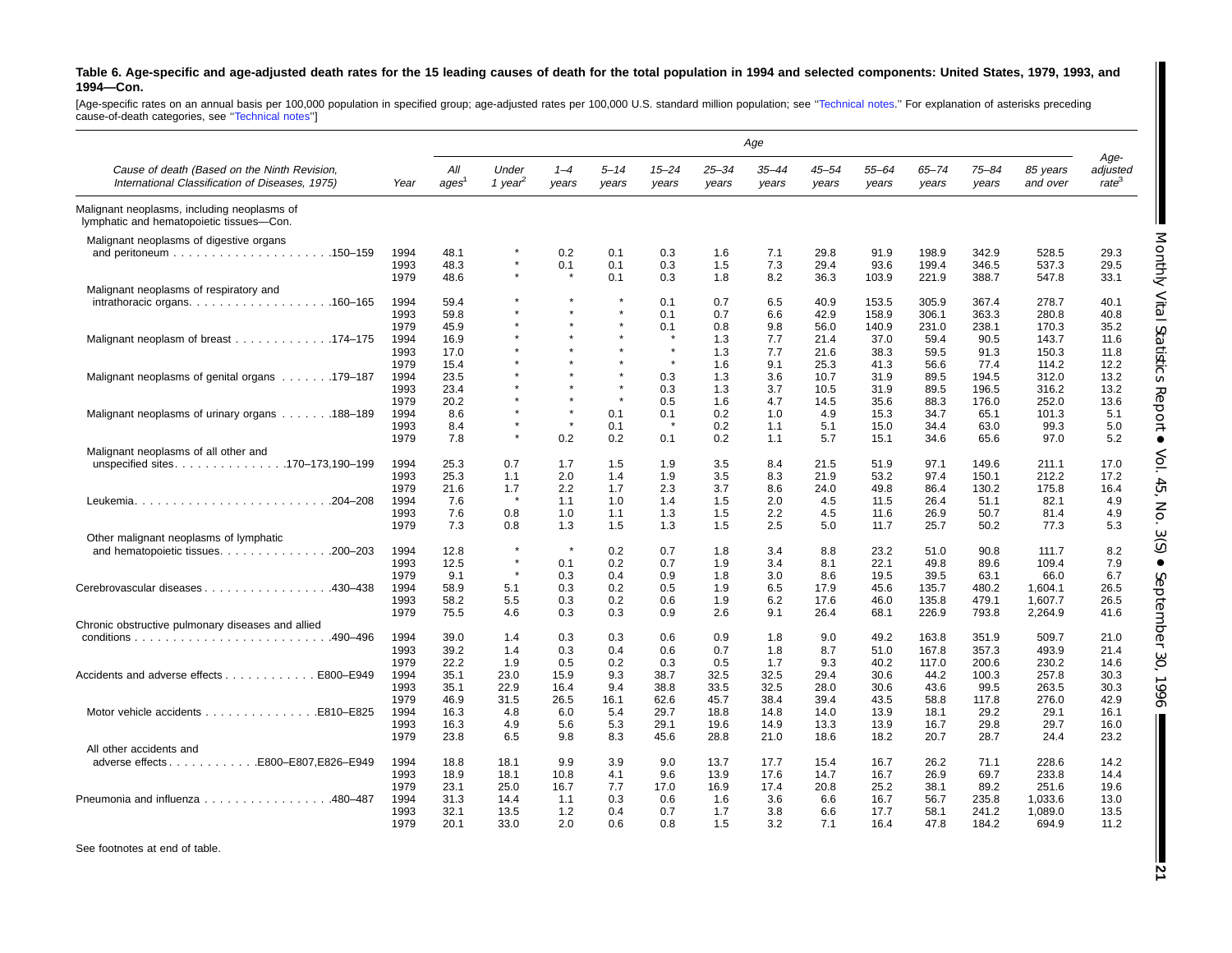#### Table 6. Age-specific and age-adjusted death rates for the 15 leading causes of death for the total population in 1994 and selected components: United States, 1979, 1993, and **1994—Con.**

[Age-specific rates on an annual basis per 100,000 population in specified group; age-adjusted rates per 100,000 U.S. standard million population; see "Technical notes." For explanation of asterisks preceding cause-of-death categories, see "Technical notes"]

|                                                                                                 |      |             |                              |                         |                                                                                                |                    |                    | Age                |                    |                    |                    |                    |                      |                                                                                                |
|-------------------------------------------------------------------------------------------------|------|-------------|------------------------------|-------------------------|------------------------------------------------------------------------------------------------|--------------------|--------------------|--------------------|--------------------|--------------------|--------------------|--------------------|----------------------|------------------------------------------------------------------------------------------------|
| Cause of death (Based on the Ninth Revision,<br>International Classification of Diseases, 1975) | Year | All<br>ages | Under<br>1 year <sup>2</sup> | $1 - 4$<br>years        | $5 - 14$<br>years                                                                              | $15 - 24$<br>years | $25 - 34$<br>years | $35 - 44$<br>years | $45 - 54$<br>years | $55 - 64$<br>years | $65 - 74$<br>years | $75 - 84$<br>years | 85 years<br>and over | Age-<br>adjusted<br>rate <sup>3</sup>                                                          |
| Diabetes mellitus                                                                               | 1994 | 21.8        | $\star$                      | $\star$                 | $\star$                                                                                        | 0.4                | 1.6                | 4.3                | 12.3               | 37.0               | 84.1               | 157.2              | 274.8                | 12.9                                                                                           |
|                                                                                                 | 1993 | 20.9        | $\star$                      | $\star$                 | 0.1                                                                                            | 0.3                | 1.4                | 4.2                | 12.0               | 35.7               | 80.4               | 152.3              | 269.4                | 12.4                                                                                           |
|                                                                                                 | 1979 | 14.8        | $\star$                      | 0.1                     | 0.1                                                                                            | 0.4                | 1.4                | 3.6                | 9.0                | 25.8               | 61.3               | 130.3              | 211.6                | 9.8                                                                                            |
| Human immunodeficiency virus infection*042-*044                                                 | 1994 | 16.2        | 2.5                          | 1.3                     | 0.5                                                                                            | 1.8                | 29.3               | 44.1               | 25.6               | 10.4               | 3.1                | 0.9                |                      | 15.4                                                                                           |
|                                                                                                 | 1993 | 14.5        | 2.2                          | 1.3                     | 0.4                                                                                            | 1.7                | 27.0               | 39.1               | 22.6               | 8.8                | 2.9                | 0.8                | $\star$              | 13.8                                                                                           |
|                                                                                                 | 1979 | $\cdots$    | $\frac{1}{2}$                | $  -$                   | $\frac{1}{2} \left( \frac{1}{2} \right) \left( \frac{1}{2} \right) \left( \frac{1}{2} \right)$ | ---                | ---                | $\frac{1}{2}$      | $\frac{1}{2}$      | $\frac{1}{2}$      | ---                | $\cdots$           | $\frac{1}{2}$        | $\frac{1}{2} \left( \frac{1}{2} \right) \left( \frac{1}{2} \right) \left( \frac{1}{2} \right)$ |
| Suicide.<br>.E950-E959                                                                          | 1994 | 12.0        | $\cdots$                     | $\sim 100$ km s $^{-1}$ | 0.9                                                                                            | 13.8               | 15.4               | 15.3               | 14.4               | 13.4               | 15.3               | 21.3               | 23.0                 | 11.2                                                                                           |
|                                                                                                 | 1993 | 12.1        | $\sim$ $\sim$ $\sim$         | $\sim$ $\sim$ $\sim$    | 0.9                                                                                            | 13.5               | 15.1               | 15.1               | 14.5               | 14.6               | 16.3               | 22.3               | 22.8                 | 11.3                                                                                           |
|                                                                                                 | 1979 | 12.1        | $\sim$ $\sim$ $\sim$         | $\sim$ $\sim$ $\sim$    | 0.4                                                                                            | 12.4               | 16.3               | 15.4               | 16.5               | 16.6               | 17.8               | 20.8               | 17.9                 | 11.7                                                                                           |
|                                                                                                 | 1994 | 9.8         | $\pmb{\ast}$                 | $\star$                 | $\star$                                                                                        | 0.1                | 1.8                | 8.9                | 16.9               | 26.3               | 32.9               | 30.9               | 23.0                 | 7.9                                                                                            |
|                                                                                                 | 1993 | 9.8         | $\star$                      | $\star$                 | $\star$                                                                                        | 0.1                | 1.7                | 9.2                | 16.4               | 26.8               | 32.7               | 32.6               | 21.7                 | 7.9                                                                                            |
|                                                                                                 | 1979 | 13.2        | 1.0                          | $\star$                 | $\star$                                                                                        | 0.2                | 3.4                | 13.9               | 31.0               | 40.9               | 41.8               | 28.3               | 18.1                 | 12.0                                                                                           |
| Homicide and legal intervention<br>E960-E978.                                                   | 1994 | 9.6         | 8.1                          | 3.0                     | 1.5                                                                                            | 22.6               | 16.7               | 10.9               | 6.5                | 4.3                | 3.4                | 3.6                | 3.5                  | 10.3                                                                                           |
|                                                                                                 | 1993 | 10.1        | 8.8                          | 2.9                     | 1.8                                                                                            | 23.4               | 17.4               | 11.1               | 7.2                | 4.7                | 3.7                | 3.5                | 4.1                  | 10.7                                                                                           |
|                                                                                                 | 1979 | 10.0        | 5.0                          | 2.5                     | 1.1                                                                                            | 14.5               | 18.2               | 14.3               | 10.8               | 7.0                | 5.4                | 4.8                | 5.0                  | 10.2                                                                                           |
| Nephritis, nephrotic syndrome,                                                                  |      |             |                              |                         |                                                                                                |                    |                    |                    |                    |                    |                    |                    |                      |                                                                                                |
| .580-589                                                                                        | 1994 | 8.8         | 4.5                          | $\star$                 | $\star$                                                                                        | 0.1                | 0.5                | 1.0                | 2.5                | 8.1                | 24.9               | 71.3               | 205.2                | 4.3                                                                                            |
|                                                                                                 | 1993 | 9.0         | 4.7                          | 0.1                     | 0.1                                                                                            | 0.1                | 0.5                | 1.1                | 2.7                | 8.9                | 25.6               | 72.8               | 209.6                | 4.5                                                                                            |
|                                                                                                 | 1979 | 7.0         | 6.4                          | 0.2                     | 0.2                                                                                            | 0.3                | 0.7                | 1.5                | 3.7                | 8.5                | 23.7               | 64.7               | 155.2                | 4.3                                                                                            |
|                                                                                                 | 1994 | 7.8         | 5.7                          | 0.6                     | 0.1                                                                                            | 0.2                | 0.7                | 1.4                | 3.1                | 8.0                | 20.6               | 58.6               | 175.6                | 4.0                                                                                            |
|                                                                                                 | 1993 | 8.0         | 5.9                          | 0.6                     | 0.2                                                                                            | 0.2                | 0.7                | 1.5                | 2.9                | 7.7                | 21.4               | 60.5               | 186.3                | 4.1                                                                                            |
|                                                                                                 | 1979 | 3.6         | 7.6                          | 0.5                     | 0.1                                                                                            | 0.2                | 0.4                | 0.8                | 2.2                | 4.9                | 12.4               | 29.7               | 70.3                 | 2.3                                                                                            |
| Alzheimer's disease                                                                             | 1994 | 7.1         | $\star$                      | $\bullet$               | $\star$                                                                                        | $\bullet$          | $\star$            |                    | 0.1                | 1.5                | 11.0               | 66.7               | 251.8                | 2.5                                                                                            |
|                                                                                                 | 1993 | 6.5         | $\star$                      | $\star$                 | $\star$                                                                                        | $\star$            | $\star$            |                    | 0.1                | 1.4                | 9.7                | 63.9               | 227.6                | 2.3                                                                                            |
|                                                                                                 | 1979 | 0.4         | $\star$                      | $\star$                 | $\star$                                                                                        | $\bullet$          | $\star$            | $\star$            | 0.1                | 0.8                | 2.1                | 3.0                | 4.3                  | 0.2                                                                                            |
| Atherosclerosis.<br>.440                                                                        | 1994 | 6.6         | $\star$                      | $\star$                 | $\star$                                                                                        | $\mathcal{A}$      | $\star$            | 0.1                | 0.5                | 2.7                | 10.8               | 45.5               | 265.1                | 2.3                                                                                            |
|                                                                                                 | 1993 | 6.7         | $\star$                      | $\star$                 | $\star$                                                                                        | $\bullet$          | $\star$            | 0.1                | 0.6                | 2.7                | 10.8               | 47.2               | 275.4                | 2.4                                                                                            |
|                                                                                                 | 1979 | 12.8        | $\star$                      | $\star$                 | $\star$                                                                                        | $\bullet$          | $\star$            | 0.1                | 0.9                | 4.8                | 24.4               | 125.3              | 649.1                | 5.7                                                                                            |

\* Figure does not meet standards of reliability or precision (see [''Technical](#page-71-0) notes'').

- - - Data not available.

. . . Category not applicable.

<sup>1</sup>Figures for age not stated are included in "All ages" but not distributed among age groups.<br><sup>2</sup>Death rates for "Under 1 year" (based on population estimates) differ from infant mortality rates (based on live births); se 3For method of computation, see [''Technical](#page-71-0) notes.''

**22**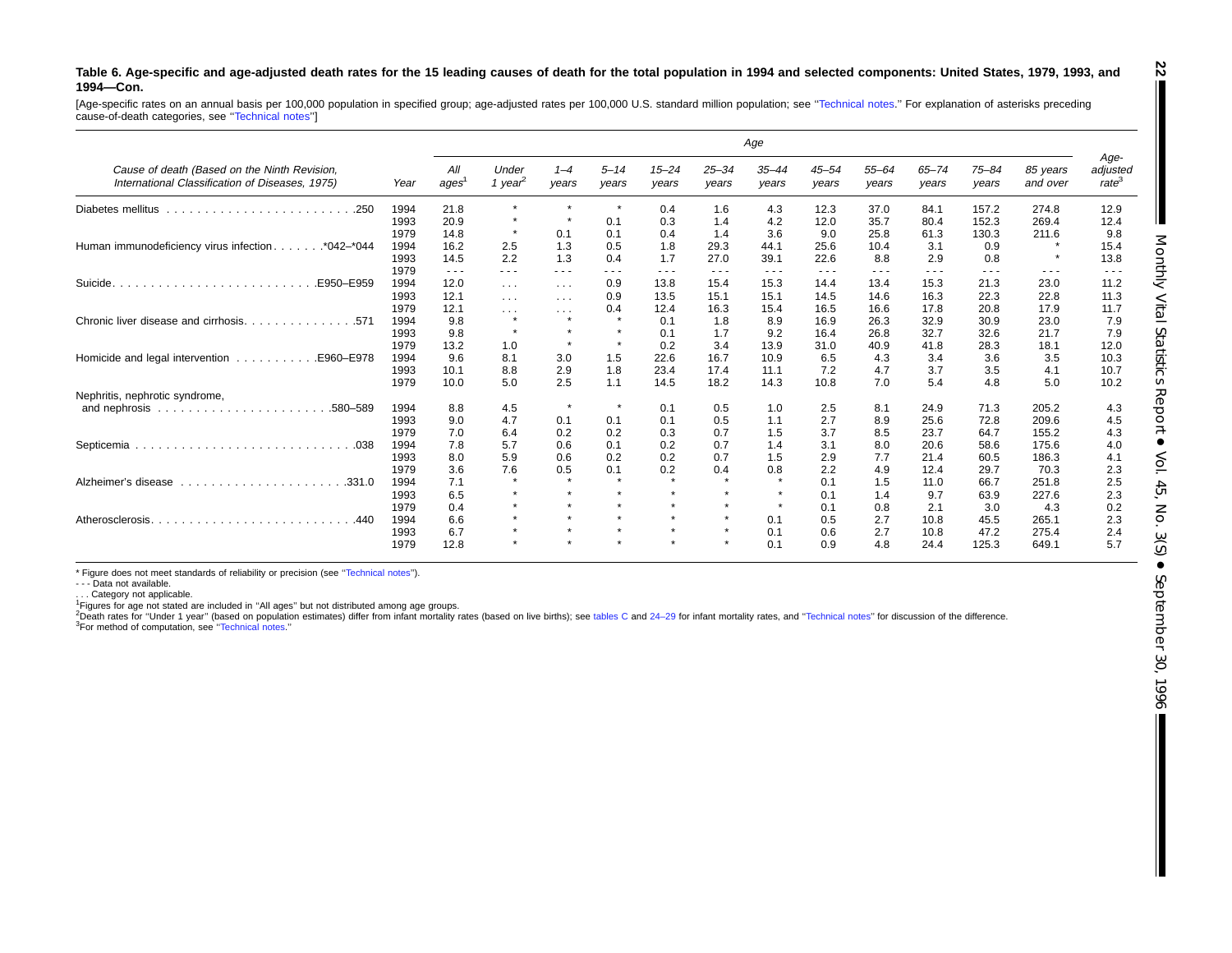#### <span id="page-22-0"></span>**Table 7. Number of deaths and death rates for the 10 leading causes of death in specified age groups, by race and sex: United States, 1994**

[Rates per 100,000 population in specified group. For explanation of asterisks preceding cause-of-death categories, see [''Technical notes'](#page-71-0)']

|                   | Cause of death, race, sex, and age                                                         |           |       |                           | Cause of death, race, sex, and age                                         |         |       |
|-------------------|--------------------------------------------------------------------------------------------|-----------|-------|---------------------------|----------------------------------------------------------------------------|---------|-------|
|                   | (Based on the Ninth Revision, International                                                |           |       |                           | (Based on the Ninth Revision, International                                |         |       |
| Rank <sup>1</sup> | Classification of Diseases, 1975)                                                          | Number    | Rate  | Rank <sup>1</sup>         | Classification of Diseases, 1975)                                          | Number  | Rate  |
|                   | All races <sup>2</sup> , both sexes, all ages <sup>3</sup>                                 |           |       |                           | All races <sup>2</sup> , both sexes, 15-24 years                           |         |       |
|                   |                                                                                            | 2.278.994 | 875.4 | $\cdots$                  |                                                                            | 35,241  | 98.0  |
| $\mathbf{1}$      | Diseases of heart. 390-398,402,404-429                                                     | 732,409   | 281.3 | 1                         | Accidents and adverse effects. E800-E949                                   | 13,898  | 38.7  |
| 2                 | Malignant neoplasms, including neoplasms of                                                |           |       | $\sim 100$                | Motor vehicle accidents E810-E825                                          | 10,660  | 29.7  |
|                   | lymphatic and hematopoietic tissues 140-208                                                | 534,310   | 205.2 | $\ldots$                  | All other accidents and adverse                                            |         |       |
| 3                 | Cerebrovascular diseases 430-438                                                           | 153,306   | 58.9  |                           | effects E800-E807,E826-E949                                                | 3,238   | 9.0   |
| 4                 | Chronic obstructive pulmonary diseases                                                     |           |       | 2                         | Homicide and legal intervention. E960–E978                                 | 8,116   | 22.6  |
|                   | and allied conditions. 490-496                                                             | 101,628   | 39.0  | 3                         | SuicideE950–E959                                                           | 4,956   | 13.8  |
| 5                 | Accidents and adverse effects. E800-E949                                                   | 91,437    | 35.1  | 4                         | Malignant neoplasms, including neoplasms of                                |         |       |
|                   | Motor vehicle accidents E810-E825                                                          | 42,524    | 16.3  |                           | lymphatic and hematopoietic tissues 140-208                                | 1,740   | 4.8   |
| $\sim 100$        | All other accidents and adverse                                                            |           |       | 5                         | Diseases of heart. 390-398,402,404-429                                     | 992     | 2.8   |
|                   | effects E800-E807,E826-E949                                                                | 48,913    | 18.8  | 6                         | Human immunodeficiency virus                                               |         |       |
| 6                 | Pneumonia and influenza 480-487                                                            | 81,473    | 31.3  |                           |                                                                            | 641     | 1.8   |
| $\overline{7}$    | Diabetes mellitus 250                                                                      | 56,692    | 21.8  | 7                         | Congenital anomalies 740–759                                               | 463     | 1.3   |
| 8                 | Human immunodeficiency virus                                                               | 42,114    | 16.2  | 8                         | Chronic obstructive pulmonary diseases                                     | 232     | 0.6   |
| 9                 | SuicideE950-E959                                                                           | 31,142    | 12.0  | 9                         | and allied conditions. 490–496<br>Pneumonia and influenza 480–487          | 221     | 0.6   |
| 10                | Chronic liver disease and cirrhosis 571                                                    | 25,406    | 9.8   | 10                        | Cerebrovascular diseases 430-438                                           | 183     | 0.5   |
| .                 | All other causes Residual                                                                  | 429,077   | 164.8 | $\sim 10$                 | All other causes Residual                                                  | 3,799   | 10.6  |
|                   |                                                                                            |           |       |                           |                                                                            |         |       |
|                   | All races <sup>2</sup> , both sexes, $1-4$ years                                           |           |       |                           | All races <sup>2</sup> , both sexes, 25-44 years                           |         |       |
| $\cdots$          |                                                                                            | 6,800     | 42.9  | .                         |                                                                            | 158,776 | 191.3 |
| $\mathbf{1}$      | Accidents and adverse effects. E800-E949                                                   | 2,517     | 15.9  | $\mathbf{1}$              | Human immunodeficiency virus                                               |         |       |
| $\sim$            | Motor vehicle accidents E810-E825                                                          | 952       | 6.0   |                           |                                                                            | 30,476  | 36.7  |
| $\cdots$          | All other accidents and adverse                                                            |           |       | $\overline{\mathbf{c}}$   | Accidents and adverse effects. E800-E949                                   | 27,012  | 32.5  |
|                   | effects E800-E807,E826-E949                                                                | 1,565     | 9.9   | $\cdots$                  | Motor vehicle accidents E810-E825                                          | 13,966  | 16.8  |
| 2                 | Congenital anomalies 740-759                                                               | 714       | 4.5   | $\sim 100$                | All other accidents and adverse                                            |         |       |
| 3                 | Malignant neoplasms, including neoplasms of<br>lymphatic and hematopoietic tissues 140-208 | 518       | 3.3   | 3                         | effects E800-E807,E826-E949<br>Malignant neoplasms, including neoplasms of | 13.046  | 15.7  |
| 4                 | Homicide and legal interventionE960–E978                                                   | 473       | 3.0   |                           | lymphatic and hematopoietic tissues 140-208                                | 21.899  | 26.4  |
| 5                 | Diseases of heart. 390-398,402,404-429                                                     | 285       | 1.8   | 4                         | Diseases of heart. 390-398,402,404-429                                     | 16,763  | 20.2  |
| 6                 | Human immunodeficiency virus                                                               |           |       | 5                         |                                                                            | 12,729  | 15.3  |
|                   |                                                                                            | 199       | 1.3   | 6                         | Homicide and legal intervention. E960–E978                                 | 11,419  | 13.8  |
| 7                 | Pneumonia and influenza 480-487                                                            | 178       | 1.1   | $\overline{7}$            | Chronic liver disease and cirrhosis 571                                    | 4,431   | 5.3   |
| 8                 | Certain conditions originating in the                                                      |           |       | 8                         | Cerebrovascular diseases 430-438                                           | 3,519   | 4.2   |
|                   | perinatal period760-779                                                                    | 114       | 0.7   | 9                         |                                                                            | 2,467   | 3.0   |
| 9                 | Septicemia038                                                                              | 91        | 0.6   | 10                        | Pneumonia and influenza 480–487                                            | 2,155   | 2.6   |
| 10                | Benign neoplasms, carcinoma in situ,                                                       |           |       | .                         | All other causes Residual                                                  | 25,906  | 31.2  |
|                   | and neoplasms of uncertain behavior                                                        |           |       |                           |                                                                            |         |       |
|                   | and of unspecified nature. 210-239                                                         | 79        | 0.5   |                           | All races <sup>2</sup> , both sexes, 45–64 years                           |         |       |
|                   | All other causes Residual                                                                  | 1,632     | 10.3  |                           |                                                                            | 375,016 | 736.9 |
|                   |                                                                                            |           |       | $\sim$ $\sim$ $\sim$<br>1 | Malignant neoplasms, including neoplasms of                                |         |       |
|                   | All races <sup>2</sup> , both sexes, 5-14 years                                            |           |       |                           | lymphatic and hematopoietic tissues 140-208                                | 132,839 | 261.0 |
| $\sim$ .          |                                                                                            | 8,464     | 22.5  | $\overline{2}$            | Diseases of heart. 390-398,402,404-429                                     | 102,956 | 202.3 |
| $\overline{1}$    | Accidents and adverse effects. E800-E949                                                   | 3,508     | 9.3   | 3                         | Accidents and adverse effects. E800-E949                                   | 15,200  | 29.9  |
| $\cdots$          | Motor vehicle accidents E810-E825                                                          | 2,026     | 5.4   | $\sim 100$                | Motor vehicle accidents E810-E825                                          | 7,097   | 13.9  |
| $\cdots$          | All other accidents and adverse                                                            |           |       | $\sim$ $\sim$ $\sim$      | All other accidents and adverse                                            |         |       |
|                   |                                                                                            | 1,482     | 3.9   |                           | effects E800-E807,E826-E949                                                | 8,103   | 15.9  |
| 2                 | Malignant neoplasms, including neoplasms of                                                |           |       | 4                         | Cerebrovascular diseases 430-438                                           | 14,932  | 29.3  |
|                   | lymphatic and hematopoietic tissues 140-208                                                | 1,053     | 2.8   | 5                         | Chronic obstructive pulmonary diseases                                     |         |       |
| 3                 | Homicide and legal intervention. E960-E978                                                 | 572       | 1.5   |                           | and allied conditions. $\ldots$ . 490–496                                  | 13.011  | 25.6  |
| 4                 | Congenital anomalies 740–759                                                               | 434       | 1.2   | 6                         | Diabetes mellitus 250                                                      | 11,473  | 22.5  |
| 5                 | Diseases of heart. 390-398,402,404-429                                                     | 327       | 0.9   | $\overline{7}$            | Chronic liver disease and cirrhosis 571                                    | 10,573  | 20.8  |
| 6                 | SuicideE950–E959                                                                           | 322       | 0.9   | 8                         | Human immunodeficiency virus                                               |         |       |
| 7                 | Human immunodeficiency virus                                                               |           |       |                           |                                                                            | 9,822   | 19.3  |
|                   |                                                                                            | 182       | 0.5   | 9                         |                                                                            | 7,108   | 14.0  |
| 8                 | Chronic obstructive pulmonary diseases                                                     |           |       | 10                        | Pneumonia and influenza 480-487                                            | 5,490   | 10.8  |
|                   | and allied conditions. 490-496                                                             | 127       | 0.3   | $\sim 100$                | All other causes Residual                                                  | 51,612  | 101.4 |
| 9                 | Pneumonia and influenza 480-487                                                            | 103       | 0.3   |                           |                                                                            |         |       |
| 10                | Benign neoplasms, carcinoma in situ,                                                       |           |       |                           |                                                                            |         |       |
|                   | and neoplasms of uncertain behavior<br>and of unspecified nature. 210-239                  | 101       | 0.3   |                           |                                                                            |         |       |
|                   | All other causes Residual                                                                  | 1,735     | 4.6   |                           |                                                                            |         |       |
| $\sim 100$        |                                                                                            |           |       |                           |                                                                            |         |       |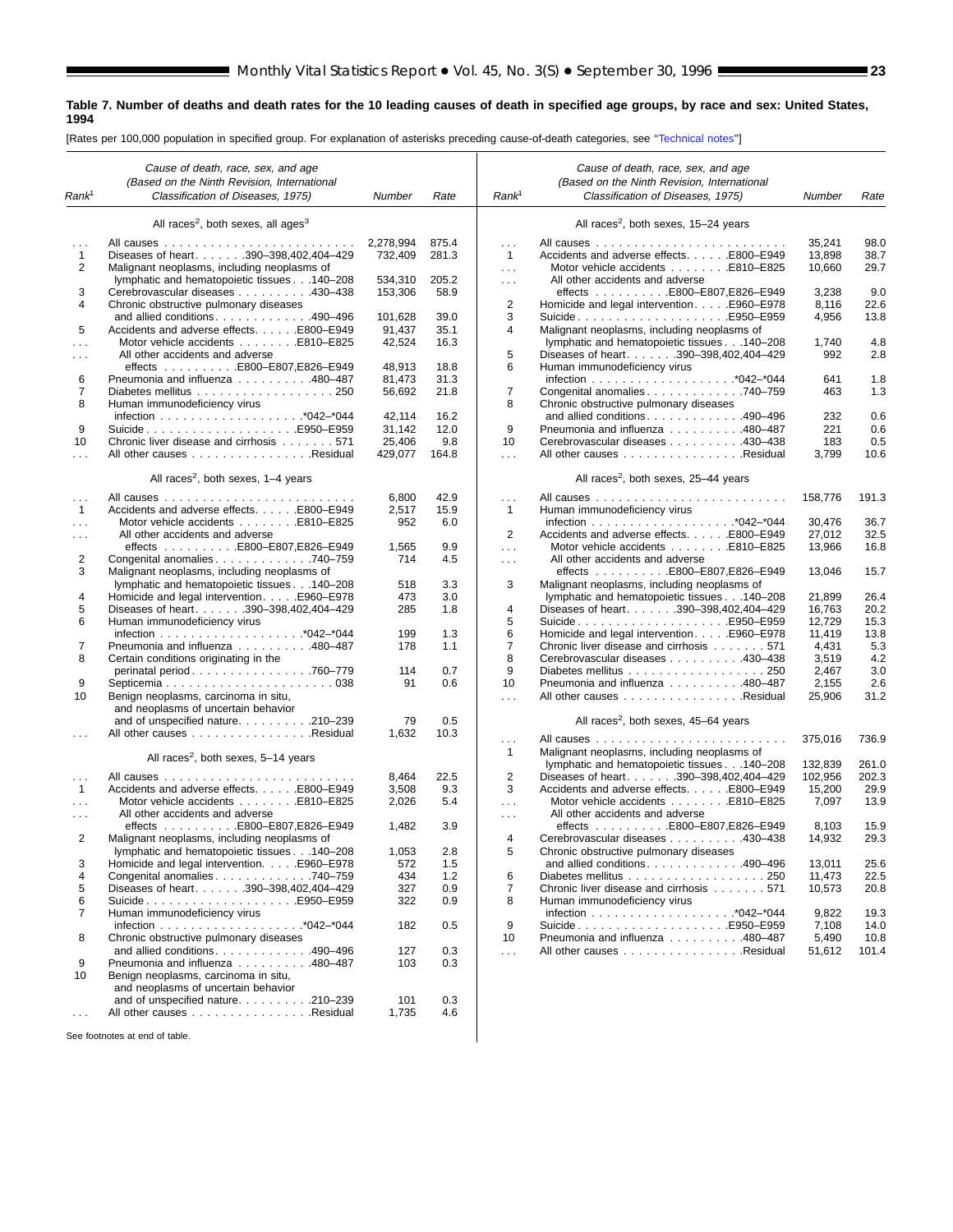۰

#### **Table 7. Number of deaths and death rates for the 10 leading causes of death in specified age groups, by race and sex: United States, 1994—Con.**

[Rates per 100,000 population in specified group. For explanation of asterisks preceding cause-of-death categories, see [''Technical notes'](#page-71-0)']

|                      | Cause of death, race, sex, and age<br>(Based on the Ninth Revision, International |           |         |                      | Cause of death, race, sex, and age<br>(Based on the Ninth Revision, International |         |       |
|----------------------|-----------------------------------------------------------------------------------|-----------|---------|----------------------|-----------------------------------------------------------------------------------|---------|-------|
| Rank <sup>1</sup>    | Classification of Diseases, 1975)                                                 | Number    | Rate    | Rank <sup>1</sup>    | Classification of Diseases, 1975)                                                 | Number  | Rate  |
|                      | All races <sup>2</sup> , both sexes, 65 years and over                            |           |         |                      | All races, male, 5-14 years                                                       |         |       |
|                      |                                                                                   | 1,662,573 | 5,014.1 | $\cdots$             |                                                                                   | 5,182   | 26.9  |
| 1                    | Diseases of heart. 390-398,402,404-429                                            | 610,330   | 1,840.7 | $\mathbf{1}$         | Accidents and adverse effects. E800-E949                                          | 2,305   | 12.0  |
| 2                    | Malignant neoplasms, including neoplasms of                                       |           |         | $\sim$ $\sim$ $\sim$ | Motor vehicle accidents E810-E825                                                 | 1,260   | 6.5   |
|                      | lymphatic and hematopoietic tissues 140-208                                       | 376,186   | 1,134.5 | $\sim 100$           | All other accidents and adverse                                                   |         |       |
| 3                    | Cerebrovascular diseases 430-438                                                  | 134,340   | 405.2   |                      |                                                                                   | 1,045   | 5.4   |
| $\overline{4}$       | Chronic obstructive pulmonary diseases                                            |           |         | 2                    | Malignant neoplasms, including neoplasms of                                       |         |       |
|                      | and allied conditions. $\ldots$ . 490–496                                         | 87,048    | 262.5   |                      | lymphatic and hematopoietic tissues 140-208                                       | 604     | 3.1   |
| 5                    | Pneumonia and influenza 480-487                                                   | 72,762    | 219.4   | 3                    | Homicide and legal interventionE960-E978                                          | 357     | 1.9   |
| 6                    |                                                                                   | 42.600    | 128.5   | 4                    | SuicideE950–E959                                                                  | 234     | $1.2$ |
| $\overline{7}$       | Accidents and adverse effects. E800-E949                                          | 28,314    | 85.4    | 5                    | Congenital anomalies740-759                                                       | 232     | 1.2   |
| $\cdots$             | Motor vehicle accidents E810-E825                                                 | 7,602     | 22.9    | 6                    | Diseases of heart. 390-398,402,404-429                                            | 174     | 0.9   |
| $\cdots$             | All other accidents and adverse                                                   |           |         | 7                    | Human immunodeficiency virus                                                      |         |       |
|                      | effects E800-E807,E826-E949                                                       | 20,712    | 62.5    |                      |                                                                                   | 96      | 0.5   |
| 8                    | Nephritis, nephrotic syndrome, and                                                |           |         | 8                    | Chronic obstructive pulmonary diseases                                            |         |       |
|                      |                                                                                   | 19,666    | 59.3    |                      | and allied conditions. 490-496                                                    | 82      | 0.4   |
| 9                    | Alzheimer's disease331.0                                                          | 18,217    | 54.9    | 9                    | Pneumonia and influenza 480–487                                                   | 58      | 0.3   |
| 10                   |                                                                                   | 16,439    | 49.6    | 10                   | Benign neoplasms, carcinoma in situ,                                              |         |       |
|                      | All other causes Residual                                                         | 256,671   | 774.1   |                      | and neoplasms of uncertain behavior                                               |         |       |
|                      |                                                                                   |           |         |                      | and of unspecified nature210-239                                                  | 52      | 0.3   |
|                      | All races, male, all ages <sup>3</sup>                                            |           |         | $\sim$ $\sim$ $\sim$ | All other causes Residual                                                         | 988     | 5.1   |
| $\sim$ $\sim$ $\sim$ |                                                                                   | 1.162.747 | 915.0   |                      |                                                                                   |         |       |
| $\mathbf{1}$         | Diseases of heart. 390-398,402,404-429                                            | 361,276   | 284.3   |                      | All races, male, 15-24 years                                                      |         |       |
| 2                    | Malignant neoplasms, including neoplasms of                                       |           |         | $\cdots$             |                                                                                   | 26,758  | 145.8 |
|                      | lymphatic and hematopoietic tissues 140-208                                       | 280,465   | 220.7   | $\mathbf{1}$         | Accidents and adverse effects. E800-E949                                          | 10,417  | 56.8  |
| 3                    | Accidents and adverse effects. E800-E949                                          | 60,509    | 47.6    | $\sim 100$           | Motor vehicle accidents E810-E825                                                 | 7,664   | 41.8  |
| $\mathbf{1}$         | Motor vehicle accidents E810-E825                                                 | 28,635    | 22.5    | $\sim 100$           | All other accidents and adverse                                                   |         |       |
| $\cdots$             | All other accidents and adverse                                                   |           |         |                      | effects E800-E807,E826-E949                                                       | 2,753   | 15.0  |
|                      | effects E800-E807,E826-E949                                                       | 31,874    | 25.1    | 2                    | Homicide and legal intervention. E960-E978                                        | 7,024   | 38.3  |
| 4                    | Cerebrovascular diseases 430–438                                                  | 60,225    | 47.4    | 3                    | SuicideE950–E959                                                                  | 4,302   | 23.4  |
| 5                    | Chronic obstructive pulmonary diseases                                            |           |         | 4                    | Malignant neoplasms, including neoplasms of                                       |         |       |
|                      | and allied conditions. 490-496                                                    | 53,729    | 42.3    |                      | lymphatic and hematopoietic tissues 140-208                                       | 1,059   | 5.8   |
| 6                    | Pneumonia and influenza 480–487                                                   | 37,339    | 29.4    | 5                    | Diseases of heart. 390-398,402,404-429                                            | 631     | 3.4   |
| 7                    | Human immunodeficiency virus                                                      |           |         | 6                    | Human immunodeficiency virus                                                      |         |       |
|                      |                                                                                   | 35,641    | 28.0    |                      |                                                                                   | 420     | 2.3   |
| 8                    | SuicideE950-E959                                                                  | 25,174    | 19.8    | $\overline{7}$       | Congenital anomalies740-759                                                       | 272     | 1.5   |
| 9                    |                                                                                   | 24,758    | 19.5    | 8                    | Chronic obstructive pulmonary diseases                                            |         |       |
| 10                   | Homicide and legal interventionE960-E978                                          | 19,707    | 15.5    |                      | and allied conditions. $\ldots$ . 490–496                                         | 143     | 0.8   |
|                      | All other causes Residual                                                         | 203,924   | 160.5   | 9                    | Pneumonia and influenza 480-487                                                   | 115     | 0.6   |
|                      |                                                                                   |           |         | 10                   | Cerebrovascular diseases 430–438                                                  | 98      | 0.5   |
|                      | All races, male, 1-4 years                                                        |           |         | $\cdots$             | All other causes Residual                                                         | 2,277   | 12.4  |
| $\cdots$             |                                                                                   | 3,841     | 47.3    |                      |                                                                                   |         |       |
| $\mathbf{1}$         | Accidents and adverse effects. E800-E949                                          | 1,518     | 18.7    |                      | All races, male, 25-44 years                                                      |         |       |
| $\cdots$             | Motor vehicle accidents E810-E825                                                 | 532       | 6.6     | $\sim 10$            |                                                                                   | 111,924 | 270.8 |
| $\sim$ $\sim$ $\sim$ | All other accidents and adverse                                                   |           |         | $\mathbf{1}$         | Human immunodeficiency virus                                                      |         |       |
|                      | effects E800-E807,E826-E949                                                       | 986       | 12.2    |                      |                                                                                   | 25,773  | 62.4  |
| $\overline{2}$       | Congenital anomalies 740–759                                                      | 354       | 4.4     | 2                    | Accidents and adverse effects. E800–E949                                          | 20,729  | 50.2  |
| 3                    | Malignant neoplasms, including neoplasms of                                       |           |         | $\sim 100$           | Motor vehicle accidents E810-E825                                                 | 10,141  | 24.5  |
|                      | lymphatic and hematopoietic tissues 140-208                                       | 287       | 3.5     | $\sim 100$           | All other accidents and adverse                                                   |         |       |
|                      | Homicide and legal intervention. E960-E978                                        | 265       | 3.3     |                      | effects E800-E807,E826-E949                                                       | 10,588  | 25.6  |
| 5                    | Diseases of heart. 390-398,402,404-429                                            | 146       | 1.8     | 3                    | Diseases of heart. 390-398,402,404-429                                            | 11,903  | 28.8  |
| 6                    | Pneumonia and influenza 480-487                                                   | 98        | 1.2     | 4                    | SuicideE950–E959                                                                  | 10,265  | 24.8  |
| 6                    | Human immunodeficiency virus                                                      |           |         | 5                    | Malignant neoplasms, including neoplasms of                                       |         |       |
|                      |                                                                                   | 98        | 1.2     |                      | lymphatic and hematopoietic tissues 140-208                                       | 10,091  | 24.4  |
| 8                    | Certain conditions originating in the                                             |           |         | 6                    | Homicide and legal intervention. E960-E978                                        | 8,987   | 21.7  |
|                      | perinatal period. 760-779                                                         | 67        | 0.8     | $\overline{7}$       | Chronic liver disease and cirrhosis 571                                           | 3,172   | 7.7   |
| 9                    |                                                                                   | 45        | 0.6     | 8                    | Cerebrovascular diseases 430-438                                                  | 1,845   | 4.5   |
| 10                   | Benign neoplasms, carcinoma in situ,                                              |           |         | 9                    | Diabetes mellitus 250                                                             | 1,480   | 3.6   |
|                      | and neoplasms of uncertain behavior                                               |           |         | 10                   | Pneumonia and influenza 480-487                                                   | 1,341   | 3.2   |
|                      | and of unspecified nature. 210-239                                                | 44        | 0.5     | $\sim 10$            | All other causes Residual                                                         | 16,338  | 39.5  |
|                      | All other causes Residual                                                         | 919       | 11.3    |                      |                                                                                   |         |       |
|                      | See footpotes at end of table                                                     |           |         |                      |                                                                                   |         |       |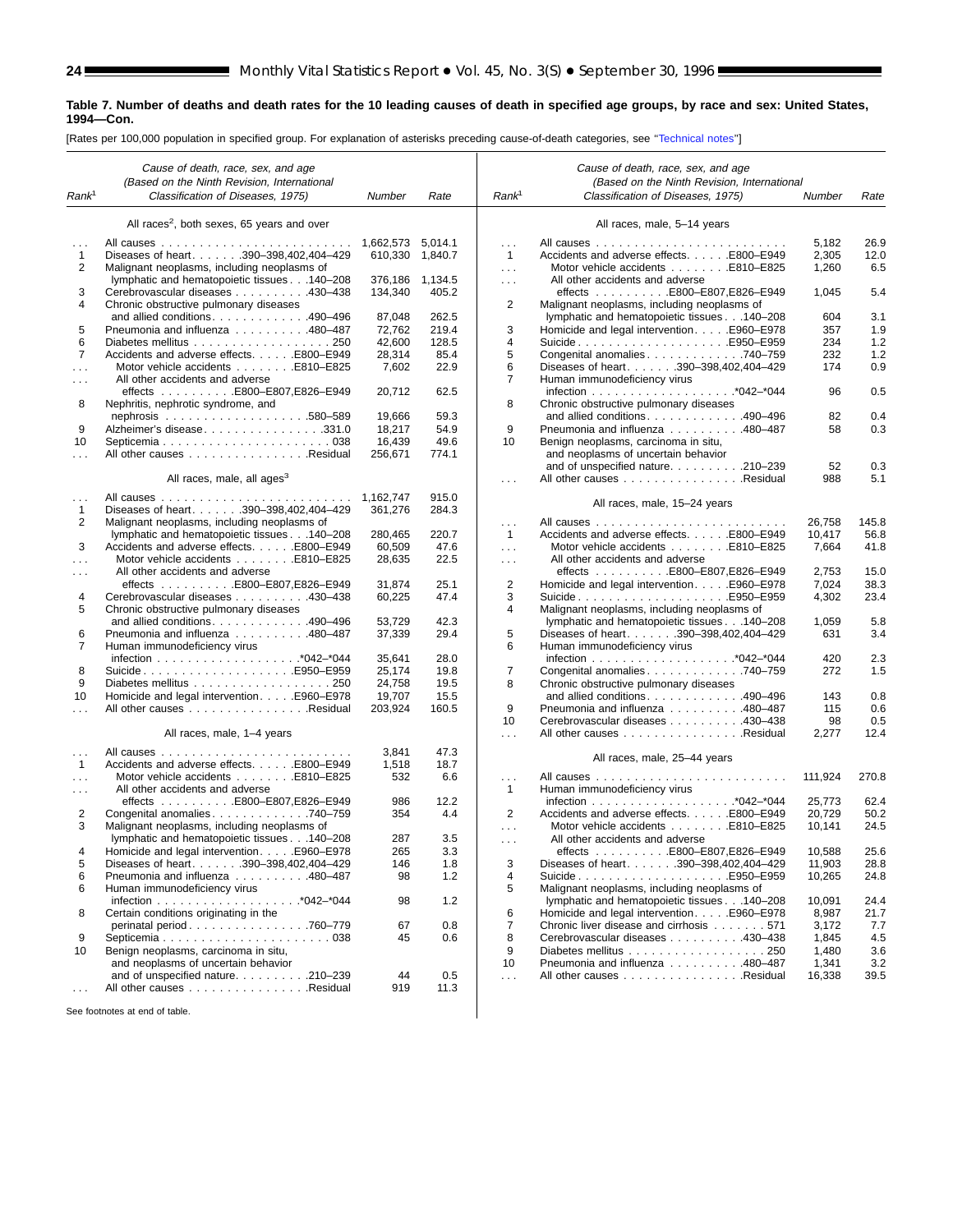#### **Table 7. Number of deaths and death rates for the 10 leading causes of death in specified age groups, by race and sex: United States, 1994—Con.**

[Rates per 100,000 population in specified group. For explanation of asterisks preceding cause-of-death categories, see [''Technical notes'](#page-71-0)']

|                           | Cause of death, race, sex, and age          |                 |         |                          | Cause of death, race, sex, and age                         |        |      |
|---------------------------|---------------------------------------------|-----------------|---------|--------------------------|------------------------------------------------------------|--------|------|
|                           | (Based on the Ninth Revision, International |                 |         |                          | (Based on the Ninth Revision, International                |        |      |
| Rank <sup>1</sup>         | Classification of Diseases, 1975)           | Number          | Rate    | Rank <sup>1</sup>        | Classification of Diseases, 1975)                          | Number | Rate |
|                           |                                             |                 |         |                          |                                                            |        |      |
|                           | All races, male, 45-64 years                |                 |         |                          | All races, female, 1-4 years                               |        |      |
|                           |                                             | 231,647         | 942.6   | $\cdots$                 |                                                            | 2,959  | 38.2 |
| 1                         | Diseases of heart. 390-398,402,404-429      | 72,623          | 295.5   | $\mathbf{1}$             | Accidents and adverse effects. E800-E949                   | 999    | 12.9 |
| 2                         | Malignant neoplasms, including neoplasms of |                 |         | $\ldots$                 | Motor vehicle accidents E810-E825                          | 420    | 5.4  |
|                           | lymphatic and hematopoietic tissues 140-208 | 71,165          | 289.6   | $\sim$ $\sim$ $\sim$     | All other accidents and adverse                            |        |      |
| 3                         | Accidents and adverse effects. E800-E949    | 10,794          | 43.9    |                          | effects E800-E807,E826-E949                                | 579    | 7.5  |
| $\cdots$                  | Motor vehicle accidents E810-E825           | 4,710           | 19.2    | 2                        | Congenital anomalies 740–759                               | 360    | 4.6  |
| $\sim$ $\sim$ $\sim$      | All other accidents and adverse             |                 |         | 3                        | Malignant neoplasms, including neoplasms of                |        |      |
|                           |                                             | 6,084           | 24.8    |                          | lymphatic and hematopoietic tissues 140-208                | 231    | 3.0  |
| 4                         | Human immunodeficiency virus                |                 |         | 4                        | Homicide and legal intervention. E960-E978                 | 208    | 2.7  |
|                           |                                             | 8,659           | 35.2    | 5                        | Diseases of heart. 390-398,402,404-429                     | 139    | 1.8  |
| 5                         | Cerebrovascular diseases 430-438            | 8,179           | 33.3    | 6                        | Human immunodeficiency virus                               |        |      |
| 6                         | Chronic liver disease and cirrhosis 571     | 7,501           | 30.5    |                          |                                                            | 101    | 1.3  |
|                           |                                             |                 |         |                          |                                                            | 80     |      |
| 7                         | Chronic obstructive pulmonary diseases      |                 |         | 7                        | Pneumonia and influenza 480-487                            |        | 1.0  |
|                           | and allied conditions. 490-496              | 6,930           | 28.2    | 8                        | Certain conditions originating in the                      |        |      |
| 8                         |                                             | 5,998           | 24.4    |                          | perinatal period. 760–779                                  | 47     | 0.6  |
| 9                         | SuicideE950–E959                            | 5,427           | 22.1    | 9                        |                                                            | 46     | 0.6  |
| 10                        | Pneumonia and influenza 480-487             | 3,369           | 13.7    | 10                       | Benign neoplasms, carcinoma in situ,                       |        |      |
| $\sim$                    | All other causes Residual                   | 31,002          | 126.2   |                          | and neoplasms of uncertain behavior                        |        |      |
|                           |                                             |                 |         |                          | and of unspecified nature210-239                           | 35     | 0.5  |
|                           | All races, male, 65 years and over          |                 |         | $\sim$ $\sim$ $\sim$     | All other causes Residual                                  | 713    | 9.2  |
|                           |                                             | 765,270 5,679.2 |         |                          |                                                            |        |      |
| $\sim$ $\sim$ $\sim$<br>1 | Diseases of heart. 390-398,402,404-429      | 275,383         | 2,043.6 |                          | All races, female, 5-14 years                              |        |      |
| 2                         | Malignant neoplasms, including neoplasms of |                 |         |                          |                                                            | 3,282  | 17.9 |
|                           | lymphatic and hematopoietic tissues 140-208 | 197,220 1,463.6 |         | $\cdots$<br>$\mathbf{1}$ | Accidents and adverse effects. E800-E949                   | 1,203  | 6.6  |
| 3                         |                                             | 49,910          | 370.4   |                          | Motor vehicle accidents E810-E825                          | 766    | 4.2  |
|                           | Cerebrovascular diseases 430–438            |                 |         | $\ldots$                 |                                                            |        |      |
| $\overline{4}$            | Chronic obstructive pulmonary diseases      |                 |         | $\cdots$                 | All other accidents and adverse                            |        |      |
|                           | and allied conditions. 490–496              | 45,945          | 341.0   |                          | effects E800-E807,E826-E949                                | 437    | 2.4  |
| 5                         | Pneumonia and influenza 480-487             | 32,018          | 237.6   | 2                        | Malignant neoplasms, including neoplasms of                |        |      |
| 6                         | Diabetes mellitus 250                       | 17,198          | 127.6   |                          | lymphatic and hematopoietic tissues 140-208                | 449    | 2.4  |
| 7                         | Accidents and adverse effects. E800-E949    | 14,152          | 105.0   | 3                        | Homicide and legal intervention. E960-E978                 | 215    | 1.2  |
|                           | Motor vehicle accidents E810-E825           | 4,202           | 31.2    | 4                        | Congenital anomalies 740–759                               | 202    | 1.1  |
| $\cdots$                  | All other accidents and adverse             |                 |         | 5                        | Diseases of heart. 390-398,402,404-429                     | 153    | 0.8  |
|                           | effects E800-E807,E826-E949                 | 9,950           | 73.8    | 6                        | SuicideE950-E959                                           | 88     | 0.5  |
| 8                         | Nephritis, nephrotic syndrome, and          |                 |         | 7                        | Human immunodeficiency virus                               |        |      |
|                           |                                             | 9,022           | 67.0    |                          |                                                            | 86     | 0.5  |
| 9                         |                                             | 6,601           | 49.0    | 8                        | Benign neoplasms, carcinoma in situ,                       |        |      |
| 10                        | Alzheimer's disease331.0                    | 6,202           | 46.0    |                          | and neoplasms of uncertain behavior                        |        |      |
| $\cdots$                  | All other causes Residual                   | 111,619         | 828.3   |                          | and of unspecified nature. $\ldots \ldots \ldots$ .210-239 | 49     | 0.3  |
|                           |                                             |                 |         | 9                        | Chronic obstructive pulmonary diseases                     |        |      |
|                           | All races, female, all ages <sup>3</sup>    |                 |         |                          | and allied conditions. $\ldots$ . 490–496                  | 45     | 0.2  |
|                           |                                             | 1,116,247       | 837.6   | 9                        | Pneumonia and influenza 480-487                            | 45     | 0.2  |
| $\sim$ $\sim$ $\sim$<br>1 | Diseases of heart. 390-398,402,404-429      | 371,133         | 278.5   | $\cdots$                 | All other causes Residual                                  | 747    | 4.1  |
| 2                         | Malignant neoplasms, including neoplasms of |                 |         |                          |                                                            |        |      |
|                           | lymphatic and hematopoietic tissues 140-208 | 253,845         | 190.5   |                          | All races, female, 15-24 years                             |        |      |
|                           |                                             |                 |         |                          |                                                            |        |      |
| 3                         | Cerebrovascular diseases 430-438            | 93,081          | 69.8    | $\cdots$                 |                                                            | 8,483  | 48.2 |
| 4                         | Chronic obstructive pulmonary diseases      |                 |         | $\mathbf{1}$             | Accidents and adverse effects. E800-E949                   | 3,481  | 19.8 |
|                           | and allied conditions. 490-496              | 47,899          | 35.9    | $\ldots$                 | Motor vehicle accidents E810-E825                          | 2,996  | 17.0 |
| 5                         | Pneumonia and influenza 480-487             | 44,134          | 33.1    | $\sim$                   | All other accidents and adverse                            |        |      |
| 6                         | Diabetes mellitus 250                       | 31,934          | 24.0    |                          | effects E800-E807,E826-E949                                | 485    | 2.8  |
| $\overline{7}$            | Accidents and adverse effects. E800-E949    | 30,928          | 23.2    | $\overline{\mathbf{c}}$  | Homicide and legal intervention. E960-E978                 | 1,092  | 6.2  |
| $\sim$ $\sim$ $\sim$      | Motor vehicle accidents E810–E825           | 13,889          | 10.4    | 3                        | Malignant neoplasms, including neoplasms of                |        |      |
| $\sim$ $\sim$ $\sim$      | All other accidents and adverse             |                 |         |                          | lymphatic and hematopoietic tissues 140-208                | 681    | 3.9  |
|                           | effects E800-E807,E826-E949                 | 17,039          | 12.8    | 4                        | SuicideE950-E959                                           | 654    | 3.7  |
| 8                         | Alzheimer's disease331.0                    | 12,207          | 9.2     | 5                        | Diseases of heart. 390-398,402,404-429                     | 361    | 2.1  |
| 9                         | Nephritis, nephrotic syndrome, and          |                 |         | 6                        | Human immunodeficiency virus                               |        |      |
|                           |                                             | 12,110          | 9.1     |                          |                                                            | 221    | 1.3  |
| 10                        |                                             | 11,550          | 8.7     | 7                        | Congenital anomalies. 740-759                              | 191    | 1.1  |
| $\cdots$                  | All other causes Residual                   | 207,426         | 155.6   | 8                        | Complications of pregnancy, childbirth,                    |        |      |
|                           |                                             |                 |         |                          | and the puerperium $\ldots \ldots \ldots \ldots$ .630-676  | 112    | 0.6  |
|                           | See footnotes at end of table.              |                 |         | 9                        | Pneumonia and influenza 480-487                            | 106    | 0.6  |
|                           |                                             |                 |         | 10                       | Chronic obstructive pulmonary diseases                     |        |      |
|                           |                                             |                 |         |                          | and allied conditions. 490–496                             | 89     | 0.5  |
|                           |                                             |                 |         | $\sim$ .                 | All other causes Residual                                  | 1,495  | 8.5  |
|                           |                                             |                 |         |                          |                                                            |        |      |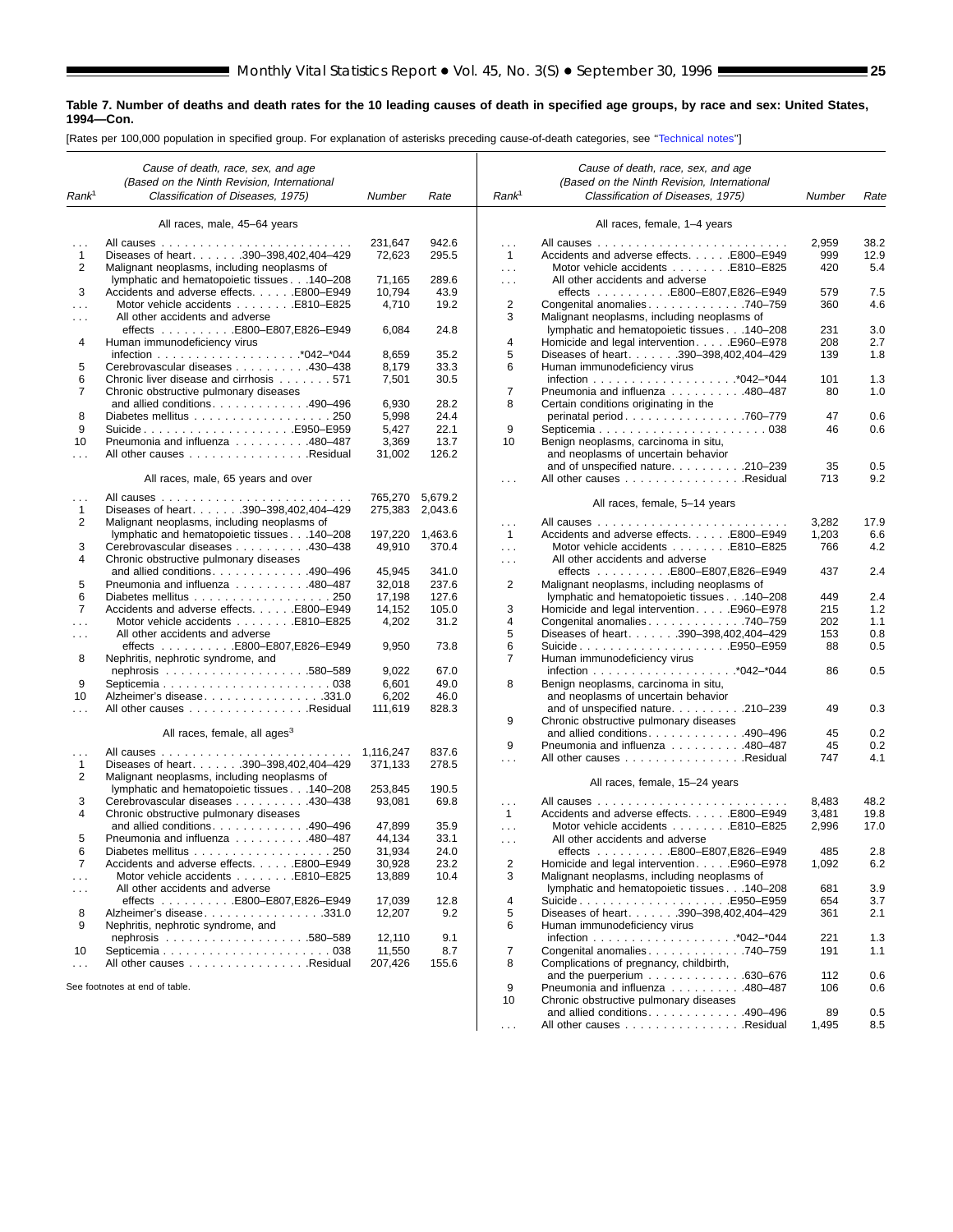ш

#### **Table 7. Number of deaths and death rates for the 10 leading causes of death in specified age groups, by race and sex: United States, 1994—Con.**

[Rates per 100,000 population in specified group. For explanation of asterisks preceding cause-of-death categories, see [''Technical notes''](#page-71-0)]

|                           | Cause of death, race, sex, and age                                             |                  |               |                      | Cause of death, race, sex, and age                                                         |                  |              |
|---------------------------|--------------------------------------------------------------------------------|------------------|---------------|----------------------|--------------------------------------------------------------------------------------------|------------------|--------------|
|                           | (Based on the Ninth Revision, International                                    |                  |               |                      | (Based on the Ninth Revision, International                                                |                  |              |
| Rank <sup>1</sup>         | Classification of Diseases, 1975)                                              | Number           | Rate          | Rank <sup>1</sup>    | Classification of Diseases, 1975)                                                          | Number           | Rate         |
|                           | All races, female, 25-44 years                                                 |                  |               |                      | White, both sexes, all ages <sup>3</sup>                                                   |                  |              |
|                           |                                                                                | 46.852           | 112.4         | .                    |                                                                                            | 1.959.875        | 905.4        |
| $\mathbf{1}$              | Malignant neoplasms, including neoplasms of                                    |                  |               | 1                    | Diseases of heart. 390-398,402,404-429                                                     | 646,056          | 298.5        |
|                           | lymphatic and hematopoietic tissues 140-208                                    | 11,808           | 28.3          | 2                    | Malignant neoplasms, including neoplasms of                                                |                  |              |
| 2                         | Accidents and adverse effects. E800-E949                                       | 6,283            | 15.1          |                      | lymphatic and hematopoietic tissues 140-208                                                | 465,797          | 215.2        |
| $\cdots$                  | Motor vehicle accidents E810-E825                                              | 3,825            | 9.2           | 3                    | Cerebrovascular diseases 430-438                                                           | 132,497          | 61.2         |
| $\cdots$                  | All other accidents and adverse                                                |                  |               | 4                    | Chronic obstructive pulmonary diseases                                                     |                  |              |
|                           | effects E800-E807,E826-E949                                                    | 2,458            | 5.9           |                      | and allied conditions490-496                                                               | 94,073           | 43.5         |
| 3                         | Diseases of heart. 390-398,402,404-429                                         | 4,860            | 11.7          | 5                    | Accidents and adverse effects. E800-E949                                                   | 75,894           | 35.1         |
| 4                         | Human immunodeficiency virus                                                   |                  |               | .                    |                                                                                            | 35,619           | 16.5         |
|                           |                                                                                | 4,703            | 11.3          | $\cdots$             | All other accidents and adverse                                                            |                  |              |
| 5<br>6                    | SuicideE950–E959                                                               | 2,464<br>2,432   | 5.9<br>5.8    | 6                    |                                                                                            | 40,275<br>72,605 | 18.6<br>33.5 |
| 7                         | Homicide and legal intervention. E960–E978<br>Cerebrovascular diseases 430–438 | 1,674            | 4.0           | $\overline{7}$       | Pneumonia and influenza 480-487<br>Diabetes mellitus 250                                   | 45,650           | 21.1         |
| 8                         | Chronic liver disease and cirrhosis 571                                        | 1,259            | 3.0           | 8                    | SuicideE950–E959                                                                           | 27,976           | 12.9         |
| 9                         |                                                                                | 987              | 2.4           | 9                    | Human immunodeficiency virus                                                               |                  |              |
| 10                        | Pneumonia and influenza 480-487                                                | 814              | 2.0           |                      |                                                                                            | 25,578           | 11.8         |
| $\cdots$                  | All other causes Residual                                                      | 9,568            | 23.0          | 10                   | Chronic liver disease and cirrhosis 571                                                    | 21,476           | 9.9          |
|                           |                                                                                |                  |               | .                    | All other causes Residual                                                                  | 352,273          | 162.7        |
|                           | All races, female, 45-64 years                                                 |                  |               |                      |                                                                                            |                  |              |
| $\cdots$                  |                                                                                | 143,369          | 544.8         |                      | White, both sexes, 1-4 years                                                               |                  |              |
| $\mathbf{1}$              | Malignant neoplasms, including neoplasms of                                    |                  |               | .                    |                                                                                            | 4,583            | 36.5         |
|                           | lymphatic and hematopoietic tissues 140-208                                    | 61,674           | 234.4         | $\mathbf{1}$         | Accidents and adverse effects. E800-E949                                                   | 1,749            | 13.9         |
| 2                         | Diseases of heart. 390-398,402,404-429                                         | 30,333           | 115.3         | $\sim$               | Motor vehicle accidents E810-E825                                                          | 681              | 5.4          |
| 3                         | Cerebrovascular diseases 430-438                                               | 6,753            | 25.7          | .                    | All other accidents and adverse                                                            |                  |              |
| 4                         | Chronic obstructive pulmonary diseases                                         |                  |               |                      | effects E800-E807,E826-E949                                                                | 1,068            | 8.5          |
|                           | and allied conditions. 490-496                                                 | 6,081            | 23.1          | 2                    | Congenital anomalies 740-759                                                               | 515              | 4.1          |
| 5<br>6                    | Diabetes mellitus 250<br>Accidents and adverse effects. E800-E949              | 5,475<br>4,406   | 20.8<br>16.7  | 3                    | Malignant neoplasms, including neoplasms of<br>lymphatic and hematopoietic tissues 140-208 | 411              | 3.3          |
| $\cdots$                  | Motor vehicle accidents E810-E825                                              | 2,387            | 9.1           | 4                    | Homicide and legal interventionE960-E978                                                   | 266              | 2.1          |
|                           | All other accidents and adverse                                                |                  |               | 5                    | Diseases of heart. 390-398,402,404-429                                                     | 173              | 1.4          |
| $\cdots$                  | effects E800-E807,E826-E949                                                    | 2,019            | 7.7           | 6                    | Pneumonia and influenza 480-487                                                            | 118              | 0.9          |
| 7                         | Chronic liver disease and cirrhosis 571                                        | 3,072            | 11.7          | 7                    | Human immunodeficiency virus                                                               |                  |              |
| 8                         | Pneumonia and influenza 480-487                                                | 2,121            | 8.1           |                      |                                                                                            | 75               | 0.6          |
| 9                         | SuicideE950–E959                                                               | 1,681            | 6.4           | 8                    | Benign neoplasms, carcinoma in situ,                                                       |                  |              |
| 10                        | Human immunodeficiency virus                                                   |                  |               |                      | and neoplasms of uncertain behavior                                                        |                  |              |
|                           |                                                                                | 1,163            | 4.4           |                      | and of unspecified nature. 210-239                                                         | 62               | 0.5          |
|                           | All other causes Residual                                                      | 20,610           | 78.3          | 9                    | Certain conditions originating in the                                                      |                  |              |
|                           |                                                                                |                  |               |                      | perinatal period. 760-779                                                                  | 61               | 0.5          |
|                           | All races, female, 65 years and over                                           |                  |               | 10                   |                                                                                            | 57               | 0.5          |
| $\cdots$                  |                                                                                | 897,303          | 4,558.8       | .                    | All other causes Residual                                                                  | 1,096            | 8.7          |
| 1                         | Diseases of heart. 390-398,402,404-429                                         | 334,947          | 1,701.7       |                      | White, both sexes, 5-14 years                                                              |                  |              |
| 2                         | Malignant neoplasms, including neoplasms of                                    |                  |               |                      |                                                                                            |                  |              |
|                           | lymphatic and hematopoietic tissues 140-208                                    | 178,966          | 909.2         | $\sim 100$           |                                                                                            | 6,084            | 20.3         |
| 3                         | Cerebrovascular diseases 430–438                                               | 84,430           | 429.0         | $\mathbf{1}$         | Accidents and adverse effects. E800-E949                                                   | 2,557            | 8.5          |
| 4                         | Chronic obstructive pulmonary diseases                                         |                  |               | $\cdots$             |                                                                                            | 1,570            | 5.2          |
|                           | and allied conditions. 490-496                                                 | 41,103           | 208.8         | $\sim$ $\sim$ $\sim$ | All other accidents and adverse                                                            |                  |              |
| 5<br>6                    | Pneumonia and influenza 480-487<br>Diabetes mellitus 250                       | 40.744           | 207.0         |                      | effects $\ldots \ldots \ldots$ . E800-E807, E826-E949                                      | 987              | 3.3          |
|                           | Accidents and adverse effects. E800-E949                                       | 25,402<br>14,162 | 129.1<br>72.0 | 2                    | Malignant neoplasms, including neoplasms of<br>lymphatic and hematopoietic tissues 140-208 | 835              | 2.8          |
|                           | Motor vehicle accidents E810–E825                                              | 3,400            | 17.3          | 3                    | Congenital anomalies 740–759                                                               | 338              | 1.1          |
| $\sim$ $\sim$<br>$\cdots$ | All other accidents and adverse                                                |                  |               | 4                    | Homicide and legal intervention. E960-E978                                                 | 290              | 1.0          |
|                           | effects E800-E807,E826-E949                                                    | 10,762           | 54.7          | 5                    | SuicideE950-E959                                                                           | 271              | 0.9          |
| 8                         | Alzheimer's disease331.0                                                       | 12,015           | 61.0          | 6                    | Diseases of heart. 390-398,402,404-429                                                     | 237              | 0.8          |
| 9                         | Nephritis, nephrotic syndrome, and                                             |                  |               | 7                    | Human immunodeficiency virus                                                               |                  |              |
|                           |                                                                                | 10,644           | 54.1          |                      |                                                                                            | 88               | 0.3          |
| 10                        | Atherosclerosis440                                                             | 10,425           | 53.0          | 8                    | Benign neoplasms, carcinoma in situ,                                                       |                  |              |
| $\cdots$                  | All other causes Residual                                                      | 144,465          | 734.0         |                      | and neoplasms of uncertain behavior                                                        |                  |              |
|                           |                                                                                |                  |               |                      | and of unspecified nature. 210-239                                                         | 79               | 0.3          |
|                           | See footnotes at end of table.                                                 |                  |               | 9                    | Pneumonia and influenza 480-487                                                            | 73               | 0.2          |
|                           |                                                                                |                  |               | 10                   | Chronic obstructive pulmonary diseases                                                     |                  |              |
|                           |                                                                                |                  |               |                      | and allied conditions. 490-496<br>All other causes Residual                                | 62               | 0.2          |
|                           |                                                                                |                  |               |                      |                                                                                            | 1,254            | 4.2          |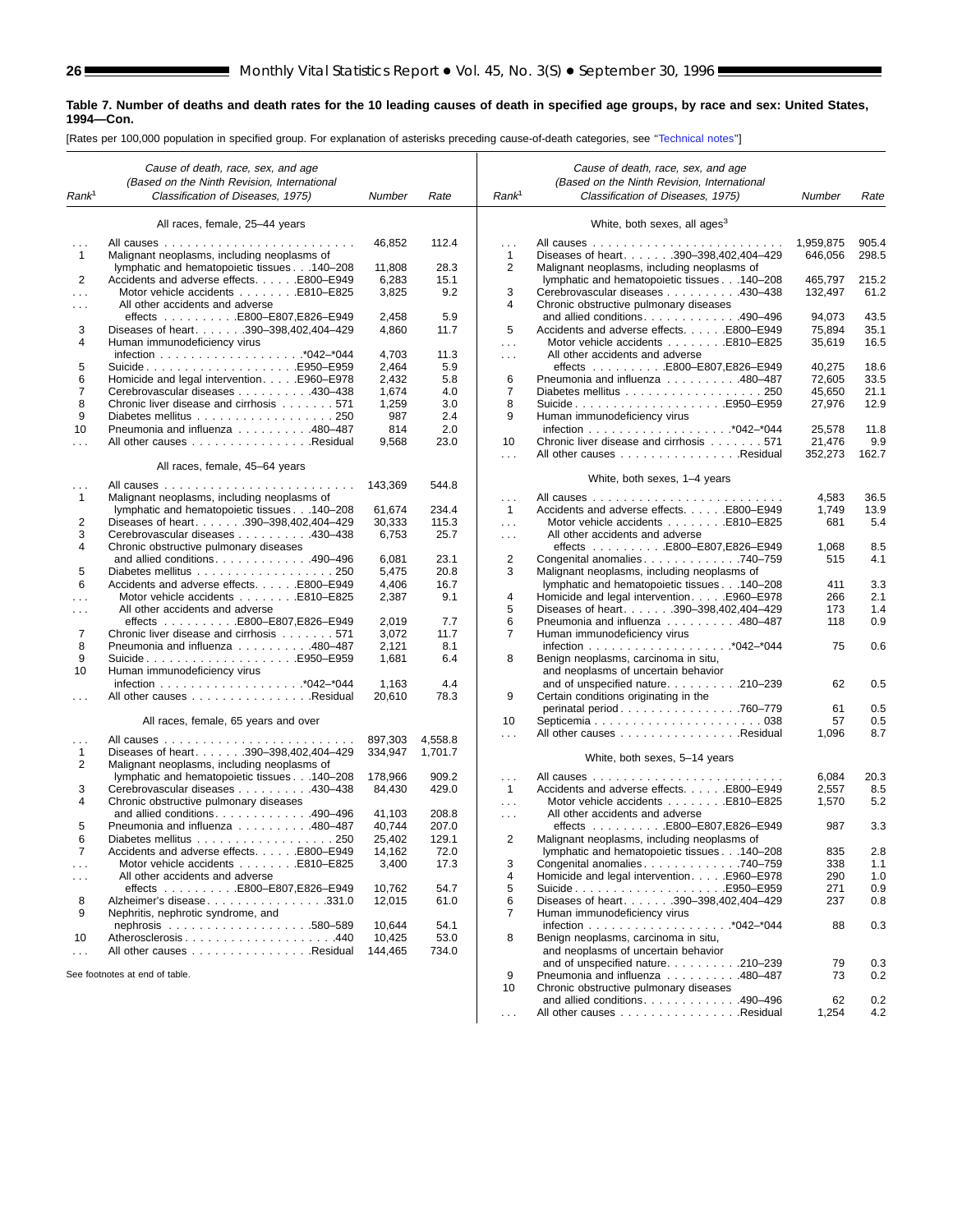#### **Table 7. Number of deaths and death rates for the 10 leading causes of death in specified age groups, by race and sex: United States, 1994—Con.**

[Rates per 100,000 population in specified group. For explanation of asterisks preceding cause-of-death categories, see [''Technical notes'](#page-71-0)']

|                          | Cause of death, race, sex, and age                                |         |       |                          | Cause of death, race, sex, and age          |           |              |
|--------------------------|-------------------------------------------------------------------|---------|-------|--------------------------|---------------------------------------------|-----------|--------------|
|                          | (Based on the Ninth Revision, International                       |         |       |                          | (Based on the Ninth Revision, International |           |              |
| Rank <sup>1</sup>        | Classification of Diseases, 1975)                                 | Number  | Rate  | Rank <sup>1</sup>        | Classification of Diseases, 1975)           | Number    | Rate         |
|                          |                                                                   |         |       |                          |                                             |           |              |
|                          | White, both sexes, 15-24 years                                    |         |       |                          | White, both sexes, 65 years and over        |           |              |
|                          |                                                                   | 24,517  | 85.3  | .                        |                                             | 1,490,835 | 5,011.0      |
| 1                        | Accidents and adverse effects. E800-E949                          | 11,536  | 40.1  | $\mathbf{1}$             | Diseases of heart. 390-398,402,404-429      | 550.074   | 1,848.9      |
| $\cdots$                 | Motor vehicle accidents E810-E825                                 | 8,986   | 31.2  | 2                        | Malignant neoplasms, including neoplasms of |           |              |
| .                        | All other accidents and adverse                                   |         |       |                          | lymphatic and hematopoietic tissues 140-208 | 335,082   | 1,126.3      |
|                          | effects E800-E807,E826-E949                                       | 2,550   | 8.9   | 3                        | Cerebrovascular diseases 430-438            | 119,378   | 401.3        |
| 2                        | SuicideE950–E959                                                  | 4,078   | 14.2  | 4                        | Chronic obstructive pulmonary diseases      |           |              |
| 3                        | Homicide and legal intervention. E960-E978                        | 3,121   | 10.9  |                          | and allied conditions. 490-496              | 81,730    | 274.7        |
| 4                        | Malignant neoplasms, including neoplasms of                       |         |       | 5                        | Pneumonia and influenza 480-487             | 66,339    | 223.0        |
|                          | lymphatic and hematopoietic tissues 140-208                       | 1,413   | 4.9   | 6                        | Diabetes mellitus 250                       | 35,355    | 118.8        |
| 5                        | Diseases of heart. 390-398,402,404-429                            | 640     | 2.2   | $\overline{7}$           | Accidents and adverse effects. E800-E949    | 25,422    | 85.4         |
|                          |                                                                   |         |       |                          |                                             |           |              |
| 6                        | Congenital anomalies740-759                                       | 360     | 1.3   | $\sim 100$               | Motor vehicle accidents E810-E825           | 6,790     | 22.8         |
| 7                        | Human immunodeficiency virus                                      |         |       | $\sim 100$               | All other accidents and adverse             |           |              |
|                          |                                                                   | 283     | 1.0   |                          | effects E800-E807,E826-E949                 | 18,632    | 62.6         |
| 8                        | Pneumonia and influenza 480-487                                   | 160     | 0.6   | 8                        | Alzheimer's disease331.0                    | 17,227    | 57.9         |
| 9                        | Cerebrovascular diseases 430–438                                  | 133     | 0.5   | 9                        | Nephritis, nephrotic syndrome, and          |           |              |
| 10                       | Chronic obstructive pulmonary diseases                            |         |       |                          |                                             | 16,604    | 55.8         |
|                          | and allied conditions. $\ldots$ . 490–496                         | 132     | 0.5   | 10                       |                                             | 15,044    | 50.6         |
| $\cdots$                 | All other causes Residual                                         | 2,661   | 9.3   | $\mathbf{1}$             | All other causes Residual                   | 228,580   | 768.3        |
|                          | White, both sexes, 25-44 years                                    |         |       |                          | White male, all ages <sup>3</sup>           |           |              |
|                          |                                                                   | 112,513 | 163.9 |                          |                                             | 988,823   | 931.6        |
| $\cdots$<br>$\mathbf{1}$ | Accidents and adverse effects. E800-E949                          | 21,759  | 31.7  | $\cdots$<br>$\mathbf{1}$ | Diseases of heart. 390-398,402,404-429      | 318,543   | 300.1        |
|                          | Motor vehicle accidents E810-E825                                 |         |       | $\overline{2}$           |                                             |           |              |
| $\cdots$                 |                                                                   | 11,553  | 16.8  |                          | Malignant neoplasms, including neoplasms of |           | 228.9        |
| .                        | All other accidents and adverse<br>effects E800-E807,E826-E949    |         |       |                          | lymphatic and hematopoietic tissues 140-208 | 242,995   |              |
|                          |                                                                   | 10,206  | 14.9  | 3                        | Cerebrovascular diseases 430-438            | 51,009    | 48.1<br>46.9 |
| 2                        | Human immunodeficiency virus                                      |         |       | 4                        | Accidents and adverse effects. E800-E949    | 49,809    |              |
|                          |                                                                   | 18,602  | 27.1  | $\ldots$                 | Motor vehicle accidents E810-E825           | 23,932    | 22.5         |
| 3                        | Malignant neoplasms, including neoplasms of                       |         |       | $\sim$ $\sim$ $\sim$     | All other accidents and adverse             |           |              |
|                          | lymphatic and hematopoietic tissues 140-208                       | 17,234  | 25.1  |                          |                                             | 25,877    | 24.4         |
| 4                        | Diseases of heart. 390-398,402,404-429                            | 11,785  | 17.2  | 5                        | Chronic obstructive pulmonary diseases      |           |              |
| 5                        |                                                                   | 11,212  | 16.3  |                          | and allied conditions. 490-496              | 49,226    | 46.4         |
| 6                        | Homicide and legal intervention. E960–E978                        | 5,534   | 8.1   | 6                        | Pneumonia and influenza 480-487             | 32,658    | 30.8         |
| 7                        | Chronic liver disease and cirrhosis 571                           | 3,417   | 5.0   | 7                        | Human immunodeficiency virus                |           |              |
| 8                        | Cerebrovascular diseases 430-438                                  | 2,170   | 3.2   |                          |                                             | 22,993    | 21.7         |
| 9                        | Diabetes mellitus 250                                             | 1,797   | 2.6   | 8                        | SuicideE950–E959                            | 22,581    | 21.3         |
| 10                       | Pneumonia and influenza 480-487                                   | 1,370   | 2.0   | 9                        | Diabetes mellitus 250                       | 20,391    | 19.2         |
| $\cdots$                 | All other causes Residual                                         | 17,633  | 25.7  | 10                       | Chronic liver disease and cirrhosis 571     | 14,015    | 13.2         |
|                          |                                                                   |         |       | $\sim 100$               | All other causes Residual                   | 164,603   | 155.1        |
|                          | White, both sexes, 45-64 years                                    |         |       |                          |                                             |           |              |
| $\sim$ $\sim$            |                                                                   | 300,543 | 686.0 |                          | White male, 1–4 years                       |           |              |
| $\mathbf{1}$             | Malignant neoplasms, including neoplasms of                       |         |       | $\cdots$                 |                                             | 2,606     | 40.5         |
|                          | lymphatic and hematopoietic tissues 140-208                       | 110,768 | 252.8 | $\mathbf{1}$             | Accidents and adverse effects. E800-E949    | 1,061     | 16.5         |
| 2                        | Diseases of heart. 390-398,402,404-429                            | 82,660  | 188.7 | $\sim 100$               | Motor vehicle accidents E810-E825           | 379       | 5.9          |
| 3                        | Accidents and adverse effects. E800-E949                          | 12,205  | 27.9  | $\sim$ $\sim$ $\sim$     | All other accidents and adverse             |           |              |
| $\sim$ $\sim$            | Motor vehicle accidents E810–E825                                 | 5,885   | 13.4  |                          |                                             | 682       | 10.6         |
| $\cdots$                 | All other accidents and adverse                                   |         |       | 2                        | Congenital anomalies. 740-759               | 254       | 3.9          |
|                          | effects $\ldots \ldots \ldots$ . E800-E807, E826-E949             | 6,320   | 14.4  | 3                        | Malignant neoplasms, including neoplasms of |           |              |
| 4                        | Chronic obstructive pulmonary diseases                            |         |       |                          | lymphatic and hematopoietic tissues 140-208 | 235       | 3.7          |
|                          | and allied conditions.<br>490-496                                 | 11,411  | 26.0  | 4                        | Homicide and legal intervention. E960–E978  | 147       | 2.3          |
| 5                        | Cerebrovascular diseases 430-438                                  | 10,576  | 24.1  | 5                        | Diseases of heart. 390-398,402,404-429      | 90        | 1.4          |
| 6                        | Chronic liver disease and cirrhosis 571                           | 8,614   | 19.7  | 6                        | Pneumonia and influenza 480-487             | 66        | 1.0          |
| 7                        | Diabetes mellitus $\ldots \ldots \ldots \ldots \ldots \ldots 250$ | 8,398   | 19.2  | 7                        | Certain conditions originating in the       |           |              |
| 8                        |                                                                   | 6,661   | 15.2  |                          | perinatal period760-779                     | 38        | 0.6          |
| 9                        | Human immunodeficiency virus                                      |         |       | 8                        | Human immunodeficiency virus                |           |              |
|                          |                                                                   | 6,100   | 13.9  |                          |                                             | 36        | 0.6          |
| 10                       | Pneumonia and influenza 480-487                                   | 4,200   | 9.6   | 9                        | Benign neoplasms, carcinoma in situ,        |           |              |
| $\sim$ $\sim$ $\sim$     | All other causes Residual                                         | 38,950  | 88.9  |                          | and neoplasms of uncertain behavior         |           |              |
|                          |                                                                   |         |       |                          | and of unspecified nature210-239            | 35        | 0.5          |
|                          | See footnotes at end of table.                                    |         |       | 10                       |                                             | 26        | 0.4          |
|                          |                                                                   |         |       | 10                       | Cerebrovascular diseases 430-438            | 26        | 0.4          |
|                          |                                                                   |         |       | $\sim$ .                 | All other causes Residual                   | 592       | 9.2          |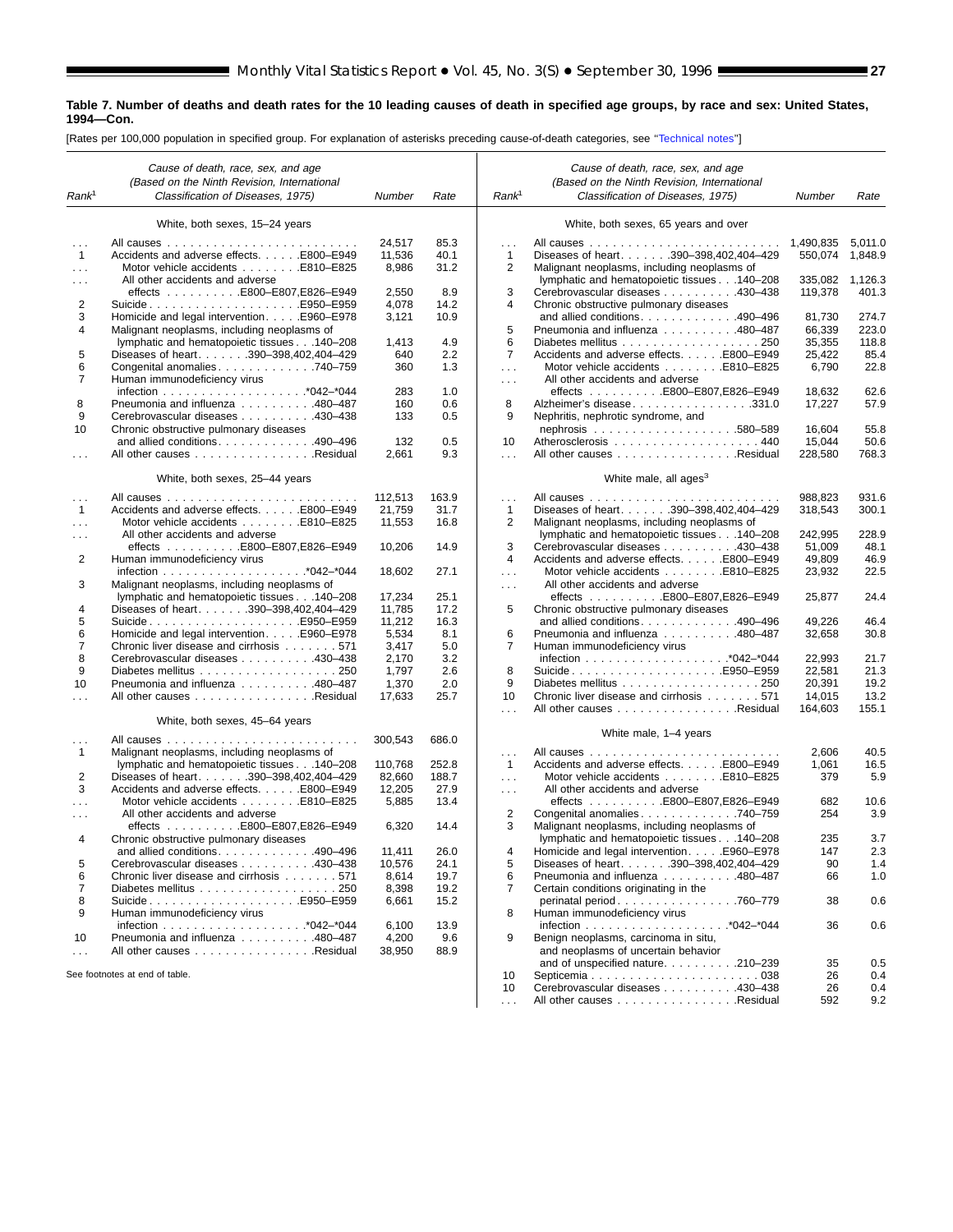s

#### **Table 7. Number of deaths and death rates for the 10 leading causes of death in specified age groups, by race and sex: United States, 1994—Con.**

[Rates per 100,000 population in specified group. For explanation of asterisks preceding cause-of-death categories, see [''Technical notes'](#page-71-0)']

|                               | Cause of death, race, sex, and age                  |                 |       |                                      | Cause of death, race, sex, and age                                                    |                    |                    |
|-------------------------------|-----------------------------------------------------|-----------------|-------|--------------------------------------|---------------------------------------------------------------------------------------|--------------------|--------------------|
|                               | (Based on the Ninth Revision, International         |                 |       |                                      | (Based on the Ninth Revision, International                                           |                    |                    |
| Rank <sup>1</sup>             | Classification of Diseases, 1975)                   | Number          | Rate  | Rank <sup>1</sup>                    | Classification of Diseases, 1975)                                                     | Number             | Rate               |
|                               | White male, 5-14 years                              |                 |       |                                      | White male, 45-64 years                                                               |                    |                    |
| $\cdots$                      |                                                     | 3,722           | 24.2  | $\cdots$                             |                                                                                       | 187,030            | 874.7              |
| $\mathbf{1}$                  | Accidents and adverse effects. E800-E949            | 1,676           | 10.9  | $\mathbf{1}$                         | Diseases of heart. 390-398,402,404-429                                                | 60,033             | 280.8              |
| $\cdots$                      | Motor vehicle accidents E810-E825                   | 978             | 6.4   | 2                                    | Malignant neoplasms, including neoplasms of                                           |                    |                    |
| .                             | All other accidents and adverse                     |                 |       |                                      | lymphatic and hematopoietic tissues 140-208                                           | 58,954             | 275.7              |
|                               | effects E800-E807,E826-E949                         | 698             | 4.5   | 3                                    | Accidents and adverse effects. E800-E949                                              | 8,648              | 40.4               |
| 2                             | Malignant neoplasms, including neoplasms of         |                 |       | $\sim$                               | Motor vehicle accidents E810-E825                                                     | 3,906              | 18.3               |
|                               | lymphatic and hematopoietic tissues 140-208         | 475             | 3.1   | $\sim 100$                           | All other accidents and adverse                                                       |                    |                    |
| 3                             | SuicideE950-E959                                    | 196             | 1.3   |                                      |                                                                                       | 4,742              | 22.2               |
| 4                             | Congenital anomalies740-759                         | 182             | 1.2   | 4                                    | Chronic liver disease and cirrhosis 571                                               | 6,166              | 28.8               |
| 5                             | Homicide and legal intervention. E960-E978          | 174             | 1.1   | 5                                    | Chronic obstructive pulmonary diseases                                                |                    |                    |
| 6                             | Diseases of heart. 390-398,402,404-429              | 123             | 0.8   |                                      | and allied conditions490-496                                                          | 6,057              | 28.3               |
| 7                             | Human immunodeficiency virus                        |                 |       | 6                                    | Cerebrovascular diseases 430–438                                                      | 5,785              | 27.1               |
|                               |                                                     | 53              | 0.3   | 7                                    | Human immunodeficiency virus                                                          |                    |                    |
| 8                             | Benign neoplasms, carcinoma in situ,                |                 |       |                                      |                                                                                       | 5,637              | 26.4               |
|                               | and neoplasms of uncertain behavior                 |                 |       | 8                                    | SuicideE950–E959                                                                      | 5,099              | 23.8               |
|                               | and of unspecified nature210-239                    | 42              | 0.3   | 9                                    |                                                                                       | 4,572              | 21.4               |
| 9                             | Chronic obstructive pulmonary diseases              |                 |       | 10                                   | Pneumonia and influenza 480-487                                                       | 2,534              | 11.9               |
|                               | and allied conditions. 490–496                      | 41              | 0.3   | $\sim 100$                           | All other causes Residual                                                             | 23,545             | 110.1              |
| 10                            | Pneumonia and influenza 480–487                     | 38              | 0.2   |                                      |                                                                                       |                    |                    |
| .                             | All other causes Residual                           | 722             | 4.7   |                                      | White male, 65 years and over                                                         |                    |                    |
|                               | White male, 15-24 years                             |                 |       | $\sim$ $\sim$ $\sim$<br>$\mathbf{1}$ |                                                                                       | 684,627<br>248,842 | 5,643.9<br>2,051.4 |
|                               |                                                     |                 | 124.2 | 2                                    | Diseases of heart. 390-398,402,404-429<br>Malignant neoplasms, including neoplasms of |                    |                    |
| $\sim$ $\sim$<br>$\mathbf{1}$ | Accidents and adverse effects. E800-E949            | 18,321<br>8,600 | 58.3  |                                      | lymphatic and hematopoietic tissues 140-208                                           | 174,407            | 1,437.8            |
|                               | Motor vehicle accidents E810-E825                   | 6,429           | 43.6  | 3                                    | Cerebrovascular diseases 430-438                                                      | 43,840             | 361.4              |
| .                             | All other accidents and adverse                     |                 |       | 4                                    | Chronic obstructive pulmonary diseases                                                |                    |                    |
| $\sim$ $\sim$                 | effects E800-E807,E826-E949                         | 2,171           | 14.7  |                                      | and allied conditions490-496                                                          | 42,676             | 351.8              |
| 2                             | SuicideE950–E959                                    | 3,550           | 24.1  | 5                                    | Pneumonia and influenza 480-487                                                       | 28,857             | 237.9              |
| 3                             | Homicide and legal intervention. E960–E978          | 2,570           | 17.4  | 6                                    |                                                                                       | 14,662             | 120.9              |
| 4                             | Malignant neoplasms, including neoplasms of         |                 |       | $\overline{7}$                       | Accidents and adverse effects. E800-E949                                              | 12,544             | 103.4              |
|                               | lymphatic and hematopoietic tissues 140-208         | 873             | 5.9   | $\sim 100$                           | Motor vehicle accidents E810-E825                                                     | 3,694              | 30.5               |
| 5                             | Diseases of heart. 390-398,402,404-429              | 420             | 2.8   | $\sim 100$                           | All other accidents and adverse                                                       |                    |                    |
| 6                             | Human immunodeficiency virus                        |                 |       |                                      | effects E800-E807,E826-E949                                                           | 8,850              | 73.0               |
|                               |                                                     | 217             | 1.5   | 8                                    | Nephritis, nephrotic syndrome, and                                                    |                    |                    |
| 7                             | Congenital anomalies740-759                         | 213             | 1.4   |                                      |                                                                                       | 7,786              | 64.2               |
| 8                             | Pneumonia and influenza 480-487                     | 85              | 0.6   | 9                                    | Alzheimer's disease331.0                                                              | 5,849              | 48.2               |
| 9                             | Chronic obstructive pulmonary diseases              |                 |       | 10                                   |                                                                                       | 5,527              | 45.6               |
|                               | and allied conditions. 490–496                      | 76              | 0.5   | $\sim 10$                            | All other causes Residual                                                             | 99,637             | 821.4              |
| 10                            | Cerebrovascular diseases 430-438                    | 73              | 0.5   |                                      |                                                                                       |                    |                    |
| .                             | All other causes Residual                           | 1,644           | 11.1  |                                      | White female, all ages <sup>3</sup>                                                   |                    |                    |
|                               |                                                     |                 |       | $\cdots$                             |                                                                                       | 971,052            | 880.1              |
|                               | White male, 25-44 years                             |                 |       | $\mathbf{1}$                         | Diseases of heart. 390-398,402,404-429                                                | 327,513            | 296.8              |
| $\sim$ $\sim$ $\sim$          |                                                     | 80,748          | 233.9 | $\overline{2}$                       | Malignant neoplasms, including neoplasms of                                           |                    |                    |
| $\overline{1}$                | Accidents and adverse effects. E800-E949            | 16,866          | 48.8  |                                      | lymphatic and hematopoietic tissues 140-208                                           | 222,802            | 201.9              |
| $\cdots$                      | Motor vehicle accidents E810–E825                   | 8,453           | 24.5  | 3                                    | Cerebrovascular diseases 430-438                                                      | 81,488             | 73.9               |
| $\sim$ $\sim$ $\sim$          | All other accidents and adverse                     |                 |       | 4                                    | Chronic obstructive pulmonary diseases                                                |                    |                    |
|                               | effects $\ldots \ldots \ldots$ E800-E807, E826-E949 | 8,413           | 24.4  |                                      | and allied conditions. 490–496                                                        | 44,847             | 40.6               |
| 2                             | Human immunodeficiency virus                        |                 |       | 5                                    | Pneumonia and influenza 480-487                                                       | 39,947             | 36.2               |
|                               |                                                     | 16,709          | 48.4  | 6                                    | Accidents and adverse effects. E800-E949                                              | 26,085             | 23.6               |
| 3                             |                                                     | 9,005           | 26.1  | $\sim$ .                             | Motor vehicle accidents E810-E825                                                     | 11,687             | 10.6               |
| 4                             | Diseases of heart. 390-398,402,404-429              | 8,763           | 25.4  | $\sim$ $\sim$ $\sim$                 | All other accidents and adverse                                                       |                    |                    |
| 5                             | Malignant neoplasms, including neoplasms of         |                 |       |                                      | effects E800-E807,E826-E949                                                           | 14,398             | 13.0               |
|                               | lymphatic and hematopoietic tissues 140-208         | 8,023           | 23.2  | 7                                    |                                                                                       | 25,259             | 22.9               |
| 6                             | Homicide and legal intervention. E960–E978          | 4,261           | 12.3  | 8                                    | Alzheimer's disease331.0                                                              | 11,550             | 10.5               |
| 7                             | Chronic liver disease and cirrhosis 571             | 2,543           | 7.4   | 9                                    | Atherosclerosis440                                                                    | 9,822              | 8.9                |
| 8                             | Cerebrovascular diseases 430-438                    | 1,166           | 3.4   | 10                                   | Nephritis, nephrotic syndrome, and                                                    |                    |                    |
| 9                             |                                                     | 1,104           | 3.2   |                                      |                                                                                       | 9,738              | 8.8                |
| 10                            | Pneumonia and influenza 480-487                     | 874             | 2.5   | $\sim$ $\sim$ $\sim$                 | All other causes Residual                                                             | 172,001            | 155.9              |
| $\ldots$                      | All other causes Residual                           | 11,434          | 33.1  |                                      |                                                                                       |                    |                    |
|                               |                                                     |                 |       |                                      |                                                                                       |                    |                    |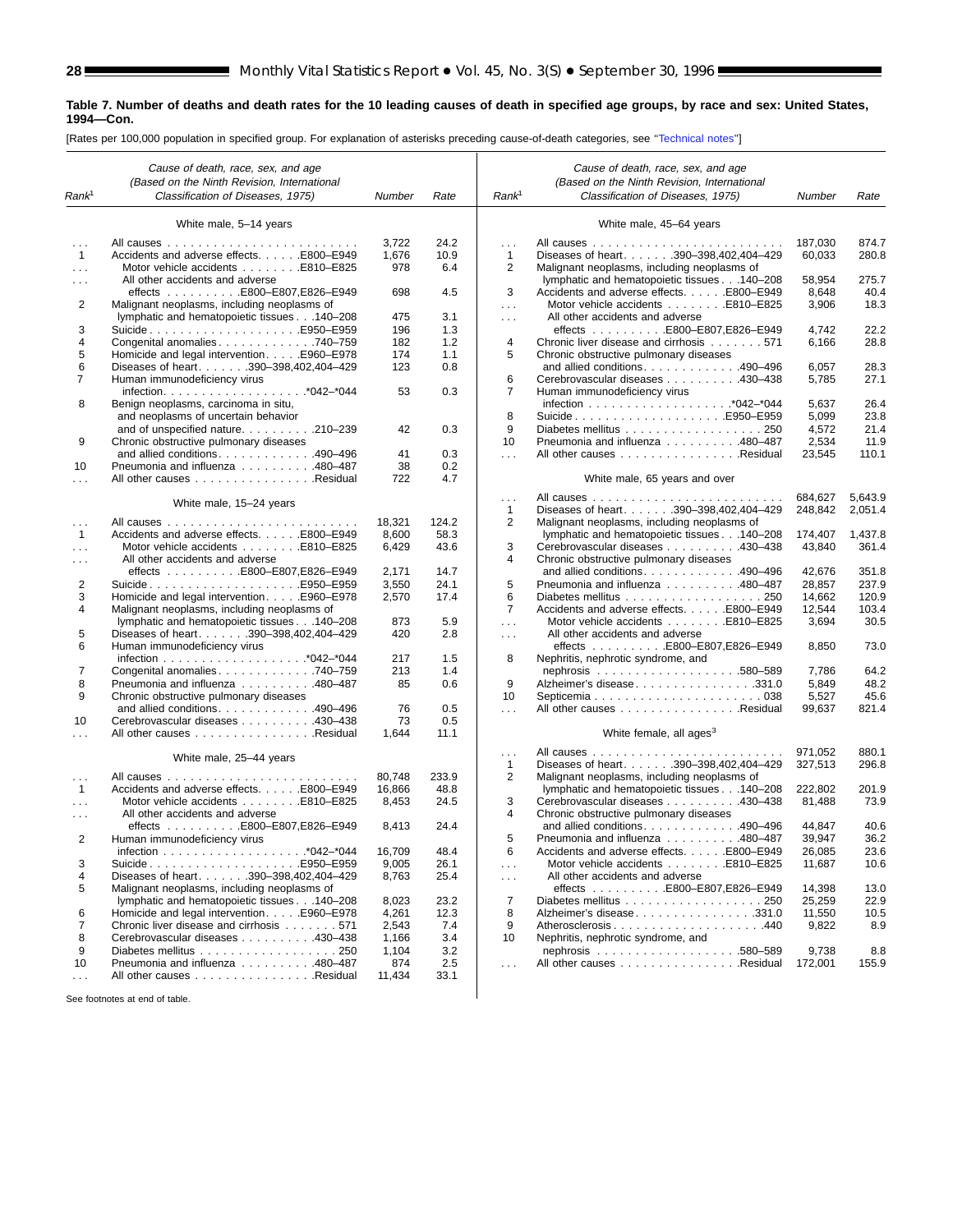#### **Table 7. Number of deaths and death rates for the 10 leading causes of death in specified age groups, by race and sex: United States, 1994—Con.**

[Rates per 100,000 population in specified group. For explanation of asterisks preceding cause-of-death categories, see '['Technical notes](#page-71-0)'']

|                          | Cause of death, race, sex, and age                                                      |              |              |                          | Cause of death, race, sex, and age                             |                    |                    |
|--------------------------|-----------------------------------------------------------------------------------------|--------------|--------------|--------------------------|----------------------------------------------------------------|--------------------|--------------------|
|                          | (Based on the Ninth Revision, International                                             |              |              |                          | (Based on the Ninth Revision, International                    |                    |                    |
| Rank <sup>1</sup>        | Classification of Diseases, 1975)                                                       | Number       | Rate         | Rank <sup>1</sup>        | Classification of Diseases, 1975)                              | Number             | Rate               |
|                          | White female, 1-4 years                                                                 |              |              |                          | White female, 25-44 years                                      |                    |                    |
| $\cdots$<br>$\mathbf{1}$ | Accidents and adverse effects. E800-E949                                                | 1,977<br>688 | 32.3<br>11.2 | .<br>$\overline{1}$      | Malignant neoplasms, including neoplasms of                    | 31,765             | 93.1               |
| $\sim$                   |                                                                                         | 302          | 4.9          |                          | lymphatic and hematopoietic tissues 140-208                    | 9,211              | 27.0               |
| .                        | All other accidents and adverse                                                         |              |              | 2                        | Accidents and adverse effects. E800-E949                       | 4,893              | 14.3               |
|                          |                                                                                         | 386          | 6.3          | $\cdots$                 | Motor vehicle accidents E810-E825                              | 3,100              | 9.1                |
| 2                        | Congenital anomalies 740–759                                                            | 261          | 4.3          | $\cdots$                 | All other accidents and adverse                                |                    |                    |
| 3                        | Malignant neoplasms, including neoplasms of                                             |              |              |                          | effects E800-E807,E826-E949                                    | 1,793              | 5.3                |
|                          | lymphatic and hematopoietic tissues 140-208                                             | 176          | 2.9          | 3                        | Diseases of heart. 390-398,402,404-429                         | 3,022              | 8.9                |
| 4                        | Homicide and legal interventionE960-E978                                                | 119          | 1.9          | 4                        | SuicideE950–E959                                               | 2,207              | 6.5                |
| 5                        | Diseases of heart. 390-398,402,404-429                                                  | 83           | 1.4          | 5                        | Human immunodeficiency virus                                   |                    |                    |
| 6                        | Pneumonia and influenza 480-487                                                         | 52           | 0.9          |                          |                                                                | 1,893              | 5.5                |
| $\overline{7}$           | Human immunodeficiency virus                                                            |              |              | 6<br>7                   | Homicide and legal intervention. E960-E978                     | 1,273              | 3.7                |
|                          |                                                                                         | 39           | 0.6          |                          | Cerebrovascular diseases 430–438                               | 1,004              | 2.9<br>2.6         |
| 8<br>9                   | Benign neoplasms, carcinoma in situ,                                                    | 31           | 0.5          | 8<br>9                   | Chronic liver disease and cirrhosis 571                        | 874<br>693         | 2.0                |
|                          | and neoplasms of uncertain behavior                                                     |              |              | 10                       | Pneumonia and influenza 480-487                                | 496                | 1.5                |
|                          | and of unspecified nature210-239                                                        | 27           | 0.4          | $\sim$ .                 | All other causes Residual                                      | 6,199              | 18.2               |
| 10                       | Meningococcal infection 036                                                             | 26           | 0.4          |                          |                                                                |                    |                    |
| $\cdots$                 | All other causes Residual                                                               | 475          | 7.8          |                          | White female, 45-64 years                                      |                    |                    |
|                          |                                                                                         |              |              | $\sim$ .                 |                                                                | 113,513            | 506.1              |
|                          | White female, 5-14 years                                                                |              |              | 1                        | Malignant neoplasms, including neoplasms of                    |                    |                    |
| $\cdots$                 |                                                                                         | 2,362        | 16.2         |                          | lymphatic and hematopoietic tissues 140-208                    | 51,814             | 231.0              |
| $\mathbf{1}$             | Accidents and adverse effects. E800–E949                                                | 881          | 6.0          | 2                        | Diseases of heart. 390-398,402,404-429                         | 22,627             | 100.9              |
| $\cdots$                 | Motor vehicle accidents E810-E825                                                       | 592          | 4.1          | 3                        | Chronic obstructive pulmonary diseases                         |                    |                    |
| $\cdots$                 | All other accidents and adverse                                                         |              |              |                          | and allied conditions490-496                                   | 5,354              | 23.9               |
|                          | effects E800-E807,E826-E949                                                             | 289          | 2.0          | 4                        | Cerebrovascular diseases 430–438                               | 4,791              | 21.4               |
| 2                        | Malignant neoplasms, including neoplasms of                                             |              |              | 5                        | Diabetes mellitus 250                                          | 3,826              | 17.1               |
|                          | lymphatic and hematopoietic tissues 140-208                                             | 360          | 2.5          | 6                        | Accidents and adverse effects. E800-E949                       | 3,557              | 15.9               |
| 3                        | Congenital anomalies 740–759                                                            | 156          | 1.1          | $\cdots$                 | Motor vehicle accidents E810-E825                              | 1,979              | 8.8                |
| 4<br>5                   | Homicide and legal intervention. E960-E978<br>Diseases of heart. 390-398,402,404-429    | 116<br>114   | 0.8<br>0.8   | $\sim$ $\sim$            | All other accidents and adverse<br>effects E800-E807,E826-E949 | 1,578              | 7.0                |
| 6                        | SuicideE950-E959                                                                        | 75           | 0.5          | 7                        | Chronic liver disease and cirrhosis 571                        | 2,448              | 10.9               |
| 7                        | Benign neoplasms, carcinoma in situ,                                                    |              |              | 8                        | Pneumonia and influenza 480-487                                | 1,666              | 7.4                |
|                          | and neoplasms of uncertain behavior                                                     |              |              | 9                        | SuicideE950–E959                                               | 1,562              | 7.0                |
|                          | and of unspecified nature210-239                                                        | 37           | 0.3          | 10                       |                                                                | 799                | 3.6                |
| 8                        | Human immunodeficiency virus                                                            |              |              | $\sim$ .                 | All other causes Residual                                      | 15,069             | 67.2               |
|                          |                                                                                         | 35           | 0.2          |                          |                                                                |                    |                    |
| 8                        | Pneumonia and influenza 480-487                                                         | 35           | 0.2          |                          | White female, 65 years and over                                |                    |                    |
| 10                       | Cerebrovascular diseases 430–438                                                        | 24           | 0.2          |                          |                                                                |                    |                    |
| .                        | All other causes Residual                                                               | 529          | 3.6          | $\cdots$<br>$\mathbf{1}$ | Diseases of heart. 390-398,402,404-429                         | 806,208<br>301,232 | 4,575.4<br>1,709.5 |
|                          |                                                                                         |              |              | 2                        | Malignant neoplasms, including neoplasms of                    |                    |                    |
|                          | White female, 15-24 years                                                               |              |              |                          | lymphatic and hematopoietic tissues 140-208                    | 160,675            | 911.9              |
| $\cdots$                 |                                                                                         | 6,196        | 44.2         | 3                        | Cerebrovascular diseases 430-438                               | 75,538             | 428.7              |
| $\overline{1}$           | Accidents and adverse effects. E800-E949                                                | 2,936        | 21.0         | 4                        | Chronic obstructive pulmonary diseases                         |                    |                    |
| $\cdots$                 |                                                                                         | 2,557        | 18.3         |                          | and allied conditions490-496                                   | 39,054             | 221.6              |
| $\cdots$                 | All other accidents and adverse                                                         |              |              | 5                        | Pneumonia and influenza 480-487                                | 37,482             | 212.7              |
|                          |                                                                                         | 379          | 2.7          | 6                        | Diabetes mellitus 250                                          | 20,693             | 117.4              |
| 2                        | Homicide and legal intervention. E960–E978                                              | 551          | 3.9          | $\overline{7}$           | Accidents and adverse effects. E800-E949                       | 12,878             | 73.1               |
| 3                        | Malignant neoplasms, including neoplasms of                                             |              |              | $\sim$ $\sim$ $\sim$     | Motor vehicle accidents E810-E825                              | 3,096              | 17.6               |
|                          | lymphatic and hematopoietic tissues140-208                                              | 540          | 3.9          | $\sim$ $\sim$            | All other accidents and adverse                                |                    |                    |
| 4                        | SuicideE950–E959                                                                        | 528          | 3.8          |                          | effects E800-E807,E826-E949                                    | 9,782              | 55.5               |
| 5                        | Diseases of heart. 390-398,402,404-429                                                  | 220          | 1.6          | 8                        | Alzheimer's disease331.0                                       | 11,378             | 64.6               |
| 6                        | Congenital anomalies 740–759                                                            | 147          | 1.0          | 9                        | Atherosclerosis440                                             | 9,623              | 54.6               |
| 7                        | Pneumonia and influenza 480-487                                                         | 75           | 0.5          | 10                       | Nephritis, nephrotic syndrome, and                             |                    |                    |
| 8                        | Human immunodeficiency virus                                                            |              |              |                          |                                                                | 8,818              | 50.0               |
|                          |                                                                                         | 66           | 0.5          | $\cdots$                 | All other causes Residual                                      | 128,837            | 731.2              |
| 9                        | Cerebrovascular diseases 430-438                                                        | 60           | 0.4          |                          |                                                                |                    |                    |
| 10                       | Complications of pregnancy, childbirth,                                                 |              | 0.4          |                          |                                                                |                    |                    |
| $\cdots$                 | and the puerperium $\ldots \ldots \ldots \ldots$ . 630-676<br>All other causes Residual | 58<br>1,015  | 7.2          |                          |                                                                |                    |                    |
|                          |                                                                                         |              |              |                          |                                                                |                    |                    |
|                          | See footpotes at end of table                                                           |              |              |                          |                                                                |                    |                    |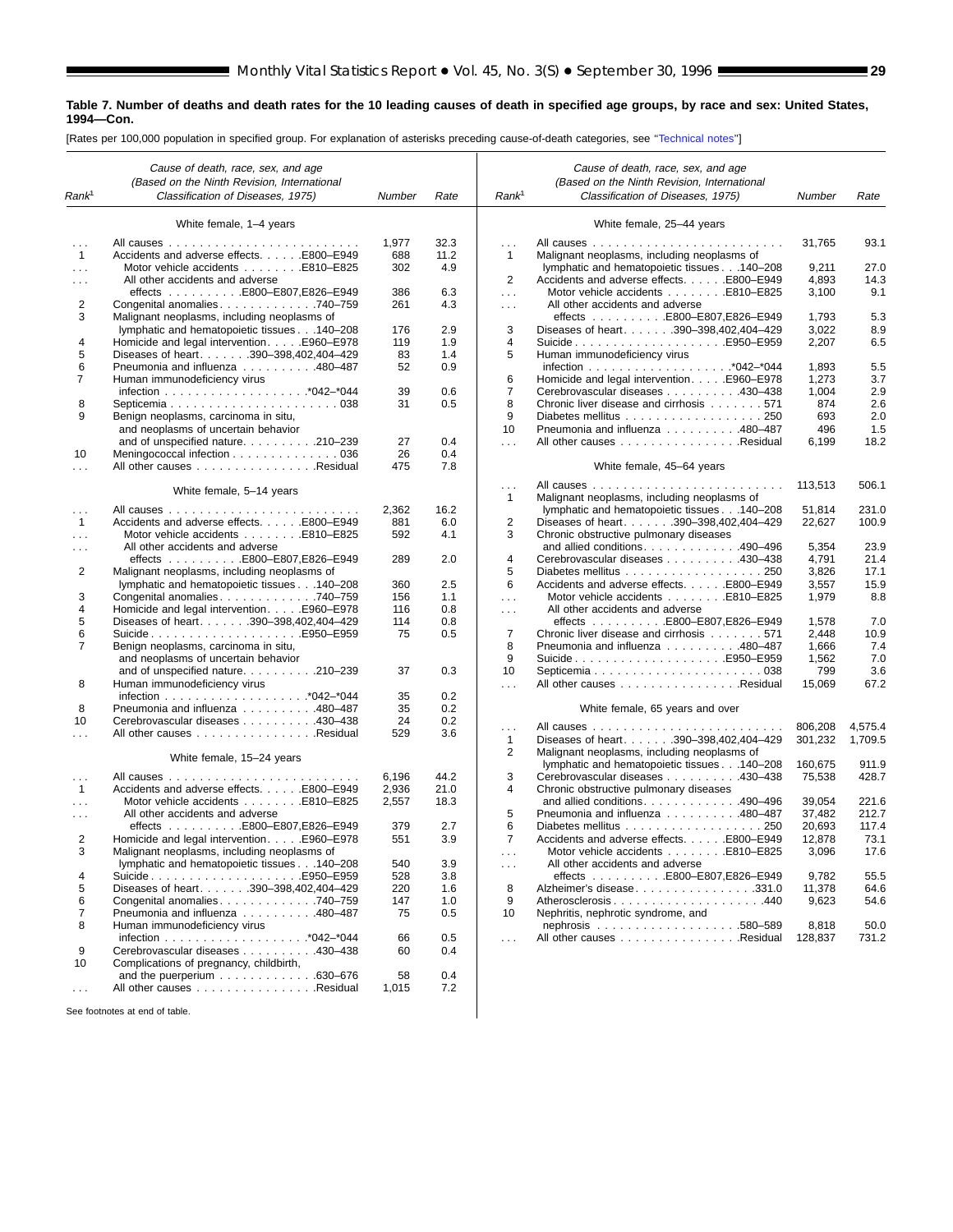▉

#### **Table 7. Number of deaths and death rates for the 10 leading causes of death in specified age groups, by race and sex: United States, 1994—Con.**

[Rates per 100,000 population in specified group. For explanation of asterisks preceding cause-of-death categories, see [''Technical notes''](#page-71-0)]

|                      | Cause of death, race, sex, and age                                                         |            |       |                      | Cause of death, race, sex, and age                                              |        |         |
|----------------------|--------------------------------------------------------------------------------------------|------------|-------|----------------------|---------------------------------------------------------------------------------|--------|---------|
|                      | (Based on the Ninth Revision, International                                                |            |       |                      | (Based on the Ninth Revision, International                                     |        |         |
| Rank <sup>1</sup>    | Classification of Diseases, 1975)                                                          | Number     | Rate  | Rank <sup>1</sup>    | Classification of Diseases, 1975)                                               | Number | Rate    |
|                      | Black, both sexes, all ages <sup>3</sup>                                                   |            |       |                      | Black, both sexes, 15-24 years                                                  |        |         |
|                      |                                                                                            |            |       |                      |                                                                                 |        |         |
|                      | All causes<br>1.1.1.1                                                                      | 282,379    | 864.3 | .                    |                                                                                 | 9,436  | 174.7   |
| $\mathbf{1}$         | Diseases of heart. 390-398,402,404-429                                                     | 76,852     | 235.2 | $\mathbf{1}$         | Homicide and legal intervention. E960–E978                                      | 4,758  | 88.1    |
| $\overline{2}$       | Malignant neoplasms, including neoplasms of                                                |            |       | 2                    | Accidents and adverse effects. E800-E949                                        | 1,825  | 33.8    |
|                      | lymphatic and hematopoietic tissues 140-208                                                | 59,939     | 183.5 | $\sim$ .             | Motor vehicle accidents E810-E825                                               | 1,262  | 23.4    |
| 3<br>4               | Cerebrovascular diseases 430-438<br>Human immunodeficiency virus                           | 18,022     | 55.2  | $\sim$ $\sim$ $\sim$ | All other accidents and adverse                                                 | 563    | 10.4    |
|                      |                                                                                            | 16,079     | 49.2  | 3                    | effects E800-E807,E826-E949                                                     | 629    | 11.6    |
| 5                    | Accidents and adverse effects. E800-E949                                                   | 12,767     | 39.1  | 4                    | Human immunodeficiency virus                                                    |        |         |
|                      | Motor vehicle accidents E810-E825                                                          | 5,341      | 16.3  |                      |                                                                                 | 350    | 6.5     |
| $\cdots$<br>$\cdots$ | All other accidents and adverse                                                            |            |       | 5                    | Diseases of heart. 390-398,402,404-429                                          | 309    | 5.7     |
|                      | effects E800-E807,E826-E949                                                                | 7,426      | 22.7  | 6                    | Malignant neoplasms, including neoplasms of                                     |        |         |
| 6                    | Homicide and legal intervention. E960-E978                                                 | 12,207     | 37.4  |                      | lymphatic and hematopoietic tissues 140-208                                     | 261    | 4.8     |
| 7                    | Diabetes mellitus 250                                                                      | 9,849      | 30.1  | $\overline{7}$       | Congenital anomalies 740-759                                                    | 90     | 1.7     |
| 8                    | Pneumonia and influenza 480-487                                                            | 7,472      | 22.9  | $\overline{7}$       | Chronic obstructive pulmonary diseases                                          |        |         |
| 9                    | Chronic obstructive pulmonary diseases                                                     |            |       |                      | and allied conditions490-496                                                    | 90     | 1.7     |
|                      | and allied conditions. 490-496                                                             | 6,511      | 19.9  | 9                    |                                                                                 | 77     | 1.4     |
| 10                   | Certain conditions originating in the                                                      |            |       | 10                   | Complications of pregnancy, childbirth,                                         |        |         |
|                      | perinatal period760-779                                                                    | 5,515      | 16.9  |                      | and the puerperium $\ldots \ldots \ldots \ldots$ .630-676                       | 50     | 0.9     |
| $\cdots$             | All other causes Residual                                                                  | 57,166     | 175.0 | $\sim$ .             | All other causes Residual                                                       | 997    | 18.5    |
|                      |                                                                                            |            |       |                      |                                                                                 |        |         |
|                      | Black, both sexes, 1-4 years                                                               |            |       |                      | Black, both sexes, 25-44 years                                                  |        |         |
| $\cdots$             |                                                                                            | 1,929      | 77.2  | .                    |                                                                                 | 42,044 | 400.5   |
| $\mathbf{1}$         | Accidents and adverse effects. E800-E949                                                   | 657        | 26.3  | $\mathbf{1}$         | Human immunodeficiency virus                                                    |        |         |
| $\cdots$             | Motor vehicle accidents E810-E825                                                          | 219        | 8.8   |                      |                                                                                 | 11,544 | 110.0   |
| $\cdots$             | All other accidents and adverse                                                            |            |       | 2                    | Homicide and legal interventionE960–E978                                        | 5,563  | 53.0    |
|                      | effects E800-E807,E826-E949                                                                | 438        | 17.5  | 3                    | Diseases of heart. 390-398,402,404-429                                          | 4,564  | 43.5    |
| 2                    | Homicide and legal intervention. E960-E978                                                 | 185        | 7.4   | 4                    | Accidents and adverse effects. E800-E949                                        | 4,340  | 41.3    |
| 3                    | Congenital anomalies 740–759                                                               | 174        | 7.0   | $\sim$               | Motor vehicle accidents E810-E825                                               | 1,885  | 18.0    |
| $\overline{4}$       | Human immunodeficiency virus                                                               |            |       | $\cdots$             | All other accidents and adverse                                                 |        |         |
|                      |                                                                                            | 121<br>104 | 4.8   |                      | effects $\ldots \ldots \ldots$ . E800-E807,E826-E949                            | 2,455  | 23.4    |
| 5<br>6               | Diseases of heart. 390-398,402,404-429                                                     |            | 4.2   | 5                    | Malignant neoplasms, including neoplasms of                                     | 3,950  | 37.6    |
|                      | Malignant neoplasms, including neoplasms of<br>lymphatic and hematopoietic tissues 140-208 | 83         | 3.3   | 6                    | lymphatic and hematopoietic tissues 140-208<br>Cerebrovascular diseases 430-438 | 1,222  | 11.6    |
| 7                    | Pneumonia and influenza 480-487                                                            | 48         | 1.9   | 7                    | SuicideE950-E959                                                                | 1,104  | 10.5    |
| 8                    | Certain conditions originating in the                                                      |            |       | 8                    | Chronic liver disease and cirrhosis 571                                         | 823    | 7.8     |
|                      | perinatal period760-779                                                                    | 46         | 1.8   | 9                    | Pneumonia and influenza 480-487                                                 | 716    | 6.8     |
| 9                    |                                                                                            | 32         | 1.3   | 10                   | Diabetes mellitus 250                                                           | 630    | 6.0     |
| 10                   |                                                                                            | 30         | 1.2   | $\sim$               | All other causes Residual                                                       | 7,588  | 72.3    |
| $\sim$ $\sim$        | All other causes Residual                                                                  | 449        | 18.0  |                      |                                                                                 |        |         |
|                      |                                                                                            |            |       |                      | Black, both sexes, 45-64 years                                                  |        |         |
|                      | Black, both sexes, 5-14 years                                                              |            |       | $\cdots$             |                                                                                 | 66,221 | 1,279.9 |
| $\sim$ $\sim$ $\sim$ |                                                                                            | 2,019      | 34.8  | $\mathbf{1}$         | Malignant neoplasms, including neoplasms of                                     |        |         |
| 1                    | Accidents and adverse effects. E800-E949                                                   | 801        | 13.8  |                      | lymphatic and hematopoietic tissues140-208                                      | 19,309 | 373.2   |
| $\cdots$             | Motor vehicle accidents E810-E825                                                          | 383        | 6.6   | 2                    | Diseases of heart. 390-398,402,404-429                                          | 18,284 | 353.4   |
| $\cdots$             | All other accidents and adverse                                                            |            |       | 3                    | Cerebrovascular diseases 430-438                                                | 3,855  | 74.5    |
|                      | effects E800-E807,E826-E949                                                                | 418        | 7.2   | 4                    | Human immunodeficiency virus                                                    |        |         |
| 2                    | Homicide and legal intervention. E960–E978                                                 | 251        | 4.3   |                      |                                                                                 | 3,620  | 70.0    |
| 3                    | Malignant neoplasms, including neoplasms of                                                |            |       | 5                    | Diabetes mellitus 250                                                           | 2,734  | 52.8    |
|                      | lymphatic and hematopoietic tissues 140-208                                                | 169        | 2.9   | 6                    | Accidents and adverse effects F800-F949                                         | 2.476  | 47.9    |
| 4                    | Human immunodeficiency virus                                                               |            |       | $\sim$ $\sim$        | Motor vehicle accidents E810-E825                                               | 921    | 17.8    |
|                      |                                                                                            | 91         | 1.6   | $\sim$ $\sim$ $\sim$ | All other accidents and adverse                                                 |        |         |
| 5                    | Congenital anomalies740-759                                                                | 81         | 1.4   |                      | effects E800-E807,E826-E949                                                     | 1,555  | 30.1    |
| 6                    | Diseases of heart. 390-398,402,404-429                                                     | 77         | 1.3   | $\overline{7}$       | Chronic liver disease and cirrhosis 571                                         | 1,646  | 31.8    |
| 7                    | Chronic obstructive pulmonary diseases                                                     |            |       | 8                    | Chronic obstructive pulmonary diseases                                          |        |         |
|                      | and allied conditions. 490-496                                                             | 61         | 1.1   |                      | and allied conditions490-496                                                    | 1,438  | 27.8    |
| 8                    | SuicideE950–E959                                                                           | 41         | 0.7   | 9                    | Pneumonia and influenza 480-487                                                 | 1,173  | 22.7    |
| 9                    | Anemias280-285                                                                             | 30         | 0.5   | 10                   | Homicide and legal intervention. E960–E978                                      | 959    | 18.5    |
| 10                   | Pneumonia and influenza 480–487                                                            | 26         | 0.4   | $\sim$ .             | All other causes Residual                                                       | 10,727 | 207.3   |
| $\sim$ $\sim$ $\sim$ | All other causes Residual                                                                  | 391        | 6.7   |                      |                                                                                 |        |         |
|                      | See footnotes at end of table.                                                             |            |       |                      |                                                                                 |        |         |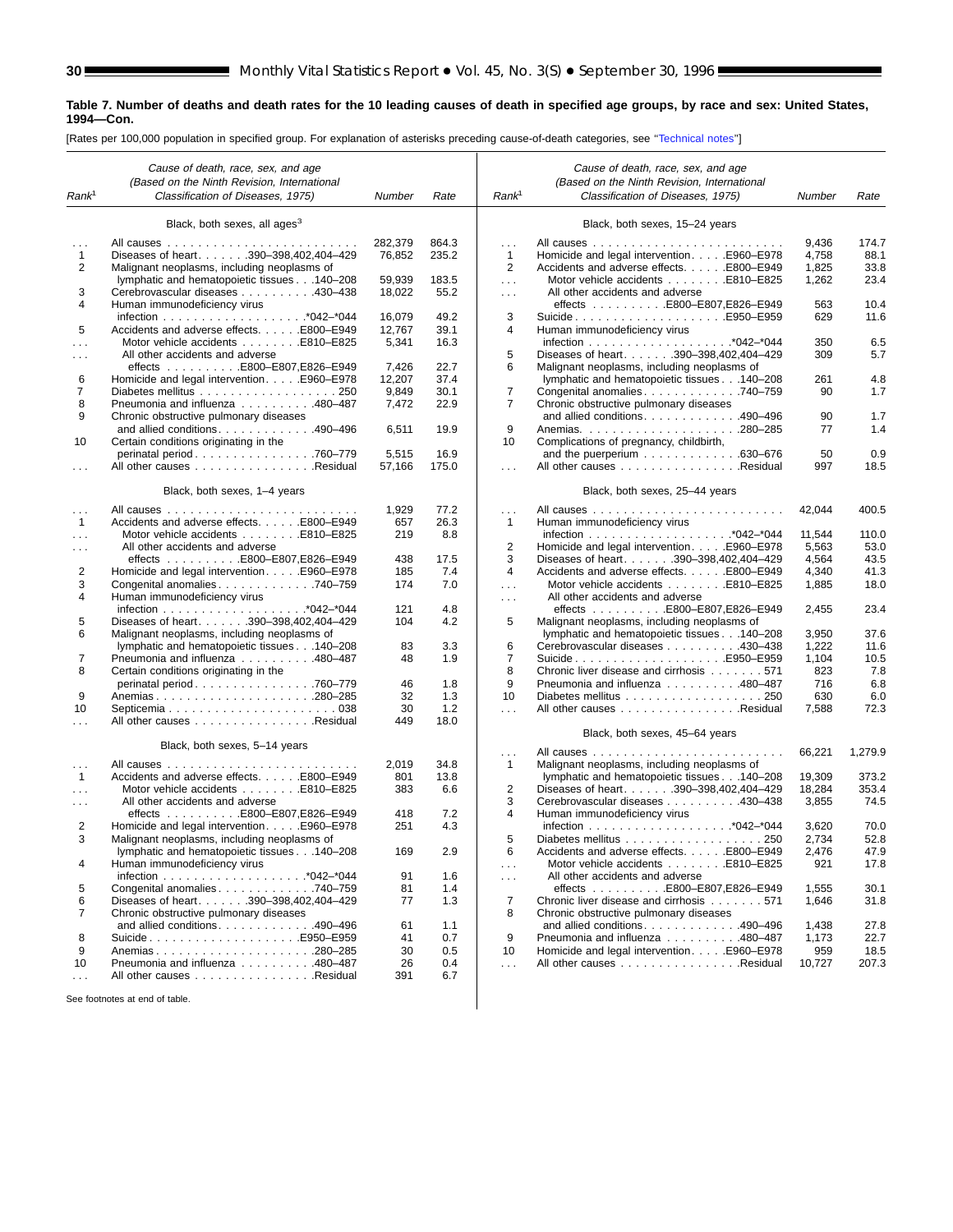#### **Table 7. Number of deaths and death rates for the 10 leading causes of death in specified age groups, by race and sex: United States, 1994—Con.**

[Rates per 100,000 population in specified group. For explanation of asterisks preceding cause-of-death categories, see [''Technical notes''](#page-71-0)]

|                      | Cause of death, race, sex, and age                             |         |         |                      | Cause of death, race, sex, and age                  |          |            |
|----------------------|----------------------------------------------------------------|---------|---------|----------------------|-----------------------------------------------------|----------|------------|
|                      | (Based on the Ninth Revision, International                    |         |         |                      | (Based on the Ninth Revision, International         |          |            |
| Rank <sup>1</sup>    | Classification of Diseases, 1975)                              | Number  | Rate    | Rank <sup>1</sup>    | Classification of Diseases, 1975)                   | Number   | Rate       |
|                      | Black, both sexes, 65 years and over                           |         |         |                      | Black male, 5-14 years                              |          |            |
|                      |                                                                | 150,563 | 5.619.0 | $\cdots$             |                                                     | 1,243    | 42.2       |
| 1                    | Diseases of heart. 390-398,402,404-429                         | 53,276  | 1,988.3 | $\overline{1}$       | Accidents and adverse effects. E800-E949            | 530      | 18.0       |
| $\overline{2}$       | Malignant neoplasms, including neoplasms of                    |         |         | $\sim 10$            |                                                     | 238      | 8.1        |
|                      | lymphatic and hematopoietic tissues 140-208                    | 36,151  | 1,349.2 | $\sim$ $\sim$ $\sim$ | All other accidents and adverse                     |          |            |
| 3                    | Cerebrovascular diseases 430-438                               | 12,819  | 478.4   |                      | effects E800-E807,E826-E949                         | 292      | 9.9        |
| 4                    | Diabetes mellitus 250                                          | 6,433   | 240.1   | 2                    | Homicide and legal intervention. E960-E978          | 164      | 5.6        |
| 5                    | Pneumonia and influenza 480-487                                | 5,270   | 196.7   | 3                    | Malignant neoplasms, including neoplasms of         |          |            |
| 6                    | Chronic obstructive pulmonary diseases                         |         |         |                      | lymphatic and hematopoietic tissues 140-208         | 97       | 3.3        |
|                      | and allied conditions490-496                                   | 4,482   | 167.3   | 4                    | Diseases of heart. 390-398,402,404-429              | 44       | 1.5        |
| 7                    | Nephritis, nephrotic syndrome, and                             |         |         | 5                    | Congenital anomalies 740-759                        | 42       | 1.4        |
|                      |                                                                | 2,789   | 104.1   | 6                    | Human immunodeficiency virus                        |          |            |
| 8<br>9               |                                                                | 2,454   | 91.6    | $\overline{7}$       |                                                     | 40       | 1.4        |
|                      | Accidents and adverse effects. E800-E949                       | 2,386   | 89.0    |                      | Chronic obstructive pulmonary diseases              |          |            |
| $\sim 10$            | Motor vehicle accidents E810-E825                              | 614     | 22.9    | 8                    | and allied conditions. 490-496                      | 39<br>33 | 1.3<br>1.1 |
| .                    | All other accidents and adverse<br>effects E800-E807,E826-E949 | 1,772   | 66.1    | 9                    | SuicideE950–E959<br>Pneumonia and influenza 480-487 | 19       |            |
| 10                   | Hypertension with or without renal                             |         |         | 9                    |                                                     | 19       |            |
|                      |                                                                | 1,873   | 69.9    |                      | All other causes Residual                           | 216      | 7.3        |
|                      | All other causes Residual                                      | 22,630  | 844.6   | $\mathbf{r}$         |                                                     |          |            |
|                      |                                                                |         |         |                      | Black male, 15-24 years                             |          |            |
|                      | Black male, all ages <sup>3</sup>                              |         |         | .                    |                                                     | 7,486    | 277.5      |
| $\sim$ $\sim$ $\sim$ |                                                                | 153,019 | 987.8   | $\mathbf{1}$         | Homicide and legal interventionE960-E978            | 4,252    | 157.6      |
| $\mathbf{1}$         | Diseases of heart. 390-398,402,404-429                         | 37,241  | 240.4   | $\overline{2}$       | Accidents and adverse effects. E800-E949            | 1,420    | 52.6       |
| $\overline{2}$       | Malignant neoplasms, including neoplasms of                    |         |         | $\cdots$             | Motor vehicle accidents E810-E825                   | 945      | 35.0       |
|                      | lymphatic and hematopoietic tissues 140-208                    | 32,861  | 212.1   | $\sim 100$           | All other accidents and adverse                     |          |            |
| 3                    | Human immunodeficiency virus                                   |         |         |                      | effects E800-E807,E826-E949                         | 475      | 17.6       |
|                      |                                                                | 12,245  | 79.0    | 3                    | SuicideE950–E959                                    | 556      | 20.6       |
| 4                    | Homicide and legal intervention. E960–E978                     | 10.083  | 65.1    | 4                    | Human immunodeficiency virus                        |          |            |
| 5                    | Accidents and adverse effects. E800-E949                       | 8,832   | 57.0    |                      |                                                     | 195      | 7.2        |
|                      | Motor vehicle accidents E810-E825                              | 3,703   | 23.9    | 5                    | Diseases of heart. 390-398,402,404-429              | 183      | 6.8        |
| $\cdots$             | All other accidents and adverse                                |         |         | 6                    | Malignant neoplasms, including neoplasms of         |          |            |
|                      |                                                                | 5,129   | 33.1    |                      | lymphatic and hematopoietic tissues 140-208         | 147      | 5.4        |
| 6                    | Cerebrovascular diseases 430-438                               | 7,826   | 50.5    | 7                    | Chronic obstructive pulmonary diseases              |          |            |
| 7                    | Pneumonia and influenza 480-487                                | 3,899   | 25.2    |                      | and allied conditions. 490-496                      | 57       | 2.1        |
| 8                    | Chronic obstructive pulmonary diseases                         |         |         | 8                    | Congenital anomalies 740-759                        | 52       | 1.9        |
|                      | and allied conditions. 490-496                                 | 3,857   | 24.9    | 9                    |                                                     | 39       | 1.4        |
| 9                    | Diabetes mellitus 250                                          | 3,834   | 24.7    | 10                   | Diabetes mellitus 250                               | 26       | 1.0        |
| 10                   | Certain conditions originating in the                          |         |         | $\cdots$             | All other causes Residual                           | 559      | 20.7       |
|                      | perinatal period760-779                                        | 3,088   | 19.9    |                      |                                                     |          |            |
|                      | All other causes Residual                                      | 29,253  | 188.8   |                      | Black male, 25-44 years                             |          |            |
|                      | Black male, 1-4 years                                          |         |         | $\cdots$<br>-1       | Human immunodeficiency virus                        | 28,389   | 576.0      |
| $\sim$ $\sim$ $\sim$ |                                                                | 1,065   | 84.1    |                      |                                                     | 8,773    | 178.0      |
| $\overline{1}$       | Accidents and adverse effects. E800-E949                       | 390     | 30.8    | 2                    | Homicide and legal interventionE960-E978            | 4,479    | 90.9       |
| $\cdots$             | Motor vehicle accidents E810–E825                              | 127     | 10.0    | 3                    | Accidents and adverse effects. E800-E949            | 3,219    | 65.3       |
| $\sim$ $\sim$ $\sim$ | All other accidents and adverse                                |         |         | $\sim 100$           | Motor vehicle accidents E810-E825                   | 1,346    | 27.3       |
|                      | effects $\ldots \ldots \ldots$ E800-E807, E826-E949            | 263     | 20.8    | $\sim 100$           | All other accidents and adverse                     |          |            |
| $\overline{2}$       | Homicide and legal intervention. E960-E978                     | 106     | 8.4     |                      | effects E800-E807,E826-E949                         | 1,873    | 38.0       |
|                      | Congenital anomalies 740-759                                   | 90      | 7.1     | 4                    | Diseases of heart. 390-398,402,404-429              | 2,838    | 57.6       |
| 4                    | Human immunodeficiency virus                                   |         |         | 5                    | Malignant neoplasms, including neoplasms of         |          |            |
|                      |                                                                | 61      | 4.8     |                      | lymphatic and hematopoietic tissues 140-208         | 1,743    | 35.4       |
| 5                    | Diseases of heart. 390-398,402,404-429                         | 50      | 3.9     | 6                    | SuicideE950–E959                                    | 934      | 18.9       |
| 6                    | Malignant neoplasms, including neoplasms of                    |         |         | 7                    | Cerebrovascular diseases 430-438                    | 608      | 12.3       |
|                      | lymphatic and hematopoietic tissues 140-208                    | 41      | 3.2     | 8                    | Chronic liver disease and cirrhosis 571             | 526      | 10.7       |
| 7                    | Pneumonia and influenza 480-487                                | 26      | 2.1     | 9                    | Pneumonia and influenza 480-487                     | 419      | 8.5        |
| 8                    | Certain conditions originating in the                          |         |         | 10                   | Diabetes mellitus 250                               | 352      | 7.1        |
|                      | perinatal period760-779                                        | 24      | 1.9     | $\sim$ $\sim$ $\sim$ | All other causes Residual                           | 4,498    | 91.3       |
| 9                    | Septicemia038                                                  | 15      |         |                      |                                                     |          |            |
| 9                    | Anemias280-285                                                 | 15      | $\star$ |                      |                                                     |          |            |
| $\sim$ $\sim$        | All other causes Residual                                      | 247     | 19.5    |                      |                                                     |          |            |
|                      | See footnotes at end of table.                                 |         |         |                      |                                                     |          |            |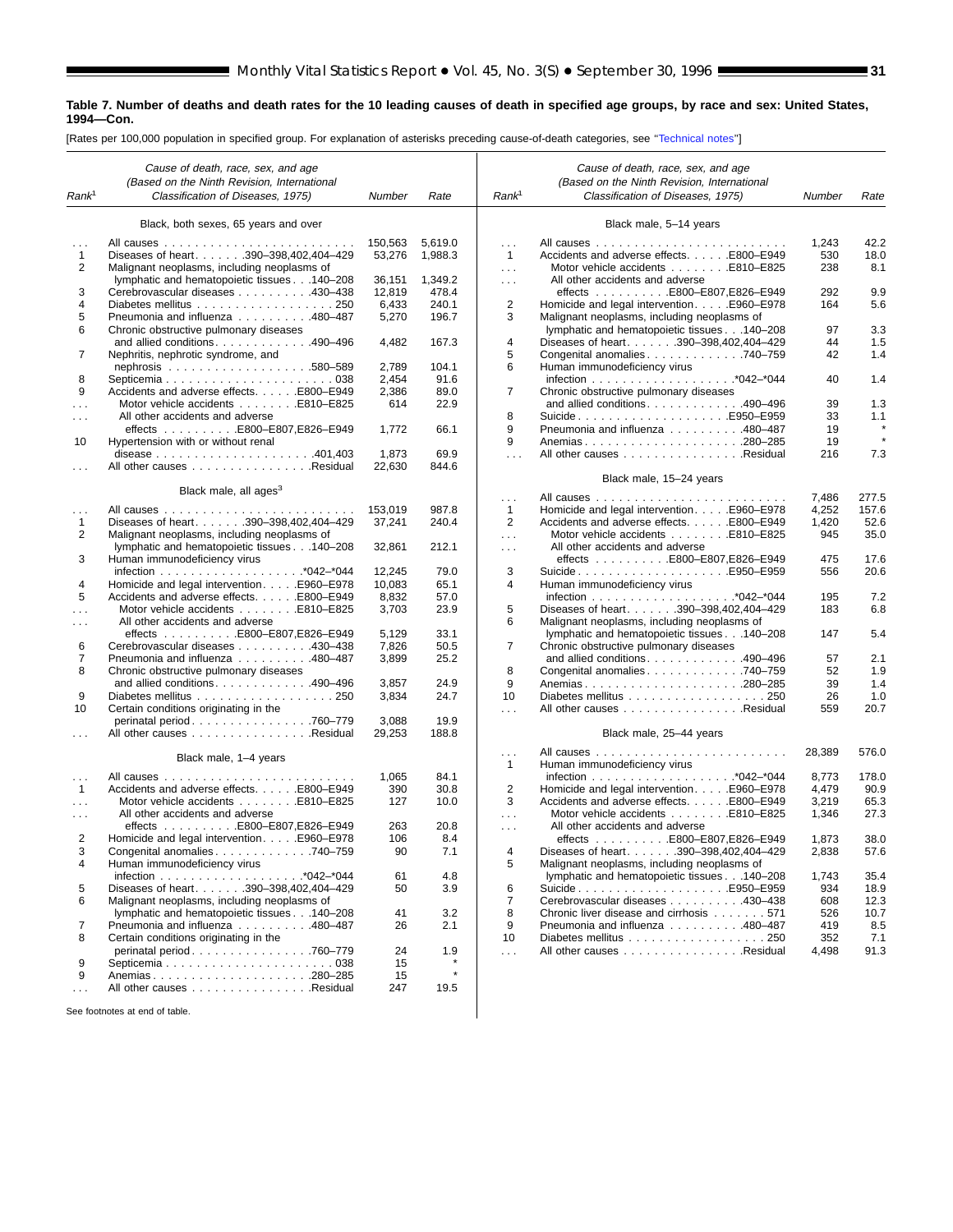s

#### **Table 7. Number of deaths and death rates for the 10 leading causes of death in specified age groups, by race and sex: United States, 1994—Con.**

[Rates per 100,000 population in specified group. For explanation of asterisks preceding cause-of-death categories, see [''Technical notes''\]](#page-71-0)

|                      | Cause of death, race, sex, and age<br>(Based on the Ninth Revision, International     |         |         |                   | Cause of death, race, sex, and age<br>(Based on the Ninth Revision, International |           |              |
|----------------------|---------------------------------------------------------------------------------------|---------|---------|-------------------|-----------------------------------------------------------------------------------|-----------|--------------|
| Rank <sup>1</sup>    | Classification of Diseases, 1975)                                                     | Number  | Rate    | Rank <sup>1</sup> | Classification of Diseases, 1975)                                                 | Number    | Rate         |
|                      |                                                                                       |         |         |                   |                                                                                   |           |              |
|                      | Black male, 45-64 years                                                               |         |         |                   | Black female, 1-4 years                                                           |           |              |
|                      |                                                                                       |         |         |                   |                                                                                   |           |              |
|                      |                                                                                       | 39,755  | 1,723.9 | $\cdots$          |                                                                                   | 864       | 70.1<br>21.7 |
| $\mathbf{1}$<br>2    | Diseases of heart. 390-398,402,404-429<br>Malignant neoplasms, including neoplasms of | 11,177  | 484.7   | $\mathbf{1}$      | Accidents and adverse effects. E800-E949<br>Motor vehicle accidents E810-E825     | 267<br>92 | 7.5          |
|                      |                                                                                       | 10,798  | 468.2   | $\ldots$          | All other accidents and adverse                                                   |           |              |
| 3                    | lymphatic and hematopoietic tissues 140-208<br>Human immunodeficiency virus           |         |         | $\cdots$          | effects E800-E807,E826-E949                                                       | 175       | 14.2         |
|                      |                                                                                       | 2,930   | 127.1   | 2                 | Congenital anomalies740-759                                                       | 84        | 6.8          |
| $\overline{4}$       | Cerebrovascular diseases 430-438                                                      | 2,125   | 92.1    | 3                 | Homicide and legal interventionE960-E978                                          | 79        | 6.4          |
| 5                    | Accidents and adverse effects. E800-E949                                              | 1,809   | 78.4    | 4                 | Human immunodeficiency virus                                                      |           |              |
| .                    | Motor vehicle accidents E810-E825                                                     | 630     | 27.3    |                   |                                                                                   | 60        | 4.9          |
| $\cdots$             | All other accidents and adverse                                                       |         |         | 5                 | Diseases of heart. 390-398,402,404-429                                            | 54        | 4.4          |
|                      |                                                                                       | 1,179   | 51.1    | 6                 | Malignant neoplasms, including neoplasms of                                       |           |              |
| 6                    | Diabetes mellitus 250                                                                 | 1,267   | 54.9    |                   | lymphatic and hematopoietic tissues 140-208                                       | 42        | 3.4          |
| 7                    | Chronic liver disease and cirrhosis 571                                               | 1,129   | 49.0    | 7                 | Certain conditions originating in the                                             |           |              |
| 8                    | Chronic obstructive pulmonary diseases                                                |         |         |                   | perinatal period760-779                                                           | 22        | 1.8          |
|                      | and allied conditions. 490-496                                                        | 787     | 34.1    | 7                 | Pneumonia and influenza 480-487                                                   | 22        | 1.8          |
| 9                    | Homicide and legal interventionE960-E978                                              | 770     | 33.4    | 9                 | Anemias280-285                                                                    | 17        |              |
| 10                   | Pneumonia and influenza 480-487                                                       | 758     | 32.9    | 10                |                                                                                   | 15        | $\star$      |
| $\mathbf{1}$         | All other causes Residual                                                             | 6,205   | 269.1   | $\mathbf{r}$      | All other causes Residual                                                         | 202       | 16.4         |
|                      |                                                                                       |         |         |                   |                                                                                   |           |              |
|                      | Black male, 65 years and over                                                         |         |         |                   | Black female, 5-14 years                                                          |           |              |
| $\cdots$             |                                                                                       | 69,370  | 6,697.7 | $\cdots$          |                                                                                   | 776       | 27.1         |
| 1                    | Diseases of heart. 390-398,402,404-429                                                | 22,823  | 2,203.6 | $\mathbf{1}$      | Accidents and adverse effects. E800-E949                                          | 271       | 9.5          |
| 2                    | Malignant neoplasms, including neoplasms of                                           |         |         | $\cdots$          | Motor vehicle accidents E810-E825                                                 | 145       | 5.1          |
|                      | lymphatic and hematopoietic tissues 140-208                                           | 20,026  | 1.933.5 | $\cdots$          | All other accidents and adverse                                                   |           |              |
| 3                    | Cerebrovascular diseases 430–438                                                      | 5,025   | 485.2   |                   | effects E800-E807,E826-E949                                                       | 126       | 4.4          |
| 4                    | Chronic obstructive pulmonary diseases                                                |         |         | 2                 | Homicide and legal intervention. E960–E978                                        | 87        | 3.0          |
|                      | and allied conditions490-496                                                          | 2,739   | 264.5   | 3                 | Malignant neoplasms, including neoplasms of                                       |           |              |
| 5                    | Pneumonia and influenza 480-487                                                       | 2,533   | 244.6   |                   | lymphatic and hematopoietic tissues 140-208                                       | 72        | 2.5          |
| 6                    |                                                                                       | 2,186   | 211.1   | 4                 | Human immunodeficiency virus                                                      |           |              |
| $\overline{7}$       | Accidents and adverse effects. E800–E949                                              | 1,309   | 126.4   |                   |                                                                                   | 51        | 1.8          |
| $\sim$ $\sim$        | Motor vehicle accidents E810-E825                                                     | 390     | 37.7    | 5                 | Congenital anomalies 740-759                                                      | 39        | 1.4          |
| .                    | All other accidents and adverse                                                       |         |         | 6                 | Diseases of heart. 390-398,402,404-429                                            | 33        | 1.2          |
|                      |                                                                                       | 919     | 88.7    | 7                 | Chronic obstructive pulmonary diseases                                            |           |              |
| 8                    | Nephritis, nephrotic syndrome, and                                                    |         |         |                   | and allied conditions. 490-496                                                    | 22        | 0.8          |
|                      |                                                                                       | 1,106   | 106.8   | 8                 |                                                                                   | 11        |              |
| 9                    |                                                                                       | 990     | 95.6    | 8                 | Benign neoplasms, carcinoma in situ,                                              |           |              |
| 10                   | Hypertension with or without renal                                                    |         |         |                   | and neoplasms of uncertain behavior                                               |           |              |
|                      | disease $\ldots \ldots \ldots \ldots \ldots \ldots \ldots 401,403$                    | 677     | 65.4    |                   | and of unspecified nature. 210-239                                                | 11        |              |
| $\cdots$             | All other causes Residual                                                             | 9,956   | 961.3   | 10                | SuicideE950–E959                                                                  | 8         |              |
|                      |                                                                                       |         |         | $\mathbf{r}$      | All other causes Residual                                                         | 171       | 6.0          |
|                      | Black female, all ages <sup>3</sup>                                                   |         |         |                   |                                                                                   |           |              |
|                      |                                                                                       | 129,360 | 752.9   |                   | Black female, 15-24 years                                                         |           |              |
| 1                    | Diseases of heart. 390-398,402,404-429                                                | 39,611  | 230.6   | $\cdots$          |                                                                                   | 1,950     | 72.1         |
| 2                    | Malignant neoplasms, including neoplasms of                                           |         |         | $\mathbf{1}$      | Homicide and legal interventionE960-E978                                          | 506       | 18.7         |
|                      | lymphatic and hematopoietic tissues 140-208                                           | 27,078  | 157.6   | $\overline{2}$    | Accidents and adverse effects. E800-E949                                          | 405       | 15.0         |
| 3                    | Cerebrovascular diseases 430-438                                                      | 10,196  | 59.3    | $\cdots$          | Motor vehicle accidents E810-E825                                                 | 317       | 11.7         |
| 4                    | Diabetes mellitus 250                                                                 | 6,015   | 35.0    | $\sim$            | All other accidents and adverse                                                   |           |              |
| 5                    | Accidents and adverse effects. E800-E949                                              | 3,935   | 22.9    |                   | effects E800-E807,E826-E949                                                       | 88        | 3.3          |
| $\cdots$             | Motor vehicle accidents E810-E825                                                     | 1,638   | 9.5     | 3                 | Human immunodeficiency virus                                                      |           |              |
| $\sim$ $\sim$ $\sim$ | All other accidents and adverse                                                       |         |         |                   |                                                                                   | 155       | 5.7          |
|                      | effects E800-E807,E826-E949                                                           | 2,297   | 13.4    | 4                 | Diseases of heart. 390-398,402,404-429                                            | 126       | 4.7          |
| 6                    | Human immunodeficiency virus                                                          |         |         | 5                 | Malignant neoplasms, including neoplasms of                                       |           |              |
|                      |                                                                                       | 3,834   | 22.3    |                   | lymphatic and hematopoietic tissues 140-208                                       | 114       | 4.2          |
| 7                    | Pneumonia and influenza 480-487                                                       | 3,573   | 20.8    | 6                 | SuicideE950–E959                                                                  | 73        | 2.7          |
| 8                    | Chronic obstructive pulmonary diseases                                                |         |         | 7                 | Complications of pregnancy, childbirth,                                           |           |              |
|                      | and allied conditions490-496                                                          | 2,654   | 15.4    |                   | and the puerperium $\ldots \ldots \ldots \ldots$ . 630–676                        | 50        | 1.8          |
| 9                    | Certain conditions originating in the                                                 |         |         | 8                 | Congenital anomalies 740-759                                                      | 38        | 1.4          |
|                      | perinatal period760-779                                                               | 2,427   | 14.1    | 8                 |                                                                                   | 38        | 1.4          |
| 10                   | Nephritis, nephrotic syndrome, and                                                    |         |         | 10                | Chronic obstructive pulmonary diseases                                            |           |              |
|                      |                                                                                       | 2,186   | 12.7    |                   | and allied conditions. 490-496                                                    | 33        | 1.2          |
| $\cdots$             | All other causes Residual                                                             | 27,851  | 162.1   | $\sim$ .          | All other causes Residual                                                         | 412       | 15.2         |
|                      | See footnotes at end of table.                                                        |         |         |                   |                                                                                   |           |              |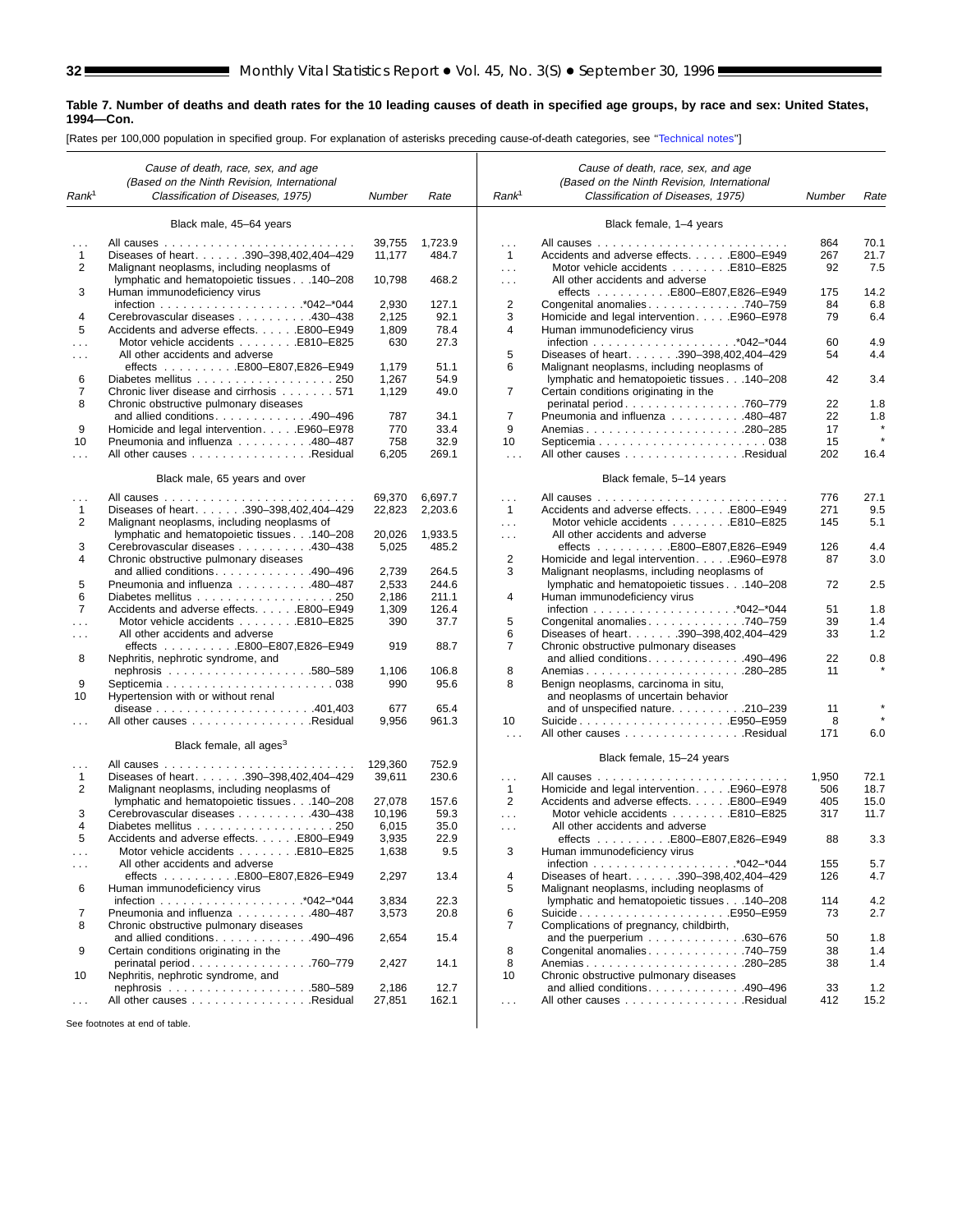#### **Table 7. Number of deaths and death rates for the 10 leading causes of death in specified age groups, by race and sex: United States, 1994—Con.**

[Rates per 100,000 population in specified group. For explanation of asterisks preceding cause-of-death categories, see '['Technical notes''](#page-71-0)]

| Rank <sup>1</sup>        | Cause of death, race, sex, and age<br>(Based on the Ninth Revision, International<br>Classification of Diseases, 1975) | <b>Number</b> | Rate  | Rank <sup>1</sup>        | Cause of death, race, sex, and age<br>(Based on the Ninth Revision, International<br>Classification of Diseases, 1975) | <b>Number</b>    | Rate               |
|--------------------------|------------------------------------------------------------------------------------------------------------------------|---------------|-------|--------------------------|------------------------------------------------------------------------------------------------------------------------|------------------|--------------------|
|                          | Black female, 25-44 years                                                                                              |               |       |                          | Black female, 65 years and over                                                                                        |                  |                    |
| $\cdots$<br>$\mathbf{1}$ | All causes.<br>Human immunodeficiency virus                                                                            | 13,655        | 245.2 | $\cdots$<br>$\mathbf{1}$ | All causes.<br>.<br>$\sim$ $\sim$ $\sim$ $\sim$<br>Diseases of heart. 390-398,402,404-429                              | 81,193<br>30,453 | 4,939.4<br>1,852.6 |
|                          |                                                                                                                        | 2,771         | 49.8  | $\overline{2}$           | Malignant neoplasms, including neoplasms of                                                                            |                  |                    |
| 2                        | Malignant neoplasms, including neoplasms of                                                                            |               |       |                          | lymphatic and hematopoietic tissues 140-208                                                                            | 16,125           | 981.0              |
|                          | lymphatic and hematopoietic tissues 140-208                                                                            | 2,207         | 39.6  | 3                        | Cerebrovascular diseases 430-438                                                                                       | 7,794            | 474.1              |
| 3                        | Diseases of heart. 390-398,402,404-429                                                                                 | 1,726         | 31.0  | 4                        |                                                                                                                        | 4,247            | 258.4              |
| 4                        | Accidents and adverse effects. E800-E949                                                                               | 1,121         | 20.1  | 5                        | Pneumonia and influenza 480-487                                                                                        | 2,737            | 166.5              |
| .                        | Motor vehicle accidents E810-E825                                                                                      | 539           | 9.7   | 6                        | Chronic obstructive pulmonary diseases                                                                                 |                  |                    |
| $\cdots$                 | All other accidents and adverse                                                                                        |               |       |                          | and allied conditions490-496                                                                                           | 1,743            | 106.0              |
|                          | effects E800–E807,E826–E949                                                                                            | 582           | 10.5  | 7                        | Nephritis, nephrotic syndrome, and                                                                                     |                  |                    |
| 5                        | Homicide and legal intervention. E960-E978                                                                             | 1,084         | 19.5  |                          |                                                                                                                        | 1,683            | 102.4              |
| 6                        | Cerebrovascular diseases 430-438                                                                                       | 614           | 11.0  | 8                        |                                                                                                                        | 1,464            | 89.1               |
| $\overline{7}$           | Pneumonia and influenza 480-487                                                                                        | 297           | 5.3   | 9                        | Hypertension with or without renal                                                                                     |                  |                    |
| $\overline{7}$           | Chronic liver disease and cirrhosis 571                                                                                | 297           | 5.3   |                          |                                                                                                                        | 1,196            | 72.8               |
| 9                        |                                                                                                                        | 278           | 5.0   | 10                       | Accidents and adverse effects. E800-E949                                                                               | 1,077            | 65.5               |
| 10                       | Chronic obstructive pulmonary diseases                                                                                 |               |       | $\cdots$                 | Motor vehicle accidents E810-E825                                                                                      | 224              | 13.6               |
|                          | and allied conditions. $\ldots$ , 490–496                                                                              | 193           | 3.5   | $\sim$ $\sim$ $\sim$     | All other accidents and adverse                                                                                        |                  |                    |
| $\cdots$                 | All other causes Residual                                                                                              | 3,067         | 55.1  |                          | effects E800-E807,E826-E949                                                                                            | 853              | 51.9               |
|                          | Black female, 45-64 years                                                                                              |               |       | $\sim 100$               | All other causes Residual                                                                                              | 12,674           | 771.0              |
|                          |                                                                                                                        |               |       |                          |                                                                                                                        |                  |                    |
| $\sim$ $\sim$ $\sim$     |                                                                                                                        | 26.466        | 922.9 |                          |                                                                                                                        |                  |                    |
| $\mathbf{1}$             | Malignant neoplasms, including neoplasms of                                                                            |               |       |                          |                                                                                                                        |                  |                    |
|                          | lymphatic and hematopoietic tissues 140-208                                                                            | 8,511         | 296.8 |                          |                                                                                                                        |                  |                    |
| 2                        | Diseases of heart. 390-398,402,404-429                                                                                 | 7,107         | 247.8 |                          |                                                                                                                        |                  |                    |
| 3                        | Cerebrovascular diseases 430-438                                                                                       | 1,730         | 60.3  |                          |                                                                                                                        |                  |                    |
| 4                        |                                                                                                                        | 1,467         | 51.2  |                          |                                                                                                                        |                  |                    |
| 5                        | Human immunodeficiency virus                                                                                           |               |       |                          |                                                                                                                        |                  |                    |
|                          |                                                                                                                        | 690           | 24.1  |                          |                                                                                                                        |                  |                    |
| 6                        | Accidents and adverse effects. E800-E949                                                                               | 667           | 23.3  |                          |                                                                                                                        |                  |                    |
| $\cdots$                 | Motor vehicle accidents E810-E825                                                                                      | 291           | 10.1  |                          |                                                                                                                        |                  |                    |
| $\cdots$                 | All other accidents and adverse                                                                                        |               |       |                          |                                                                                                                        |                  |                    |
|                          | effects E800–E807,E826–E949                                                                                            | 376           | 13.1  |                          |                                                                                                                        |                  |                    |
| $\overline{7}$           | Chronic obstructive pulmonary diseases                                                                                 |               |       |                          |                                                                                                                        |                  |                    |
|                          | and allied conditions490-496                                                                                           | 651           | 22.7  |                          |                                                                                                                        |                  |                    |
| 8                        | Chronic liver disease and cirrhosis 571                                                                                | 517           | 18.0  |                          |                                                                                                                        |                  |                    |
| 9                        | Pneumonia and influenza 480-487                                                                                        | 415           | 14.5  |                          |                                                                                                                        |                  |                    |
| 10                       | Nephritis, nephrotic syndrome, and                                                                                     |               |       |                          |                                                                                                                        |                  |                    |
|                          |                                                                                                                        | 377           | 13.1  |                          |                                                                                                                        |                  |                    |
| $\cdots$                 | All other causes Residual                                                                                              | 4,334         | 151.1 |                          |                                                                                                                        |                  |                    |

... Category not applicable.<br>\* Figure does not meet standards of reliability or precision (see "Technical notes").<br>\* Rank based on number of deaths; see "Technical notes."<br><sup>2</sup>Includes aces other than white and black.<br><sup>3</sup>In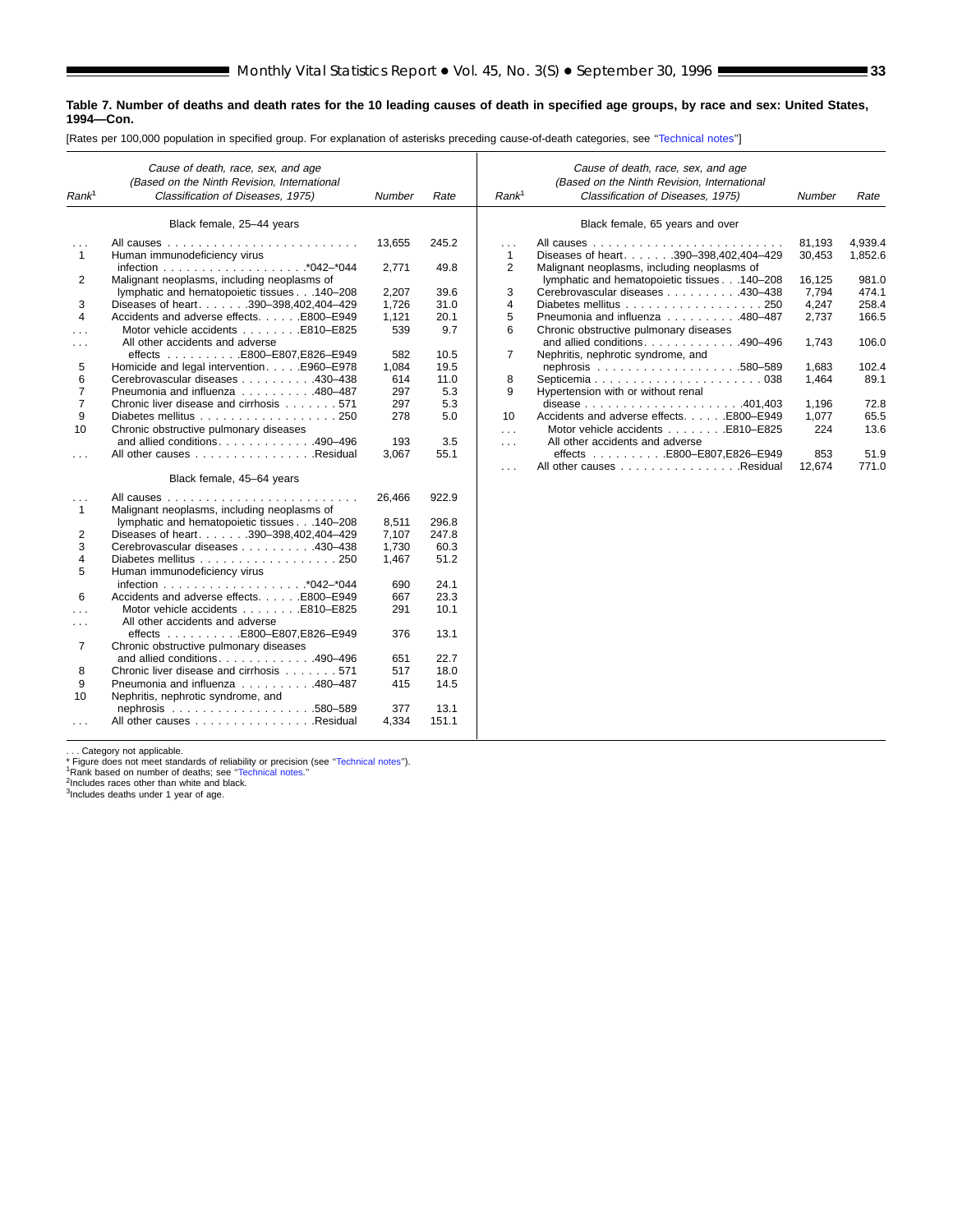#### <span id="page-33-0"></span>Table 8. Number of deaths from 72 selected causes, Human immunodeficiency virus infection, and Alzheimer's disease by age: United States, 1994

[For explanation of asterisks preceding cause-of-death categories, see [''Technical](#page-71-0) notes'']

| Cause of death (Based on the Ninth Revision,<br>International Classification of Diseases, 1975) | All<br>ages      | Under<br>1 year                                      | $1 - 4$<br>years       | 5–14<br>years                              | $15 - 24$<br>years      | $25 - 34$<br>years       | $35 - 44$<br>years       | $45 - 54$<br>years       | $55 - 64$<br>years | $65 - 74$<br>years | $75 - 84$<br>years | 85 years<br>and over     | Not<br>stated                              |
|-------------------------------------------------------------------------------------------------|------------------|------------------------------------------------------|------------------------|--------------------------------------------|-------------------------|--------------------------|--------------------------|--------------------------|--------------------|--------------------|--------------------|--------------------------|--------------------------------------------|
|                                                                                                 | 2,278,994        | 31,710                                               | 6,800                  | 8,464                                      | 35,241                  | 59,273                   | 99,503                   | 137,897                  | 237,119            | 483,669            | 640,214            | 538,690                  | 414                                        |
|                                                                                                 | 15               | $\mathbf{1}$                                         | $\overline{1}$         |                                            |                         | $\overline{1}$           | $\overline{2}$           | $\overline{1}$           | $\overline{2}$     | $\overline{2}$     | $\overline{1}$     | $\boldsymbol{\varDelta}$ |                                            |
| Certain other intestinal infections. 007-009                                                    | 746              | 209                                                  | 21                     | 3                                          | 2                       | 11                       | 15                       | 20                       | 35                 | 92                 | 159                | 179                      | $\overline{\phantom{a}}$                   |
|                                                                                                 | 1.478            | $\overline{\phantom{0}}$                             | 3                      | 1                                          | 15                      | 73                       | 137                      | 152                      | 204                | 313                | 357                | 221                      | $\overline{2}$                             |
| Tuberculosis of respiratory system 010–012                                                      | 1.129            | $\overline{\phantom{0}}$                             | $\equiv$               | $\mathbf{1}$                               | $\overline{7}$          | 45                       | 103                      | 106                      | 142                | 233                | 296                | 194                      | $\overline{2}$                             |
|                                                                                                 | 349              | $\sim$                                               | 3                      | $\equiv$                                   | 8                       | 28                       | 34                       | 46                       | 62                 | 80                 | 61                 | 27                       | $\equiv$                                   |
|                                                                                                 | 8                | 8                                                    | $\equiv$               |                                            |                         |                          |                          |                          |                    |                    |                    |                          |                                            |
| Streptococcal sore throat, scarlatina,                                                          | 12               | $\mathbf{1}$                                         |                        |                                            |                         | $\overline{4}$           | 2                        |                          |                    | $\overline{2}$     | $\overline{2}$     |                          |                                            |
|                                                                                                 | 276              | 45                                                   | 55                     | 26                                         | 49                      | 10                       | 22                       | 23                       | 12                 | 12                 | 13                 | 9                        |                                            |
|                                                                                                 | 20.360           | 222                                                  | 91                     | 51                                         | 75                      | 281                      | 595                      | 917                      | 1.688              | 3.847              | 6,407              | 6.185                    |                                            |
|                                                                                                 |                  | $\sim$                                               | $\equiv$               | $\overline{\phantom{0}}$                   | $\equiv$                | $\overline{\phantom{a}}$ | $\overline{\phantom{a}}$ | $\overline{\phantom{0}}$ |                    |                    |                    |                          |                                            |
|                                                                                                 |                  | $\sim$                                               | $\equiv$               | $\equiv$                                   | $\equiv$                | $\sim$                   | $\equiv$                 | $\overline{\phantom{0}}$ | $\equiv$           |                    | ÷                  |                          |                                            |
|                                                                                                 | 3,061            | 8                                                    | 5                      | $\overline{2}$                             | 26                      | 183                      | 561                      | 485                      | 474                | 686                | 526                | 105                      |                                            |
|                                                                                                 | 79               | 11                                                   | $\mathbf{1}$           |                                            | $\overline{1}$          | 2                        | 4                        | $\overline{7}$           | 5                  | 18                 | 22                 | 8                        | $\Omega$                                   |
| All other infectious and parasitic                                                              |                  |                                                      |                        |                                            |                         |                          |                          |                          |                    |                    |                    |                          |                                            |
| *042-*044,046-054,056-066,071-088,098-139                                                       | 49,265           | 332                                                  | 322                    | 304                                        | 786                     | 12,638                   |                          |                          |                    | 1,955              | 1,333              | 696                      | 6                                          |
| Malignant neoplasms, including neoplasms of                                                     |                  |                                                      |                        |                                            |                         |                          | 19,331                   | 8.448                    | 3,114              |                    |                    |                          | O                                          |
| lymphatic and hematopoietic tissues. 140–208                                                    | 534,310          | 59                                                   | 518                    | 1,053                                      | 1,740                   | 5,056                    | 16,843                   | 43,588                   | 89,251             | 163,795            | 149,388            | 63,003                   | 16                                         |
| Malignant neoplasms of lip, oral cavity,                                                        |                  |                                                      |                        |                                            |                         |                          |                          |                          |                    |                    |                    |                          |                                            |
|                                                                                                 | 7,915            | $\overline{\phantom{0}}$                             | 4                      | $\overline{2}$                             | 19                      | 53                       | 307                      | 1,022                    | 1,786              | 2,320              | 1,700              | 701                      | ℧<br>1                                     |
| Malignant neoplasms of digestive organs                                                         |                  |                                                      |                        |                                            |                         |                          |                          |                          |                    |                    |                    |                          |                                            |
|                                                                                                 | 125,353          | 6                                                    | 28                     | 24                                         | 125                     | 680                      | 2,972                    | 8,908                    | 19,308             | 37,223             | 37,465             | 18.611                   | 3                                          |
| Malignant neoplasms of respiratory and                                                          |                  |                                                      |                        |                                            |                         |                          |                          |                          |                    |                    |                    |                          |                                            |
| intrathoracic organs. $\ldots$ 160–165                                                          | 154,714          | $\mathbf 1$                                          | 5                      | 9                                          | 38                      | 294                      | 2,691                    | 12,224                   | 32,260             | 57,231             | 40,140             | 9,815                    | 6                                          |
| Malignant neoplasm of breast 174–175                                                            | 44,008           | $\overline{\phantom{0}}$<br>$\overline{\phantom{0}}$ | $\qquad \qquad -$<br>2 | $\overline{\phantom{m}}$<br>$\overline{7}$ | 13<br>97                | 555<br>553               | 3.211                    | 6,387<br>3,192           | 7,771<br>6,701     | 11,122             | 9,890              | 5,059<br>10,989          | 1                                          |
| Malignant neoplasms of genital organs 179–187<br>Malignant neoplasms of urinary organs 188–189  | 61,054<br>22,432 | 2                                                    | 17                     | 31                                         | 25                      | 81                       | 1,513<br>413             | 1,466                    | 3,217              | 16,754<br>6,501    | 21,245<br>7,110    | 3,568                    | OП<br>$\mathbf{1}$                         |
| Malignant neoplasms of all other and                                                            |                  |                                                      |                        |                                            |                         |                          |                          |                          |                    |                    |                    |                          | z                                          |
| unspecified sites170–173,190–199                                                                | 65.754           | 27                                                   | 277                    | 546                                        | 679                     | 1.455                    | 3.495                    | 6.414                    | 10.917             | 18.163             | 16.343             | 7.435                    | C<br>3                                     |
|                                                                                                 | 19,669           | 19                                                   | 170                    | 361                                        | 500                     | 620                      | 826                      | 1,334                    | 2,422              | 4,946              | 5,578              | 2,893                    |                                            |
| Other malignant neoplasms of lymphatic                                                          |                  |                                                      |                        |                                            |                         |                          |                          |                          |                    |                    |                    |                          | .<br>م                                     |
| and hematopoietic tissues. 200–203                                                              | 33,411           | 4                                                    | 15                     | 73                                         | 244                     | 765                      | 1,415                    | 2,641                    | 4,869              | 9,535              | 9,917              | 3,932                    | $\mathbf{1}$                               |
| Benign neoplasms, carcinoma in situ, and neoplasms                                              |                  |                                                      |                        |                                            |                         |                          |                          |                          |                    |                    |                    |                          | $\circ$                                    |
| of uncertain behavior and of unspecified nature.210-239                                         | 7.517            | 67                                                   | 79                     | 101                                        | 110                     | 189                      | 384                      | 508                      | 753                | 1.494              | 2.227              | 1,605                    | $\bigcirc$                                 |
|                                                                                                 | 56,692<br>3,451  | $\mathbf{1}$<br>19                                   | 4<br>3                 | 19<br>$\overline{1}$                       | 126<br>-11              | 682<br>18                | 1,785<br>30              | 3,689<br>53              | 7,784<br>115       | 15,744<br>348      | 17,179<br>974      | 9,677<br>1,878           | $\overline{2}$<br>℧<br>$\mathbf{1}$        |
|                                                                                                 | 4.380            | 28                                                   | 48                     | 65                                         | 101                     | 229                      | 238                      | 198                      | 231                | 589                | 1.198              | 1,455                    | $\sigma$<br>З<br>$\overline{\phantom{0}}$  |
| Meningitis320-322                                                                               | 770              | 107                                                  | 47                     | 32                                         | 30                      | 46                       | 70                       | 80                       | 92                 | 111                | 106                | 49                       | ਠ                                          |
| Major cardiovascular diseases 390–448                                                           | 940,693          | 902                                                  | 351                    | 422                                        | 1,258                   | 4,596                    | 16,711                   | 40,492                   | 82,923             | 189,770            | 299,111            | 304,075                  | 82<br>₾                                    |
| Diseases of heart 390-398,402,404-429                                                           | 732,409          | 685                                                  | 285                    | 327                                        | 992                     | 3,520                    | 13,243                   | 33,621                   | 69,335             | 152,948            | 228,658            | 228.724                  | 71<br>$\omega$                             |
| Rheumatic fever and rheumatic heart disease. .390-398                                           | 5,415            | 6                                                    | 6                      | 22                                         | 33                      | 102                      | 204                      | 352                      | 645                | 1,432              | 1,709              | 903                      | O<br>$\overline{1}$                        |
| Hypertensive heart disease 402                                                                  | 23,943           | $\overline{\phantom{0}}$                             | $\equiv$               | $\overline{2}$                             | 20                      | 209                      | 837                      | 1,889                    | 2,780              | 4,666              | 6,636              | 6,900                    | $\overline{4}$<br>$\overline{\phantom{0}}$ |
| Hypertensive heart and renal disease 404                                                        | 2.494            | $\mathbf{1}$                                         | $\equiv$               | $\equiv$                                   | 3                       | 25                       | 46                       | 103                      | 186                | 470                | 850                | 810                      | ∘                                          |
| Ischemic heart disease 410-414                                                                  | 481.458          | 26                                                   | 11                     | 13                                         | 112                     | 1.048                    | 6,721                    | 20.618                   | 45,567             | 104,184            | 155,183            | 147.940                  | òб<br>35                                   |
| Acute myocardial infarction 410                                                                 | 222.399          | 16                                                   | 4                      | 11                                         | 63                      | 592                      | 3,738                    | 11,983                   | 25.561             | 53,849             | 72,019             | 54,552                   | 11                                         |
| Other acute and subacute forms of<br>ischemic heart disease 411                                 | 2.862            | -1                                                   |                        |                                            | 3                       | 17                       | 107                      | 263                      | 396                | 595                | 726                | 750                      | $\overline{4}$                             |
|                                                                                                 | 913              |                                                      | $\equiv$               | $\equiv$                                   | $\overline{\mathbf{1}}$ | $\overline{1}$           | 16                       | 31                       | 74                 | 151                | 299                | 340                      | $\equiv$                                   |
| Old myocardial infarction and other forms                                                       |                  |                                                      |                        |                                            |                         |                          |                          |                          |                    |                    |                    |                          |                                            |
| of chronic ischemic heart disease 412,414                                                       | 255.284          | 9                                                    | $\overline{7}$         | $\overline{2}$                             | 45                      | 438                      | 2.860                    | 8,341                    | 19,536             | 49.589             | 82,139             | 92.298                   | 20                                         |
| Other diseases of endocardium424                                                                | 15,417           | $\overline{7}$                                       | 3                      | 12                                         | 42                      | 96                       | 264                      | 421                      | 844                | 2,480              | 5,213              | 6,035                    | $\overline{\phantom{m}}$                   |
| All other forms of heart                                                                        |                  |                                                      |                        |                                            |                         |                          |                          |                          |                    |                    |                    |                          |                                            |
| disease415-423,425-429                                                                          | 203,682          | 645                                                  | 265                    | 278                                        | 782                     | 2,040                    | 5,171                    | 10,238                   | 19,313             | 39,716             | 59,067             | 66,136                   | 31                                         |
| Hypertension with or without renal disease 401,403                                              | 11,765           | 8                                                    | 4                      | $\overline{1}$                             | 16                      | 67                       | 224                      | 489                      | 1,011              | 2,332              | 3,907              | 3,706                    | $\overline{\phantom{a}}$                   |
| Cerebrovascular diseases 430-438                                                                | 153,306          | 197                                                  | 54                     | 74                                         | 183                     | 802                      | 2,717                    | 5,355                    | 9,577              | 25,386             | 52,463             | 56,491                   | $\overline{7}$                             |

See footnotes at end of table.

**34**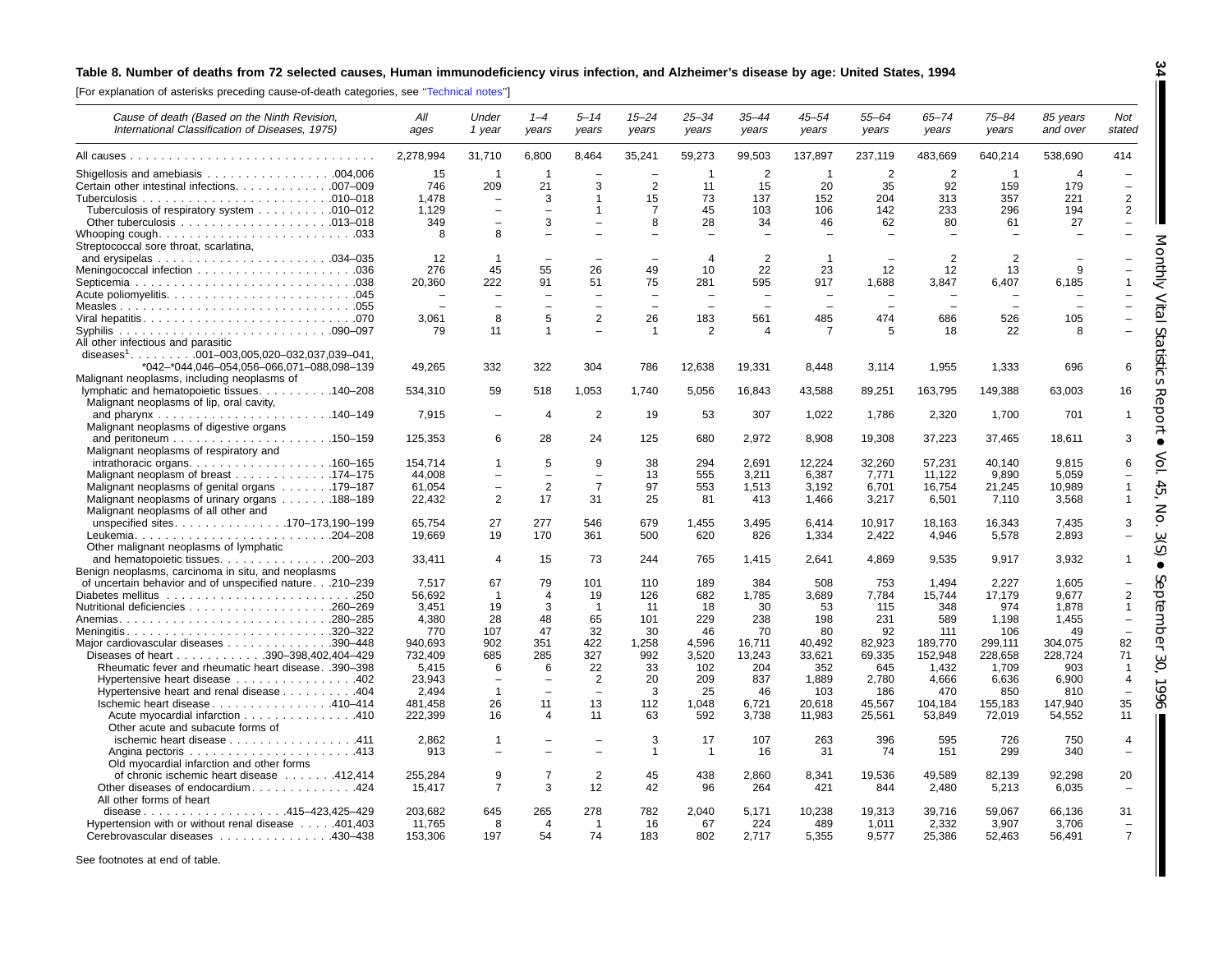#### Table 8. Number of deaths from 72 selected causes, Human immunodeficiency virus infection, and Alzheimer's disease by age: United States, 1994-Con.

[For explanation of asterisks preceding cause-of-death categories, see '['Technical](#page-71-0) notes'']

| Cause of death (Based on the Ninth Revision,<br>International Classification of Diseases, 1975)                                          | All<br>ages                         | Under<br>1 year                 | $1 - 4$<br>years                           | $5 - 14$<br>years                 | $15 - 24$<br>years                          | $25 - 34$<br>years                | $35 - 44$<br>years         | 45–54<br>years                              | $55 - 64$<br>years               | $65 - 74$<br>years               | 75–84<br>years                    | 85 years<br>and over             | <b>Not</b><br>stated |
|------------------------------------------------------------------------------------------------------------------------------------------|-------------------------------------|---------------------------------|--------------------------------------------|-----------------------------------|---------------------------------------------|-----------------------------------|----------------------------|---------------------------------------------|----------------------------------|----------------------------------|-----------------------------------|----------------------------------|----------------------|
| Cerebrovascular diseases-Con.                                                                                                            |                                     |                                 |                                            |                                   |                                             |                                   |                            |                                             |                                  |                                  |                                   |                                  |                      |
| Intracerebral and other intracranial                                                                                                     |                                     |                                 |                                            |                                   |                                             |                                   |                            |                                             |                                  |                                  |                                   |                                  |                      |
| Cerebral thrombosis and unspecified                                                                                                      | 21.807                              | 49                              | 12                                         | 29                                | 60                                          | 268                               | 1,103                      | 2,024                                       | 2.710                            | 5,052                            | 6,760                             | 3,740                            |                      |
| occlusion of cerebral arteries 434.0,434.9<br>All other and late effects of cerebrovascular                                              | 14,629<br>708                       | 29                              | 10<br>$\equiv$                             | 5<br>$\equiv$                     | 22<br>$\equiv$                              | 35<br>6                           | 125<br>13                  | 331<br>18                                   | 776<br>42                        | 2,416<br>159                     | 5,069<br>255                      | 5,810<br>215                     | 1                    |
|                                                                                                                                          | 116,162<br>17,116                   | 119<br>$\overline{\phantom{0}}$ | 32<br>$\overline{\phantom{0}}$             | 40<br>$\overline{1}$              | 101<br>$\overline{1}$                       | 493<br>$\overline{7}$             | 1.476<br>58                | 2,982<br>151                                | 6.049<br>567                     | 17,759<br>2,022                  | 40,379<br>4,972                   | 46,726<br>9,336                  |                      |
| Other diseases of arteries, arterioles,                                                                                                  | 26,097                              | 12                              | 8                                          | 19                                | 66                                          | 200                               | 469                        | 876                                         | 2,433                            | 7,082                            | 9,111                             | 5,818                            | ⋜<br>З               |
| Acute bronchitis and bronchiolitis 466<br>Pneumonia and influenza 480-487<br>Influenza487                                                | 578<br>81.473<br>80,244<br>1.229    | 84<br>559<br>553<br>6           | 24<br>178<br>171<br>$\overline{7}$         | 4<br>103<br>100<br>3              | $\overline{\phantom{a}}$<br>221<br>216<br>5 | $\overline{1}$<br>647<br>639<br>8 | 11<br>1.508<br>1,488<br>20 | 12<br>1.985<br>1,953<br>32                  | 41<br>3.505<br>3,445<br>60       | 83<br>10.602<br>10,455<br>147    | 151<br>25.760<br>25,417<br>343    | 167<br>36.400<br>35,802<br>598   | 5<br>5               |
| Chronic obstructive pulmonary diseases                                                                                                   |                                     |                                 |                                            |                                   |                                             |                                   |                            |                                             |                                  |                                  |                                   |                                  |                      |
| and allied conditions $\ldots \ldots \ldots \ldots \ldots \ldots 490-496$<br>Bronchitis, chronic and unspecified 490-491<br>Emphysema492 | 101.628<br>3,579<br>17,215<br>5,487 | 54<br>41<br>2<br>5              | 44<br>16<br>$\overline{\phantom{0}}$<br>24 | 127<br>5<br>$\overline{1}$<br>118 | 232<br>6<br>$\overline{2}$<br>215           | 364<br>13<br>10<br>304            | 737<br>40<br>80<br>421     | 2.676<br>118<br>426<br>597                  | 10.335<br>323<br>2,107<br>780    | 30.654<br>927<br>5,952<br>1,223  | 38.446<br>1,211<br>6,406<br>1,155 | 17.948<br>879<br>2,228<br>644    | 11                   |
| Other chronic obstructive pulmonary diseases<br>and allied conditions $\ldots \ldots \ldots \ldots \ldots$ 494-496                       | 75,347                              | 6                               | $\overline{\mathbf{4}}$                    | 3                                 | 9                                           | 37                                | 196                        | 1,535                                       | 7,125                            | 22,552                           | 29,674                            | 14,197                           | ℧<br>9               |
| Ulcer of stomach and duodenum. 531–533<br>Hernia of abdominal cavity and intestinal                                                      | 6.088<br>380                        | 8<br>$\overline{1}$             | 2<br>5                                     | 5<br>10                           | 16<br>15                                    | 50<br>14                          | 144<br>23                  | 298<br>40                                   | 521<br>35                        | 1,229<br>81                      | 1,954<br>93                       | 1,859<br>63                      | $\overline{2}$       |
| obstruction without mention of hernia 550–553,560                                                                                        | 6,142                               | 62                              | 21                                         | 22                                | 20                                          | 43                                | 83                         | 185                                         | 350                              | 886                              | 1,986                             | 2,484                            |                      |
| Chronic liver disease and cirrhosis571<br>Cholelithiasis and other disorders of                                                          | 25.406                              | 19                              | $\overline{7}$                             | 5                                 | 26                                          | 733                               | 3,698                      | 5.043                                       | 5.530                            | 6.158                            | 3,371                             | 809                              |                      |
| Nephritis, nephrotic syndrome, and nephrosis580–589<br>Acute glomerulonephritis and nephrotic                                            | 2.855<br>22,976                     | 9<br>175                        | $\overline{\mathbf{4}}$<br>10              | $\mathbf{1}$<br>14                | 8<br>47                                     | 22<br>187                         | 59<br>430                  | 89<br>746                                   | 204<br>1,699                     | 553<br>4,652                     | 929<br>7,788                      | 977<br>7,226                     | 2                    |
| syndrome580-581<br>Chronic glomerulonephritis, nephritis and<br>nephropathy, not specified as acute or chronic,                          | 305                                 | $\overline{7}$                  | 2                                          |                                   | 3                                           | 3                                 | 8                          | 16                                          | 20                               | 49                               | 109                               | 88                               |                      |
| and renal sclerosis, unspecified 582-583,587<br>Renal failure, disorders resulting from impaired<br>renal function, and small kidney of  | 1,546                               |                                 |                                            | 4                                 | 9                                           | 25                                | 44                         | 64                                          | 118                              | 297                              | 536                               | 449                              |                      |
| unknown cause 584-586,588-589                                                                                                            | 21.125<br>973<br>413                | 168<br>6                        | 8<br>$\mathbf 1$                           | 10<br>$\mathbf 1$                 | 35<br>3                                     | 159<br>12                         | 378<br>24<br>3             | 666<br>38<br>$\overline{2}$                 | 1.561<br>64<br>12                | 4.306<br>140<br>54               | 7,143<br>332<br>170               | 6.689<br>352<br>172              | 2                    |
| Complications of pregnancy, childbirth,                                                                                                  |                                     |                                 |                                            |                                   |                                             |                                   |                            |                                             |                                  |                                  |                                   |                                  |                      |
| Pregnancy with abortive outcome630–638<br>Other complications of pregnancy, childbirth,                                                  | 328<br>41                           | $\cdots$<br>$\sim 100$          | $\sim$ $\sim$ $\sim$                       |                                   | 112<br>13                                   | 136<br>20                         | 79<br>8                    | $\mathbf 1$<br>$\overline{\phantom{a}}$     | $\ldots$<br>$\sim$ $\sim$ $\sim$ | $\cdots$<br>$\sim$ $\sim$ $\sim$ | $\cdots$<br>$\cdots$              | $\cdots$<br>$\sim$ $\sim$ $\sim$ |                      |
|                                                                                                                                          | 287<br>12,030                       | $\sim$ $\sim$ $\sim$<br>6,854   | $\sim$ $\sim$ $\sim$<br>714                | 434                               | 99<br>463                                   | 116<br>456                        | 71<br>495                  | $\overline{1}$<br>486                       | $\sim$ $\sim$ $\sim$<br>458      | $\sim$ $\sim$ $\sim$<br>574      | $\sim$ $\sim$ $\sim$<br>684       | $\sim$ $\sim$ $\sim$<br>412      |                      |
| Certain conditions originating in the perinatal<br>Birth trauma, intrauterine hypoxia, birth                                             | 14.487                              | 14,315                          | 114                                        | 28                                | 8                                           | 9                                 | 2                          | 6                                           | -1                               | $\overline{2}$                   |                                   | $\overline{2}$                   |                      |
| asphyxia, and respiratory distress syndrome767-769<br>Other conditions originating in the perinatal                                      | 2,378                               | 2,332                           | 22                                         | 9                                 | 6                                           | $\boldsymbol{\varDelta}$          | -1                         | 2                                           |                                  |                                  |                                   |                                  |                      |
| Symptoms, signs, and ill-defined conditions 780–799                                                                                      | 12.109<br>25.245<br>203.939         | 11.983<br>4.942<br>1.353        | 92<br>268<br>822                           | 19<br>154<br>1.003                | $\mathcal{P}$<br>637<br>1.710               | .5<br>1,313<br>3.754              | 2.042<br>7.908             | $\boldsymbol{\varDelta}$<br>1,635<br>10.537 | 1.726<br>15.601                  | 2,844<br>34.475                  | 3,967<br>61.802                   | 5.651<br>64,952                  | 66<br>22             |

See footnotes at end of table.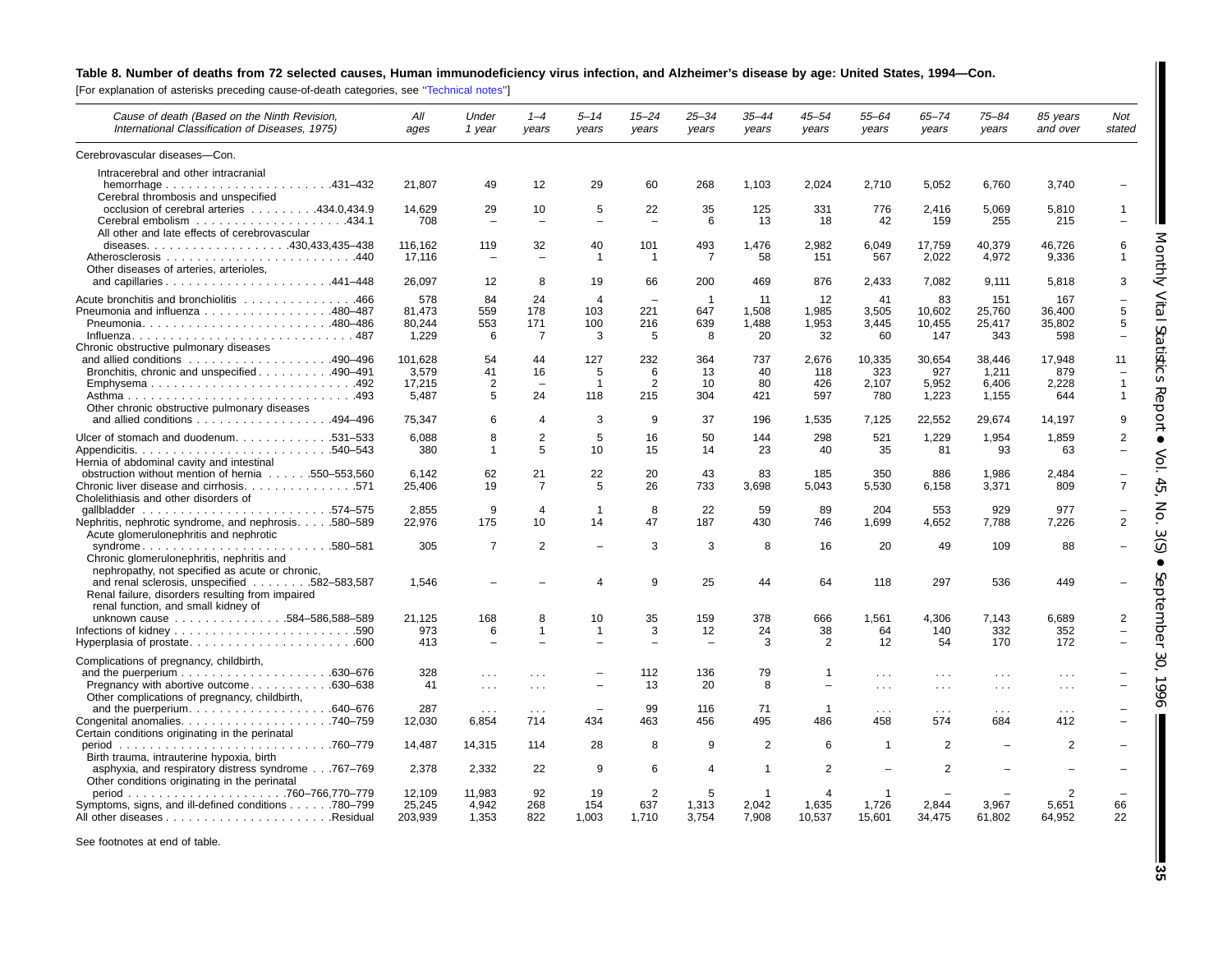#### Table 8. Number of deaths from 72 selected causes, Human immunodeficiency virus infection, and Alzheimer's disease by age: United States, 1994-Con.

[For explanation of asterisks preceding cause-of-death categories, see '['Technical](#page-71-0) notes'']

| Cause of death (Based on the Ninth Revision,<br>International Classification of Diseases, 1975)                      | All<br>ages      | Under<br>vear | 1–4<br>years | $5 - 14$<br>vears | $15 - 24$<br>vears | $25 - 34$<br>years | $35 - 44$<br>years | 45–54<br>years | 55–64<br>years | 65–74<br>years | $75 - 84$<br>vears | 85 vears<br>and over | Not<br>stated        |
|----------------------------------------------------------------------------------------------------------------------|------------------|---------------|--------------|-------------------|--------------------|--------------------|--------------------|----------------|----------------|----------------|--------------------|----------------------|----------------------|
| . E800-E949<br>Accidents and adverse effects<br>Motor vehicle accidents E810–E825<br>All other accidents and adverse | 91.437<br>42.524 | 889<br>187    | 2.517<br>952 | 3.508<br>2.026    | 13.898<br>10.660   | 13.452<br>7.780    | 13.560<br>6,186    | 8.768<br>4.174 | 6.432<br>2,923 | 8.279<br>3,385 | 10.957<br>3.191    | 9.078<br>1.026       | 99<br>34             |
| E800-E807.E826-E949.<br>$\theta$ effects $\ldots \ldots \ldots \ldots$<br>E950-E959                                  | 48.913<br>31.142 | 702<br>.      | 1,565<br>.   | 1.482<br>322      | 3.238<br>4.956     | 5.672<br>6.354     | 7.374<br>6.375     | 4,594<br>4.296 | 3.509<br>2,812 | 4.894<br>2.865 | 7.766<br>2.332     | 8.052<br>811         | 65<br>19             |
| All other external causesE980–E999                                                                                   | 24.926<br>3.435  | 313<br>47     | 473<br>47    | 572<br>71         | 8.116<br>423       | 6.888<br>819       | 4.531<br>1.061     | 1.929<br>463   | 904<br>206     | 636<br>124     | 390<br>99          | 122<br>56            | 52<br>1 <sub>Q</sub> |
| Human immunodeficiency virus infection <sup>2</sup> *042-*044                                                        | 42.114           | 95            | 199          | 182               | 641                | 12.117             | 18.359             | 7.636          | 2.186          | 587            | 95                 |                      | 6                    |
| Alzheimer's disease<br>.331.0<br>.                                                                                   | 18.584           |               | -            |                   |                    | -                  | 6                  | 36             | 323            | 2.063          | 7,285              | 8.869                |                      |

– Quantity zero.

. . . Category not applicable. 1Includes data for deaths due to Human immunodeficiency virus infection (categories \*042–\*044) below; see [''Technical](#page-71-0) notes.''

<sup>2</sup>Included in All other infectious and parasitic diseases shown above.

**36**

 $\blacksquare$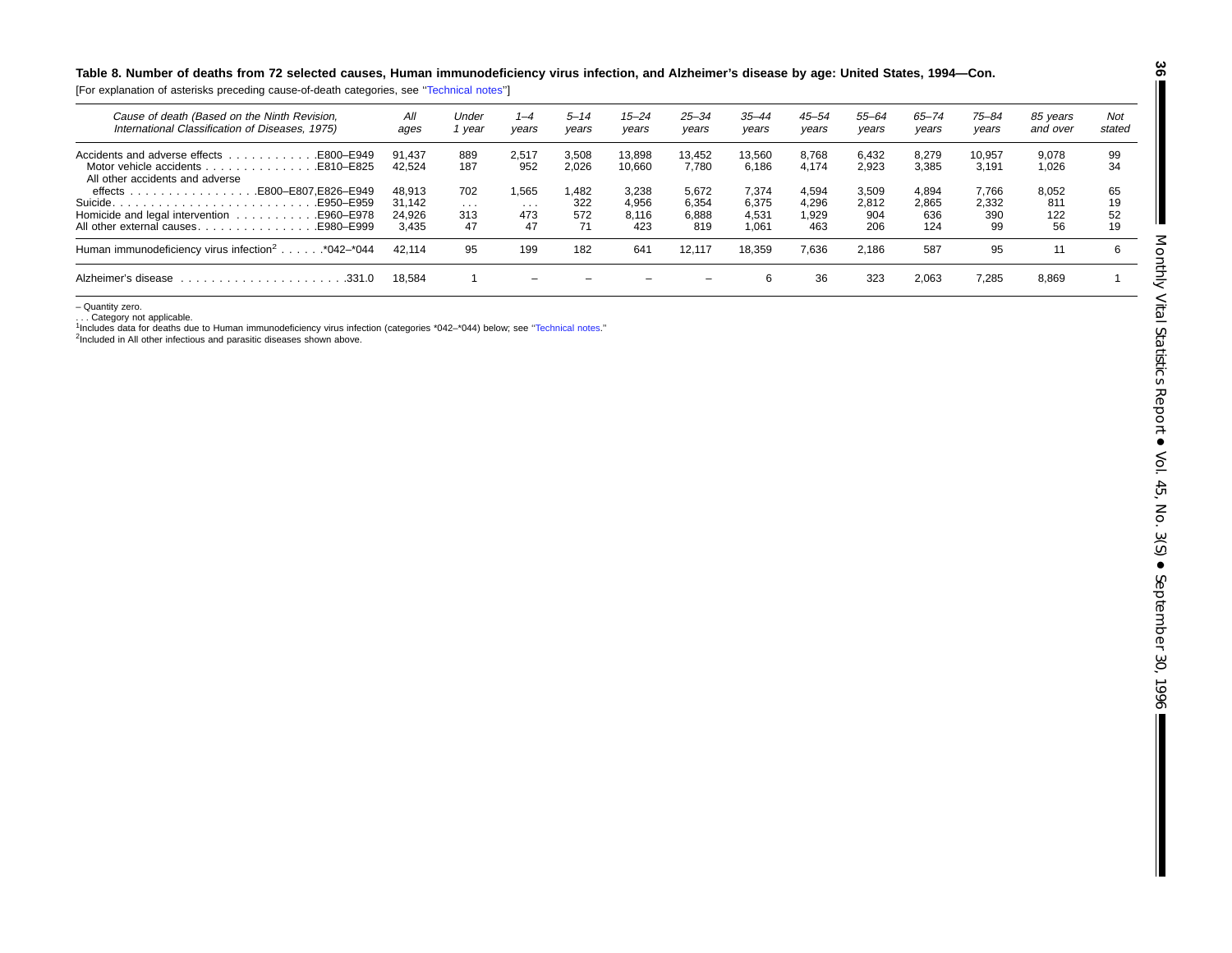# Table 9. Death rates for 72 selected causes, Human immunodeficiency virus infection, and Alzheimer's disease by age: United States, 1994

[Rates per 100,000 population in specified group. For explanation of asterisks preceding cause-of-death categories, see [''Technical](#page-71-0) notes'']

| Cause of death (Based on the Ninth Revision,<br>International Classification of Diseases, 1975)             | All<br>ages <sup>1</sup> | Under<br>1 year <sup>2</sup> | $1 - 4$<br>years | $5 - 14$<br>years | $15 - 24$<br>years | $25 - 34$<br>years | $35 - 44$<br>years | $45 - 54$<br>years | $55 - 64$<br>years | $65 - 74$<br>years | $75 - 84$<br>years | 85 years<br>and over           |
|-------------------------------------------------------------------------------------------------------------|--------------------------|------------------------------|------------------|-------------------|--------------------|--------------------|--------------------|--------------------|--------------------|--------------------|--------------------|--------------------------------|
|                                                                                                             | 875.4                    | 819.3                        | 42.9             | 22.5              | 98.0               | 143.3              | 238.8              | 461.6              | 1,128.2            | 2,584.9            | 5,860.2            | 15,296.7                       |
| Certain other intestinal infections. 007-009                                                                | $\star$<br>0.3           | 5.4                          | 0.1              |                   |                    | $\star$            | $\star$            | 0.1                | 0.2                | $\star$<br>0.5     | 1.5                | 5.1                            |
| Tuberculosis of respiratory system 010–012                                                                  | 0.6<br>0.4<br>0.1        |                              |                  |                   |                    | 0.2<br>0.1<br>0.1  | 0.3<br>0.2<br>0.1  | 0.5<br>0.4<br>0.2  | 1.0<br>0.7<br>0.3  | 1.7<br>1.2<br>0.4  | 3.3<br>2.7<br>0.6  | 6.3<br>5.5<br>0.8              |
| Streptococcal sore throat, scarlatina,                                                                      |                          |                              |                  |                   |                    |                    |                    |                    |                    |                    |                    |                                |
|                                                                                                             | $\star$                  |                              |                  |                   |                    |                    |                    |                    |                    |                    |                    |                                |
|                                                                                                             | 0.1<br>7.8               | 1.2<br>5.7                   | 0.3<br>0.6       | 0.1<br>0.1        | 0.1<br>0.2         | 0.7                | 0.1<br>1.4         | 0.1<br>3.1         | 8.0                | 20.6               | 58.6               | 175.6                          |
|                                                                                                             | $\star$                  |                              |                  |                   |                    |                    |                    | $\star$            |                    |                    |                    |                                |
|                                                                                                             | 1.2<br>0.0               |                              |                  |                   | 0.1                | 0.4                | 1.3                | 1.6                | 2.3                | 3.7                | 4.8<br>0.2         | 3.0                            |
| All other infectious and parasitic<br>diseases <sup>3</sup> . 001-003,005,020-032,037,039-041,              |                          |                              |                  |                   |                    |                    |                    |                    |                    |                    |                    |                                |
| *042-*044,046-054,056-066,071-088,098-139<br>Malignant neoplasms, including neoplasms of                    | 18.9                     | 8.6                          | 2.0              | 0.8               | 2.2                | 30.6               | 46.4               | 28.3               | 14.8               | 10.4               | 12.2               | 19.8<br>∩                      |
| lymphatic and hematopoietic tissues. 140–208<br>Malignant neoplasms of lip, oral cavity,                    | 205.2                    | 1.5                          | 3.3              | 2.8               | 4.8                | 12.2               | 40.4               | 145.9              | 424.6              | 875.4              | 1,367.4            | 1,789.0<br>ᇧ                   |
| Malignant neoplasms of digestive organs                                                                     | 3.0                      |                              |                  |                   |                    | 0.1                | 0.7                | 3.4                | 8.5                | 12.4               | 15.6               | ८<br>19.9                      |
| Malignant neoplasms of respiratory and                                                                      | 48.1                     |                              | 0.2              | 0.1               | 0.3                | 1.6                | 7.1                | 29.8               | 91.9               | 198.9              | 342.9              | 528.5                          |
| intrathoracic organs. $\ldots$ . 160–165<br>Malignant neoplasm of breast 174–175                            | 59.4<br>16.9             |                              |                  |                   | 0.1                | 0.7<br>1.3         | 6.5<br>7.7         | 40.9<br>21.4       | 153.5<br>37.0      | 305.9<br>59.4      | 367.4<br>90.5      | 278.7<br>143.7                 |
| Malignant neoplasms of genital organs 179–187                                                               | 23.5                     |                              |                  |                   | 0.3                | 1.3                | 3.6                | 10.7               | 31.9               | 89.5               | 194.5              | 312.0<br>CЛ                    |
| Malignant neoplasms of urinary organs 188-189<br>Malignant neoplasms of all other and                       | 8.6                      |                              |                  | 0.1               | 0.1                | 0.2                | 1.0                | 4.9                | 15.3               | 34.7               | 65.1               | 101.3<br>z                     |
| unspecified sites170-173,190-199                                                                            | 25.3<br>7.6              | 0.7                          | 1.7<br>1.1       | 1.5<br>1.0        | 1.9<br>1.4         | 3.5<br>1.5         | 8.4<br>2.0         | 21.5<br>4.5        | 51.9<br>11.5       | 97.1<br>26.4       | 149.6<br>51.1      | 211.1<br>82.1                  |
| Other malignant neoplasms of lymphatic                                                                      |                          |                              |                  |                   |                    |                    |                    |                    |                    |                    |                    |                                |
| and hematopoietic tissues. 200-203<br>Benign neoplasms, carcinoma in situ, and neoplasms                    | 12.8                     |                              | $\star$          | 0.2               | 0.7                | 1.8                | 3.4                | 8.8                | 23.2               | 51.0               | 90.8               | 111.7                          |
| of uncertain behavior and of unspecified nature.210-239                                                     | 2.9                      | 1.7                          | 0.5              | 0.3               | 0.3                | 0.5                | 0.9                | 1.7                | 3.6                | 8.0                | 20.4               | 45.6                           |
|                                                                                                             | 21.8<br>1.3              |                              | $\bullet$        | $\star$           | 0.4                | 1.6                | 4.3<br>0.1         | 12.3<br>0.2        | 37.0<br>0.5        | 84.1<br>1.9        | 157.2<br>8.9       | ⊽<br>274.8<br>$\sigma$<br>53.3 |
|                                                                                                             | 1.7                      | 0.7                          | 0.3              | 0.2               | 0.3                | 0.6                | 0.6                | 0.7                | 1.1                | 3.1                | 11.0               | 41.3                           |
| Meningitis320-322                                                                                           | 0.3                      | 2.8                          | 0.3              | 0.1               | 0.1                | 0.1                | 0.2                | 0.3                | 0.4                | 0.6                | 1.0                | ਨ<br>1.4                       |
| Major cardiovascular diseases 390-448                                                                       | 361.3                    | 23.3                         | 2.2              | 1.1               | 3.5                | 11.1               | 40.1               | 135.6              | 394.5              | 1,014.2            | 2,737.9            | 8,634.5                        |
| Diseases of heart 390-398,402,404-429                                                                       | 281.3                    | 17.7                         | 1.8              | 0.9               | 2.8                | 8.5                | 31.8               | 112.6              | 329.9              | 817.4              | 2,093.0            | 6,494.9<br>$\omega$<br>O       |
| Rheumatic fever and rheumatic heart disease . 390-398                                                       | 2.1                      |                              |                  | 0.1               | 0.1<br>0.1         | 0.2<br>0.5         | 0.5                | 1.2                | 3.1                | 7.7<br>24.9        | 15.6<br>60.7       | 25.6<br>195.9                  |
| Hypertensive heart disease 402<br>Hypertensive heart and renal disease 404                                  | 9.2<br>1.0               |                              |                  |                   |                    | 0.1                | 2.0<br>0.1         | 6.3<br>0.3         | 13.2<br>0.9        | 2.5                | 7.8                | ∽<br>23.0                      |
| Ischemic heart disease 410-414                                                                              | 184.9                    | 0.7                          |                  |                   | 0.3                | 2.5                | 16.1               | 69.0               | 216.8              | 556.8              | 1,420.5            | 4,200.9<br>ᡋ                   |
| Acute myocardial infarction 410<br>Other acute and subacute forms of                                        | 85.4                     |                              |                  |                   | 0.2                | 1.4                | 9.0                | 40.1               | 121.6              | 287.8              | 659.2              | 1,549.1                        |
| ischemic heart disease 411                                                                                  | 1.1<br>0.4               |                              |                  |                   |                    |                    | 0.3                | 0.9<br>0.1         | 1.9<br>0.4         | 3.2<br>0.8         | 6.6<br>2.7         | 21.3<br>9.7                    |
| Old myocardial infarction and other forms                                                                   |                          |                              |                  |                   |                    |                    |                    |                    |                    |                    |                    |                                |
| of chronic ischemic heart disease 412,414<br>Other diseases of endocardium. 424<br>All other forms of heart | 98.1<br>5.9              |                              |                  |                   | 0.1<br>0.1         | 1.1<br>0.2         | 6.9<br>0.6         | 27.9<br>1.4        | 93.0<br>4.0        | 265.0<br>13.3      | 751.9<br>47.7      | 2.620.9<br>171.4               |
| disease415-423,425-429                                                                                      | 78.2                     | 16.7                         | 1.7              | 0.7               | 2.2                | 4.9                | 12.4               | 34.3               | 91.9               | 212.3              | 540.7              | 1,878.0                        |
| Hypertension with or without renal disease 401,403<br>Cerebrovascular diseases 430–438                      | 4.5<br>58.9              | 5.1                          | 0.3              | 0.2               | 0.5                | 0.2<br>1.9         | 0.5<br>6.5         | 1.6<br>17.9        | 4.8<br>45.6        | 12.5<br>135.7      | 35.8<br>480.2      | 105.2<br>1,604.1               |

See footnotes at end of table.

**37**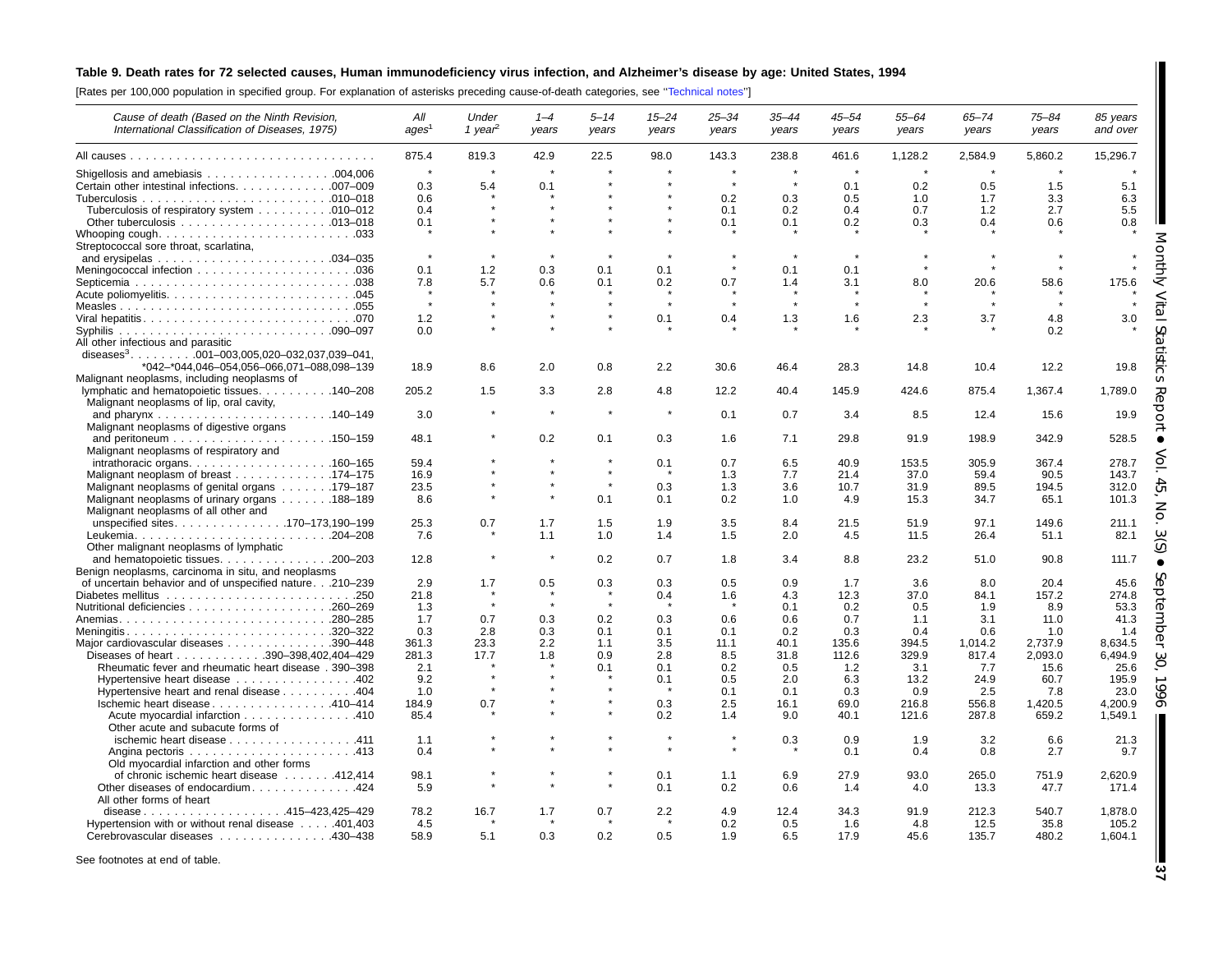# Table 9. Death rates for 72 selected causes, Human immunodeficiency virus infection, and Alzheimer's disease by age: United States, 1994-Con.

[Rates per 100,000 population in specified group. For explanation of asterisks preceding cause-of-death categories, see '['Technical](#page-71-0) notes'']

| Cause of death (Based on the Ninth Revision,<br>International Classification of Diseases, 1975)                 | All<br>aqes <sup>1</sup> | Under<br>1 year <sup>2</sup> | $1 - 4$<br>years | $5 - 14$<br>years | $15 - 24$<br>years | $25 - 34$<br>years | $35 - 44$<br>years | 45–54<br>years | $55 - 64$<br>years   | $65 - 74$<br>years | $75 - 84$<br>years   | 85 years<br>and over |
|-----------------------------------------------------------------------------------------------------------------|--------------------------|------------------------------|------------------|-------------------|--------------------|--------------------|--------------------|----------------|----------------------|--------------------|----------------------|----------------------|
| Cerebrovascular diseases-Con.                                                                                   |                          |                              |                  |                   |                    |                    |                    |                |                      |                    |                      |                      |
| Intracerebral and other intracranial                                                                            |                          |                              |                  |                   |                    |                    |                    |                |                      |                    |                      |                      |
| Cerebral thrombosis and unspecified                                                                             | 8.4                      | 1.3                          |                  | 0.1               | 0.2                | 0.6                | 2.6                | 6.8            | 12.9                 | 27.0               | 61.9                 | 106.2                |
| occlusion of cerebral arteries 434.0,434.9                                                                      | 5.6<br>0.3               | 0.7                          |                  |                   | 0.1                | 0.1                | 0.3                | 1.1            | 3.7<br>0.2           | 12.9<br>0.8        | 46.4<br>2.3          | 165.0<br>6.1         |
| All other and late effects of cerebrovascular                                                                   | 44.6                     |                              |                  |                   |                    |                    | 3.5                | 10.0           | 28.8                 | 94.9               | 369.6                | 1,326.8              |
|                                                                                                                 | 6.6                      | 3.1                          | 0.2              | 0.1               | 0.3                | 1.2                | 0.1                | 0.5            | 2.7                  | 10.8               | 45.5                 | 265.1                |
| Other diseases of arteries, arterioles,                                                                         | 10.0                     | $\star$                      | $\star$          | $\star$           | 0.2                | 0.5                | 1.1                | 2.9            | 11.6                 | 37.8               | 83.4                 | 165.2                |
|                                                                                                                 |                          |                              |                  |                   | $\star$            | $\star$            | $\star$            |                |                      |                    |                      |                      |
| Acute bronchitis and bronchiolitis 466                                                                          | 0.2                      | 2.2                          | 0.2              |                   |                    |                    |                    | $\pmb{\ast}$   | 0.2                  | 0.4                | 1.4                  | 4.7                  |
| Pneumonia and influenza 480-487                                                                                 | 31.3                     | 14.4                         | 1.1              | 0.3               | 0.6                | 1.6                | 3.6                | 6.6            | 16.7                 | 56.7               | 235.8                | 1.033.6              |
|                                                                                                                 | 30.8                     | 14.3                         | 1.1              | 0.3               | 0.6                | 1.5                | 3.6                | 6.5            | 16.4                 | 55.9               | 232.7                | 1,016.6              |
| Chronic obstructive pulmonary diseases                                                                          | 0.5                      |                              |                  |                   |                    |                    | 0.0                | 0.1            | 0.3                  | 0.8                | 3.1                  | 17.0                 |
|                                                                                                                 | 39.0                     | 1.4                          | 0.3              | 0.3               | 0.6                | 0.9                | 1.8                | 9.0            | 49.2                 | 163.8              | 351.9                | 509.7                |
| Bronchitis, chronic and unspecified 490–491                                                                     | 1.4                      | 1.1                          |                  |                   |                    |                    | 0.1                | 0.4            | 1.5                  | 5.0                | 11.1                 | 25.0                 |
| Emphysema492                                                                                                    | 6.6                      |                              | $\star$          | $\star$           | $\star$            | $\star$            | 0.2                | 1.4            | 10.0                 | 31.8               | 58.6                 | 63.3                 |
|                                                                                                                 | 2.1                      |                              | 0.2              | 0.3               | 0.6                | 0.7                | 1.0                | 2.0            | 3.7                  | 6.5                | 10.6                 | 18.3                 |
| Other chronic obstructive pulmonary diseases                                                                    |                          |                              |                  |                   |                    |                    |                    |                |                      |                    |                      |                      |
| and allied conditions 494-496                                                                                   | 28.9                     |                              |                  |                   | $\star$            | 0.1                | 0.5                | 5.1            | 33.9                 | 120.5              | 271.6                | 403.1                |
| Ulcer of stomach and duodenum. 531-533                                                                          | 2.3                      |                              |                  |                   |                    | 0.1                | 0.3                | 1.0            | 2.5                  | 6.6                | 17.9                 | 52.8                 |
|                                                                                                                 | 0.1                      |                              |                  |                   |                    |                    | 0.1                | 0.1            | 0.2                  | 0.4                | 0.9                  | 1.8                  |
| Hernia of abdominal cavity and intestinal                                                                       |                          |                              |                  |                   |                    |                    |                    |                |                      |                    |                      |                      |
| obstruction without mention of hernia 550–553,560                                                               | 2.4                      | 1.6                          | 0.1              | 0.1               | 0.1                | 0.1                | 0.2                | 0.6            | 1.7                  | 4.7                | 18.2                 | 70.5                 |
| Chronic liver disease and cirrhosis. 571<br>Cholelithiasis and other disorders of                               | 9.8                      |                              |                  |                   | 0.1                | 1.8                | 8.9                | 16.9           | 26.3                 | 32.9               | 30.9                 | 23.0                 |
|                                                                                                                 | 1.1                      |                              |                  |                   |                    | 0.1                | 0.1                | 0.3            | 1.0                  | 3.0                | 8.5                  | 27.7                 |
| Nephritis, nephrotic syndrome, and nephrosis. 580-589<br>Acute glomerulonephritis and nephrotic                 | 8.8                      | 4.5                          |                  |                   | 0.1                | 0.5                | 1.0                | 2.5            | 8.1                  | 24.9               | 71.3                 | 205.2                |
| syndrome580-581<br>Chronic glomerulonephritis, nephritis and<br>nephropathy, not specified as acute or chronic, | 0.1                      |                              |                  |                   |                    |                    | $\star$            |                | 0.1                  | 0.3                | 1.0                  | 2.5                  |
| and renal sclerosis, unspecified 582-583,587<br>Renal failure, disorders resulting from impaired                | 0.6                      |                              |                  |                   |                    | 0.1                | 0.1                | 0.2            | 0.6                  | 1.6                | 4.9                  | 12.7                 |
| renal function, and small kidney of                                                                             |                          |                              |                  |                   |                    |                    |                    |                |                      |                    |                      |                      |
| unknown cause 584-586,588-589                                                                                   | 8.1                      | 4.3                          |                  |                   | 0.1                | 0.4                | 0.9                | 2.2            | 7.4                  | 23.0               | 65.4                 | 189.9                |
|                                                                                                                 | 0.4                      |                              |                  |                   |                    |                    | 0.1                | 0.1            | 0.3                  | 0.7                | 3.0                  | 10.0                 |
| Hyperplasia of prostate600                                                                                      | 0.2                      |                              |                  |                   |                    | $\star$            |                    |                |                      | 0.3                | 1.6                  | 4.9                  |
| Complications of pregnancy, childbirth,                                                                         |                          |                              |                  |                   |                    |                    |                    |                |                      |                    |                      |                      |
|                                                                                                                 | 0.1                      | $\sim$                       |                  |                   | 0.3                | 0.3                | 0.2                |                | $\sim$ $\sim$ $\sim$ | $\sim 10$          | $\cdots$             | $\cdots$             |
| Pregnancy with abortive outcome630–638<br>Other complications of pregnancy, childbirth,                         | 0.0                      | $\sim$ $\sim$ $\sim$         | $\cdots$         |                   |                    | 0.0                |                    |                | $\sim 100$           | $\sim 100$         | $\cdots$             | $\sim$ $\sim$ $\sim$ |
|                                                                                                                 | 0.1                      | $\sim$ $\sim$ $\sim$         | $\cdots$         |                   | 0.3                | 0.3                | 0.2                |                | .                    | $\sim$ .           | $\sim$ $\sim$ $\sim$ | $\cdots$             |
| Certain conditions originating in the perinatal                                                                 | 4.6                      | 177.1                        | 4.5              | 1.2               | 1.3                | 1.1                | 1.2                | 1.6            | 2.2                  | 3.1                | 6.3                  | 11.7                 |
| Birth trauma, intrauterine hypoxia, birth                                                                       | 5.6                      | 369.9                        | 0.7              | 0.1               |                    |                    |                    |                |                      |                    |                      |                      |
| asphyxia, and respiratory distress syndrome767-769<br>Other conditions originating in the perinatal             | 0.9                      | 60.3                         | 0.1              |                   |                    |                    |                    |                |                      |                    |                      |                      |
|                                                                                                                 | 4.7                      | 309.6                        | 0.6              |                   |                    |                    |                    |                |                      |                    |                      |                      |
| Symptoms, signs, and ill-defined conditions 780–799                                                             | 9.7                      | 127.7                        | 1.7              | 0.4               | 1.8                | 3.2                | 4.9                | 5.5            | 8.2                  | 15.2               | 36.3                 | 160.5                |
|                                                                                                                 | 78.3                     | 35.0                         | 5.2              | 2.7               | 4.8                | 9.1                | 19.0               | 35.3           | 74.2                 | 184.2              | 565.7                | 1.844.4              |

See footnotes at end of table.

**38** H

Monthly Vital

Ш

Statistics

 Report  $\bullet$ 

Vol. 45, No. 3(S)

 $\bullet$ 

September

30, 1996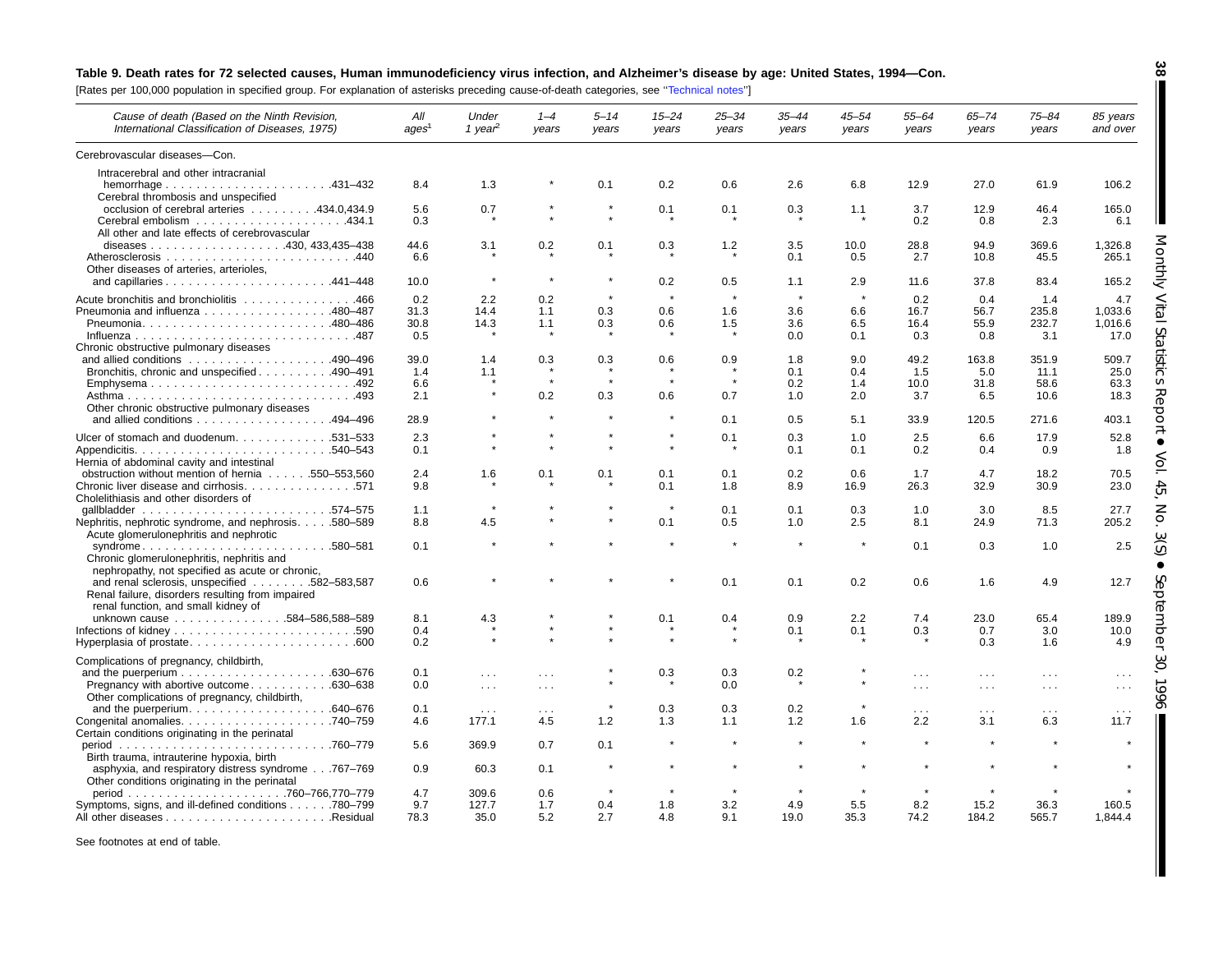#### Table 9. Death rates for 72 selected causes, Human immunodeficiency virus infection, and Alzheimer's disease by age: United States, 1994-Con.

[Rates per 100,000 population in specified group. For explanation of asterisks preceding cause-of-death categories, see [''Technical](#page-71-0) notes'']

| Cause of death (Based on the Ninth Revision,<br>International Classification of Diseases, 1975) | All<br>ages  | Under<br>' vear <sup>2</sup> | $1 - 4$<br>vears | $5 - 14$<br>years | $15 - 24$<br>vears | $25 - 34$<br>years | $35 - 44$<br>vears | $45 - 54$<br>years | 55–64<br>vears | $65 - 74$<br>years | $75 - 84$<br>vears | 85 years<br>and over |
|-------------------------------------------------------------------------------------------------|--------------|------------------------------|------------------|-------------------|--------------------|--------------------|--------------------|--------------------|----------------|--------------------|--------------------|----------------------|
| Motor vehicle accidents E810–E825<br>All other accidents and adverse                            | 35.1<br>16.3 | 23.0<br>4.8                  | 15.9<br>6.0      | 9.3<br>5.4        | 38.7<br>29.7       | 32.5<br>18.8       | 32.5<br>14.8       | 29.4<br>14.0       | 30.6<br>13.9   | 44.2<br>18.1       | 100.3<br>29.2      | 257.8<br>29.7        |
| E800-E807.E826-E949.<br>E950-E959                                                               | 18.8<br>12.0 | 18.1<br>$\cdots$             | 9.9<br>$\cdots$  | 3.9<br>0.9        | 9.0<br>13.8        | 13.7<br>15.4       | 17.7<br>15.3       | 15.4<br>14.4       | 16.7<br>13.4   | 26.2<br>15.3       | 71.1<br>21.3       | 228.6<br>23.0        |
| All other external causesE980–E999                                                              | 9.6<br>1.3   | 8.1<br>1.2                   | 3.0<br>0.3       | 1.5<br>0.2        | 22.6<br>1.2        | 16.7<br>2.0        | 10.9<br>2.5        | 6.5<br>1.6         | 4.3<br>1.0     | 3.4<br>0.7         | 3.6<br>0.9         | 3.5<br>1.6           |
| Human immunodeficiency virus infection <sup>4</sup> *042-*044                                   | 16.2         | 2.5                          | 1.3              | 0.5               | 1.8                | 29.3               | 44.7               | 25.6               | 10.4           | 3.1                | 0.9                |                      |
| Alzheimer's disease<br>.331.0                                                                   |              | $\star$                      | $\rightarrow$    |                   |                    | $\star$            | $\star$            | 0.1                | 1.5            | 11.0               | 66.7               | 251.8                |

\* Figure does not meet standards of reliability or precision (see "Technical notes").

0.0 Quantity more than zero but less than 0.05.

... Category not applicable.

<sup>1</sup>Figures for age not stated included in "All ages" but not distributed among age groups.<br><sup>2</sup>Death rates for "Under 1 year" (based on population estimates) differ from infant mortality rates (based on live births); see ta 3Includes data for deaths due to Human immunodeficiency virus infection (categories \*042–\*044) below; see [''Technical](#page-71-0) notes.''

<sup>4</sup>Included in All other infectious and parasitic diseases shown above.

 $\blacksquare$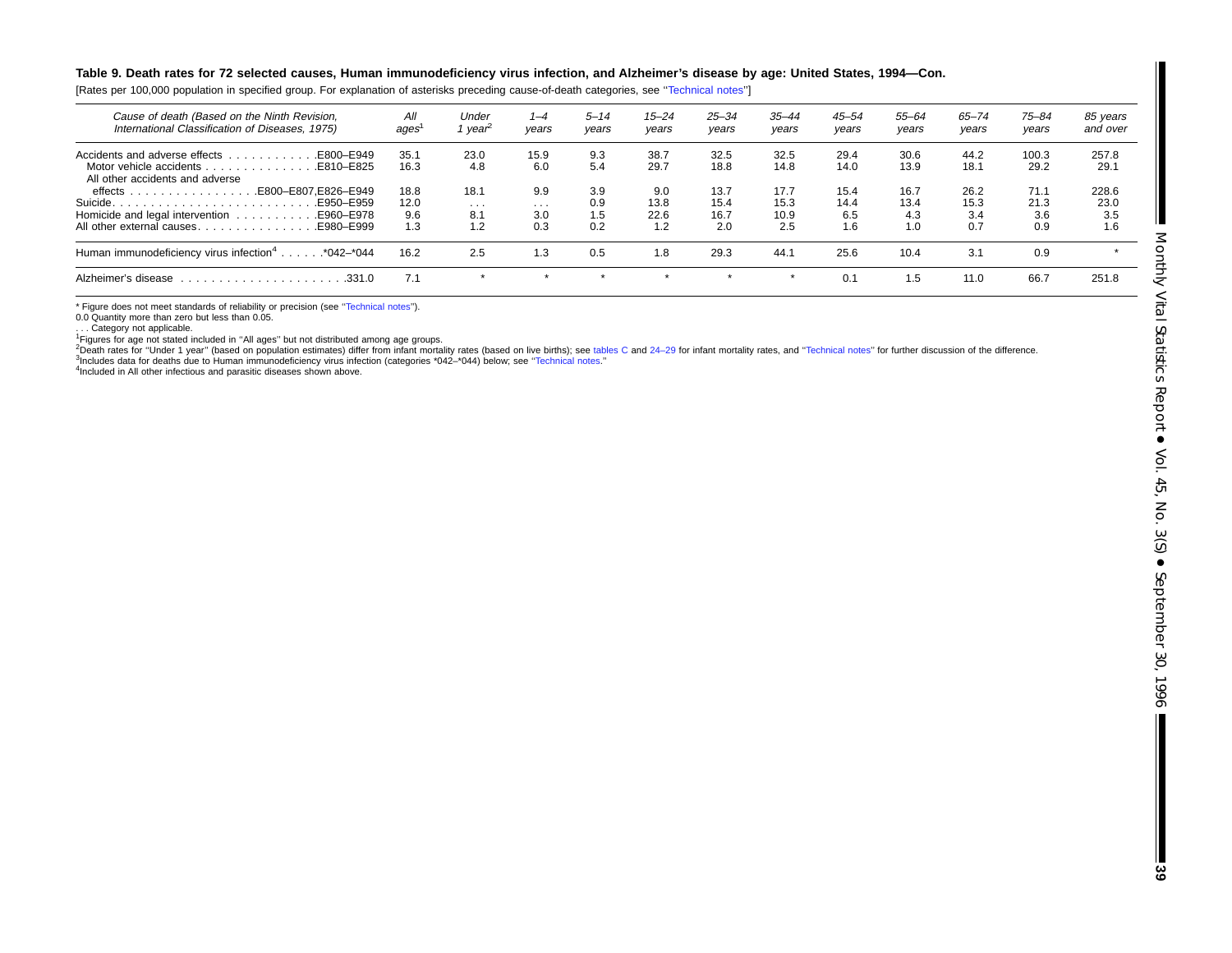# Table 10. Number of deaths from 72 selected causes, Human immunodeficiency virus infection, and Alzheimer's disease by race and sex: United States, 1994

[For explanation of asterisks preceding cause-of-death categories, see '['Technical](#page-71-0) notes'']

|                                                                                                 |                          |                            |                          |                          |                          |                          |                          |                          |                          | All other                |                          |                |
|-------------------------------------------------------------------------------------------------|--------------------------|----------------------------|--------------------------|--------------------------|--------------------------|--------------------------|--------------------------|--------------------------|--------------------------|--------------------------|--------------------------|----------------|
|                                                                                                 |                          | All races                  |                          |                          | White                    |                          |                          | Total                    |                          |                          | <b>Black</b>             |                |
| Cause of death (Based on the Ninth Revision,<br>International Classification of Diseases, 1975) | Both<br>sexes            | Male                       | Female                   | Both<br>sexes            | Male                     | Female                   | Both<br>sexes            | Male                     | Female                   | <b>Both</b><br>sexes     | Male                     | Female         |
|                                                                                                 | 2.278.994                | 1,162,747                  | 1,116,247                | 1,959,875                | 988,823                  | 971,052                  | 319,119                  | 173,924                  | 145,195                  | 282,379                  | 153,019                  | 129,360        |
|                                                                                                 | 15                       | $\overline{7}$             | 8                        | 12                       | 6                        | 6                        | 3                        | $\overline{1}$           | $\overline{2}$           | $\overline{c}$           | $\overline{1}$           | -1             |
| Certain other intestinal infections. 007-009                                                    | 746                      | 348                        | 398                      | 574                      | 244                      | 330                      | 172                      | 104                      | 68                       | 154                      | 94                       | 60             |
|                                                                                                 | 1,478                    | 884                        | 594                      | 863                      | 506                      | 357                      | 615                      | 378                      | 237                      | 499                      | 315                      | 184            |
| Tuberculosis of respiratory system 010-012                                                      | 1.129                    | 722                        | 407                      | 678                      | 423                      | 255                      | 451                      | 299                      | 152                      | 368                      | 252                      | 116            |
|                                                                                                 | 349                      | 162                        | 187                      | 185                      | 83                       | 102                      | 164                      | 79                       | 85                       | 131                      | 63                       | 68             |
|                                                                                                 | 8                        | 2                          | 6                        | 7                        | 2                        | 5                        | $\overline{\mathbf{1}}$  |                          | $\overline{1}$           | 1                        | $\equiv$                 | $\overline{1}$ |
| Streptococcal sore throat, scarlatina,                                                          |                          |                            |                          |                          |                          |                          |                          |                          |                          |                          |                          |                |
|                                                                                                 | 12                       | $\boldsymbol{\mathcal{A}}$ | 8                        | 10                       | $\overline{4}$           | 6                        | 2                        |                          | $\overline{2}$           | 2                        | $\overline{\phantom{a}}$ | 2              |
|                                                                                                 | 276                      | 132                        | 144                      | 232                      | 107                      | 125                      | 44                       | 25                       | 19                       | 36                       | 20                       | 16             |
|                                                                                                 | 20,360                   | 8.810                      | 11,550                   | 16,452                   | 7.018                    | 9.434                    | 3.908                    | 1.792                    | 2.116                    | 3,639                    | 1,659                    | 1.980          |
|                                                                                                 |                          | ÷                          |                          | $\overline{\phantom{0}}$ | $\overline{\phantom{0}}$ |                          | $\overline{\phantom{0}}$ | $\overline{\phantom{0}}$ | $\overline{\phantom{0}}$ | $\overline{\phantom{0}}$ | $\overline{\phantom{0}}$ |                |
|                                                                                                 | $\overline{\phantom{0}}$ | $\overline{\phantom{a}}$   | $\overline{\phantom{0}}$ | $\overline{\phantom{0}}$ | $\overline{\phantom{0}}$ | $\overline{\phantom{0}}$ | $\overline{\phantom{0}}$ | $\overline{\phantom{0}}$ | $\overline{\phantom{0}}$ | $\overline{\phantom{m}}$ | $\equiv$                 |                |
| Viral hepatitis070                                                                              | 3,061                    | 1,869                      | 1,192                    | 2,441                    | 1,543                    | 898                      | 620                      | 326                      | 294                      | 413                      | 216                      | 197            |
|                                                                                                 | 79                       | 46                         | 33                       | 41                       | 24                       | 17                       | 38                       | 22                       | 16                       | 36                       | 21                       | g<br>15        |
| All other infectious and parasitic                                                              |                          |                            |                          |                          |                          |                          |                          |                          |                          |                          |                          |                |
| diseases <sup>1</sup> 001-003,005,020-032,037,039-041,                                          |                          |                            |                          |                          |                          |                          |                          |                          |                          |                          |                          |                |
| *042-*044, 046-054,056-066,071-088,098-139                                                      | 49,265                   | 39,576                     | 9,689                    | 31,068                   | 26,028                   | 5,040                    | 18,197                   | 13,548                   | 4,649                    | 17,556                   | 13,047                   | 4,509          |
| Malignant neoplasms, including neoplasms of                                                     |                          |                            |                          |                          |                          |                          |                          |                          |                          |                          |                          |                |
| lymphatic and hematopoietic tissues. 140–208                                                    | 534,310                  | 280,465                    | 253,845                  | 465,797                  | 242,995                  | 222,802                  | 68,513                   | 37,470                   | 31,043                   | 59,939                   | 32,861                   | 27,078         |
| Malignant neoplasms of lip, oral cavity,                                                        |                          |                            |                          |                          |                          |                          |                          |                          |                          |                          |                          |                |
|                                                                                                 | 7.915                    | 5,227                      | 2.688                    | 6,489                    | 4.181                    | 2,308                    | 1,426                    | 1.046                    | 380                      | 1,242                    | 920                      | 322            |
| Malignant neoplasms of digestive organs                                                         |                          |                            |                          |                          |                          |                          |                          |                          |                          |                          |                          |                |
|                                                                                                 | 125.353                  | 66.476                     | 58.877                   | 106.826                  | 56,432                   | 50.394                   | 18,527                   | 10.044                   | 8.483                    | 15,521                   | 8,281                    | 7,240          |
| Malignant neoplasms of respiratory and                                                          |                          |                            |                          |                          |                          |                          |                          |                          |                          |                          |                          |                |
| $intrathoracic organs. \ldots \ldots \ldots \ldots \ldots \ldots \ldots \ldots 160-165$         | 154,714                  | 95,808                     | 58,906                   | 136,169                  | 83,277                   | 52,892                   | 18,545                   | 12,531                   | 6,014                    | 16,539                   | 11,239                   | 5,300          |
| Malignant neoplasm of breast 174–175                                                            | 44.008                   | 364                        | 43.644                   | 38,272                   | 312                      | 37.960                   | 5.736                    | 52                       | 5.684                    | 5.134                    | 51                       | 5.083          |
|                                                                                                 |                          |                            |                          |                          |                          |                          |                          |                          |                          |                          |                          | ⊽              |
| Malignant neoplasms of genital organs 179–187                                                   | 61,054                   | 35,475                     | 25,579                   | 51,540                   | 29,434                   | 22,106                   | 9,514                    | 6,041                    | 3,473                    | 8,719                    | 5,693                    | 3,026          |
| Malignant neoplasms of urinary organs 188–189                                                   | 22,432                   | 14,238                     | 8,194                    | 20,286                   | 13,008                   | 7,278                    | 2,146                    | 1,230                    | 916                      | 1,876                    | 1,063                    | 813            |
| Malignant neoplasms of all other and                                                            |                          |                            |                          |                          |                          |                          |                          |                          |                          |                          |                          |                |
| unspecified sites170-173,190-199                                                                | 65,754                   | 34,726                     | 31,028                   | 58,683                   | 31,124                   | 27,559                   | 7,071                    | 3,602                    | 3,469                    | 6,162                    | 3,141                    | 3,021          |
|                                                                                                 | 19,669                   | 10,840                     | 8,829                    | 17,708                   | 9,772                    | 7,936                    | 1,961                    | 1,068                    | 893                      | 1,634                    | 885                      | 749            |
| Other malignant neoplasms of lymphatic                                                          |                          |                            |                          |                          |                          |                          |                          |                          |                          |                          |                          |                |
| and hematopoietic tissues. 200-203                                                              | 33,411                   | 17,311                     | 16.100                   | 29,824                   | 15,455                   | 14,369                   | 3,587                    | 1.856                    | 1,731                    | 3,112                    | 1,588                    | 1,524          |
| Benign neoplasms, carcinoma in situ, and neoplasms                                              |                          |                            |                          |                          |                          |                          |                          |                          |                          |                          |                          |                |
| of uncertain behavior and of unspecified nature.210-239                                         | 7,517                    | 3,404                      | 4,113                    | 6,595                    | 2,997                    | 3,598                    | 922                      | 407                      | 515                      | 804                      | 352                      | 452            |
|                                                                                                 | 56,692                   | 24,758                     | 31,934                   | 45,650                   | 20,391                   | 25,259                   | 11,042                   | 4,367                    | 6,675                    | 9,849                    | 3,834                    | 6,015          |
|                                                                                                 | 3,451                    | 1,186                      | 2,265                    | 3,007                    | 995                      | 2.012                    | 444                      | 191                      | 253                      | 411                      | 177                      | 234            |
| Anemias<br>$.280 - 285$                                                                         | 4,380                    | 1,909                      | 2,471                    | 3,332                    | 1,423                    | 1,909                    | 1,048                    | 486                      | 562                      | 991                      | 461                      | 530            |
| Meningitis320-322                                                                               | 770                      | 418                        | 352                      | 542                      | 285                      | 257                      | 228                      | 133                      | 95                       | 210                      | 122                      | 88             |
| Major cardiovascular diseases 390-448                                                           | 940.693                  | 447,233                    | 493.460                  | 826,478                  | 392.137                  | 434.341                  | 114,215                  | 55.096                   | 59.119                   | 101,190                  | 47.824                   | 53.366         |
| Diseases of heart 390-398,402,404-429                                                           | 732,409                  | 361,276                    | 371,133                  | 646,056                  | 318,543                  | 327,513                  | 86,353                   | 42,733                   | 43,620                   | 76,852                   | 37,241                   | 39,611         |
| Rheumatic fever and rheumatic heart disease. .390-398                                           | 5,415                    | 1,679                      | 3,736                    | 4,923                    | 1,513                    | 3,410                    | 492                      | 166                      | 326                      | 370                      | 131                      | 239            |
| Hypertensive heart disease 402                                                                  | 23,943                   | 10,055                     | 13,888                   | 17,395                   | 6,996                    | 10,399                   | 6,548                    | 3,059                    | 3,489                    | 6,160                    | 2,855                    | 3,305          |
| Hypertensive heart and renal disease 404                                                        | 2,494                    | 1,066                      | 1,428                    | 1,757                    | 744                      | 1,013                    | 737                      | 322                      | 415                      | 679                      | 294                      | 385            |
| Ischemic heart disease 410-414                                                                  | 481.458                  | 245.350                    | 236.108                  | 434.399                  | 222.143                  | 212.256                  | 47.059                   | 23.207                   | 23.852                   | 41.089                   | 19,678                   | 21,411         |
|                                                                                                 |                          |                            |                          |                          |                          |                          |                          |                          |                          |                          |                          |                |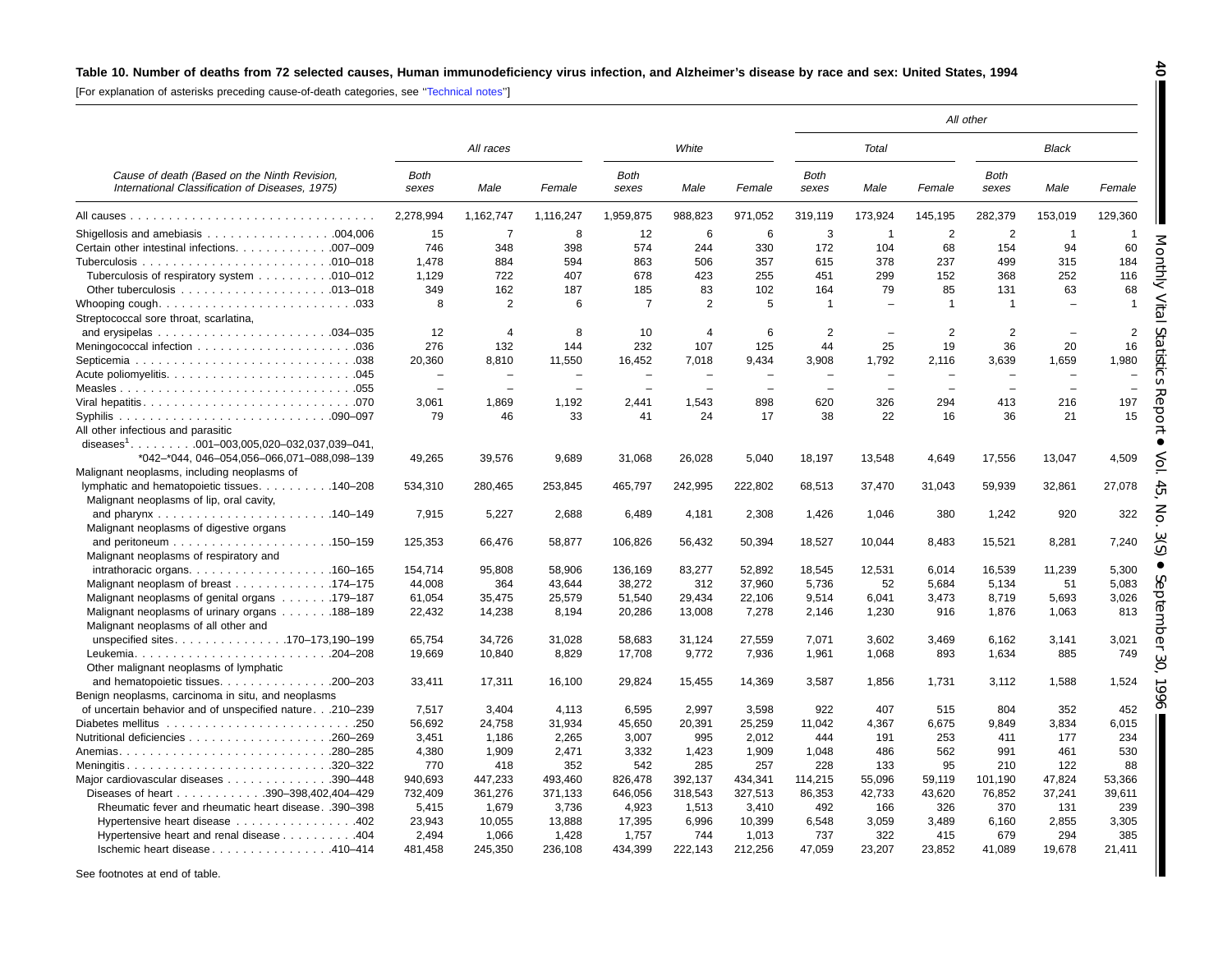# Table 10. Number of deaths from 72 selected causes, Human immunodeficiency virus infection, and Alzheimer's disease by race and sex: United States, 1994-Con.

[For explanation of asterisks preceding cause-of-death categories, see [''Technical](#page-71-0) notes'']

|                                                                                                 |                      |           |         |                      |         |         |                      |        |        | All other            |              |        |
|-------------------------------------------------------------------------------------------------|----------------------|-----------|---------|----------------------|---------|---------|----------------------|--------|--------|----------------------|--------------|--------|
|                                                                                                 |                      | All races |         |                      | White   |         |                      | Total  |        |                      | <b>Black</b> |        |
| Cause of death (Based on the Ninth Revision,<br>International Classification of Diseases, 1975) | <b>Both</b><br>sexes | Male      | Female  | <b>Both</b><br>sexes | Male    | Female  | <b>Both</b><br>sexes | Male   | Female | <b>Both</b><br>sexes | Male         | Female |
| Major cardiovascular diseases-Con.                                                              |                      |           |         |                      |         |         |                      |        |        |                      |              |        |
| Acute myocardial infarction 410                                                                 | 222,399              | 118,294   | 104,105 | 199,856              | 106,943 | 92,913  | 22,543               | 11,351 | 11,192 | 19,811               | 9,736        | 10,075 |
| Other acute and subacute forms of                                                               |                      |           |         |                      |         |         |                      |        |        |                      |              |        |
| ischemic heart disease 411                                                                      | 2,862                | 1,562     | 1,300   | 2,442                | 1,331   | 1,111   | 420                  | 231    | 189    | 361                  | 196          | 165    |
|                                                                                                 | 913                  | 393       | 520     | 828                  | 357     | 471     | 85                   | 36     | 49     | 79                   | 32           | 47     |
| Old myocardial infarction and other forms                                                       |                      |           |         |                      |         |         |                      |        |        |                      |              |        |
| of chronic ischemic heart disease 412,414                                                       | 255,284              | 125,101   | 130,183 | 231,273              | 113,512 | 117,761 | 24,011               | 11,589 | 12,422 | 20.838               | 9.714        | 11.124 |
| Other diseases of endocardium424                                                                | 15,417               | 6,278     | 9,139   | 14,280               | 5,739   | 8,541   | 1,137                | 539    | 598    | 943                  | 433          | 510    |
| All other forms of heart disease415-423,425-429                                                 | 203,682              | 96,848    | 106,834 | 173,302              | 81,408  | 91,894  | 30,380               | 15,440 | 14.940 | 27,611               | 13,850       | 13,761 |
| Hypertension with or without renal disease 401,403                                              | 11,765               | 4,794     | 6,971   | 8,902                | 3,547   | 5,355   | 2,863                | 1,247  | 1,616  | 2,654                | 1,147        | 1,507  |
| Cerebrovascular diseases 430–438                                                                | 153,306              | 60,225    | 93,081  | 132,497              | 51,009  | 81,488  | 20,809               | 9,216  | 11,593 | 18,022               | 7,826        | 10,196 |
| Intracerebral and other intracranial                                                            |                      |           |         |                      |         |         |                      |        |        |                      |              |        |
| hemorrhage $\ldots \ldots \ldots \ldots \ldots \ldots$ 431-432                                  | 21.807               | 10.094    | 11.713  | 17,696               | 7.983   | 9,713   | 4,111                | 2.111  | 2.000  | 3.382                | 1.714        | 1,668  |
| Cerebral thrombosis and unspecified                                                             |                      |           |         |                      |         |         |                      |        |        |                      |              |        |
| occlusion of cerebral arteries 434.0.434.9                                                      | 14.629               | 5,711     | 8,918   | 12.748               | 4,853   | 7,895   | 1,881                | 858    | 1,023  | 1.652                | 737          | 915    |
|                                                                                                 | 708                  | 265       | 443     | 643                  | 239     | 404     | 65                   | 26     | 39     | 54                   | 21           | 33     |
| All other and late effects of cerebrovascular                                                   |                      |           |         |                      |         |         |                      |        |        |                      |              |        |
|                                                                                                 | 116,162              | 44.155    | 72,007  | 101,410              | 37,934  | 63,476  | 14.752               | 6,221  | 8,531  | 12,934               | 5,354        | 7,580  |
|                                                                                                 |                      |           |         |                      |         |         |                      |        |        |                      |              |        |
|                                                                                                 | 17,116               | 6,420     | 10,696  | 15,660               | 5,838   | 9,822   | 1,456                | 582    | 874    | 1,299                | 507          | 792    |
| Other diseases of arteries, arterioles,                                                         |                      |           |         |                      |         |         |                      |        |        |                      |              |        |
|                                                                                                 | 26,097               | 14,518    | 11,579  | 23,363               | 13,200  | 10,163  | 2,734                | 1,318  | 1,416  | 2,363                | 1,103        | 1,260  |
| Acute bronchitis and bronchiolitis 466                                                          | 578                  | 243       | 335     | 497                  | 199     | 298     | 81                   | 44     | 37     | 77                   | 41           | 36     |
| Pneumonia and influenza 480-487                                                                 | 81,473               | 37,339    | 44,134  | 72,605               | 32,658  | 39,947  | 8,868                | 4,681  | 4,187  | 7,472                | 3,899        | 3,573  |
|                                                                                                 | 80,244               | 36,913    | 43,331  | 71,428               | 32,252  | 39,176  | 8,816                | 4,661  | 4,155  | 7,433                | 3,884        | 3,549  |
|                                                                                                 | 1,229                | 426       | 803     | 1,177                | 406     | 771     | 52                   | 20     | 32     | 39                   | 15           | 24     |
| Chronic obstructive pulmonary diseases                                                          |                      |           |         |                      |         |         |                      |        |        |                      |              |        |
|                                                                                                 | 101,628              | 53,729    | 47,899  | 94,073               | 49,226  | 44,847  | 7,555                | 4,503  | 3,052  | 6,511                | 3,857        | 2,654  |
| Bronchitis, chronic and unspecified 490–491                                                     | 3,579                | 1,763     | 1,816   | 3,323                | 1,618   | 1,705   | 256                  | 145    | 111    | 209                  | 118          | 91     |
| Emphysema492                                                                                    | 17,215               | 9,622     | 7,593   | 16,223               | 8,952   | 7,271   | 992                  | 670    | 322    | 858                  | 567          | 291    |
|                                                                                                 | 5,487                | 2,101     | 3,386   | 4,134                | 1,492   | 2,642   | 1,353                | 609    | 744    | 1,186                | 525          | 661    |
| Other chronic obstructive pulmonary diseases                                                    |                      |           |         |                      |         |         |                      |        |        |                      |              |        |
| and allied conditions 494-496                                                                   | 75,347               | 40,243    | 35,104  | 70,393               | 37,164  | 33,229  | 4,954                | 3,079  | 1,875  | 4,258                | 2,647        | 1,611  |
|                                                                                                 |                      |           |         |                      |         |         |                      |        |        |                      |              |        |
| Ulcer of stomach and duodenum. 531-533                                                          | 6,088                | 2,928     | 3,160   | 5,366                | 2,528   | 2,838   | 722                  | 400    | 322    | 577                  | 313          | 264    |
|                                                                                                 | 380                  | 220       | 160     | 305                  | 168     | 137     | 75                   | 52     | 23     | 68                   | 46           | 22     |
| Hernia of abdominal cavity and intestinal                                                       |                      |           |         |                      |         |         |                      |        |        |                      |              |        |
| obstruction without mention of hernia 550–553,560                                               | 6,142                | 2,284     | 3,858   | 5,318                | 1,904   | 3,414   | 824                  | 380    | 444    | 764                  | 352          | 412    |
| Chronic liver disease and cirrhosis. 571                                                        | 25,406               | 16,513    | 8,893   | 21,476               | 14,015  | 7,461   | 3,930                | 2,498  | 1,432  | 3,245                | 2,097        | 1,148  |
| Cholelithiasis and other disorders of                                                           |                      |           |         |                      |         |         |                      |        |        |                      |              |        |
|                                                                                                 | 2,855                | 1,245     | 1,610   | 2,525                | 1,109   | 1,416   | 330                  | 136    | 194    | 275                  | 111          | 164    |
| Nephritis, nephrotic syndrome, and nephrosis.580-589                                            | 22,976               | 10,866    | 12,110  | 18,639               | 8,901   | 9,738   | 4,337                | 1,965  | 2,372  | 3,980                | 1,794        | 2,186  |
| Acute glomerulonephritis and nephrotic                                                          |                      |           |         |                      |         |         |                      |        |        |                      |              |        |
| syndrome580-581                                                                                 | 305                  | 142       | 163     | 248                  | 108     | 140     | 57                   | 34     | 23     | 50                   | 30           | 20     |
| Chronic glomerulonephritis, nephritis and                                                       |                      |           |         |                      |         |         |                      |        |        |                      |              |        |
| nephropathy, not specified as acute or chronic,                                                 |                      |           |         |                      |         |         |                      |        |        |                      |              |        |
|                                                                                                 |                      |           |         |                      |         |         |                      |        |        |                      |              |        |
| and renal sclerosis, unspecified 582-583,587                                                    | 1,546                | 728       | 818     | 1,211                | 578     | 633     | 335                  | 150    | 185    | 306                  | 138          | 168    |
| See footnotes at end of table.                                                                  |                      |           |         |                      |         |         |                      |        |        |                      |              |        |
|                                                                                                 |                      |           |         |                      |         |         |                      |        |        |                      |              |        |

Vol. 45, No. 3(S) 30, 1996

**41**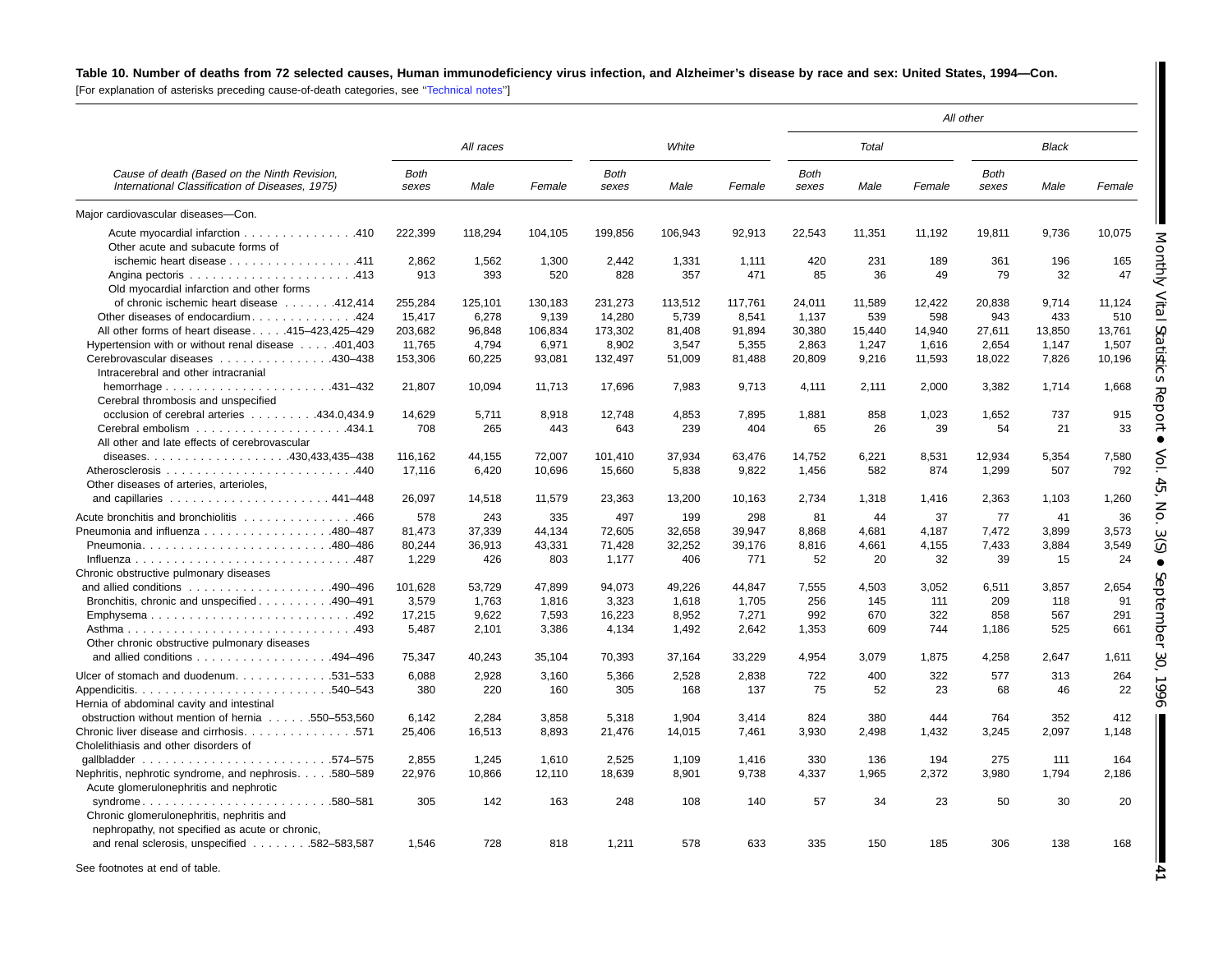#### Table 10. Number of deaths from 72 selected causes, Human immunodeficiency virus infection, and Alzheimer's disease by race and sex: United States, 1994-Con.

[For explanation of asterisks preceding cause-of-death categories, see [''Technical](#page-71-0) notes'']

|                                                                                                                |                      |                      |            |                      |                      |                      |                      |            |            | All other            |              |                      |
|----------------------------------------------------------------------------------------------------------------|----------------------|----------------------|------------|----------------------|----------------------|----------------------|----------------------|------------|------------|----------------------|--------------|----------------------|
|                                                                                                                |                      | All races            |            |                      | White                |                      |                      | Total      |            |                      | <b>Black</b> |                      |
| Cause of death (Based on the Ninth Revision,<br>International Classification of Diseases, 1975)                | <b>Both</b><br>sexes | Male                 | Female     | <b>Both</b><br>sexes | Male                 | Female               | <b>Both</b><br>sexes | Male       | Female     | <b>Both</b><br>sexes | Male         | Female               |
| Renal failure, disorders resulting from impaired<br>renal function, and small kidney of                        |                      |                      |            |                      |                      |                      |                      |            |            |                      |              |                      |
| unknown cause 584-586,588-589                                                                                  | 21.125               | 9,996                | 11,129     | 17.180               | 8,215                | 8,965                | 3,945                | 1.781      | 2,164      | 3,624                | 1,626        | 1,998                |
| .590                                                                                                           | 973                  | 261                  | 712        | 830                  | 215                  | 615                  | 143                  | 46         | 97         | 125                  | 42           | 83                   |
|                                                                                                                | 413                  | 413                  | $\sim 100$ | 372                  | 372                  | $\sim$ $\sim$ $\sim$ | 41                   | 41         | $\sim 100$ | 36                   | 36           | $\sim$ $\sim$ $\sim$ |
| Complications of pregnancy, childbirth,                                                                        |                      |                      |            |                      |                      |                      |                      |            |            |                      |              |                      |
| .630–676                                                                                                       | 328                  | $\sim 100$           | 328        | 193                  | $\sim 100$           | 193                  | 135                  | $\sim 100$ | 135        | 118                  | $\sim 100$   | 118                  |
| Pregnancy with abortive outcome<br>.630–638<br>Other complications of pregnancy, childbirth,                   | 41                   | $\sim$ $\sim$ $\sim$ | 41         | 24                   | $\sim$ $\sim$ $\sim$ | 24                   | 17                   | $\sim 100$ | 17         | 17                   | $\sim 100$   | 17                   |
| and the puerperium.<br>.640–676                                                                                | 287                  | $\sim 100$           | 287        | 169                  | $\mathbf{r}$         | 169                  | 118                  | $\cdots$   | 118        | 101                  | $\cdots$     | 101                  |
| Congenital anomalies.<br>.740–759<br>Certain conditions originating in the perinatal                           | 12,030               | 6,209                | 5,821      | 9,660                | 4,993                | 4,667                | 2,370                | 1,216      | 1,154      | 1,961                | 1,014        | 947                  |
| period<br>Birth trauma, intrauterine hypoxia, birth                                                            | 14,487               | 8,156                | 6,331      | 8,562                | 4,829                | 3,733                | 5,925                | 3,327      | 2,598      | 5,515                | 3,088        | 2,427                |
| asphyxia, and respiratory distress syndrome767-769<br>Other conditions originating in the perinatal            | 2,378                | 1,414                | 964        | 1,556                | 924                  | 632                  | 822                  | 490        | 332        | 766                  | 456          | 310                  |
| period                                                                                                         | 12,109               | 6,742                | 5,367      | 7,006                | 3,905                | 3,101                | 5,103                | 2,837      | 2,266      | 4,749                | 2,632        | 2,117                |
| Symptoms, signs, and ill-defined conditions 780-799                                                            | 25,245               | 13,182               | 12,063     | 19,835               | 10,022               | 9,813                | 5,410                | 3.160      | 2,250      | 4,895                | 2,839        | 2,056                |
| .Residual                                                                                                      | 203,939              | 90,194               | 113,745    | 178,038              | 77,629               | 100,409              | 25,901               | 12,565     | 13,336     | 23,064               | 11,093       | 11,971               |
| Accidents and adverse effects E800-E949                                                                        | 91,437               | 60,509               | 30,928     | 75,894               | 49,809               | 26,085               | 15,543               | 10,700     | 4,843      | 12,767               | 8,832        | 3,935                |
| Motor vehicle accidents E810-E825                                                                              | 42,524               | 28,635               | 13,889     | 35,619               | 23,932               | 11,687               | 6,905                | 4.703      | 2,202      | 5,341                | 3,703        | 1,638                |
| All other accidents and adverse                                                                                |                      |                      |            |                      |                      |                      |                      |            |            |                      |              |                      |
| .E800-E807.E826-E949<br>$effects \ldots \ldots \ldots \ldots$                                                  | 48.913               | 31.874               | 17.039     | 40,275               | 25.877               | 14,398               | 8.638                | 5.997      | 2.641      | 7.426                | 5.129        | 2,297                |
| E950-E959.                                                                                                     | 31,142               | 25,174               | 5,968      | 27,976               | 22,581               | 5,395                | 3,166                | 2,593      | 573        | 2,271                | 1,922        | 349                  |
| Homicide and legal intervention 5960-E978                                                                      | 24,926               | 19,707               | 5,219      | 11,976               | 9,055                | 2,921                | 12,950               | 10,652     | 2,298      | 12,207               | 10,083       | 2,124                |
| All other external causes.<br>E980-E999.                                                                       | 3,435                | 2,524                | 911        | 2,634                | 1,905                | 729                  | 801                  | 619        | 182        | 719                  | 556          | 163                  |
| Human immunodeficiency virus infection <sup>2</sup> *042-*044                                                  | 42,114               | 35,641               | 6,473      | 25,578               | 22,993               | 2,585                | 16,536               | 12,648     | 3,888      | 16,079               | 12,245       | 3,834                |
| Alzheimer's disease response in the series of the series of the series of the series of the series of the seri | 18.584               | 6,377                | 12,207     | 17,550               | 6,000                | 11,550               | 1,034                | 377        | 657        | 926                  | 329          | 597                  |

– Quantity zero.

. . . Category not applicable.<br><sup>1</sup>Includes data for deaths due to Human immunodeficiency virus infection (categories \*042–\*044) below; see "Technical notes."<br><sup>2</sup>Included in All other infectious and parasitic diseases shown

**42** T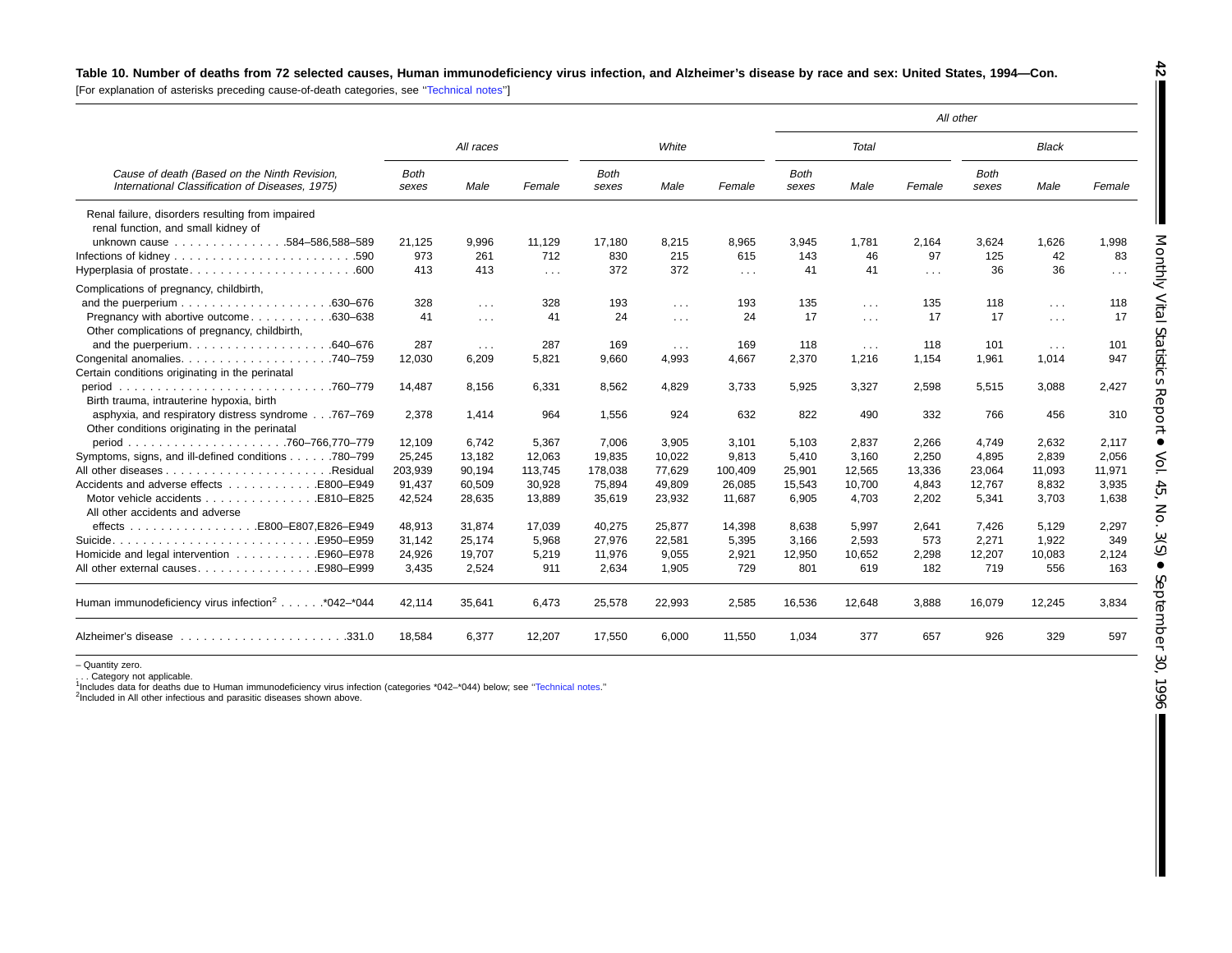# Table 11. Death rates for 72 selected causes, Human immunodeficiency virus infection, and Alzheimer's disease by race and sex: United States, 1994

[Rates per 100,000 population in specified group. For explanation of asterisks preceding cause-of-death categories, see [''Technical](#page-71-0) notes'']

|                                                                                                 |               |           |         |               |              |         |               |         |         | All other            |               |               |
|-------------------------------------------------------------------------------------------------|---------------|-----------|---------|---------------|--------------|---------|---------------|---------|---------|----------------------|---------------|---------------|
|                                                                                                 |               | All races |         |               | White        |         |               | Total   |         |                      | <b>Black</b>  |               |
| Cause of death (Based on the Ninth Revision,<br>International Classification of Diseases, 1975) | Both<br>sexes | Male      | Female  | Both<br>sexes | Male         | Female  | Both<br>sexes | Male    | Female  | <b>Both</b><br>sexes | Male          | Female        |
|                                                                                                 | 875.4         | 915.0     | 837.6   | 905.4         | 931.6        | 880.1   | 727.4         | 830.7   | 633.1   | 864.3                | 987.8         | 752.9         |
|                                                                                                 | $\star$       | -8        |         | 4             | $\mathbf{r}$ |         |               | $\star$ | $\star$ | $\star$              | $\rightarrow$ |               |
| Certain other intestinal infections. 007-009                                                    | 0.3           | 0.3       | 0.3     | 0.3           | 0.2          | 0.3     | 0.4           | 0.5     | 0.3     | 0.5                  | 0.6           | 0.3           |
|                                                                                                 | 0.6           | 0.7       | 0.4     | 0.4           | 0.5          | 0.3     | 1.4           | 1.8     | 1.0     | 1.5                  | 2.0           | 1.1           |
| Tuberculosis of respiratory system 010–012                                                      | 0.4           | 0.6       | 0.3     | 0.3           | 0.4          | 0.2     | 1.0           | 1.4     | 0.7     | 1.1                  | 1.6           | ynthly<br>0.7 |
|                                                                                                 | 0.1           | 0.1       | 0.1     | 0.1           | 0.1          | 0.1     | 0.4           | 0.4     | 0.4     | 0.4                  | 0.4           | 0.4           |
|                                                                                                 |               |           |         |               |              |         |               |         |         |                      |               |               |
| Streptococcal sore throat, scarlatina,                                                          |               |           |         |               |              |         |               |         |         |                      |               |               |
|                                                                                                 | $\pmb{\ast}$  | $\star$   | $\star$ | $\star$       | $\star$      |         | $\star$       | $\star$ |         | $\star$              |               |               |
|                                                                                                 | 0.1           | 0.1       | 0.1     | 0.1           | 0.1          | 0.1     | 0.1           | 0.1     |         | 0.1                  | 0.1           |               |
|                                                                                                 | 7.8           | 6.9       | 8.7     | 7.6           | 6.6          | 8.6     | 8.9           | 8.6     | 9.2     | 11.1                 | 10.7          | 11.5          |
|                                                                                                 |               | $\star$   |         |               |              |         |               |         |         |                      |               |               |
|                                                                                                 | $\star$       | $\star$   | $\star$ | $\star$       | $\star$      | $\star$ | $\star$       | $\star$ | $\star$ | $\star$              | $\star$       |               |
|                                                                                                 | 1.2           | 1.5       | 0.9     | 1.1           | 1.5          | 0.8     | 1.4           | 1.6     | 1.3     | 1.3                  | 1.4           | 1.1           |
|                                                                                                 | 0.0           | 0.0       | 0.0     | 0.0           | 0.0          |         | 0.1           | 0.1     |         | 0.1                  | 0.1           | ᅐ             |
| All other infectious and parasitic                                                              |               |           |         |               |              |         |               |         |         |                      |               |               |
| diseases <sup>1</sup> . 001-003,005,020-032,037,039-041,                                        |               |           |         |               |              |         |               |         |         |                      |               |               |
| *042-*044,046-054,056-066,071-088,098-139                                                       | 18.9          | 31.1      | 7.3     | 14.4          | 24.5         | 4.6     | 41.5          | 64.7    | 20.3    | 53.7                 | 84.2          | 26.2          |
| Malignant neoplasms, including neoplasms of                                                     |               |           |         |               |              |         |               |         |         |                      |               |               |
| lymphatic and hematopoietic tissues. 140–208                                                    | 205.2         | 220.7     | 190.5   | 215.2         | 228.9        | 201.9   | 156.2         | 179.0   | 135.4   | 183.5                | 212.1         | 157.6         |
| Malignant neoplasms of lip, oral cavity,                                                        |               |           |         |               |              |         |               |         |         |                      |               |               |
|                                                                                                 | 3.0           | 4.1       | 2.0     | 3.0           | 3.9          | 2.1     | 3.3           | 5.0     | 1.7     | 3.8                  | 5.9           | 1.9           |
| Malignant neoplasms of digestive organs                                                         |               |           |         |               |              |         |               |         |         |                      |               |               |
|                                                                                                 | 48.1          | 52.3      | 44.2    | 49.3          | 53.2         | 45.7    | 42.2          | 48.0    | 37.0    | 47.5                 | 53.5          | 42.1          |
| Malignant neoplasms of respiratory and                                                          |               |           |         |               |              |         |               |         |         |                      |               |               |
|                                                                                                 | 59.4          | 75.4      | 44.2    | 62.9          | 78.5         | 47.9    | 42.3          | 59.8    | 26.2    | 50.6                 | 72.5          | 30.8          |
| Malignant neoplasm of breast 174–175                                                            | 16.9          | 0.3       | 32.7    | 17.7          | 0.3          | 34.4    | 13.1          | 0.2     | 24.8    | 15.7                 | 0.3           | 29.6          |
| Malignant neoplasms of genital organs 179–187                                                   | 23.5          | 27.9      | 19.2    | 23.8          | 27.7         | 20.0    | 21.7          | 28.9    | 15.1    | 26.7                 | 36.7          | 17.6<br>pte   |
| Malignant neoplasms of urinary organs 188-189                                                   | 8.6           | 11.2      | 6.1     | 9.4           | 12.3         | 6.6     | 4.9           | 5.9     | 4.0     | 5.7                  | 6.9           | 4.7           |
| Malignant neoplasms of all other and                                                            |               |           |         |               |              |         |               |         |         |                      |               |               |
| unspecified sites170-173,190-199                                                                | 25.3          | 27.3      | 23.3    | 27.1          | 29.3         | 25.0    | 16.1          | 17.2    | 15.1    | 18.9                 | 20.3          | 17.6          |
|                                                                                                 | 7.6           | 8.5       | 6.6     | 8.2           | 9.2          | 7.2     | 4.5           | 5.1     | 3.9     | 5.0                  | 5.7           | 4.4           |
| Other malignant neoplasms of lymphatic                                                          |               |           |         |               |              |         |               |         |         |                      |               |               |
| and hematopoietic tissues.<br>$.200 - 203$                                                      | 12.8          | 13.6      | 12.1    | 13.8          | 14.6         | 13.0    | 8.2           | 8.9     | 7.5     | 9.5                  | 10.3          | 8.9           |
| Benign neoplasms, carcinoma in situ, and neoplasms                                              |               |           |         |               |              |         |               |         |         |                      |               |               |
| of uncertain behavior and of unspecified nature.210-239                                         | 2.9           | 2.7       | 3.1     | 3.0           | 2.8          | 3.3     | 2.1           | 1.9     | 2.2     | 2.5                  | 2.3           | 2.6           |
|                                                                                                 | 21.8          | 19.5      | 24.0    | 21.1          | 19.2         | 22.9    | 25.2          | 20.9    | 29.1    | 30.1                 | 24.7          | 35.0          |
|                                                                                                 | 1.3           | 0.9       | 1.7     | 1.4           | 0.9          | 1.8     | 1.0           | 0.9     | 1.1     | 1.3                  | 1.1           | 1.4           |
| .280-285<br>Anemias                                                                             | 1.7           | 1.5       | 1.9     | 1.5           | 1.3          | 1.7     | 2.4           | 2.3     | 2.5     | 3.0                  | 3.0           | 3.1           |
| Meningitis320–322                                                                               | 0.3           | 0.3       | 0.3     | 0.3           | 0.3          | 0.2     | 0.5           | 0.6     | 0.4     | 0.6                  | 0.8           | 0.5           |
| Major cardiovascular diseases<br>.390-448                                                       | 361.3         | 351.9     | 370.3   | 381.8         | 369.5        | 393.7   | 260.3         | 263.1   | 257.8   | 309.7                | 308.7         | 310.6         |
| Diseases of heart 390-398,402,404-429                                                           | 281.3         | 284.3     | 278.5   | 298.5         | 300.1        | 296.8   | 196.8         | 204.1   | 190.2   | 235.2                | 240.4         | 230.6         |
| Rheumatic fever and rheumatic heart disease. .390-398                                           | 2.1           | 1.3       | 2.8     | 2.3           | 1.4          | 3.1     | 1.1           | 0.8     | 1.4     | 1.1                  | 0.8           | 1.4           |
| Hypertensive heart disease 402                                                                  | 9.2           | 7.9       | 10.4    | 8.0           | 6.6          | 9.4     | 14.9          | 14.6    | 15.2    | 18.9                 | 18.4          | 19.2          |
| Hypertensive heart and renal disease 404                                                        | 1.0           | 0.8       | 1.1     | 0.8           | 0.7          | 0.9     | 1.7           | 1.5     | 1.8     | 2.1                  | 1.9           | 2.2           |
| Ischemic heart disease 410-414                                                                  | 184.9         | 193.1     | 177.2   | 200.7         | 209.3        | 192.4   | 107.3         | 110.8   | 104.0   | 125.8                | 127.0         | 124.6         |

See footnotes at end of table.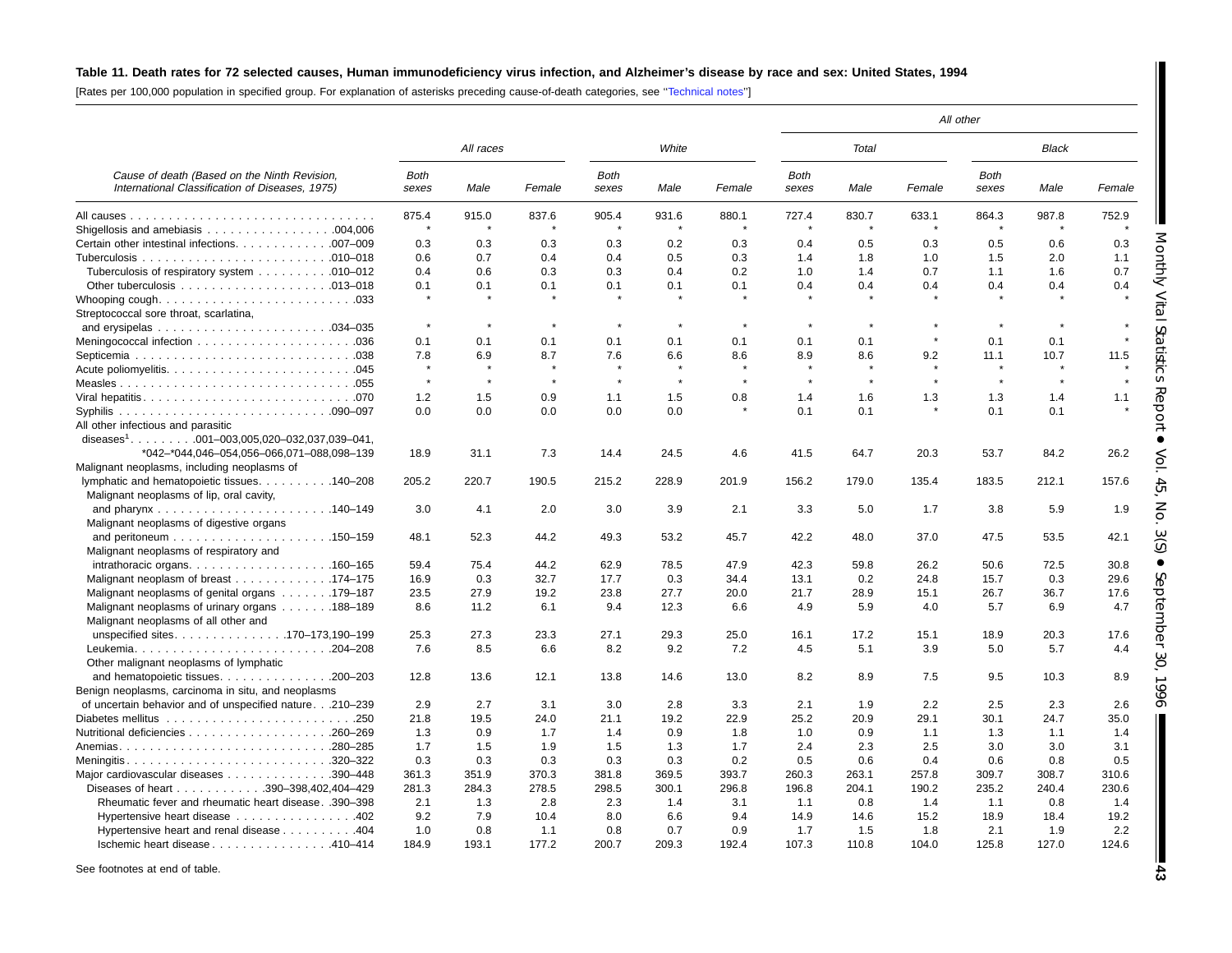#### Table 11. Death rates for 72 selected causes, Human immunodeficiency virus infection, and Alzheimer's disease by race and sex: United States, 1994-Con.

[Rates per 100,000 population in specified group. For explanation of asterisks preceding cause-of-death categories, see [''Technical](#page-71-0) notes'']

|                                                                                                                       |               |           |        |                      |       |        |               |       |        | All other            |              |        |
|-----------------------------------------------------------------------------------------------------------------------|---------------|-----------|--------|----------------------|-------|--------|---------------|-------|--------|----------------------|--------------|--------|
|                                                                                                                       |               | All races |        |                      | White |        |               | Total |        |                      | <b>Black</b> |        |
| Cause of death (Based on the Ninth Revision,<br>International Classification of Diseases, 1975)                       | Both<br>sexes | Male      | Female | <b>Both</b><br>sexes | Male  | Female | Both<br>sexes | Male  | Female | <b>Both</b><br>sexes | Male         | Female |
| Maior cardiovascular diseases-Con.                                                                                    |               |           |        |                      |       |        |               |       |        |                      |              |        |
| Acute myocardial infarction 410<br>Other acute and subacute forms of                                                  | 85.4          | 93.1      | 78.1   | 92.3                 | 100.8 | 84.2   | 51.4          | 54.2  | 48.8   | 60.6                 | 62.8         | 58.6   |
| ischemic heart disease 411                                                                                            | 1.1           | 1.2       | 1.0    | 1.1                  | 1.3   | 1.0    | 1.0           | 1.1   | 0.8    | 1.1                  | 1.3          | 1.0    |
| Old myocardial infarction and other forms                                                                             | 0.4           | 0.3       | 0.4    | 0.4                  | 0.3   | 0.4    | 0.2           | 0.2   | 0.2    | 0.2                  | 0.2          | 0.3    |
| of chronic ischemic heart disease 412,414                                                                             | 98.1          | 98.4      | 97.7   | 106.8                | 106.9 | 106.7  | 54.7          | 55.4  | 54.2   | 63.8                 | 62.7         | 64.7   |
| Other diseases of endocardium424<br>All other forms of heart                                                          | 5.9           | 4.9       | 6.9    | 6.6                  | 5.4   | 7.7    | 2.6           | 2.6   | 2.6    | 2.9                  | 2.8          | 3.0    |
| disease415-423,425-429                                                                                                | 78.2          | 76.2      | 80.2   | 80.1                 | 76.7  | 83.3   | 69.2          | 73.7  | 65.1   | 84.5                 | 89.4         | 80.1   |
| Hypertension with or without renal disease 401,403                                                                    | 4.5           | 3.8       | 5.2    | 4.1                  | 3.3   | 4.9    | 6.5           | 6.0   | 7.0    | 8.1                  | 7.4          | 8.8    |
| Cerebrovascular diseases 430-438<br>Intracerebral and other intracranial                                              | 58.9          | 47.4      | 69.8   | 61.2                 | 48.1  | 73.9   | 47.4          | 44.0  | 50.6   | 55.2                 | 50.5         | 59.3   |
| Cerebral thrombosis and unspecified                                                                                   | 8.4           | 7.9       | 8.8    | 8.2                  | 7.5   | 8.8    | 9.4           | 10.1  | 8.7    | 10.4                 | 11.1         | 9.7    |
| occlusion of cerebral arteries 434.0.434.9                                                                            | 5.6           | 4.5       | 6.7    | 5.9                  | 4.6   | 7.2    | 4.3           | 4.1   | 4.5    | 5.1                  | 4.8          | 5.3    |
| All other and late effects of cerebrovascular                                                                         | 0.3           | 0.2       | 0.3    | 0.3                  | 0.2   | 0.4    | 0.1           | 0.1   | 0.2    | 0.2                  | 0.1          | 0.2    |
|                                                                                                                       | 44.6          | 34.7      | 54.0   | 46.8                 | 35.7  | 57.5   | 33.6          | 29.7  | 37.2   | 39.6                 | 34.6         | 44.1   |
| Other diseases of arteries, arterioles,                                                                               | 6.6           | 5.1       | 8.0    | 7.2                  | 5.5   | 8.9    | 3.3           | 2.8   | 3.8    | 4.0                  | 3.3          | 4.6    |
|                                                                                                                       | 10.0          | 11.4      | 8.7    | 10.8                 | 12.4  | 9.2    | 6.2           | 6.3   | 6.2    | 7.2                  | 7.1          | 7.3    |
| Acute bronchitis and bronchiolitis 466                                                                                | 0.2           | 0.2       | 0.3    | 0.2                  | 0.2   | 0.3    | 0.2           | 0.2   | 0.2    | 0.2                  | 0.3          | 0.2    |
| Pneumonia and influenza 480-487                                                                                       | 31.3          | 29.4      | 33.1   | 33.5                 | 30.8  | 36.2   | 20.2          | 22.4  | 18.3   | 22.9                 | 25.2         | 20.8   |
|                                                                                                                       | 30.8          | 29.0      | 32.5   | 33.0                 | 30.4  | 35.5   | 20.1          | 22.3  | 18.1   | 22.8                 | 25.1         | 20.7   |
| Chronic obstructive pulmonary diseases                                                                                | 0.5           | 0.3       | 0.6    | 0.5                  | 0.4   | 0.7    | 0.1           | 0.1   | 0.1    | 0.1                  |              | 0.1    |
| and allied conditions $\ldots \ldots \ldots \ldots \ldots \ldots$ 490-496                                             | 39.0          | 42.3      | 35.9   | 43.5                 | 46.4  | 40.6   | 17.2          | 21.5  | 13.3   | 19.9                 | 24.9         | 15.4   |
| Bronchitis, chronic and unspecified 490–491                                                                           | 1.4           | 1.4       | 1.4    | 1.5                  | 1.5   | 1.5    | 0.6           | 0.7   | 0.5    | 0.6                  | 0.8          | 0.5    |
| Emphysema492                                                                                                          | 6.6           | 7.6       | 5.7    | 7.5                  | 8.4   | 6.6    | 2.3           | 3.2   | 1.4    | 2.6                  | 3.7          | 1.7    |
| Other chronic obstructive pulmonary diseases                                                                          | 2.1           | 1.7       | 2.5    | 1.9                  | 1.4   | 2.4    | 3.1           | 2.9   | 3.2    | 3.6                  | 3.4          | 3.8    |
| and allied conditions 494-496                                                                                         | 28.9          | 31.7      | 26.3   | 32.5                 | 35.0  | 30.1   | 11.3          | 14.7  | 8.2    | 13.0                 | 17.1         | 9.4    |
| Ulcer of stomach and duodenum. 531-533                                                                                | 2.3           | 2.3       | 2.4    | 2.5                  | 2.4   | 2.6    | 1.6           | 1.9   | 1.4    | 1.8                  | 2.0          | 1.5    |
| Hernia of abdominal cavity and intestinal                                                                             | 0.1           | 0.2       | 0.1    | 0.1                  | 0.2   | 0.1    | 0.2           | 0.2   | 0.1    | 0.2                  | 0.3          | 0.1    |
| obstruction without mention of hernia 550–553.560                                                                     | 2.4           | 1.8       | 2.9    | 2.5                  | 1.8   | 3.1    | 1.9           | 1.8   | 1.9    | 2.3                  | 2.3          | 2.4    |
| Chronic liver disease and cirrhosis571<br>Cholelithiasis and other disorders of                                       | 9.8           | 13.0      | 6.7    | 9.9                  | 13.2  | 6.8    | 9.0           | 11.9  | 6.2    | 9.9                  | 13.5         | 6.7    |
|                                                                                                                       | 1.1           | 1.0       | 1.2    | 1.2                  | 1.0   | 1.3    | 0.8           | 0.6   | 0.8    | 0.8                  | 0.7          | 1.0    |
| Nephritis, nephrotic syndrome, and nephrosis. 580-589<br>Acute glomerulonephritis and nephrotic                       | 8.8           | 8.6       | 9.1    | 8.6                  | 8.4   | 8.8    | 9.9           | 9.4   | 10.3   | 12.2                 | 11.6         | 12.7   |
| syndrome<br>. 580–581<br>Chronic glomerulonephritis, nephritis and<br>nephropathy, not specified as acute or chronic, | 0.1           | 0.1       | 0.1    | 0.1                  | 0.1   | 0.1    | 0.1           | 0.2   | 0.1    | 0.2                  | 0.2          | 0.1    |
| and renal sclerosis, unspecified 582-583,587                                                                          | 0.6           | 0.6       | 0.6    | 0.6                  | 0.5   | 0.6    | 0.8           | 0.7   | 0.8    | 0.9                  | 0.9          | 1.0    |

See footnotes at end of table.

**44**

Monthly Vital

Ш

Statistics

 Report  $\bullet$ 

Vol. 45, No. 3(S)

 $\bullet$ 

September

30, 1996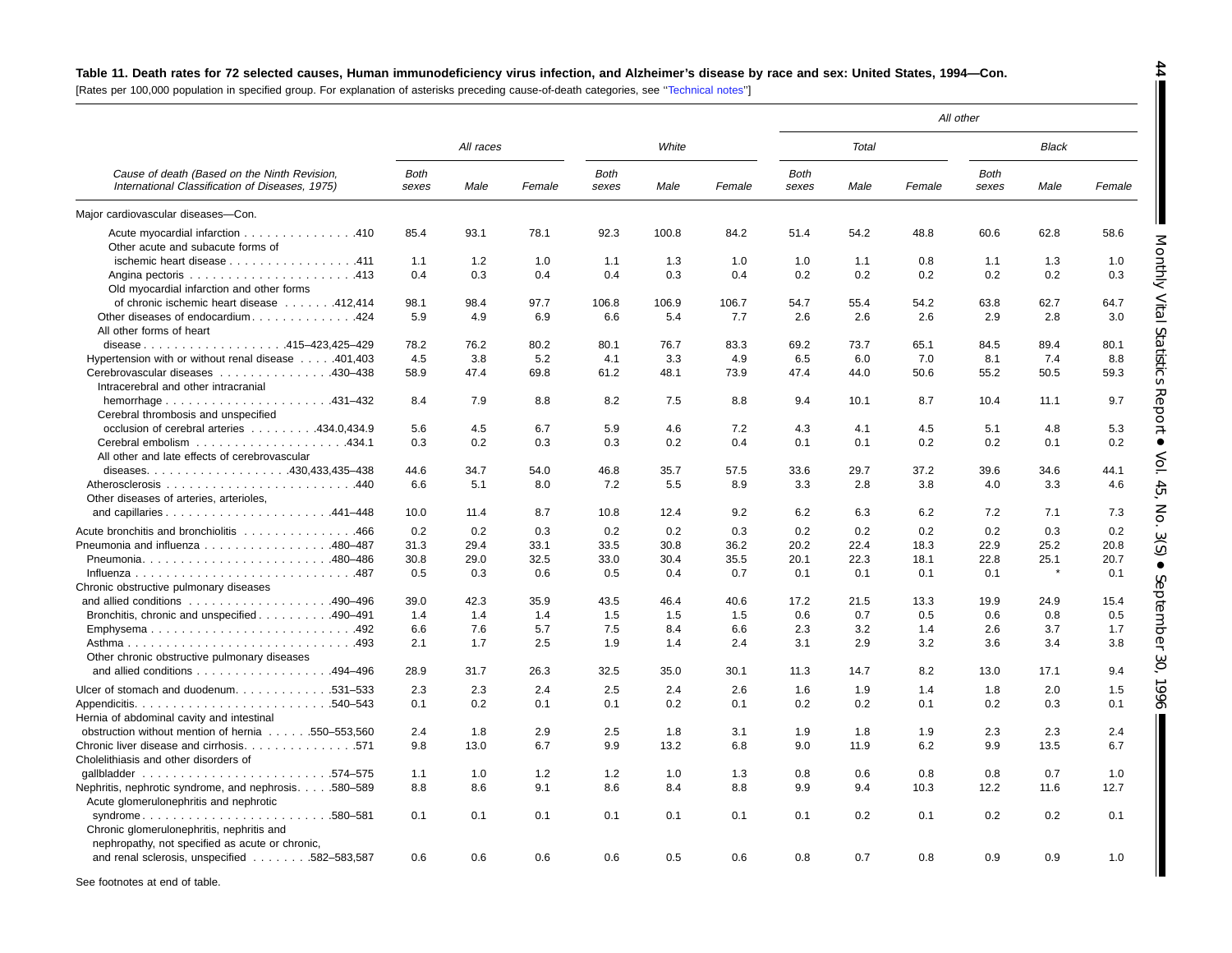#### Table 11. Death rates for 72 selected causes, Human immunodeficiency virus infection, and Alzheimer's disease by race and sex: United States, 1994-Con.

[Rates per 100,000 population in specified group. For explanation of asterisks preceding cause-of-death categories, see [''Technical](#page-71-0) notes'']

|                                                                                                 |                      |            |            |                      |                      |            |                      |                      |            | All other            |              |            |
|-------------------------------------------------------------------------------------------------|----------------------|------------|------------|----------------------|----------------------|------------|----------------------|----------------------|------------|----------------------|--------------|------------|
|                                                                                                 |                      | All races  |            |                      | White                |            |                      | Total                |            |                      | <b>Black</b> |            |
| Cause of death (Based on the Ninth Revision,<br>International Classification of Diseases, 1975) | <b>Both</b><br>sexes | Male       | Female     | <b>Both</b><br>sexes | Male                 | Female     | <b>Both</b><br>sexes | Male                 | Female     | <b>Both</b><br>sexes | Male         | Female     |
| Nephritis, nephrotic syndrome, and nephrosis-Con.                                               |                      |            |            |                      |                      |            |                      |                      |            |                      |              |            |
| Renal failure, disorders resulting from impaired<br>renal function, and small kidney of         |                      |            |            |                      |                      |            |                      |                      |            |                      |              |            |
| unknown cause 584-586,588-589                                                                   | 8.1                  | 7.9        | 8.4        | 7.9                  | 7.7                  | 8.1        | 9.0                  | 8.5                  | 9.4        | 11.1                 | 10.5         | 11.6       |
|                                                                                                 | 0.4                  | 0.2        | 0.5        | 0.4                  | 0.2                  | 0.6        | 0.3                  | 0.2                  | 0.4        | 0.4                  | 0.3          | 0.5        |
|                                                                                                 | 0.2                  | 0.3        | $\sim 100$ | 0.2                  | 0.4                  | $\sim 100$ | 0.1                  | 0.2                  | $\sim 100$ | 0.1                  | 0.2          | $\sim 100$ |
| Complications of pregnancy, childbirth,                                                         |                      |            |            |                      |                      |            |                      |                      |            |                      |              |            |
|                                                                                                 | 0.1                  | $\sim 100$ | 0.2        | 0.1                  | $\sim 100$           | 0.2        | 0.3                  | $\sim 100$           | 0.6        | 0.4                  | $\sim 100$   | 0.7        |
| Pregnancy with abortive outcome630-638                                                          | 0.0                  | $\sim 100$ | 0.0        | 0.0                  | $\sim$ $\sim$ $\sim$ | 0.0        | $\star$              | $\sim$ $\sim$ $\sim$ |            |                      | $\cdots$     |            |
| Other complications of pregnancy, childbirth,                                                   |                      |            |            |                      |                      |            |                      |                      |            |                      |              |            |
| and the puerperium. $\ldots \ldots \ldots \ldots \ldots \ldots$ . 640-676                       | 0.1                  | $\sim 100$ | 0.2        | 0.1                  | $\sim 100$           | 0.2        | 0.3                  | $\sim$ $\sim$ $\sim$ | 0.5        | 0.3                  | $\cdots$     | 0.6        |
|                                                                                                 | 4.6                  | 4.9        | 4.4        | 4.5                  | 4.7                  | 4.2        | 5.4                  | 5.8                  | 5.0        | 6.0                  | 6.5          | 5.5        |
| Certain conditions originating in the perinatal                                                 |                      |            |            |                      |                      |            |                      |                      |            |                      |              |            |
|                                                                                                 | 5.6                  | 6.4        | 4.8        | 4.0                  | 4.5                  | 3.4        | 13.5                 | 15.9                 | 11.3       | 16.9                 | 19.9         | 14.1       |
| Birth trauma, intrauterine hypoxia, birth                                                       |                      |            |            |                      |                      |            |                      |                      |            |                      |              |            |
| asphyxia, and respiratory distress syndrome767-769                                              | 0.9                  | 1.1        | 0.7        | 0.7                  | 0.9                  | 0.6        | 1.9                  | 2.3                  | 1.4        | 2.3                  | 2.9          | 1.8        |
| Other conditions originating in the perinatal                                                   |                      |            |            |                      |                      |            |                      |                      |            |                      |              |            |
|                                                                                                 | 4.7                  | 5.3        | 4.0        | 3.2                  | 3.7                  | 2.8        | 11.6                 | 13.5                 | 9.9        | 14.5                 | 17.0         | 12.3       |
| Symptoms, signs, and ill-defined conditions 780–799                                             | 9.7                  | 10.4       | 9.1        | 9.2                  | 9.4                  | 8.9        | 12.3                 | 15.1                 | 9.8        | 15.0                 | 18.3         | 12.0       |
|                                                                                                 | 78.3                 | 71.0       | 85.4       | 82.2                 | 73.1                 | 91.0       | 59.0                 | 60.0                 | 58.2       | 70.6                 | 71.6         | 69.7       |
| Accidents and adverse effects E800–E949                                                         | 35.1                 | 47.6       | 23.2       | 35.1                 | 46.9                 | 23.6       | 35.4                 | 51.1                 | 21.1       | 39.1                 | 57.0         | 22.9       |
|                                                                                                 | 16.3                 | 22.5       | 10.4       | 16.5                 | 22.5                 | 10.6       | 15.7                 | 22.5                 | 9.6        | 16.3                 | 23.9         | 9.5        |
| All other accidents and adverse                                                                 |                      |            |            |                      |                      |            |                      |                      |            |                      |              |            |
|                                                                                                 | 18.8                 | 25.1       | 12.8       | 18.6                 | 24.4                 | 13.0       | 19.7                 | 28.6                 | 11.5       | 22.7                 | 33.1         | 13.4       |
|                                                                                                 | 12.0                 | 19.8       | 4.5        | 12.9                 | 21.3                 | 4.9        | 7.2                  | 12.4                 | 2.5        | 7.0                  | 12.4         | 2.0        |
|                                                                                                 | 9.6                  | 15.5       | 3.9        | 5.5                  | 8.5                  | 2.6        | 29.5                 | 50.9                 | 10.0       | 37.4                 | 65.1         | 12.4       |
| All other external causes. E980–E999                                                            | 1.3                  | 2.0        | 0.7        | 1.2                  | 1.8                  | 0.7        | 1.8                  | 3.0                  | 0.8        | 2.2                  | 3.6          | 0.9        |
| Human immunodeficiency virus infection <sup>2</sup> *042-*044                                   | 16.2                 | 28.0       | 4.9        | 11.8                 | 21.7                 | 2.3        | 37.7                 | 60.4                 | 17.0       | 49.2                 | 79.0         | 22.3       |
|                                                                                                 | 7.1                  | 5.0        | 9.2        | 8.1                  | 5.7                  | 10.5       | 2.4                  | 1.8                  | 2.9        | 2.8                  | 2.1          | 3.5        |

\* Figure does not meet standards of reliability or precision (see "Technical notes").

0.0 Quantity more than zero but less than 0.05.

. . . Category not applicable. 1Includes data for deaths due to Human immunodeficiency virus infection (categories \*042–\*044) below; see [''Technical](#page-71-0) notes.''

<sup>2</sup>Included in All other infectious and parasitic diseases shown above.

I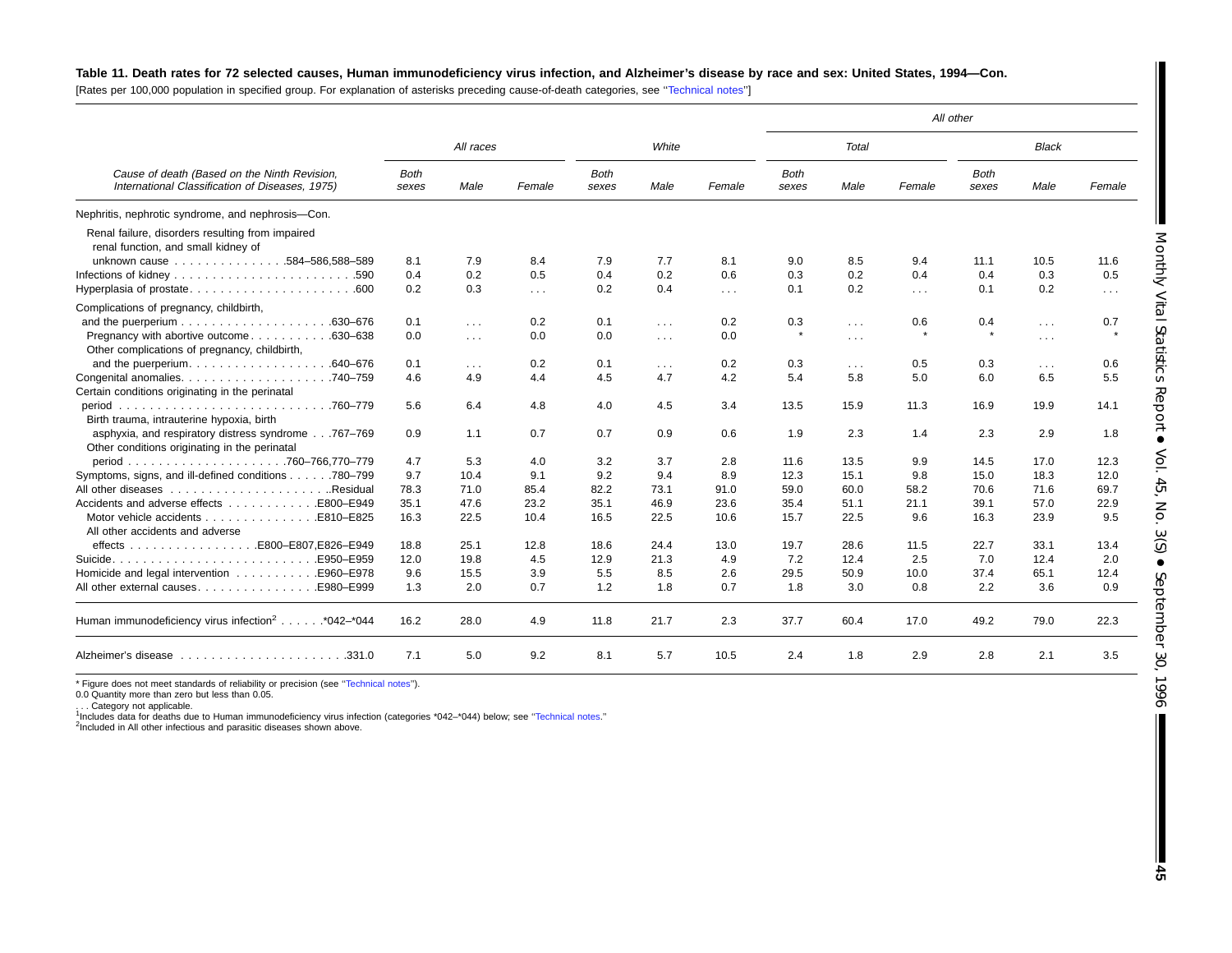#### Table 12. Age-adjusted death rates for 72 selected causes, Human immunodeficiency virus infection, and Alzheimer's disease by race and sex: United States, 1994

**46**

T

Monthly Vital

L

Statistics

 Report  $\bullet$ 

Vol. 45, No. 3(S)

 $\bullet$ 

September

30, 1996

[Age-adjusted rates per 100,000 U.S. standard million population; see [''Technical](#page-71-0) notes.'' For explanation of asterisks preceding cause-of-death categories, see [''Technical](#page-71-0) notes'']

|                                                                                                 |                      |           |         |                      |         |              |                      |         |         | All other            |              |         |
|-------------------------------------------------------------------------------------------------|----------------------|-----------|---------|----------------------|---------|--------------|----------------------|---------|---------|----------------------|--------------|---------|
|                                                                                                 |                      | All races |         |                      | White   |              |                      | Total   |         |                      | <b>Black</b> |         |
| Cause of death (Based on the Ninth Revision,<br>International Classification of Diseases, 1975) | <b>Both</b><br>sexes | Male      | Female  | <b>Both</b><br>sexes | Male    | Female       | <b>Both</b><br>sexes | Male    | Female  | <b>Both</b><br>sexes | Male         | Female  |
|                                                                                                 | 507.4                | 654.6     | 385.2   | 479.8                | 617.9   | 364.9        | 661.7                | 872.9   | 495.7   | 772.1                | 1,029.9      | 572.0   |
|                                                                                                 | $\star$              | $\star$   | $\star$ | $\star$              | $\star$ | $\star$      | $\star$              | $\star$ | $\star$ | $\star$              | $\star$      |         |
| Certain other intestinal infections. 007-009                                                    | 0.2                  | 0.2       | 0.2     | 0.1                  | 0.2     | 0.1          | 0.3                  | 0.4     | 0.3     | 0.4                  | 0.5          | 0.3     |
|                                                                                                 | 0.4                  | 0.5       | 0.3     | 0.2                  | 0.3     | 0.1          | 1.4                  | 2.0     | 0.9     | 1.5                  | 2.2          | 0.9     |
| Tuberculosis of respiratory system 010-012                                                      | 0.3                  | 0.4       | 0.2     | 0.2                  | 0.3     | 0.1          | 1.0                  | 1.6     | 0.5     | 1.1                  | 1.8          | 0.5     |
|                                                                                                 | 0.1                  | 0.1       | 0.1     | 0.1                  | 0.1     | 0.0          | 0.4                  | 0.4     | 0.4     | 0.4                  | 0.4          | 0.4     |
| Streptococcal sore throat, scarlatina,                                                          | $\pmb{\ast}$         | $\star$   |         |                      |         |              |                      |         |         |                      |              |         |
|                                                                                                 | $\star$              | $\star$   | $\star$ | $\star$              | $\star$ |              | $\star$              | $\star$ |         | $\star$              | $\star$      |         |
|                                                                                                 | 0.1                  | 0.1       | 0.1     | 0.1                  | 0.1     | 0.1          | 0.1                  | 0.1     |         | 0.1                  | 0.1          | $\star$ |
|                                                                                                 | 4.0                  | 4.6       | 3.5     | 3.5                  | 4.0     | 3.1          | 7.5                  | 8.9     | 6.5     | 9.1                  | 10.9         | 7.7     |
|                                                                                                 | $\star$              | $\star$   | $\star$ | $\star$              | $\star$ | $\mathbf{r}$ | $\bullet$            | $\star$ |         | $\star$              |              |         |
|                                                                                                 | $\star$              | $\star$   | $\star$ | $\pmb{\ast}$         | $\star$ | $\star$      | $\star$              | $\star$ | $\star$ | $\star$              | $\star$      | $\star$ |
|                                                                                                 | 0.9                  | 1.2       | 0.6     | 0.8                  | 1.2     | 0.5          | 1.5                  | 1.7     | 1.3     | 1.3                  | 1.5          | 1.1     |
| All other infectious and parasitic                                                              | 0.0                  | 0.0       | 0.0     | 0.0                  | 0.0     |              | 0.1                  | 0.1     |         | 0.1                  | 0.1          |         |
| diseases <sup>1</sup> . 001-003,005,020-032,037,039-041,                                        |                      |           |         |                      |         |              |                      |         |         |                      |              |         |
| *042-*044,046-054,056-066,071-088,098-139                                                       | 17.5                 | 29.0      | 6.4     | 13.0                 | 22.4    | 3.6          | 40.9                 | 65.6    | 19.4    | 53.9                 | 87.1         | 25.5    |
| Malignant neoplasms, including neoplasms of                                                     |                      |           |         |                      |         |              |                      |         |         |                      |              |         |
| lymphatic and hematopoietic tissues. 140–208<br>Malignant neoplasms of lip, oral cavity,        | 131.5                | 159.6     | 111.1   | 128.6                | 154.4   | 109.9        | 151.2                | 199.0   | 117.9   | 173.8                | 232.6        | 133.7   |
|                                                                                                 | 2.1                  | 3.3       | 1.2     | 1.9                  | 2.9     | 1.1          | 3.5                  | 6.0     | 1.5     | 4.1                  | 7.2          | 1.7     |
| Malignant neoplasms of digestive organs                                                         |                      |           |         |                      |         |              |                      |         |         |                      |              |         |
|                                                                                                 | 29.3                 | 37.9      | 22.4    | 27.7                 | 35.7    | 21.2         | 40.3                 | 53.9    | 30.2    | 44.2                 | 59.3         | 33.1    |
| Malignant neoplasms of respiratory and                                                          |                      |           |         |                      |         |              |                      |         |         |                      |              |         |
| intrathoracic organs. $\ldots$ 160–165                                                          | 40.1                 | 56.5      | 27.3    | 39.7                 | 54.8    | 27.7         | 42.9                 | 69.0    | 24.0    | 50.6                 | 82.8         | 27.7    |
| Malignant neoplasm of breast 174–175                                                            | 11.6                 | 0.2       | 21.3    | 11.4                 | 0.2     | 20.9         | 13.1                 | 0.3     | 22.9    | 15.5                 | 0.4          | 26.9    |
| Malignant neoplasms of genital organs 179–187                                                   | 13.2                 | 16.4      | 11.9    | 12.4                 | 15.0    | 11.7         | 19.1                 | 28.9    | 13.5    | 22.6                 | 35.6         | 15.2    |
| Malignant neoplasms of urinary organs 188–189                                                   | 5.1                  | 7.8       | 3.1     | 5.2                  | 7.9     | 3.1          | 4.5                  | 6.4     | 3.1     | 5.1                  | 7.3          | 3.5     |
| Malignant neoplasms of all other and                                                            |                      |           |         |                      |         |              |                      |         |         |                      |              |         |
| unspecified sites170-173,190-199                                                                | 17.0                 | 21.0      | 13.7    | 17.2                 | 21.3    | 13.9         | 15.7                 | 19.3    | 13.0    | 18.1                 | 22.6         | 14.7    |
| Leukemia204-208                                                                                 | 4.9                  | 6.3       | 3.8     | 4.9                  | 6.4     | 3.8          | 4.2                  | 5.5     | 3.3     | 4.6                  | 6.1          | 3.6     |
| Other malignant neoplasms of lymphatic                                                          |                      |           |         |                      |         |              |                      |         |         |                      |              |         |
| and hematopoietic tissues. $\ldots$ . 200–203                                                   | 8.2                  | 10.1      | 6.6     | 8.2                  | 10.1    | 6.6          | 7.9                  | 9.8     | 6.4     | 9.0                  | 11.3         | 7.3     |
| Benign neoplasms, carcinoma in situ, and neoplasms                                              |                      |           |         |                      |         |              |                      |         |         |                      |              |         |
| of uncertain behavior and of unspecified nature.210-239                                         | 1.7                  | 1.9       | 1.5     | 1.7                  | 1.9     | 1.5          | 1.9                  | 2.1     | 1.8     | 2.2                  | 2.4          | 2.0     |
|                                                                                                 | 12.9                 | 13.9      | 12.1    | 11.5                 | 12.7    | 10.4         | 23.5                 | 23.1    | 23.6    | 27.4                 | 27.1         | 27.4    |
|                                                                                                 | 0.5                  | 0.5       | 0.5     | 0.4                  | 0.5     | 0.4          | 0.7                  | 0.8     | 0.6     | 0.8                  | 1.0          | 0.7     |
| Anemias280-285                                                                                  | 0.9                  | 1.0       | 0.8     | 0.7                  | 0.8     | 0.6          | 2.2                  | 2.3     | 2.0     | 2.7                  | 2.9          | 2.5     |
| Meningitis320-322                                                                               | 0.3                  | 0.3       | 0.2     | 0.2                  | 0.2     | 0.2          | 0.5                  | 0.6     | 0.4     | 0.6                  | 0.8          | 0.5     |
| Major cardiovascular diseases 390-448                                                           | 176.8                | 230.1     | 133.8   | 169.3                | 222.6   | 125.9        | 224.7                | 280.3   | 182.8   | 259.7                | 324.7        | 211.6   |
| Diseases of heart 390-398,402,404-429                                                           | 140.4                | 188.5     | 101.6   | 135.4                | 183.8   | 96.1         | 171.1                | 218.4   | 135.5   | 198.8                | 254.0        | 158.0   |
| Rheumatic fever and rheumatic heart disease. .390-398                                           | 1.2                  | 1.0       | 1.5     | 1.2                  | 1.0     | 1.4          | 1.1                  | 0.9     | 1.3     | 1.1                  | 0.9          | 1.3     |
| Hypertensive heart disease 402                                                                  | 5.0                  | 5.8       | 4.2     | 3.7                  | 4.3     | 3.0          | 13.8                 | 16.3    | 11.8    | 17.2                 | 20.5         | 14.5    |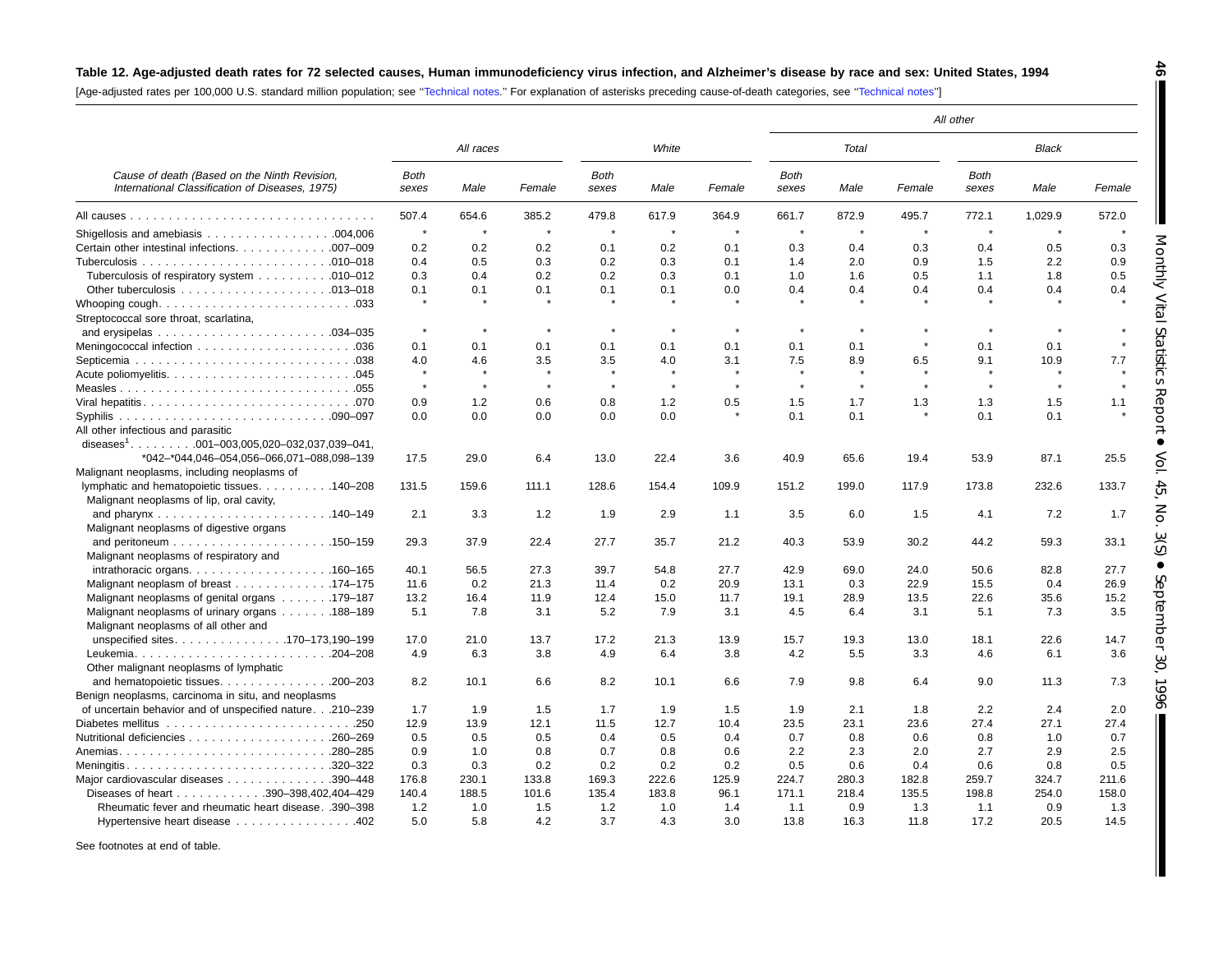# Table 12. Age-adjusted death rates for 72 selected causes, Human immunodeficiency virus infection, and Alzheimer's disease by race and sex: United States, 1994-Con.

[Age-adjusted rates per 100,000 U.S. standard million population; see [''Technical](#page-71-0) notes.'' For explanation of asterisks preceding cause-of-death categories, see [''Technical](#page-71-0) notes'']

|                                                                                                 |                      |           |        |                      |       |        |               |              |        | All other            |              |        |
|-------------------------------------------------------------------------------------------------|----------------------|-----------|--------|----------------------|-------|--------|---------------|--------------|--------|----------------------|--------------|--------|
|                                                                                                 |                      | All races |        |                      | White |        |               | <b>Total</b> |        |                      | <b>Black</b> |        |
| Cause of death (Based on the Ninth Revision,<br>International Classification of Diseases, 1975) | <b>Both</b><br>sexes | Male      | Female | <b>Both</b><br>sexes | Male  | Female | Both<br>sexes | Male         | Female | <b>Both</b><br>sexes | Male         | Female |
| Major cardiovascular diseases-Con.                                                              |                      |           |        |                      |       |        |               |              |        |                      |              |        |
| Hypertensive heart and renal disease 404                                                        | 0.5                  | 0.5       | 0.4    | 0.3                  | 0.4   | 0.3    | 1.5           | 1.6          | 1.3    | 1.7                  | 2.0          | 1.6    |
| Ischemic heart disease 410-414                                                                  | 91.4                 | 127.0     | 63.1   | 91.1                 | 127.7 | 61.6   | 91.6          | 118.2        | 71.8   | 103.8                | 133.2        | 82.2   |
| Acute myocardial infarction 410                                                                 | 45.6                 | 63.8      | 31.0   | 45.5                 | 64.3  | 30.2   | 45.4          | 58.6         | 35.7   | 51.9                 | 66.7         | 41.2   |
| Other acute and subacute forms of                                                               |                      |           |        |                      |       |        |               |              |        |                      |              |        |
| ischemic heart disease 411                                                                      | 0.6                  | 0.9       | 0.4    | 0.6                  | 0.9   | 0.4    | 0.9           | 1.2          | 0.6    | 1.0                  | 1.4          | 0.7    |
|                                                                                                 | 0.2                  | 0.2       | 0.1    | 0.1                  | 0.2   | 0.1    | 0.2           | 0.2          | 0.2    | 0.2                  | 0.2          | 0.2    |
| Old myocardial infarction and other forms                                                       |                      |           |        |                      |       |        |               |              |        |                      |              |        |
| of chronic ischemic heart disease 412,414                                                       | 45.0                 | 62.1      | 31.6   | 44.8                 | 62.3  | 30.9   | 45.2          | 58.2         | 35.4   | 50.7                 | 64.9         | 40.1   |
| Other diseases of endocardium424                                                                | 2.6                  | 2.9       | 2.3    | 2.6                  | 3.0   | 2.3    | 2.2           | 2.6          | 1.9    | 2.5                  | 2.9          | 2.1    |
| All other forms of heart                                                                        |                      |           |        |                      |       |        |               |              |        |                      |              |        |
| disease415-423,425-429                                                                          | 39.7                 | 51.3      | 30.1   | 36.5                 | 47.4  | 27.4   | 60.9          | 78.8         | 47.4   | 72.5                 | 94.4         | 56.3   |
| Hypertension with or without renal disease 401,403                                              | 2.2                  | 2.5       | 2.0    | 1.7                  | 1.9   | 1.6    | 5.6           | 6.4          | 5.0    | 6.8                  | 7.8          | 6.0    |
| Cerebrovascular diseases 430-438                                                                | 26.5                 | 29.0      | 24.5   | 24.5                 | 26.6  | 22.8   | 40.2          | 46.2         | 35.6   | 45.4                 | 52.4         | 40.1   |
| Intracerebral and other intracranial                                                            |                      |           |        |                      |       |        |               |              |        |                      |              |        |
|                                                                                                 | 5.0                  | 5.8       | 4.4    | 4.4                  | 5.0   | 3.8    | 9.2           | 11.3         | 7.6    | 10.2                 | 12.5         | 8.4    |
| Cerebral thrombosis and unspecified                                                             |                      |           |        |                      |       |        |               |              |        |                      |              |        |
| occlusion of cerebral arteries 434.0,434.9                                                      | 2.4                  | 2.7       | 2.2    | 2.2                  | 2.5   | 2.0    | 3.5           | 4.2          | 3.0    | 4.0                  | 4.8          | 3.4    |
|                                                                                                 | 0.1                  | 0.1       | 0.1    | 0.1                  | 0.1   | 0.1    | 0.1           | 0.1          | 0.1    | 0.1                  | 0.1          | 0.1    |
| All other and late effects of cerebrovascular                                                   |                      |           |        |                      |       |        |               |              |        |                      |              |        |
|                                                                                                 | 19.0                 | 20.4      | 17.9   | 17.8                 | 19.0  | 16.8   | 27.3          | 30.5         | 25.0   | 31.0                 | 34.9         | 28.2   |
|                                                                                                 | 2.3                  | 2.7       | 2.1    | 2.3                  | 2.7   | 2.0    | 2.3           | 2.7          | 2.1    | 2.6                  | 3.1          | 2.4    |
| Other diseases of arteries, arterioles,                                                         |                      |           |        |                      |       |        |               |              |        |                      |              |        |
|                                                                                                 | 5.3                  | 7.5       | 3.7    | 5.3                  | 7.6   | 3.5    | 5.4           | 6.7          | 4.5    | 6.1                  | 7.4          | 5.1    |
| Acute bronchitis and bronchiolitis 466                                                          | 0.1                  | 0.1       | 0.1    | 0.1                  | 0.1   | 0.1    | 0.1           | 0.2          | 0.1    | 0.2                  | 0.2          | 0.2    |
| Pneumonia and influenza 480-487                                                                 | 13.0                 | 16.7      | 10.4   | 12.5                 | 15.9  | 10.1   | 15.8          | 21.8         | 11.7   | 17.5                 | 24.2         | 12.8   |
|                                                                                                 | 12.8                 | 16.6      | 10.3   | 12.3                 | 15.7  | 9.9    | 15.7          | 21.7         | 11.6   | 17.4                 | 24.1         | 12.7   |
|                                                                                                 | 0.2                  | 0.2       | 0.2    | 0.2                  | 0.2   | 0.2    | 0.1           | 0.1          | 0.1    | 0.1                  | $\star$      | 0.1    |
| Chronic obstructive pulmonary diseases                                                          |                      |           |        |                      |       |        |               |              |        |                      |              |        |
| and allied conditions $\ldots \ldots \ldots \ldots \ldots \ldots$ 490-496                       | 21.0                 | 26.9      | 17.1   | 21.6                 | 27.3  | 17.8   | 15.6          | 22.6         | 10.9   | 17.7                 | 25.7         | 12.4   |
| Bronchitis, chronic and unspecified 490–491                                                     | 0.7                  | 0.9       | 0.6    | 0.7                  | 0.9   | 0.6    | 0.5           | 0.7          | 0.4    | 0.5                  | 0.8          | 0.4    |
| Emphysema492                                                                                    | 3.7                  | 4.9       | 2.9    | 3.9                  | 5.1   | 3.1    | 2.1           | 3.4          | 1.1    | 2.4                  | 3.9          | 1.3    |
|                                                                                                 | 1.5                  | 1.4       | 1.7    | 1.2                  | 1.0   | 1.4    | 3.1           | 3.1          | 3.1    | 3.7                  | 3.6          | 3.7    |
| Other chronic obstructive pulmonary diseases                                                    |                      |           |        |                      |       |        |               |              |        |                      |              |        |
| and allied conditions 494-496                                                                   | 15.1                 | 19.7      | 11.9   | 15.7                 | 20.2  | 12.7   | 9.9           | 15.3         | 6.3    | 11.1                 | 17.4         | 7.0    |
| Ulcer of stomach and duodenum. 531–533                                                          | 1.2                  | 1.5       | 0.9    | 1.1                  | 1.4   | 0.9    | 1.4           | 2.0          | 1.0    | 1.5                  | 2.1          | 1.1    |
|                                                                                                 | 0.1                  | 0.1       | 0.1    | 0.1                  | 0.1   | 0.0    | 0.2           | 0.3          | 0.1    | 0.2                  | 0.3          | 0.1    |
| Hernia of abdominal cavity and intestinal                                                       |                      |           |        |                      |       |        |               |              |        |                      |              |        |
| obstruction without mention of hernia 550–553,560                                               | 1.1                  | 1.1       | 1.0    | 1.0                  | 1.0   | 0.9    | 1.5           | 1.8          | 1.3    | 1.8                  | 2.2          | 1.5    |
| Chronic liver disease and cirrhosis. 571                                                        | 7.9                  | 11.3      | 4.8    | 7.5                  | 10.9  | 4.5    | 9.6           | 13.8         | 6.1    | 10.7                 | 15.9         | 6.6    |
| Cholelithiasis and other disorders of                                                           |                      |           |        |                      |       |        |               |              |        |                      |              |        |
|                                                                                                 | 0.5                  | 0.6       | 0.5    | 0.5                  | 0.6   | 0.4    | 0.6           | 0.7          | 0.6    | 0.7                  | 0.7          | 0.7    |
| Nephritis, nephrotic syndrome, and nephrosis580–589                                             | 4.3                  | 5.2       | 3.6    | 3.7                  | 4.6   | 3.1    | 8.4           | 9.6          | 7.5    | 10.1                 | 11.7         | 8.8    |

See footnotes at end of table.

**47**

Monthly Vital

Statistics

 Report  $\bullet$ 

Vol. 45, No. 3(S)

 $\bullet$ 

September

30, 1996

 $\blacksquare$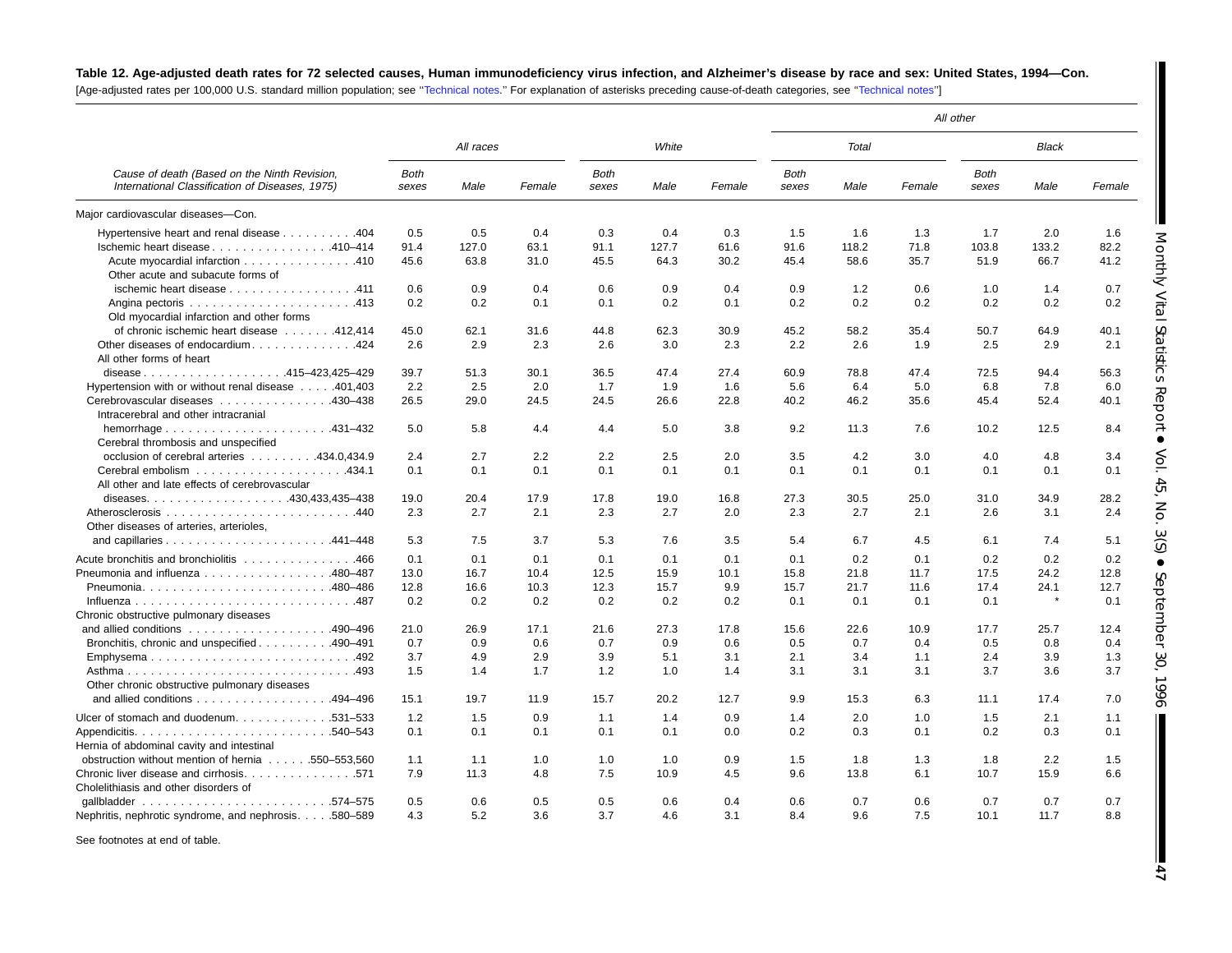# Table 12. Age-adjusted death rates for 72 selected causes, Human immunodeficiency virus infection, and Alzheimer's disease by race and sex: United States, 1994-Con.

[Age-adjusted rates per 100,000 U.S. standard million population; see [''Technical](#page-71-0) notes.'' For explanation of asterisks preceding cause-of-death categories, see [''Technical](#page-71-0) notes'']

|                                                                                                                 |                      |               |                      |               |            |          |               |            |          | All other            |                      |        |
|-----------------------------------------------------------------------------------------------------------------|----------------------|---------------|----------------------|---------------|------------|----------|---------------|------------|----------|----------------------|----------------------|--------|
|                                                                                                                 |                      | All races     |                      |               | White      |          |               | Total      |          |                      | <b>Black</b>         |        |
| Cause of death (Based on the Ninth Revision,<br>International Classification of Diseases, 1975)                 | <b>Both</b><br>sexes | Male          | Female               | Both<br>sexes | Male       | Female   | Both<br>sexes | Male       | Female   | <b>Both</b><br>sexes | Male                 | Female |
| Nephritis, nephrotic syndrome, and nephrosis-Con.                                                               |                      |               |                      |               |            |          |               |            |          |                      |                      |        |
| Acute glomerulonephritis and nephrotic                                                                          |                      |               |                      |               |            |          |               |            |          |                      |                      |        |
| syndrome580-581<br>Chronic glomerulonephritis, nephritis and<br>nephropathy, not specified as acute or chronic, | 0.1                  | 0.1           | 0.0                  | 0.0           | 0.1        | 0.0      | 0.1           | 0.2        | 0.1      | 0.1                  | 0.2                  | 0.1    |
| and renal sclerosis, unspecified 582-583,587<br>Renal failure, disorders resulting from impaired                | 0.3                  | 0.3           | 0.3                  | 0.2           | 0.3        | 0.2      | 0.6           | 0.8        | 0.6      | 0.8                  | 0.9                  | 0.7    |
| renal function, and small kidney of                                                                             |                      |               |                      |               |            |          |               |            |          |                      |                      |        |
| unknown cause 584-586,588-589                                                                                   | 3.9                  | 4.8           | 3.3                  | 3.4           | 4.2        | 2.9      | 7.6           | 8.7        | 6.8      | 9.2                  | 10.6                 | 8.0    |
|                                                                                                                 | 0.2                  | 0.1           | 0.2                  | 0.2           | 0.1        | 0.2      | 0.3           | 0.2        | 0.3      | 0.3                  | 0.3                  | 0.3    |
| Complications of pregnancy, childbirth,                                                                         | 0.1                  | 0.2           | $\sim$ $\sim$ $\sim$ | 0.1           | 0.2        | $\sim$ . | 0.1           | 0.2        | $\cdots$ | 0.1                  | 0.2                  | $\sim$ |
| .630-676                                                                                                        | 0.1                  | $\sim$ $\sim$ | 0.3                  | 0.1           | $\sim$     | 0.2      | 0.3           | $\sim 10$  | 0.6      | 0.4                  | $\sim 100$           | 0.7    |
| Pregnancy with abortive outcome<br>.630–638<br>Other complications of pregnancy, childbirth,                    | 0.0                  | $\cdots$      | 0.0                  | 0.0           | $\sim 100$ | 0.0      |               | $\cdots$   |          |                      | $\cdots$             |        |
|                                                                                                                 | 0.1                  | $\cdots$      | 0.2                  | 0.1           | $\sim 100$ | 0.2      | 0.3           | $\sim 100$ | 0.5      | 0.3                  | $\sim$ $\sim$ $\sim$ | 0.6    |
| Certain conditions originating in the perinatal                                                                 | 4.5                  | 4.7           | 4.2                  | 4.4           | 4.6        | 4.2      | 4.7           | 4.9        | 4.5      | 5.2                  | 5.5                  | 4.9    |
| Birth trauma, intrauterine hypoxia, birth                                                                       | 5.7                  | 6.3           | 5.1                  | 4.3           | 4.7        | 3.9      | 11.0          | 12.1       | 9.8      | 13.7                 | 15.1                 | 12.2   |
| asphyxia, and respiratory distress syndrome767-769<br>Other conditions originating in the perinatal             | 0.9                  | 1.1           | 0.8                  | 0.8           | 0.9        | 0.6      | 1.5           | 1.8        | 1.2      | 1.9                  | 2.2                  | 1.6    |
|                                                                                                                 | 4.8                  | 5.2           | 4.4                  | 3.5           | 3.8        | 3.2      | 9.5           | 10.3       | 8.5      | 11.8                 | 12.9                 | 10.7   |
| Symptoms, signs, and ill-defined conditions 780–799                                                             | 6.8                  | 8.5           | 5.1                  | 5.9           | 7.4        | 4.5      | 10.8          | 14.2       | 7.9      | 13.0                 | 17.3                 | 9.5    |
|                                                                                                                 | 40.3                 | 47.2          | 34.5                 | 38.3          | 44.9       | 32.8     | 51.3          | 62.0       | 43.2     | 60.0                 | 73.3                 | 50.1   |
|                                                                                                                 | 30.3                 | 44.0          | 17.2                 | 29.5          | 42.7       | 16.8     | 34.6          | 52.2       | 19.4     | 38.1                 | 58.5                 | 20.7   |
| Motor vehicle accidents E810–E825<br>All other accidents and adverse                                            | 16.1                 | 22.5          | 9.9                  | 16.2          | 22.5       | 10.0     | 16.0          | 23.2       | 9.6      | 16.6                 | 24.7                 | 9.5    |
|                                                                                                                 | 14.2                 | 21.5          | 7.3                  | 13.3          | 20.2       | 6.8      | 18.7          | 29.1       | 9.8      | 21.5                 | 33.8                 | 11.2   |
|                                                                                                                 | 11.2                 | 18.7          | 4.2                  | 11.9          | 19.7       | 4.5      | 7.3           | 12.6       | 2.5      | 7.1                  | 12.7                 | 2.1    |
|                                                                                                                 | 10.3                 | 16.4          | 4.0                  | 5.8           | 8.8        | 2.7      | 30.1          | 51.5       | 9.9      | 38.2                 | 66.2                 | 12.3   |
| All other external causesE980–E999                                                                              | 1.3                  | 1.9           | 0.7                  | 1.2           | 1.7        | 0.6      | 1.8           | 3.0        | 0.8      | 2.2                  | 3.7                  | 0.9    |
| Human immunodeficiency virus infection <sup>2</sup> *042-*044                                                   | 15.4                 | 26.4          | 4.8                  | 11.2          | 20.1       | 2.3      | 37.2          | 61.2       | 16.3     | 49.4                 | 81.7                 | 21.8   |
|                                                                                                                 | 2.5                  | 2.6           | 2.5                  | 2.6           | 2.7        | 2.6      | 1.6           | 1.7        | 1.5      | 1.8                  | 1.8                  | 1.7    |

\* Figure does not meet standards of reliability or precision (see [''Technical](#page-71-0) notes'').

0.0 Quantity more than zero but less than 0.05.

. . . Category not applicable. 1Includes data for deaths due to Human immunodeficiency virus infection (categories \*042–\*044) below; see [''Technical](#page-71-0) notes.''

<sup>2</sup>Included in All other infectious and parasitic diseases shown above.

**48**

T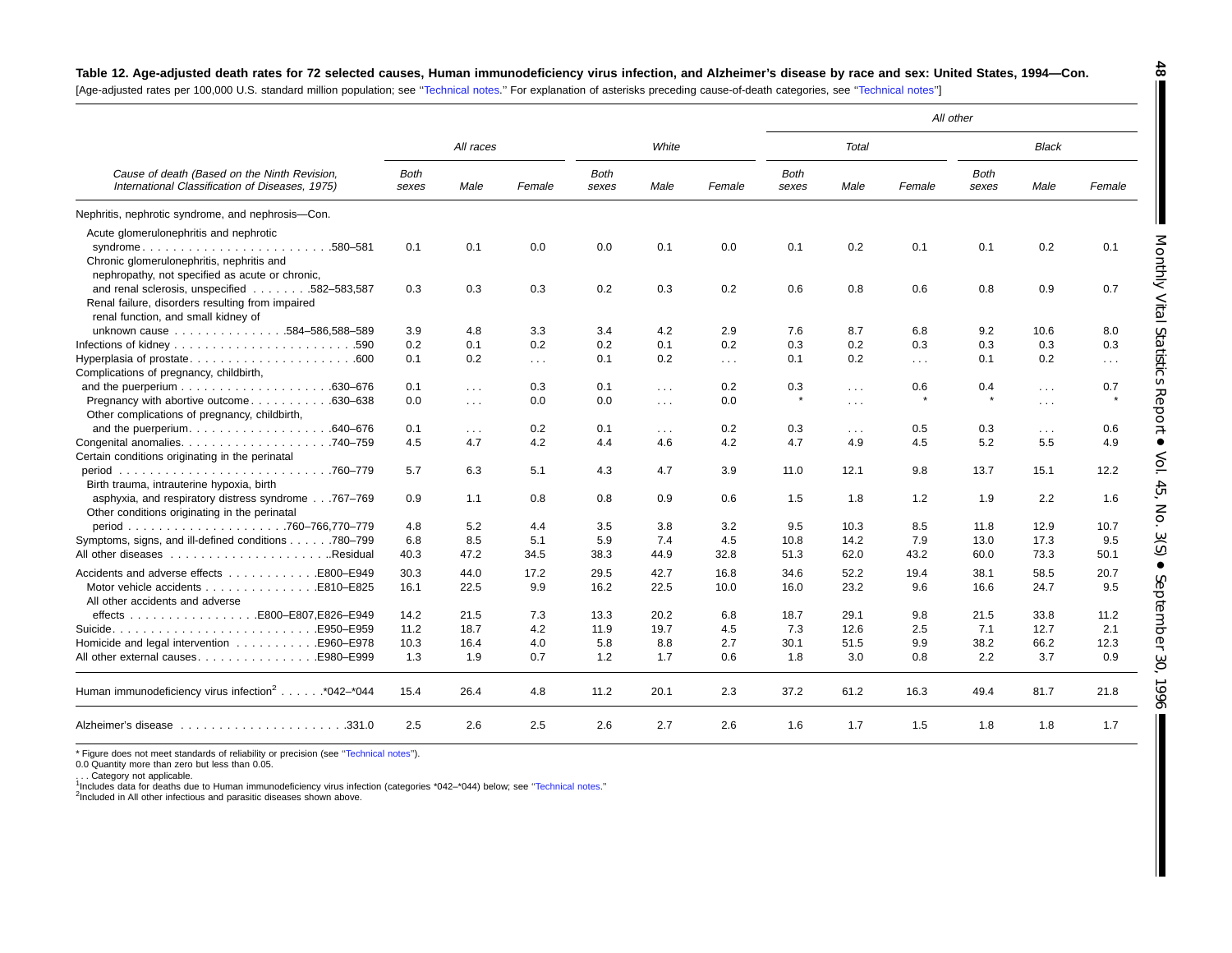## Table 13. Number of deaths and death rates for 16 selected subcategories of Malignant neoplasms, including neoplasms of lymphatic and hematopoietic tissues, by race and **sex: United States, 1994**

[Rates per 100,000 population in specified group]

|                                                                                                                         |                      |             |            |               |                             |            |                      |            |            | All other            |            |                      |
|-------------------------------------------------------------------------------------------------------------------------|----------------------|-------------|------------|---------------|-----------------------------|------------|----------------------|------------|------------|----------------------|------------|----------------------|
|                                                                                                                         |                      | All races   |            |               | White                       |            |                      | Total      |            |                      | Black      |                      |
| Cause of death (Based on the Ninth Revision,<br>International Classification of Diseases, 1975)                         | <b>Both</b><br>sexes | Male        | Female     | Both<br>sexes | Male                        | Female     | <b>Both</b><br>sexes | Male       | Female     | <b>Both</b><br>sexes | Male       | Female               |
|                                                                                                                         |                      |             |            |               |                             | Number     |                      |            |            |                      |            |                      |
|                                                                                                                         | 534,310              | 280,465     | 253,845    | 465,797       | 242,995                     | 222,802    | 68,513               | 37,470     | 31,043     | 59.939               | 32,861     | 27.078               |
|                                                                                                                         | 10,817               | 8,191       | 2,626      | 8,711         | 6,625                       | 2,086      | 2,106                | 1,566      | 540        | 1,948                | 1,434      | 514                  |
|                                                                                                                         | 13,570               | 8,039       | 5,531      | 10,732        | 6,379                       | 4,353      | 2,838                | 1,660      | 1,178      | 2,206                | 1,299      | 907                  |
| Malignant neoplasms of colon, rectum, rectosigmoid junction,                                                            |                      |             |            |               |                             |            |                      |            |            |                      |            |                      |
|                                                                                                                         | 57,062               | 28,260      | 28,802     | 49,961        | 24,818                      | 25,143     | 7.101                | 3,442      | 3,659      | 6,228                | 2,985      | 3,243                |
|                                                                                                                         | 26,834               | 12,920      | 13,914     | 23,104        | 11,149                      | 11.955     | 3,730                | 1,771      | 1,959      | 3,255                | 1,522      | 1,733                |
| Malignant neoplasms of trachea, bronchus, and lung 162                                                                  | 149,482              | 91,893      | 57,589     | 131,871       | 80,096                      | 51,775     | 17,611               | 11,797     | 5,814      | 15,670               | 10,555     | 5,115                |
|                                                                                                                         | 6,680                | 4,117       | 2,563      | 6,556         | 4,063                       | 2,493      | 124                  | 54         | 70         | 98                   | 41         | 57                   |
| Malignant neoplasms of body of uterus and of uterus, part                                                               | 4,602                | $\sim 100$  | 4,602      | 3,524         | $\sim 10$                   | 3,524      | 1,078                | $\cdots$   | 1,078      | 931                  | $\ldots$   | 931                  |
|                                                                                                                         | 6.163                | $\sim 100$  | 6.163      | 5.157         | $\sim 100$                  | 5,157      | 1.006                | $\sim 100$ | 1.006      | 929                  | $\sim 100$ | 929                  |
|                                                                                                                         | 13,500               | $\sim 10$ . | 13,500     | 12,256        | $\sim 100$                  | 12,256     | 1,244                | $\sim 10$  | 1,244      | 1,034                | $\sim 100$ | 1,034                |
|                                                                                                                         | 34,902               | 34,902      | $\sim 100$ | 28,912        | 28,912                      | $\sim 100$ | 5,990                | 5,990      | $\sim 100$ | 5,650                | 5,650      | $\sim 100$           |
|                                                                                                                         | 11,170               | 7.457       | 3,713      | 10,194        | 6,925                       | 3,269      | 976                  | 532        | 444        | 879                  | 474        | 405                  |
| Malignant neoplasms of kidney and other and unspecified                                                                 |                      |             |            |               |                             |            |                      |            |            |                      |            |                      |
|                                                                                                                         | 11,262               | 6,781       | 4,481      | 10,092        | 6,083                       | 4,009      | 1,170                | 698        | 472        | 997                  | 589        | 408                  |
| Malignant neoplasms of brain and other and unspecified parts of                                                         |                      |             |            |               |                             |            |                      |            |            |                      |            |                      |
|                                                                                                                         | 12,313               | 6,702       | 5,611      | 11,465        | 6,246                       | 5,219      | 848                  | 456        | 392        | 685                  | 357        | 328                  |
|                                                                                                                         | 1,440                | 773         | 667        | 1,263         | 668                         | 595        | 177                  | 105        | 72         | 152                  | 87         | 65                   |
| Malignant lymphoma other than Hodgkin's disease 200,202                                                                 | 21,930               | 11,373      | 10,557     | 20,269        | 10,490                      | 9,779      | 1,661                | 883        | 778        | 1,310                | 692        | 618                  |
| Multiple myeloma and other immunoproliferative neoplasms 203                                                            | 10.041               | 5.165       | 4.876      | 8.292         | 4,297                       | 3.995      | 1.749                | 868        | 881        | 1.650                | 809        | 841                  |
|                                                                                                                         |                      |             |            |               |                             | Rate       |                      |            |            |                      |            |                      |
| Malignant neoplasms <sup>1</sup> $\ldots \ldots \ldots \ldots \ldots \ldots \ldots \ldots \ldots \ldots \ldots 140-208$ | 205.2                | 220.7       | 190.5      | 215.2         | 228.9                       | 201.9      | 156.2                | 179.0      | 135.4      | 183.5                | 212.1      | 157.6                |
|                                                                                                                         | 4.2                  | 6.4         | 2.0        | 4.0           | 6.2                         | 1.9        | 4.8                  | 7.5        | 2.4        | 6.0                  | 9.3        | 3.0                  |
|                                                                                                                         | 5.2                  | 6.3         | 4.2        | 5.0           | 6.0                         | 3.9        | 6.5                  | 7.9        | 5.1        | 6.8                  | 8.4        | 5.3                  |
| Malignant neoplasms of colon, rectum, rectosigmoid junction,                                                            |                      |             |            |               |                             |            |                      |            |            |                      |            |                      |
|                                                                                                                         | 21.9                 | 22.2        | 21.6       | 23.1          | 23.4                        | 22.8       | 16.2                 | 16.4       | 16.0       | 19.1                 | 19.3       | 18.9                 |
|                                                                                                                         | 10.3                 | 10.2        | 10.4       | 10.7          | 10.5                        | 10.8       | 8.5                  | 8.5        | 8.5        | 10.0                 | 9.8        | 10.1                 |
| Malignant neoplasms of trachea, bronchus, and lung 162                                                                  | 57.4                 | 72.3        | 43.2       | 60.9          | 75.5                        | 46.9       | 40.1                 | 56.3       | 25.4       | 48.0                 | 68.1       | 29.8                 |
|                                                                                                                         | 2.6                  | 3.2         | 1.9        | 3.0           | 3.8                         | 2.3        | 0.3                  | 0.3        | 0.3        | 0.3                  | 0.3        | 0.3                  |
|                                                                                                                         | 1.8                  | $\sim 10$   | 3.5        | 1.6           | $\mathcal{L}^{\mathcal{L}}$ | 3.2        | 2.5                  | $\sim$     | 4.7        | 2.8                  | $\sim 100$ | 5.4                  |
| Malignant neoplasms of body of uterus and of uterus, part                                                               |                      |             |            |               |                             |            |                      |            |            |                      |            |                      |
|                                                                                                                         | 2.4                  | $\sim 100$  | 4.6        | 2.4           | $\sim 100$                  | 4.7        | 2.3                  | $\sim 100$ | 4.4        | 2.8                  | $\sim 100$ | 5.4                  |
|                                                                                                                         | 5.2                  | $\sim 100$  | 10.1       | 5.7           | $\sim 100$                  | 11.1       | 2.8                  | $\ldots$   | 5.4        | 3.2                  | $\sim 100$ | 6.0                  |
|                                                                                                                         | 13.4                 | 27.5        | $\sim 100$ | 13.4          | 27.2                        | $\sim 100$ | 13.7                 | 28.6       | $\sim 100$ | 17.3                 | 36.5       | $\sim$ $\sim$ $\sim$ |
|                                                                                                                         | 4.3                  | 5.9         | 2.8        | 4.7           | 6.5                         | 3.0        | 2.2                  | 2.5        | 1.9        | 2.7                  | 3.1        | 2.4                  |
| Malignant neoplasms of kidney and other and unspecified                                                                 |                      |             |            |               |                             |            |                      |            |            |                      |            |                      |
|                                                                                                                         | 4.3                  | 5.3         | 3.4        | 4.7           | 5.7                         | 3.6        | 2.7                  | 3.3        | 2.1        | 3.1                  | 3.8        | 2.4                  |
| Malignant neoplasms of brain and other and unspecified parts of                                                         |                      |             |            |               |                             |            |                      |            |            |                      |            |                      |
|                                                                                                                         | 4.7                  | 5.3         | 4.2        | 5.3           | 5.9                         | 4.7        | 1.9                  | 2.2        | 1.7        | 2.1                  | 2.3        | 1.9                  |
|                                                                                                                         | 0.6                  | 0.6         | 0.5        | 0.6           | 0.6                         | 0.5        | 0.4                  | 0.5        | 0.3        | 0.5                  | 0.6        | 0.4                  |
| Malignant lymphoma other than Hodgkin's disease 200,202                                                                 | 8.4                  | 8.9         | 7.9        | 9.4           | 9.9                         | 8.9        | 3.8                  | 4.2        | 3.4        | 4.0                  | 4.5        | 3.6                  |
| Multiple myeloma and other immunoproliferative neoplasms 203                                                            | 3.9                  | 4.1         | 3.7        | 3.8           | 4.0                         | 3.6        | 4.0                  | 4.1        | 3.8        | 5.1                  | 5.2        | 4.9                  |
|                                                                                                                         |                      |             |            |               |                             |            |                      |            |            |                      |            |                      |

. . . Category not applicable. 1Includes figures for subcategories not shown.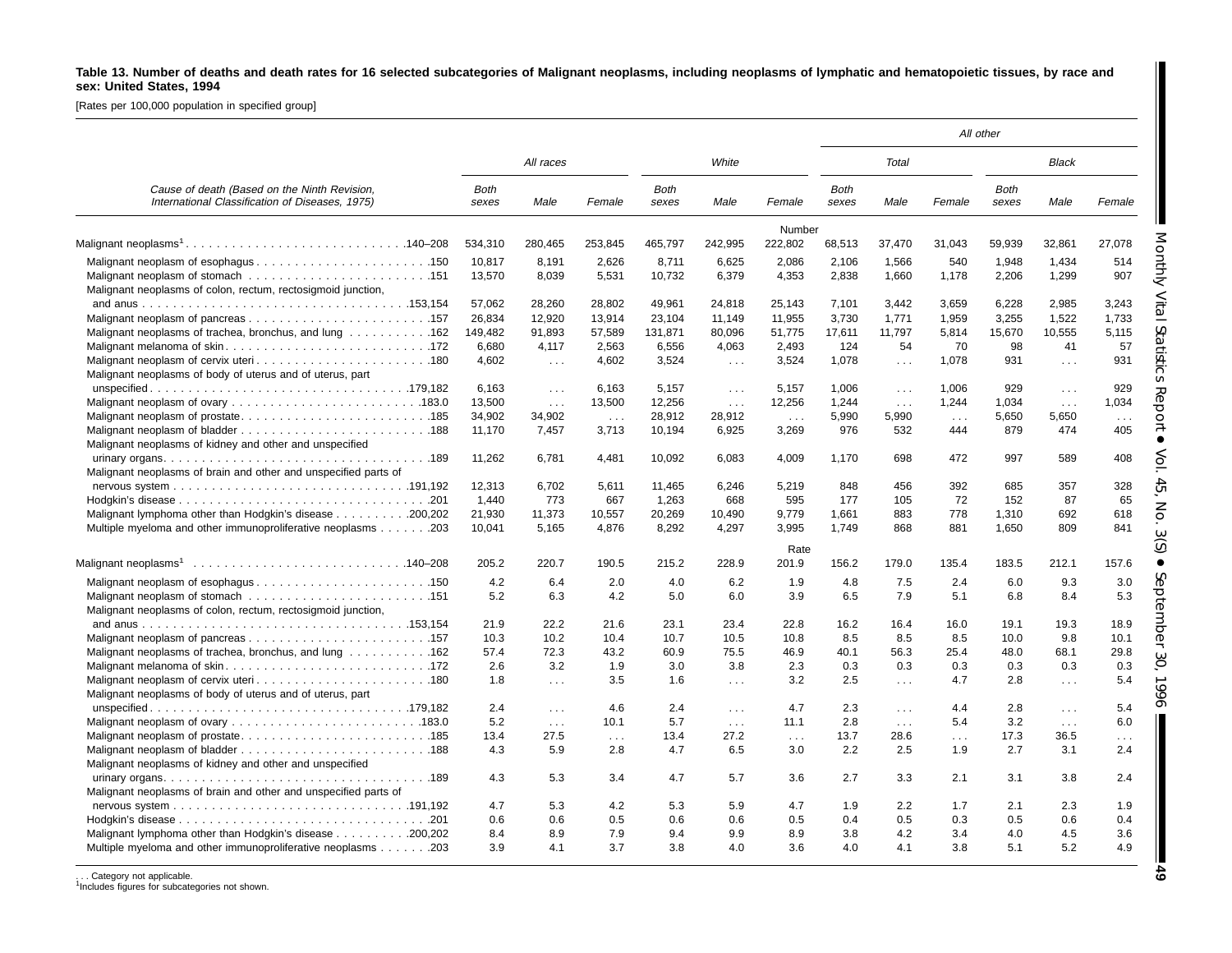#### Table 14. Number of deaths and death rates, by age, and age-adjusted death rates according to specified Hispanic origin, race for non-Hispanic origin, and sex: Total of 49 **States and the District of Columbia, 1994**

[Age-specific rates on an annual basis per 100,000 population in specified group; age-adjusted rates per 100,000 U.S. standard million population; see [Technical](#page-71-0) notes. For a listing of States, see "Technical notes"]

| Hispanic origin, race for<br>non-Hispanic origin, and sex | Total     | Under<br>1 year <sup>1</sup> | $1 - 4$<br>years | 5–14<br>years | $15 - 24$<br>years | 25–34<br>years | 35–44<br>years | 45–54<br>years | 55–64<br>years | 65–74<br>years | 75–84<br>years | 85 years<br>and over | Age<br>not<br>stated                         | Age-<br>adjusted<br>rate <sup>2</sup> |
|-----------------------------------------------------------|-----------|------------------------------|------------------|---------------|--------------------|----------------|----------------|----------------|----------------|----------------|----------------|----------------------|----------------------------------------------|---------------------------------------|
|                                                           |           |                              |                  |               |                    |                |                | Number         |                |                |                |                      |                                              |                                       |
| All origins $\ldots \ldots \ldots \ldots \ldots$          | 2,246,695 | 31,322                       | 6,692            | 8,351         | 34,718             | 58,556         | 98,298         | 135,941        | 233,643        | 476,856        | 631,268        | 530,663              | 387                                          | $\sim 100$                            |
| Male $\ldots \ldots \ldots \ldots \ldots$                 | 1.146.309 | 17,587                       | 3,780            | 5.101         | 26.364             | 42.664         | 67,952         | 86,247         | 142,039        | 272,265        | 308,520        | 173,496              | 294                                          | $\sim$ $\sim$ $\sim$                  |
| Female                                                    | 1,100,386 | 13,735                       | 2,912            | 3,250         | 8,354              | 15,892         | 30,346         | 49,694         | 91,604         | 204,591        | 322,748        | 357,167              | 93                                           | $\sim 100$                            |
| Hispanic.                                                 | 90,109    | 4,340                        | 954              | 976           | 4,807              | 7,395          | 8,688          | 8,194          | 10,709         | 16,251         | 15,625         | 12,107               | 63                                           | $\sim$ $\sim$ $\sim$                  |
| Male $\ldots \ldots \ldots \ldots \ldots$                 | 54,104    | 2,396                        | 543              | 613           | 3,944              | 5,800          | 6,592          | 5,513          | 6,588          | 9,379          | 7,755          | 4,923                | 58                                           | $\sim 100$                            |
| Female                                                    | 36,005    | 1,944                        | 411              | 363           | 863                | 1,595          | 2,096          | 2,681          | 4,121          | 6,872          | 7,870          | 7,184                | 5                                            | $\sim$ $\sim$ $\sim$                  |
| Mexican                                                   | 48,598    | 2,984                        | 669              | 625           | 3,302              | 4,018          | 4,060          | 4,062          | 5,714          | 9,101          | 7,888          | 6,133                | 42                                           | $\sim 100$                            |
| Male                                                      | 29,529    | 1,686                        | 380              | 396           | 2,756              | 3,253          | 3,082          | 2,716          | 3,445          | 5,275          | 3,951          | 2,550                | 39                                           | $\sim$ $\sim$ $\sim$                  |
| Female                                                    | 19.069    | 1.298                        | 289              | 229           | 546                | 765            | 978            | 1.346          | 2.269          | 3.826          | 3,937          | 3.583                | 3                                            | $\cdots$                              |
| Puerto Rican.                                             | 13,690    | 497                          | 109              | 123           | 497                | 1,396          | 2,241          | 1,815          | 1,853          | 2,126          | 1,843          | 1,189                | $\mathbf 1$                                  | $\sim 100$                            |
| Male $\ldots$                                             | 8.358     | 265                          | 58               | 83            | 380                | 1.001          | 1.691          | 1.223          | 1.156          | 1.180          | 864            | 456                  | $\mathbf{1}$                                 | $\sim 100$                            |
| Female                                                    | 5,332     | 232                          | 51               | 40            | 117                | 395            | 550            | 592            | 697            | 946            | 979            | 733                  | $\overline{\phantom{0}}$                     | $\sim$ $\sim$ $\sim$                  |
| Cuban.                                                    | 8,891     | 54                           | 11               | 30            | 83                 | 242            | 488            | 536            | 1,035          | 1,860          | 2,553          | 1,998                | $\mathbf{1}$                                 | $\sim 100$                            |
| Male $\ldots$                                             | 5,032     | 23                           | 8                | 14            | 69                 | 201            | 399            | 394            | 701            | 1,186          | 1.295          | 741                  | $\mathbf{1}$                                 | $\sim 100$                            |
| Female                                                    | 3,859     | 31                           | 3                | 16            | 14                 | 41             | 89             | 142            | 334            | 674            | 1,258          | 1,257                | $\overline{\phantom{0}}$                     | $\sim$ $\sim$ $\sim$                  |
| Central and South American                                | 7,314     | 307                          | 83               | 88            | 524                | 989            | 977            | 835            | 842            | 1,017          | 1,012          | 638                  | $\overline{2}$                               | $\sim 100$                            |
| Male $\ldots$                                             | 4,322     | 157                          | 47               | 49            | 434                | 781            | 738            | 529            | 499            | 477            | 400            | 209                  | $\overline{2}$                               | $\sim$ $\sim$ $\sim$                  |
| Female                                                    | 2.992     | 150                          | 36               | 39            | 90                 | 208            | 239            | 306            | 343            | 540            | 612            | 429                  | $\overline{\phantom{0}}$                     | $\sim$ $\sim$ $\sim$                  |
| Other and unknown Hispanic.                               | 11,616    | 498                          | 82               | 110           | 401                | 750            | 922            | 946            | 1,265          | 2,147          | 2,329          | 2,149                | 17                                           | $\sim 100$                            |
|                                                           | 6.863     | 265                          | 50               | 71            | 305                | 564            | 682            | 651            | 787            | 1,261          | 1,245          | 967                  | 15                                           | $\sim$ $\sim$ $\sim$                  |
| Female                                                    | 4,753     | 233                          | 32               | 39            | 96                 | 186            | 240            | 295            | 478            | 886            | 1,084          | 1,182                | $\overline{2}$                               | $\sim$ $\sim$ $\sim$                  |
|                                                           |           |                              |                  |               |                    |                |                |                |                |                |                |                      |                                              |                                       |
| Non-Hispanic <sup>3</sup> . $\ldots$ .                    | 2,146,659 | 26,562                       | 5,710            | 7,339         | 29,697             | 50,783         | 88,903         | 126,919        | 221,782        | 458,770        | 613,373        | 516,624              | 197                                          | $\sim$ $\sim$ $\sim$                  |
| Male                                                      | 1.086,525 | 14.967                       | 3.223            | 4.465         | 22.258             | 36.575         | 60.832         | 80.124         | 134.664        | 261.740        | 299.619        | 167.925              | 133                                          | $\sim$ $\sim$ $\sim$                  |
| Female                                                    | 1,060,134 | 11,595                       | 2,487            | 2,874         | 7,439              | 14,208         | 28,071         | 46,795         | 87,118         | 197,030        | 313,754        | 348,699              | 64                                           | $\sim 100$                            |
| White $\ldots \ldots \ldots \ldots \ldots$                | 1,834,633 | 15,751                       | 3,566            | 5,032         | 19,232             | 33,402         | 61,146         | 95,993         | 179,892        | 395,167        | 550,445        | 474,901              | 106                                          | $\sim 100$                            |
| Male $\ldots$                                             | 916.723   | 8,923                        | 2.022            | 3,052         | 14,008             | 24,483         | 42,581         | 60,877         | 110,370        | 227,162        | 269,909        | 153,266              | 70                                           | $\sim 100$                            |
| Female.                                                   | 917,910   | 6,828                        | 1.544            | 1,980         | 5,224              | 8,919          | 18,565         | 35,116         | 69,522         | 168,005        | 280,536        | 321,635              | 36                                           | $\sim 100$                            |
|                                                           | 277,296   | 9,784                        | 1,889            | 1.970         | 9,261              | 15,698         | 25,483         | 27,758         | 37,292         | 56,342         | 55,184         | 36,554               | 81                                           | $\sim 100$                            |
| Male                                                      | 150,050   | 5,477                        | 1,048            | 1,210         | 7,357              | 10,939         | 16,810         | 17,321         | 21,668         | 30,398         | 25,589         | 12,175               | 58                                           | $\sim 100$                            |
| Female                                                    | 127,246   | 4,307                        | 841              | 760           | 1,904              | 4,759          | 8,673          | 10,437         | 15,624         | 25,944         | 29,595         | 24,379               | 23                                           | $\sim$ $\sim$ $\sim$                  |
| Not stated <sup>4</sup>                                   | 9,927     | 420                          | 28               | 36            | 214                | 378            | 707            | 828            | 1,152          | 1,835          | 2,270          | 1,932                | 127                                          | $\sim 100$                            |
| Male $\ldots \ldots \ldots \ldots \ldots$                 | 5,680     | 224                          | 14               | 23            | 162                | 289            | 528            | 610            | 787            | 1,146          | 1,146          | 648                  | 103                                          | $\sim$ $\sim$ $\sim$                  |
| Female.                                                   | 4,247     | 196                          | 14               | 13            | 52                 | 89             | 179            | 218            | 365            | 689            | 1,124          | 1,284                | 24                                           | $\sim 100$                            |
|                                                           |           |                              |                  |               |                    |                |                | Rate           |                |                |                |                      |                                              |                                       |
| All origins                                               | 874.1     | 818.5                        | 42.8             | 22.5          | 97.8               | 143.3          | 238.9          | 461.1          | 1,127.1        | 2,581.7        | 5,855.9        | 15,179.3             | $\sim 100$                                   | 506.6                                 |
| Male $\ldots \ldots \ldots \ldots \ldots$                 | 913.6     | 897.9                        | 47.2             | 26.9          | 145.4              | 208.8          | 333.1          | 598.9          | 1,442.7        | 3,330.8        | 7,433.0        | 17,794.1             | $\sim 100$                                   | 653.6                                 |
| Female                                                    | 836.4     | 735.3                        | 38.1             | 18.0          | 48.1               | 77.8           | 146.2          | 329.6          | 841.6          | 1,987.1        | 4,868.5        | 14,168.0             | $\sim 100$                                   | 384.6                                 |
| Hispanic.                                                 | 347.1     | 681.1                        | 39.1             | 20.1          | 106.4              | 150.3          | 236.3          | 384.3          | 792.8          | 1,800.8        | 3,881.9        | 9,940.5              | $\sim 100$                                   | 383.8                                 |
| Male $\ldots \ldots \ldots \ldots \ldots$                 | 411.4     | 731.6                        | 43.6             | 24.7          | 166.9              | 222.3          | 353.3          | 531.6          | 1,045.3        | 2,362.0        | 5,080.1        | 12,183.5             | $\cdots$                                     | 516.4                                 |
| Female                                                    | 281.1     | 627.6                        | 34.4             | 15.3          | 40.0               | 69.0           | 115.8          | 244.7          | 571.9          | 1,359.8        | 3,149.8        | 8,826.9              | $\sim 100$                                   | 268.6                                 |
| Mexican.                                                  | 290.8     | 648.0                        | 38.7             | 18.6          | 109.0              | 126.2          | 180.7          | 335.9          | 768.8          | 1,864.2        | 4,010.6        |                      | $\sim$ $\sim$ $\sim$                         | 370.4                                 |
| Male $\ldots$                                             | 341.7     | 674.3                        | 43.6             | 23.5          | 172.7              | 186.1          | 258.0          | 441.6          | 961.4          | 2,366.3        |                |                      | $\sim 100$                                   | 480.3                                 |
| Female                                                    | 236.4     | 616.8                        | 33.6             | 13.7          | 38.1               | 53.3           | 93.0           | 226.5          | 589.5          | 1,442.2        | 3,348.8        |                      | $\cdots$                                     | 269.1                                 |
| Puerto Rican.                                             | 513.4     |                              | 47.4             | 23.1          | 115.3              | 304.6          | 579.6          | 666.6          | 1,137.4        |                |                |                      | $\sim 100$                                   | 565.8                                 |
| Male $\ldots \ldots \ldots \ldots \ldots$                 | 668.2     |                              |                  | 28.6          | 179.4              | 501.8          | 1,013.5        | 954.2          |                |                |                |                      | $\cdots$                                     | 838.9                                 |
| Female                                                    | 376.6     |                              |                  | 16.5          | 53.4               | 152.6          | 250.2          | 410.8          | 700.2          |                |                |                      |                                              | 373.5                                 |
| Cuban.                                                    | 807.3     |                              |                  |               |                    | 160.1          | 295.2          | 371.9          | 724.6          | 1,518.1        |                |                      | $\sim$ $\sim$ $\sim$<br>$\sim$ $\sim$ $\sim$ | 358.1                                 |
| Male                                                      | 950.2     |                              |                  |               |                    |                |                |                |                |                |                |                      | $\sim$ $\sim$ $\sim$                         | 507.9                                 |
| Female                                                    | 674.9     |                              |                  |               |                    |                |                |                |                |                |                |                      |                                              | 225.8                                 |

See footnotes at end of table.

**50**

Monthly Vital

Ш

Statistics

 Report  $\bullet$ 

Vol. 45, No. 3(S)

 $\bullet$ 

September

30, 1996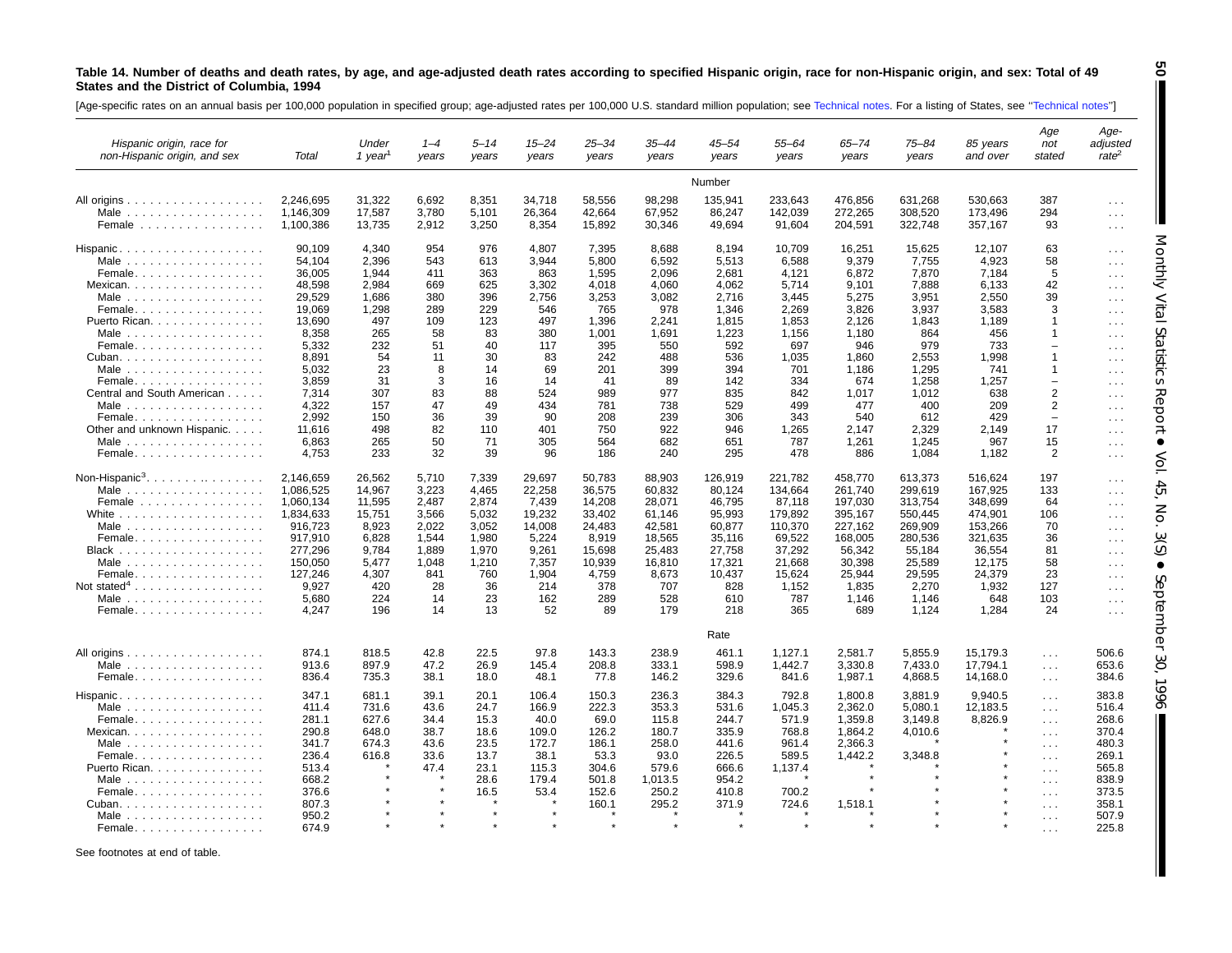Table 14. Number of deaths and death rates, by age, and age-adjusted death rates according to specified Hispanic origin, race for non-Hispanic origin, and sex: Total of 49 **States and the District of Columbia, 1994—Con.**

[Age-specific rates on an annual basis per 100,000 population in specified group; age-adjusted rates per 100,000 U.S. standard million population; see [Technical](#page-71-0) notes. For a listing of States, see "Technical notes"]

| Hispanic origin, race for<br>non-Hispanic origin, and sex                                                                                | Total                                                                         | Under<br>1 year                                                                     | $1 - 4$<br>years                                                     | $5 - 14$<br>vears                                                    | $15 - 24$<br>years                                                       | $25 - 34$<br>years                                                          | $35 - 44$<br>vears                                                            | $45 - 54$<br>years                                                             | 55-64<br>years                                                                        | 65–74<br>vears                                                                                  | 75-84<br>years                                                                                  | 85 years<br>and over                                                                                     | Age<br>not<br>stated                                                         | Age-<br>adjusted<br>rate <sup>2</sup>                                           |
|------------------------------------------------------------------------------------------------------------------------------------------|-------------------------------------------------------------------------------|-------------------------------------------------------------------------------------|----------------------------------------------------------------------|----------------------------------------------------------------------|--------------------------------------------------------------------------|-----------------------------------------------------------------------------|-------------------------------------------------------------------------------|--------------------------------------------------------------------------------|---------------------------------------------------------------------------------------|-------------------------------------------------------------------------------------------------|-------------------------------------------------------------------------------------------------|----------------------------------------------------------------------------------------------------------|------------------------------------------------------------------------------|---------------------------------------------------------------------------------|
| Hispanic-Con.                                                                                                                            |                                                                               |                                                                                     |                                                                      |                                                                      |                                                                          |                                                                             |                                                                               | Rate                                                                           |                                                                                       |                                                                                                 |                                                                                                 |                                                                                                          |                                                                              |                                                                                 |
| Other Hispanic <sup>5</sup><br>Male<br>.<br>Female.<br>.                                                                                 | 345.5<br>410.1<br>281.4                                                       | 714.1<br>÷                                                                          | 37.7<br>40.6<br>34.3                                                 | 23.5<br>26.7<br>19.9                                                 | 97.6<br>148.4<br>41.4                                                    | 154.5<br>228.5<br>73.3                                                      | 216.4<br>338.2<br>104.6                                                       | 351.4<br>543.2<br>207.6                                                        | 698.0<br>886.4<br>523.7                                                               | 1,544.1<br>1,111.1                                                                              | 3,321.9                                                                                         | $\star$                                                                                                  | $\cdots$<br>$\cdots$<br>$\cdot$ $\cdot$ $\cdot$                              | 354.0<br>496.1<br>245.0                                                         |
| Non-Hispanic <sup>5</sup><br>.<br>Male<br>.<br>Female.<br>White<br>.<br>Male<br>.<br>Female<br><b>Black</b><br>Male<br>.<br>Female.<br>. | 929.0<br>967.4<br>892.7<br>965.7<br>988.<br>944.3<br>894.9<br>.024.0<br>779.0 | 832.8<br>917.5<br>744.2<br>650.3<br>718.8<br>578.3<br>0.693.0<br>0.868.0<br>1,512.8 | 43.2<br>47.6<br>38.6<br>35.1<br>38.8<br>31.3<br>80.5<br>88.0<br>72.8 | 22.8<br>27.0<br>18.3<br>20.1<br>23.7<br>16.3<br>35.9<br>43.5<br>28.1 | 95.8<br>141.2<br>48.9<br>79.2<br>112.9<br>44.0<br>181.2<br>288.2<br>74.4 | 141.3<br>205.2<br>78.4<br>115.3<br>168.5<br>61.7<br>304.7<br>451.5<br>174.3 | 237.2<br>328.2<br>148.2<br>197.3<br>274.3<br>120.0<br>533.3<br>758.5<br>338.5 | 464.1<br>599.6<br>334.7<br>411.6<br>528.2<br>297.7<br>944.5<br>.307.4<br>646.6 | .144.5<br>.461.4<br>857.2<br>.076.7<br>.373.0<br>801.9<br>.856.8<br>2,481.7<br>.376.2 | 2,611.4<br>3,365.5<br>2.012.4<br>2,536.3<br>3.271.9<br>1.945.0<br>3,658.4<br>4,737.9<br>2,887.5 | 5,910.6<br>7.494.2<br>4,918.2<br>5,853.0<br>7,425.8<br>4.862.2<br>7.006.9<br>9,057.7<br>5,859.7 | 15,311.2<br>17.967.3<br>14,293.6<br>15.467.8<br>18,192.3<br>14.437.4<br>14.138.3<br>16,204.2<br>13,292.0 | .<br>$\cdots$<br>.<br>$\cdots$<br>.<br>$\cdots$<br>.<br>$\cdots$<br>$\cdots$ | 510.5<br>656.8<br>389.7<br>478.1<br>613.4<br>366.1<br>791.8<br>1,057.3<br>586.3 |

– Quantity zero.

. . . Category not applicable.

\* Figure does not meet standards of reliability or precision (see "Technical notes").

1Death rates for "Under 1 year" (based on population estimates) differ from infant mortality rates (based on live births); see [tables](#page-10-0) C and 24-29 for infant mortality rates, and "Technical notes" for further discussion of 2For method of computation, see [''Technical](#page-71-0) notes.''

<sup>3</sup>Includes races other than white and black.

4Includes deaths that occurred in Oklahoma that did not report Hispanic origin on the death certificate.

<sup>5</sup>Includes Central and South American and Other and Unknown Hispanic.

I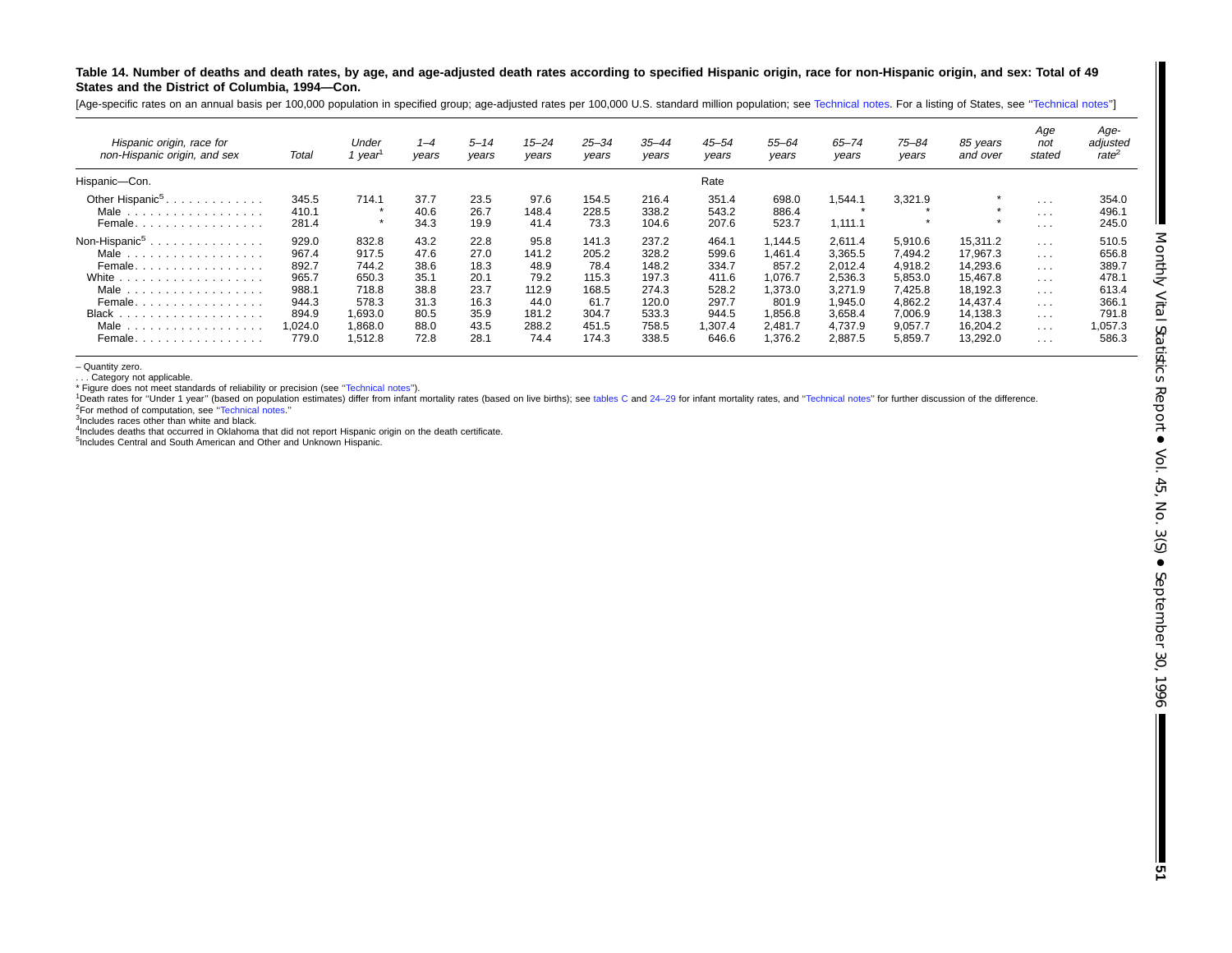#### **Table 15. Number of deaths and death rates for the 10 leading causes of death for Hispanic and white non-Hispanic origins, for specified aged groups: Total of 49 reporting States and the District of Columbia, 1994**

[Rates per 100,000 population in specified group. For explanation of asterisks preceding cause-of-death categories, see [''Technical notes.](#page-71-0)'' For a listing of reporting States, see [''Technical notes''](#page-71-0)]

|                          | Hispanic                                                                       |                |                    |                                              | White non-Hispanic                                                          |            |            |
|--------------------------|--------------------------------------------------------------------------------|----------------|--------------------|----------------------------------------------|-----------------------------------------------------------------------------|------------|------------|
|                          | Cause of death and age                                                         |                |                    |                                              | Cause of death and age                                                      |            |            |
|                          | (Based on the Ninth Revision, International                                    |                |                    |                                              | (Based on the Ninth Revision, International                                 |            |            |
| Rank                     | Classification of Diseases, 1975)                                              | Number         | Rate               | Rank                                         | Classification of Diseases, 1975)                                           | Number     | Rate       |
|                          | Hispanic origin, all ages <sup>1</sup>                                         |                |                    |                                              | White non-Hispanic origin, all ages <sup>1</sup>                            |            |            |
| $\cdots$                 |                                                                                | 90,109         | 347.1              | $\sim 10$                                    |                                                                             | 1,834,633  | 965.7      |
| $\mathbf{1}$             | Diseases of heart. 390-398,402,404-429                                         | 21,168         | 81.5               | 1                                            | Diseases of heart. 390-398,402,404-429                                      | 612,495    | 322.4      |
| $\overline{2}$           | Malignant neoplasms, including neoplasms of                                    |                |                    | $\overline{2}$                               | Malignant neoplasms, including neoplasms of                                 |            |            |
|                          | lymphatic and hematopoietic tissues 140-208                                    | 16,634         | 64.1               |                                              | lymphatic and hematopoietic tissues 140-208                                 | 441,603    | 232.4      |
| 3                        | Accidents and adverse effects. E800–E949                                       | 7,414          | 28.6               | 3                                            | Cerebrovascular diseases 430–438                                            | 125,675    | 66.2       |
| .                        | Motor vehicle accidents E810-E825                                              | 4,181          | 16.1               | 4                                            | Chronic obstructive pulmonary diseases                                      |            |            |
| $\cdots$                 | All other accidents and adverse                                                |                |                    |                                              | and allied conditions490-496                                                | 90,201     | 47.5       |
|                          | effects E800-E807,E826-E949                                                    | 3,233          | 12.5               | 5                                            | Pneumonia and influenza 480–487<br>Accidents and adverse effects. E800-E949 | 68,488     | 36.0       |
| 4                        | Human immunodeficiency virus                                                   |                |                    | 6                                            |                                                                             | 66,871     | 35.2       |
|                          |                                                                                | 5,788          | 22.3               | $\sim$ $\sim$ $\sim$                         | Motor vehicle accidents E810-E825                                           | 30,673     | 16.1       |
| 5<br>6                   | Cerebrovascular diseases 430–438<br>Homicide and legal intervention. E960-E978 | 4,551<br>4,190 | 17.5<br>16.1       | $\sim 100$                                   | All other accidents and adverse<br>effects E800-E807,E826-E949              | 36,198     | 19.1       |
| $\overline{7}$           |                                                                                | 3,760          | 14.5               | 7                                            |                                                                             | 41,269     | 21.7       |
| 8                        | Chronic liver disease and cirrhosis 571                                        | 2,730          | 10.5               | 8                                            | SuicideE950–E959                                                            | 25,675     | 13.5       |
| 9                        | Pneumonia and influenza 480-487                                                | 2,582          | 9.9                | 9                                            | Human immunodeficiency virus                                                |            |            |
| 10                       | Chronic obstructive pulmonary diseases                                         |                |                    |                                              |                                                                             | 19,516     | 10.3       |
|                          | and allied conditions. 490-496                                                 | 2,114          | 8.1                | 10                                           | Chronic liver disease and cirrhosis 571                                     | 18,430     | 9.7        |
|                          |                                                                                | 19,178         | 73.9               | $\sim 100$                                   |                                                                             | 324,410    | 170.8      |
|                          |                                                                                |                |                    |                                              |                                                                             |            |            |
|                          | Hispanic origin, 1-4 years                                                     | 954            | 39.1               |                                              | White non-Hispanic origin, 1-4 years                                        | 3,566      | 35.1       |
| $\cdots$<br>$\mathbf{1}$ | Accidents and adverse effects. E800-E949                                       | 356            | 14.6               | $\sim 10$<br>$\mathbf{1}$                    | Accidents and adverse effects. E800-E949                                    | 1,360      | 13.4       |
|                          | Motor vehicle accidents E810-E825                                              | 184            | 7.5                |                                              | Motor vehicle accidents E810-E825                                           | 488        | 4.8        |
| .<br>$\cdots$            | All other accidents and adverse                                                |                |                    | $\sim$ $\sim$ $\sim$<br>$\sim$ $\sim$ $\sim$ | All other accidents and adverse                                             |            |            |
|                          | effects E800-E807,E826-E949                                                    | 172            | 7.1                |                                              | effects E800-E807,E826-E949                                                 | 872        | 8.6        |
| 2                        | Congenital anomalies 740-759                                                   | 122            | 5.0                | $\overline{2}$                               | Congenital anomalies 740-759                                                | 390        | 3.8        |
| 3                        | Homicide and legal intervention. E960–E978                                     | 70             | 2.9                | 3                                            | Malignant neoplasms, including neoplasms of                                 |            |            |
| 4                        | Malignant neoplasms, including neoplasms of                                    |                |                    |                                              | lymphatic and hematopoietic tissues 140-208                                 | 335        | 3.3        |
|                          | lymphatic and hematopoietic tissues 140-208                                    | 67             | 2.7                | 4                                            | Homicide and legal intervention. E960–E978                                  | 193        | 1.9        |
| 5                        | Diseases of heart. 390-398,402,404-429                                         | 34             | 1.4                | 5                                            | Diseases of heart. 390-398,402,404-429                                      | 138        | 1.4        |
| 6                        | Human immunodeficiency virus                                                   |                |                    | 6                                            | Pneumonia and influenza 480-487                                             | 87         | 0.9        |
|                          |                                                                                | 32             | 1.3                | 7                                            | Benign neoplasms, carcinoma in situ, and                                    |            |            |
| 6                        | Pneumonia and influenza 480-487                                                | 32             | 1.3                |                                              | neoplasms of uncertain behavior and of                                      |            |            |
| 8                        | Certain conditions originating in the                                          |                |                    |                                              | unspecified nature 210-239                                                  | 51         | 0.5        |
|                          | perinatal period760-779                                                        | 14             |                    | 8                                            |                                                                             | 45         | 0.4        |
| 9                        | Benign neoplasms, carcinoma in situ, and                                       |                |                    | 9                                            | Certain conditions originating in the                                       |            |            |
|                          | neoplasms of uncertain behavior and of                                         |                |                    |                                              | perinatal period 760-779                                                    | 44         | 0.4        |
|                          | unspecified nature 210-239                                                     | 12             | $\star$<br>$\star$ | 10                                           | Human immunodeficiency virus                                                |            |            |
| 10                       | Meningococcal infection 036                                                    | 11             |                    |                                              |                                                                             | 42         | 0.4        |
| $\cdots$                 |                                                                                | 204            | 8.4                | $\sim 100$                                   |                                                                             | 881        | 8.7        |
|                          | Hispanic origin, 5-14 years                                                    |                |                    |                                              | White non-Hispanic origin, 5-14 years                                       |            |            |
| $\sim$ $\sim$ $\sim$     |                                                                                | 976            | 20.1               | $\sim$ $\sim$ $\sim$                         |                                                                             | 5,032      | 20.1       |
| $\mathbf{1}$             | Accidents and adverse effects. E800-E949                                       | 318            | 6.6                | $\mathbf{1}$                                 | Accidents and adverse effects. E800-E949                                    | 2,196      | 8.8        |
| $\cdots$                 | Motor vehicle accidents E810-E825                                              | 217            | 4.5                | $\ldots$ .                                   | Motor vehicle accidents E810-E825                                           | 1,330      | 5.3        |
|                          | All other accidents and adverse                                                |                |                    | $\cdots$                                     | All other accidents and adverse                                             |            |            |
|                          | effects E800-E807,E826-E949                                                    | 101            | 2.1                |                                              |                                                                             | 866        | 3.5        |
| 2                        | Malignant neoplasms, including neoplasms of                                    |                |                    | 2                                            | Malignant neoplasms, including neoplasms of                                 |            |            |
|                          | lymphatic and hematopoietic tissues 140-208                                    | 164            | 3.4                |                                              | lymphatic and hematopoietic tissues 140-208<br>Congenital anomalies 740-759 | 667        | 2.7        |
| 3<br>4                   | Homicide and legal intervention. E960–E978<br>Congenital anomalies 740–759     | 104<br>43      | 2.1<br>0.9         | 3<br>4                                       |                                                                             | 286<br>234 | 1.1        |
| 5                        | Diseases of heart. 390-398,402,404-429                                         | 41             | 0.8                | 5                                            | Diseases of heart. 390-398,402,404-429                                      | 194        | 0.9<br>0.8 |
| 6                        | Human immunodeficiency virus                                                   |                |                    | 6                                            | Homicide and legal intervention. E960–E978                                  | 185        | 0.7        |
|                          |                                                                                | 35             | 0.7                | 7                                            | Benign neoplasms, carcinoma in situ, and                                    |            |            |
| 7                        | SuicideE950–E959                                                               | 33             | 0.7                |                                              | neoplasms of uncertain behavior and of                                      |            |            |
| 8                        | Pneumonia and influenza 480-487                                                | 19             |                    |                                              | unspecified nature $\ldots \ldots \ldots \ldots 210-239$                    | 67         | 0.3        |
| 9                        | Benign neoplasms, carcinoma in situ, and                                       |                |                    | 8                                            | Pneumonia and influenza 480-487                                             | 52         | 0.2        |
|                          | neoplasms of uncertain behavior and of                                         |                |                    | 9                                            | Chronic obstructive pulmonary diseases                                      |            |            |
|                          | unspecified nature 210-239                                                     | 11             | $\star$            |                                              | and allied conditions. 490–496                                              | 51         | 0.2        |
| 10                       |                                                                                | 10             | $\star$            | 9                                            | Human immunodeficiency virus                                                |            |            |
| 10                       | Chronic obstructive pulmonary diseases                                         |                |                    |                                              |                                                                             | 51         | 0.2        |
|                          | and allied conditions. 490-496                                                 | 10             |                    | $\ldots$ .                                   |                                                                             | 1,049      | 4.2        |
|                          |                                                                                | 188            | 3.9                |                                              |                                                                             |            |            |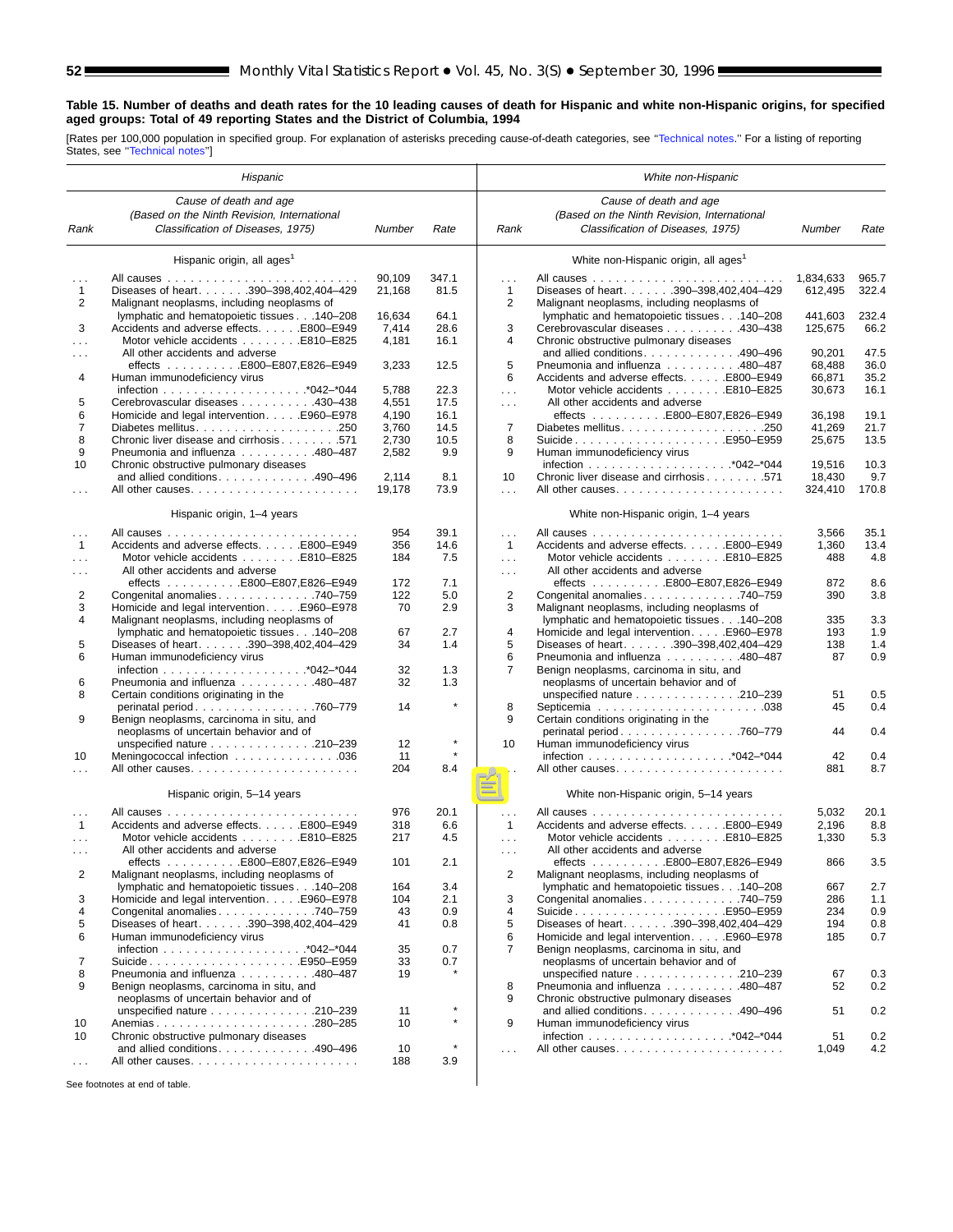# **Table 15. Number of deaths and death rates for the 10 leading causes of death for Hispanic and white non-Hispanic origins, for specified aged groups: Total of 49 reporting States and the District of Columbia, 1994—Con.**

[Rates per 100,000 population in specified group. For explanation of asterisks preceding cause-of-death categories, see "Technical notes." For a listing of reporting<br>States, see "Technical notes"]

|               | Hispanic                                                                                                   |        |       |                      | White non-Hispanic                                                                                         |         |       |
|---------------|------------------------------------------------------------------------------------------------------------|--------|-------|----------------------|------------------------------------------------------------------------------------------------------------|---------|-------|
| Rank          | Cause of death and age<br>(Based on the Ninth Revision, International<br>Classification of Diseases, 1975) | Number | Rate  | Rank                 | Cause of death and age<br>(Based on the Ninth Revision, International<br>Classification of Diseases, 1975) | Number  | Rate  |
|               | Hispanic origin, 15-24 years                                                                               |        |       |                      | White non-Hispanic origin, 15-24 years                                                                     |         |       |
| $\cdots$      |                                                                                                            | 4,807  | 106.4 | $\mathbf{1}$         |                                                                                                            | 19,232  | 79.2  |
| $\mathbf{1}$  | Homicide and legal intervention. E960–E978                                                                 | 1,653  | 36.6  | $\mathbf{1}$         | Accidents and adverse effects. E800-E949                                                                   | 9,636   | 39.7  |
| 2             | Accidents and adverse effects. E800-E949                                                                   | 1,652  | 36.6  | $\ldots$             | Motor vehicle accidents E810-E825                                                                          | 7,537   | 31.0  |
| $\sim$        | Motor vehicle accidents E810-E825                                                                          | 1,257  | 27.8  | $\sim$ $\sim$ $\sim$ | All other accidents and adverse                                                                            |         |       |
|               | All other accidents and adverse                                                                            |        |       |                      | effects E800-E807,E826-E949                                                                                | 2,099   | 8.6   |
|               | effects E800-E807,E826-E949                                                                                | 395    | 8.7   | $\overline{2}$       | SuicideE950–E959                                                                                           | 3,490   | 14.4  |
| 3             |                                                                                                            | 501    | 11.1  | 3                    | Homicide and legal intervention. E960-E978                                                                 | 1,433   | 5.9   |
| 4             | Malignant neoplasms, including neoplasms of                                                                |        |       | 4                    | Malignant neoplasms, including neoplasms of                                                                |         |       |
|               | lymphatic and hematopoietic tissues 140-208                                                                | 240    | 5.3   |                      | lymphatic and hematopoietic tissues 140-208                                                                | 1,147   | 4.7   |
| 5             | Diseases of heart. 390-398,402,404-429                                                                     | 107    | 2.4   | 5                    | Diseases of heart. 390-398,402,404-429                                                                     | 518     | 2.1   |
| 6             | Human immunodeficiency virus                                                                               |        |       | 6                    | Congenital anomalies 740-759                                                                               | 298     | 1.2   |
|               |                                                                                                            | 98     | 2.2   | $\overline{7}$       | Human immunodeficiency virus                                                                               |         |       |
| 7             | Congenital anomalies 740-759                                                                               | 54     | 1.2   |                      |                                                                                                            | 181     | 0.7   |
| 8             | Cerebrovascular diseases 430-438                                                                           | 26     | 0.6   | 8                    | Pneumonia and influenza 480–487                                                                            | 133     | 0.5   |
| 9             | Pneumonia and influenza 480-487                                                                            | 23     | 0.5   | 9                    | Chronic obstructive pulmonary diseases                                                                     |         |       |
| 10            | Complications of pregnancy, childbirth,                                                                    |        |       |                      | and allied conditions. $\ldots$ . 490–496                                                                  | 118     | 0.5   |
|               | and the puerperium $\ldots \ldots \ldots \ldots$ .630-676                                                  | 22     | 0.5   | 10                   | Cerebrovascular diseases 430-438                                                                           | 101     | 0.4   |
| $\cdots$      |                                                                                                            | 431    | 9.5   | $\sim$               |                                                                                                            | 2,177   | 9.0   |
|               | Hispanic origin, 25-44 years                                                                               |        |       |                      | White non-Hispanic origin, 25-44 years                                                                     |         |       |
|               |                                                                                                            | 16,083 | 187.1 | $\sim 10$            |                                                                                                            | 94,548  | 157.6 |
| $\mathbf{1}$  | Human immunodeficiency virus                                                                               |        |       | $\mathbf{1}$         | Accidents and adverse effects. E800-E949                                                                   | 18,236  | 30.4  |
|               |                                                                                                            | 4,201  | 48.9  | $\ldots$             | Motor vehicle accidents E810-E825                                                                          | 9,680   | 16.1  |
| 2             | Accidents and adverse effects. E800-E949                                                                   | 3,102  | 36.1  | $\sim$ $\sim$ $\sim$ | All other accidents and adverse                                                                            |         |       |
| .             | Motor vehicle accidents E810-E825                                                                          | 1,612  | 18.8  |                      | effects E800-E807,E826-E949                                                                                | 8,556   | 14.3  |
| $\cdots$      | All other accidents and adverse                                                                            |        |       | 2                    | Malignant neoplasms, including neoplasms of                                                                |         |       |
|               | effects E800-E807,E826-E949                                                                                | 1,490  | 17.3  |                      | lymphatic and hematopoietic tissues 140-208                                                                | 15,466  | 25.8  |
| 3             | Homicide and legal intervention. E960–E978                                                                 | 1,903  | 22.1  | 3                    | Human immunodeficiency virus                                                                               |         |       |
| 4             | Malignant neoplasms, including neoplasms of                                                                |        |       |                      |                                                                                                            | 14,201  | 23.7  |
|               | lymphatic and hematopoietic tissues 140-208                                                                | 1,504  | 17.5  | 4                    | Diseases of heart. 390-398,402,404-429                                                                     | 10,662  | 17.8  |
| 5             | Diseases of heart. 390-398,402,404-429                                                                     | 900    | 10.5  | 5                    | SuicideE950–E959                                                                                           | 10,144  | 16.9  |
| 6             |                                                                                                            | 860    | 10.0  | 6                    | Homicide and legal interventionE960-E978                                                                   | 3,547   | 5.9   |
| 7             | Chronic liver disease and cirrhosis 571                                                                    | 644    | 7.5   | 7                    | Chronic liver disease and cirrhosis 571                                                                    | 2,722   | 4.5   |
| 8             | Cerebrovascular diseases 430-438                                                                           | 325    | 3.8   | 8                    | Cerebrovascular diseases 430-438                                                                           | 1,798   | 3.0   |
| 9             | Pneumonia and influenza 480-487                                                                            | 195    | 2.3   | 9                    |                                                                                                            | 1,598   | 2.7   |
| 10            |                                                                                                            | 173    | 2.0   | 10                   | Pneumonia and influenza 480-487                                                                            | 1,151   | 1.9   |
| .             |                                                                                                            | 2,276  | 26.5  | .                    |                                                                                                            | 15,023  | 25.0  |
|               | Hispanic origin, 45-64 years                                                                               |        |       |                      | White non-Hispanic origin, 45-64 years                                                                     |         |       |
|               |                                                                                                            | 18,903 | 542.7 | $\cdots$             |                                                                                                            | 275,885 | 689.2 |
| $\mathbf{1}$  | Malignant neoplasms, including neoplasms of                                                                |        |       | $\mathbf{1}$         | Malignant neoplasms, including neoplasms of                                                                |         |       |
|               | lymphatic and hematopoietic tissues 140-208                                                                | 5,072  | 145.6 |                      | lymphatic and hematopoietic tissues 140-208                                                                | 103,802 | 259.3 |
| 2             | Diseases of heart. 390-398,402,404-429                                                                     | 4,318  | 124.0 | 2                    | Diseases of heart. 390-398,402,404-429                                                                     | 76,581  | 191.3 |
| 3             | Human immunodeficiency virus                                                                               |        |       | 3                    | Chronic obstructive pulmonary diseases                                                                     |         |       |
|               |                                                                                                            | 1,333  | 38.3  |                      | and allied conditions. 490–496                                                                             | 10,862  | 27.1  |
|               | Chronic liver disease and cirrhosis 571                                                                    | 1,266  | 36.3  | 4                    | Accidents and adverse effects. E800–E949                                                                   | 10,835  | 27.1  |
| 5             | Accidents and adverse effects. E800-E949                                                                   | 1,046  | 30.0  | $\sim$ $\sim$ $\sim$ | Motor vehicle accidents E810-E825                                                                          | 5,197   | 13.0  |
| $\sim$ $\sim$ | Motor vehicle accidents E810-E825                                                                          | 549    | 15.8  | $\sim$ $\sim$ $\sim$ | All other accidents and adverse                                                                            |         |       |
| $\sim$ $\sim$ | All other accidents and adverse                                                                            |        |       |                      | effects E800-E807,E826-E949                                                                                | 5,638   | 14.1  |
|               | effects E800-E807,E826-E949                                                                                | 497    | 14.3  | 5                    | Cerebrovascular diseases 430-438                                                                           | 9,474   | 23.7  |
| 6             |                                                                                                            | 1,027  | 29.5  | 6                    |                                                                                                            | 7,231   | 18.1  |
| 7             | Cerebrovascular diseases 430-438                                                                           | 921    | 26.4  | 7                    | Chronic liver disease and cirrhosis 571                                                                    | 7,220   | 18.0  |
| 8             | Homicide and legal intervention. E960-E978                                                                 | 345    | 9.9   | 8                    | SuicideE950-E959                                                                                           | 6,280   | 15.7  |
| 9             | Chronic obstructive pulmonary diseases                                                                     |        |       | 9                    | Human immunodeficiency virus                                                                               |         |       |
|               | and allied conditions. 490–496                                                                             | 295    | 8.5   |                      |                                                                                                            | 4,706   | 11.8  |
| 10            | Pneumonia and influenza 480-487                                                                            | 292    | 8.4   | 10                   | Pneumonia and influenza 480-487                                                                            | 3,804   | 9.5   |
| $\cdots$      |                                                                                                            | 2,988  | 85.8  | $\mathbf{1}$         |                                                                                                            | 35,090  | 87.7  |
|               | See footnotes at end of table.                                                                             |        |       |                      |                                                                                                            |         |       |
|               |                                                                                                            |        |       |                      |                                                                                                            |         |       |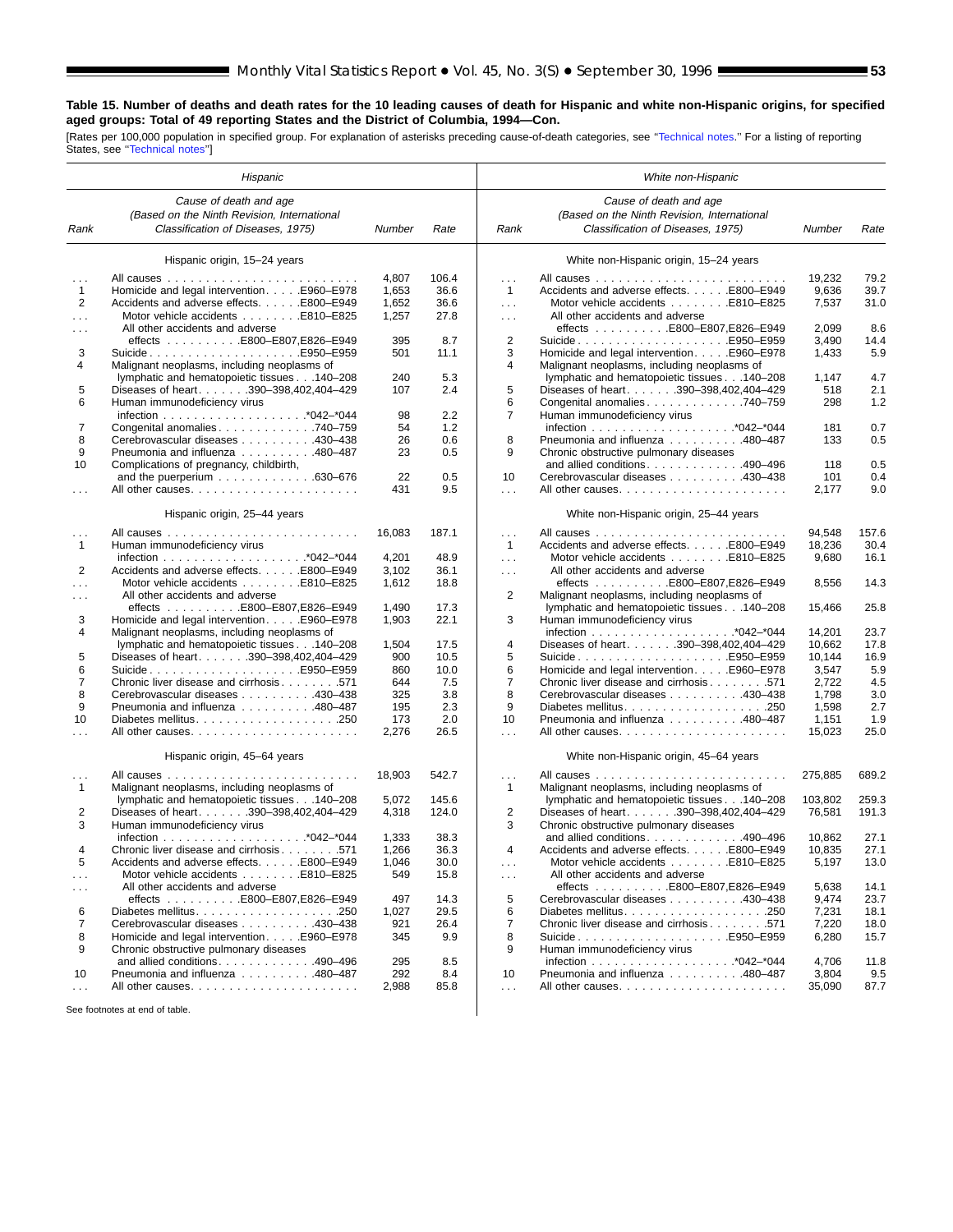# **Table 15. Number of deaths and death rates for the 10 leading causes of death for Hispanic and white non-Hispanic origins, for specified aged groups: Total of 49 reporting States and the District of Columbia, 1994—Con.**

[Rates per 100,000 population in specified group. For explanation of asterisks preceding cause-of-death categories, see "Technical notes." For a listing of reporting<br>States, see "Technical notes"]

|                      | Hispanic                                                                                                   |        |         |                | White non-Hispanic                                                                                         |           |         |
|----------------------|------------------------------------------------------------------------------------------------------------|--------|---------|----------------|------------------------------------------------------------------------------------------------------------|-----------|---------|
| Rank                 | Cause of death and age<br>(Based on the Ninth Revision, International<br>Classification of Diseases, 1975) | Number | Rate    | Rank           | Cause of death and age<br>(Based on the Ninth Revision, International<br>Classification of Diseases, 1975) | Number    | Rate    |
|                      | Hispanic origin, 65 years and over                                                                         |        |         |                | White non-Hispanic origin, 65 years and over                                                               |           |         |
| $\sim$ $\sim$ $\sim$ |                                                                                                            | 43,983 | 3,082.7 | $\sim$ $\sim$  |                                                                                                            | 1.420.513 | 5,063.3 |
|                      | Diseases of heart. 390-398,402,404-429                                                                     | 15,671 | 1,098.4 |                | Diseases of heart. 390-398,402,404-429                                                                     | 524,036   | 1,867.9 |
| 2                    | Malignant neoplasms, including neoplasms of                                                                |        |         | $\overline{2}$ | Malignant neoplasms, including neoplasms of                                                                |           |         |
|                      | lymphatic and hematopoietic tissues 140-208                                                                | 9,580  | 671.5   |                | lymphatic and hematopoietic tissues 140-208                                                                | 320,144   | 1.141.1 |
| 3                    | Cerebrovascular diseases 430-438                                                                           | 3,235  | 226.7   | 3              | Cerebrovascular diseases 430–438                                                                           | 114,112   | 406.7   |
|                      | Diabetes mellitus250                                                                                       | 2,551  | 178.8   | 4              | Chronic obstructive pulmonary diseases                                                                     |           |         |
| 5                    | Pneumonia and influenza 480–487                                                                            | 1.912  | 134.0   |                | and allied conditions. 490-496                                                                             | 78,537    | 279.9   |
| 6                    | Chronic obstructive pulmonary diseases                                                                     |        |         | 5              | Pneumonia and influenza 480-487                                                                            | 63,030    | 224.7   |
|                      | and allied conditions490-496                                                                               | 1.700  | 119.2   | 6              | Diabetes mellitus<br>.250                                                                                  | 32,350    | 115.3   |
|                      |                                                                                                            | 815    | 57.1    | 7              | Accidents and adverse effects. E800–E949                                                                   | 24,136    | 86.0    |
| 8                    | Accidents and adverse effects. E800–E949                                                                   | 783    | 54.9    | $\cdots$       |                                                                                                            | 6,351     | 22.6    |
|                      | Motor vehicle accidents E810-E825                                                                          | 309    | 21.7    | $\cdots$       | All other accidents and adverse                                                                            |           |         |
| $\cdots$             | All other accidents and adverse                                                                            |        |         |                |                                                                                                            | 17,785    | 63.4    |
|                      | effects E800–E807,E826–E949                                                                                | 474    | 33.2    | 8              | Alzheimer's disease331.0                                                                                   | 16,708    | 59.6    |
| 9                    | Nephritis, nephrotic syndrome, and                                                                         |        |         | 9              | Nephritis, nephrotic syndrome, and                                                                         |           |         |
|                      |                                                                                                            | 546    | 38.3    |                |                                                                                                            | 15,708    | 56.0    |
| 10                   |                                                                                                            | 397    | 27.8    | 10             | Atherosclerosis440                                                                                         | 14,344    | 51.1    |
| .                    | All other causes                                                                                           | 6.793  | 476.1   | .              |                                                                                                            | 220,987   | 787.7   |

... Category not applicable.<br><sup>1</sup>Includes deaths under 1 year of age.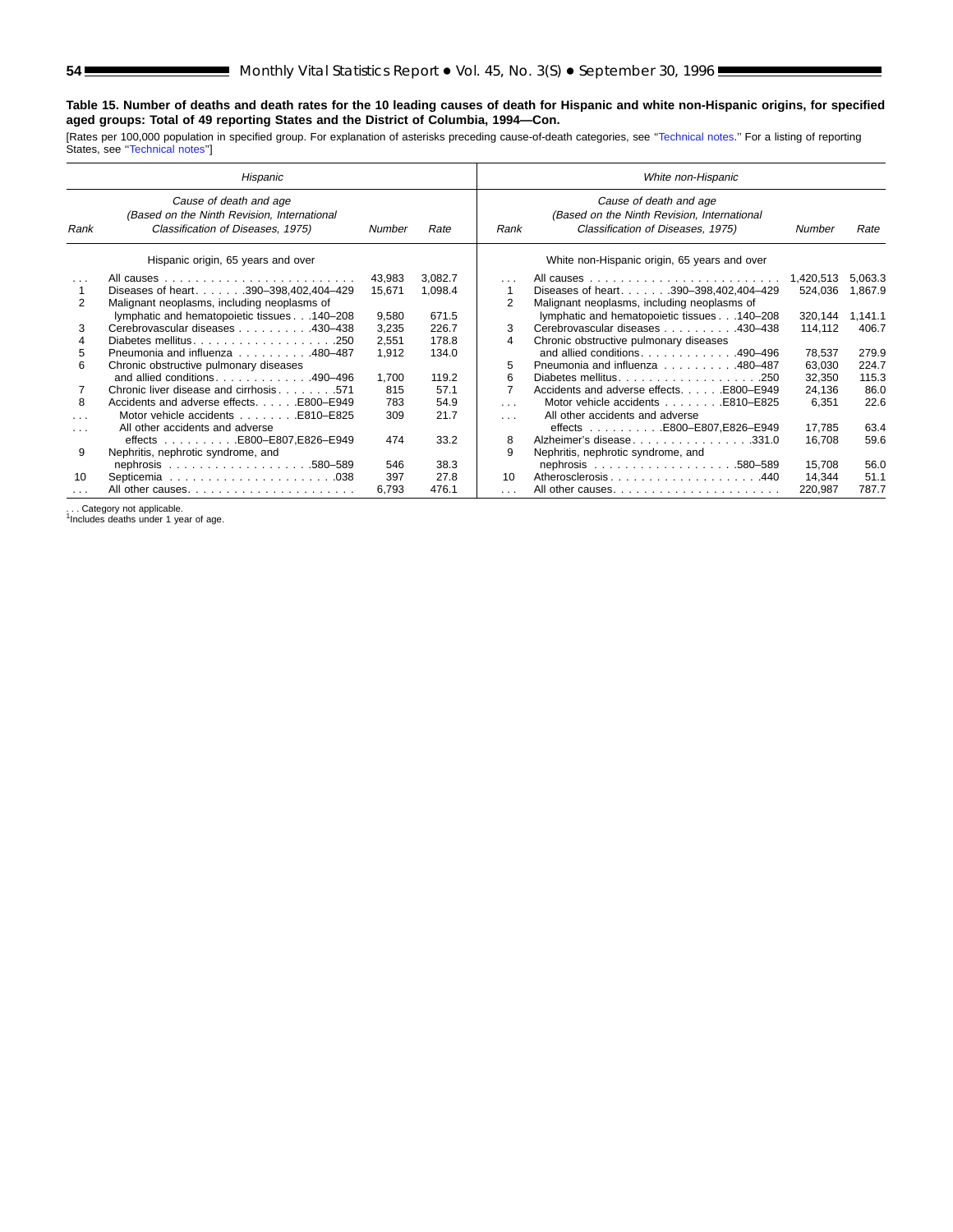# **Table 16. Number of deaths from injury by firearms by age, race, and sex: United States, 1994**

| Cause of death (Based on the Ninth<br>Revision, International Classification of<br>Diseases, 1975), race <sup>1</sup> , and sex | All<br>ages     | Under<br>1 year                          | $1 - 4$<br>years     | 5–14<br>years  | $15 - 24$<br>years | 25–34<br>years | 35–44<br>years           | 45–54<br>vears | 55–64<br>years           | 65–74<br>years | 75–84<br>years                | 85 years<br>and over                                 | Age<br>not<br>stated     |
|---------------------------------------------------------------------------------------------------------------------------------|-----------------|------------------------------------------|----------------------|----------------|--------------------|----------------|--------------------------|----------------|--------------------------|----------------|-------------------------------|------------------------------------------------------|--------------------------|
| Injury by firearms (E922, E955.0–E955.4,                                                                                        |                 |                                          |                      |                |                    |                |                          |                |                          |                |                               |                                                      |                          |
| E965.0-E965.4, E970, E985.0-E985.4):                                                                                            |                 |                                          |                      |                |                    |                |                          |                |                          |                |                               |                                                      |                          |
| All races, both sexes.                                                                                                          | 38.505          | 13                                       | 94                   | 765            | 11,056             | 9,074          | 6,519                    | 3.816          | 2.404                    | 2,353          | 1.849                         | 532                                                  | 30                       |
|                                                                                                                                 | 33.021          | 7                                        | 55                   | 574            | 9,909              | 7,728          | 5,360                    | 3,108          | 2.045                    | 2.043          | 1,678                         | 487                                                  | 27                       |
| Female                                                                                                                          | 5,484<br>26,403 | 6<br>5                                   | 39<br>47             | 191<br>486     | 1,147<br>5,727     | 1,346<br>5,626 | 1,159<br>4,754           | 708<br>3,184   | 359<br>2,131             | 310<br>2,138   | 171<br>1,768                  | 45<br>514                                            | 3<br>23                  |
|                                                                                                                                 | 22.408          | $\overline{2}$                           | 27                   | 360            | 5,039              | 4,729          | 3,877                    | 2,590          | 1,816                    | 1,865          | 1.611                         | 471                                                  | 21                       |
| Female                                                                                                                          | 3.995           | 3                                        | 20                   | 126            | 688                | 897            | 877                      | 594            | 315                      | 273            | 157                           | 43                                                   | $\overline{2}$           |
| Black, both sexes $\ldots$                                                                                                      | 11,223          | 8                                        | 44                   | 252            | 4,994              | 3,222          | 1,606                    | 565            | 238                      | 199            | 72                            | 17                                                   | 6                        |
|                                                                                                                                 | 9,880           | 5                                        | 27                   | 191            | 4,574              | 2,812          | 1,355                    | 469            | 202                      | 166            | 59                            | 15                                                   | 5                        |
| Female                                                                                                                          | 1,343           | 3                                        | 17                   | 61             | 420                | 410            | 251                      | 96             | 36                       | 33             | 13                            | 2                                                    | 1                        |
| Accident caused by firearm missile (E922):                                                                                      |                 |                                          |                      |                |                    |                |                          |                |                          |                |                               |                                                      |                          |
| All races, both sexes.                                                                                                          | 1,356           | 2                                        | 32                   | 151            | 540                | 243            | 155                      | 95             | 46                       | 46             | 32                            | 13                                                   | 1                        |
|                                                                                                                                 | 1,192           | $\overline{\phantom{0}}$                 | 23                   | 131            | 504                | 205            | 128                      | 79             | 42                       | 40             | 30                            | 9                                                    | 1                        |
| Female                                                                                                                          | 164             | $\overline{2}$                           | 9                    | 20             | 36                 | 38             | 27                       | 16             | $\overline{4}$           | 6              | $\overline{2}$                | $\overline{4}$                                       |                          |
| White, both sexes                                                                                                               | 998             | $\mathbf{1}$                             | 12                   | 110            | 353                | 183            | 132                      | 79             | 40                       | 42             | 32                            | 13                                                   | $\mathbf{1}$             |
|                                                                                                                                 | 876             | $\overline{\phantom{0}}$                 | 10                   | 93             | 328                | 154            | 108                      | 69             | 37                       | 37             | 30                            | 9                                                    | 1                        |
| Female                                                                                                                          | 122             | $\mathbf{1}$                             | 2                    | 17             | 25                 | 29             | 24                       | 10             | 3                        | 5              | $\overline{2}$                | 4                                                    |                          |
| Black, both sexes $\ldots$ , $\ldots$ , $\ldots$ , $\ldots$                                                                     | 313             | $\mathbf{1}$<br>$\overline{\phantom{0}}$ | 18                   | 36             | 159                | 53             | 22                       | 14             | 6                        | $\overline{4}$ | $\qquad \qquad -$<br>$\equiv$ | $\overline{\phantom{a}}$<br>$\overline{\phantom{0}}$ |                          |
| Female                                                                                                                          | 274<br>39       | $\mathbf{1}$                             | 12<br>6              | 33<br>3        | 149<br>10          | 45<br>8        | 19<br>3                  | 8<br>6         | 5<br>$\mathbf{1}$        | 3<br>1         |                               |                                                      |                          |
| Suicide by firearms (E955.0–E955.4):                                                                                            |                 |                                          |                      |                |                    |                |                          |                |                          |                |                               |                                                      |                          |
| All races, both sexes.                                                                                                          | 18,765          | $\sim 10$                                | $\cdots$             | 188            | 3,344              | 3,532          | 3,264                    | 2.443          | 1,797                    | 2.010          | 1,684                         | 497                                                  | 6                        |
|                                                                                                                                 | 16,287          | $\cdots$                                 | $\sim$ $\sim$ $\sim$ | 140            | 2,988              | 3,037          | 2,699                    | 2,018          | 1,570                    | 1,791          | 1,569                         | 469                                                  | 6                        |
| Female                                                                                                                          | 2.478           | $\sim$ $\sim$ $\sim$                     | $\sim$ $\sim$        | 48             | 356                | 495            | 565                      | 425            | 227                      | 219            | 115                           | 28                                                   | $\overline{\phantom{0}}$ |
| White, both sexes                                                                                                               | 17,007          | $\sim 10$                                | $\sim$ $\sim$        | 163            | 2,755              | 3,075          | 2,963                    | 2,313          | 1,710                    | 1,905          | 1,637                         | 481                                                  | 5                        |
|                                                                                                                                 | 14,751          | $\sim 100$                               | $\sim$ $\sim$ $\sim$ | 118            | 2,460              | 2,642          | 2,441                    | 1,911          | 1,493                    | 1,702          | 1,525                         | 454                                                  | 5                        |
| Female                                                                                                                          | 2,256           | $\sim 100$                               | $\sim$ $\sim$ $\sim$ | 45             | 295                | 433            | 522                      | 402            | 217                      | 203            | 112                           | 27                                                   | $\overline{\phantom{0}}$ |
| Black, both sexes                                                                                                               | 1,393           | $\sim 100$                               | $\ldots$             | 22             | 468                | 349            | 230                      | 108            | 67                       | 94             | 40                            | 15                                                   |                          |
|                                                                                                                                 | 1,226           | $\sim 10$                                | $\sim 100$           | 20             | 422                | 306            | 198                      | 89             | 60                       | 80             | 37                            | 14                                                   |                          |
| Female                                                                                                                          | 167             | $\sim 100$                               | $\sim$ $\sim$ $\sim$ | 2              | 46                 | 43             | 32                       | 19             | $\overline{7}$           | 14             | 3                             | $\mathbf{1}$                                         |                          |
| Homicide and legal intervention<br>by firearms (E965.0-E965.4, E970):                                                           |                 |                                          |                      |                |                    |                |                          |                |                          |                |                               |                                                      |                          |
|                                                                                                                                 | 17,866          | 11                                       | 60                   | 398            | 6,983              | 5,183          | 3,025                    | 1,233          | 531                      | 282            | 119                           | 19                                                   | 22                       |
| All races, both sexes                                                                                                           | 15,093          | 7                                        | 31                   | 277            | 6,241              | 4,387          | 2,468                    | 980            | 411                      | 199            | 65                            | 8                                                    | 19                       |
| Female                                                                                                                          | 2.773           | 4                                        | 29                   | 121            | 742                | 796            | 557                      | 253            | 120                      | 83             | 54                            | 11                                                   | 3                        |
| White, both sexes $\ldots$ ,                                                                                                    | 8,004           | 4                                        | 33                   | 194            | 2,495              | 2,276          | 1,601                    | 753            | 353                      | 177            | 85                            | 17                                                   | 16                       |
|                                                                                                                                 | 6,450           | $\overline{2}$                           | 16                   | 132            | 2,138              | 1,856          | 1,280                    | 583            | 266                      | 114            | 42                            | $\overline{7}$                                       | 14                       |
| Female                                                                                                                          | 1,554           | 2                                        | 17                   | 62             | 357                | 420            | 321                      | 170            | 87                       | 63             | 43                            | 10                                                   | 2                        |
| Black, both sexes $\ldots$                                                                                                      | 9,405           | $\overline{7}$                           | 26                   | 186            | 4,308              | 2,797          | 1,340                    | 438            | 163                      | 100            | 32                            | $\overline{2}$                                       | 6                        |
|                                                                                                                                 | 8,273           | 5                                        | 15                   | 130            | 3.945              | 2.440          | 1.124                    | 369            | 135                      | 82             | 22                            | $\mathbf{1}$                                         | 5                        |
| Female                                                                                                                          | 1,132           | $\overline{2}$                           | 11                   | 56             | 363                | 357            | 216                      | 69             | 28                       | 18             | 10                            | $\mathbf{1}$                                         | 1                        |
| Injury by firearms, undetermined                                                                                                |                 |                                          |                      |                |                    |                |                          |                |                          |                |                               |                                                      |                          |
| whether accidentally or purposely                                                                                               |                 |                                          |                      |                |                    |                |                          |                |                          |                |                               |                                                      |                          |
| inflicted (E985.0-E985.4):                                                                                                      |                 |                                          |                      |                |                    |                |                          |                |                          |                |                               |                                                      |                          |
| All races, both sexes.                                                                                                          | 518<br>449      | $\qquad \qquad -$                        | 2<br>1               | 28<br>26       | 189<br>176         | 116<br>99      | 75<br>65                 | 45<br>31       | 30<br>22                 | 15<br>13       | 14<br>14                      | 3<br>$\mathbf{1}$                                    | 1<br>1                   |
|                                                                                                                                 | 69              | $\overline{\phantom{0}}$                 | $\mathbf{1}$         | $\overline{2}$ | 13                 | 17             | 10                       | 14             | 8                        | 2              | $\equiv$                      | 2                                                    |                          |
| Female                                                                                                                          | 394             | $\overline{\phantom{0}}$                 | 2                    | 19             | 124                | 92             | 58                       | 39             | 28                       | 14             | 14                            | 3                                                    | 1                        |
|                                                                                                                                 | 331             | $\overline{\phantom{0}}$                 | 1                    | 17             | 113                | 77             | 48                       | 27             | 20                       | 12             | 14                            | $\mathbf{1}$                                         | 1                        |
| Female                                                                                                                          | 63              | ÷                                        | 1                    | $\overline{2}$ | 11                 | 15             | 10                       | 12             | 8                        | $\overline{2}$ | $\overline{\phantom{0}}$      | $\overline{2}$                                       |                          |
| Black, both sexes                                                                                                               | 112             | L.                                       | $\equiv$             | 8              | 59                 | 23             | 14                       | 5              | 2                        | 1              | $\equiv$                      | $\overline{\phantom{0}}$                             |                          |
|                                                                                                                                 | 107             | $\overline{\phantom{0}}$                 | $\equiv$             | 8              | 58                 | 21             | 14                       | 3              | $\overline{2}$           | $\mathbf{1}$   | $\equiv$                      | $\equiv$                                             |                          |
| Female                                                                                                                          | 5               |                                          |                      | L              | 1                  | 2              | $\overline{\phantom{0}}$ | $\overline{2}$ | $\overline{\phantom{0}}$ |                |                               |                                                      |                          |
|                                                                                                                                 |                 |                                          |                      |                |                    |                |                          |                |                          |                |                               |                                                      |                          |

– Quantity zero.<br>. . . Category not applicable.<br><sup>1</sup>Includes races other than white and black.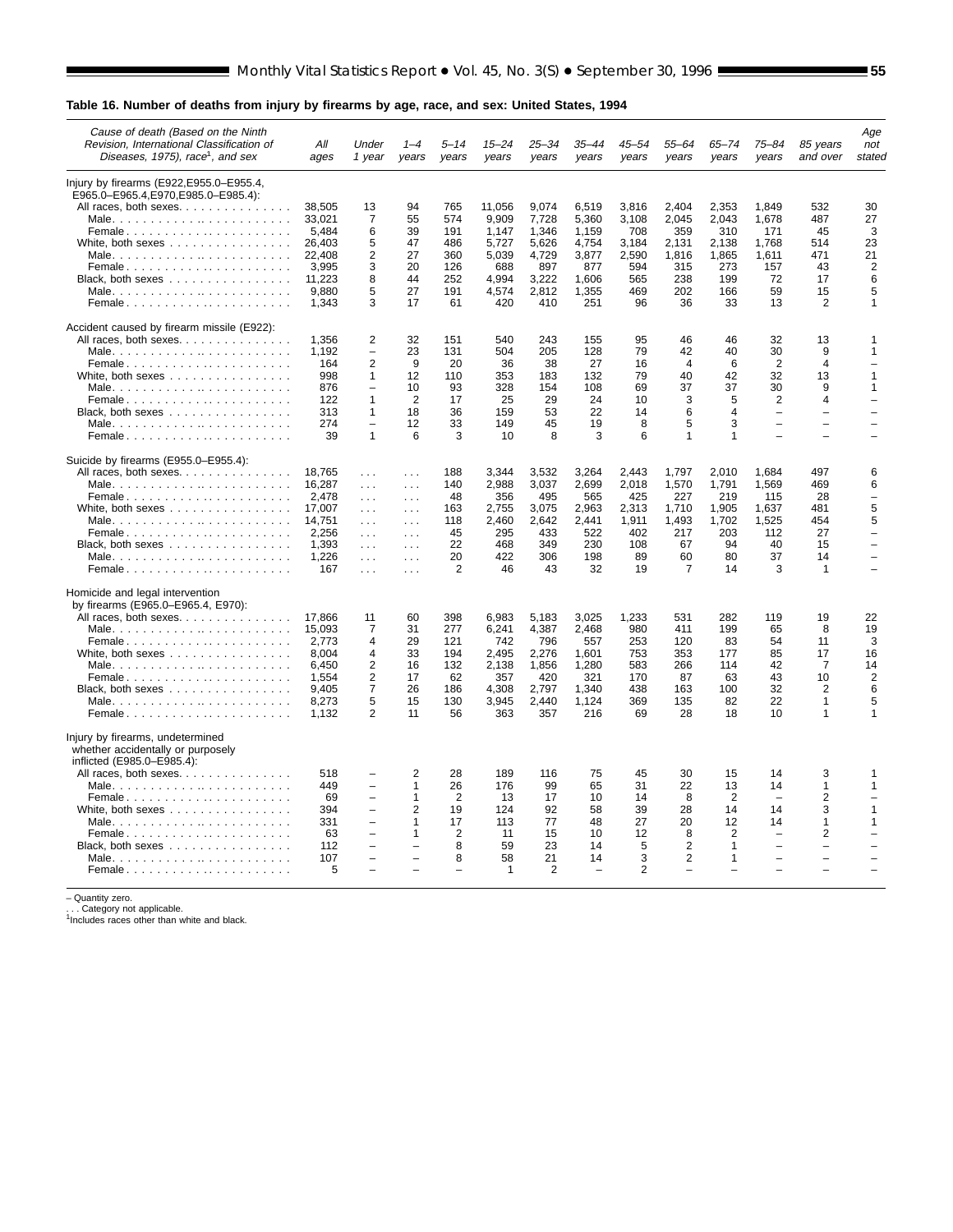#### **Table 17. Age-specific and age-adjusted death rates for injury by firearms by age, race, and sex: United States, 1994**

[Age-specific rates per 100,000 population in specified group; age-adjusted rates per 100,000 U.S. standard million population; see [''Technical notes''\]](#page-71-0)

| Cause of death (Based on the Ninth<br>Revision, International Classification of<br>Diseases, 1975), race <sup>1</sup> , and sex | All<br>ages <sup>2</sup>    | Under<br>1 year <sup>3</sup>                   | $1 - 4$<br>years                     | 5–14<br>years            | $15 - 24$<br>years          | 25–34<br>years              | 35–44<br>years              | 45–54<br>years              | 55–64<br>years              | 65–74<br>years              | 75–84<br>years             | 85 years<br>and over | Age-<br>adjusted<br>rate <sup>4</sup> |
|---------------------------------------------------------------------------------------------------------------------------------|-----------------------------|------------------------------------------------|--------------------------------------|--------------------------|-----------------------------|-----------------------------|-----------------------------|-----------------------------|-----------------------------|-----------------------------|----------------------------|----------------------|---------------------------------------|
| Injury by firearms (E922, E955.0–E955.4,<br>E965.0-E965.4,E970,E985.0-E985.4):                                                  | 14.8<br>26.0<br>4.1         |                                                | 0.6<br>0.7<br>0.5                    | 2.0<br>3.0<br>1.0        | 30.8<br>54.0<br>6.5         | 21.9<br>37.4<br>6.5         | 15.6<br>26.0<br>5.5         | 12.8<br>21.3<br>4.6         | 11.4<br>20.5<br>3.3         | 12.6<br>24.6<br>3.0         | 16.9<br>39.9<br>2.5        | 15.1<br>49.7<br>1.8  | 15.1<br>26.2<br>4.2                   |
| White, both sexes. $\ldots$ . $\ldots$ . $\ldots$ . $\ldots$                                                                    | 12.2<br>21.1<br>3.6<br>34.4 |                                                | 0.4<br>0.4<br>0.3<br>1.8             | 1.6<br>2.3<br>0.9<br>4.3 | 19.9<br>34.2<br>4.9<br>92.5 | 16.6<br>27.6<br>5.3<br>59.1 | 13.7<br>22.3<br>5.1<br>31.9 | 12.4<br>20.5<br>4.6<br>18.3 | 11.7<br>20.8<br>3.3<br>11.4 | 12.9<br>25.1<br>3.0<br>12.4 | 17.8<br>42.1<br>2.6<br>8.8 | 16.0<br>53.2<br>1.9  | 11.9<br>20.4<br>3.6<br>35.5           |
| Female $\ldots$ , $\ldots$ , $\ldots$ , $\ldots$ , $\ldots$ , $\ldots$ , $\ldots$ , $\ldots$                                    | 63.8<br>7.8                 |                                                | 2.1                                  | 6.5<br>2.1               | 169.6<br>15.5               | 109.0<br>14.3               | 57.7<br>9.3                 | 33.6<br>5.7                 | 22.2<br>3.0                 | 25.0<br>3.5                 | 20.0                       |                      | 65.1<br>8.0                           |
| Accident caused by firearm missile (E922):                                                                                      | 0.5                         |                                                | 0.2                                  | 0.4                      | 1.5                         | 0.6                         | 0.4                         | 0.3                         | 0.2                         | 0.2                         | 0.3                        |                      | 0.6                                   |
|                                                                                                                                 | 0.9<br>0.1                  |                                                | 0.3<br>$\star$                       | 0.7<br>0.1               | 2.7<br>0.2                  | 1.0<br>0.2                  | 0.6<br>0.1                  | 0.5                         | 0.4                         | 0.5                         | 0.7                        |                      | 1.0<br>0.1                            |
|                                                                                                                                 | 0.5<br>0.8<br>0.1           |                                                | $\star$                              | 0.4<br>0.6               | 1.2<br>2.2<br>0.2           | 0.5<br>0.9<br>0.2           | 0.4<br>0.6<br>0.1           | 0.3<br>0.5                  | 0.2<br>0.4                  | 0.3<br>0.5                  | 0.3<br>0.8                 |                      | 0.5<br>0.9<br>0.1                     |
| Male                                                                                                                            | 1.0<br>1.8<br>0.2           |                                                | $\star$<br>$\star$                   | 0.6<br>1.1               | 2.9<br>5.5                  | 1.0<br>1.7                  | 0.4                         | $\star$                     | $\star$                     | $\star$<br>$\star$          |                            | $\star$              | 1.0<br>1.8<br>0.2                     |
| Suicide by firearms (E955.0–E955.4):                                                                                            |                             |                                                |                                      |                          |                             |                             |                             |                             |                             |                             |                            |                      |                                       |
|                                                                                                                                 | 7.2<br>12.8                 | $\cdots$<br>$\cdots$                           | $\cdots$<br>$\sim$ $\sim$            | 0.5<br>0.7               | 9.3<br>16.3                 | 8.5<br>14.7                 | 7.8<br>13.1                 | 8.2<br>13.8                 | 8.5<br>15.7                 | 10.7<br>21.6                | 15.4<br>37.3               | 14.1<br>47.9         | 6.7<br>12.0                           |
|                                                                                                                                 | 1.9<br>7.9<br>13.9          | $\sim 100$<br>$\cdots$<br>$\sim$ $\sim$ $\sim$ | $\sim 100$<br>$\cdots$<br>$\sim 100$ | 0.3<br>0.5<br>0.8        | 2.0<br>9.6<br>16.7          | 2.4<br>9.1<br>15.4          | 2.7<br>8.5<br>14.0          | 2.8<br>9.0<br>15.1          | 2.1<br>9.4<br>17.1          | 2.1<br>11.5<br>22.9         | 1.7<br>16.5<br>39.9        | 1.1<br>15.0<br>51.3  | 1.8<br>7.2<br>12.7                    |
| Black, both sexes                                                                                                               | 2.0<br>4.3<br>7.9           | $\ldots$<br>$\cdots$<br>$\cdots$               | $\sim 100$<br>$\cdots$<br>$\sim 100$ | 0.3<br>0.4<br>0.7        | 2.1<br>8.7<br>15.6          | 2.6<br>6.4<br>11.9          | 3.0<br>4.6<br>8.4           | 3.1<br>3.5<br>6.4           | 2.3<br>3.2<br>6.6           | 2.2<br>5.9<br>12.0          | 1.8<br>4.9<br>12.6         | 1.2                  | 2.0<br>4.4<br>8.2                     |
|                                                                                                                                 | 1.0                         | .                                              | $\cdots$                             |                          | 1.7                         | 1.5                         | 1.2                         |                             |                             |                             |                            |                      | 1.0                                   |
| Homicide and legal intervention<br>by firearms (E965.0-E965.4, E970):                                                           |                             |                                                |                                      |                          |                             |                             |                             |                             |                             |                             |                            |                      |                                       |
|                                                                                                                                 | 6.9<br>11.9<br>2.1          |                                                | 0.4<br>0.4<br>0.4                    | 1.1<br>1.4<br>0.7        | 19.4<br>34.0<br>4.2         | 12.5<br>21.2<br>3.8         | 7.3<br>12.0<br>2.7          | 4.1<br>6.7<br>1.7           | 2.5<br>4.1<br>1.1           | 1.5<br>2.4<br>0.8           | 1.1<br>1.5<br>0.8          |                      | 7.6<br>12.8<br>2.2                    |
| White, both sexes. $\dots$ .                                                                                                    | 3.7<br>6.1<br>1.4           |                                                | 0.3<br>$\star$                       | 0.6<br>0.9<br>0.4        | 8.7<br>14.5<br>2.5          | 6.7<br>10.8<br>2.5          | 4.6<br>7.3<br>1.9           | 2.9<br>4.6<br>1.3           | 1.9<br>3.0<br>0.9           | 1.1<br>1.5<br>0.7           | 0.9<br>1.1<br>0.7          |                      | 4.0<br>6.4<br>1.5                     |
|                                                                                                                                 | 28.8<br>53.4                |                                                | 1.0<br>$\star$                       | 3.2<br>4.4               | 79.8<br>146.3               | 51.3<br>94.6                | 26.6<br>47.8                | 14.2<br>26.4                | 7.8<br>14.8                 | 6.3<br>12.3                 | 3.9<br>7.5                 |                      | 29.8<br>54.4                          |
| Injury by firearms, undetermined                                                                                                | 6.6                         |                                                |                                      | 2.0                      | 13.4                        | 12.4                        | 8.0                         | 4.1                         | 2.4                         |                             |                            |                      | 6.8                                   |
| whether accidentally or purposely<br>inflicted (E985.0-E985.4):                                                                 |                             |                                                |                                      |                          |                             |                             |                             |                             |                             |                             |                            |                      |                                       |
| All races, both sexes                                                                                                           | 0.2<br>0.4<br>0.1           |                                                |                                      | 0.1<br>0.1               | 0.5<br>1.0                  | 0.3<br>0.5                  | 0.2<br>0.3                  | 0.2<br>0.2                  | 0.1<br>0.2                  |                             |                            |                      | 0.2<br>0.4<br>0.1                     |
| White, both sexes. $\dots$ .                                                                                                    | 0.2<br>0.3                  |                                                |                                      |                          | 0.4<br>0.8                  | 0.3<br>0.4                  | 0.2<br>0.3                  | 0.2<br>0.2                  | 0.2<br>0.2                  |                             |                            |                      | 0.2<br>0.3                            |
|                                                                                                                                 | 0.1<br>0.3<br>0.7           |                                                |                                      |                          | 1.1<br>2.2                  | 0.4<br>0.8                  |                             |                             |                             |                             |                            |                      | 0.1<br>0.4<br>0.7                     |

\* Figure does not meet standards of reliability or precision (see "Technical notes").<br>... Category not applicable.

. . . Category not applicable.<br><sup>1</sup>Includes races other than white and black.<br><sup>3</sup>Figures for age not stated are included in "All ages" but are not distributed among age groups.<br><sup>3</sup>Death rates for "Under 1 year" (based on po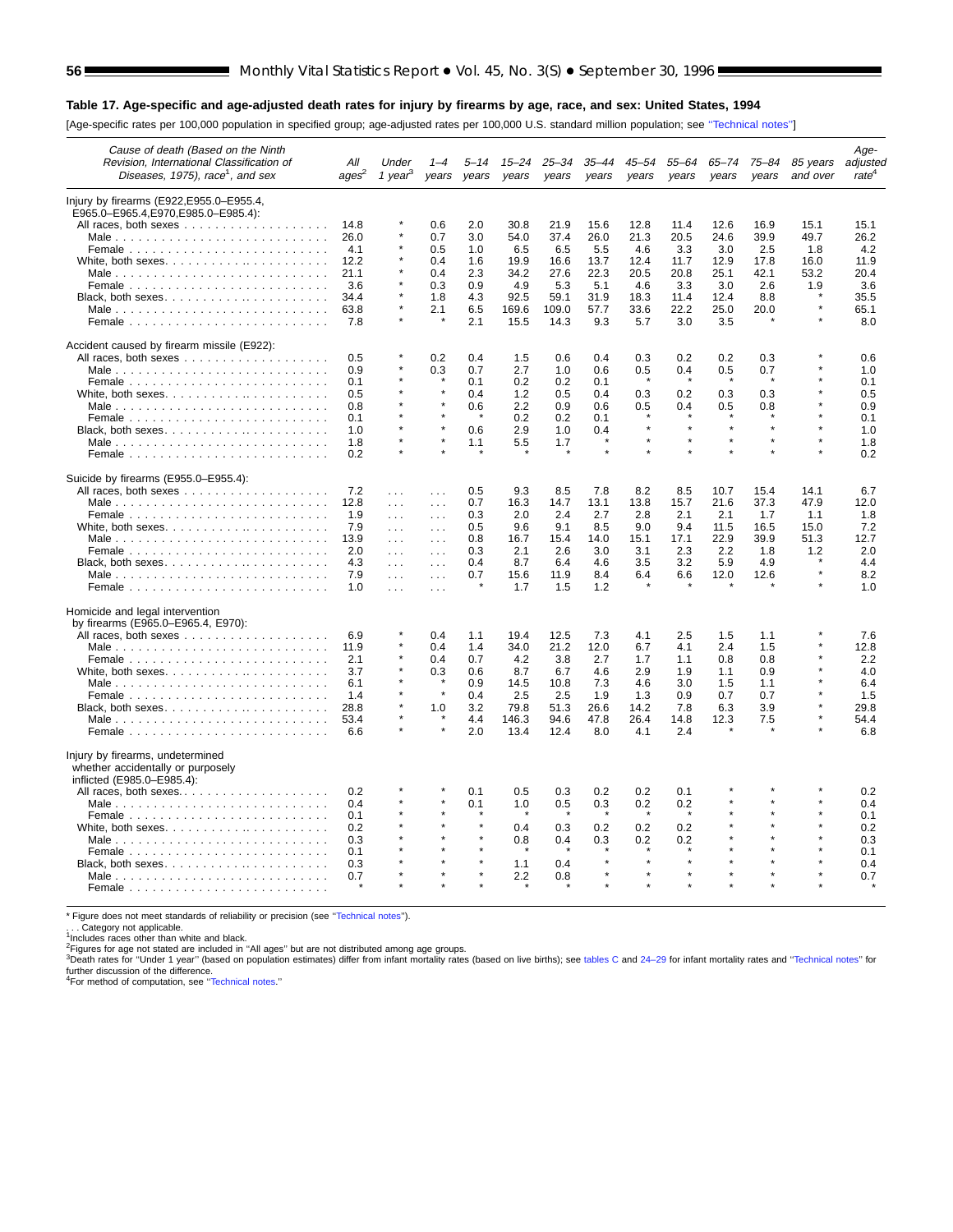# **Table 18. Number of deaths, death rates, and age-adjusted death rates for injury by firearms, by race and sex: United States, 1979–94**

[Crude rates on an annual basis per 100,000 population in specific group; age-adjusted rates per 100,000 U.S. standard million population; see "Technical notes." For<br>Iisting of injury by firearms, see "Technical notes"]

|      |                  |                  |                |                      |                  |                         | All other            |                |                |                |                |                |  |
|------|------------------|------------------|----------------|----------------------|------------------|-------------------------|----------------------|----------------|----------------|----------------|----------------|----------------|--|
|      |                  | All races        |                |                      | White            |                         |                      | Total          |                |                | Black          |                |  |
| Year | Both<br>sexes    | Male             | Female         | <b>Both</b><br>sexes | Male             | Female                  | <b>Both</b><br>sexes | Male           | Female         | Both<br>sexes  | Male           | Female         |  |
|      |                  |                  |                |                      |                  |                         | Number               |                |                |                |                |                |  |
|      | 38,505           | 33,021           | 5,484          | 26,403               | 22,408           | 3,995                   | 12,102               | 10,613         | 1,489          | 11,223         | 9,880          | 1,343          |  |
|      | 39,595           | 33,711           | 5,884          | 26,948               | 22,680           | 4,268                   | 12,647               | 11,031         | 1,616          | 11,763         | 10,310         | 1,453          |  |
|      | 37,776           | 32,425           | 5,351          | 26,120               | 22,208           | 3,912                   | 11,656               | 10,217         | 1,439          | 10,906         | 9,581          | 1,325          |  |
|      | 38,317           | 32,882           | 5,435          | 26,455               | 22,448           | 4,007                   | 11,862               | 10,434         | 1,428          | 11,025         | 9,733          | 1,292          |  |
|      | 37,155           | 31,736           | 5,419          | 26,299               | 22,249           | 4,050                   | 10,856               | 9,487          | 1,369          | 10,175         | 8,922          | 1,253          |  |
|      | 34,776           | 29,596           | 5,180          | 25,023               | 21,149           | 3,874                   | 9,753                | 8,447          | 1,306          | 9,077          | 7,904          | 1,173          |  |
|      | 33,989<br>32,895 | 28,674           | 5,315          | 24,892               | 20,884           | 4,008                   | 9,097                | 7,790          | 1,307          | 8,475          | 7,272          | 1,203          |  |
|      | 33,373           | 27,569<br>28,084 | 5,326<br>5,289 | 24,789<br>25,339     | 20,687<br>21,240 | 4,102<br>4,099          | 8,106<br>8,034       | 6,882<br>6,844 | 1,224<br>1,190 | 7,586<br>7,494 | 6,452<br>6,413 | 1,134<br>1,081 |  |
|      | 31,566           | 26,382           | 5,184          | 24,507               | 20,389           | 4,118                   | 7,059                | 5,993          | 1,066          | 6,565          | 5,584          | 981            |  |
|      | 31,331           | 26,229           | 5,102          | 24,419               | 20,356           | 4,063                   | 6,912                | 5,873          | 1,039          | 6,449          | 5,494          | 955            |  |
|      | 31,099           | 25,945           | 5,154          | 24,038               | 19,911           | 4,127                   | 7,061                | 6,034          | 1,027          | 6,589          | 5,647          | 942            |  |
|      | 32,957           | 27,517           | 5,440          | 25,071               | 20,710           | 4,361                   | 7,886                | 6,807          | 1,079          | 7,415          | 6,410          | 1,005          |  |
|      | 34,050           | 28,343           | 5,707          | 25,237               | 20,846           | 4,391                   | 8,813                | 7,497          | 1,316          | 8,324          | 7,109          | 1,215          |  |
|      | 33,780           | 28,322           | 5,458          | 24,849               | 20,714           | 4,135                   | 8,931                | 7,608          | 1,323          | 8,505          | 7,265          | 1,240          |  |
|      | 33,019           | 27,476           | 5,543          | 24,234               | 20,039           | 4,195                   | 8,785                | 7,437          | 1,348          | 8,304          | 7,031          | 1,273          |  |
|      |                  |                  |                |                      |                  |                         | Death rate           |                |                |                |                |                |  |
|      | 14.8             | 26.0             | 4.1            | 12.2                 | 21.1             | 3.6                     | 27.6                 | 50.7           | 6.5            | 34.4           | 63.8           | 7.8            |  |
|      | 15.4             | 26.8             | 4.5            | 12.5                 | 21.5             | 3.9                     | 29.4                 | 53.7           | 7.2            | 36.6           | 67.6           | 8.6            |  |
|      | 14.8             | 26.0             | 4.1            | 12.3                 | 21.3             | 3.6                     | 27.7                 | 50.7           | 6.5            | 34.5           | 63.9           | 8.0            |  |
|      | 15.2             | 26.7             | 4.2            | 12.5                 | 21.7             | 3.7                     | 28.7                 | 52.9           | 6.6            | 35.4           | 66.0           | 7.9            |  |
|      | 14.9             | 26.2             | 4.3            | 12.6                 | 21.8             | 3.8                     | 27.1                 | 49.7           | 6.5            | 33.4           | 61.9           | 7.8            |  |
|      | 14.1             | 24.6             | 4.1            | 12.1                 | 20.8             | 3.7                     | 24.8                 | 45.1           | 6.4            | 30.1           | 55.4           | 7.4            |  |
|      | 13.9             | 24.1             | 4.2            | 12.1                 | 20.7             | 3.8                     | 23.7                 | 42.6           | 6.5            | 28.5           | 51.7           | 7.7            |  |
|      | 13.6             | 23.4             | 4.3            | 12.1                 | 20.7             | 3.9                     | 21.6                 | 38.5           | 6.2            | 25.9           | 46.5           | 7.3            |  |
|      | 13.9             | 24.0             | 4.3            | 12.5                 | 21.4             | 3.9                     | 21.9                 | 39.1           | 6.2            | 25.9           | 46.9           | 7.1            |  |
|      | 13.3             | 22.8             | 4.2            | 12.1                 | 20.7             | 4.0                     | 19.7                 | 35.1           | 5.7            | 23.0           | 41.3           | 6.5            |  |
|      | 13.3             | 22.9             | 4.2            | 12.2                 | 20.8             | 4.0                     | 19.7                 | 35.1           | 5.6            | 22.9           | 41.2           | 6.4            |  |
|      | 13.3             | 22.8             | 4.3            | 12.1                 | 20.5             | 4.0                     | 20.5                 | 36.9           | 5.7            | 23.6           | 42.9           | 6.4            |  |
|      | 14.2             | 24.4             | 4.6            | 12.7                 | 21.4             | 4.3                     | 23.5                 | 42.6           | 6.1            | 27.0           | 49.3           | 6.9            |  |
|      | 14.8             | 25.4             | 4.8            | 12.8                 | 21.7             | 4.4                     | 26.8                 | 48.0           | 7.6            | 30.7           | 55.4           | 8.5            |  |
|      | 14.9             | 25.7<br>25.2     | 4.7            | 12.8<br>12.5         | 21.8<br>21.2     | 4.1<br>4.2              | 28.1<br>28.5         | 50.5           | 7.9<br>8.3     | 31.9<br>31.6   | 57.7<br>56.5   | 8.8<br>9.2     |  |
|      | 14.7             |                  | 4.8            |                      |                  |                         |                      | 50.8           |                |                |                |                |  |
|      |                  |                  |                |                      |                  | Age-adjusted death rate |                      |                |                |                |                |                |  |
|      | 15.1             | 26.2             | 4.2            | 11.9                 | 20.4             | 3.6                     | 28.4                 | 51.6           | 6.6            | 35.5           | 65.1           | 8.0            |  |
|      | 15.6             | 26.9             | 4.6            | 12.2                 | 20.7             | 3.9                     | 30.1                 | 54.4           | 7.3            | 37.6           | 68.8           | 8.8            |  |
|      | 14.9             | 25.9             | 4.1            | 11.8                 | 20.4             | 3.6                     | 28.0                 | 50.9           | 6.6            | 35.1           | 64.5           | 8.0            |  |
|      | 15.2<br>14.6     | 26.4<br>25.4     | 4.2<br>4.2     | 12.0<br>11.9         | 20.7<br>20.5     | 3.7<br>3.7              | 29.0<br>26.9         | 52.9<br>48.9   | 6.6<br>6.5     | 35.9<br>33.4   | 66.4<br>61.5   | 8.0<br>7.8     |  |
| 1990 | 13.7             |                  |                |                      |                  |                         |                      |                |                |                |                |                |  |
|      | 13.4             | 23.7<br>23.0     | 4.1<br>4.2     | 11.4<br>11.3         | 19.5<br>19.3     | 3.6<br>3.7              | 24.5<br>23.3         | 44.3<br>41.6   | 6.3<br>6.4     | 30.0<br>28.2   | 54.9<br>51.0   | 7.4<br>7.6     |  |
|      | 13.0             | 22.3             | 4.2            | 11.3                 | 19.2             | 3.8                     | 21.3                 | 38.0           | 6.2            | 25.7           | 46.4           | 7.3            |  |
|      | 13.3             | 22.9             | 4.3            | 11.7                 | 19.9             | 3.9                     | 21.7                 | 39.0           | 6.1            | 25.8           | 47.1           | 7.0            |  |
|      | 12.7             | 21.8             | 4.2            | 11.4                 | 19.4             | 3.9                     | 19.7                 | 35.4           | 5.7            | 23.2           | 42.2           | 6.5            |  |
|      | 12.8             | 22.0             | 4.2            | 11.6                 | 19.6             | 3.9                     | 19.8                 | 35.9           | 5.7            | 23.2           | 42.6           | 6.5            |  |
|      | 12.9             | 22.1             | 4.3            | 11.5                 | 19.4             | 4.0                     | 20.8                 | 37.9           | 5.7            | 24.2           | 44.6           | 6.5            |  |
|      | 13.9             | 23.8             | 4.6            | 12.2                 | 20.5             | 4.3                     | 23.9                 | 44.0           | 6.2            | 27.8           | 51.7           | 7.1            |  |
|      | 14.6             | 24.9             | 4.9            | 12.5                 | 21.0             | 4.4                     | 27.5                 | 50.0           | 7.8            | 31.9           | 58.6           | 8.7            |  |
|      | 14.8             | 25.3             | 4.8            | 12.4                 | 21.1             | 4.2                     | 29.1                 | 53.0           | 8.1            | 33.5           | 61.8           | 9.1            |  |
|      | 14.6             | 24.9             | 4.9            | 12.2                 | 20.6             | 4.3                     | 29.9                 | 54.5           | 8.6            | 33.6           | 61.5           | 9.5            |  |

1For method of computation, see [''Technical notes.'](#page-71-0)'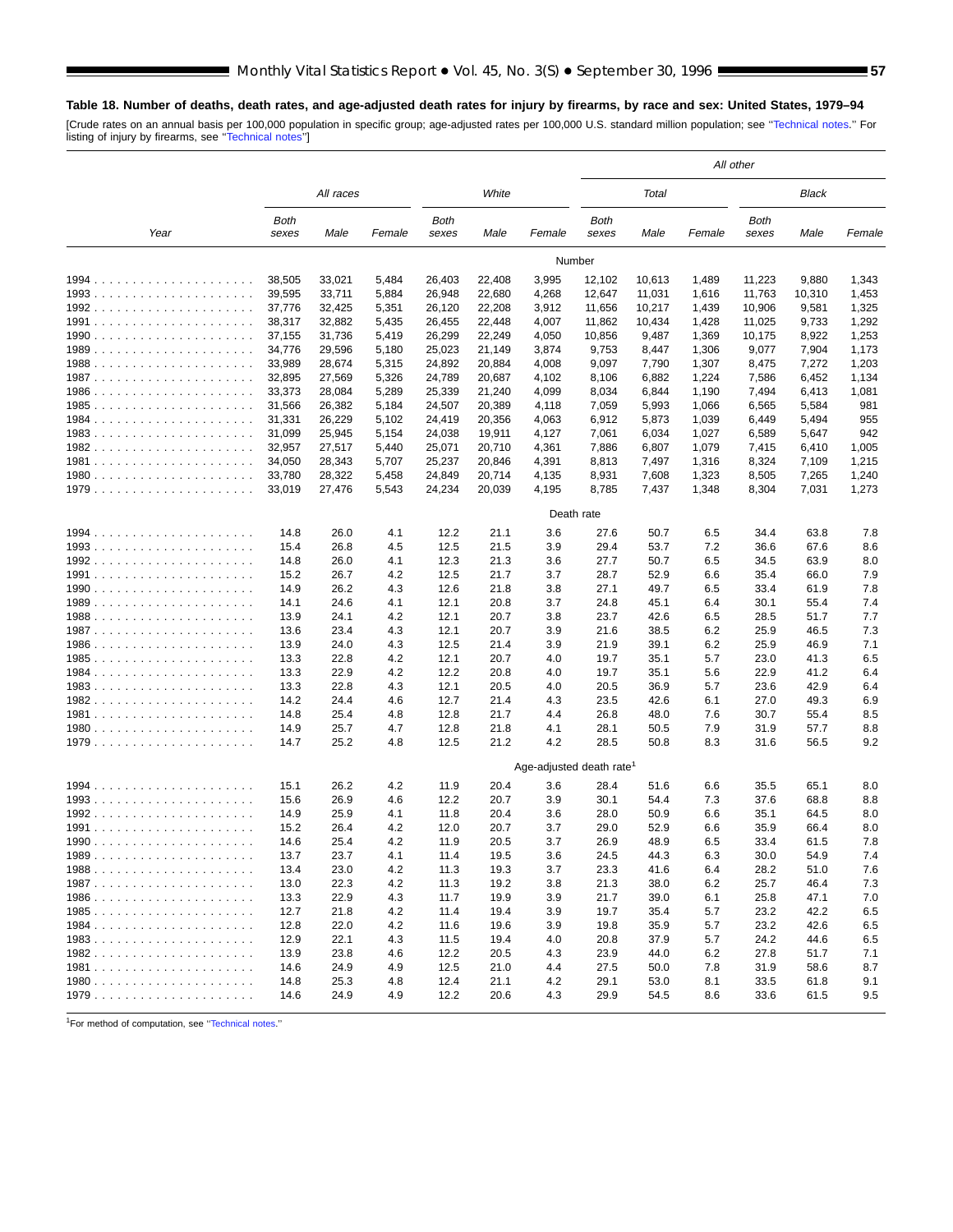# **Table 19. Number of deaths, death rates, and age-adjusted death rates for drug-induced causes, by race and sex: United States, 1979–94**

[Crude rates on an annual basis per 100,000 population in specified group; age-adjusted rates per 100,000 U.S. standard million population; see "Technical notes." For<br>Iisting of drug-induced causes, see "Technical notes"]

|       |               |            |            |                |            |                         | All other     |            |            |               |            |            |  |
|-------|---------------|------------|------------|----------------|------------|-------------------------|---------------|------------|------------|---------------|------------|------------|--|
|       |               | All races  |            |                | White      |                         |               | Total      |            |               | Black      |            |  |
| Year  | Both<br>sexes | Male       | Female     | Both<br>sexes  | Male       | Female                  | Both<br>sexes | Male       | Female     | Both<br>sexes | Male       | Female     |  |
|       |               |            |            |                |            | Number                  |               |            |            |               |            |            |  |
|       | 13,923        | 9,491      | 4,432      | 10,895         | 7,339      | 3,556                   | 3,028         | 2,152      | 876        | 2,780         | 1,995      | 785        |  |
|       | 13,275        | 9,052      | 4,223      | 10,394         | 7,005      | 3,389                   | 2,881         | 2,047      | 834        | 2,688         | 1,924      | 764        |  |
|       | 11,703        | 7,766      | 3,937      | 9,360          | 6,124      | 3,236                   | 2,343         | 1,642      | 701        | 2,148         | 1,533      | 615        |  |
|       | 10,388        | 6,593      | 3,795      | 8,204          | 5,129      | 3,075                   | 2,184         | 1,464      | 720        | 2,037         | 1,385      | 652        |  |
|       | 9,463         | 5,897      | 3,566      | 7,603          | 4,646      | 2,957                   | 1,860         | 1,251      | 609        | 1,703         | 1,155      | 548        |  |
|       | 10,710        | 6,895      | 3,815      | 8,336          | 5,249      | 3,087                   | 2,374         | 1,646      | 728        | 2,236         | 1,570      | 666        |  |
|       | 10,917        | 7,004      | 3,913      | 8,409          | 5,234      | 3,175                   | 2,508         | 1,770      | 738        | 2,395         | 1,700      | 695        |  |
|       | 9,796         | 6,146      | 3,650      | 7,547          | 4,600      | 2,947                   | 2,249         | 1,546      | 703        | 2,101         | 1,465      | 636        |  |
|       | 9,976         | 6,284      | 3,692      | 7,948          | 4,885      | 3,063                   | 2,028         | 1,399      | 629        | 1,906         | 1,335      | 571        |  |
|       | 8,663         | 5,342      | 3,321      | 6,946          | 4,172      | 2,774                   | 1,717         | 1,170      | 547        | 1,600         | 1,107      | 493        |  |
|       | 7,892         | 4,640      | 3,252      | 6,309          | 3,587      | 2,722                   | 1,583         | 1,053      | 530        | 1,480         | 997        | 483        |  |
|       | 7,492         | 4,145      | 3,347      | 6,187          | 3,378      | 2,809                   | 1,305         | 767        | 538        | 1,194         | 724        | 470        |  |
|       | 7,310         | 4,130      | 3,180      | 5,991          | 3,251      | 2,740                   | 1,319         | 879        | 440        | 1,212         | 822        | 390        |  |
|       | 7,106         | 3,835      | 3,271      | 5,863          | 3,042      | 2,821                   | 1,243         | 793        | 450        | 1,152         | 751        | 401        |  |
|       | 6,900         | 3,771      | 3,129      | 5,814<br>6,116 | 3,088      | 2,726<br>3,039          | 1,086<br>985  | 683<br>579 | 403<br>406 | 1,006<br>897  | 648<br>540 | 358<br>357 |  |
|       | 7,101         | 3,656      | 3,445      |                | 3,077      |                         |               |            |            |               |            |            |  |
|       |               |            |            |                |            | Death rate              |               |            |            |               |            |            |  |
|       | 5.3           | 7.5        | 3.3        | 5.0            | 6.9        | 3.2                     | 6.9           | 10.3       | 3.8        | 8.5           | 12.9       | 4.6        |  |
|       | 5.1           | 7.2        | 3.2        | 4.8            | 6.7        | 3.1                     | 6.7           | 10.0       | 3.7        | 8.4           | 12.6       | 4.5        |  |
|       | 4.6           | 6.2        | 3.0        | 4.4            | 5.9        | 3.0                     | 5.6           | 8.2        | 3.2        | 6.8           | 10.2       | 3.7        |  |
|       | 4.1           | 5.4        | 2.9        | 3.9            | 5.0        | 2.9                     | 5.3           | 7.4        | 3.3        | 6.5           | 9.4        | 4.0        |  |
|       | 3.8           | 4.9        | 2.8        | 3.6            | 4.5        | 2.8                     | 4.6           | 6.6        | 2.9        | 5.6           | 8.0        | 3.4        |  |
|       | 4.3           | 5.7        | 3.0        | 4.0            | 5.2        | 2.9                     | 6.0           | 8.8        | 3.5        | 7.4           | 11.0       | 4.2        |  |
|       | 4.5           | 5.9        | 3.1        | 4.1            | 5.2        | 3.0                     | 6.5           | 9.7        | 3.7        | 8.1           | 12.1       | 4.4        |  |
|       | 4.0           | 5.2        | 2.9        | 3.7            | 4.6        | 2.8                     | 6.0           | 8.6        | 3.6        | 7.2           | 10.6       | 4.1        |  |
|       | 4.2           | 5.4        | 3.0        | 3.9            | 4.9        | 2.9                     | 5.5           | 8.0        | 3.3        | 6.6           | 9.8        | 3.7        |  |
|       | 3.6           | 4.6        | 2.7        | 3.4            | 4.2        | 2.7                     | 4.8           | 6.8        | 2.9        | 5.6           | 8.2        | 3.3        |  |
|       | 3.3           | 4.0        | 2.7        | 3.1            | 3.7        | 2.6                     | 4.5           | 6.3        | 2.9        | 5.2           | 7.5        | 3.2        |  |
|       | 3.2           | 3.6        | 2.8        | 3.1            | 3.5        | 2.8                     | 3.8           | 4.7        | 3.0        | 4.3           | 5.5        | 3.2        |  |
|       | 3.2           | 3.7        | 2.7        | 3.0            | 3.4        | 2.7                     | 3.9           | 5.5        | 2.5        | 4.4           | 6.3        | 2.7        |  |
|       | 3.1<br>3.0    | 3.4<br>3.4 | 2.8<br>2.7 | 3.0            | 3.2        | 2.8<br>2.7              | 3.8           | 5.1        | 2.6<br>2.4 | 4.2           | 5.9        | 2.8<br>2.5 |  |
|       | 3.2           | 3.4        | 3.0        | 3.0<br>3.2     | 3.3<br>3.3 | 3.1                     | 3.4<br>3.2    | 4.5<br>4.0 | 2.5        | 3.8<br>3.4    | 5.1<br>4.3 | 2.6        |  |
|       |               |            |            |                |            |                         |               |            |            |               |            |            |  |
|       |               |            |            |                |            | Age-adjusted death rate |               |            |            |               |            |            |  |
| 1994. | 5.0           | 7.0        | 3.0        | 4.7            | 6.5        | 2.9                     | 6.8           | 10.5       | 3.7        | 8.6           | 13.4       | 4.4        |  |
|       | 4.8           | 6.8        | 3.0        | 45             | 6.2        | 2.8                     | 6.6           | 10.0       | 3.6        | 8.3           | 13.0       | 4.4        |  |
|       | 4.3           | 5.9        | 2.8        | 4.1            | 5.5        | 2.7                     | 5.5           | 8.3        | 3.1        | 6.8           | 10.6       | 3.6        |  |
|       | 3.8           | 5.0        | 2.7        | 3.6            | 4.6        | 2.6                     | 5.2           | 7.5        | 3.2        | 6.6           | 9.7        | 3.9        |  |
| 1990. | 3.6           | 4.6        | 2.6        | 3.3            | 4.2        | 2.5                     | 4.6           | 6.7        | 2.8        | 5.7           | 8.4        | 3.4        |  |
|       | 4.1           | 5.4        | 2.8        | 3.7            | 4.8        | 2.6                     | 6.0           | 8.9        | 3.4        | 7.5           | 11.4       | 4.1        |  |
|       | 4.2           | 5.6        | 2.9        | 3.8            | 4.9        | 2.7                     | 6.6           | 10.0       | 3.6        | 8.3           | 12.9       | 4.4        |  |
|       | 3.8           | 5.0        | 2.7        | 3.4            | 4.3        | 2.5                     | 6.0           | 9.0        | 3.5        | 7.4           | 11.3       | 4.1        |  |
|       | 4.0           | 5.2        | 2.8        | 3.7            | 4.7        | 2.7                     | 5.6           | 8.4        | 3.2        | 6.9           | 10.5       | 3.7        |  |
|       | 3.5           | 4.5        | 2.6        | 3.3            | 4.0        | 2.5                     | 4.9           | 7.2        | 2.9        | 5.9           | 8.9        | 3.3        |  |
|       | 3.2           | 3.9        | 2.6        | 3.0            | 3.5        | 2.5                     | 4.6           | 6.7        | 2.9        | 5.5           | 8.2        | 3.3        |  |
|       | 3.1           | 3.6        | 2.6        | 3.0            | 3.3        | 2.5                     | 4.0           | 5.1        | 3.0        | 4.6           | 6.1        | 3.3        |  |
|       | 3.1           | 3.6        | 2.6        | 2.9            | 3.3        | 2.5                     | 4.1           | 5.8        | 2.6        | 4.7           | 6.9        | 2.8        |  |
|       | 3.1           | 3.4        | 2.7        | 2.9            | 3.1        | 2.7                     | 4.0           | 5.5        | 2.7        | 4.6           | 6.6        | 2.9        |  |
|       | 3.0           | 3.4        | 2.6        | 2.9            | 3.2        | 2.6                     | 3.7           | 4.9        | 2.5        | 4.1           | 5.8        | 2.7        |  |
|       | 3.1           | 3.4        | 2.9        | 3.1            | 3.2        | 3.0                     | 3.4           | 4.3        | 2.6        | 3.7           | 4.9        | 2.7        |  |

1For method of computation, see [''Technical notes.](#page-71-0)''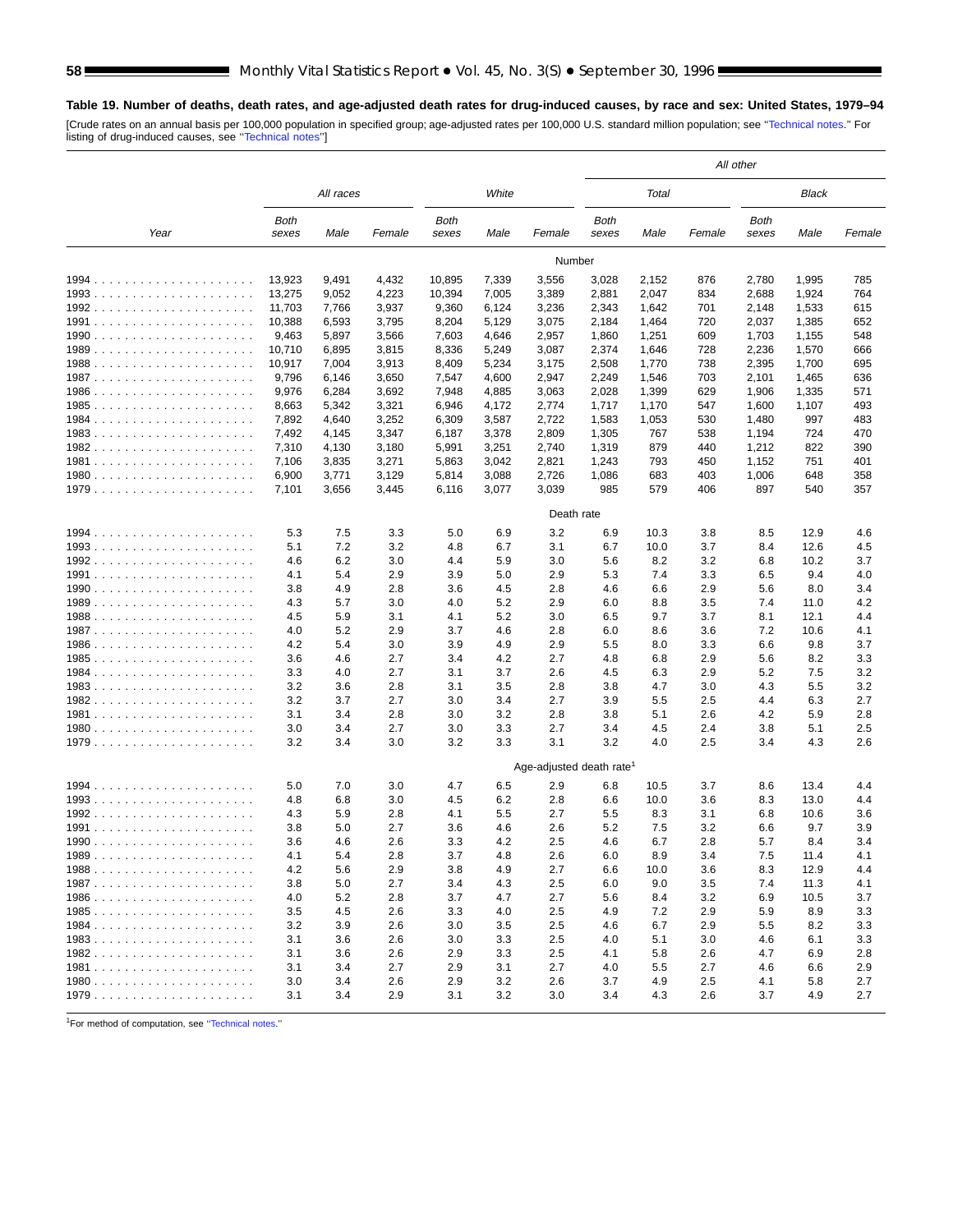#### **Table 20. Number of deaths, death rates, and age-adjusted death rates for alcohol-induced causes, by race and sex: United States, 1979–94**

[Crude rates on an annual basis per 100,000 population in specified group; age-adjusted rates per 100,000 U.S. standard million population; see [''Technical notes.](#page-71-0)'' For listing of alcohol-induced causes, see [''Technical notes''](#page-71-0)]

|            |                  |                  |                |                      |                  |                                      | All other      |                |                |                      |                |                |
|------------|------------------|------------------|----------------|----------------------|------------------|--------------------------------------|----------------|----------------|----------------|----------------------|----------------|----------------|
|            |                  | All races        |                |                      | White            |                                      |                | Total          |                |                      | Black          |                |
| Year       | Both<br>sexes    | Male             | Female         | <b>Both</b><br>sexes | Male             | Female                               | Both<br>sexes  | Male           | Female         | <b>Both</b><br>sexes | Male           | Female         |
|            |                  |                  |                |                      |                  | Number                               |                |                |                |                      |                |                |
|            | 20,163           | 15,293           | 4,870          | 15,853               | 12,154           | 3,699                                | 4,310          | 3,139          | 1,171          | 3,648                | 2,700          | 948            |
|            | 19,557           | 14,873           | 4,684          | 15,293               | 11,716           | 3,577                                | 4,264          | 3,157          | 1,107          | 3,663                | 2,759          | 904            |
|            | 19,568           | 14,926           | 4,642          | 15,143               | 11,701           | 3,442                                | 4,425          | 3,225          | 1,200          | 3,809                | 2,800          | 1,009          |
|            | 19,233           | 14,467           | 4,766          | 14,825               | 11,286           | 3,539                                | 4,408          | 3,181          | 1,227          | 3,883                | 2,816          | 1,067          |
|            | 19,757<br>19,810 | 14,842           | 4,915          | 14,904<br>14,832     | 11,334<br>11,307 | 3,570<br>3,525                       | 4,853          | 3,508          | 1,345<br>1,325 | 4,337                | 3,172<br>3,263 | 1,165          |
|            | 18,872           | 14,960<br>14,206 | 4,850<br>4,666 | 14,035               | 10,681           | 3,354                                | 4,978<br>4,837 | 3,653<br>3,525 | 1,312          | 4,400<br>4,294       | 3,159          | 1,137<br>1,135 |
|            | 17,819           | 13,461           | 4,358          | 13,361               | 10,172           | 3,189                                | 4,458          | 3,289          | 1,169          | 4,055                | 3,028          | 1,027          |
|            | 17,425           | 12,986           | 4,439          | 13,198               | 9,864            | 3,334                                | 4,227          | 3,122          | 1,105          | 3,853                | 2,862          | 991            |
|            | 17,741           | 13,216           | 4,525          | 13,216               | 9,922            | 3,294                                | 4,525          | 3,294          | 1,231          | 4,114                | 3,030          | 1,084          |
|            | 17,606           | 12,995           | 4,611          | 13,384               | 9,986            | 3,398                                | 4,222          | 3,009          | 1,213          | 3,776                | 2,710          | 1,066          |
|            | 17,400           | 12,812           | 4,588          | 13,288               | 9,863            | 3,425                                | 4,112          | 2,949          | 1,163          | 3,708                | 2,668          | 1,040          |
|            | 17,541           | 12,903           | 4,638          | 13,527               | 10,042           | 3,485                                | 4,014          | 2,861          | 1,153          | 3,603                | 2,573          | 1,030          |
|            | 18,660           | 13,600           | 5,060          | 14,199               | 10,441           | 3,758                                | 4,461          | 3,159          | 1,302          | 4,000                | 2,858          | 1,142          |
|            | 19,765           | 14,447           | 5,318          | 14,815               | 10,936           | 3,879                                | 4,950          | 3,511          | 1,439          | 4,451                | 3,170          | 1,281          |
|            | 18,951           | 13,788           | 5,163          | 14,334               | 10,513           | 3,821                                | 4,617          | 3,275          | 1,342          | 4,132                | 2,953          | 1,179          |
|            |                  |                  |                |                      |                  | Death rate                           |                |                |                |                      |                |                |
|            | 7.7              | 12.0             | 3.7            | 7.3                  | 11.5             | 3.4                                  | 9.8            | 15.0           | 5.1            | 11.2                 | 17.4           | 5.5            |
|            | 7.6              | 11.8             | 3.5            | 7.1                  | 11.1             | 3.3                                  | 9.9            | 15.4           | 4.9            | 11.4                 | 18.1           | 5.3            |
|            | 7.7              | 12.0             | 3.6            | 7.1                  | 11.2             | 3.2                                  | 10.5           | 16.0           | 5.5            | 12.0                 | 18.7           | 6.1            |
|            | 7.6              | 11.8             | 3.7            | 7.0                  | 10.9             | 3.3                                  | 10.7           | 16.1           | 5.7            | 12.5                 | 19.1           | 6.5            |
|            | 7.9              | 12.2             | 3.9            | 7.1                  | 11.1             | 3.4                                  | 12.1           | 18.4           | 6.4            | 14.2                 | 22.0           | 7.3            |
|            | 8.0              | 12.4             | 3.8            | 7.1                  | 11.1             | 3.3                                  | 12.7           | 19.5           | 6.5            | 14.6                 | 22.9           | 7.2            |
|            | 7.7              | 11.9             | 3.7            | 6.8                  | 10.6             | 3.2                                  | 12.6           | 19.3           | 6.5            | 14.4                 | 22.5           | 7.2            |
|            | 7.4              | 11.4             | 3.5            | 6.5                  | 10.2             | 3.0                                  | 11.9           | 18.4           | 6.0            | 13.8                 | 21.8           | 6.6            |
|            | 7.3<br>7.5       | 11.1<br>11.4     | 3.6<br>3.7     | 6.5<br>6.5           | 9.9<br>10.1      | 3.2<br>3.2                           | 11.5<br>12.6   | 17.8<br>19.3   | 5.8<br>6.5     | 13.3<br>14.4         | 20.9<br>22.4   | 6.5<br>7.2     |
|            | 7.5              | 11.3             | 3.8            | 6.7                  | 10.2             | 3.3                                  | 12.0           | 18.0           | 6.6            | 13.4                 | 20.3           | 7.2            |
|            | 7.4              | 11.3             | 3.8            | 6.7                  | 10.1             | 3.4                                  | 12.0           | 18.0           | 6.5            | 13.3                 | 20.3           | 7.1            |
|            | 7.6              | 11.5             | 3.9            | 6.8                  | 10.4             | 3.4                                  | 11.9           | 17.9           | 6.5            | 13.1                 | 19.8           | 7.1            |
|            | 8.1              | 12.2             | 4.3            | 7.2                  | 10.9             | 3.7                                  | 13.6           | 20.2           | 7.6            | 14.7                 | 22.3           | 8.0            |
|            | 8.7              | 13.1             | 46             | 7.6                  | 11.5             | 3.9                                  | 15.6           | 23.3           | 8.6            | 16.7                 | 25.2           | 9.1            |
|            | 8.4              | 12.6             | 4.5            | 7.4                  | 11.1             | 3.8                                  | 15.0           | 22.4           | 8.3            | 15.7                 | 23.7           | 8.5            |
|            |                  |                  |                |                      |                  | Age-adjusted death rate <sup>1</sup> |                |                |                |                      |                |                |
| 1994.<br>. | 6.8              | 10.9             | 3.1            | 6.2                  | 9.9              | 2.7                                  | 10.6           | 17.3           | 5.2            | 12.2                 | 20.4           | 5.6            |
|            | 6.7              | 10.8             | 3.0            | 6.1                  | 9.7              | 2.7                                  | 10.8           | 17.8           | 5.0            | 12.5                 | 21.3           | 5.5            |
|            | 6.8              | 11.0             | 3.1            | 6.1                  | 9.9              | 2.6                                  | 11.6           | 18.9           | 5.6            | 13.4                 | 22.3           | 6.3            |
|            | 6.8              | 10.9             | 3.2            | 6.0                  | 9.7              | 2.7                                  | 11.8           | 19.2           | 5.9            | 13.9                 | 22.9           | 6.8            |
|            | 7.2              | 11.4             | 3.4            | 6.2                  | 9.9              | 2.8                                  | 13.6           | 22.0           | 6.8            | 16.1                 | 26.6           | 7.7            |
|            | 7.3              | 11.7             | 3.4            | 6.2                  | 9.9              | 2.8                                  | 14.3           | 23.3           | 6.9            | 16.6                 | 27.7           | 7.8            |
|            | 7.1              | 11.3             | 3.3            | 5.9                  | 9.5              | 2.7                                  | 14.3           | 23.2           | 7.0            | 16.6                 | 27.3           | 7.9            |
|            | 6.8              | 10.9             | 3.2            | 5.8                  | 9.2              | 2.6                                  | 13.5           | 22.2           | 6.5            | 15.9                 | 26.7           | 7.3            |
|            | 6.7              | 10.6             | 3.3            | 5.7                  | 9.0              | 2.7                                  | 13.1           | 21.6           | 6.2            | 15.3                 | 25.5           | 7.1            |
|            | 7.0              | 11.0             | 3.4            | 5.8                  | 9.2              | 2.8                                  | 14.6           | 23.5           | 7.2            | 16.8                 | 27.7           | 8.0            |
|            | 7.0              | 10.9             | 3.5            | 5.9                  | 9.3              | 2.9                                  | 14.0           | 22.2           | 7.3            | 15.7                 | 25.4           | 8.0            |
|            | 7.0              | 10.9             | 3.5            | 6.0                  | 9.3              | 2.9                                  | 14.0           | 22.3           | 7.3            | 15.8                 | 25.4           | 8.0            |
|            | 7.2              | 11.2             | 3.6            | 6.2                  | 9.7              | 3.0                                  | 14.2           | 22.4           | 7.4            | 15.7                 | 25.1           | 8.1            |
|            | 7.8              | 12.0             | 4.1            | 6.6                  | 10.2             | 3.3                                  | 16.3           | 25.6           | 8.7            | 17.9                 | 28.5           | 9.3            |
|            | 8.4              | 13.0             | 4.3            | 6.9                  | 10.8             | 3.5                                  | 18.8           | 29.5           | 10.0           | 20.4                 | 32.4           | 10.6           |
|            | 8.2              | 12.6             | 4.3            | 6.8                  | 10.6             | 3.5                                  | 18.1           | 28.3           | 9.7            | 19.2                 | 30.4           | 10.1           |

1For method of computation, see [''Technical notes.](#page-71-0)''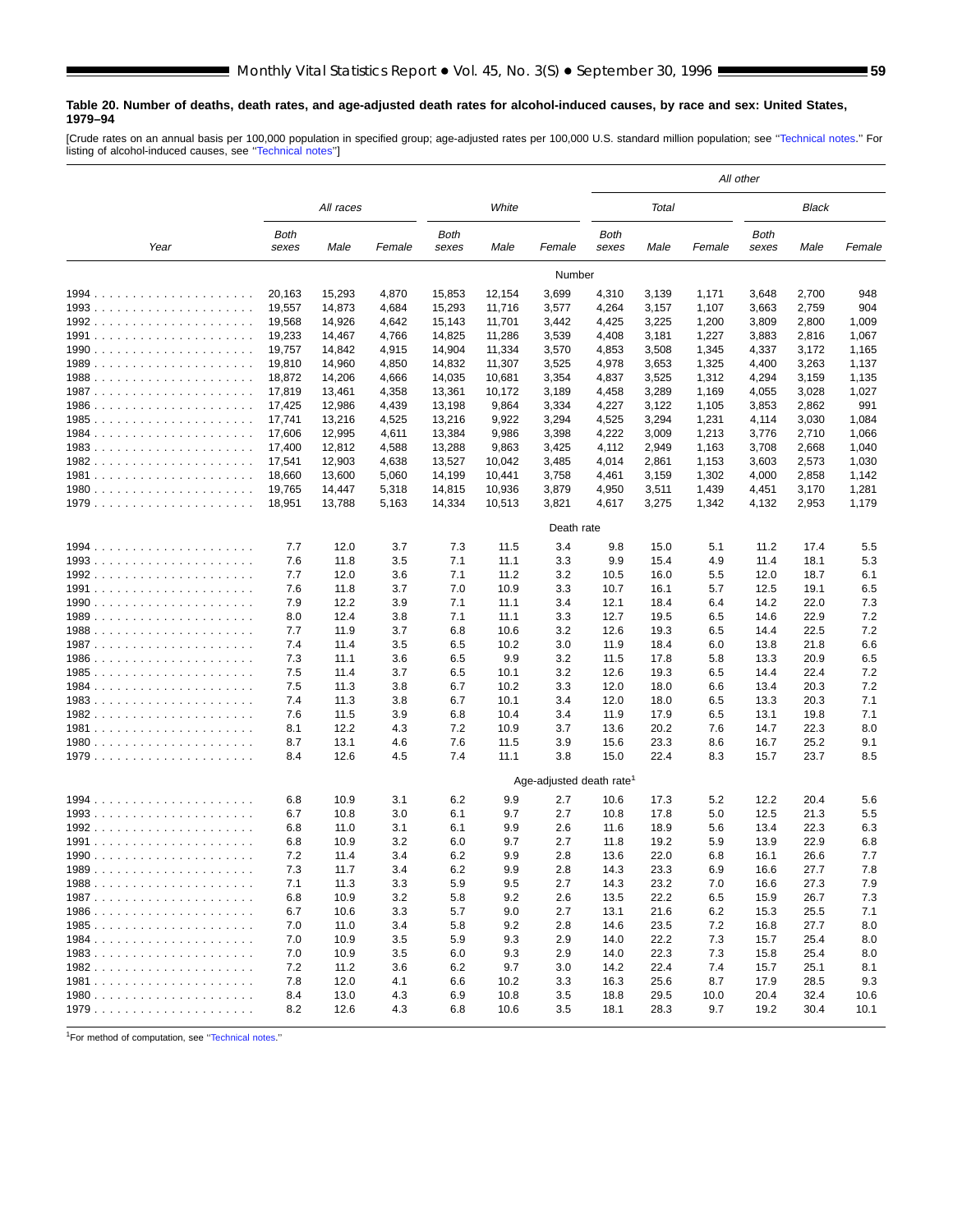**Table 21. Number of deaths and percent distribution of deaths for ages 15 years and over, by marital status, race, and sex: United States, 1994**

|                                                         |                      |           |           |                      |         |                                   |                      |              |         | All other            |              |         |
|---------------------------------------------------------|----------------------|-----------|-----------|----------------------|---------|-----------------------------------|----------------------|--------------|---------|----------------------|--------------|---------|
|                                                         |                      | All races |           |                      | White   |                                   |                      | <b>Total</b> |         |                      | <b>Black</b> |         |
| <b>Marital status</b>                                   | <b>Both</b><br>sexes | Male      | Female    | <b>Both</b><br>sexes | Male    | Female                            | <b>Both</b><br>sexes | Male         | Female  | <b>Both</b><br>sexes | Male         | Female  |
|                                                         |                      |           |           |                      |         | Number <sup>1</sup>               |                      |              |         |                      |              |         |
|                                                         | 2,231,606            | 1,135,599 | 1,096,007 | 1,928,408            | 970,726 | 957,682                           | 303,198              | 164,873      | 138,325 | 268,264              | 145,000      | 123,264 |
| Never married $\ldots$ , $\ldots$ , $\ldots$ , $\ldots$ | 245,273              | 155,147   | 90,126    | 184,757              | 113,118 | 71,639                            | 60,516               | 42,029       | 18,487  | 55,894               | 38,613       | 17,281  |
| Ever married $\ldots$ , $\ldots$ , $\ldots$ , $\ldots$  | 1.976.778            | 973.539   | 1,003,239 | 1,737,115            | 852,902 | 884,213                           | 239.663              | 120,637      | 119,026 | 209,507              | 104,292      | 105,215 |
| Married                                                 | 936,409              | 651,666   | 284,743   | 828,307              | 577,437 | 250,870                           | 108.102              | 74,229       | 33,873  | 90,537               | 62,100       | 28,437  |
| Widowed $\ldots$ , $\ldots$ , $\ldots$ , $\ldots$       | 834,365              | 205,562   | 628,803   | 737,725              | 179,236 | 558,489                           | 96,640               | 26,326       | 70,314  | 86,711               | 23,640       | 63,071  |
|                                                         | 206,004              | 116,311   | 89,693    | 171,083              | 96,229  | 74,854                            | 34,921               | 20,082       | 14,839  | 32,259               | 18,552       | 13,707  |
| Not stated.<br>.                                        | 9,555                | 6,913     | 2,642     | 6,536                | 4,706   | 1,830                             | 3,019                | 2,207        | 812     | 2,863                | 2,095        | 768     |
|                                                         |                      |           |           |                      |         | Percent distribution <sup>2</sup> |                      |              |         |                      |              |         |
|                                                         | 100.0                | 100.0     | 100.0     | 100.0                | 100.0   | 100.0                             | 100.0                | 100.0        | 100.0   | 100.0                | 100.0        | 100.0   |
| Never married                                           | 11.0                 | 13.7      | 8.2       | 9.6                  | 11.7    | 7.5                               | 20.2                 | 25.8         | 13.4    | 21.1                 | 27.0         | 14.1    |
| Ever married                                            | 89.0                 | 86.3      | 91.8      | 90.4                 | 88.3    | 92.5                              | 79.8                 | 74.2         | 86.6    | 78.9                 | 73.0         | 85.9    |
| Married                                                 | 42.1                 | 57.7      | 26.0      | 43.1                 | 59.8    | 26.2                              | 36.0                 | 45.6         | 24.6    | 34.1                 | 43.5         | 23.2    |
| Widowed                                                 | 37.5                 | 18.2      | 57.5      | 38.4                 | 18.6    | 58.4                              | 32.2                 | 16.2         | 51.1    | 32.7                 | 16.5         | 51.5    |
| Divorced                                                | 9.3                  | 10.3      | 8.2       | 8.9                  | 10.0    | 7.8                               | 11.6                 | 12.3         | 10.8    | 12.2                 | 13.0         | 11.2    |

1Excludes figures for age not stated. 2Denominators of percent distribution exclude deaths of persons of unknown marital status.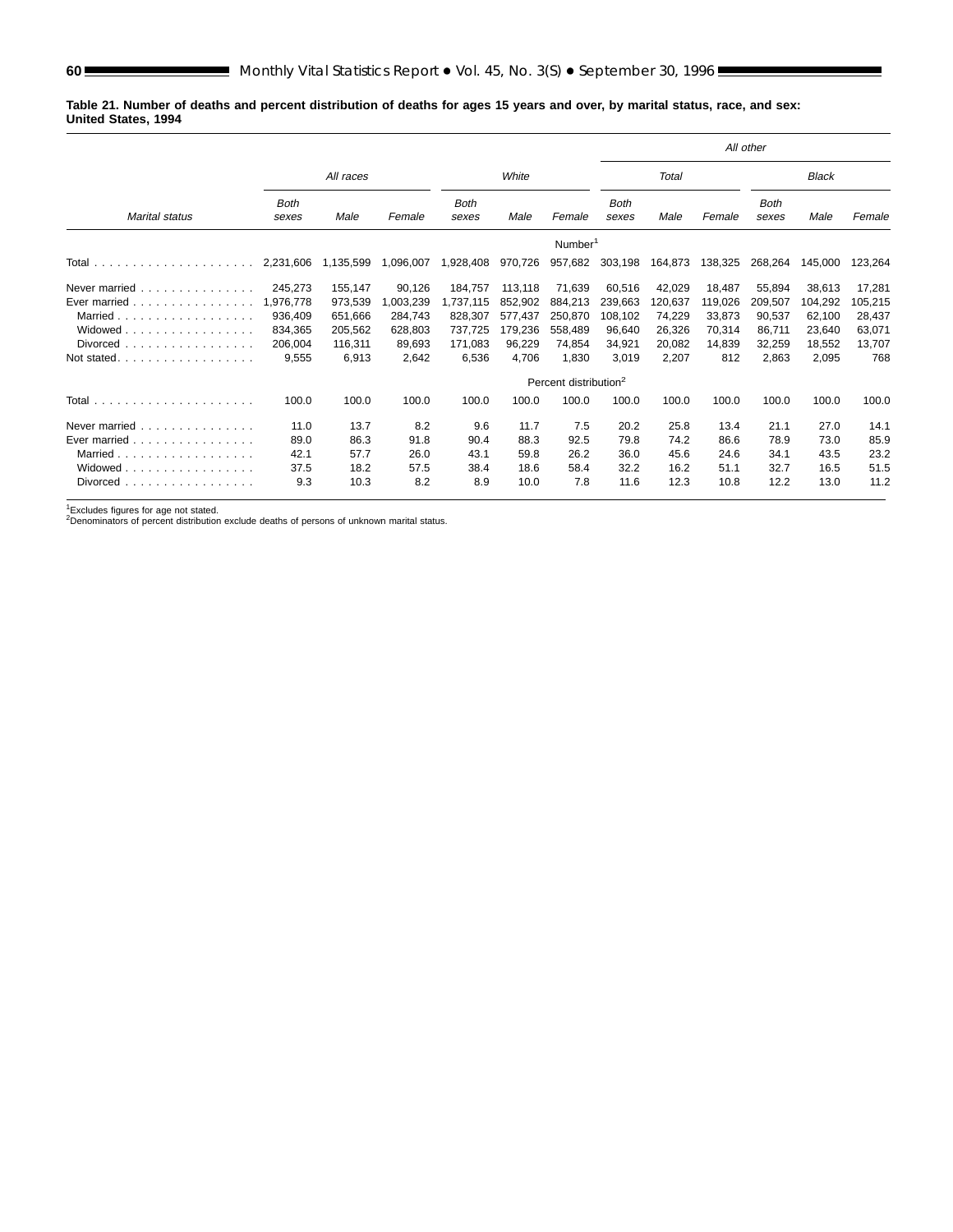#### **Table 22. Number of deaths and percent distribution of deaths for ages 15 years and over, by educational attainment, race, and sex: Total of 45 reporting States and the District of Columbia, 1994**

|                                                     |                      |           |           |                      |         |                                   |                      |         |         | All other            |              |         |
|-----------------------------------------------------|----------------------|-----------|-----------|----------------------|---------|-----------------------------------|----------------------|---------|---------|----------------------|--------------|---------|
|                                                     |                      | All races |           |                      | White   |                                   |                      | Total   |         |                      | <b>Black</b> |         |
| Years of school completed                           | <b>Both</b><br>sexes | Male      | Female    | <b>Both</b><br>sexes | Male    | Female                            | <b>Both</b><br>sexes | Male    | Female  | <b>Both</b><br>sexes | Male         | Female  |
|                                                     |                      |           |           |                      |         | Number <sup>1</sup>               |                      |         |         |                      |              |         |
|                                                     | 2,092,559            | 1,064,700 | 1,027,859 | 1,811,115            | 911,378 | 899,737                           | 281,444              | 153,322 | 128,122 | 248,535              | 134,542      | 113,993 |
| $0-8$ years                                         | 465.468              | 226,352   | 239,116   | 392,620              | 188,890 | 203,730                           | 72,848               | 37,462  | 35,386  | 63,845               | 33,364       | 30,481  |
| 9-11 years                                          | 270,027              | 144,002   | 126.025   | 222,812              | 117,338 | 105.474                           | 47,215               | 26,664  | 20,551  | 43,821               | 24,596       | 19,225  |
| 12 years. $\ldots$ . $\ldots$ . $\ldots$ . $\ldots$ | 781,616              | 382,774   | 398.842   | 688,722              | 331.089 | 357.633                           | 92.894               | 51,685  | 41,209  | 82.664               | 45,649       | 37,015  |
| 13-15 years                                         | 239,377              | 121.238   | 118,139   | 214,293              | 107,622 | 106.671                           | 25,084               | 13.616  | 11,468  | 21.654               | 11,539       | 10,115  |
| 16 years or more $\dots\dots\dots\dots$             | 224,201              | 134,152   | 90,049    | 205,408              | 123.649 | 81.759                            | 18,793               | 10.503  | 8,290   | 13.905               | 7,061        | 6,844   |
| Not stated                                          | 111.870              | 56.182    | 55,688    | 87,260               | 42,790  | 44.470                            | 24,610               | 13,392  | 11,218  | 22,646               | 12,333       | 10,313  |
|                                                     |                      |           |           |                      |         | Percent distribution <sup>2</sup> |                      |         |         |                      |              |         |
|                                                     | 100.0                | 100.0     | 100.0     | 100.0                | 100.0   | 100.0                             | 100.0                | 100.0   | 100.0   | 100.0                | 100.0        | 100.0   |
| $0-8$ years                                         | 23.5                 | 22.4      | 24.6      | 22.8                 | 21.7    | 23.8                              | 28.4                 | 26.8    | 30.3    | 28.3                 | 27.3         | 29.4    |
| 9-11 years                                          | 13.6                 | 14.3      | 13.0      | 12.9                 | 13.5    | 12.3                              | 18.4                 | 19.1    | 17.6    | 19.4                 | 20.1         | 18.5    |
| 12 years                                            | 39.5                 | 38.0      | 41.0      | 40.0                 | 38.1    | 41.8                              | 36.2                 | 36.9    | 35.3    | 36.6                 | 37.4         | 35.7    |
| 13-15 years                                         | 12.1                 | 12.0      | 12.2      | 12.4                 | 12.4    | 12.5                              | 9.8                  | 9.7     | 9.8     | 9.6                  | 9.4          | 9.8     |
| 16 years or more $\ldots \ldots \ldots \ldots$      | 11.3                 | 13.3      | 9.3       | 11.9                 | 14.2    | 9.6                               | 7.3                  | 7.5     | 7.1     | 6.2                  | 5.8          | 6.6     |

1Excludes figures for age not stated. 2Denominators of percent distribution exclude deaths of persons of unknown educational attainment.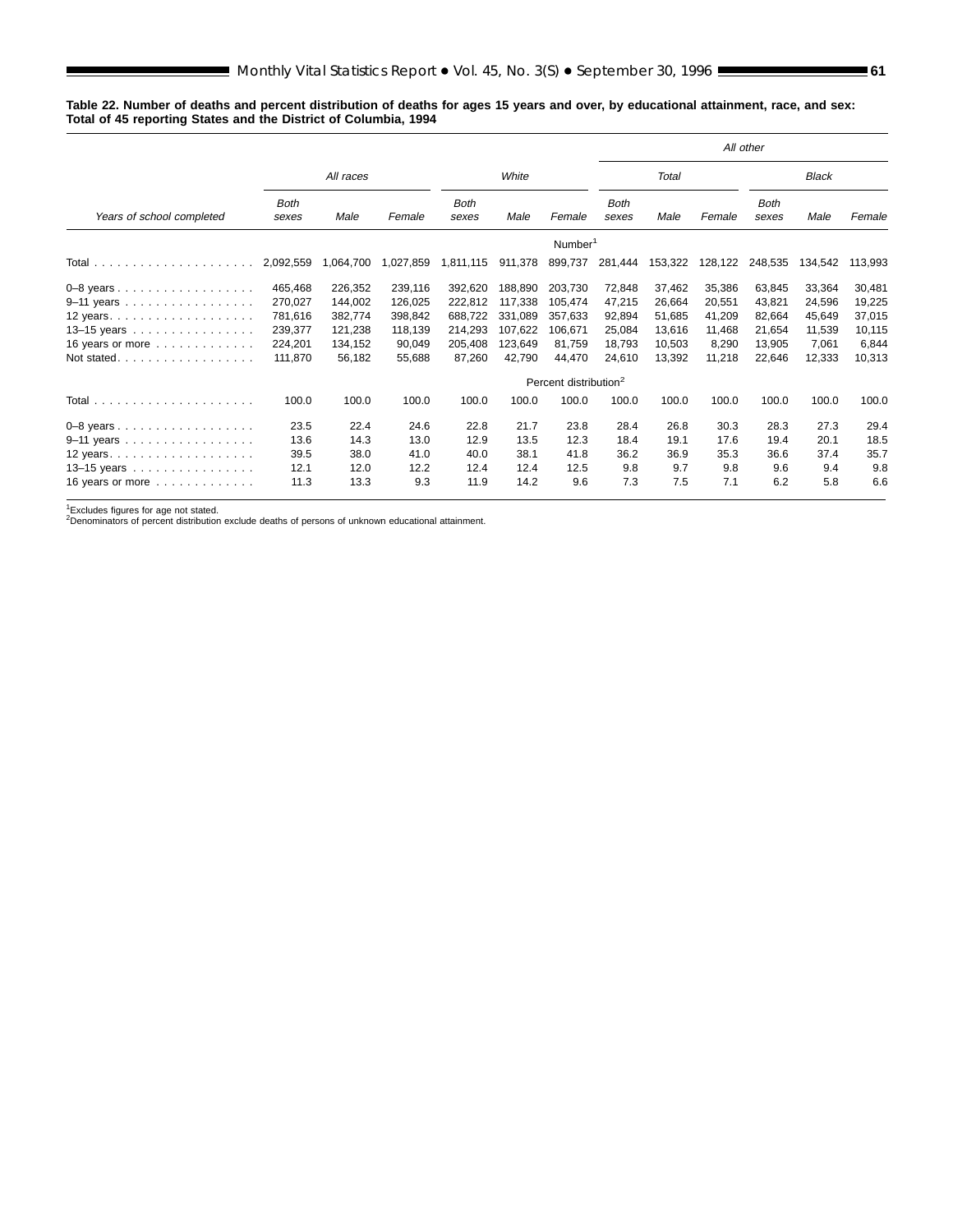# **Table 23. Number of deaths and death rates for major causes of death for the United States, each division, each State, Puerto Rico, Virgin Islands, and Guam; and by race and sex for the United States, 1994**

[Rates per 100,000 population in each race-sex group and area. Numbers after causes of death are categories of the *Ninth Revision, International Classification of*<br>*Diseases, 1975.* For explanation of asterisks preceding

| Race, sex,                                                                                                                                                                                                         | All<br>causes      |                      | Human<br>immunodeficiency<br>virus infection<br>(*042–*044) |                      | Malignant neoplasms,<br>including neoplasms<br>of lymphatic and<br>hematopoietic<br>tissues (140–208) |                      | <b>Diabetes</b><br>mellitus<br>(250) |                      | Alzheimer's<br>disease<br>(331.0) |                      | Diseases of heart<br>(390-398, 402,<br>404–429) |                      | Cerebrovascular<br>diseases<br>(430–438) |                      |
|--------------------------------------------------------------------------------------------------------------------------------------------------------------------------------------------------------------------|--------------------|----------------------|-------------------------------------------------------------|----------------------|-------------------------------------------------------------------------------------------------------|----------------------|--------------------------------------|----------------------|-----------------------------------|----------------------|-------------------------------------------------|----------------------|------------------------------------------|----------------------|
| and area                                                                                                                                                                                                           | Number             | Rate                 | Number                                                      | Rate                 | Number                                                                                                | Rate                 | Number                               | Rate                 | Number                            | Rate                 | Number                                          | Rate                 | Number                                   | Rate                 |
| United States.                                                                                                                                                                                                     | 2.278.994          | 875.4                | 42,114                                                      | 16.2                 | 534,310                                                                                               | 205.2                | 56,692                               | 21.8                 | 18,584                            | 7.1                  | 732,409                                         | 281.3                | 153,306                                  | 58.9                 |
| Male $\ldots$ , $\ldots$ , $\ldots$                                                                                                                                                                                | 1,162,747          | 915.0                | 35,641                                                      | 28.0                 | 280,465                                                                                               | 220.7                | 24,758                               | 19.5                 | 6,377                             | 5.0                  | 361,276                                         | 284.3                | 60,225                                   | 47.4                 |
| Female                                                                                                                                                                                                             | 1,116,247          | 837.6                | 6,473                                                       | 4.9                  | 253,845                                                                                               | 190.5                | 31,934                               | 24.0                 | 12,207                            | 9.2                  | 371,133                                         | 278.5                | 93,081                                   | 69.8                 |
| White                                                                                                                                                                                                              | 1,959,875          | 905.4                | 25,578                                                      | 11.8                 | 465,797                                                                                               | 215.2                | 45,650                               | 21.1                 | 17,550                            | 8.1                  | 646,056                                         | 298.5                | 132,497                                  | 61.2                 |
| Male $\ldots$ , $\ldots$ , $\ldots$                                                                                                                                                                                | 988,823            | 931.6                | 22,993                                                      | 21.7                 | 242,995                                                                                               | 228.9                | 20,391                               | 19.2                 | 6,000                             | 5.7                  | 318,543                                         | 300.1                | 51,009                                   | 48.1                 |
| Female                                                                                                                                                                                                             | 971,052            | 880.1                | 2,585                                                       | 2.3                  | 222.802                                                                                               | 201.9                | 25,259                               | 22.9                 | 11,550                            | 10.5                 | 327,513                                         | 296.8                | 81,488                                   | 73.9                 |
| All other.                                                                                                                                                                                                         | 319,119            | 727.4                | 16,536                                                      | 37.7                 | 68,513                                                                                                | 156.2                | 11,042                               | 25.2                 | 1,034                             | 2.4                  | 86,353                                          | 196.8                | 20,809                                   | 47.4                 |
| Male $\ldots$                                                                                                                                                                                                      | 173,924            | 830.7                | 12,648                                                      | 60.4                 | 37,470                                                                                                | 179.0                | 4,367                                | 20.9                 | 377                               | 1.8                  | 42,733                                          | 204.1                | 9,216                                    | 44.0                 |
| Female                                                                                                                                                                                                             | 145,195            | 633.1                | 3,888                                                       | 17.0                 | 31,043                                                                                                | 135.4                | 6,675                                | 29.1                 | 657                               | 2.9                  | 43,620                                          | 190.2                | 11,593                                   | 50.6                 |
| Black                                                                                                                                                                                                              | 282,379            | 864.3                | 16,079                                                      | 49.2                 | 59,939                                                                                                | 183.5                | 9,849                                | 30.1                 | 926                               | 2.8                  | 76,852                                          | 235.2                | 18,022                                   | 55.2                 |
| Male $\ldots$ , $\ldots$ , $\ldots$                                                                                                                                                                                | 153,019            | 987.8                | 12,245                                                      | 79.0                 | 32,861                                                                                                | 212.1                | 3,834                                | 24.7                 | 329                               | 2.1                  | 37,241                                          | 240.4                | 7,826                                    | 50.5                 |
| Female                                                                                                                                                                                                             | 129,360            | 752.9                | 3,834                                                       | 22.3                 | 27,078                                                                                                | 157.6                | 6,015                                | 35.0                 | 597                               | 3.5                  | 39,611                                          | 230.6                | 10,196                                   | 59.3                 |
| New England                                                                                                                                                                                                        | 119,006            | 896.8                | 1,772                                                       | 13.4                 | 29,850                                                                                                | 224.9                | 2,929                                | 22.1                 | 1,329                             | 10.0                 | 37,764                                          | 284.6                | 7,461                                    | 56.2                 |
| Maine.                                                                                                                                                                                                             | 11,674             | 941.3                | 73                                                          | 5.9                  | 2,977                                                                                                 | 240.0                | 318                                  | 25.6                 | 142                               | 11.4                 | 3,577                                           | 288.4                | 761                                      | 61.4                 |
| New Hampshire.                                                                                                                                                                                                     | 8,920              | 784.6                | 43                                                          | 3.8                  | 2,269                                                                                                 | 199.6                | 256                                  | 22.5                 | 129                               | 11.3                 | 2,823                                           | 248.3                | 585                                      | 51.5                 |
| Vermont $\ldots$ , $\ldots$ , $\ldots$                                                                                                                                                                             | 4,784              | 824.5                | 36                                                          | 6.2                  | 1,157                                                                                                 | 199.4                | 136                                  | 23.4                 | 57                                | 9.8                  | 1,522                                           | 262.3                | 348                                      | 60.0                 |
| Massachusetts<br>Rhode Island                                                                                                                                                                                      | 54.947             | 909.5                | 941                                                         | 15.6                 | 13,892                                                                                                | 230.0                | 1,351                                | 22.4                 | 643                               | 10.6                 | 16,920                                          | 280.1                | 3.341<br>594                             | 55.3                 |
| Connecticut                                                                                                                                                                                                        | 9,408<br>29,273    | 943.9<br>893.8       | 115<br>564                                                  | 11.5<br>17.2         | 2,429<br>7,126                                                                                        | 243.7<br>217.6       | 242<br>626                           | 24.3<br>19.1         | 100<br>258                        | 10.0<br>7.9          | 3,180<br>9,742                                  | 319.0<br>297.4       | 1,832                                    | 59.6<br>55.9         |
| Middle Atlantic<br>New York<br>$\label{eq:reduced} \mathcal{L}^{\mathcal{A}}(\mathcal{A}^{\mathcal{A}}(\mathcal{A}^{\mathcal{A}}(\mathcal{A}^{\mathcal{A}}(\mathcal{A}^{\mathcal{A}}(\mathcal{A}^{\mathcal{A}})))$ | 369,114<br>168,764 | 968.2<br>928.9       | 11,718<br>8,093                                             | 30.7<br>44.5         | 87,908<br>39,174                                                                                      | 230.6<br>215.6       | 9,128<br>3,658                       | 23.9<br>20.1         | 1,830<br>585                      | 4.8<br>3.2           | 130,979<br>63,219                               | 343.5<br>347.9       | 20,783<br>8,229                          | 54.5<br>45.3         |
| New Jersey'                                                                                                                                                                                                        | 72,305             | 914.8                | 2,335                                                       | 29.5                 | 18,375                                                                                                | 232.5                | 2,178                                | 27.6                 | 443                               | 5.6                  | 23,668                                          | 299.4                | 4,103                                    | 51.9                 |
| Pennsylvania                                                                                                                                                                                                       | 128,045            | 1,062.4              | 1,290                                                       | 10.7                 | 30,359                                                                                                | 251.9                | 3,292                                | 27.3                 | 802                               | 6.7                  | 44,092                                          | 365.8                | 8,451                                    | 70.1                 |
| East North Central.                                                                                                                                                                                                | 390,444            | 904.1                | 3,484                                                       | 8.1                  | 92,083                                                                                                | 213.2                | 10,448                               | 24.2                 | 3,380                             | 7.8                  | 130,141                                         | 301.4                | 26,936                                   | 62.4                 |
| $Ohio \dots \dots \dots$                                                                                                                                                                                           | 103,262            | 930.1                | 789                                                         | 7.1                  | 24,947                                                                                                | 224.7                | 3,145                                | 28.3                 | 911                               | 8.2                  | 34,746                                          | 313.0                | 6,417                                    | 57.8                 |
| Indiana                                                                                                                                                                                                            | 52,454             | 911.9                | 317                                                         | 5.5                  | 12,105                                                                                                | 210.4                | 1,397                                | 24.3                 | 527                               | 9.2                  | 17,381                                          | 302.2                | 4,019                                    | 69.9                 |
| Illinois. $\ldots$ .                                                                                                                                                                                               | 107,344            | 913.4                | 1,413                                                       | 12.0                 | 25,142                                                                                                | 213.9                | 2,590                                | 22.0                 | 944                               | 8.0                  | 35,386                                          | 301.1                | 7,287                                    | 62.0                 |
| Michigan                                                                                                                                                                                                           | 82,943             | 873.4                | 760                                                         | 8.0                  | 19.470                                                                                                | 205.0                | 2,235                                | 23.5                 | 545                               | 5.7                  | 28,255                                          | 297.5                | 5,699                                    | 60.0                 |
| Wisconsin                                                                                                                                                                                                          | 44,441<br>169.013  | 874.5                | 205                                                         | 4.0<br>5.5           | 10,419                                                                                                | 205.0                | 1,081<br>3,804                       | 21.3<br>20.9         | 453<br>1,602                      | 8.9                  | 14,373<br>54,479                                | 282.8<br>299.2       | 3,514<br>12,739                          | 69.2<br>70.0         |
| West North Central<br>Minnesota                                                                                                                                                                                    | 36.539             | 928.1<br>800.0       | 1,002<br>255                                                | 5.6                  | 38,645<br>8,574                                                                                       | 212.2<br>187.7       | 853                                  | 18.7                 | 412                               | 8.8<br>9.0           | 10,308                                          | 225.7                | 2,901                                    | 63.5                 |
| $Iowa$                                                                                                                                                                                                             | 27,702             | 979.1                | 83                                                          | 2.9                  | 6,608                                                                                                 | 233.6                | 620                                  | 21.9                 | 329                               | 11.6                 | 9,246                                           | 326.8                | 2,108                                    | 74.5                 |
| Missouri                                                                                                                                                                                                           | 53,785             | 1,019.1              | 456                                                         | 8.6                  | 11,989                                                                                                | 227.2                | 1,195                                | 22.6                 | 409                               | 7.7                  | 18,246                                          | 345.7                | 3,824                                    | 72.5                 |
| North Dakota                                                                                                                                                                                                       | 5,895              | 924.0                | 10                                                          | ٠                    | 1,358                                                                                                 | 212.9                | 172                                  | 27.0                 | 42                                | 6.6                  | 1,931                                           | 302.7                | 509                                      | 79.8                 |
| South Dakota                                                                                                                                                                                                       | 6,743              | 935.0                | 9                                                           |                      | 1,472                                                                                                 | 204.1                | 173                                  | 24.0                 | 60                                | 8.3                  | 2,285                                           | 316.8                | 496                                      | 68.8                 |
| Nebraska                                                                                                                                                                                                           | 15,011             | 925.0                | 82                                                          | 5.1                  | 3,278                                                                                                 | 202.0                | 282                                  | 17.4                 | 132                               | 8.1                  | 5,032                                           | 310.1                | 1,140                                    | 70.2                 |
| Kansas                                                                                                                                                                                                             | 23,338             | 913.8                | 107                                                         | 4.2                  | 5,366                                                                                                 | 210.1                | 509                                  | 19.9                 | 218                               | 8.5                  | 7,431                                           | 291.0                | 1,761                                    | 68.9                 |
| South Atlantic                                                                                                                                                                                                     | 427,757            | 921.9                | 9,895                                                       | 21.3                 | 101,716                                                                                               | 219.2                | 10,406                               | 22.4                 | 3,637                             | 7.8                  | 133,467                                         | 287.7                | 29,349                                   | 63.3                 |
| Delaware.                                                                                                                                                                                                          | 6,339              | 897.4                | 137                                                         | 19.4                 | 1,626                                                                                                 | 230.2                | 166                                  | 23.5                 | 48                                | 6.8                  | 1,990                                           | 281.7                | 348                                      | 49.3                 |
| Maryland                                                                                                                                                                                                           | 41,036             | 819.7                | 1,210                                                       | 24.2                 | 10,075                                                                                                | 201.2                | 1,324                                | 26.4                 | 318                               | 6.4                  | 12,039                                          | 240.5                | 2,518                                    | 50.3                 |
| District of Columbia                                                                                                                                                                                               | 7,208              | 1,264.2              | 666                                                         | 116.8                | 1,562                                                                                                 | 274.0                | 195                                  | 34.2                 | 41                                | 7.2                  | 1,750                                           | 306.9                | 379                                      | 66.5                 |
|                                                                                                                                                                                                                    | 52,188             | 796.6                | 729                                                         | 11.1                 | 12,622                                                                                                | 192.7                | 1,128                                | 17.2                 | 472                               | 7.2                  | 15,941                                          | 243.3                | 3,658                                    | 55.8                 |
| Virginia<br>West Virginia                                                                                                                                                                                          | 20,152             | 1,106.0              | 61                                                          | 3.3                  | 4,734                                                                                                 | 259.8                | 622                                  | 34.1                 | 150                               | 8.2                  | 6,872                                           | 377.2                | 1,224                                    | 67.2                 |
| North Carolina.                                                                                                                                                                                                    | 63,240             | 894.5                | 976                                                         | 13.8                 | 14,594                                                                                                | 206.4                | 1,599                                | 22.6                 | 572                               | 8.1                  | 19,270                                          | 272.6                | 5,180                                    | 73.3                 |
| South Carolina                                                                                                                                                                                                     | 32,274             | 880.8                | 524                                                         | 14.3                 | 7,414                                                                                                 | 202.3                | 929                                  | 25.4                 | 249                               | 6.8                  | 9,921                                           | 270.8                | 2,544                                    | 69.4                 |
| Georgia<br>Florida                                                                                                                                                                                                 | 56,571<br>148,749  | 801.8<br>1,066.1     | 1.439<br>4,153                                              | 20.4<br>29.8         | 12,350<br>36,739                                                                                      | 175.0<br>263.3       | 1.086<br>3,357                       | 15.4<br>24.1         | 506<br>1,281                      | 7.2<br>9.2           | 17,032<br>48,652                                | 241.4<br>348.7       | 3,898<br>9,600                           | 55.2<br>68.8         |
| East South Central                                                                                                                                                                                                 | 156,167            | 982.8                | 1,309                                                       | 8.2                  | 35,298                                                                                                | 222.1                | 3,565                                | 22.4                 | 1,279                             | 8.0                  | 51,267                                          | 322.6                | 10,858                                   | 68.3                 |
| Kentucky                                                                                                                                                                                                           | 37,156             | 970.9                | 187                                                         | 4.9                  | 8,899                                                                                                 | 232.5                | 940                                  | 24.6                 | 346                               | 9.0                  | 12,244                                          | 320.0                | 2.484                                    | 64.9                 |
| Tennessee                                                                                                                                                                                                          | 50,525             | 976.3                | 457                                                         | 8.8                  | 11,375                                                                                                | 219.8                | 1,060                                | 20.5                 | 426                               | 8.2                  | 16,194                                          | 312.9                | 3,981                                    | 76.9                 |
| Alabama'                                                                                                                                                                                                           | 41,708             | 988.6                | 395                                                         | 9.4                  | 9,406                                                                                                 | 223.0                | 1,067                                | 25.3                 | 342                               | 8.1                  | 13,171                                          | 312.2                | 2,614                                    | 62.0                 |
| Mississippi                                                                                                                                                                                                        | 26,778             | 1,003.3              | 270                                                         | 10.1                 | 5,618                                                                                                 | 210.5                | 498                                  | 18.7                 | 165                               | 6.2                  | 9,658                                           | 361.8                | 1,779                                    | 66.7                 |
| West South Central                                                                                                                                                                                                 | 233,700            | 822.8                | 3,797                                                       | 13.4                 | 53,361                                                                                                | 187.9                | 6,990                                | 24.6                 | 1,967                             | 6.9                  | 73.098                                          | 257.4                | 15,958                                   | 56.2                 |
| Arkansas                                                                                                                                                                                                           | 26,305             | 1,072.5              | 151                                                         | 6.2                  | 5,914                                                                                                 | 241.1                | 538                                  | 21.9                 | 200                               | 8.2                  | 8,354                                           | 340.6                | 2,181                                    | 88.9                 |
| Louisiana                                                                                                                                                                                                          | 39,017             | 904.2                | 645                                                         | 14.9                 | 8,959                                                                                                 | 207.6                | 1,445                                | 33.5                 | 333                               | $\iota$ .            | 11,968                                          | 277.4                | 2,378                                    | 55.1                 |
| Oklahoma                                                                                                                                                                                                           | 32,299             | 991.4                | 256                                                         | 7.9                  | 7,067                                                                                                 | 216.9                | 634                                  | 19.5                 | 212                               | 6.5                  | 11,158                                          | 342.5                | 2,148                                    | 65.9                 |
| Texas.                                                                                                                                                                                                             | 136,079            | 740.4                | 2,745                                                       | 14.9                 | 31,421                                                                                                | 171.0                | 4,373                                | 23.8                 | 1,222                             | 6.6                  | 41,618                                          | 226.5                | 9,251                                    | 50.3                 |
| Mountain                                                                                                                                                                                                           | 112,353            | 738.5                | 1,326                                                       | 8.7                  | 25,423                                                                                                | 167.1                | 2,669                                | 17.5                 | 1,117                             | 7.3                  | 30,961                                          | 203.5                | 7,246                                    | 47.6                 |
| Montana                                                                                                                                                                                                            | 7,362              | 860.0                | 26                                                          | 3.0                  | 1,746                                                                                                 | 204.0                | 215                                  | 25.1                 | 93                                | 10.9                 | 1,922                                           | 224.5                | 574                                      | 67.1                 |
| Idaho                                                                                                                                                                                                              | 8,447              | 745.5                | 31                                                          | 2.7                  | 1,848                                                                                                 | 163.1                | 202                                  | 17.8                 | 86<br>34                          | 7.6                  | 2,425<br>965                                    | 214.0                | 641<br>219                               | 56.6                 |
| Wyoming. $\ldots$<br>Colorado                                                                                                                                                                                      | 3,481<br>24,250    | 731.3<br>663.4       | 13<br>383                                                   | 10.5                 | 777<br>5,427                                                                                          | 163.2<br>148.5       | 78<br>459                            | 16.4<br>12.6         | 270                               | 7.1<br>7.4           | 6,331                                           | 202.7<br>173.2       | 1,542                                    | 46.0<br>42.2         |
| New Mexico                                                                                                                                                                                                         | 12,129             | 733.5                | 137                                                         | 8.3                  | 2,600                                                                                                 | 157.2                | 417                                  | 25.2                 | 93                                | 5.6                  | 3,063                                           | 185.2                | 774                                      | 46.8                 |
| Arizona.                                                                                                                                                                                                           | 34,298             | 841.7                | 433                                                         | 10.6                 | 7,966                                                                                                 | 195.5                | 768                                  | 18.8                 | 338                               | 8.3                  | 9,984                                           | 245.0                | 2,133                                    | 52.3                 |
| Utah                                                                                                                                                                                                               | 10,473             | 548.9                | 80                                                          | 4.2                  | 2,092                                                                                                 | 109.6                | 339                                  | 17.8                 | 123                               | 6.4                  | 2,823                                           | 148.0                | 717                                      | 37.6                 |
| $N$ evada                                                                                                                                                                                                          | 11,913             | 817.6                | 223                                                         | 15.3                 | 2,967                                                                                                 | 203.6                | 191                                  | 13.1                 | 80                                | 5.5                  | 3,448                                           | 236.6                | 646                                      | 44.3                 |
| Pacific                                                                                                                                                                                                            | 301,440            | 723.8                | 7,811                                                       | 18.8                 | 70,026                                                                                                | 168.2                | 6,753                                | 16.2                 | 2,443                             | 5.9                  | 90,253                                          | 216.7                | 21.976                                   | 52.8                 |
| Washington                                                                                                                                                                                                         | 39,960             | 747.9                | 606                                                         | 11.3                 | 9,701                                                                                                 | 181.6                | 976                                  | 18.3                 | 492                               | 9.2                  | 11,203                                          | 209.7                | 3,110                                    | 58.2                 |
| $O$ regon. $\ldots$ $\ldots$ $\ldots$ .                                                                                                                                                                            | 27,407             | 888.1                | 303                                                         | 9.8                  | 6,539                                                                                                 | 211.9                | 637                                  | 20.6                 | 367                               | 11.9                 | 7,433                                           | 240.8                | 2,386                                    | 77.3                 |
| California.                                                                                                                                                                                                        | 224,292            | 713.6                | 6,752                                                       | 21.5                 | 51,453                                                                                                | 163.7                | 4,936                                | 15.7                 | 1,527                             | 4.9                  | 68,807                                          | 218.9                | 15,773                                   | 50.2                 |
| Alaska <sup>1</sup>                                                                                                                                                                                                | 2,445              | 403.3                | 20                                                          | 3.3                  | 568                                                                                                   | 93.7                 | 48                                   | 7.9                  | 9                                 |                      | 536                                             | 88.4                 | 123                                      | 20.3                 |
| $Hawai1$                                                                                                                                                                                                           | 7,336              | 622.5                | 130                                                         | 11.0                 | 1,765                                                                                                 | 149.8                | 156                                  | 13.2                 | 48                                | 4.1                  | 2,274                                           | 192.9                | 584                                      | 49.6                 |
| Puerto Rico.                                                                                                                                                                                                       | 28,292             | $\sim$ $\sim$ $\sim$ | 1,566                                                       | $\sim$ $\sim$ $\sim$ | 4,289                                                                                                 | $\sim$ $\sim$ $\sim$ | 1,914                                | $\sim$ $\sim$ $\sim$ | 331                               | $\sim$ $\sim$ $\sim$ | 6,622                                           | $\sim$ $\sim$ $\sim$ | 1,703                                    | $\sim$ $\sim$ $\sim$ |
|                                                                                                                                                                                                                    | 602                | $\sim$ $\sim$ $\sim$ | 30                                                          | $\sim$ $\sim$ $\sim$ | 107                                                                                                   | $\sim$ $\sim$ $\sim$ | 31                                   | $\sim$ $\sim$ $\sim$ | 5                                 | $\sim$ $\sim$ $\sim$ | 131                                             | $\sim$ $\sim$ $\sim$ | 42                                       | $\sim$ $\sim$ $\sim$ |
| Virgin Islands.<br>Guam                                                                                                                                                                                            | 605                | $\sim$ $\sim$ $\sim$ | 11                                                          | $\sim$ $\sim$ $\sim$ | 86                                                                                                    | $\sim$ $\sim$ $\sim$ | 40                                   | $\sim$ $\sim$ $\sim$ | 0                                 | $\sim$ $\sim$ $\sim$ | 156                                             | $\sim$ $\sim$ $\sim$ | 36                                       | $\sim$ $\sim$ $\sim$ |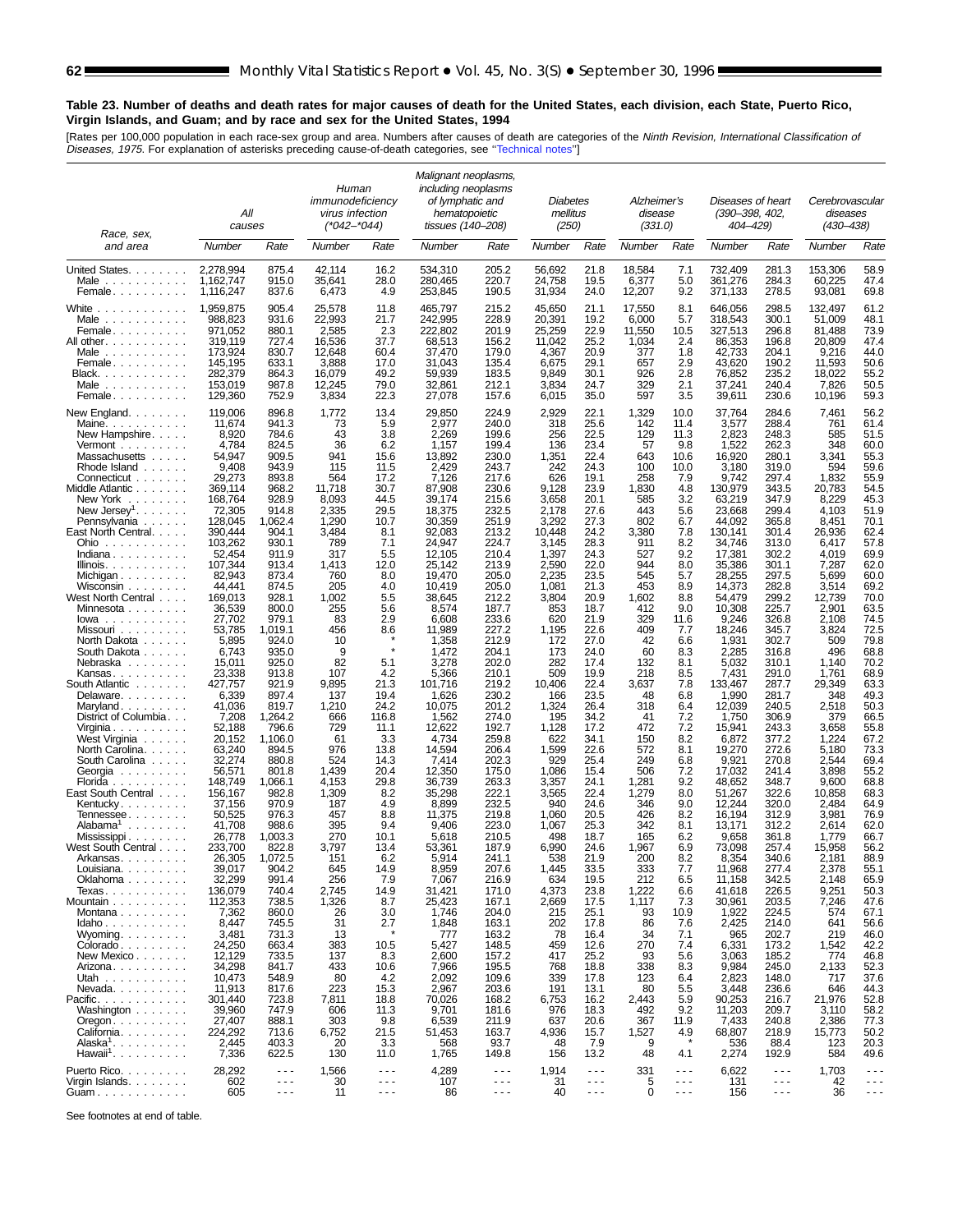# **Table 23. Number of deaths and death rates for major causes of death for the United States, each division, each State, Puerto Rico, Virgin Islands, and Guam; and by race and sex for the United States, 1994—Con.**

[Rates per 100,000 population in each race-sex group and area. Numbers after causes of death are categories of the *Ninth Revision, International Classification of*<br>*Diseases, 1975.* For explanation of asterisks preceding

|                                                                                                                                                                                                                                                                                                                                                                                                                                                                                                                                                                                                                                                                                                                                                                                                                                                                                                                                                                                                                                      | Pneumonia<br>and<br>influenza<br>(480–489)                                                                                                                                                                                                                                                                                                                                                                                                                                                                     |                                                                                                                                                                                                                                                                                                                                                                                                                                                                                             | Chronic<br>obstructive<br>pulmonary<br>diseases<br>and allied<br>conditions<br>(490–496)                                                                                                                                                                                                                                                                                                                                                                                                                                   |                                                                                                                                                                                                                                                                                                                                                                                                                                                                                              | Chronic<br>liver<br>disease and<br>cirrhosis<br>(571)                                                                                                                                                                                                                                                                                                                                                                                                |                                                                                                                                                                                                                                                                                                                                                                                                                                                    | Accidents<br>and adverse<br>effects<br><i>(E800-</i><br>E949)                                                                                                                                                                                                                                                                                                                                                                                                                                                             |                                                                                                                                                                                                                                                                                                                                                                                                                                                                                              | Motor<br>vehicle<br>accidents<br>(E810–<br>E825)                                                                                                                                                                                                                                                                                                                                                                                                                        |                                                                                                                                                                                                                                                                                                                                                                                                                                                                                          | Suicide<br>(E950–<br>E959)                                                                                                                                                                                                                                                                                                                                                                                                                                   |                                                                                                                                                                                                                                                                                                                                                                                                                                                                                    | Homicide<br><i>(E960–</i><br>E978)                                                                                                                                                                                                                                                                                                                                                                                                                       |                                                                                                                                                                                                                                                                                                                                                                                                                                          | Injury by<br>firearms<br>(E922,<br>E955.0-E955.4,<br>E965.0-E965.4<br>E970.<br>E985.0-E985.4)                                                                                                                                                                                                                                                                                                                                                                    |                                                                                                                                                                                                                                                                                                                                                                                                                                                                                |
|--------------------------------------------------------------------------------------------------------------------------------------------------------------------------------------------------------------------------------------------------------------------------------------------------------------------------------------------------------------------------------------------------------------------------------------------------------------------------------------------------------------------------------------------------------------------------------------------------------------------------------------------------------------------------------------------------------------------------------------------------------------------------------------------------------------------------------------------------------------------------------------------------------------------------------------------------------------------------------------------------------------------------------------|----------------------------------------------------------------------------------------------------------------------------------------------------------------------------------------------------------------------------------------------------------------------------------------------------------------------------------------------------------------------------------------------------------------------------------------------------------------------------------------------------------------|---------------------------------------------------------------------------------------------------------------------------------------------------------------------------------------------------------------------------------------------------------------------------------------------------------------------------------------------------------------------------------------------------------------------------------------------------------------------------------------------|----------------------------------------------------------------------------------------------------------------------------------------------------------------------------------------------------------------------------------------------------------------------------------------------------------------------------------------------------------------------------------------------------------------------------------------------------------------------------------------------------------------------------|----------------------------------------------------------------------------------------------------------------------------------------------------------------------------------------------------------------------------------------------------------------------------------------------------------------------------------------------------------------------------------------------------------------------------------------------------------------------------------------------|------------------------------------------------------------------------------------------------------------------------------------------------------------------------------------------------------------------------------------------------------------------------------------------------------------------------------------------------------------------------------------------------------------------------------------------------------|----------------------------------------------------------------------------------------------------------------------------------------------------------------------------------------------------------------------------------------------------------------------------------------------------------------------------------------------------------------------------------------------------------------------------------------------------|---------------------------------------------------------------------------------------------------------------------------------------------------------------------------------------------------------------------------------------------------------------------------------------------------------------------------------------------------------------------------------------------------------------------------------------------------------------------------------------------------------------------------|----------------------------------------------------------------------------------------------------------------------------------------------------------------------------------------------------------------------------------------------------------------------------------------------------------------------------------------------------------------------------------------------------------------------------------------------------------------------------------------------|-------------------------------------------------------------------------------------------------------------------------------------------------------------------------------------------------------------------------------------------------------------------------------------------------------------------------------------------------------------------------------------------------------------------------------------------------------------------------|------------------------------------------------------------------------------------------------------------------------------------------------------------------------------------------------------------------------------------------------------------------------------------------------------------------------------------------------------------------------------------------------------------------------------------------------------------------------------------------|--------------------------------------------------------------------------------------------------------------------------------------------------------------------------------------------------------------------------------------------------------------------------------------------------------------------------------------------------------------------------------------------------------------------------------------------------------------|------------------------------------------------------------------------------------------------------------------------------------------------------------------------------------------------------------------------------------------------------------------------------------------------------------------------------------------------------------------------------------------------------------------------------------------------------------------------------------|----------------------------------------------------------------------------------------------------------------------------------------------------------------------------------------------------------------------------------------------------------------------------------------------------------------------------------------------------------------------------------------------------------------------------------------------------------|------------------------------------------------------------------------------------------------------------------------------------------------------------------------------------------------------------------------------------------------------------------------------------------------------------------------------------------------------------------------------------------------------------------------------------------|------------------------------------------------------------------------------------------------------------------------------------------------------------------------------------------------------------------------------------------------------------------------------------------------------------------------------------------------------------------------------------------------------------------------------------------------------------------|--------------------------------------------------------------------------------------------------------------------------------------------------------------------------------------------------------------------------------------------------------------------------------------------------------------------------------------------------------------------------------------------------------------------------------------------------------------------------------|
| Race, sex,<br>and area                                                                                                                                                                                                                                                                                                                                                                                                                                                                                                                                                                                                                                                                                                                                                                                                                                                                                                                                                                                                               | Number                                                                                                                                                                                                                                                                                                                                                                                                                                                                                                         | Rate                                                                                                                                                                                                                                                                                                                                                                                                                                                                                        | Number                                                                                                                                                                                                                                                                                                                                                                                                                                                                                                                     | Rate                                                                                                                                                                                                                                                                                                                                                                                                                                                                                         | Number                                                                                                                                                                                                                                                                                                                                                                                                                                               | Rate                                                                                                                                                                                                                                                                                                                                                                                                                                               | Number                                                                                                                                                                                                                                                                                                                                                                                                                                                                                                                    | Rate                                                                                                                                                                                                                                                                                                                                                                                                                                                                                         | Number                                                                                                                                                                                                                                                                                                                                                                                                                                                                  | Rate                                                                                                                                                                                                                                                                                                                                                                                                                                                                                     | Number                                                                                                                                                                                                                                                                                                                                                                                                                                                       | Rate                                                                                                                                                                                                                                                                                                                                                                                                                                                                               | Number                                                                                                                                                                                                                                                                                                                                                                                                                                                   | Rate                                                                                                                                                                                                                                                                                                                                                                                                                                     | Number                                                                                                                                                                                                                                                                                                                                                                                                                                                           | Rate                                                                                                                                                                                                                                                                                                                                                                                                                                                                           |
| United States.<br>Male<br>$\begin{array}{cccccccccccccc} . & . & . & . & . & . & . & . & . & . & . & . \end{array}$<br>Female                                                                                                                                                                                                                                                                                                                                                                                                                                                                                                                                                                                                                                                                                                                                                                                                                                                                                                        | 81,473<br>37,339<br>44,134                                                                                                                                                                                                                                                                                                                                                                                                                                                                                     | 31.3<br>29.4<br>33.1                                                                                                                                                                                                                                                                                                                                                                                                                                                                        | 101,628<br>53,729<br>47,899                                                                                                                                                                                                                                                                                                                                                                                                                                                                                                | 39.0<br>42.3<br>35.9                                                                                                                                                                                                                                                                                                                                                                                                                                                                         | 25,406<br>16,513<br>8,893                                                                                                                                                                                                                                                                                                                                                                                                                            | 9.8<br>13.0<br>6.7                                                                                                                                                                                                                                                                                                                                                                                                                                 | 91,437<br>60,509<br>30,928                                                                                                                                                                                                                                                                                                                                                                                                                                                                                                | 35.1<br>47.6<br>23.2                                                                                                                                                                                                                                                                                                                                                                                                                                                                         | 42,524<br>28,635<br>13,889                                                                                                                                                                                                                                                                                                                                                                                                                                              | 16.3<br>22.5<br>10.4                                                                                                                                                                                                                                                                                                                                                                                                                                                                     | 31,142<br>25,174<br>5,968                                                                                                                                                                                                                                                                                                                                                                                                                                    | 12.0<br>19.8<br>4.5                                                                                                                                                                                                                                                                                                                                                                                                                                                                | 24,926<br>19,707<br>5,219                                                                                                                                                                                                                                                                                                                                                                                                                                | 9.6<br>15.5<br>3.9                                                                                                                                                                                                                                                                                                                                                                                                                       | 38,505<br>33,021<br>5,484                                                                                                                                                                                                                                                                                                                                                                                                                                        | 14.8<br>26.0<br>4.1                                                                                                                                                                                                                                                                                                                                                                                                                                                            |
| White<br>.<br>Male<br>Female<br>All other.<br>Male<br>Female<br>Black.<br>Male<br>Female                                                                                                                                                                                                                                                                                                                                                                                                                                                                                                                                                                                                                                                                                                                                                                                                                                                                                                                                             | 72,605<br>32,658<br>39,947<br>8,868<br>4,681<br>4,187<br>7,472<br>3,899<br>3,573                                                                                                                                                                                                                                                                                                                                                                                                                               | 33.5<br>30.8<br>36.2<br>20.2<br>22.4<br>18.3<br>22.9<br>25.2<br>20.8                                                                                                                                                                                                                                                                                                                                                                                                                        | 94,073<br>49,226<br>44,847<br>7,555<br>4,503<br>3,052<br>6,511<br>3,857<br>2,654                                                                                                                                                                                                                                                                                                                                                                                                                                           | 43.5<br>46.4<br>40.6<br>17.2<br>21.5<br>13.3<br>19.9<br>24.9<br>15.4                                                                                                                                                                                                                                                                                                                                                                                                                         | 21,476<br>14,015<br>7,461<br>3,930<br>2,498<br>1,432<br>3,245<br>2,097<br>1,148                                                                                                                                                                                                                                                                                                                                                                      | 9.9<br>13.2<br>6.8<br>9.0<br>11.9<br>6.2<br>9.9<br>13.5<br>6.7                                                                                                                                                                                                                                                                                                                                                                                     | 75,894<br>49,809<br>26,085<br>15,543<br>10,700<br>4,843<br>12,767<br>8,832<br>3,935                                                                                                                                                                                                                                                                                                                                                                                                                                       | 35.1<br>46.9<br>23.6<br>35.4<br>51.1<br>21.1<br>39.1<br>57.0<br>22.9                                                                                                                                                                                                                                                                                                                                                                                                                         | 35,619<br>23,932<br>11,687<br>6,905<br>4,703<br>2,202<br>5,341<br>3,703<br>1,638                                                                                                                                                                                                                                                                                                                                                                                        | 16.5<br>22.5<br>10.6<br>15.7<br>22.5<br>9.6<br>16.3<br>23.9<br>9.5                                                                                                                                                                                                                                                                                                                                                                                                                       | 27,976<br>22,581<br>5,395<br>3,166<br>2,593<br>573<br>2,271<br>1,922<br>349                                                                                                                                                                                                                                                                                                                                                                                  | 12.9<br>21.3<br>4.9<br>7.2<br>12.4<br>2.5<br>7.0<br>12.4<br>2.0                                                                                                                                                                                                                                                                                                                                                                                                                    | 11,976<br>9,055<br>2,921<br>12,950<br>10,652<br>2,298<br>12,207<br>10,083<br>2,124                                                                                                                                                                                                                                                                                                                                                                       | 5.5<br>8.5<br>2.6<br>29.5<br>50.9<br>10.0<br>37.4<br>65.1<br>12.4                                                                                                                                                                                                                                                                                                                                                                        | 26,403<br>22,408<br>3,995<br>12,102<br>10,613<br>1,489<br>11,223<br>9,880<br>1,343                                                                                                                                                                                                                                                                                                                                                                               | 12.2<br>21.1<br>3.6<br>27.6<br>50.7<br>6.5<br>34.4<br>63.8<br>7.8                                                                                                                                                                                                                                                                                                                                                                                                              |
| New England<br>Maine. $\ldots$<br>New Hampshire<br>$Vermont$<br>Massachusetts<br>Rhode Island<br>Connecticut<br>Middle Atlantic<br>New York<br>New Jersey'<br>Pennsylvania<br>East North Central.<br>Ohio<br>Indiana<br>Illinois. $\ldots$<br>Michigan<br>Wisconsin<br>West North Central<br>Minnesota<br>$lowa \ldots \ldots \ldots$<br>Missouri<br>North Dakota<br>South Dakota<br>Nebraska<br>Kansas<br>South Atlantic<br>Delaware<br>Maryland<br>District of Columb.<br>Virginia<br>West Virginia<br>North Carolina.<br>South Carolina<br>Georgia<br>Florida<br>East South Central<br>Kentucky.<br>Tennessee<br>Alabama <sup>1</sup><br>$\mathcal{L}$ is a set of the set of $\mathcal{L}$<br>MISSISSIppi<br>West South Central<br>Arkansas.<br>Louisiana<br>Oklahoma<br>Texas<br>Mountain<br>Montana<br>$Idaho \ldots$<br>Wyoming. $\ldots$<br>Colorado<br>New Mexico<br>Arizona<br>Utah<br>Nevada<br>Pacific.<br>Washington<br>$O$ regon $\ldots$ $\ldots$ $\ldots$ $\ldots$<br>California<br>Alaska'<br>Hawaii <sup>1</sup> . | 4,891<br>353<br>258<br>178<br>2,633<br>299<br>1,170<br>12,797<br>6,266<br>2,290<br>4,241<br>13,598<br>3,305<br>1,776<br>3,890<br>2,878<br>1,749<br>6,975<br>1,456<br>1,222<br>2,246<br>203<br>284<br>617<br>947<br>12,930<br>200<br>1,188<br>196<br>1,755<br>679<br>2,210<br>845<br>2,059<br>3,798<br>5,894<br>1,505<br>2,036<br>1,424<br>ଅ∠ଧ<br>7,406<br>1,011<br>1,081<br>1,393<br>3,921<br>4,046<br>293<br>345<br>121<br>880<br>414<br>1,205<br>469<br>319<br>12,936<br>1,457<br>897<br>10,253<br>50<br>279 | 36.9<br>28.5<br>22.7<br>30.0<br>43.6<br>30.0<br>35.7<br>33.6<br>34.5<br>29.0<br>35.2<br>31.5<br>29.8<br>30.9<br>33.1<br>30.3<br>34.4<br>38.3<br>31.9<br>43.2<br>42.6<br>31.8<br>39.4<br>38.0<br>37.1<br>27.9<br>28.3<br>23.7<br>34.4<br>26.8<br>37.3<br>31.3<br>23.1<br>29.2<br>27.2<br>37.1<br>39.3<br>39.3<br>33.8<br>34.ö<br>26.1<br>41.2<br>25.1<br>42.8<br>21.3<br>26.6<br>34.2<br>30.4<br>25.0<br>24.1<br>25.0<br>29.6<br>24.6<br>21.9<br>31.1<br>27.3<br>29.1<br>32.6<br>8.2<br>23.7 | 5,299<br>631<br>483<br>267<br>2,354<br>380<br>1,184<br>14,011<br>6,115<br>2,648<br>5,248<br>16,940<br>4,820<br>2,429<br>4.298<br>3,455<br>1,938<br>7.742<br>1,567<br>1,315<br>2.468<br>233<br>300<br>752<br>1,107<br>18,832<br>268<br>1,654<br>171<br>2,179<br>1,067<br>2,567<br>1,312<br>2,447<br>7,167<br>6,819<br>1,892<br>2,176<br>1,802<br>949<br>10,449<br>1,176<br>1,461<br>1,556<br>6,256<br>6,523<br>487<br>495<br>270<br>1,516<br>653<br>1,874<br>453<br>775<br>15,013<br>2,221<br>1,428<br>11,054<br>100<br>210 | 39.9<br>50.9<br>42.5<br>46.0<br>39.0<br>38.1<br>36.1<br>36.7<br>33.7<br>33.5<br>43.5<br>39.2<br>43.4<br>42.2<br>36.6<br>36.4<br>38.1<br>42.5<br>34.3<br>46.5<br>46.8<br>36.5<br>41.6<br>46.3<br>43.3<br>40.6<br>37.9<br>33.0<br>30.0<br>33.3<br>58.6<br>36.3<br>35.8<br>34.7<br>51.4<br>42.9<br>49.4<br>42.0<br>42.7<br>35.6<br>36.8<br>47.9<br>33.9<br>47.8<br>34.0<br>42.9<br>56.9<br>43.7<br>56.7<br>41.5<br>39.5<br>46.0<br>23.7<br>53.2<br>36.1<br>41.6<br>46.3<br>35.2<br>16.5<br>17.8 | 1,262<br>120<br>91<br>47<br>593<br>108<br>303<br>3,871<br>1,835<br>880<br>1,156<br>3,884<br>844<br>443<br>1,221<br>1,038<br>338<br>1,322<br>307<br>163<br>437<br>49<br>86<br>97<br>183<br>4,757<br>58<br>415<br>105<br>444<br>175<br>701<br>352<br>610<br>1,897<br>1,450<br>314<br>496<br>405<br>235<br>2,740<br>219<br>368<br>287<br>1,866<br>1,604<br>70<br>73<br>50<br>330<br>232<br>558<br>82<br>209<br>4,516<br>479<br>260<br>3,648<br>41<br>88 | 9.5<br>9.7<br>8.0<br>8.1<br>9.8<br>10.8<br>9.3<br>10.2<br>10.1<br>11.1<br>9.6<br>9.0<br>7.6<br>7.7<br>10.4<br>10.9<br>6.7<br>7.3<br>6.7<br>5.8<br>8.3<br>7.7<br>11.9<br>6.0<br>7.2<br>10.3<br>8.2<br>8.3<br>18.4<br>6.8<br>9.6<br>9.9<br>9.6<br>8.6<br>13.6<br>9.1<br>8.2<br>9.6<br>9.6<br>8.8<br>9.6<br>8.9<br>8.5<br>8.8<br>10.2<br>10.5<br>8.2<br>6.4<br>10.5<br>9.0<br>14.0<br>13.7<br>4.3<br>14.3<br>10.8<br>9.0<br>8.4<br>11.6<br>6.8<br>7.5 | 3,409<br>416<br>271<br>173<br>1,319<br>221<br>1,009<br>11,618<br>4,987<br>2,280<br>4,351<br>14,009<br>3,278<br>1,959<br>4.043<br>2,994<br>1,735<br>7,108<br>1,625<br>1,128<br>2,286<br>232<br>302<br>574<br>961<br>17,226<br>282<br>1,382<br>164<br>2,194<br>750<br>2,923<br>1,621<br>2,820<br>5,090<br>7,789<br>1,697<br>2,399<br>2,165<br>8≤c, l`<br>10,755<br>1,140<br>1,809<br>1,467<br>6,339<br>6,354<br>395<br>522<br>225<br>1,361<br>846<br>1,831<br>646<br>528<br>13,169<br>1,776<br>1,262<br>9,469<br>326<br>336 | 25.7<br>33.5<br>23.8<br>29.8<br>21.8<br>22.2<br>30.8<br>30.5<br>27.4<br>28.8<br>36.1<br>32.4<br>29.5<br>34.1<br>34.4<br>31.5<br>34.1<br>39.0<br>35.6<br>39.9<br>43.3<br>36.4<br>41.9<br>35.4<br>37.6<br>37.1<br>39.9<br>27.6<br>28.8<br>33.5<br>41.2<br>41.3<br>44.2<br>40.0<br>36.5<br>49.0<br>44.3<br>46.4<br>51.3<br>57.Z<br>37.9<br>46.5<br>41.9<br>45.0<br>34.5<br>41.8<br>46.1<br>46.1<br>47.3<br>37.2<br>51.2<br>44.9<br>33.9<br>36.2<br>31.6<br>33.2<br>40.9<br>30.1<br>53.8<br>28.5 | 1,284<br>206<br>118<br>72<br>484<br>75<br>329<br>4,159<br>1,830<br>773<br>1,556<br>6,371<br>1,394<br>988<br>1,757<br>1,485<br>747<br>3,348<br>722<br>524<br>1,104<br>86<br>159<br>275<br>478<br>8,636<br>122<br>661<br>66<br>916<br>375<br>1,465<br>827<br>1,492<br>2.712<br>4,047<br>794<br>1,272<br>1,132<br>849<br>5,593<br>656<br>873<br>737<br>3,327<br>3,163<br>194<br>255<br>119<br>648<br>422<br>880<br>363<br>282<br>5,923<br>715<br>488<br>4,509<br>84<br>127 | 9.7<br>16.6<br>10.4<br>12.4<br>8.0<br>7.5<br>10.0<br>10.9<br>10.1<br>9.8<br>12.9<br>14.8<br>12.6<br>17.2<br>15.0<br>15.6<br>14.7<br>18.4<br>15.8<br>18.5<br>20.9<br>13.5<br>22.0<br>16.9<br>18.7<br>18.6<br>17.3<br>13.2<br>11.6<br>14.0<br>20.6<br>20.7<br>22.6<br>21.1<br>19.4<br>25.5<br>20.7<br>24.6<br>26.8<br>31.8<br>19.7<br>26.7<br>20.2<br>22.6<br>18.1<br>20.8<br>22.7<br>22.5<br>25.0<br>17.7<br>25.5<br>21.6<br>19.0<br>19.4<br>14.2<br>13.4<br>15.8<br>14.3<br>13.9<br>10.8 | 1,281<br>168<br>137<br>58<br>512<br>82<br>324<br>3,402<br>1,498<br>578<br>1,326<br>4,515<br>1,101<br>718<br>1.068<br>1,036<br>592<br>2,201<br>494<br>322<br>728<br>80<br>97<br>188<br>292<br>5,991<br>80<br>528<br>29<br>821<br>258<br>897<br>468<br>835<br>2.075<br>2,024<br>517<br>660<br>532<br>315<br>3,704<br>364<br>552<br>451<br>2,337<br>2,782<br>158<br>201<br>107<br>614<br>303<br>767<br>291<br>341<br>5,242<br>759<br>512<br>3,712<br>121<br>138 | 9.7<br>13.5<br>12.1<br>10.0<br>8.5<br>8.2<br>9.9<br>8.9<br>8.2<br>7.3<br>11.0<br>10.5<br>9.9<br>12.5<br>9.1<br>10.9<br>11.6<br>12.1<br>10.8<br>11.4<br>13.8<br>12.5<br>13.5<br>11.6<br>11.4<br>12.9<br>11.3<br>10.5<br>5.1<br>12.5<br>14.2<br>12.7<br>12.8<br>11.8<br>14.9<br>12.7<br>13.5<br>12.8<br>12.6<br>11.8<br>13.0<br>14.8<br>12.8<br>13.8<br>12.7<br>18.3<br>18.5<br>17.7<br>22.5<br>16.8<br>18.3<br>18.8<br>15.3<br>23.4<br>12.6<br>14.2<br>16.6<br>11.8<br>20.0<br>11.7 | 553<br>33<br>22<br>$\overline{4}$<br>236<br>49<br>209<br>3,236<br>2,054<br>426<br>756<br>3,750<br>568<br>457<br>1.462<br>1,038<br>225<br>1,096<br>150<br>65<br>610<br>6<br>24<br>54<br>187<br>5,084<br>30<br>651<br>350<br>585<br>114<br>819<br>396<br>820<br>1,319<br>1,843<br>234<br>548<br>601<br>46U<br>3,668<br>322<br>912<br>281<br>2,153<br>1,177<br>35<br>39<br>26<br>207<br>184<br>458<br>63<br>165<br>4,519<br>321<br>179<br>3,938<br>36<br>45 | 4.2<br>2.7<br>1.9<br>3.9<br>4.9<br>6.4<br>8.5<br>11.3<br>5.4<br>6.3<br>8.7<br>5.1<br>7.9<br>12.4<br>10.9<br>4.4<br>6.0<br>3.3<br>2.3<br>11.6<br>3.3<br>3.3<br>7.3<br>11.0<br>4.2<br>13.0<br>61.4<br>8.9<br>6.3<br>11.6<br>10.8<br>11.6<br>9.5<br>11.6<br>6.1<br>10.6<br>14.2<br>17.2<br>12.9<br>13.1<br>21.1<br>86<br>11.7<br>7.7<br>4.1<br>3.4<br>5.5<br>5.7<br>11.1<br>11.2<br>3.3<br>11.3<br>10.9<br>6.0<br>5.8<br>12.5<br>5.9<br>3.8 | 921<br>119<br>94<br>44<br>309<br>56<br>299<br>3,854<br>2,100<br>435<br>1,319<br>5,506<br>1,175<br>808<br>1,598<br>1,400<br>525<br>2,208<br>354<br>225<br>993<br>57<br>85<br>154<br>340<br>7,875<br>66<br>777<br>283<br>1,032<br>296<br>1,281<br>653<br>1,271<br>2,216<br>3,178<br>606<br>980<br>945<br>04/<br>5,675<br>502<br>1,225<br>543<br>3,405<br>2,753<br>151<br>168<br>99<br>511<br>324<br>902<br>224<br>374<br>6,535<br>681<br>447<br>5,191<br>137<br>79 | 6.9<br>9.6<br>8.3<br>7.6<br>5.1<br>5.6<br>9.1<br>10.1<br>11.6<br>5.5<br>10.9<br>12.8<br>10.6<br>14.0<br>13.6<br>14.7<br>10.3<br>12.1<br>7.8<br>8.0<br>18.8<br>8.9<br>11.8<br>9.5<br>13.3<br>17.0<br>9.3<br>15.5<br>49.6<br>15.8<br>16.2<br>18.1<br>17.8<br>18.0<br>15.9<br>20.0<br>15.8<br>18.9<br>22.4<br>24.2<br>20.0<br>20.5<br>28.4<br>16.7<br>18.5<br>18.1<br>17.6<br>14.8<br>20.8<br>14.0<br>19.6<br>22.1<br>11.7<br>25.7<br>15.7<br>12.7<br>14.5<br>16.5<br>22.6<br>6.7 |
| Puerto Rico.<br>Virgin Islands<br>Guam                                                                                                                                                                                                                                                                                                                                                                                                                                                                                                                                                                                                                                                                                                                                                                                                                                                                                                                                                                                               | 1,124<br>10<br>33                                                                                                                                                                                                                                                                                                                                                                                                                                                                                              | $- - -$<br>$\sim$ $\sim$ $\sim$<br>$\sim$ $\sim$ $\sim$                                                                                                                                                                                                                                                                                                                                                                                                                                     | 1,120<br>13<br>21                                                                                                                                                                                                                                                                                                                                                                                                                                                                                                          | $- - -$<br>$\sim$ $\sim$ $\sim$<br>$\sim$ $\sim$ $\sim$                                                                                                                                                                                                                                                                                                                                                                                                                                      | 750<br>18<br>16                                                                                                                                                                                                                                                                                                                                                                                                                                      | $- - -$<br>$\ddotsc$<br>$\sim$ $\sim$ $\sim$                                                                                                                                                                                                                                                                                                                                                                                                       | 1,424<br>45<br>51                                                                                                                                                                                                                                                                                                                                                                                                                                                                                                         | $- - -$<br><br>$\sim$ $\sim$                                                                                                                                                                                                                                                                                                                                                                                                                                                                 | 627<br>17<br>26                                                                                                                                                                                                                                                                                                                                                                                                                                                         | $\sim$ $\sim$ $\sim$<br>$\sim$ $\sim$ $\sim$<br>$\sim$ $\sim$ $\sim$                                                                                                                                                                                                                                                                                                                                                                                                                     | 351<br>10<br>22                                                                                                                                                                                                                                                                                                                                                                                                                                              | $\sim$ $\sim$ $\sim$<br>$- - -$<br>$\sim$ $\sim$ $\sim$                                                                                                                                                                                                                                                                                                                                                                                                                            | 1,005<br>34<br>11                                                                                                                                                                                                                                                                                                                                                                                                                                        | ---<br><br>$\sim$ $\sim$ $\sim$                                                                                                                                                                                                                                                                                                                                                                                                          | 996<br>30<br>11                                                                                                                                                                                                                                                                                                                                                                                                                                                  | $ -$<br>.<br>$\sim$ $\sim$ $\sim$                                                                                                                                                                                                                                                                                                                                                                                                                                              |

- - - Data not available. \* Figure does not meet standards of reliability of precision (see "Technical notes)."<br><sup>1</sup>Excludes some amended records for selected external causes; see "Technical notes."

NOTES: Caution should be used in comparing crude death rates by State. Death rates are affected by the population composition of the area.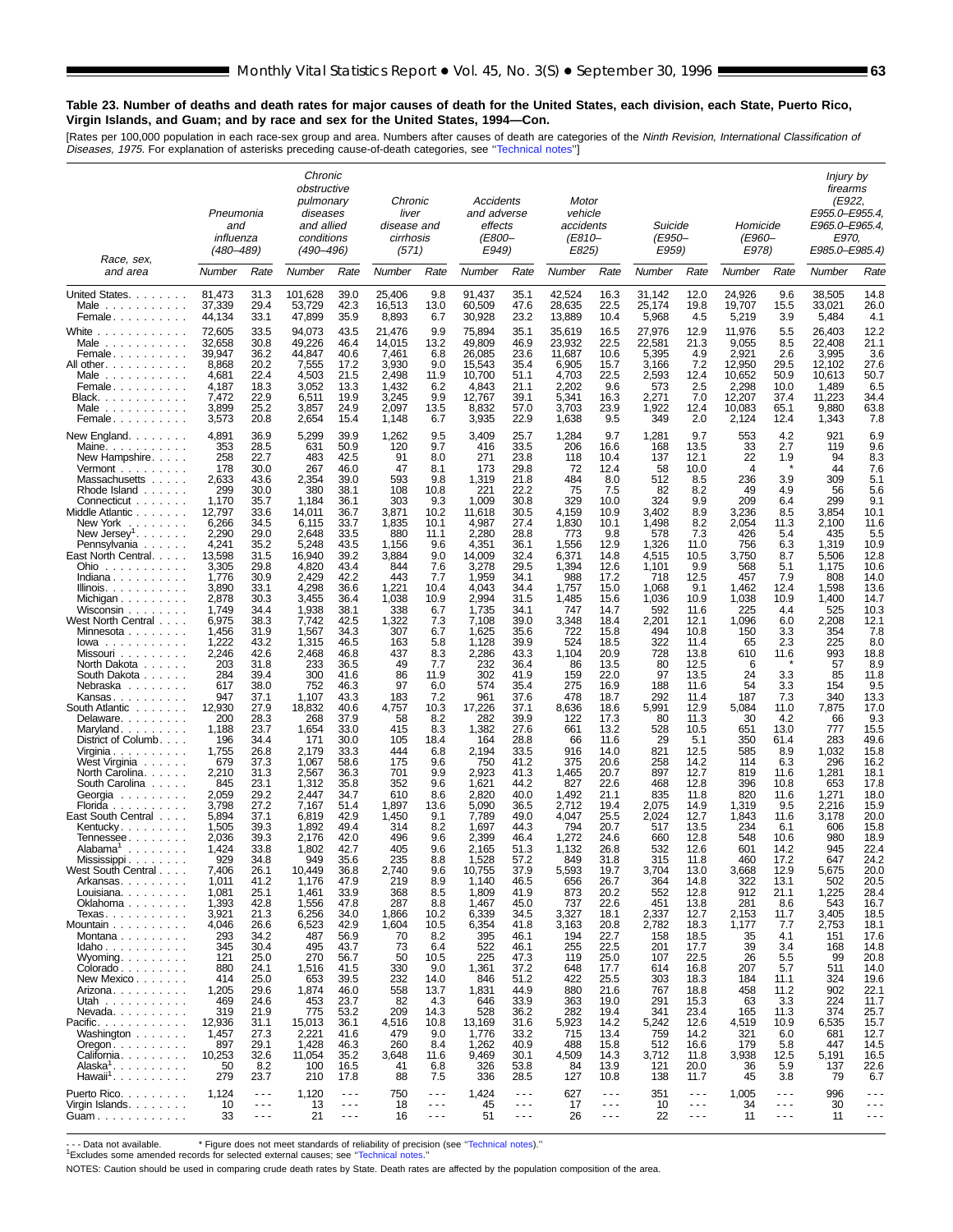#### <span id="page-63-0"></span>**Table 24. Infant, neonatal, and postneonatal mortality rates by race and sex: United States, 1940, 1950, 1960, 1970, and 1975–94**

[Rates are infant (under 1 year), neonatal (under 28 days), and postneonatal (28 days–11 months) deaths per 1,000 live births in specified group. Beginning in 1980, race for live births in tabulated according to race of mother; see [''Technical notes'](#page-71-0)']

| White<br>Total<br><b>Black</b><br>All races<br><b>Both</b><br><b>Both</b><br>Both<br>Both<br>Year<br>Male<br>Female<br>sexes<br>Male<br>Female<br>sexes<br>Male<br>Female<br>sexes<br>Male<br>Female<br>sexes<br>Race of mother <sup>1</sup><br>Infant mortality rate<br>8.8<br>7.2<br>7.2<br>5.9<br>8.0<br>6.6<br>13.5<br>14.8<br>12.1<br>15.8<br>17.5<br>14.1<br>9.3<br>7.4<br>7.6<br>8.4<br>6.8<br>6.0<br>14.1<br>15.6<br>12.5<br>16.5<br>18.3<br>14.7<br>9.4<br>7.6<br>7.7<br>15.7<br>8.5<br>6.9<br>6.1<br>14.4<br>13.1<br>16.8<br>18.4<br>15.3<br>8.9<br>10.0<br>7.8<br>7.3<br>8.3<br>6.3<br>15.1<br>16.5<br>13.6<br>17.6<br>19.4<br>15.7<br>9.2<br>10.3<br>8.1<br>7.6<br>8.5<br>6.6<br>15.5<br>17.0<br>14.0<br>18.0<br>19.6<br>16.2<br>9.8<br>9.0<br>7.1<br>10.8<br>8.8<br>8.1<br>16.3<br>17.6<br>15.0<br>18.6<br>20.0<br>17.2<br>7.3<br>10.0<br>11.0<br>8.9<br>8.4<br>9.4<br>16.1<br>17.3<br>14.8<br>18.5<br>20.0<br>17.0<br>7.5<br>18.1<br>10.1<br>11.2<br>8.9<br>8.5<br>9.5<br>16.5<br>14.8<br>18.8<br>20.6<br>16.8<br>9.9<br>7.7<br>10.4<br>11.5<br>9.1<br>8.8<br>16.7<br>18.5<br>14.9<br>18.9<br>20.9<br>16.8<br>7.9<br>10.6<br>11.9<br>9.3<br>9.2<br>10.4<br>16.8<br>18.3<br>15.3<br>19.0<br>20.8<br>17.2<br>9.3<br>8.2<br>18.4<br>19.2<br>10.8<br>11.9<br>9.6<br>10.4<br>17.1<br>15.7<br>20.7<br>17.6<br>8.5<br>19.4<br>20.0<br>11.2<br>12.3<br>10.0<br>9.6<br>10.7<br>17.8<br>16.1<br>22.0<br>18.0<br>11.5<br>12.8<br>10.2<br>9.9<br>8.7<br>18.3<br>20.1<br>20.5<br>22.5<br>18.4<br>11.1<br>16.5<br>11.9<br>10.7<br>9.1<br>18.8<br>20.4<br>20.8<br>19.0<br>13.1<br>10.3<br>11.5<br>17.2<br>22.5<br>13.9<br>11.2<br>12.1<br>20.2<br>21.9<br>22.2<br>20.2<br>12.6<br>10.9<br>9.5<br>18.4<br>24.2<br>Race of child <sup>2</sup><br>12.6<br>13.9<br>12.3<br>20.7<br>21.4<br>23.3<br>19.4<br>11.2<br>11.0<br>9.6<br>19.1<br>17.5<br>9.9<br>21.8<br>23.7<br>19.8<br>13.1<br>14.5<br>11.6<br>11.4<br>12.8<br>19.8<br>21.5<br>18.1<br>12.2<br>12.0<br>23.1<br>23.1<br>25.4<br>20.8<br>13.8<br>15.3<br>13.4<br>10.6<br>21.1<br>18.9<br>12.4<br>23.7<br>23.6<br>25.9<br>21.3<br>14.1<br>15.8<br>12.3<br>13.9<br>10.7<br>21.7<br>19.6<br>15.2<br>13.6<br>23.5<br>25.5<br>25.5<br>27.8<br>23.2<br>16.8<br>13.3<br>14.8<br>11.7<br>21.4<br>16.1<br>17.9<br>14.2<br>14.2<br>15.9<br>12.3<br>24.2<br>26.2<br>22.2<br>26.2<br>28.3<br>24.0<br>30.9<br>32.6<br>29.0<br>20.0<br>22.4<br>17.5<br>17.8<br>20.0<br>15.4<br>34.2<br>27.5<br>36.2<br>29.3<br>22.9<br>43.2<br>47.9<br>39.4<br>26.0<br>22.6<br>26.0<br>19.6<br>38.5<br>44.3<br>49.1<br>30.2<br>44.5<br>48.9<br>43.9<br>39.4<br>29.2<br>32.8<br>25.5<br>26.8<br>23.1<br>39.9<br>48.3<br>47.0<br>52.5<br>41.3<br>43.2<br>48.3<br>37.8<br>73.8<br>82.2<br>72.9<br>65.2<br>81.1<br>64.6<br>Race of mother <sup>1</sup><br>Neonatal mortality rate<br>5.1<br>5.6<br>4.6<br>4.2<br>4.5<br>3.8<br>8.6<br>9.5<br>7.7<br>10.2<br>11.3<br>9.1<br>5.3<br>5.7<br>3.9<br>9.0<br>9.9<br>8.1<br>10.7<br>9.6<br>4.8<br>4.3<br>4.6<br>11.8<br>5.8<br>9.2<br>10.8<br>9.8<br>5.4<br>4.9<br>4.3<br>4.7<br>4.0<br>10.0<br>8.3<br>11.8<br>6.2<br>4.5<br>5.0<br>4.0<br>9.5<br>10.5<br>11.2<br>9.9<br>5.6<br>5.0<br>8.5<br>12.6<br>6.5<br>5.2<br>4.2<br>9.9<br>10.8<br>11.6<br>5.8<br>4.8<br>5.4<br>8.9<br>12.7<br>10.4<br>6.8<br>5.6<br>5.7<br>10.3<br>11.1<br>11.9<br>6.2<br>5.1<br>4.6<br>9.5<br>12.8<br>11.0<br>6.3<br>6.9<br>5.7<br>5.3<br>5.8<br>4.7<br>10.3<br>11.2<br>9.4<br>12.1<br>10.9<br>13.1<br>6.5<br>5.8<br>6.0<br>4.8<br>10.7<br>11.7<br>12.3<br>7.1<br>5.4<br>9.6<br>13.5<br>11.1<br>6.7<br>7.4<br>5.7<br>6.3<br>5.1<br>10.8<br>9.7<br>12.3<br>6.0<br>11.8<br>13.6<br>11.0<br>7.0<br>7.8<br>6.0<br>6.8<br>5.2<br>12.0<br>12.6<br>13.8<br>11.4<br>6.1<br>11.0<br>10.0<br>7.0<br>7.7<br>6.3<br>6.1<br>6.7<br>5.4<br>10.9<br>11.7<br>12.3<br>13.2<br>11.4<br>10.1<br>8.0<br>6.3<br>7.0<br>12.5<br>12.9<br>1983<br>7.3<br>6.5<br>5.6<br>11.4<br>10.3<br>14.2<br>11.6<br>7.7<br>8.5<br>6.9<br>6.7<br>7.4<br>5.9<br>12.0<br>13.2<br>10.9<br>14.9<br>12.3<br>13.6<br>8.0<br>8.8<br>7.2<br>7.0<br>7.7<br>6.2<br>12.5<br>13.5<br>11.5<br>14.0<br>15.2<br>12.8<br>8.5<br>8.2<br>9.3<br>7.6<br>7.4<br>6.5<br>13.2<br>14.3<br>12.1<br>14.6<br>15.9<br>13.3<br>Race of child <sup>2</sup><br>8.5<br>9.3<br>7.6<br>7.5<br>8.3<br>6.6<br>12.5<br>13.5<br>14.1<br>12.8<br>11.5<br>15.3<br>8.9<br>9.8<br>7.9<br>7.9<br>8.8<br>6.9<br>13.9<br>14.3<br>12.9<br>11.8<br>15.5<br>13.1<br>9.5<br>10.5<br>8.4<br>8.4<br>9.3<br>7.4<br>14.0<br>15.5<br>12.4<br>15.5<br>17.2<br>13.7<br>9.9<br>9.8<br>11.0<br>8.7<br>8.7<br>7.6<br>14.7<br>16.0<br>13.3<br>16.1<br>17.6<br>14.5<br>17.9<br>10.9<br>12.0<br>9.7<br>9.7<br>10.7<br>8.5<br>16.3<br>17.7<br>14.9<br>19.5<br>16.3<br>18.2<br>18.3<br>11.6<br>12.9<br>10.2<br>10.4<br>11.7<br>9.0<br>16.8<br>15.3<br>19.8<br>16.8<br>23.9<br>22.8<br>15.1<br>17.0<br>13.1<br>13.8<br>15.5<br>11.9<br>21.4<br>18.9<br>25.4<br>20.1<br>27.8<br>18.7<br>21.2<br>16.1<br>17.2<br>19.7<br>14.7<br>26.9<br>30.0<br>23.6<br>31.1<br>24.5<br>20.5<br>23.3<br>17.5<br>19.4<br>30.8<br>27.8<br>22.2<br>16.4<br>27.5<br>24.2<br>31.1<br>24.4<br>28.8<br>32.6<br>24.7<br>27.2<br>30.9<br>23.3<br>39.7<br>44.9<br>34.5<br>39.9<br>44.8<br>34.9 |  |  |  |  |  | All other |  |
|--------------------------------------------------------------------------------------------------------------------------------------------------------------------------------------------------------------------------------------------------------------------------------------------------------------------------------------------------------------------------------------------------------------------------------------------------------------------------------------------------------------------------------------------------------------------------------------------------------------------------------------------------------------------------------------------------------------------------------------------------------------------------------------------------------------------------------------------------------------------------------------------------------------------------------------------------------------------------------------------------------------------------------------------------------------------------------------------------------------------------------------------------------------------------------------------------------------------------------------------------------------------------------------------------------------------------------------------------------------------------------------------------------------------------------------------------------------------------------------------------------------------------------------------------------------------------------------------------------------------------------------------------------------------------------------------------------------------------------------------------------------------------------------------------------------------------------------------------------------------------------------------------------------------------------------------------------------------------------------------------------------------------------------------------------------------------------------------------------------------------------------------------------------------------------------------------------------------------------------------------------------------------------------------------------------------------------------------------------------------------------------------------------------------------------------------------------------------------------------------------------------------------------------------------------------------------------------------------------------------------------------------------------------------------------------------------------------------------------------------------------------------------------------------------------------------------------------------------------------------------------------------------------------------------------------------------------------------------------------------------------------------------------------------------------------------------------------------------------------------------------------------------------------------------------------------------------------------------------------------------------------------------------------------------------------------------------------------------------------------------------------------------------------------------------------------------------------------------------------------------------------------------------------------------------------------------------------------------------------------------------------------------------------------------------------------------------------------------------------------------------------------------------------------------------------------------------------------------------------------------------------------------------------------------------------------------------------------------------------------------------------------------------------------------------------------------------------------------------------------------------------------------------------------------------------------------------------------------------------------------------------------------------------------------------------------------------------------------------------------------------------------------------------------------------------------------------------------------------------------------------------------------------------------------------------------------------------------------------------------------------------------------------------------------------------------------------------------------------------------------------------------------------------------------------------------------------------------------------------------------------------------------------------------------------------------------------------------------------------------------------------------------------------------------------------------------------------------------------------------------------------------------------------------------------------------------|--|--|--|--|--|-----------|--|
|                                                                                                                                                                                                                                                                                                                                                                                                                                                                                                                                                                                                                                                                                                                                                                                                                                                                                                                                                                                                                                                                                                                                                                                                                                                                                                                                                                                                                                                                                                                                                                                                                                                                                                                                                                                                                                                                                                                                                                                                                                                                                                                                                                                                                                                                                                                                                                                                                                                                                                                                                                                                                                                                                                                                                                                                                                                                                                                                                                                                                                                                                                                                                                                                                                                                                                                                                                                                                                                                                                                                                                                                                                                                                                                                                                                                                                                                                                                                                                                                                                                                                                                                                                                                                                                                                                                                                                                                                                                                                                                                                                                                                                                                                                                                                                                                                                                                                                                                                                                                                                                                                                                                                                                                  |  |  |  |  |  |           |  |
|                                                                                                                                                                                                                                                                                                                                                                                                                                                                                                                                                                                                                                                                                                                                                                                                                                                                                                                                                                                                                                                                                                                                                                                                                                                                                                                                                                                                                                                                                                                                                                                                                                                                                                                                                                                                                                                                                                                                                                                                                                                                                                                                                                                                                                                                                                                                                                                                                                                                                                                                                                                                                                                                                                                                                                                                                                                                                                                                                                                                                                                                                                                                                                                                                                                                                                                                                                                                                                                                                                                                                                                                                                                                                                                                                                                                                                                                                                                                                                                                                                                                                                                                                                                                                                                                                                                                                                                                                                                                                                                                                                                                                                                                                                                                                                                                                                                                                                                                                                                                                                                                                                                                                                                                  |  |  |  |  |  |           |  |
|                                                                                                                                                                                                                                                                                                                                                                                                                                                                                                                                                                                                                                                                                                                                                                                                                                                                                                                                                                                                                                                                                                                                                                                                                                                                                                                                                                                                                                                                                                                                                                                                                                                                                                                                                                                                                                                                                                                                                                                                                                                                                                                                                                                                                                                                                                                                                                                                                                                                                                                                                                                                                                                                                                                                                                                                                                                                                                                                                                                                                                                                                                                                                                                                                                                                                                                                                                                                                                                                                                                                                                                                                                                                                                                                                                                                                                                                                                                                                                                                                                                                                                                                                                                                                                                                                                                                                                                                                                                                                                                                                                                                                                                                                                                                                                                                                                                                                                                                                                                                                                                                                                                                                                                                  |  |  |  |  |  |           |  |
|                                                                                                                                                                                                                                                                                                                                                                                                                                                                                                                                                                                                                                                                                                                                                                                                                                                                                                                                                                                                                                                                                                                                                                                                                                                                                                                                                                                                                                                                                                                                                                                                                                                                                                                                                                                                                                                                                                                                                                                                                                                                                                                                                                                                                                                                                                                                                                                                                                                                                                                                                                                                                                                                                                                                                                                                                                                                                                                                                                                                                                                                                                                                                                                                                                                                                                                                                                                                                                                                                                                                                                                                                                                                                                                                                                                                                                                                                                                                                                                                                                                                                                                                                                                                                                                                                                                                                                                                                                                                                                                                                                                                                                                                                                                                                                                                                                                                                                                                                                                                                                                                                                                                                                                                  |  |  |  |  |  |           |  |
|                                                                                                                                                                                                                                                                                                                                                                                                                                                                                                                                                                                                                                                                                                                                                                                                                                                                                                                                                                                                                                                                                                                                                                                                                                                                                                                                                                                                                                                                                                                                                                                                                                                                                                                                                                                                                                                                                                                                                                                                                                                                                                                                                                                                                                                                                                                                                                                                                                                                                                                                                                                                                                                                                                                                                                                                                                                                                                                                                                                                                                                                                                                                                                                                                                                                                                                                                                                                                                                                                                                                                                                                                                                                                                                                                                                                                                                                                                                                                                                                                                                                                                                                                                                                                                                                                                                                                                                                                                                                                                                                                                                                                                                                                                                                                                                                                                                                                                                                                                                                                                                                                                                                                                                                  |  |  |  |  |  |           |  |
|                                                                                                                                                                                                                                                                                                                                                                                                                                                                                                                                                                                                                                                                                                                                                                                                                                                                                                                                                                                                                                                                                                                                                                                                                                                                                                                                                                                                                                                                                                                                                                                                                                                                                                                                                                                                                                                                                                                                                                                                                                                                                                                                                                                                                                                                                                                                                                                                                                                                                                                                                                                                                                                                                                                                                                                                                                                                                                                                                                                                                                                                                                                                                                                                                                                                                                                                                                                                                                                                                                                                                                                                                                                                                                                                                                                                                                                                                                                                                                                                                                                                                                                                                                                                                                                                                                                                                                                                                                                                                                                                                                                                                                                                                                                                                                                                                                                                                                                                                                                                                                                                                                                                                                                                  |  |  |  |  |  |           |  |
|                                                                                                                                                                                                                                                                                                                                                                                                                                                                                                                                                                                                                                                                                                                                                                                                                                                                                                                                                                                                                                                                                                                                                                                                                                                                                                                                                                                                                                                                                                                                                                                                                                                                                                                                                                                                                                                                                                                                                                                                                                                                                                                                                                                                                                                                                                                                                                                                                                                                                                                                                                                                                                                                                                                                                                                                                                                                                                                                                                                                                                                                                                                                                                                                                                                                                                                                                                                                                                                                                                                                                                                                                                                                                                                                                                                                                                                                                                                                                                                                                                                                                                                                                                                                                                                                                                                                                                                                                                                                                                                                                                                                                                                                                                                                                                                                                                                                                                                                                                                                                                                                                                                                                                                                  |  |  |  |  |  |           |  |
|                                                                                                                                                                                                                                                                                                                                                                                                                                                                                                                                                                                                                                                                                                                                                                                                                                                                                                                                                                                                                                                                                                                                                                                                                                                                                                                                                                                                                                                                                                                                                                                                                                                                                                                                                                                                                                                                                                                                                                                                                                                                                                                                                                                                                                                                                                                                                                                                                                                                                                                                                                                                                                                                                                                                                                                                                                                                                                                                                                                                                                                                                                                                                                                                                                                                                                                                                                                                                                                                                                                                                                                                                                                                                                                                                                                                                                                                                                                                                                                                                                                                                                                                                                                                                                                                                                                                                                                                                                                                                                                                                                                                                                                                                                                                                                                                                                                                                                                                                                                                                                                                                                                                                                                                  |  |  |  |  |  |           |  |
|                                                                                                                                                                                                                                                                                                                                                                                                                                                                                                                                                                                                                                                                                                                                                                                                                                                                                                                                                                                                                                                                                                                                                                                                                                                                                                                                                                                                                                                                                                                                                                                                                                                                                                                                                                                                                                                                                                                                                                                                                                                                                                                                                                                                                                                                                                                                                                                                                                                                                                                                                                                                                                                                                                                                                                                                                                                                                                                                                                                                                                                                                                                                                                                                                                                                                                                                                                                                                                                                                                                                                                                                                                                                                                                                                                                                                                                                                                                                                                                                                                                                                                                                                                                                                                                                                                                                                                                                                                                                                                                                                                                                                                                                                                                                                                                                                                                                                                                                                                                                                                                                                                                                                                                                  |  |  |  |  |  |           |  |
|                                                                                                                                                                                                                                                                                                                                                                                                                                                                                                                                                                                                                                                                                                                                                                                                                                                                                                                                                                                                                                                                                                                                                                                                                                                                                                                                                                                                                                                                                                                                                                                                                                                                                                                                                                                                                                                                                                                                                                                                                                                                                                                                                                                                                                                                                                                                                                                                                                                                                                                                                                                                                                                                                                                                                                                                                                                                                                                                                                                                                                                                                                                                                                                                                                                                                                                                                                                                                                                                                                                                                                                                                                                                                                                                                                                                                                                                                                                                                                                                                                                                                                                                                                                                                                                                                                                                                                                                                                                                                                                                                                                                                                                                                                                                                                                                                                                                                                                                                                                                                                                                                                                                                                                                  |  |  |  |  |  |           |  |
|                                                                                                                                                                                                                                                                                                                                                                                                                                                                                                                                                                                                                                                                                                                                                                                                                                                                                                                                                                                                                                                                                                                                                                                                                                                                                                                                                                                                                                                                                                                                                                                                                                                                                                                                                                                                                                                                                                                                                                                                                                                                                                                                                                                                                                                                                                                                                                                                                                                                                                                                                                                                                                                                                                                                                                                                                                                                                                                                                                                                                                                                                                                                                                                                                                                                                                                                                                                                                                                                                                                                                                                                                                                                                                                                                                                                                                                                                                                                                                                                                                                                                                                                                                                                                                                                                                                                                                                                                                                                                                                                                                                                                                                                                                                                                                                                                                                                                                                                                                                                                                                                                                                                                                                                  |  |  |  |  |  |           |  |
|                                                                                                                                                                                                                                                                                                                                                                                                                                                                                                                                                                                                                                                                                                                                                                                                                                                                                                                                                                                                                                                                                                                                                                                                                                                                                                                                                                                                                                                                                                                                                                                                                                                                                                                                                                                                                                                                                                                                                                                                                                                                                                                                                                                                                                                                                                                                                                                                                                                                                                                                                                                                                                                                                                                                                                                                                                                                                                                                                                                                                                                                                                                                                                                                                                                                                                                                                                                                                                                                                                                                                                                                                                                                                                                                                                                                                                                                                                                                                                                                                                                                                                                                                                                                                                                                                                                                                                                                                                                                                                                                                                                                                                                                                                                                                                                                                                                                                                                                                                                                                                                                                                                                                                                                  |  |  |  |  |  |           |  |
|                                                                                                                                                                                                                                                                                                                                                                                                                                                                                                                                                                                                                                                                                                                                                                                                                                                                                                                                                                                                                                                                                                                                                                                                                                                                                                                                                                                                                                                                                                                                                                                                                                                                                                                                                                                                                                                                                                                                                                                                                                                                                                                                                                                                                                                                                                                                                                                                                                                                                                                                                                                                                                                                                                                                                                                                                                                                                                                                                                                                                                                                                                                                                                                                                                                                                                                                                                                                                                                                                                                                                                                                                                                                                                                                                                                                                                                                                                                                                                                                                                                                                                                                                                                                                                                                                                                                                                                                                                                                                                                                                                                                                                                                                                                                                                                                                                                                                                                                                                                                                                                                                                                                                                                                  |  |  |  |  |  |           |  |
|                                                                                                                                                                                                                                                                                                                                                                                                                                                                                                                                                                                                                                                                                                                                                                                                                                                                                                                                                                                                                                                                                                                                                                                                                                                                                                                                                                                                                                                                                                                                                                                                                                                                                                                                                                                                                                                                                                                                                                                                                                                                                                                                                                                                                                                                                                                                                                                                                                                                                                                                                                                                                                                                                                                                                                                                                                                                                                                                                                                                                                                                                                                                                                                                                                                                                                                                                                                                                                                                                                                                                                                                                                                                                                                                                                                                                                                                                                                                                                                                                                                                                                                                                                                                                                                                                                                                                                                                                                                                                                                                                                                                                                                                                                                                                                                                                                                                                                                                                                                                                                                                                                                                                                                                  |  |  |  |  |  |           |  |
|                                                                                                                                                                                                                                                                                                                                                                                                                                                                                                                                                                                                                                                                                                                                                                                                                                                                                                                                                                                                                                                                                                                                                                                                                                                                                                                                                                                                                                                                                                                                                                                                                                                                                                                                                                                                                                                                                                                                                                                                                                                                                                                                                                                                                                                                                                                                                                                                                                                                                                                                                                                                                                                                                                                                                                                                                                                                                                                                                                                                                                                                                                                                                                                                                                                                                                                                                                                                                                                                                                                                                                                                                                                                                                                                                                                                                                                                                                                                                                                                                                                                                                                                                                                                                                                                                                                                                                                                                                                                                                                                                                                                                                                                                                                                                                                                                                                                                                                                                                                                                                                                                                                                                                                                  |  |  |  |  |  |           |  |
|                                                                                                                                                                                                                                                                                                                                                                                                                                                                                                                                                                                                                                                                                                                                                                                                                                                                                                                                                                                                                                                                                                                                                                                                                                                                                                                                                                                                                                                                                                                                                                                                                                                                                                                                                                                                                                                                                                                                                                                                                                                                                                                                                                                                                                                                                                                                                                                                                                                                                                                                                                                                                                                                                                                                                                                                                                                                                                                                                                                                                                                                                                                                                                                                                                                                                                                                                                                                                                                                                                                                                                                                                                                                                                                                                                                                                                                                                                                                                                                                                                                                                                                                                                                                                                                                                                                                                                                                                                                                                                                                                                                                                                                                                                                                                                                                                                                                                                                                                                                                                                                                                                                                                                                                  |  |  |  |  |  |           |  |
|                                                                                                                                                                                                                                                                                                                                                                                                                                                                                                                                                                                                                                                                                                                                                                                                                                                                                                                                                                                                                                                                                                                                                                                                                                                                                                                                                                                                                                                                                                                                                                                                                                                                                                                                                                                                                                                                                                                                                                                                                                                                                                                                                                                                                                                                                                                                                                                                                                                                                                                                                                                                                                                                                                                                                                                                                                                                                                                                                                                                                                                                                                                                                                                                                                                                                                                                                                                                                                                                                                                                                                                                                                                                                                                                                                                                                                                                                                                                                                                                                                                                                                                                                                                                                                                                                                                                                                                                                                                                                                                                                                                                                                                                                                                                                                                                                                                                                                                                                                                                                                                                                                                                                                                                  |  |  |  |  |  |           |  |
|                                                                                                                                                                                                                                                                                                                                                                                                                                                                                                                                                                                                                                                                                                                                                                                                                                                                                                                                                                                                                                                                                                                                                                                                                                                                                                                                                                                                                                                                                                                                                                                                                                                                                                                                                                                                                                                                                                                                                                                                                                                                                                                                                                                                                                                                                                                                                                                                                                                                                                                                                                                                                                                                                                                                                                                                                                                                                                                                                                                                                                                                                                                                                                                                                                                                                                                                                                                                                                                                                                                                                                                                                                                                                                                                                                                                                                                                                                                                                                                                                                                                                                                                                                                                                                                                                                                                                                                                                                                                                                                                                                                                                                                                                                                                                                                                                                                                                                                                                                                                                                                                                                                                                                                                  |  |  |  |  |  |           |  |
|                                                                                                                                                                                                                                                                                                                                                                                                                                                                                                                                                                                                                                                                                                                                                                                                                                                                                                                                                                                                                                                                                                                                                                                                                                                                                                                                                                                                                                                                                                                                                                                                                                                                                                                                                                                                                                                                                                                                                                                                                                                                                                                                                                                                                                                                                                                                                                                                                                                                                                                                                                                                                                                                                                                                                                                                                                                                                                                                                                                                                                                                                                                                                                                                                                                                                                                                                                                                                                                                                                                                                                                                                                                                                                                                                                                                                                                                                                                                                                                                                                                                                                                                                                                                                                                                                                                                                                                                                                                                                                                                                                                                                                                                                                                                                                                                                                                                                                                                                                                                                                                                                                                                                                                                  |  |  |  |  |  |           |  |
|                                                                                                                                                                                                                                                                                                                                                                                                                                                                                                                                                                                                                                                                                                                                                                                                                                                                                                                                                                                                                                                                                                                                                                                                                                                                                                                                                                                                                                                                                                                                                                                                                                                                                                                                                                                                                                                                                                                                                                                                                                                                                                                                                                                                                                                                                                                                                                                                                                                                                                                                                                                                                                                                                                                                                                                                                                                                                                                                                                                                                                                                                                                                                                                                                                                                                                                                                                                                                                                                                                                                                                                                                                                                                                                                                                                                                                                                                                                                                                                                                                                                                                                                                                                                                                                                                                                                                                                                                                                                                                                                                                                                                                                                                                                                                                                                                                                                                                                                                                                                                                                                                                                                                                                                  |  |  |  |  |  |           |  |
|                                                                                                                                                                                                                                                                                                                                                                                                                                                                                                                                                                                                                                                                                                                                                                                                                                                                                                                                                                                                                                                                                                                                                                                                                                                                                                                                                                                                                                                                                                                                                                                                                                                                                                                                                                                                                                                                                                                                                                                                                                                                                                                                                                                                                                                                                                                                                                                                                                                                                                                                                                                                                                                                                                                                                                                                                                                                                                                                                                                                                                                                                                                                                                                                                                                                                                                                                                                                                                                                                                                                                                                                                                                                                                                                                                                                                                                                                                                                                                                                                                                                                                                                                                                                                                                                                                                                                                                                                                                                                                                                                                                                                                                                                                                                                                                                                                                                                                                                                                                                                                                                                                                                                                                                  |  |  |  |  |  |           |  |
|                                                                                                                                                                                                                                                                                                                                                                                                                                                                                                                                                                                                                                                                                                                                                                                                                                                                                                                                                                                                                                                                                                                                                                                                                                                                                                                                                                                                                                                                                                                                                                                                                                                                                                                                                                                                                                                                                                                                                                                                                                                                                                                                                                                                                                                                                                                                                                                                                                                                                                                                                                                                                                                                                                                                                                                                                                                                                                                                                                                                                                                                                                                                                                                                                                                                                                                                                                                                                                                                                                                                                                                                                                                                                                                                                                                                                                                                                                                                                                                                                                                                                                                                                                                                                                                                                                                                                                                                                                                                                                                                                                                                                                                                                                                                                                                                                                                                                                                                                                                                                                                                                                                                                                                                  |  |  |  |  |  |           |  |
|                                                                                                                                                                                                                                                                                                                                                                                                                                                                                                                                                                                                                                                                                                                                                                                                                                                                                                                                                                                                                                                                                                                                                                                                                                                                                                                                                                                                                                                                                                                                                                                                                                                                                                                                                                                                                                                                                                                                                                                                                                                                                                                                                                                                                                                                                                                                                                                                                                                                                                                                                                                                                                                                                                                                                                                                                                                                                                                                                                                                                                                                                                                                                                                                                                                                                                                                                                                                                                                                                                                                                                                                                                                                                                                                                                                                                                                                                                                                                                                                                                                                                                                                                                                                                                                                                                                                                                                                                                                                                                                                                                                                                                                                                                                                                                                                                                                                                                                                                                                                                                                                                                                                                                                                  |  |  |  |  |  |           |  |
|                                                                                                                                                                                                                                                                                                                                                                                                                                                                                                                                                                                                                                                                                                                                                                                                                                                                                                                                                                                                                                                                                                                                                                                                                                                                                                                                                                                                                                                                                                                                                                                                                                                                                                                                                                                                                                                                                                                                                                                                                                                                                                                                                                                                                                                                                                                                                                                                                                                                                                                                                                                                                                                                                                                                                                                                                                                                                                                                                                                                                                                                                                                                                                                                                                                                                                                                                                                                                                                                                                                                                                                                                                                                                                                                                                                                                                                                                                                                                                                                                                                                                                                                                                                                                                                                                                                                                                                                                                                                                                                                                                                                                                                                                                                                                                                                                                                                                                                                                                                                                                                                                                                                                                                                  |  |  |  |  |  |           |  |
|                                                                                                                                                                                                                                                                                                                                                                                                                                                                                                                                                                                                                                                                                                                                                                                                                                                                                                                                                                                                                                                                                                                                                                                                                                                                                                                                                                                                                                                                                                                                                                                                                                                                                                                                                                                                                                                                                                                                                                                                                                                                                                                                                                                                                                                                                                                                                                                                                                                                                                                                                                                                                                                                                                                                                                                                                                                                                                                                                                                                                                                                                                                                                                                                                                                                                                                                                                                                                                                                                                                                                                                                                                                                                                                                                                                                                                                                                                                                                                                                                                                                                                                                                                                                                                                                                                                                                                                                                                                                                                                                                                                                                                                                                                                                                                                                                                                                                                                                                                                                                                                                                                                                                                                                  |  |  |  |  |  |           |  |
|                                                                                                                                                                                                                                                                                                                                                                                                                                                                                                                                                                                                                                                                                                                                                                                                                                                                                                                                                                                                                                                                                                                                                                                                                                                                                                                                                                                                                                                                                                                                                                                                                                                                                                                                                                                                                                                                                                                                                                                                                                                                                                                                                                                                                                                                                                                                                                                                                                                                                                                                                                                                                                                                                                                                                                                                                                                                                                                                                                                                                                                                                                                                                                                                                                                                                                                                                                                                                                                                                                                                                                                                                                                                                                                                                                                                                                                                                                                                                                                                                                                                                                                                                                                                                                                                                                                                                                                                                                                                                                                                                                                                                                                                                                                                                                                                                                                                                                                                                                                                                                                                                                                                                                                                  |  |  |  |  |  |           |  |
|                                                                                                                                                                                                                                                                                                                                                                                                                                                                                                                                                                                                                                                                                                                                                                                                                                                                                                                                                                                                                                                                                                                                                                                                                                                                                                                                                                                                                                                                                                                                                                                                                                                                                                                                                                                                                                                                                                                                                                                                                                                                                                                                                                                                                                                                                                                                                                                                                                                                                                                                                                                                                                                                                                                                                                                                                                                                                                                                                                                                                                                                                                                                                                                                                                                                                                                                                                                                                                                                                                                                                                                                                                                                                                                                                                                                                                                                                                                                                                                                                                                                                                                                                                                                                                                                                                                                                                                                                                                                                                                                                                                                                                                                                                                                                                                                                                                                                                                                                                                                                                                                                                                                                                                                  |  |  |  |  |  |           |  |
|                                                                                                                                                                                                                                                                                                                                                                                                                                                                                                                                                                                                                                                                                                                                                                                                                                                                                                                                                                                                                                                                                                                                                                                                                                                                                                                                                                                                                                                                                                                                                                                                                                                                                                                                                                                                                                                                                                                                                                                                                                                                                                                                                                                                                                                                                                                                                                                                                                                                                                                                                                                                                                                                                                                                                                                                                                                                                                                                                                                                                                                                                                                                                                                                                                                                                                                                                                                                                                                                                                                                                                                                                                                                                                                                                                                                                                                                                                                                                                                                                                                                                                                                                                                                                                                                                                                                                                                                                                                                                                                                                                                                                                                                                                                                                                                                                                                                                                                                                                                                                                                                                                                                                                                                  |  |  |  |  |  |           |  |
|                                                                                                                                                                                                                                                                                                                                                                                                                                                                                                                                                                                                                                                                                                                                                                                                                                                                                                                                                                                                                                                                                                                                                                                                                                                                                                                                                                                                                                                                                                                                                                                                                                                                                                                                                                                                                                                                                                                                                                                                                                                                                                                                                                                                                                                                                                                                                                                                                                                                                                                                                                                                                                                                                                                                                                                                                                                                                                                                                                                                                                                                                                                                                                                                                                                                                                                                                                                                                                                                                                                                                                                                                                                                                                                                                                                                                                                                                                                                                                                                                                                                                                                                                                                                                                                                                                                                                                                                                                                                                                                                                                                                                                                                                                                                                                                                                                                                                                                                                                                                                                                                                                                                                                                                  |  |  |  |  |  |           |  |
|                                                                                                                                                                                                                                                                                                                                                                                                                                                                                                                                                                                                                                                                                                                                                                                                                                                                                                                                                                                                                                                                                                                                                                                                                                                                                                                                                                                                                                                                                                                                                                                                                                                                                                                                                                                                                                                                                                                                                                                                                                                                                                                                                                                                                                                                                                                                                                                                                                                                                                                                                                                                                                                                                                                                                                                                                                                                                                                                                                                                                                                                                                                                                                                                                                                                                                                                                                                                                                                                                                                                                                                                                                                                                                                                                                                                                                                                                                                                                                                                                                                                                                                                                                                                                                                                                                                                                                                                                                                                                                                                                                                                                                                                                                                                                                                                                                                                                                                                                                                                                                                                                                                                                                                                  |  |  |  |  |  |           |  |
|                                                                                                                                                                                                                                                                                                                                                                                                                                                                                                                                                                                                                                                                                                                                                                                                                                                                                                                                                                                                                                                                                                                                                                                                                                                                                                                                                                                                                                                                                                                                                                                                                                                                                                                                                                                                                                                                                                                                                                                                                                                                                                                                                                                                                                                                                                                                                                                                                                                                                                                                                                                                                                                                                                                                                                                                                                                                                                                                                                                                                                                                                                                                                                                                                                                                                                                                                                                                                                                                                                                                                                                                                                                                                                                                                                                                                                                                                                                                                                                                                                                                                                                                                                                                                                                                                                                                                                                                                                                                                                                                                                                                                                                                                                                                                                                                                                                                                                                                                                                                                                                                                                                                                                                                  |  |  |  |  |  |           |  |
|                                                                                                                                                                                                                                                                                                                                                                                                                                                                                                                                                                                                                                                                                                                                                                                                                                                                                                                                                                                                                                                                                                                                                                                                                                                                                                                                                                                                                                                                                                                                                                                                                                                                                                                                                                                                                                                                                                                                                                                                                                                                                                                                                                                                                                                                                                                                                                                                                                                                                                                                                                                                                                                                                                                                                                                                                                                                                                                                                                                                                                                                                                                                                                                                                                                                                                                                                                                                                                                                                                                                                                                                                                                                                                                                                                                                                                                                                                                                                                                                                                                                                                                                                                                                                                                                                                                                                                                                                                                                                                                                                                                                                                                                                                                                                                                                                                                                                                                                                                                                                                                                                                                                                                                                  |  |  |  |  |  |           |  |
|                                                                                                                                                                                                                                                                                                                                                                                                                                                                                                                                                                                                                                                                                                                                                                                                                                                                                                                                                                                                                                                                                                                                                                                                                                                                                                                                                                                                                                                                                                                                                                                                                                                                                                                                                                                                                                                                                                                                                                                                                                                                                                                                                                                                                                                                                                                                                                                                                                                                                                                                                                                                                                                                                                                                                                                                                                                                                                                                                                                                                                                                                                                                                                                                                                                                                                                                                                                                                                                                                                                                                                                                                                                                                                                                                                                                                                                                                                                                                                                                                                                                                                                                                                                                                                                                                                                                                                                                                                                                                                                                                                                                                                                                                                                                                                                                                                                                                                                                                                                                                                                                                                                                                                                                  |  |  |  |  |  |           |  |
|                                                                                                                                                                                                                                                                                                                                                                                                                                                                                                                                                                                                                                                                                                                                                                                                                                                                                                                                                                                                                                                                                                                                                                                                                                                                                                                                                                                                                                                                                                                                                                                                                                                                                                                                                                                                                                                                                                                                                                                                                                                                                                                                                                                                                                                                                                                                                                                                                                                                                                                                                                                                                                                                                                                                                                                                                                                                                                                                                                                                                                                                                                                                                                                                                                                                                                                                                                                                                                                                                                                                                                                                                                                                                                                                                                                                                                                                                                                                                                                                                                                                                                                                                                                                                                                                                                                                                                                                                                                                                                                                                                                                                                                                                                                                                                                                                                                                                                                                                                                                                                                                                                                                                                                                  |  |  |  |  |  |           |  |
|                                                                                                                                                                                                                                                                                                                                                                                                                                                                                                                                                                                                                                                                                                                                                                                                                                                                                                                                                                                                                                                                                                                                                                                                                                                                                                                                                                                                                                                                                                                                                                                                                                                                                                                                                                                                                                                                                                                                                                                                                                                                                                                                                                                                                                                                                                                                                                                                                                                                                                                                                                                                                                                                                                                                                                                                                                                                                                                                                                                                                                                                                                                                                                                                                                                                                                                                                                                                                                                                                                                                                                                                                                                                                                                                                                                                                                                                                                                                                                                                                                                                                                                                                                                                                                                                                                                                                                                                                                                                                                                                                                                                                                                                                                                                                                                                                                                                                                                                                                                                                                                                                                                                                                                                  |  |  |  |  |  |           |  |
|                                                                                                                                                                                                                                                                                                                                                                                                                                                                                                                                                                                                                                                                                                                                                                                                                                                                                                                                                                                                                                                                                                                                                                                                                                                                                                                                                                                                                                                                                                                                                                                                                                                                                                                                                                                                                                                                                                                                                                                                                                                                                                                                                                                                                                                                                                                                                                                                                                                                                                                                                                                                                                                                                                                                                                                                                                                                                                                                                                                                                                                                                                                                                                                                                                                                                                                                                                                                                                                                                                                                                                                                                                                                                                                                                                                                                                                                                                                                                                                                                                                                                                                                                                                                                                                                                                                                                                                                                                                                                                                                                                                                                                                                                                                                                                                                                                                                                                                                                                                                                                                                                                                                                                                                  |  |  |  |  |  |           |  |
|                                                                                                                                                                                                                                                                                                                                                                                                                                                                                                                                                                                                                                                                                                                                                                                                                                                                                                                                                                                                                                                                                                                                                                                                                                                                                                                                                                                                                                                                                                                                                                                                                                                                                                                                                                                                                                                                                                                                                                                                                                                                                                                                                                                                                                                                                                                                                                                                                                                                                                                                                                                                                                                                                                                                                                                                                                                                                                                                                                                                                                                                                                                                                                                                                                                                                                                                                                                                                                                                                                                                                                                                                                                                                                                                                                                                                                                                                                                                                                                                                                                                                                                                                                                                                                                                                                                                                                                                                                                                                                                                                                                                                                                                                                                                                                                                                                                                                                                                                                                                                                                                                                                                                                                                  |  |  |  |  |  |           |  |
|                                                                                                                                                                                                                                                                                                                                                                                                                                                                                                                                                                                                                                                                                                                                                                                                                                                                                                                                                                                                                                                                                                                                                                                                                                                                                                                                                                                                                                                                                                                                                                                                                                                                                                                                                                                                                                                                                                                                                                                                                                                                                                                                                                                                                                                                                                                                                                                                                                                                                                                                                                                                                                                                                                                                                                                                                                                                                                                                                                                                                                                                                                                                                                                                                                                                                                                                                                                                                                                                                                                                                                                                                                                                                                                                                                                                                                                                                                                                                                                                                                                                                                                                                                                                                                                                                                                                                                                                                                                                                                                                                                                                                                                                                                                                                                                                                                                                                                                                                                                                                                                                                                                                                                                                  |  |  |  |  |  |           |  |
|                                                                                                                                                                                                                                                                                                                                                                                                                                                                                                                                                                                                                                                                                                                                                                                                                                                                                                                                                                                                                                                                                                                                                                                                                                                                                                                                                                                                                                                                                                                                                                                                                                                                                                                                                                                                                                                                                                                                                                                                                                                                                                                                                                                                                                                                                                                                                                                                                                                                                                                                                                                                                                                                                                                                                                                                                                                                                                                                                                                                                                                                                                                                                                                                                                                                                                                                                                                                                                                                                                                                                                                                                                                                                                                                                                                                                                                                                                                                                                                                                                                                                                                                                                                                                                                                                                                                                                                                                                                                                                                                                                                                                                                                                                                                                                                                                                                                                                                                                                                                                                                                                                                                                                                                  |  |  |  |  |  |           |  |
|                                                                                                                                                                                                                                                                                                                                                                                                                                                                                                                                                                                                                                                                                                                                                                                                                                                                                                                                                                                                                                                                                                                                                                                                                                                                                                                                                                                                                                                                                                                                                                                                                                                                                                                                                                                                                                                                                                                                                                                                                                                                                                                                                                                                                                                                                                                                                                                                                                                                                                                                                                                                                                                                                                                                                                                                                                                                                                                                                                                                                                                                                                                                                                                                                                                                                                                                                                                                                                                                                                                                                                                                                                                                                                                                                                                                                                                                                                                                                                                                                                                                                                                                                                                                                                                                                                                                                                                                                                                                                                                                                                                                                                                                                                                                                                                                                                                                                                                                                                                                                                                                                                                                                                                                  |  |  |  |  |  |           |  |
|                                                                                                                                                                                                                                                                                                                                                                                                                                                                                                                                                                                                                                                                                                                                                                                                                                                                                                                                                                                                                                                                                                                                                                                                                                                                                                                                                                                                                                                                                                                                                                                                                                                                                                                                                                                                                                                                                                                                                                                                                                                                                                                                                                                                                                                                                                                                                                                                                                                                                                                                                                                                                                                                                                                                                                                                                                                                                                                                                                                                                                                                                                                                                                                                                                                                                                                                                                                                                                                                                                                                                                                                                                                                                                                                                                                                                                                                                                                                                                                                                                                                                                                                                                                                                                                                                                                                                                                                                                                                                                                                                                                                                                                                                                                                                                                                                                                                                                                                                                                                                                                                                                                                                                                                  |  |  |  |  |  |           |  |
|                                                                                                                                                                                                                                                                                                                                                                                                                                                                                                                                                                                                                                                                                                                                                                                                                                                                                                                                                                                                                                                                                                                                                                                                                                                                                                                                                                                                                                                                                                                                                                                                                                                                                                                                                                                                                                                                                                                                                                                                                                                                                                                                                                                                                                                                                                                                                                                                                                                                                                                                                                                                                                                                                                                                                                                                                                                                                                                                                                                                                                                                                                                                                                                                                                                                                                                                                                                                                                                                                                                                                                                                                                                                                                                                                                                                                                                                                                                                                                                                                                                                                                                                                                                                                                                                                                                                                                                                                                                                                                                                                                                                                                                                                                                                                                                                                                                                                                                                                                                                                                                                                                                                                                                                  |  |  |  |  |  |           |  |
|                                                                                                                                                                                                                                                                                                                                                                                                                                                                                                                                                                                                                                                                                                                                                                                                                                                                                                                                                                                                                                                                                                                                                                                                                                                                                                                                                                                                                                                                                                                                                                                                                                                                                                                                                                                                                                                                                                                                                                                                                                                                                                                                                                                                                                                                                                                                                                                                                                                                                                                                                                                                                                                                                                                                                                                                                                                                                                                                                                                                                                                                                                                                                                                                                                                                                                                                                                                                                                                                                                                                                                                                                                                                                                                                                                                                                                                                                                                                                                                                                                                                                                                                                                                                                                                                                                                                                                                                                                                                                                                                                                                                                                                                                                                                                                                                                                                                                                                                                                                                                                                                                                                                                                                                  |  |  |  |  |  |           |  |
|                                                                                                                                                                                                                                                                                                                                                                                                                                                                                                                                                                                                                                                                                                                                                                                                                                                                                                                                                                                                                                                                                                                                                                                                                                                                                                                                                                                                                                                                                                                                                                                                                                                                                                                                                                                                                                                                                                                                                                                                                                                                                                                                                                                                                                                                                                                                                                                                                                                                                                                                                                                                                                                                                                                                                                                                                                                                                                                                                                                                                                                                                                                                                                                                                                                                                                                                                                                                                                                                                                                                                                                                                                                                                                                                                                                                                                                                                                                                                                                                                                                                                                                                                                                                                                                                                                                                                                                                                                                                                                                                                                                                                                                                                                                                                                                                                                                                                                                                                                                                                                                                                                                                                                                                  |  |  |  |  |  |           |  |
|                                                                                                                                                                                                                                                                                                                                                                                                                                                                                                                                                                                                                                                                                                                                                                                                                                                                                                                                                                                                                                                                                                                                                                                                                                                                                                                                                                                                                                                                                                                                                                                                                                                                                                                                                                                                                                                                                                                                                                                                                                                                                                                                                                                                                                                                                                                                                                                                                                                                                                                                                                                                                                                                                                                                                                                                                                                                                                                                                                                                                                                                                                                                                                                                                                                                                                                                                                                                                                                                                                                                                                                                                                                                                                                                                                                                                                                                                                                                                                                                                                                                                                                                                                                                                                                                                                                                                                                                                                                                                                                                                                                                                                                                                                                                                                                                                                                                                                                                                                                                                                                                                                                                                                                                  |  |  |  |  |  |           |  |
|                                                                                                                                                                                                                                                                                                                                                                                                                                                                                                                                                                                                                                                                                                                                                                                                                                                                                                                                                                                                                                                                                                                                                                                                                                                                                                                                                                                                                                                                                                                                                                                                                                                                                                                                                                                                                                                                                                                                                                                                                                                                                                                                                                                                                                                                                                                                                                                                                                                                                                                                                                                                                                                                                                                                                                                                                                                                                                                                                                                                                                                                                                                                                                                                                                                                                                                                                                                                                                                                                                                                                                                                                                                                                                                                                                                                                                                                                                                                                                                                                                                                                                                                                                                                                                                                                                                                                                                                                                                                                                                                                                                                                                                                                                                                                                                                                                                                                                                                                                                                                                                                                                                                                                                                  |  |  |  |  |  |           |  |
|                                                                                                                                                                                                                                                                                                                                                                                                                                                                                                                                                                                                                                                                                                                                                                                                                                                                                                                                                                                                                                                                                                                                                                                                                                                                                                                                                                                                                                                                                                                                                                                                                                                                                                                                                                                                                                                                                                                                                                                                                                                                                                                                                                                                                                                                                                                                                                                                                                                                                                                                                                                                                                                                                                                                                                                                                                                                                                                                                                                                                                                                                                                                                                                                                                                                                                                                                                                                                                                                                                                                                                                                                                                                                                                                                                                                                                                                                                                                                                                                                                                                                                                                                                                                                                                                                                                                                                                                                                                                                                                                                                                                                                                                                                                                                                                                                                                                                                                                                                                                                                                                                                                                                                                                  |  |  |  |  |  |           |  |
|                                                                                                                                                                                                                                                                                                                                                                                                                                                                                                                                                                                                                                                                                                                                                                                                                                                                                                                                                                                                                                                                                                                                                                                                                                                                                                                                                                                                                                                                                                                                                                                                                                                                                                                                                                                                                                                                                                                                                                                                                                                                                                                                                                                                                                                                                                                                                                                                                                                                                                                                                                                                                                                                                                                                                                                                                                                                                                                                                                                                                                                                                                                                                                                                                                                                                                                                                                                                                                                                                                                                                                                                                                                                                                                                                                                                                                                                                                                                                                                                                                                                                                                                                                                                                                                                                                                                                                                                                                                                                                                                                                                                                                                                                                                                                                                                                                                                                                                                                                                                                                                                                                                                                                                                  |  |  |  |  |  |           |  |
|                                                                                                                                                                                                                                                                                                                                                                                                                                                                                                                                                                                                                                                                                                                                                                                                                                                                                                                                                                                                                                                                                                                                                                                                                                                                                                                                                                                                                                                                                                                                                                                                                                                                                                                                                                                                                                                                                                                                                                                                                                                                                                                                                                                                                                                                                                                                                                                                                                                                                                                                                                                                                                                                                                                                                                                                                                                                                                                                                                                                                                                                                                                                                                                                                                                                                                                                                                                                                                                                                                                                                                                                                                                                                                                                                                                                                                                                                                                                                                                                                                                                                                                                                                                                                                                                                                                                                                                                                                                                                                                                                                                                                                                                                                                                                                                                                                                                                                                                                                                                                                                                                                                                                                                                  |  |  |  |  |  |           |  |
|                                                                                                                                                                                                                                                                                                                                                                                                                                                                                                                                                                                                                                                                                                                                                                                                                                                                                                                                                                                                                                                                                                                                                                                                                                                                                                                                                                                                                                                                                                                                                                                                                                                                                                                                                                                                                                                                                                                                                                                                                                                                                                                                                                                                                                                                                                                                                                                                                                                                                                                                                                                                                                                                                                                                                                                                                                                                                                                                                                                                                                                                                                                                                                                                                                                                                                                                                                                                                                                                                                                                                                                                                                                                                                                                                                                                                                                                                                                                                                                                                                                                                                                                                                                                                                                                                                                                                                                                                                                                                                                                                                                                                                                                                                                                                                                                                                                                                                                                                                                                                                                                                                                                                                                                  |  |  |  |  |  |           |  |
|                                                                                                                                                                                                                                                                                                                                                                                                                                                                                                                                                                                                                                                                                                                                                                                                                                                                                                                                                                                                                                                                                                                                                                                                                                                                                                                                                                                                                                                                                                                                                                                                                                                                                                                                                                                                                                                                                                                                                                                                                                                                                                                                                                                                                                                                                                                                                                                                                                                                                                                                                                                                                                                                                                                                                                                                                                                                                                                                                                                                                                                                                                                                                                                                                                                                                                                                                                                                                                                                                                                                                                                                                                                                                                                                                                                                                                                                                                                                                                                                                                                                                                                                                                                                                                                                                                                                                                                                                                                                                                                                                                                                                                                                                                                                                                                                                                                                                                                                                                                                                                                                                                                                                                                                  |  |  |  |  |  |           |  |
|                                                                                                                                                                                                                                                                                                                                                                                                                                                                                                                                                                                                                                                                                                                                                                                                                                                                                                                                                                                                                                                                                                                                                                                                                                                                                                                                                                                                                                                                                                                                                                                                                                                                                                                                                                                                                                                                                                                                                                                                                                                                                                                                                                                                                                                                                                                                                                                                                                                                                                                                                                                                                                                                                                                                                                                                                                                                                                                                                                                                                                                                                                                                                                                                                                                                                                                                                                                                                                                                                                                                                                                                                                                                                                                                                                                                                                                                                                                                                                                                                                                                                                                                                                                                                                                                                                                                                                                                                                                                                                                                                                                                                                                                                                                                                                                                                                                                                                                                                                                                                                                                                                                                                                                                  |  |  |  |  |  |           |  |
|                                                                                                                                                                                                                                                                                                                                                                                                                                                                                                                                                                                                                                                                                                                                                                                                                                                                                                                                                                                                                                                                                                                                                                                                                                                                                                                                                                                                                                                                                                                                                                                                                                                                                                                                                                                                                                                                                                                                                                                                                                                                                                                                                                                                                                                                                                                                                                                                                                                                                                                                                                                                                                                                                                                                                                                                                                                                                                                                                                                                                                                                                                                                                                                                                                                                                                                                                                                                                                                                                                                                                                                                                                                                                                                                                                                                                                                                                                                                                                                                                                                                                                                                                                                                                                                                                                                                                                                                                                                                                                                                                                                                                                                                                                                                                                                                                                                                                                                                                                                                                                                                                                                                                                                                  |  |  |  |  |  |           |  |
|                                                                                                                                                                                                                                                                                                                                                                                                                                                                                                                                                                                                                                                                                                                                                                                                                                                                                                                                                                                                                                                                                                                                                                                                                                                                                                                                                                                                                                                                                                                                                                                                                                                                                                                                                                                                                                                                                                                                                                                                                                                                                                                                                                                                                                                                                                                                                                                                                                                                                                                                                                                                                                                                                                                                                                                                                                                                                                                                                                                                                                                                                                                                                                                                                                                                                                                                                                                                                                                                                                                                                                                                                                                                                                                                                                                                                                                                                                                                                                                                                                                                                                                                                                                                                                                                                                                                                                                                                                                                                                                                                                                                                                                                                                                                                                                                                                                                                                                                                                                                                                                                                                                                                                                                  |  |  |  |  |  |           |  |
|                                                                                                                                                                                                                                                                                                                                                                                                                                                                                                                                                                                                                                                                                                                                                                                                                                                                                                                                                                                                                                                                                                                                                                                                                                                                                                                                                                                                                                                                                                                                                                                                                                                                                                                                                                                                                                                                                                                                                                                                                                                                                                                                                                                                                                                                                                                                                                                                                                                                                                                                                                                                                                                                                                                                                                                                                                                                                                                                                                                                                                                                                                                                                                                                                                                                                                                                                                                                                                                                                                                                                                                                                                                                                                                                                                                                                                                                                                                                                                                                                                                                                                                                                                                                                                                                                                                                                                                                                                                                                                                                                                                                                                                                                                                                                                                                                                                                                                                                                                                                                                                                                                                                                                                                  |  |  |  |  |  |           |  |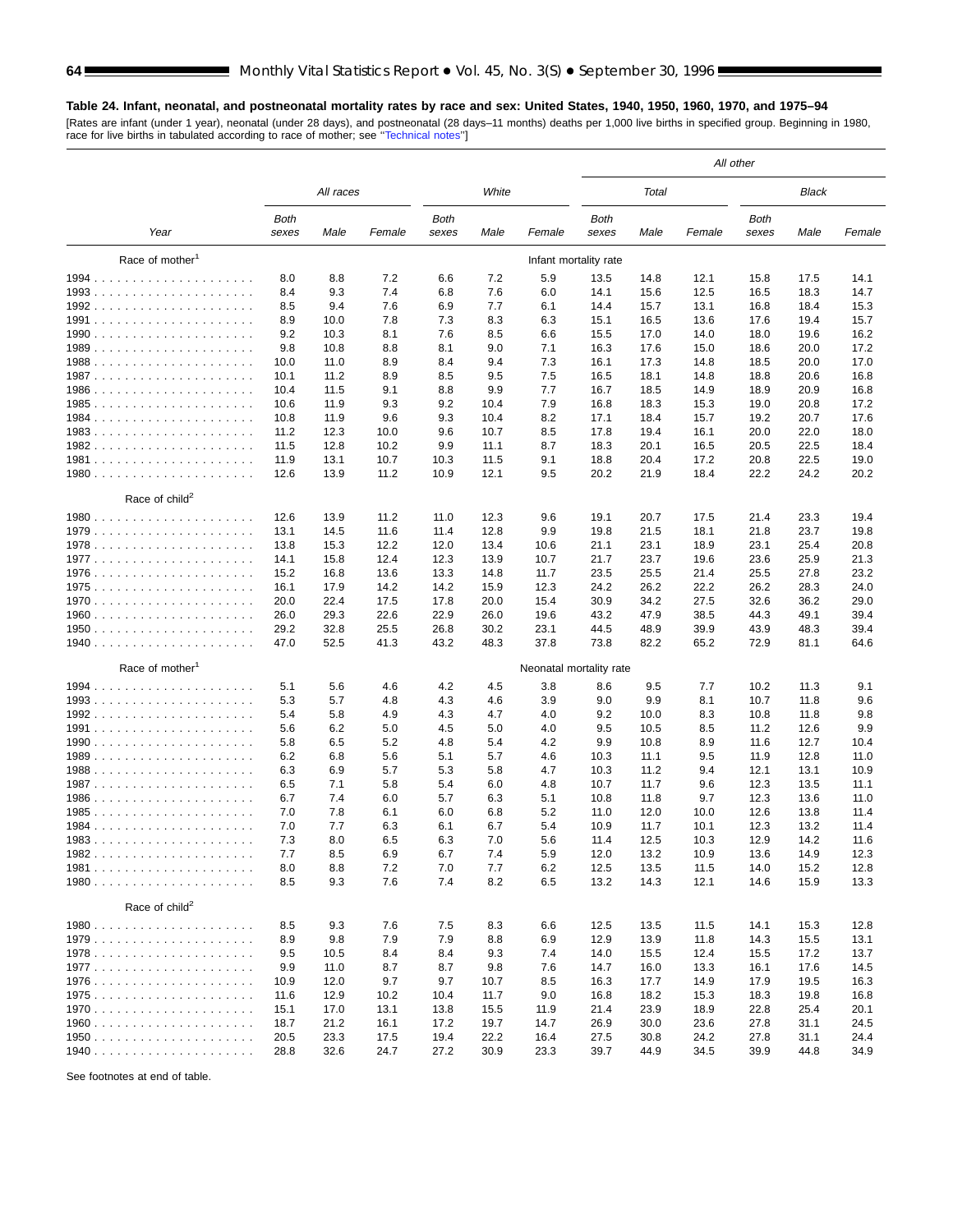## **Table 24. Infant, neonatal, and postneonatal mortality rates by race and sex: United States, 1940, 1950, 1960, 1970, and 1975–94—Con.**

[Rates are infant (under 1 year), neonatal (under 28 days), and postneonatal (28 days–11 months) deaths per 1,000 live births in specified group. Beginning in 1980, race for live births in tabulated according to race of mother; see [''Technical notes''](#page-71-0)]

|                             |                      |           |        |                      |       |                             | All other            |       |        |                      |              |        |  |
|-----------------------------|----------------------|-----------|--------|----------------------|-------|-----------------------------|----------------------|-------|--------|----------------------|--------------|--------|--|
|                             |                      | All races |        |                      | White |                             |                      | Total |        |                      | <b>Black</b> |        |  |
| Year                        | <b>Both</b><br>sexes | Male      | Female | <b>Both</b><br>sexes | Male  | Female                      | <b>Both</b><br>sexes | Male  | Female | <b>Both</b><br>sexes | Male         | Female |  |
| Race of mother <sup>1</sup> |                      |           |        |                      |       | Postneonatal mortality rate |                      |       |        |                      |              |        |  |
| 1994.                       | 2.9                  | 3.2       | 2.6    | 2.4                  | 2.7   | 2.1                         | 4.9                  | 5.3   | 4.4    | 5.6                  | 6.2          | 5.0    |  |
| 1993.<br>.                  | 3.1                  | 3.5       | 2.6    | 2.5                  | 2.9   | 2.1                         | 5.1                  | 5.7   | 4.4    | 5.8                  | 6.6          | 5.1    |  |
| 1992<br>.                   | 3.1                  | 3.5       | 2.7    | 2.6                  | 3.0   | 2.2                         | 5.2                  | 5.7   | 4.8    | 6.0                  | 6.5          | 5.5    |  |
| 1991<br>.                   | 3.4                  | 3.8       | 2.9    | 2.8                  | 3.2   | 2.3                         | 5.6                  | 6.0   | 5.1    | 6.3                  | 6.8          | 5.8    |  |
|                             | 3.4                  | 3.8       | 3.0    | 2.8                  | 3.1   | 2.4                         | 5.7                  | 6.2   | 5.1    | 6.4                  | 6.9          | 5.9    |  |
|                             | 3.6                  | 4.0       | 3.1    | 2.9                  | 3.4   | 2.5                         | 6.0                  | 6.5   | 5.5    | 6.7                  | 7.2          | 6.2    |  |
|                             | 3.6                  | 4.0       | 3.2    | 3.1                  | 3.5   | 2.6                         | 5.7                  | 6.1   | 5.4    | 6.5                  | 6.9          | 6.1    |  |
|                             | 3.6                  | 4.1       | 3.2    | 3.1                  | 3.5   | 2.6                         | 5.8                  | 6.3   | 5.2    | 6.4                  | 7.1          | 5.8    |  |
|                             | 3.6                  | 4.1       | 3.1    | 3.1                  | 3.5   | 2.6                         | 5.9                  | 6.6   | 5.2    | 6.6                  | 7.3          | 5.8    |  |
| 1985                        | 3.7                  | 4.2       | 3.2    | 3.2                  | 3.6   | 2.7                         | 5.8                  | 6.3   | 5.3    | 6.4                  | 7.0          | 5.8    |  |
| 1984<br>.                   | 3.8                  | 4.2       | 3.3    | 3.2                  | 3.7   | 2.8                         | 6.2                  | 6.7   | 5.6    | 6.8                  | 7.5          | 6.2    |  |
|                             | 3.9                  | 4.3       | 3.4    | 3.3                  | 3.7   | 2.9                         | 6.4                  | 7.0   | 5.8    | 7.0                  | 7.8          | 6.3    |  |
|                             | 3.8                  | 4.3       | 3.3    | 3.2                  | 3.7   | 2.8                         | 6.3                  | 6.9   | 5.6    | 6.9                  | 7.6          | 6.1    |  |
|                             | 3.9                  | 4.3       | 3.5    | 3.4                  | 3.8   | 2.9                         | 6.3                  | 6.8   | 5.8    | 6.8                  | 7.4          | 6.3    |  |
| 1980.<br>.                  | 4.1                  | 4.6       | 3.6    | 3.5                  | 3.9   | 3.0                         | 7.0                  | 7.6   | 6.3    | 7.6                  | 8.3          | 6.9    |  |
| Race of child <sup>2</sup>  |                      |           |        |                      |       |                             |                      |       |        |                      |              |        |  |
| $1980$ .<br>.               | 4.1                  | 4.6       | 3.6    | 3.5                  | 4.0   | 3.0                         | 6.6                  | 7.2   | 6.0    | 7.3                  | 7.9          | 6.6    |  |
| 1979                        | 4.2                  | 4.7       | 3.7    | 3.5                  | 4.0   | 3.0                         | 6.9                  | 7.6   | 6.3    | 7.5                  | 8.2          | 6.7    |  |
|                             | 4.3                  | 4.7       | 3.9    | 3.6                  | 4.0   | 3.2                         | 7.0                  | 7.6   | 6.5    | 7.6                  | 8.2          | 7.0    |  |
| 1977.                       | 4.2                  | 4.8       | 3.7    | 3.6                  | 4.1   | 3.1                         | 7.0                  | 7.7   | 6.3    | 7.6                  | 8.3          | 6.8    |  |
| 1976                        | 4.3                  | 4.8       | 3.8    | 3.6                  | 4.1   | 3.2                         | 7.2                  | 7.8   | 6.5    | 7.6                  | 8.4          | 6.9    |  |
| 1975<br>.                   | 4.5                  | 4.9       | 4.0    | 3.8                  | 4.2   | 3.3                         | 7.5                  | 8.0   | 6.9    | 7.9                  | 8.5          | 7.2    |  |
| 1970.<br>.                  | 4.9                  | 5.4       | 4.4    | 4.0                  | 4.4   | 3.5                         | 9.5                  | 10.3  | 8.6    | 9.9                  | 10.8         | 8.9    |  |
|                             | 7.3                  | 8.1       | 6.5    | 5.7                  | 6.3   | 4.9                         | 16.4                 | 17.8  | 14.8   | 16.5                 | 18.0         | 14.9   |  |
| 1950<br>.                   | 8.7                  | 9.4       | 8.0    | 7.4                  | 8.0   | 6.7                         | 16.9                 | 18.1  | 15.7   | 16.1                 | 17.2         | 15.0   |  |
|                             | 18.3                 | 19.9      | 16.6   | 16.0                 | 17.5  | 14.5                        | 34.1                 | 37.3  | 30.7   | 33.0                 | 36.4         | 29.7   |  |

<sup>1</sup>Infant deaths based on race of decedent; live births based on race of mother; see "Technical notes."<br><sup>2</sup>Infant deaths based on race of decedent; live births based on race of child; see "Technical notes."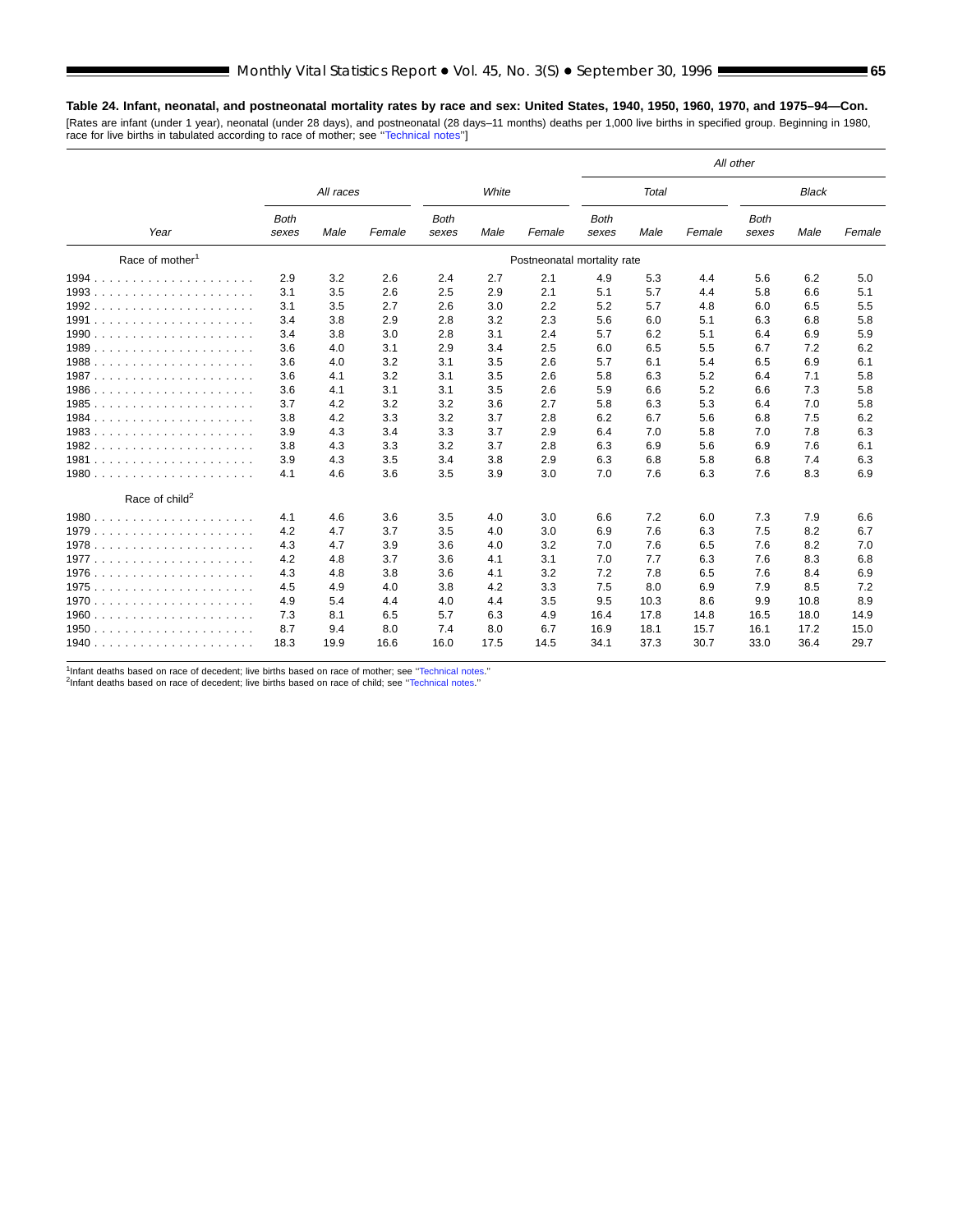#### **Table 25. Number of infant, neonatal, and postneonatal deaths and mortality rates, by specified Hispanic origin and race for non-Hispanic origin: Total of 49 States and the District of Columbia, 1994**

[Rates per 1,000 live births in specified group. Live births based on race and Hispanic origin of mother; see "Technical notes." For a listing of States, see "Technical [notes.''](#page-71-0) Data revised on Internet copy only, as of 5/29/97]

|                                                               |                  |                |                | Hispanic        |                |                                |                    | Non-Hispanic    |                |                                  |
|---------------------------------------------------------------|------------------|----------------|----------------|-----------------|----------------|--------------------------------|--------------------|-----------------|----------------|----------------------------------|
| Age                                                           | All<br>origins   | Total          | Mexican        | Puerto<br>Rican | Cuban          | Other<br>Hispanic <sup>1</sup> | Total <sup>2</sup> | White           | <b>Black</b>   | Not<br>stated <sup>8</sup>       |
|                                                               |                  |                |                |                 |                | Number                         |                    |                 |                |                                  |
| Under 1 year                                                  | 31,322           | 4,340          | 2,984          | 497             | 54             | 805                            | 26,562             | 15,751          | 9,784          | 420                              |
| Under 28 days<br>28 days-11 months                            | 20,009<br>11,313 | 2,743<br>1,597 | 1,868<br>1,116 | 326<br>171      | 41<br>13       | 508<br>297                     | 16.914<br>9,648    | 10.044<br>5,707 | 6,287<br>3,497 | 352<br>68                        |
|                                                               |                  |                |                |                 |                | Rate                           |                    |                 |                |                                  |
| Under $1$ year <sup>4</sup> .                                 | 8.0              | 6.5            | 6.6            | 8.7             | 4.5            | 5.7                            | 8.3                | 6.5             | 15.9           | $\cdot$ $\cdot$ $\cdot$          |
| Under $28 \text{ days}^4$<br>28 days-11 months <sup>4</sup> . | 5.1<br>2.9       | 4.1<br>2.4     | 4.1<br>2.5     | 5.7<br>3.0      | 3.5<br>$\star$ | 3.6<br>2.1                     | 5.3<br>3.0         | 4.2<br>2.4      | 10.2<br>5.7    | $\sim$ $\sim$ $\sim$<br>$\cdots$ |

. . . Category not applicable. 1Includes Central and South American and other and unknown Hispanic.

<sup>2</sup>Includes races other than white and black.<br><sup>3</sup>Includes infant deaths that occurred in States that did not report Hispanic origin on the death certificate.<br><sup>4</sup>Figures for origin not stated included in "All origins" but n

#### **Table 26. Percent of total deaths and infant mortality rates for 1994; percent change in infant mortality rates from 1993 to 1994 and 1979 to 1994 for the 10 leading causes of infant death in 1994: United States**

[Infant mortality rates on an annual basis per 100,000 live births]

|                   |                                                                                                 |                               |                                  |                    | Percent<br>change from- |
|-------------------|-------------------------------------------------------------------------------------------------|-------------------------------|----------------------------------|--------------------|-------------------------|
| Rank <sup>1</sup> | Cause of death (Based on the Ninth Revision,<br>International Classification of Diseases, 1975) | Percent<br>of total<br>deaths | Infant<br>mortality<br>rate 1994 | 1993<br>to<br>1994 | 1979<br>to<br>1994      |
| $\cdots$          |                                                                                                 | 100.0                         | 802.2                            | $-4.1$             | $-38.6$                 |
|                   |                                                                                                 | 21.6                          | 173.4                            | $-2.7$             | $-32.1$                 |
|                   | Disorders relating to short gestation and unspecified low birthweight.                          | 13.4                          | 107.6                            | $-0.1$             | 7.6                     |
|                   |                                                                                                 | 12.8                          | 103.0                            | $-11.7$            | $-31.8$                 |
|                   |                                                                                                 | 4.9                           | 39.6                             | $-12.8$            | $-74.6$                 |
|                   | Newborn affected by maternal complications of pregnancy                                         | 4.1                           | 32.8                             | $-2.4$             | $-29.3$                 |
|                   | Newborn affected by complications of placenta, cord, and membranes                              | 3.0                           | 24.0                             | $-3.2$             | $-13.7$                 |
|                   |                                                                                                 | 2.8                           | 22.5                             | 0.4                | $-27.2$                 |
| 8                 |                                                                                                 | 2.6                           | 20.9                             | 8.3                | $-25.6$                 |
| 9                 |                                                                                                 | 1.8                           | 14.1                             | 6.8                | $-56.3$                 |
| 10                |                                                                                                 | 1.7                           | 13.6                             | $-0.7$             | $-65.9$                 |

. . . Category not applicable. 1Rank based on number of deaths; see [''Technical notes](#page-71-0).''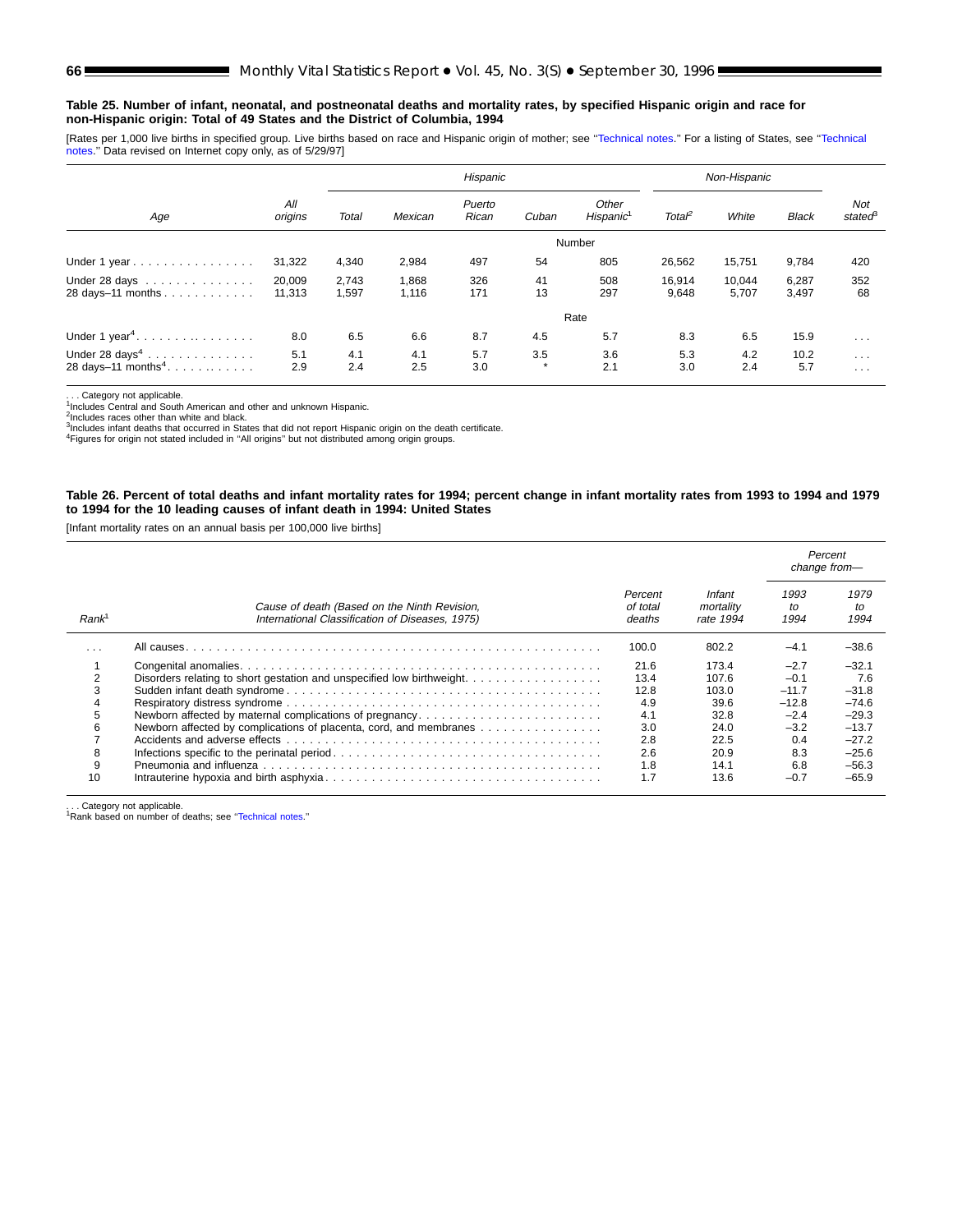**Table 27. Number of deaths under 1 year and infant mortality rates for the 10 leading causes of infant death, by race: United States, 1994** [Rates per 100,000 live births]

| Rank <sup>1</sup> | Cause of death (Based on the Ninth Revision,<br>International Classification of Diseases, 1975) | Number | Rate    |
|-------------------|-------------------------------------------------------------------------------------------------|--------|---------|
|                   | All races $2$                                                                                   |        |         |
| $\cdots$          |                                                                                                 | 31,710 | 802.2   |
| 1                 |                                                                                                 | 6.854  | 173.4   |
| 2                 |                                                                                                 | 4.254  | 107.6   |
| 3                 |                                                                                                 | 4.073  | 103.0   |
| 4                 |                                                                                                 | 1.567  | 39.6    |
| 5                 |                                                                                                 | 1.296  | 32.8    |
| 6                 |                                                                                                 | 948    | 24.0    |
| $\overline{7}$    |                                                                                                 | 889    | 22.5    |
| 8                 |                                                                                                 | 828    | 20.9    |
| 9                 |                                                                                                 | 559    | 14.1    |
| 10                |                                                                                                 | 537    | 13.6    |
| $\cdots$          |                                                                                                 | 9.905  | 250.6   |
|                   | White                                                                                           |        |         |
| .                 |                                                                                                 | 20,504 | 657.0   |
| 1                 |                                                                                                 | 5.304  | 169.9   |
| 2                 |                                                                                                 | 2.655  | 85.1    |
| 3                 |                                                                                                 | 2.184  | 70.0    |
| 4                 |                                                                                                 | 1.003  | 32.1    |
| 5                 |                                                                                                 | 811    | 26.0    |
| 6                 | Newborn affected by complications of placenta, cord, and membranes 762                          | 622    | 19.9    |
| $\overline{7}$    |                                                                                                 | 583    | 18.7    |
| 8                 |                                                                                                 | 540    | 17.3    |
| 9                 |                                                                                                 | 359    | 11.5    |
| 10                |                                                                                                 | 342    | 11.0    |
|                   |                                                                                                 |        |         |
|                   |                                                                                                 | 6.101  | 195.5   |
|                   | <b>Black</b>                                                                                    |        |         |
| $\cdots$          |                                                                                                 | 10,072 | 1,582.7 |
| 1                 | Disorders relating to short gestation and unspecified low birthweight 765                       | 1.988  | 312.4   |
| 2                 |                                                                                                 | 1,266  | 198.9   |
| 3                 |                                                                                                 | 1.235  | 194.1   |
| 4                 |                                                                                                 | 531    | 83.4    |
| 5                 |                                                                                                 | 444    | 69.8    |
| 6                 | Newborn affected by complications of placenta, cord, and membranes 762                          | 295    | 46.4    |
| 7                 |                                                                                                 | 271    | 42.6    |
| 8                 |                                                                                                 | 258    | 40.5    |
| 9                 |                                                                                                 |        |         |
|                   |                                                                                                 | 189    | 29.7    |
| 10                |                                                                                                 | 164    | 25.8    |
|                   |                                                                                                 | 3,431  | 539.1   |

. . . Category not applicable.<br><sup>1</sup>Rank based on number of deaths; see '['Technical notes.](#page-71-0)''<br><sup>2</sup>Includes races other than white and black.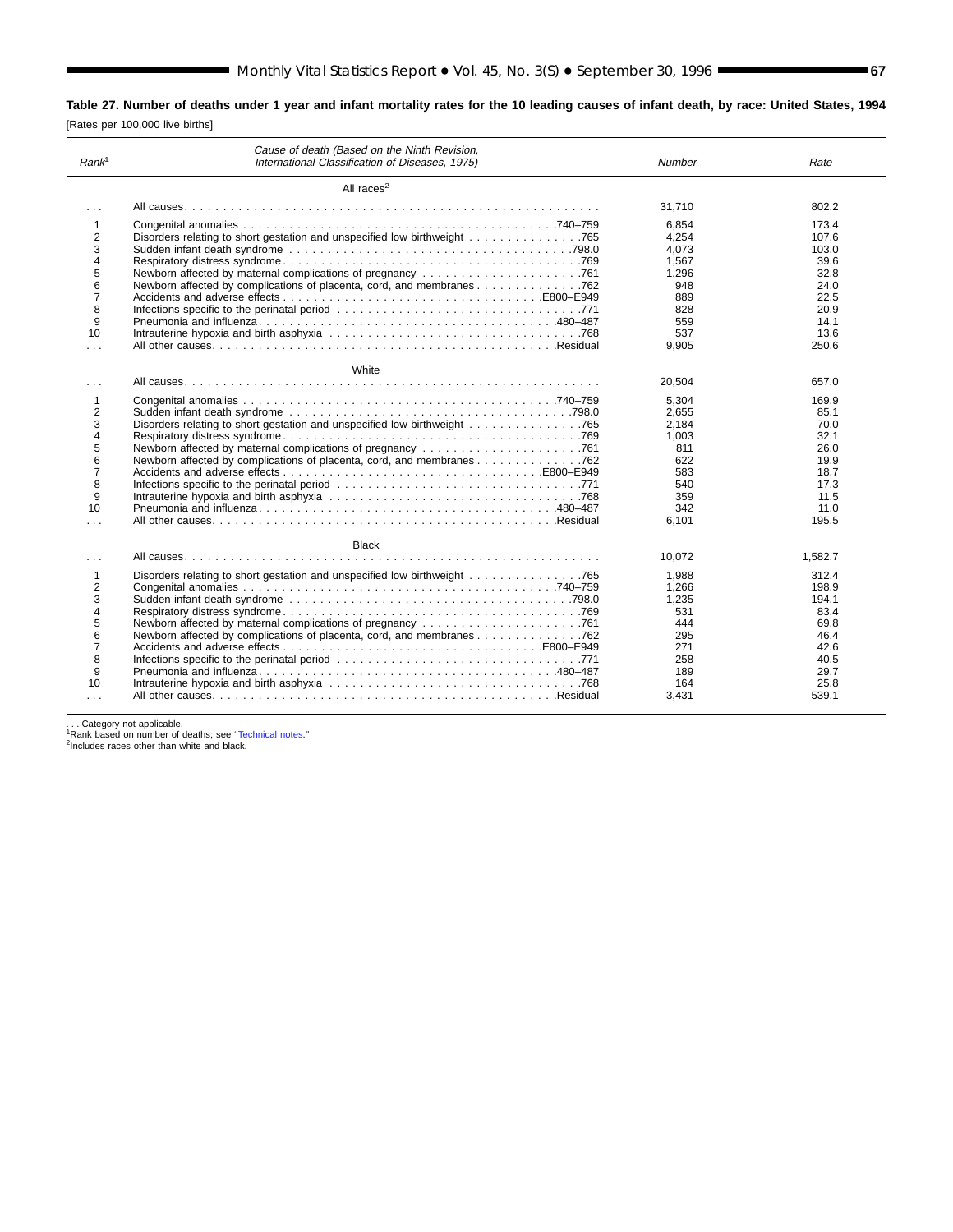2

#### **Table 28. Number of deaths under 1 year and infant mortality rates for 61 selected causes and Human immunodeficiency virus infection, by race: United States, 1994**

[Rates per 100,000 live births in specified group. For explanation of asterisks preceding cause-of-death categories, see [''Technical notes''](#page-71-0)]

| Cause of death (Based on the Ninth Revision,<br>International Classification of Diseases, 1975) | All<br>races <sup>1</sup>     | White                      | Black                    | All<br>races <sup>1</sup> | White        | Black       |
|-------------------------------------------------------------------------------------------------|-------------------------------|----------------------------|--------------------------|---------------------------|--------------|-------------|
|                                                                                                 |                               | Number                     |                          |                           | Rate         |             |
|                                                                                                 | 31,710                        | 20,504                     | 10,072                   | 802.2                     | 657.0        | 1,582.7     |
|                                                                                                 | 209                           | 96                         | 104                      | 5.3                       | 3.1          | 16.3        |
|                                                                                                 | 8                             | 7                          | 1                        |                           |              |             |
|                                                                                                 | 45<br>222                     | 40<br>139                  | 5<br>77                  | 1.1<br>5.6                | 1.3          |             |
|                                                                                                 | 128                           | 79                         | 44                       | 3.2                       | 4.5<br>2.5   | 12.1<br>6.9 |
|                                                                                                 | 11                            | $\mathbf{1}$               | 10                       |                           |              |             |
|                                                                                                 |                               |                            |                          |                           |              |             |
| 010-032,034-035,037,039-041,*042-*044,080-088,091-139                                           | 214                           | 113                        | 97                       | 5.4                       | 3.6          | 15.2        |
| Malignant neoplasms, including neoplasms of lymphatic                                           | 59                            | 47                         | 9                        | 1.5                       | 1.5          |             |
| Benign neoplasms, carcinoma in situ, and neoplasms                                              |                               |                            |                          |                           |              |             |
|                                                                                                 | 67                            | 51                         | 7                        | 1.7                       | 1.6          |             |
|                                                                                                 | $\overline{\phantom{0}}$<br>9 | $\equiv$<br>$\overline{7}$ | $\equiv$<br>$\mathbf{1}$ |                           |              |             |
|                                                                                                 | 69                            | 41                         | 18                       | 1.7                       | 1.3          |             |
|                                                                                                 | 107                           | 57                         | 48                       | 2.7                       | 1.8          | 7.5         |
| Other diseases of nervous system and sense                                                      |                               |                            |                          |                           |              |             |
|                                                                                                 | 387                           | 297                        | 77                       | 9.8                       | 9.5          | 12.1        |
|                                                                                                 | 17<br>125                     | 12<br>75                   | 4<br>44                  | 3.2                       | 2.4          | 6.9         |
|                                                                                                 | 559                           | 342                        | 189                      | 14.1                      | 11.0         | 29.7        |
|                                                                                                 | 553                           | 339                        | 186                      | 14.0                      | 10.9         | 29.2        |
|                                                                                                 | 6                             | 3                          | 3                        |                           |              |             |
| Remainder of diseases of respiratory                                                            | 286                           | 194                        | 80                       | 7.2                       | 6.2          | 12.6        |
| Hernia of abdominal cavity and intestinal obstruction                                           |                               |                            |                          |                           |              |             |
|                                                                                                 | 62                            | 45                         | 14                       | 1.6                       | 1.4          |             |
| Gastritis, duodenitis, and noninfective enteritis and                                           |                               |                            |                          |                           |              |             |
| Remainder of diseases of digestive                                                              | 71                            | 45                         | 22                       | 1.8                       | 1.4          | 3.5         |
|                                                                                                 | 225                           | 137                        | 75                       | 5.7                       | 4.4          | 11.8        |
|                                                                                                 | 6,854                         | 5,304                      | 1,266                    | 173.4                     | 169.9        | 198.9       |
|                                                                                                 | 372                           | 319                        | 44                       | 9.4                       | 10.2         | 6.9         |
|                                                                                                 | 56<br>141                     | 43<br>106                  | 13<br>32                 | 1.4<br>3.6                | 1.4<br>3.4   | 5.0         |
| Other congenital anomalies of central nervous system                                            |                               |                            |                          |                           |              |             |
|                                                                                                 | 327                           | 260                        | 54                       | 8.3                       | 8.3          | 8.5         |
|                                                                                                 | 2,151                         | 1,667                      | 395                      | 54.4                      | 53.4         | 62.1        |
| Other congenital anomalies of circulatory                                                       | 418                           | 297                        | 102                      | 10.6                      | 9.5          | 16.0        |
|                                                                                                 | 992                           | 757                        | 197                      | 25.1                      | 24.3         | 31.0        |
|                                                                                                 | 93                            | 66                         | 23                       | 2.4                       | 2.1          | 3.6         |
|                                                                                                 | 352                           | 290                        | 48                       | 8.9                       | 9.3          | 7.5         |
| Congenital anomalies of musculoskeletal                                                         |                               |                            | 84                       |                           |              |             |
|                                                                                                 | 455<br>98                     | 353<br>73                  | 18                       | 11.5<br>2.5               | 11.3<br>2.3  | 13.2        |
|                                                                                                 | 814                           | 641                        | 140                      | 20.6                      | 20.5         | 22.0        |
| All other and unspecified congenital                                                            |                               |                            |                          |                           |              |             |
|                                                                                                 | 585                           | 432                        | 116                      | 14.8                      | 13.8         | 18.2        |
| Certain conditions originating in the perinatal                                                 | 14,315                        | 8,459                      | 5,455                    | 362.2                     | 271.0        | 857.2       |
| Newborn affected by maternal conditions which may be                                            |                               |                            |                          |                           |              |             |
|                                                                                                 | 191                           | 112                        | 72                       | 4.8                       | 3.6          | 11.3        |
| Newborn affected by maternal complications of                                                   |                               |                            |                          |                           |              |             |
| Newborn affected by complications of placenta, cord,                                            | 1,296                         | 811                        | 444                      | 32.8                      | 26.0         | 69.8        |
|                                                                                                 | 948                           | 622                        | 295                      | 24.0                      | 19.9         | 46.4        |
| Newborn affected by other complications of labor                                                |                               |                            |                          |                           |              |             |
|                                                                                                 | 74                            | 46                         | 22                       | 1.9                       | 1.5          | 3.5         |
| Disorders relating to short gestation and unspecified                                           | 31                            | 19                         | 10                       | 0.8                       |              |             |
|                                                                                                 | 4,254                         | 2,184                      | 1,988                    | 107.6                     | 70.0         | 312.4       |
| Disorders relating to long gestation and high                                                   |                               |                            |                          |                           |              |             |
|                                                                                                 |                               | $\overline{\phantom{0}}$   | $\overline{\phantom{0}}$ | $\star$                   | $\pmb{\ast}$ |             |
|                                                                                                 | 228<br>537                    | 163<br>359                 | 58<br>164                | 5.8<br>13.6               | 5.2<br>11.5  | 9.1<br>25.8 |
|                                                                                                 | 162                           | 108                        | 52                       | 4.1                       | 3.5          | 8.2         |
|                                                                                                 | 375                           | 251                        | 112                      | 9.5                       | 8.0          | 17.6        |
|                                                                                                 | 1,567                         | 1,003                      | 531                      | 39.6                      | 32.1         | 83.4        |
|                                                                                                 | 2,097                         | 1,225                      | 811                      | 53.1                      | 39.3         | 127.4       |
|                                                                                                 | 828                           | 540                        | 258                      | 20.9                      | 17.3         | 40.5        |
|                                                                                                 | 319                           | 211                        | 98                       | 8.1                       | 6.8          | 15.4        |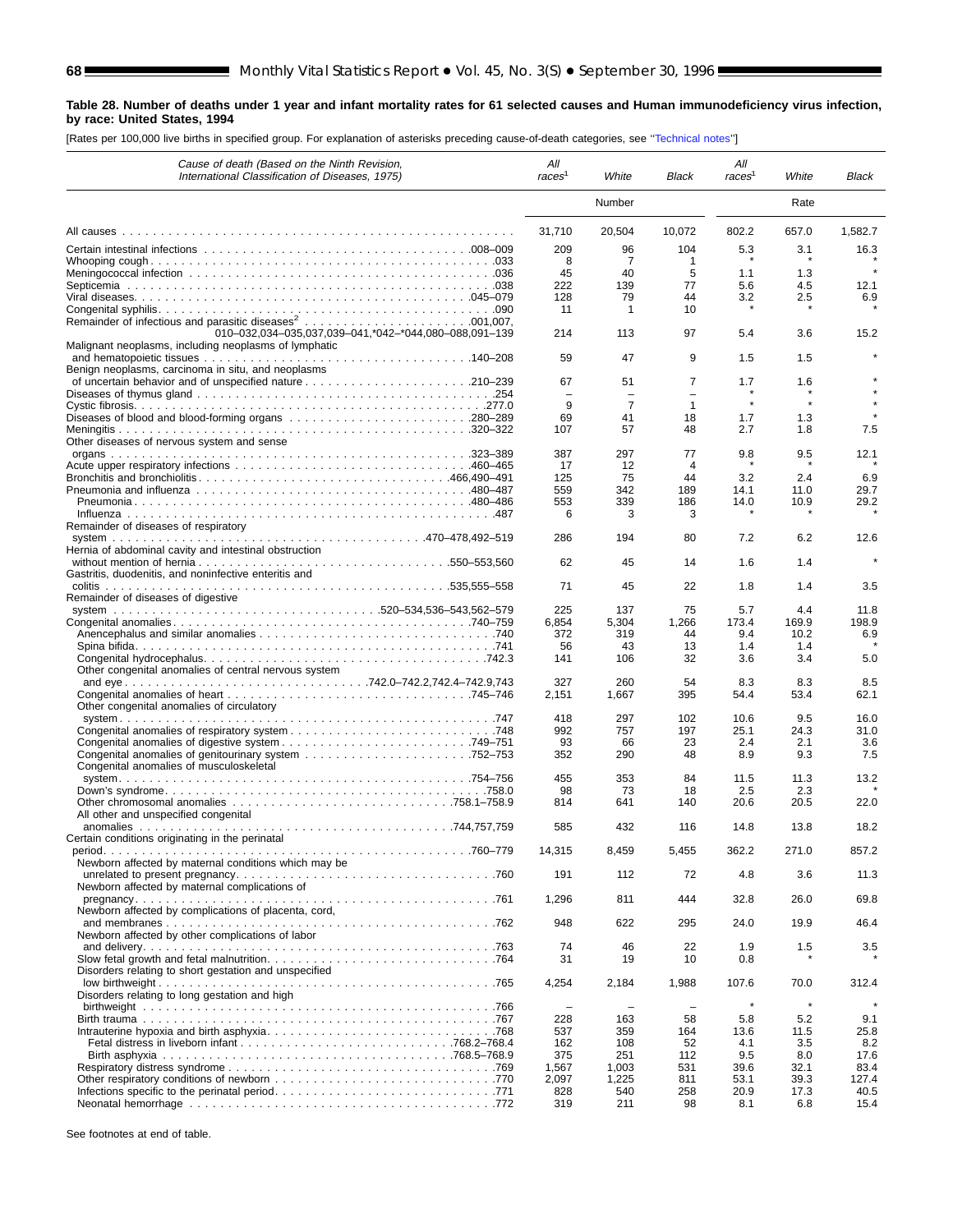# **Table 28. Number of deaths under 1 year and infant mortality rates for 61 selected causes and Human immunodeficiency virus infection, by race: United States, 1994—Con.**

[Rates per 100,000 live births in specified group. For explanation of asterisks preceding cause-of-death categories, see [''Technical notes''](#page-71-0)]

| Cause of death (Based on the Ninth Revision,<br>International Classification of Diseases, 1975) | All<br>races <sup>1</sup> | White  | <b>Black</b> | All<br>races | White | Black |
|-------------------------------------------------------------------------------------------------|---------------------------|--------|--------------|--------------|-------|-------|
| Certain conditions originating in the perinatal period-Con.                                     |                           | Number |              |              | Rate  |       |
| Hemolytic disease of newborn, due to isoimmunization,                                           |                           |        |              |              |       |       |
| Syndrome of "infant of a diabetic mother" and                                                   | 26                        | 17     | 8            | 0.7          |       |       |
|                                                                                                 | 3                         |        |              | $\star$      |       |       |
|                                                                                                 |                           |        |              |              |       |       |
| All other and ill-defined conditions originating in                                             |                           |        |              |              |       |       |
|                                                                                                 | 1.915                     | 1.145  | 695          | 48.4         | 36.7  | 109.2 |
|                                                                                                 | 4.942                     | 3.170  | 1.558        | 125.0        | 101.6 | 244.8 |
|                                                                                                 | 4.073                     | 2,655  | 1,235        | 103.0        | 85.1  | 194.1 |
| Symptoms, signs, and all other ill-defined                                                      |                           |        |              |              |       |       |
|                                                                                                 | 869                       | 515    | 323          | 22.0         | 16.5  | 50.8  |
|                                                                                                 | 889                       | 583    | 271          | 22.5         | 18.7  | 42.6  |
| Inhalation and ingestion of food or other object<br>causing obstruction of respiratory tract    |                           |        |              |              |       |       |
|                                                                                                 | 90                        | 60     | 26           | 2.3          | 1.9   | 4.1   |
|                                                                                                 | 309                       | 201    | 94           | 7.8          | 6.4   | 14.8  |
| Other accidental causes and adverse                                                             |                           |        |              |              |       |       |
|                                                                                                 | 490                       | 322    | 151          | 12.4         | 10.3  | 23.7  |
|                                                                                                 | 313                       | 170    | 128          | 7.9          | 5.4   | 20.1  |
|                                                                                                 | 127                       | 77     | 43           | 3.2          | 2.5   | 6.8   |
|                                                                                                 | 186                       | 93     | 85           | 4.7          | 3.0   | 13.4  |
|                                                                                                 | 1.517                     | 993    | 468          | 38.4         | 31.8  | 73.5  |
|                                                                                                 | 95                        | 34     | 59           | 2.4          | 1.1   | 9.3   |

\* Figure does not meet standards of reliability or precision (see '['Technical notes'](#page-71-0)').

– Quantity zero.<br><sup>1</sup>Includes races other than white and black.<br><sup>2</sup>Includes data for deaths due to Human immunodeficiency virus infection (categories \*042–\*044); see "Technical notes."<br><sup>2</sup>Included in All other infectious an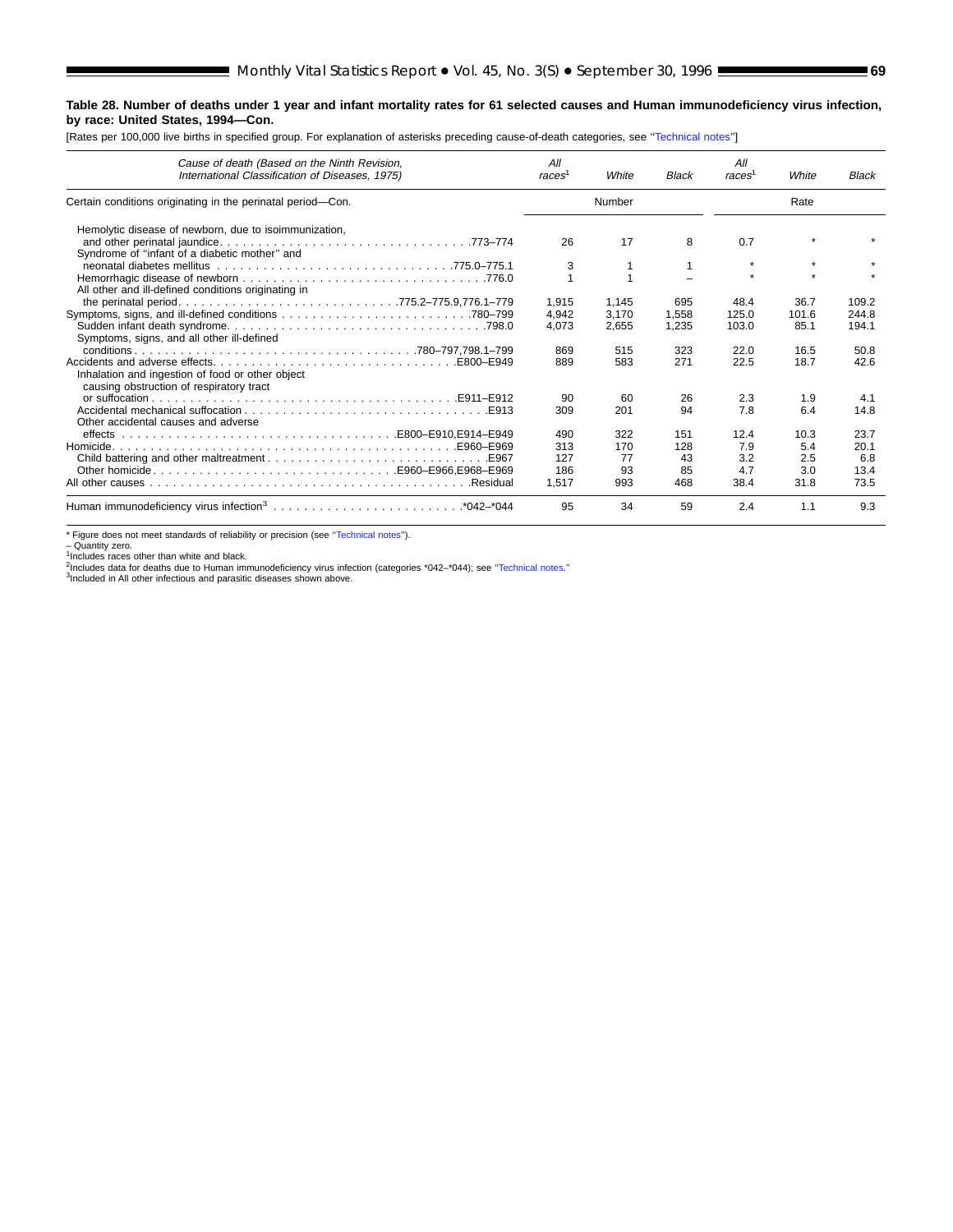#### **Table 29. Number of infant and neonatal deaths and mortality rates, by race for the United States, each division, each State, Puerto Rico, Virgin Islands and Guam, and by sex for the United States, 1994**

[Rates per 1,000 live births in specified group. Live births based on race of mother; see [''Technical notes.](#page-71-0)'' Data revised on Internet copy only, as of 5/29/97]

|                                              |           |                   | Infant deaths |         |                          |                      |           |                   | Neonatal deaths |         |                          |      |
|----------------------------------------------|-----------|-------------------|---------------|---------|--------------------------|----------------------|-----------|-------------------|-----------------|---------|--------------------------|------|
|                                              | All races |                   | White         |         | <b>Black</b>             |                      | All races |                   | White           |         | Black                    |      |
| Race, sex, and area                          | Number    | Rate <sup>1</sup> | Number        | Rate    | Number                   | Rate                 | Number    | Rate <sup>1</sup> | Number          | Rate    | Number                   | Rate |
| United States                                | 31,710    | 8.0               | 20,504        | 6.6     | 10,072                   | 15.8                 | 20,250    | 5.1               | 13,100          | 4.2     | 6,499                    | 10.2 |
| Male                                         | 17,814    | 8.8               | 11,544        | 7.2     | 5,642                    | 17.5                 | 11,294    | 5.6               | 7,273           | 4.5     | 3,652                    | 11.3 |
| Female                                       | 13,896    | 7.2               | 8,960         | 5.9     | 4,430                    | 14.1                 | 8,956     | 4.6               | 5,827           | 3.8     | 2,847                    | 9.1  |
| New England $\ldots$                         | 1,168     | 6.5               | 932           | 5.9     | 211                      | 13.9                 | 815       | 4.5               | 643             | 4.1     | 155                      | 10.2 |
|                                              | 89        | 6.2               | 85            | 6.0     | 2                        |                      | 58        | 4.0               | 56              | 4.0     | 1                        |      |
| New Hampshire                                | 94        | 6.2               | 91            | 6.1     | $\mathbf{1}$             | $\star$              | 62        | 4.1               | 61              | 4.1     | 1                        |      |
| Vermont                                      | 55        | 7.5               | 55            | 7.6     | $\overline{\phantom{0}}$ |                      | 35        | 4.7               | 35              | 4.8     | $\overline{\phantom{0}}$ |      |
| Massachusetts                                | 502       | 6.0               | 401           | 5.6     | 89                       | 11.0                 | 351       | 4.2               | 276             | 3.8     | 66                       | 8.1  |
| Rhode Island                                 | 68        | 5.0               | 49            | 4.1     | 14                       | $\pmb{\ast}$         | 49        | 3.6               | 38              | 3.2     | 8                        |      |
| Connecticut                                  | 360       | 7.9               | 251           | 6.5     | 105                      | 18.3                 | 260       | 5.7               | 177             | 4.6     | 79                       | 13.8 |
| Middle Atlantic.                             | 4,372     | 7.9               | 2,573         | 6.1     | 1,665                    | 15.8                 | 2,941     | 5.3               | 1,806           | 4.3     | 1,046                    | 9.9  |
| New York                                     | 2,169     | 7.8               | 1,227         | 6.0     | 851                      | 14.4                 | 1,461     | 5.2               | 864             | 4.2     | 532                      | 9.0  |
| New Jersey.                                  | 910       | 7.7               | 515           | 5.8     | 378                      | 16.3                 | 612       | 5.2               | 372             | 4.2     | 233                      | 10.0 |
| Pennsylvania                                 | 1,293     | 8.2               | 831           | 6.4     | 436                      | 18.6                 | 868       | 5.5               | 570             | 4.4     | 281                      | 12.0 |
| East North Central                           | 5,575     | 8.8               | 3,506         | 6.8     | 1,994                    | 18.5                 | 3,590     | 5.7               | 2,275           | 4.4     | 1,274                    | 11.8 |
|                                              | 1,362     | 8.7               | 937           | 7.2     | 417                      | 17.7                 | 896       | 5.7               | 612             | 4.7     | 278                      | 11.8 |
| Indiana                                      | 728       | 8.8               | 551           | 7.6     | 175                      | 19.5                 | 456       | 5.5               | 348             | 48      | 106                      | 11.8 |
|                                              | 1,753     | 93                | 962           | 6.8     | 767                      | 18.7                 | 1,133     | 6.0               | 646             | 45      | 478                      | 11.7 |
| Michigan. $\ldots$                           | 1,191     | 8.6               | 674           | 6.3     | 497                      | 18.3                 | 778       | 5.6               | 430             | 4.0     | 334                      | 12.3 |
| Wisconsin                                    | 541       | 7.9               | 382           | 6.5     | 138                      | 20.2                 | 327       | 4.8               | 239             | 4.1     | 78                       | 11.4 |
| West North Central                           | 1,954     | 7.7               | 1,504         | 6.7     | 346                      | 16.9                 | 1,202     | 4.7               | 938             | 4.2     | 204                      | 9.9  |
| Minnesota                                    | 452       | 7.0               | 359           | 6.2     | 56                       | 18.6                 | 297       | 4.6               | 240             | 4.2     | 34                       | 11.3 |
| $Iowa$                                       | 277       | 7.5               | 248           | 7.0     | 24                       | 22.7                 | 164       | 4.4               | 150             | 4.3     | 12                       |      |
| Missouri                                     | 597       | 8.1               | 399           | 6.6     | 193                      | 16.3                 | 358       | 4.9               | 237             | 3.9     | 118                      | 9.9  |
| North Dakota                                 | 62        | 7.2               | 50            | 6.5     | 2                        |                      | 44        | 5.1               | 35              | 4.5     | 2                        |      |
| South Dakota                                 | 101       | 9.6               | 67            | 7.6     | $\mathbf{1}$             | $\star$              | 58        | 5.5               | 38              | 4.3     | $\overline{\phantom{a}}$ |      |
| Nebraska                                     | 179       | 7.7               | 152           | 7.2     | 20                       | 15.7                 | 104       | 4.5               | 91              | 4.3     | 11                       |      |
| Kansas                                       | 286       | 7.7               | 229           | 6.9     | 50                       | 15.9                 | 177       | 4.7               | 147             | 4.4     | 27                       | 8.6  |
| South Atlantic.                              | 6,029     | 9.1               | 3,085         | 6.7     | 2,870                    | 15.3                 | 4,116     | 6.2               | 2,075           | 4.5     | 1,988                    | 10.6 |
| Delaware                                     | 71        | 6.8               | 40            | 5.1     | 28                       | 11.7                 | 48        | 4.6               | 28              | 3.6     | 18                       |      |
| Maryland                                     | 664       | 9.0               | 287           | 6.2     | 361                      | 14.7                 | 455       | 6.2               | 198             | 43      | 247                      | 10.0 |
| District of Columbia                         | 181       | 18.2              | 12            | $\star$ | 168                      | 20.9                 | 127       | 12.8              | 6               | $\star$ | 121                      | 14.6 |
|                                              | 790       | 8.3               | 444           | 6.4     | 337                      | 15.1                 | 563       | 5.9               | 311             | 4.5     | 246                      | 11.0 |
| West Virginia                                | 144       | 6.7               | 134           | 6.6     | 10                       | $\pmb{\ast}$         | 93        | 4.4               | 89              | 4.4     | $\overline{4}$           |      |
| North Carolina.                              | 1,017     | 10.0              | 530           | 7.5     | 462                      | 16.6                 | 737       | 7.3               | 371             | 5.3     | 345                      | 12.4 |
| South Carolina                               | 485       | 9.3               | 211           | 6.6     | 273                      | 14.1                 | 335       | 6.4               | 141             | 4.4     | 193                      | 9.9  |
| Georgia                                      | 1,129     | 10.2              | 492           | 7.1     | 630                      | 16.1                 | 725       | 6.5               | 302             | 4.3     | 417                      | 10.7 |
| Florida                                      | 1,548     | 8.1               | 935           | 6.5     | 601                      | 13.9                 | 1,033     | 5.4               | 629             | 4.4     | 397                      | 9.2  |
| East South Central                           | 2,143     | 9.4               | 1,126         | 6.8     | 1,004                    | 16.2                 | 1,309     | 5.7               | 663             | 4.0     | 639                      | 10.3 |
| Kentucky.                                    | 413       | 7.8               | 340           | 7.1     | 72                       | 14.7                 | 250       | 4.7               | 203             | 4.3     | 46                       | 9.4  |
| Tennessee                                    | 652       | 8.9               | 352           | 6.3     | 299                      | 18.0                 | 389       | 5.3               | 203             | 3.7     | 185                      | 11.1 |
| Alabama.                                     | 618       | 10.1              | 276           | 7.0     | 339                      | 16.4                 | 395       | 6.5               | 163             | 4.1     | 231                      | 11.2 |
| Mississippi                                  | 460       | 11.0              | 158           | 7.3     | 294                      | 14.7                 | 275       | 6.6               | 94              | 4.4     | 177                      | 8.9  |
| West South Central                           | 3,715     | 7.9               | 2,518         | 6.8     | 1,120                    | 13.7                 | 2,208     | 4.7               | 1,484           | 4.0     | 678                      | 8.3  |
| Arkansas                                     | 320       | 9.2               | 216           | 8.2     | 102                      | 13.0                 | 170       | 4.9               | 117             | 4.4     | 52                       | 6.6  |
| Louisiana                                    | 718       | 10.6              | 257           | 6.8     | 458                      | 16.0                 | 477       | 7.0               | 174             | 4.6     | 300                      | 10.5 |
| Oklahoma                                     | 388       | 8.5               | 299           | 8.3     | 54                       | 11.3                 | 241       | 5.3               | 187             | 5.2     | 33                       | 6.9  |
|                                              | 2,289     | 7.1               | 1,746         | 6.4     | 506                      | 12.6                 | 1,320     | 4.1               | 1,006           | 3.7     | 293                      | 7.3  |
| Mountain                                     | 1,799     | 7.2               | 1,510         | 6.8     | 136                      | 16.4                 | 1,035     | 4.1               | 890             | 4.0     | 78                       | 9.4  |
| Montana                                      | 82        | 7.4               | 69            | 7.1     | 2                        | $\pmb{\ast}$         | 45        | 4.1               | 38              | 3.9     | $\mathbf{1}$             |      |
| Idaho                                        | 121       | 6.9               | 114           | 6.7     | $\mathbf{1}$             | $\pmb{\ast}$         | 76        | 4.3               | 73              | 4.3     | 1                        |      |
| Wyoming $\ldots \ldots \ldots \ldots \ldots$ | 43        | 6.7               | 40            | 6.6     | $\qquad \qquad -$        |                      | 26        | 4.0               | 23              | 3.8     | $\overline{\phantom{m}}$ |      |
| Colorado                                     | 378       | 7.0               | 314           | 6.4     | 56                       | 20.2                 | 221       | 4.1               | 182             | 3.7     | 35                       | 12.6 |
| New Mexico.                                  | 229       | 8.3               | 181           | 7.9     | $\overline{7}$           | $\pmb{\ast}$         | 135       | 4.9               | 113             | 4.9     | $\mathbf{1}$             |      |
| Arizona                                      | 554       | 7.8               | 453           | 7.4     | 41                       | 16.5                 | 331       | 4.7               | 280             | 4.5     | 24                       | 9.7  |
|                                              | 236       | 6.2               | 212           | 5.8     | 4                        | $\ast$               | 126       | 3.3               | 122             | 3.4     | $\mathbf{1}$             |      |
| $N$ evada                                    | 156       | 6.5               | 127           | 6.2     | 25                       | 12.0                 | 75        | 3.1               | 59              | 2.9     | 15                       |      |
|                                              | 4,955     | 6.9               | 3,750         | 6.4     | 726                      | 15.1                 | 3,034     | 4.2               | 2,326           | 4.0     | 437                      | 9.1  |
| Washington.                                  | 482       | 6.2               | 404           | 6.0     | 45                       | 14.7                 | 280       | 3.6               | 243             | 3.6     | 21                       | 6.9  |
| Oregon $\ldots \ldots \ldots \ldots \ldots$  | 295       | 7.1               | 267           | 6.9     | 17                       | $\star$              | 163       | 3.9               | 150             | 3.9     | 8                        |      |
| California                                   | 3,967     | 7.0               | 3,004         | 6.5     | 650                      | 15.2<br>$\pmb{\ast}$ | 2,480     | 4.4               | 1,895           | 4.1     | 401                      | 9.4  |
| Alaska                                       | 81        | 7.6               | 51            | 6.9     | 2                        | $\pmb{\ast}$         | 35        | 3.3               | 20              | 2.7     | -                        |      |
|                                              | 130       | 6.7               | 24            | 4.4     | 12                       |                      | 76        | 3.9               | 18              | $\ast$  | 7                        |      |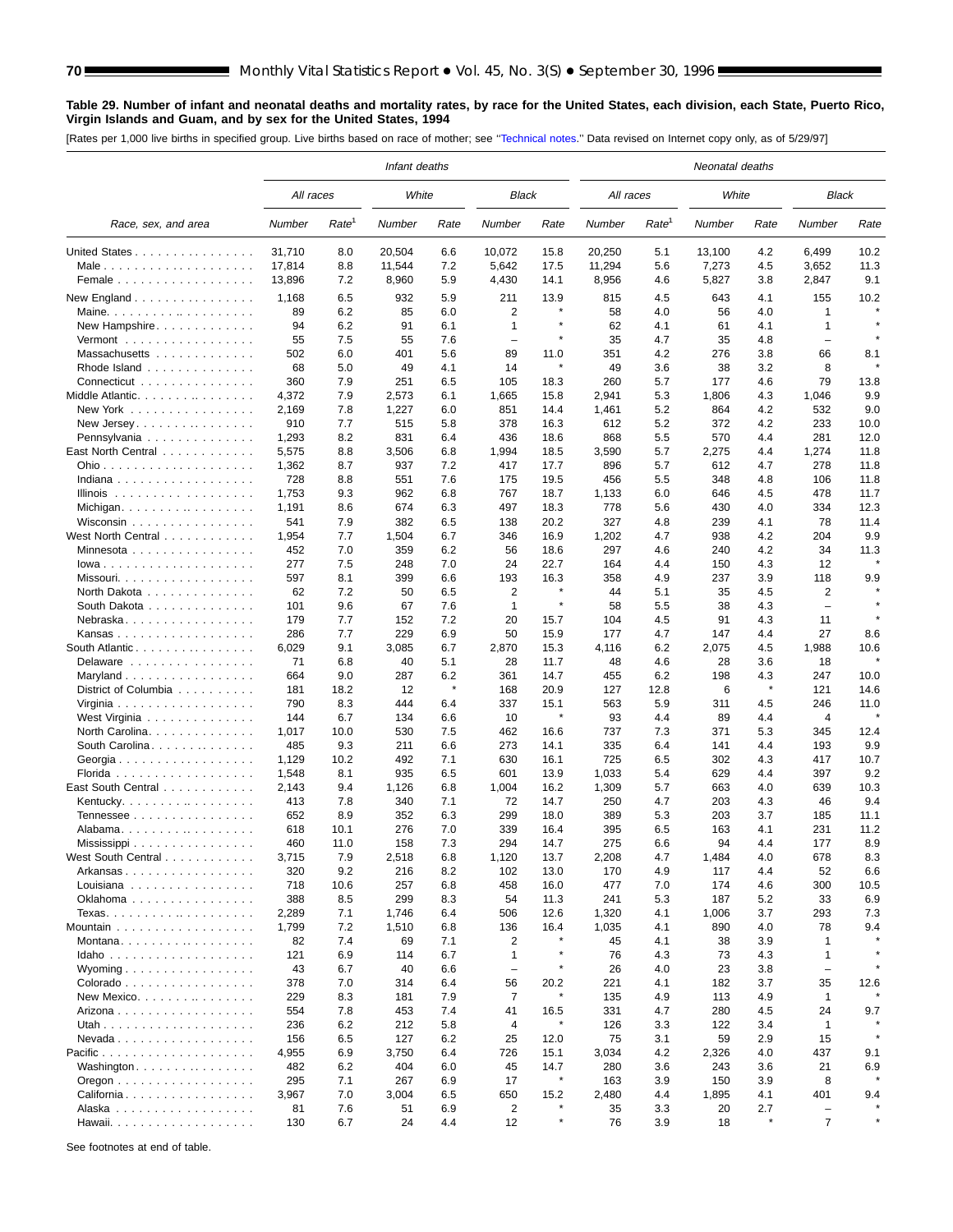#### **Table 29. Number of infant and neonatal deaths and mortality rates, by race for the United States, each division, each State, Puerto Rico, Virgin Islands and Guam, and by sex for the United States, 1994—Con.**

[Rates per 1,000 live births in specified group. Live births based on race of mother; see "Technical notes"]

|                     |           |                   | Infant deaths                                                                                  |      |              |          |           |                   | Neonatal deaths                                                                                |       |              |       |
|---------------------|-----------|-------------------|------------------------------------------------------------------------------------------------|------|--------------|----------|-----------|-------------------|------------------------------------------------------------------------------------------------|-------|--------------|-------|
|                     | All races |                   | White                                                                                          |      | <b>Black</b> |          | All races |                   | White                                                                                          |       | <b>Black</b> |       |
| Race, sex, and area | Number    | Rate <sup>1</sup> | Number                                                                                         | Rate | Number       | Rate     | Number    | Rate <sup>1</sup> | Number                                                                                         | Rate  | Number       | Rate  |
| Puerto Rico         | 727       | 11.3              | ---                                                                                            |      |              | ---      | 549       | 8.5               | - - -                                                                                          |       |              |       |
| Virgin Islands.     | 33        | 13.8              | $  -$                                                                                          |      |              | $\cdots$ | 24        | 10                | ---                                                                                            | - - - | - - -        |       |
|                     | 41        | 9.3               | $\frac{1}{2} \left( \frac{1}{2} \right) \left( \frac{1}{2} \right) \left( \frac{1}{2} \right)$ | ---  | $  -$        | $\cdots$ | 28        | 6.3               | $\frac{1}{2} \left( \frac{1}{2} \right) \left( \frac{1}{2} \right) \left( \frac{1}{2} \right)$ | $  -$ | ---          | $  -$ |

\*Figure does not meet standards of reliability or precision (see [''Technical notes'](#page-71-0)').

–Quantity zero. - Data not available.

# <sup>1</sup>Includes races other than white and black.

#### **Table 30. Number of maternal deaths and maternal mortality rates for selected causes, by race: United States, 1994**

[Maternal deaths are those assigned to Complications of pregnancy, childbirth, and the puerperium; categories 630–676 of the *Ninth Revision, International*<br>*Classification of Diseases, 1975.* Rates per 100,000 live births

|                                                                                                 |              | White  | All other |              |              |       | All other |              |
|-------------------------------------------------------------------------------------------------|--------------|--------|-----------|--------------|--------------|-------|-----------|--------------|
| Cause of death (Based on the Ninth Revision,<br>International Classification of Diseases, 1975) | All<br>races |        | Total     | <b>Black</b> | All<br>races | White | Total     | <b>Black</b> |
|                                                                                                 |              | Number |           |              |              | Rate  |           |              |
| Complications of pregnancy, childbirth, and the puerperium 630–676                              | 328          | 193    | 135       | 118          | 8.3          | 6.2   | 16.2      | 18.5         |
|                                                                                                 | 41           | 24     | 17        | 17           | 1.0          | 0.8   |           |              |
|                                                                                                 | 24           | 10     | 14        | 14           | 0.6          |       |           |              |
|                                                                                                 |              |        |           |              |              |       |           |              |
|                                                                                                 |              |        | 2         |              |              |       |           |              |
|                                                                                                 |              |        |           |              |              |       |           |              |
| Other pregnancy with abortive outcome630–632,637–638                                            | 10           | 10     |           |              |              |       |           |              |
|                                                                                                 | 267          | 157    | 110       | 94           | 6.8          | 5.0   | 13.2      | 14.8         |
|                                                                                                 | 46           | 26     | 20        | 14           | 1.2          | 0.8   | 2.4       |              |
|                                                                                                 | 66           | 38     | 28        | 24           | 1.7          | 1.2   | 3.4       | 3.8          |
|                                                                                                 |              |        |           |              |              |       |           |              |
| Other direct obstetric                                                                          | 103          | 61     | 42        | 38           | 2.6          | 2.0   | 5.0       | 6.0          |
|                                                                                                 | 52           | 32     | 20        | 18           | 1.3          | 1.0   | 2.4       |              |
|                                                                                                 | 20           | 12     | 8         |              | 0.5          |       |           |              |
|                                                                                                 |              |        |           |              |              |       |           |              |

\* Figure does not meet standards of reliability of precision (see [''Technical notes'](#page-71-0)').

– Quantity zero.

#### **Table 31. Number of autopsies and percent of deaths for which autopsies were reported for the 15 leading causes of death: United States, 1994**

[For explanation of asterisks preceding cause-of-death categories, see [''Technical notes'](#page-71-0)']

|                   |                                                                                                 |                 | Reported autopsy |         |
|-------------------|-------------------------------------------------------------------------------------------------|-----------------|------------------|---------|
| Rank <sup>1</sup> | Cause of death (Based on the Ninth Revision,<br>International Classification of Diseases, 1975) | Total<br>deaths | Number           | Percent |
|                   |                                                                                                 | 2,278,994       | 213.879          | 9.4     |
|                   |                                                                                                 | 732.409         | 48.357           | 6.6     |
| 2                 | Malignant neoplasms, including neoplasms of lymphatic and hematopoietic tissues 140-208         | 534.310         | 12.117           | 2.3     |
| 3                 |                                                                                                 | 153.306         | 4.434            | 2.9     |
| 4                 | Chronic obstructive pulmonary diseases and allied conditions 490–496                            | 101.628         | 3,164            | 3.1     |
| 5                 |                                                                                                 | 91.437          | 44.231           | 48.4    |
| .                 |                                                                                                 | 42.524          | 20.847           | 49.0    |
| .                 |                                                                                                 | 48.913          | 23,384           | 47.8    |
| 6                 |                                                                                                 | 81.473          | 4,524            | 5.6     |
|                   |                                                                                                 | 56.692          | 1.854            | 3.3     |
| 8                 |                                                                                                 | 42.114          | 2.628            | 6.2     |
| 9                 |                                                                                                 | 31.142          | 17.148           | 55.1    |
| 10                |                                                                                                 | 25.406          | 3.393            | 13.4    |
| 11                |                                                                                                 | 24.926          | 24,224           | 97.2    |
| 12                |                                                                                                 | 22.976          | 667              | 2.9     |
| 13                |                                                                                                 | 20,360          | 1,394            | 6.8     |
| 14                |                                                                                                 | 18,584          | 549              | 7.1     |
| 15                |                                                                                                 | 17,116          | 372              | 2.2     |
| .                 |                                                                                                 | 325,115         | 44.823           | 13.8    |

. . . Category not applicable. 1Rank based on number of deaths; see [''Technical notes.](#page-71-0)''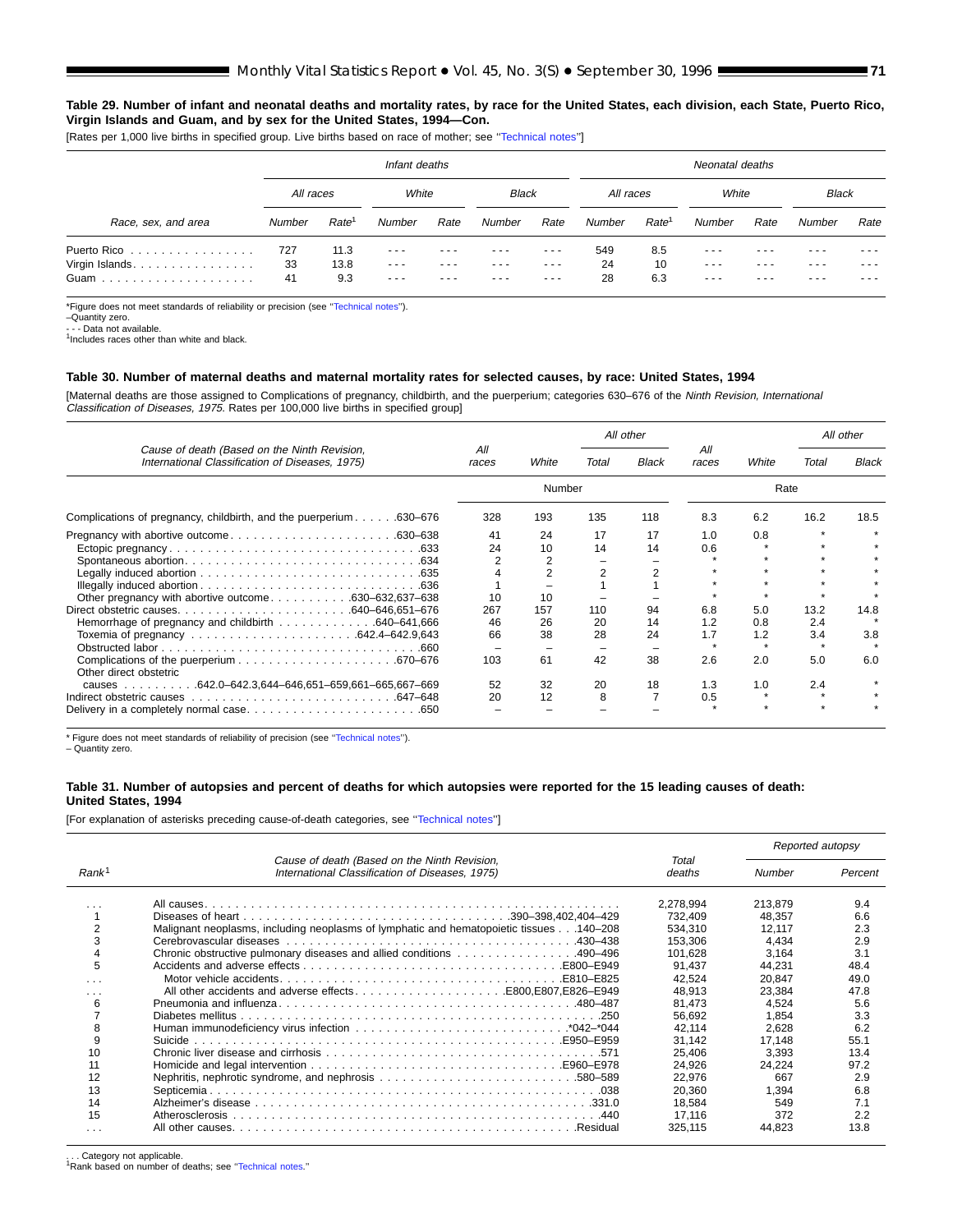# <span id="page-71-0"></span>**Technical notes**

# **Nature and sources of data**

Data in this report are based on information from all death certificates filed in the 50 States and the District of Columbia. The U.S. Standard Certificate of Death was revised in 1989; for additional details see the 1989 revision of the U.S. standard certificates and reports (13) and Technical Appendix of *Vital Statistics of the United States, 1989,* Volume II, Mortality, part A (14).

Mortality statistics are based on information coded by the States and provided to the National Center for Health Statistics (NCHS) through the Vital Statistics Cooperative Program (VSCP) and from copies of the original certificates received by NCHS from the State registration offices. In 1994 all the States and the District of Columbia participated in this program and submitted part or all of the mortality data for 1994 in electronic data files to NCHS. The 40 States in the VSCP that submitted precoded medical data for all deaths are Alabama, Alaska, Arkansas, California, Colorado, Connecticut, Delaware, Florida, Georgia, Hawaii, Idaho, Indiana, Iowa, Kansas, Louisiana, Maine, Maryland, Massachusetts, Michigan, Minnesota, Mississippi, Montana, Nebraska, Nevada, New Hampshire, New York State (excluding New York City), North Carolina, North Dakota, Oklahoma, Oregon, Pennsylvania, Rhode Island, South Carolina, South Dakota, Texas, Vermont, Virginia, Washington, Wisconsin, and Wyoming. Of these 40 States, Maine, Montana, North Dakota, and Wyoming contracted with a private company to provide precoded medical data to NCHS. Kansas continued to provide the medical data for Alaska. The remaining 10 States, New York City, and the District of Columbia submitted copies of the original certificates from which NCHS coded the medical data. For 1994 all States submitted precoded demographic data for all deaths.

Data for the entire United States refer to events occurring within the United States. Data shown for geographic areas are by place of residence. Beginning with 1970 mortality statistics exclude deaths of nonresidents of the United States. All data exclude fetal deaths.

# **Race**

*Quality of race data*—A number of studies have been conducted on the reliability of race reported on the death certificate by comparing race on the death certificate with that reported on another data collection instrument, such as the census or a survey. Differences may arise because of differences in who provides race information on the compared records. Race information on the death certificate is reported by the funeral director as provided by an informant or in the absence of an informant, on the basis of observation. In contrast, race on the census or on the Current Population Survey is selfreported and, therefore, may be considered more valid. A high level of agreement between the death certificate and the census or survey report is essential to assure unbiased death rates by race.

Results from several studies (15–17) show that a person self-reported as American Indian or Asian on census or survey records was sometimes reported as white on the death certificate. The net effect of misclassification is an underestimation of deaths and death rates for the smaller minority races.

*Other races and race not stated*— Beginning in 1992 all records coded as ''Other races'' (0.01 percent of the total deaths) were assigned to the specified race of the previous record. Records for which race was unknown, not stated, or not classifiable (0.26 percent of the total deaths) were assigned the racial designation of the previous record.

*Infant and maternal mortality rates—* Beginning with the 1989 data year, the method of tabulating live births by race was changed from race of child to race of mother. This change affects infant and maternal mortality rates because live births are the denominators of these rates. (For additional details see the Technical Appendix to *Vital Statistics of the United States, 1989,* Volume I, Natality (18,19).) To improve continuity and ease of interpretation, trend data by race in this report have been retabulated by race of mother for all years beginning with the 1980 data year. For 1989–94, as in previous years, infant and maternal deaths continue to be tabulated by the race of the decedent.

Quantitatively, the change in the basis for tabulating live births by race results in

more white births and fewer black births and births of other races. Consequently, infant and maternal mortality rates under the new tabulating procedure tend to be about 2 percent lower for white infants and about 5 percent higher for black infants than when they are computed by the previous method of tabulating live births by race of child. Rates for most other minority races also are higher when computed by race of mother (14,19).

Infant mortality rates for specified race may be biased because of inconsistencies in reporting race between the birth and death certificates for the same infant. Estimates of reporting bias have been made by comparing rates based on the linked files of infant deaths and live births with those in which the race of infant death is based on information from the death certificate (14).

# **Cause-of-death classification**

The mortality statistics presented here were compiled in accordance with the World Health Organization (WHO) regulations, which specify that member nations classify causes of death by the current *Manual of the International Statistical Classification of Diseases, Injuries, and Causes of Death* (20). Causes of death for 1979–94 were classified according to the manual. For earlier years causes of death were classified according to the revisions then in use—1968–78, Eighth Revision; 1958–67, Seventh Revision; and 1949–57, Sixth Revision. Changes in classification of causes of death due to these revisions may result in discontinuities in cause-ofdeath trends. Consequently, cause-ofdeath comparisons among revisions require consideration of comparability ratios and, where available, estimates of their standard errors. Comparability ratios between the Eighth and Ninth Revisions, between the Seventh and Eighth Revisions, and between the Sixth and Seventh Revisions may be found in other NCHS reports (21–23).

Besides specifying the classification, WHO regulations outline the form of medical certification and the procedures to be used in coding cause of death. Cause-of-death data presented in this publication were coded by procedures outlined in annual issues of the *NCHS Instruction Manual* (24–26).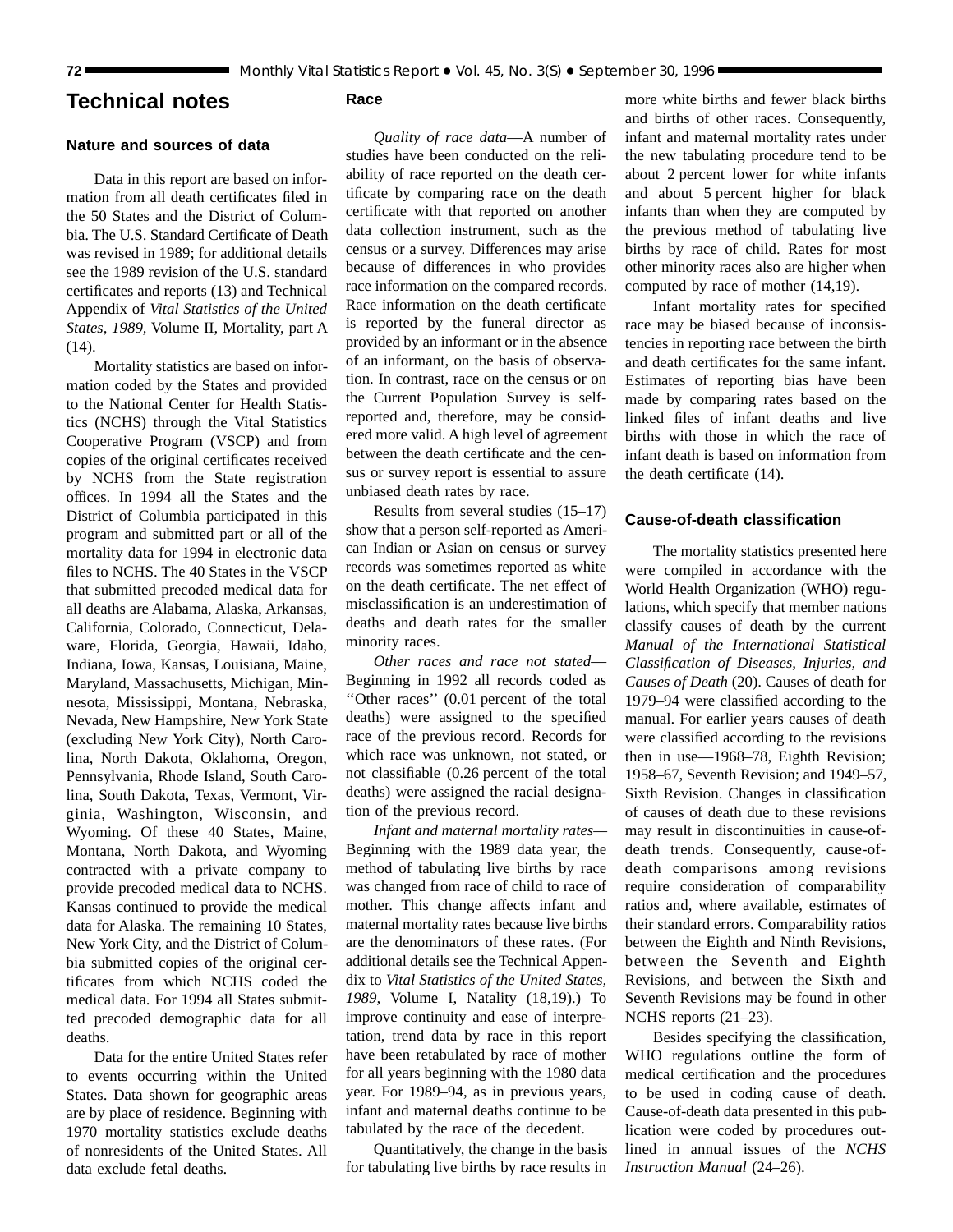Before data for 1968, mortality medical data were based on manual coding of an underlying cause of death for each certificate in accordance with WHO rules. Effective with data year 1968, NCHS converted to computerized coding of the underlying cause and manual coding of all causes (multiple causes) on the death certificate. In this system, called Automated Classification of Medical Entities (ACME) (27), the multiple cause codes serve as inputs to the computer software that employs WHO rules to select the underlying cause. Many States have implemented ACME and provide multiple cause and underlying cause data to NCHS in electronic form; for those States that did not, NCHS coded the mortality medical data using ACME.

The ACME system is used to select the underlying cause of death for all death certificates in the United States. In addition, NCHS recently introduced two computer systems as inputs to ACME. Beginning with 1990 data, the system called Mortality Medical Indexing, Classification, and Retrieval (MICAR) (28,29), was introduced to automate coding multiple causes of death. In addition, MICAR provides more detailed information on the conditions reported on death certificates than is available through the International Classification of Diseases (ICD) code structure. Then, beginning with data year 1993, a system called SuperMICAR was introduced as an enhancement of the MICAR system. SuperMICAR allows for total literal entry of the multiple cause-ofdeath text as reported by the certifier. This information is automatically coded by the MICAR and ACME computer systems.

For 1994 approximately 12 percent of the Nation's death records were multiple-cause coded using SuperMI-CAR; 72 percent, using MICAR; and 16 percent, using ACME. This represents data from 10 States that were coded by SuperMICAR and data from 32 States, the District of Columbia, and New York City that were coded by MICAR. Data for the remaining eight States were processed using only the ACME system.

In this report tabulations of cause-ofdeath statistics are based solely on the underlying cause of death. The underlying cause is defined by WHO as the disease or injury that initiated the sequence of events leading directly to death or as the circumstances of the accident or violence that produced the fatal injury. It is selected from the conditions entered by the physician in the cause-of-death section of the death certificate. When more than one cause or condition is entered by the physician, the underlying cause is determined by the sequence of conditions on the certificate, provisions of the ICD, and associated selection rules. Generally, more medical information is reported on death certificates than is directly reflected in the underlying cause of death.

# **Codes for HIV infection**

Beginning with data for 1987, NCHS introduced categories \*042–\*044 for classifying and coding Human immunodeficiency virus (HIV) infection. The asterisks before the category numbers indicate that they are not part of the *Ninth Revision, International Classification of Diseases* (ICD–9). Deaths classified to HIV infection for 1994 are in [tables 8–12.](#page-33-0) They are included, but not shown separately, in the category ''All other infectious and parasitic diseases'' in the List of 72 Selected Causes of Death and in the category ''Remainder of infectious and parasitic diseases'' in the List of 61 Selected Causes of Infant Deaths. Before 1987 deaths involving HIV infection were classified to ''Deficiency of cell-mediated immunity'' (ICD–9 No. 279.1), contained in the category ''All other diseases''; to ''Pneumocystosis'' (ICD–9 No. 136.3), contained in the category ''All other infectious and parasitic diseases''; to ''Malignant neoplasms, including neoplasms of lymphatic and hematopoietic tissues''; and to a number of other causes. As a consequence, cause-of-death data beginning with 1987 are not strictly comparable with data for previous years.

## **Alzheimer's disease deaths**

Alzheimer's disease is a progressively debilitating disease that falls within a class of disorders generally referred to as dementia. These disorders, characterized by cognitive and mental deterioration, may manifest in sudden or progressive forms. Alzheimer's disease is the major type of progressive dementia within the class of disorders (30).

Alzheimer's mortality is believed to be underreported. Research shows that a substantial number of death certificates for persons diagnosed with dementia do not mention the condition (31,32). Underreporting is believed to be due to failure to report a condition considered to contribute to death, judgment that this condition did not contribute to death, or failure to diagnose the condition. A separate category for Alzheimer's disease deaths (ICD–9 No. 331.0) was introduced in the ICD–9.

### **Codes for firearm deaths**

Causes of death attributable to firearm mortality include ICD–9 No. E922, Accident caused by firearm missile; Nos. E955.0–E955.4, Suicide and self-inflicted injury by firearms; E965.0–E965.4 and E970, Assault by firearms and legal intervention; and E985.0–E985.4, Injury by firearms, undetermined whether accidentally or purposely inflicted. Injury by firearm causes exclude explosives and other causes indirectly related to firearms.

### **Codes for drug-induced deaths**

Causes of death attributable to druginduced mortality include ICD–9 No. 292, Drug psychoses; No. 304, Drug dependence; Nos. 305.2–305.9, Nondependent use of drugs not including alcohol and tobacco; Nos. E850–E858, Accidental poisoning by drugs, medicaments, and biologicals; Nos. E950.0–E950.5, Suicide by drugs, medicaments, and biologicals; No. E962.0, Assault from poisoning by drugs and medicaments; and Nos. E980.0–E980.5, Poisoning by drugs, medicaments, and biologicals, undetermined whether accidentally or purposely inflicted. Drug-induced causes exclude accidents, homicides, and other causes indirectly related to drug use.

## **Codes for alcohol-induced deaths**

Causes of death attributable to alcohol-induced mortality include ICD–9 No. 291, Alcoholic psychoses; No. 303, Alcohol dependence syndrome; No. 305.0, Nondependent abuse of alcohol; No. 357.5, Alcoholic polyneuropathy; No. 425.5, Alcoholic cardiomyopathy; No. 535.3, Alcoholic gastritis; Nos. 571.0–571.3, Chronic liver disease and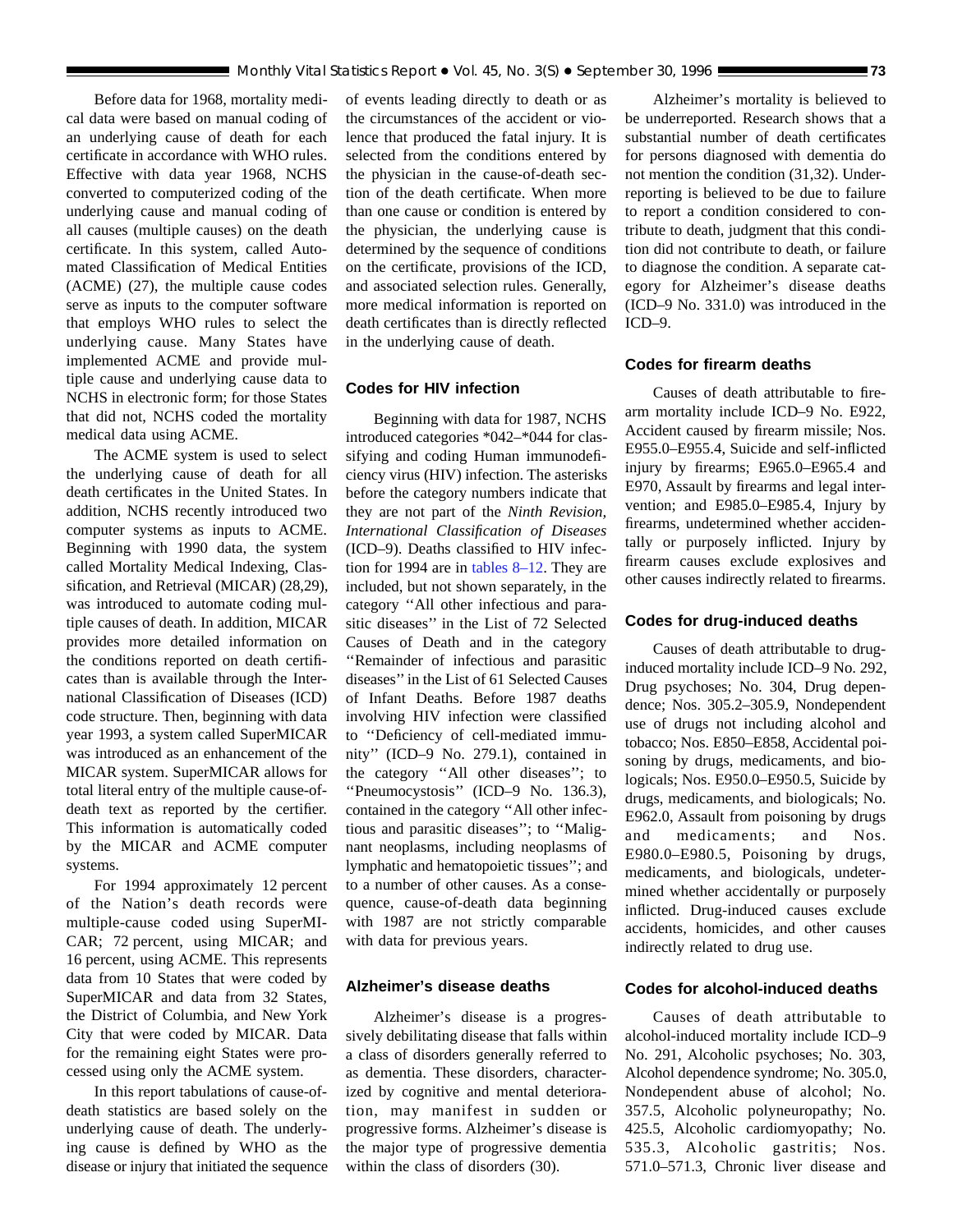cirrhosis, specified as alcoholic; No. 790.3, Excessive blood level of alcohol; and No. E860, Accidental poisoning by alcohol, not elsewhere classified. Alcohol-induced causes exclude accidents, homicides, and other causes indirectly related to alcohol use.

# **Quality of reporting of cause of death**

One index of the quality of reporting causes of death is the proportion of death certificates coded to the Ninth Revision; Chapter XVI; Symptoms, signs, and illdefined conditions (ICD–9 Nos. 780–799). Although deaths occur for which the underlying causes are impossible to determine, this proportion indicates the care and consideration given to the certification by the medical certifier. This proportion also may be used as a rough measure of the specificity of the medical diagnoses made by the certifier in various areas. In 1994, 1.11 percent of all reported deaths in the United States were assigned to Symptoms, signs, and ill-defined conditions compared with 1.17 percent in 1993. Although the percent of deaths from this cause for all ages combined generally has remained stable since 1990, decreases have occurred for 10-year age groups for 15–44 years. Increases since 1990 have occurred for age groups 5–14 years and 85 years and over.

# **Cause-of-death rankings**

The cause-of-death rankings in [fig](#page-7-0)[ure 4](#page-7-0) and [tables B](#page-6-0), [6,](#page-19-0) [7,](#page-22-0) [15,](#page-51-0) and [31](#page-70-0) are based on the List of 72 Selected Causes of Death, HIV Infection (ICD–9 Nos. \*042–\*044) and Alzheimer's disease (ICD–9 No. 331.0). The cause-of-death ranking for infants in [tables 26](#page-65-0) and [27](#page-66-0) are based on the List of 61 Selected Causes of Infant Death and HIV Infection. HIV infection was added to the lists of rankable causes effective with data year 1987. Alzheimer's disease was added to the lists of rankable causes of death effective with data year 1994.

The group titles Major cardiovascular diseases and Symptoms, signs, and ill-defined conditions are not ranked from the List of 72 Selected Causes; Certain conditions originating in the perinatal period and Symptoms, signs, and illdefined conditions are not ranked from the List of 61 Selected Causes of Infant Death. In addition, category titles that begin with the words ''Other'' and ''All other'' are not ranked to determine the leading causes of death. When one of the titles that represents a subtotal is ranked (for example, Tuberculosis), its component parts are not ranked (in this case, Tuberculosis of respiratory system and Other tuberculosis).

## **Hispanic origin**

For 1994 mortality data for the Hispanic-origin population are based on deaths to residents of 49 States and the District of Columbia whose data were approximately 80 percent or more complete on a place-of-occurrence basis and considered to be sufficiently comparable to be used for analysis. Data include all States except Oklahoma, which was excluded because its death certificates did not include an item to identify Hispanic or ethnic origin.

Infant mortality rates for the Hispanic-origin population are based on numbers of resident infant deaths reported to be of Hispanic origin and numbers of resident live births by Hispanic origin of mother for the same 49 States and the District of Columbia. In computing infant mortality rates, deaths and live births of unknown origin are not distributed among the specified Hispanic and non-Hispanic groups. Because the percent of infant deaths of unknown origin was 1.3 and the percent of live births of unknown origin was 1.1 for the 49 States and the District of Columbia for 1994, infant mortality rates in this report by specified Hispanic origin and race for non-Hispanic origin may be underestimated.

Small numbers of infant deaths for specific Hispanic-origin groups can result in infant mortality rates subject to relatively large random variation (see "Ran[dom variation'](#page-74-0)').

In 1990 the 49 States and the District of Columbia accounted for 99.6 percent of the Hispanic population in the United States, including about 99.5 percent of the Mexican population, 99.8 percent of the Puerto Rican population, 99.9 percent of the Cuban population, and 99.7 percent of the Other Hispanic population (33).

## **Educational attainment**

Beginning with the 1989 data year, mortality data on educational attainment are being tabulated from information reported on the death certificate. As a result of the revision of the U.S. Standard Certificate of Death (14), an item indicating educational attainment was added to the certificates of numerous States. Mortality data on educational attainment for 1994 are based on deaths to residents of the 45 States and the District of Columbia whose data were approximately 80 percent or more complete on a place-ofoccurrence basis. Data include all States except Georgia, Kentucky, Oklahoma, Rhode Island, and South Dakota.

# **Population bases for computing rates**

The population used for computing death rates in this report (furnished by the U.S. Bureau of the Census) represents the population residing in the specified area. Death rates for 1994 are based on population estimates as of July 1, 1994 (34,35). The estimates are based on the 1990 census level counts. The 1990 census level counts by race were modified to be consistent with U.S. Office of Management and Budget categories and historical categories for death data (36). The population estimates for Mexicans, Puerto Ricans, Cubans, and Other Hispanics are based on the Current Population Survey adjusted to resident population control totals (37) for 49 States (excluding Oklahoma) and the District of Columbia and, as such, are subject to sampling variation (see [''Random variation'](#page-74-0)').

Infant mortality rates in [figure 5](#page-10-0) and [tables C](#page-10-0) and [24–29](#page-63-0) are the most commonly used index for measuring the risk of dying during the first year of life. They are calculated by dividing the number of infant deaths in a calendar year by the number of live births registered for the same period and are presented as rates per 1,000 or per 100,000 live births.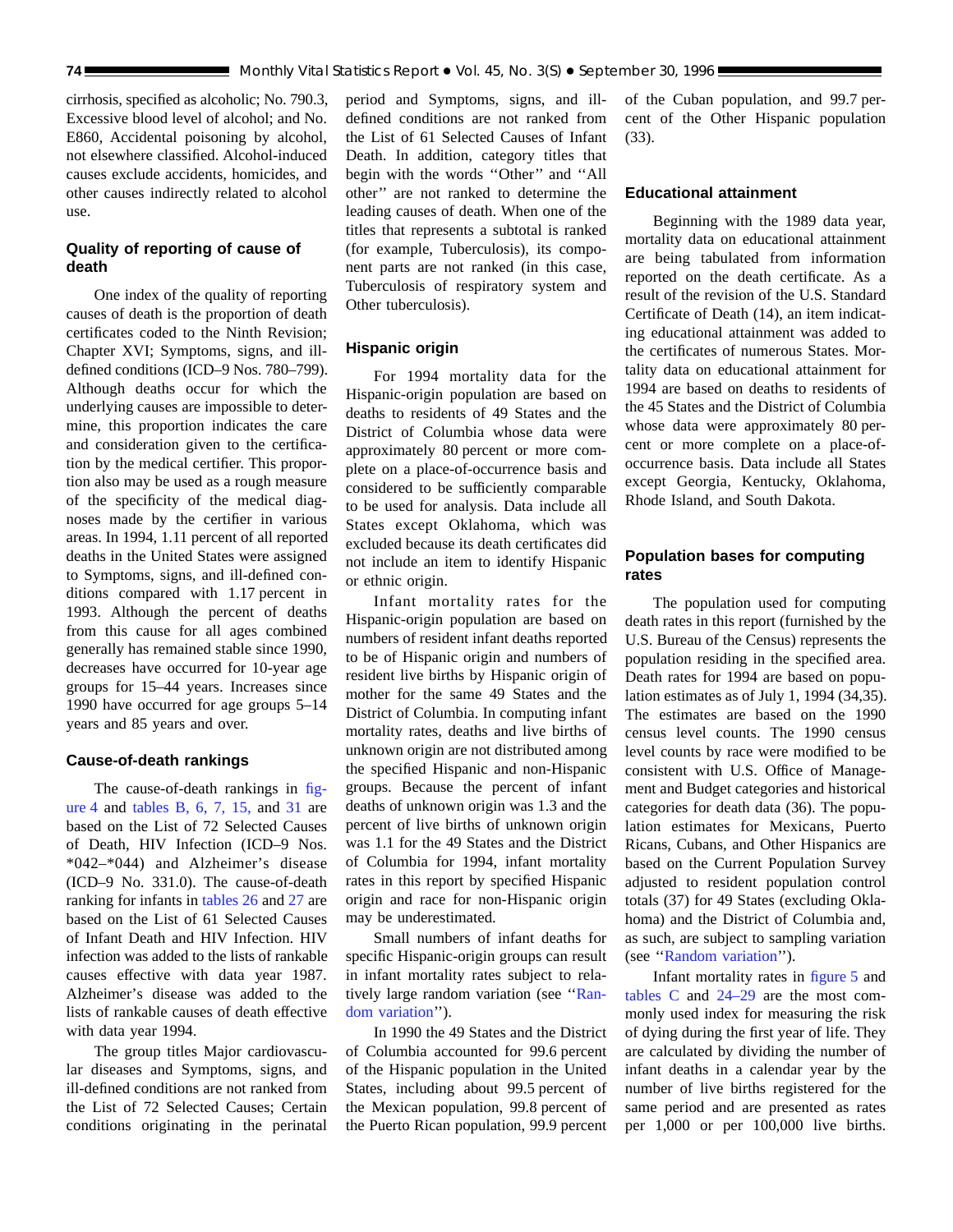<span id="page-74-0"></span>Infant mortality rates use the number of live births in the denominator to approximate the population at risk of dying before the first birthday.

In contrast to infant mortality rates based on live births, infant death rates in [figure 2](#page-4-0) and [tables A,](#page-3-0) [2,](#page-16-0) [6,](#page-19-0) [9,](#page-36-0) [14,](#page-49-0) and [17](#page-55-0) are based on the estimated population under 1 year of age. Infant death rates that appear in tabulations of age-specific death rates are calculated by dividing the number of infant deaths in a calendar year by the midyear population of infants under 1 year of age (estimated from births occurring in the 12-month period ending with June) and are presented as rates per 100,000 population in this age group. Because of differences in the denominators, infant death rates may differ from infant mortality rates.

# **Computation of percent distributions**

Deaths of persons of unknown marital status and unknown educational attainment were subtracted from figures for total deaths used as denominators before percent distributions were computed.

## **Life tables**

U.S. abridged life tables are constructed by reference to a standard life table (38). The life table provides a comprehensive measure of the effect of mortality on life expectancy. It is composed of sets of values showing the mortality experience of a hypothetical group of infants born at the same time and subject throughout their lifetime to the specific mortality rates of a particular time, usually a given year.

# **Causes of death contributing to changes in life expectancy**

Causes of death contributing to changes in life expectancy were estimated using a life table partitioning technique. The method partitions changes into component additive parts. This method identifies the causes of death having the greatest influence, positive or negative, on changes in life expectancy (3,4).

### **Random variation**

Although the mortality data in this report except data for 1972 are not subject to sampling error, they may be affected by random variation in the number of deaths involved. When the number of events is small (perhaps less than 100) and the probability of such an event is small, considerable caution must be observed in interpreting the data. Such infrequent events may be assumed to follow a Poisson probability distribution. For this distribution, the relative standard error (RSE) is a measure of the variability. For computing RSE's in percent, this formula may be used for all tables except for the death rates shown in [table 14](#page-49-0) (see subsection below):

1. RSE 
$$
(D)
$$
 = RSE  $(R)$  = 100  $\sqrt{\frac{1}{D}}$   
where  $D$  = number of deaths  
 $R$  = rate

Beginning with 1989 data, an asterisk is shown in place of a rate based on fewer than 20 deaths, which is the equivalent of an RSE(R) of 23 percent or more. A RSE(R) of 23 percent is considered statistically unreliable. For age-adjusted death rates, this criterion was based on the sum of the age-specific deaths. This same procedure is used in this report except for the death rates shown in [table 14](#page-49-0) (see subsection below).

For tables showing the number of deaths (*D*), the chances are 95 in 100 that

2. 
$$
D-1.96 \cdot D \cdot \frac{\text{RSE}(D)}{100}
$$

and

$$
D+1.96\bullet D\bullet\frac{\rm RSE(D)}{100}
$$

cover the ''true'' number of deaths. This is referred to as a 95-percent confidence interval.

For tables showing a crude death rate (*R*) or an age-specific death rate for the *i*th age group,  $R_i$  except the rates in [table 14,](#page-49-0) the 95-percent confidence interval

$$
3. \qquad R-1.96 \cdot R \cdot \frac{\text{RSE}(R)}{100}
$$

and

$$
R+1.96\cdot R\cdot \frac{\text{RSE}(R)}{100}
$$

will include the "true" rate.

For testing the difference between two rates  $(R_1 \text{ and } R_2)$ , the following *z*-test may be used to define a significance test statistic:

4.  
\n
$$
z = \frac{R_1 - R_2}{R_1^2 \left(\frac{\text{RSE}(R_1)}{100}\right)^2 + R_2^2 \left(\frac{\text{RSE}(R_2)}{100}\right)^2}
$$

If  $|z| \ge 1.96$ , the difference is statistically significant at the 0.05 level; and if  $|z|$  < 1.96, the difference is not significant.

For tables showing an age-adjusted death rate  $(R')$  except the rates in [table 14,](#page-49-0) the RSE's in formulas 3 and 4 would be substituted by this formula:

$$
5. \qquad \qquad \mathbf{RSE}(R') = 100 \frac{\sqrt{\sum \left\{w_i^2 R_i^2 \left(\frac{1}{D_i}\right)\right\}}}{R'}
$$

where

- $R_i$  = age-specific rate for the *i*th age group
- $w_i$  = *i*th age-specific U.S. standard million population such that
- $\Sigma(w_i) = 1.000000$  (see age-adjusted death rate under ''Definition of terms'' )
	- $D_i$  = number of deaths for the *i*th age group

For tables showing an infant mortality rate (based on live births in the denominator), IMR, the RSE's in formulas 3 and 4 would be substituted by the following formula:

6. RSE(IMR) = 
$$
100\sqrt{\frac{1}{D} + \frac{1}{B}}
$$

where  $B =$  number of live births

*[Table 14](#page-49-0)*—The crude, age-specific, and age-adjusted death rates for Mexicans, Puerto Ricans, Cubans, and Other Hispanics are based on population estimates derived from the Current Population Survey produced by the U.S. Bureau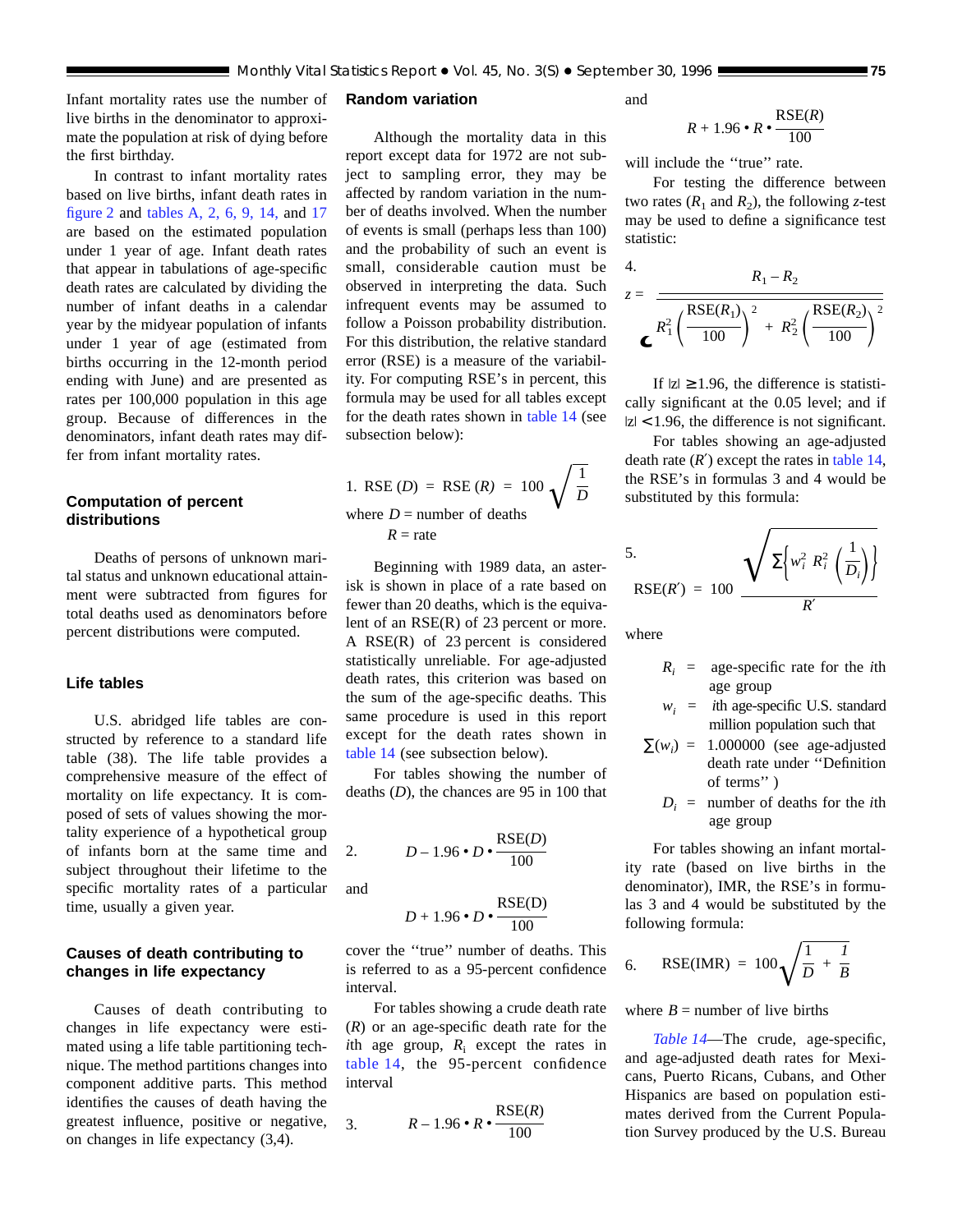of the Census. As a result, the rates are subject to the variability of the denominator as well as the numerator. For [table 14](#page-49-0) the following RSE formulas were used to determine a RSE of 23 percent or more for the purpose of showing the rate or an asterisk.

For crude, *R*, and age-specific death rates,  $R_i$ ,

7.

$$
RSE(R) = 100 \sqrt{\left(\frac{1}{D}\right) + 0.67 \left(a + \frac{b}{P}\right)}
$$

and for age-adjusted death rates, *R*′,

$$
RSE(R') = 100 \bullet
$$

8.

$$
\mathcal{L}\left\{\n\frac{\sum_{i=1}^{n} R_i^2 \left[\left(\frac{I}{D_i}\right) + 0.67 \left(a + \frac{b}{P_i}\right)\right]}{R'}\right\}
$$

where

- $D =$  number of deaths
- *P* = population estimate used for computing the rate
- $D_i$  = number of deaths for the *i*th age group
- $P_i$  = population estimate used for computing for the *i*th age-specific death rate

For all origins, total Hispanic, total non-Hispanic, non-Hispanic white, and non-Hispanic black populations,

$$
a = 0.000000
$$
 and  $b = 0$ 

and for Mexican, Puerto Rican, Cuban, and Other Hispanic populations,

 $a = -0.000297$  and  $b = 6,865$ 

The *a* and *b* factors are Current Population Survey standard error parameters (39).

To compute 95-percent confidence intervals and *z*-tests for the death rates shown in [table 14,](#page-49-0) the RSE formulas 7 and 8 may be substituted as appropriate, for the RSE's used in formulas 3 and 4.

*Infant and maternal mortality rates*— Comparisons made in the text among infant, neonatal, postneonatal, and maternal mortality rates, unless otherwise specified, are statistically significant at the 0.05 level of significance. Lack of comment in the text about any two rates does not mean that the difference was tested and found not to be significant at this level.

# **Availability of mortality data**

Mortality data are available in electronic format (data tapes and CD-ROM's) from the National Technical Information Service. Data are also available in the *Vital Statistics of the United States*, Volume II, Mortality, Parts A and B, *Vital and Health Statistics*, Series 20, and the *Monthly Vital Statistics Report* and supplements through NCHS. Additional unpublished tabulations are available from NCHS or through its Internet site at http://www.cdc.gov/nchswww/nchshome.htm.

## **Definitions of terms**

*Infant deaths*—Deaths of infants aged under 1 year.

*Neonatal deaths*—Deaths of infants aged 0–27 days.

*Postneonatal deaths*—Deaths of infants aged 28 days–1 year.

*Crude death rate*—Total deaths per 100,000 population for a specified period. The crude death rate represents the average chance of dying during a specified period for persons in the entire population.

*Age-specific death rate*—Deaths per 100,000 population in a specified age group, such as 1–4 years or 5–9 years for a specified period.

*Age-adjusted death rate*—The death rate used to make comparisons of relative mortality risks across groups and over time. However, it should be viewed as a construct or an index rather than as direct or actual measure of mortality risk. Statistically, it is a weighted average of the age-specific death rates, where the weights represent the fixed population proportions by age (40). The age-adjusted rates presented in this report were computed by the direct method, that is, by applying the age-specific death rates for a given cause of death to the U.S. standard million population (relative age distribution of 1940 enumerated population of the United States), which is shown below along with the corresponding weights used for computing the RSE(*R*′) in the preceding formulas:

| Age               | Number    | Weight (w <sub>i</sub> ) |
|-------------------|-----------|--------------------------|
| All ages          | 1,000,000 | 1.000000                 |
| Under 1 year      | 15,343    | 0.015343                 |
| $1-4$ years       | 64,718    | 0.064718                 |
| $5 - 14$ years.   | 170,355   | 0.170355                 |
| $15 - 24$ years.  | 181,677   | 0.181677                 |
| 25-34 years       | 162,066   | 0.162066                 |
| 35-44 years       | 139,237   | 0.139237                 |
| 45-54 years       | 117,811   | 0.117811                 |
| 55-64 years       | 80,294    | 0.080294                 |
| 65-74 years       | 48.426    | 0.048426                 |
| 75-84 years       | 17,303    | 0.017303                 |
| 85 years and over | 2.770     | 0.002770                 |

By using the same standard population, the rates for the total population and for each race-sex group were adjusted separately. The age-adjusted rates were based on 10-year age groups. It is important not to compare age-adjusted death rates with crude rates.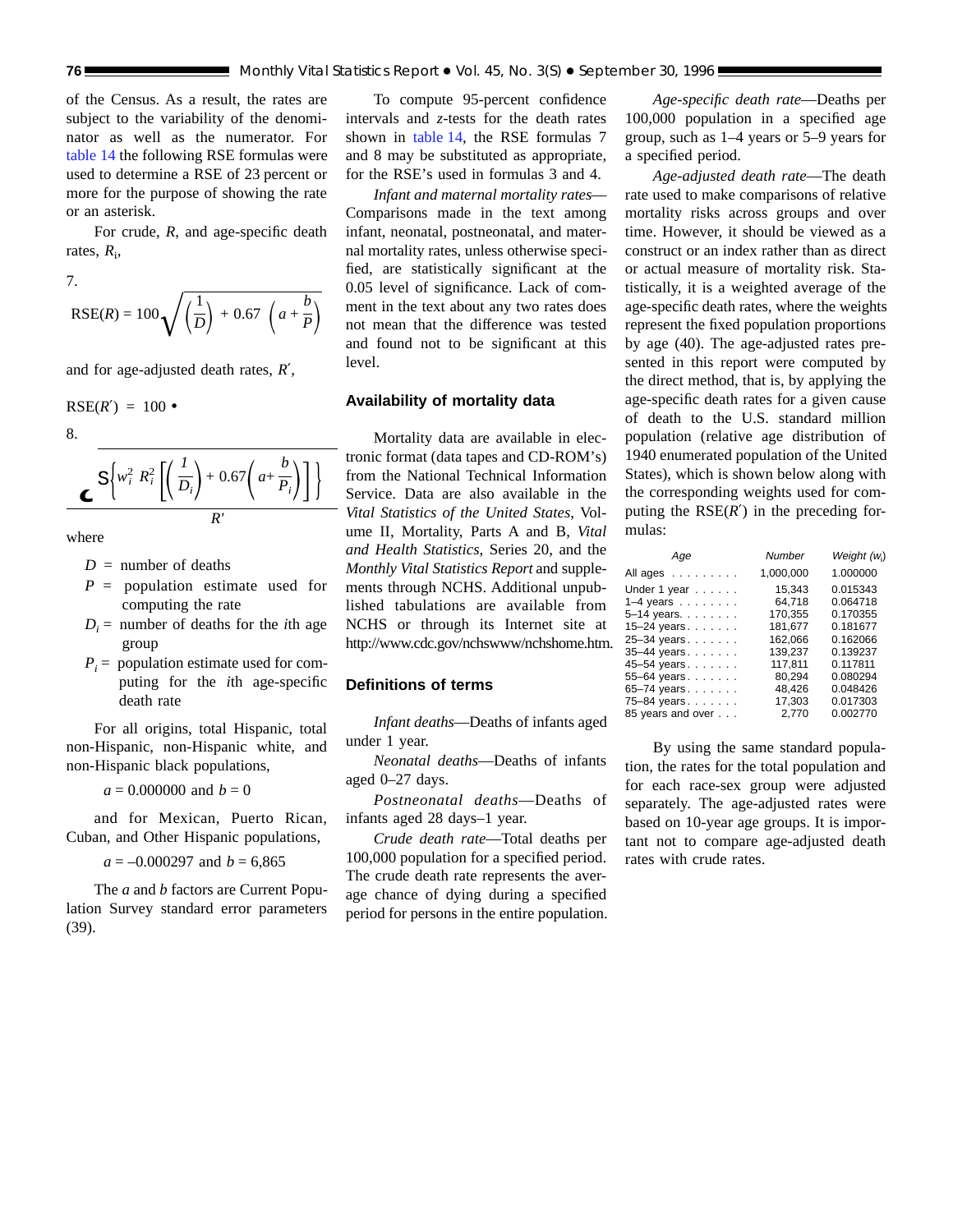| Table I. Estimated population by age, according to specified Hispanic origin, race for non-Hispanic origin, and sex: Total of 49 States and the District of Columbia, 1994 |  |  |  |
|----------------------------------------------------------------------------------------------------------------------------------------------------------------------------|--|--|--|
|                                                                                                                                                                            |  |  |  |

| Hispanic origin, race for<br>non-Hispanic origin, and sex | Total                      | Under<br>1 year        | $1 - 4$<br>years       | $5 - 14$<br>years        | $15 - 24$<br>years       | $25 - 34$<br>years       | 35–44<br>years           | $45 - 54$<br>years       | $55 - 64$<br>vears      | $65 - 74$<br>years      | $75 - 84$<br>years     | 85 years<br>and over |
|-----------------------------------------------------------|----------------------------|------------------------|------------------------|--------------------------|--------------------------|--------------------------|--------------------------|--------------------------|-------------------------|-------------------------|------------------------|----------------------|
| All origins                                               | 257.022.091                | 3,826,553              | 15,649,659             | 37.070.364               | 35,504,192               | 40,864,868               | 41,151,732               | 29,479,358               | 20,729,083              | 18,470,333              | 10,779,989             | 3,495,960            |
| Male<br>.                                                 | 125.465.333<br>131,556,758 | 1.958.722<br>1.867.831 | 8,010,152<br>7,639,507 | 18.991.147<br>18,079,217 | 18,125,967<br>17,378,225 | 20,434,518<br>20,430,350 | 20,398,930<br>20,752,802 | 14,400,752<br>15,078,606 | 9.845.186<br>10,883,897 | 8.174.284<br>10,296,049 | 4.150.654<br>6,629,335 | 975,021<br>2,520,939 |
| Female                                                    |                            |                        |                        |                          |                          |                          |                          |                          |                         |                         |                        |                      |
| Hispanic                                                  | 25.957.544                 | 637.225                | 2,439,593              | 4,854,913                | 4.519.404                | 4.920.052                | 3,676,354                | 2.132.407                | 1.350.845               | 902.444                 | 402.512                | 121,795              |
| Male<br>.                                                 | 13,150,296                 | 327.484                | 1,245,663              | 2,481,339                | 2,363,573                | 2,609,256                | 1,865,591                | 1,036,984                | 630,270                 | 397,074                 | 152.655                | 40.407               |
| Female                                                    | 12,807,248                 | 309.741                | 1,193,930              | 2,373,574                | 2,155,831                | 2,310,796                | 1,810,763                | 1,095,423                | 720,575                 | 505,370                 | 249.857                | 81,388               |
| Mexican                                                   | 16.709.711                 | 460.489                | 1.730.777              | 3.359.728                | 3,029,964                | 3.184.686                | 2.246.820                | 1,209,221                | 743.241                 | 488.207                 | 196.678                | 59,900               |
| Male<br>.                                                 | 8,642,375                  | 250,049                | 870,605                | 1,687,258                | 1,596,169                | 1,748,170                | 1,194,765                | 615,078                  | 358,338                 | 222,924                 | 79,114                 | 19,905               |
| Female                                                    | 8,067,336                  | 210,440                | 860,172                | 1,672,470                | 1,433,795                | 1,436,516                | 1,052,055                | 594,143                  | 384,903                 | 265,283                 | 117.564                | 39,995               |
| Puerto Rican                                              | 2,666,754                  | 52,377                 | 230,102                | 533,002                  | 431,068                  | 458,286                  | 386,645                  | 272,292                  | 162,912                 | 86,809                  | 39,215                 | 14,046               |
| Male<br>.                                                 | 1,250,872                  | 21,662                 | 112,648                | 289,921                  | 211,839                  | 199,491                  | 166,848                  | 128,168                  | 63,374                  | 40.408                  | 11,295                 | 5,218                |
| Female                                                    | 1,415,882                  | 30.715                 | 117.454                | 243.081                  | 219,229                  | 258,795                  | 219,797                  | 144,124                  | 99,538                  | 46.401                  | 27,920                 | 8,828                |
| Cuban<br>.                                                | 1.101.295                  | 11.626                 | 41.595                 | 119.814                  | 111.099                  | 151.179                  | 165.294                  | 144,126                  | 142.846                 | 122.524                 | 66.045                 | 25,147               |
| Male<br>.                                                 | 529,548                    | 6.648                  | 23,255                 | 54,161                   | 57.727                   | 72,982                   | 84.164                   | 76.511                   | 63.484                  | 57.174                  | 26.156                 | 7.286                |
| Female                                                    | 571.747                    | 4.978                  | 18.340                 | 65,653                   | 53,372                   | 78.197                   | 81.130                   | 67.615                   | 79.362                  | 65.350                  | 39.889                 | 17.861               |
| Other Hispanic <sup>1</sup>                               | 5,479,784                  | 112,733                | 437,119                | 842,369                  | 947,273                  | 1,125,901                | 877,595                  | 506,768                  | 301,846                 | 204,904                 | 100,574                | 22,702               |
| Male<br>.                                                 | 2,727,501                  | 49.125                 | 239.155                | 449,999                  | 497.838                  | 588.613                  | 419,814                  | 217.227                  | 145.074                 | 76.568                  | 36.090                 | 7,998                |
| Female                                                    | 2,752,283                  | 63,608                 | 197,964                | 392,370                  | 449,435                  | 537,288                  | 457.781                  | 289,541                  | 156,772                 | 128,336                 | 64,484                 | 14,704               |
| Non-Hispanic <sup>2</sup>                                 | 231,064,547                | 3,189,328              | 13,210,066             | 32,215,451               | 30,984,788               | 35,944,816               | 37,475,378               | 27,346,951               | 19,378,238              | 17,567,889              | 10,377,477             | 3,374,165            |
| Male<br>.                                                 | 112.315.037                | 1,631,238              | 6,764,489              | 16,509,808               | 15,762,394               | 17,825,262               | 18,533,339               | 13,363,768               | 9,214,916               | 7,777,210               | 3,997,999              | 934,614              |
| Female<br>.                                               | 118.749.510                | 1.558.090              | 6,445,577              | 15.705.643               | 15,222,394               | 18.119.554               | 18,942,039               | 13,983,183               | 10,163,322              | 9.790.679               | 6,379,478              | 2,439,551            |
| White .<br>.                                              | 189.980.887                | 2,422,087              | 10,152,827             | 25,063,595               | 24,278,598               | 28,981,857               | 30,997,487               | 23,320,647               | 16,708,455              | 15.580.536              | 9,404,533              | 3.070.265            |
| Male<br>.                                                 | 92.774.299                 | 1.241.361              | 5,212,612              | 12.885.502               | 12,403,959               | 14.525.852               | 15,520,822               | 11.525.512               | 8.038.732               | 6.942.717               | 3.634.753              | 842.477              |
| Female                                                    | 97,206,588                 | 1,180,726              | 4,940,215              | 12,178,093               | 11,874,639               | 14,456,005               | 15,476,665               | 11,795,135               | 8,669,723               | 8,637,819               | 5,769,780              | 2,227,788            |
| Black                                                     | 30.987.597                 | 577,905                | 2,345,795              | 5,488,516                | 5,110,704                | 5,152,537                | 4,778,577                | 2,938,947                | 2,008,420               | 1,540,081               | 787,569                | 258,546              |
| Male<br>.                                                 | 14.653.073                 | 293.196                | 1.190.782              | 2.780.122                | 2.552.834                | 2,422,736                | 2,216,216                | 1,324,846                | 873.107                 | 641.589                 | 282.510                | 75,135               |
| Female                                                    | 16,334,524                 | 284,709                | 1,155,013              | 2,708,394                | 2,557,870                | 2,729,801                | 2,562,361                | 1,614,101                | 1,135,313               | 898,492                 | 505,059                | 183,411              |

<sup>1</sup>Includes Central and South American and Other and Unknown Hispanic.<br><sup>2</sup>Includes races other than white and black.

SOURCE: Population estimates based on unpublished tabulations prepared by the Housing and Household Economic Statistics Division, U.S. Bureau of the Census.

H